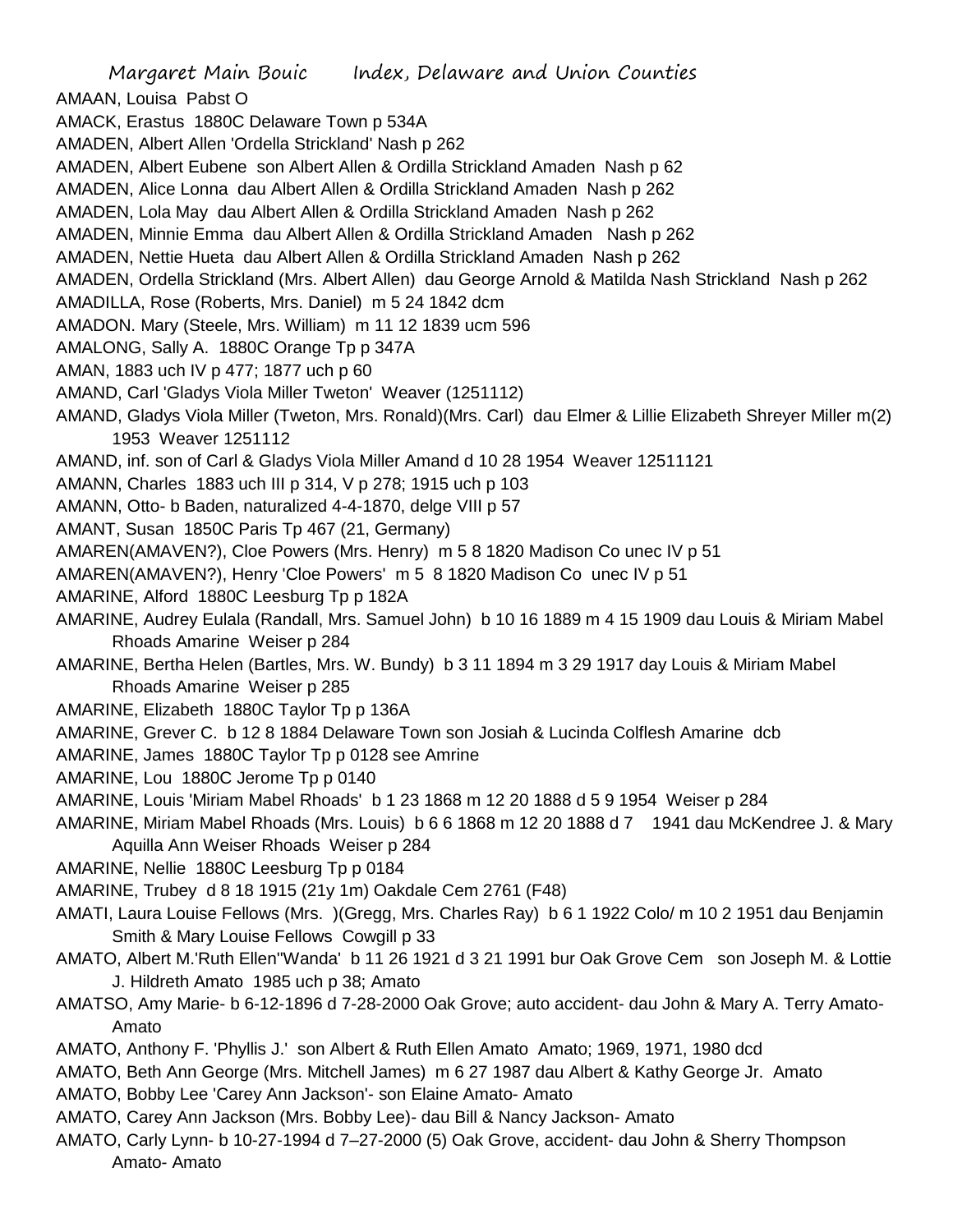- AMATO, Carmel A. 'Mary Alice/Marialyce Kartsough' b 11-27-1923 m 1947 d 7-27-2000-Kingwood Mem. Pk. son Joseph M. & Lottie Hildreth Amato 1985 uch p 38; Amato
- AMATO, Cheryl Lee Aldrich (Mrs. Gregory) m 9 1974 dau Rian Aldrich Amato
- AMATO, Crista Noel Place (Mrs. Joseph) b 11 5 1965 m 3 7 1957 dau Arvin John & Myriam G. Geary Place Amato; Liggett 114821431
- AMATO, Dan (17 1981) son Frank Amato Amato.
- AMATO, Deborah Jean (Youngblood, Mrs. Scoatt Arthur) m 5 17 1980 dau Frank M. Amato Amato
- AMATO, DeeDee Cochenour (Mrs. John)- dau Danny & Karen Cochenour- Amato
- AMATO, Dorothy (Mrs. Frank) Amato
- AMATO, Elaine (McClellan, Mrs. Clarence) m 3 18 1972 dau Carmel Amato Amato
- AMATO, Erica Marie- b 1-13-1994 d 7-27-2000 (6) Kingwood Memorial Park- dau Bobby Lee & Carey Ann Jackson Amato- Amato
- AMATO, Frank M. 'Dorothy' son Joseph M. & Lottie Hildreth Amato 1985 uch p 38; Amato
- AMATO, Gregory 'Cheryl Lee Aldrich''Amy' m Sept. l974 son Carmel & Marialyce Hartsough Amato Amato
- AMATO, Jennifer Lynn (Mrs. )- engaged to Richard Anthony Sirgo; mother of Tony Amato, dau Ruth & Larry Amato
- AMATO. Joe son Carmel & Mary Alice Amato Amato
- AMATO, John 'DeeDee Cochenour''Sherry Thompson' son Carmel & Mary Alice Amato Amato
- AMATO, Joseph A. 'Crista Place' m 3 7 1987 son Carmel & Mary Alice Place Amato; Place; Liggett (114821431)
- AMATO, Joseph son Frank Amato Amato
- AMATO, Joseph M.(Guiseppi) 'Lottie Hildreth' b 6 8 1892 Italy m 4 20 1920 d 12 23 1975 (83) 1949 ucd; 1985 uch p 38; Amato
- AMATO, Larry 'Ruth' b 1940 son Joseph M. & Lottie Hildreth Amato 1985 uch p 38; Amato; 1949 ucd
- AMATO, Lottie June Hildreth (Mrs. Joseph M.) b 6 12 1897 m 4 20 1920 d 8 12 1981 dau John & Catherine Cook Hildreth 1985 uch p 38; Amato
- AMATO, Mary Alice/Marialyce Hartsough (Mrs. Carmel) b 4-6-1923 d 7-27-2000 )77) dau Shad J. & Mary A. Ferris Hartsough- m 1947; Amato
- AMATO, Melissa b 1971 dau Anthony F. & Phyllis J. Amato 1971, 1980 dcd
- AMATO, Michael son Frank Amato Amato
- AMATO, Mitchell James 'Beth Ann George' m 6 27 1987 son Frank & Dorothy Amato Amato
- AMATO, Phyllis J. (Mrs. Anthony F) 1971, 1980 dcd
- AMATO, Rose Marie (Keeran, Mrs. Donald)(Smith, Mrs. ) m 7 1 1967 dau Albert & Ruth Ellen Amato Amato
- AMATO, Ruth Ellen (Mrs. Albert) 1961, 1969, 1971 dcd
- AMATO, Sabrina Jo- b 8-16-1996 twin dau Joseph A. & Crista Place Amato- Amato
- AMATO, Savannah Noel- b 8-16-1996 twin dau Joseph A. & Crista Place Amato- Amato
- AMATO, Sherry Thompson (Mrs. John)- dau Larry & Judy Thompson- Amato
- AMATO, Virginia Ruth (Davis, Mrs. Frank Allen) m 3 8 1947 dau Joseph M. & Lottie Hildreth Amato Amato; 1985 uch p 38
- AMATO, Wanda (Mrs. Albert M.) Amato
- AMBLER, Albert (Alfred) b 1857 son Isaac C. & Elizabeth McKitrick Ambler McKitrick p 185
- AMBLER, Barbara Jane b 4 28 1956 dau Walter Edson & Vivian A. Stewart Ambler McKitrick p 186
- AMBLER, Bety Lou b 1925 dau Charles Blaine & Chlorus Burke Ambler McKitrick p 185
- AMBLER, Dr. Bruce son May J. Ambler Ambler; 1976 dch p 297
- AMBLER, Caroline Eliza Monahan (Mrs. Clement Blackstone Ingledue) b 1806 m 9 14 1824 dau John Monahan McKitrick p 185
- AMBLER, Caroline dau Clement Blackstone Ingledue & Caroline Eliza Monahan Ambler McKitrick p 185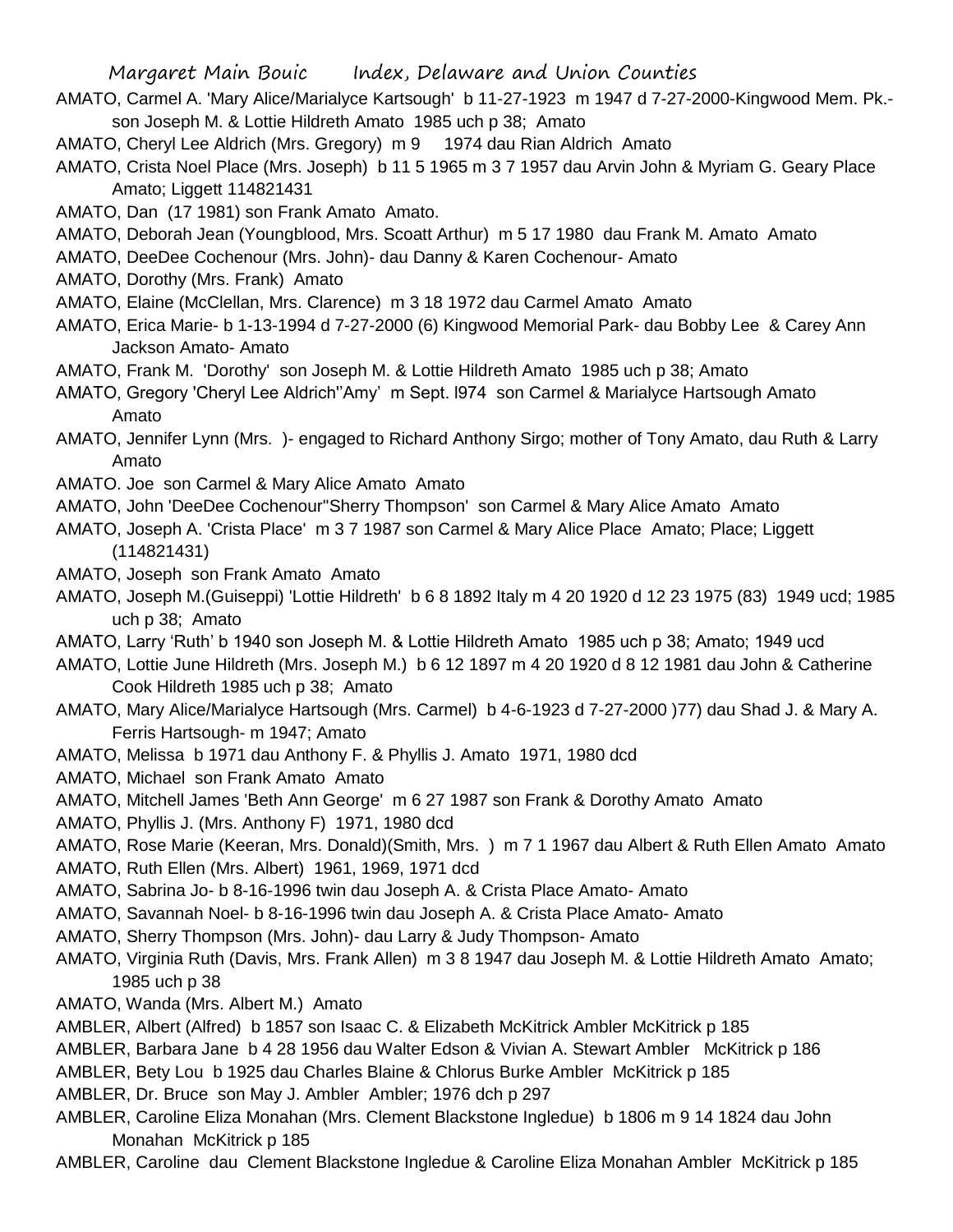- AMBLER, Caroline dau Isaac C. & Elizabeth McKitrick Ambler McKitrick p 185
- AMBLER, Carol Lee b 3 30 1952 dau Walter Edson & Vivian A. Stewart Ambler McKitrick p 186
- AMBLER, Charles Blaine 'Chlorus Burke' b 9 1899 d 7 15 1969 son Charles Ellsworth & Lucinda Crouse Ambler; WWI, McKitrick p 185
- AMBLER, Charles Ellsworth 'Lucinda Crouse' b l867 son Isaac C. & Elizabeth McKitrick Ambler McKitrick p 185
- AMBLER, Chlorus Burke (Mrs. Charles Blaine) b 1898 W. Va. McKitrick p 185, 186
- AMBLER, Clarence son Charles Ellsworth & Lucinda Crouse Ambler McKitrick p 185
- AMBLER, Clement Blackston Ingledue 'Caroline Eliza Monahan' b 1797 Va, m 9 14 1824 d 12 3 1888 son Samuel & Isabella Smith Ambler McKitrick p 184, 185
- AMBLER, Clement B. 'Hannah Ault' son Clement Blackstone Ingledue & Caroline Eliza Monahan Ambler McKitrick p 185
- AMBLER, Cynthia A. (Veaness ?, Mrs. ) dau Clement Blackstone Ingledue & Caroline Eliza Monahan Ambler McKitrick p 185
- AMBLER, Deborah dau Clement Blackstone Ingledue & Caroline Eliza Monahan Ambler McKitrick p 185
- AMBLER, Elizabeth Powers Pat p 225
- AMBLER, Elizabeth J. McKitrick (Mrs. Isaac C.) b 1837 d 1927 dau William & Nancy Ann Hardesty McKitrick McKitrick p 175, 182, 185
- AMBLER, Elinore Kripps (Mrs. Dr. Samuel J.) b 4-29-1907 d 2-25-1993 (85) dau Allen & Esther Kripps- 1961, 1969, 1971 dcd; Ambler
- AMBLER, Frank P. b 1859 son Isaac C. & Elizabeth McKitrick Ambler McKitrick p 185
- AMBLER, Henry- nephew of Elinore K. Ambler- Ambler
- AMBLER, Ida b 1864 d 1882 dau Isaac C. & Elizabeth McKitrick Ambler McKitrick p 185
- AMBLER, Isaac son Clement Blackstone Ingledue & Caroline Eliza Monahan Ambler McKitrick p 185
- AMBLER, Isaac C. 'Elizabeth J. McKitrick' b 1829 d 1918 McKitrick p 185
- AMBLER, Isabel (Caldwell, Mrs. ) dau Clement Blackstone Ingledue & Caroline Eliza Monahan Ambler McKitrick p 185
- AMBLER, Isabella Smith (Mrs. Samuel) m 6 21 1821 McKitrick p 184
- AMBLER, Jean (Dent, Mrs. Clyde) b 7 1923 dau Charles Blaine & Chlorus Burke Ambler McKitrick p 185
- AMBLER, Jennie b 1855 d 1918 dau Isaac C. & Elizabeth McKitrick Ambler McKitrick p 185
- AMBLER, John son Clement Blackstone Ingledue & Caroline Eliza Monahan Ambler McKitrick p 185
- AMBLER, John S. McKitrick p 182
- AMBLER, John son Isaac C. & Elizabeth McKitrick Ambler McKitrick p 185
- AMBLER, Joseph son Clement Blackstone Ingledue & Caroline Eliza Monahan Ambler McKitrick p 185
- AMBLER, Margaret (Robinson, Mrs. Benjamin) McKitrick p 218
- AMBLER, Mary Ann (Rowe, Mrs. John W.) m 12 16 1847 Madison Co unec X p 64
- AMBLER, Mary (McGlolen, Mrs. Patrick) , 12 29 1809 McKitrick p 184
- AMBLER, May J. (Mrs. ) d 11 18 1971 (89) Ambler
- AMBLER, Mildred b 4 18 1906 dau Charles Ellsworth & Lucinda Crouse Ambler McKitrick p 185
- AMBLER, Nancy Rebecca (Womer, Mrs. John) b 11 3 1936 dau Charles Blaine & Chlorus Burke Ambler McKitrick p 185
- AMBLER, Nancy Troy (Mrs. William) m 9 14 1820 McKitrick p 184
- AMBLER, Nellie b 6 10 1913 dau Charles Ellsworth & Lucinda Crouse Ambler McKitrick p 185
- AMBLER, Octavia dau Clement Blackstone Ingledue & Caroline Eliza Monahan Ambler McKitrick p 185 AMBLER, Peter Harmony Tp delge VI p 24
- AMBLER, Philip Carl 'Sharon' b 12 1934 son Charles Blaine & Chlorus Burke Ambler McKitrick p 185
- AMBLER, Robert b 1862 son Isaac C. & Elizabeth McKitrick Ambler McKitrick p 185
- AMBLER, Robert son Charles Ellsworth & Lucinda Crouse Ambler McKitrick p 185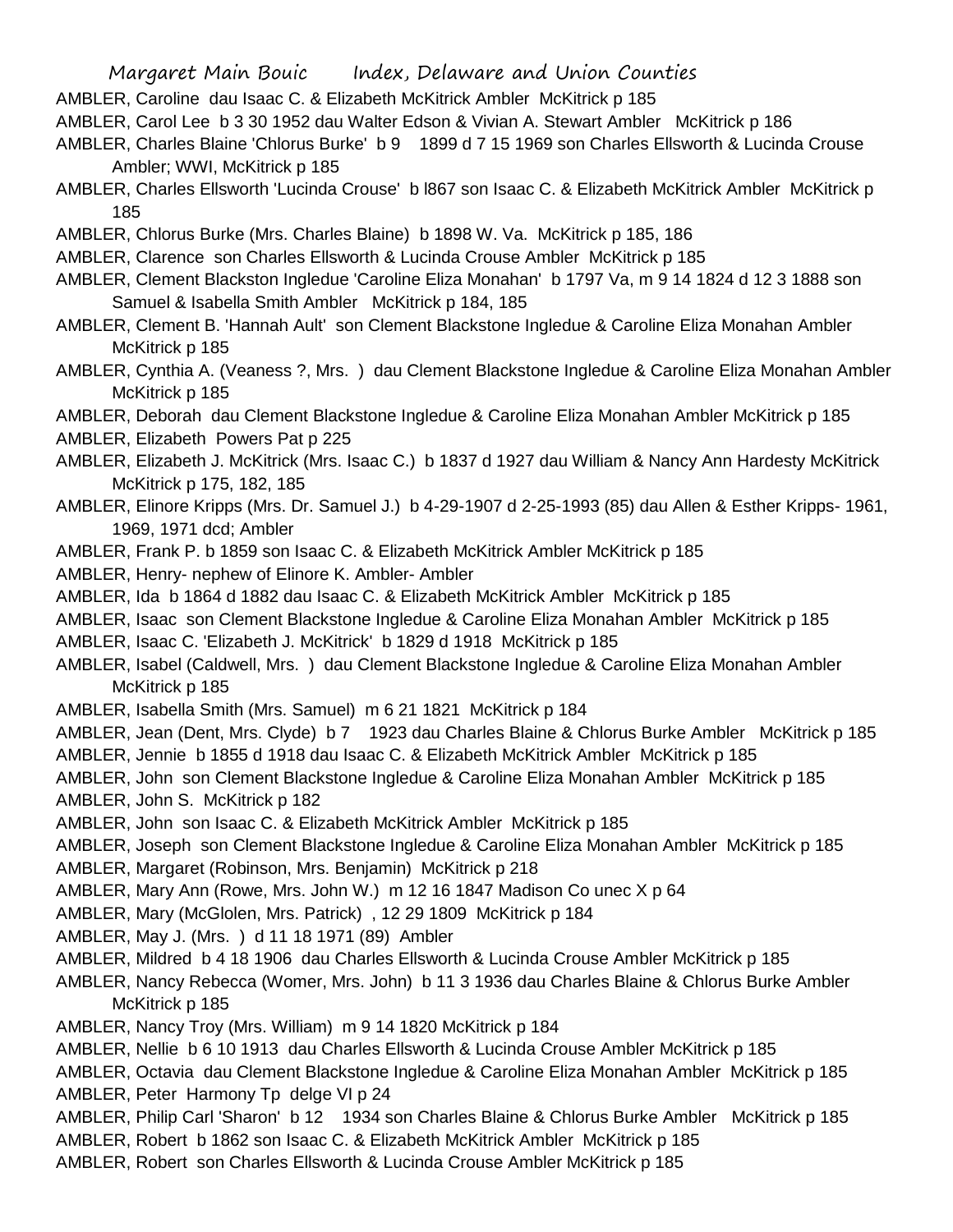AMBLER, Dr. Samuel J. 'Elinore' b 11 27 1906 d 1 27 1984 son May J. Ambler dpc p 78; 1961, 1969, 1971 dcd; Ambler

AMBLER, Samuel 'Isabella Smith m 6 12 1821 McKitrick p 184

AMBLER, Sharon (Mrs. Philip Carl) McKitrick p 185

AMBLER, Vivian A. Stewart (Mrs. Walter Edson) b 8 14 1948 dau Alvah & Sarah Stewart McKitrick p 186

AMBLER, Walter Edson 'Vivian A. Stewart' b 2 5 1921 m 8 14 1948 son Charles Blaine & Chlorus Burke Ambler McKitrick p 185

AMBLER, William T. son Clement Blackstone Ingledue & Caroline Eliza Monahan Ambler McKitrick p 185 AMBLER, William 'Nancy Troy' m 9 14 1820 McKitrick p 184

AMBOS & LENNOX delge IV p 26

AMBOS, David 'Delina' b 1961 son Walter & Juanita McKinster Ambos Ambos; 1971, 1973, 1975, 1979 ucd AMBOS, Delina (Mrs. David)- Ambos

AMBOS, Denia b 1963 dau Walter & Juanita Ambos 1979, 1981 ucd

AMBOS, Diana (Taylor, Mrs. Bart A.) b 1962 dau Walter & Juanita McKinster Ambos St. Paul p 150; 1971, 1973, 1975 ucd, Ambos

AMBOS, James b 1966 son Walter & Juanita McKinster Ambos Ambos; 1971, 1973, 1975, 1983 ucd; engaged to Lynette Scheiderer

AMBOS, Juanita "Jerry"(Mrs. Walter) b 4-29-1929 d 1-18-1994 (65) bur Greenlawn, Columbus- dau Rosco & Goldie I. Price Mckinster- Ambos; 1971, 1973, 1975, 1979, 1981, 1983 ucd

AMBOS, Nina (Greenhill, Mrs. Ronald)- dau Walter & Juanita McKinster Ambos- Ambos

AMBOS, Tim b 1966 son Walter & Juanita Ambos 1979, 1981 ucd see James

AMBOS, Walter 'Juanita' Ambos; 1971, 1973, 1975, 1979, 1981, 1983, 1991 ucd

AMBOS, William b 1958 son Walter & Juanita McKinster Ambos 1971, 1973, 1975 ucd; Ambos

AMBROSE, delge III p 12

AMBROSE, Abraham Nash p 155

AMBROSE, Alice (Grubb, Mrs. Daniel) m 2 9 1882 ucm 7125

AMBROSE, Allan- son Larry Ambrose & Lee McMahan- Ambrose- engaged to Julia Sparks

AMBROSE, Amelia Ziebuk (Mrs. Jon)- Ambrose

AMBROSE, Bill b 1 30 1953 son Kenneth B. & Dorothy Evans Ambrose Weiser p 91

AMBROSE, Charles son Samuel & Mary Ann Main Ambrose Asp 1535

AMBROSE, Clinton son Samuel & Mary Ann Main Ambrose Asp 1534

AMBROSE, Delia A. Manter (Mrs. William) m 11 20 1859 dcm

AMBROSE, Donald 'Hazel' Ambrose

AMBROSE, Dorothy Evans (Mrs. Kenneth B.) b 1 18 1918 m 10 15 1943 dau David Weiser & Marie Page Ambrose Weiser p 91

AMBROSE, Edward J. 'Karen' son Edward J. Ambrose,Sr. Ambrose; 1980 dcd

AMBROSE, Elizabeth (Haiver, Mrs. ) dau Samuel & Mary Ann Main Ambrose Asp 1533

AMBROSE, Gretchen b 1973 dau Edward J. & Karen Ambrose 1980 dcd

AMBROSE, Hazel (Mrs. Donald) Ambrose

AMBROSE, Jane Baker (Mrs. ) dau Ralph Pierce & Helen Freeman Baker Genther p 157

AMBROSE, Jill dau Jane Baker Ambrose Genther p 157

AMBROSE, Jon 'Amelia Ziebuk'- Ambrose

AMBROSE, Joseph Rocco Ambrose

AMBROSE, Josephine dau Samuel & Mary Ann Main Ambrose Asp 1536

AMBROSE, Judith dau Jane Baker Ambrose Genther p 157

AMBROSE, Karen b 12 4 1948 dau Kenneth B. & Dorothy Evans Ambrose Weiser p 91

AMBROSE, Karen (Mrs. Edward J.) 1980 dcd

AMBROSE, Kenneth B. 'Dorothy Evans' b 12 9 1917 m 10 15 1943 Weiser p 91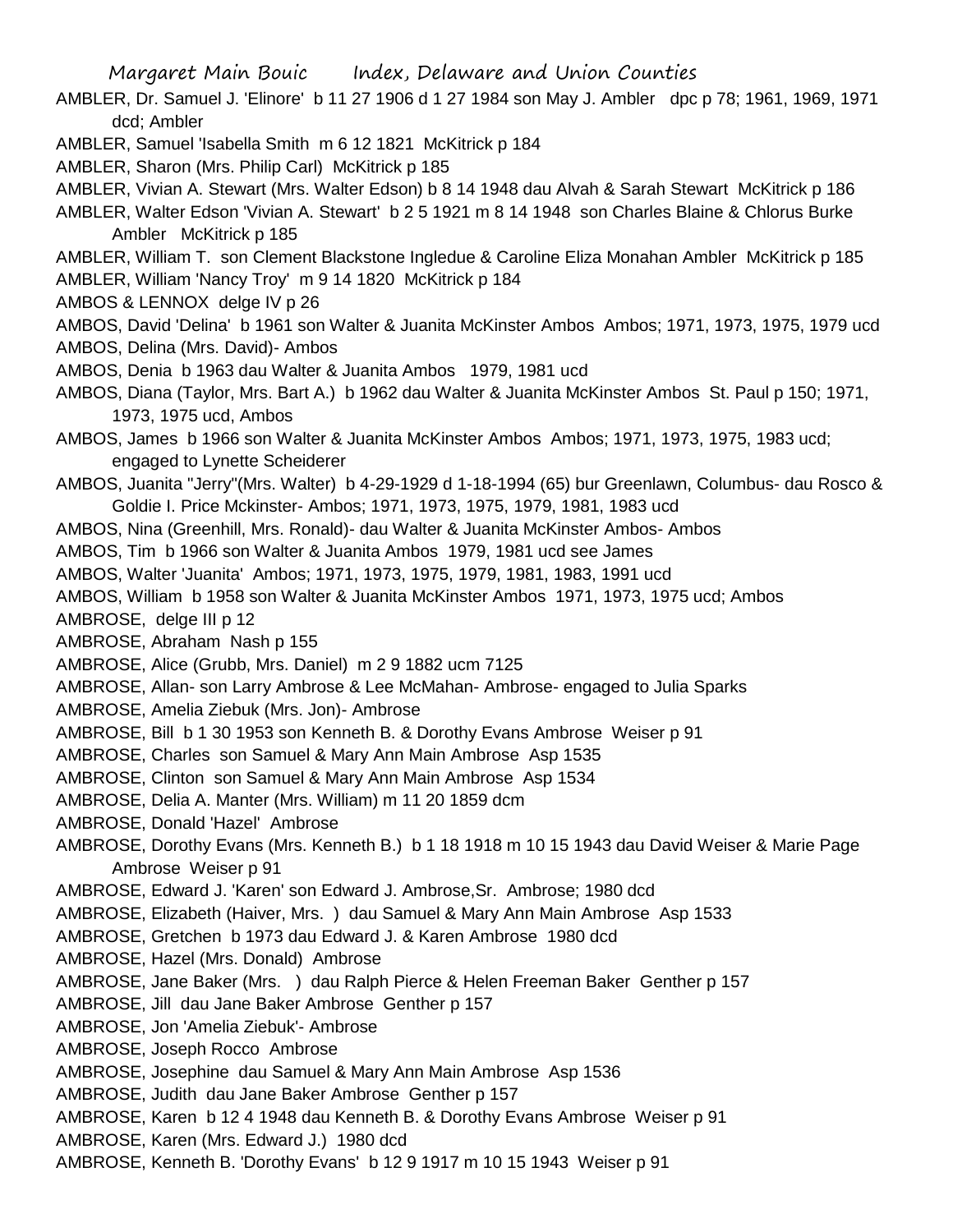AMBROSE, Larry- Ambrose

AMBROSE, Lexie L. (Mrs. Richard B.) 1983, 1991 ucd

- AMBROSE, Mary Ann Main (Mrs. Samuel) b 12 23 1818 m 8 19 1838 d 7 30 1901 dau Samuel & Susannah Palmer Main Asp 703
- AMBROSE, Mary M. (Morand, Mrs. Aaron J.)- b 2-3-1905 d 9-28-1992 (87) Ks. dau Jon & Amelia Ziebuk Ambrose- Ambrose
- AMBROSE, Rebecca (Bowling, Mrs. Gregory) m 10 29 1988 dau Donald & Hazel Ambrose Ambrose
- AMBROSE, Renee b 1967 dau Edward J. & Karen Ambrose Ambrose; 1980 dcd; engaged to David Brehm
- AMBROSE, Richard B. 'Lexie L.' 1981, 1983, 1991 ucd
- AMBROSE, Samuel 'Mary Ann Main' m 8 19 1838 Asp (703)
- AMBROSE, Scott b 9 12 1947 son Kenneth B. & Dorothy Evans Ambrose Weiser p 91 AMBROSE, Susan (Brake, Mrs. John R.) m 1 10 1848 dcm
- AMBROSE, Susan dau Jane Baker Ambrose Genther p 157
- AMBROSE, Toby b 1969 ch Edward J. & Karen Ambrose 1980 dcd
- AMBROSE, Trevor Kenneth b 1966 d 11 25 1985 (19) bur Sunbury Mem. ch Edward J. & Karen Ambrose 1980 dcd
- AMBROSE, William A. d 1864 Cheshire Cem
- AMBROSE, William 'Delia A. Manter' m 11 20 1859 dcm
- AMBROSIA, Anna (Cadwallader, Mrs. John) m 4 18 1894 Howison (600)
- AMBROSON, Alfred T.'Susan Wilson' d 3 8 1972 (56)bur. Hastings, Mich. son A. T. Ambroson Ambroson

AMBROSON, Beth (Gamel, Mrs. William) dau Alfred T. & Susan Wilson Ambroson Ambroson

- AMBROSON, Donald son A. T. Ambroson Ambroson
- AMBROSON, Jane dau Alfred T. & Susan Wilson Ambroson Ambroson
- Susan Wilson (Mrs. Alfred T) dau W. D. Wilson Ambroson
- AMBROSON, Trena (Hansen, Mrs. Robert) dau Alfred T. & Susan Wilson Ambroson Ambroson
- AMBROZ, George Ann Coder (Mrs. Leland Carl)- b 9-11-1907 d 7-9-1999, Oakdale Cem K-24-5 ½ dau George W. & Laura Wilcox Coder- Ambroz
- AMBROZ, Leland Carl 'George Ann Coder'- d 5-6-1956 Ambroz
- AMBROZ, Terry L.- son Leland Carl & George Ann Coder Ambroz- Ambroz
- AMBRUST, Margaret (Kinzler, Mrs. John) m 4 24 1856 dcm
- AMBURG, Abraham 'Mary Heath' m 12 24 1843 Madison Co unec X p 8
- AMBURGEY, Jay Nelson 'Teresa D. Lewis' m 7 11 1986 son Shelly Amburgey Amburgey
- AMBURGEY, Teresa D. Lewis (Mrs. Jay Nelson) m 7 11 1986 dau Col. John S. & Janet D. Martin Amburgey
- AMEDON, Mary E. (Steele, Mrs. William W.) m 11 12 1839 ucm 596 unec III p 38
- AMELIA, Alice L.- b 8-1854 1900C Marysville 1st ward 151 p 6B (45,o,o,O) wid, 7 ch, 6 living
- AMELIA, Arthur- b 5-1885 son Alice L. Amelia- 1900C Marysville 1st ward 151 p 6B (15,O,Irel,O)
- AMELIA, Edgar- b 11-1891 son Alice L. Amelia 1900C Marysville 1st ward 151 p 6B (9,O,Irel,O)
- AMELIA, Edna- b 11-1891 dau Alice L. Amelia- 1900C Marysville 1st ward 151 p 6B (9,O,Irel,O)
- AMELIA, Margret- b 10-1888 dau Alice L. Amelia- 1900C Marysville 1st ward 151 p 6B (11,O,Irel,O)
- AMELIA, Webster- b 8-1882 son Alice L. Amelia- 1900C Marysville 1st ward 151 p 6B (17,O,Irel,O)
- AMENDOLA. Charlene Lynette b 3 21 1965 dau Joseph Raymond & Corine Lynn Ansbaugh Hutchisson p 58 AMENDOLA. Colissa Lorraine b 10 10 1968 dau Joseph Raymond & Corine Lynn Ansbaugh Hutchisson p 58 AMENDOLA. Corine Lynn Ansbaugh (Mrs. Joseph Raymond) b 9 18 1945 dau Max Clemons & Ruth May
	- Hutchisson Ansbaugh Hutchisson p 58
- AMENDOLA, Joseph Raymond 'Corine Lynn Ansbaugh' b 11 20 1940 Hutchisson p 58
- AMENDOLA. Joseph Raymond, Jr. b 12 14 1962 son Joseph Raymond & Corine Lynn Ansbaugh Hutchisson p 58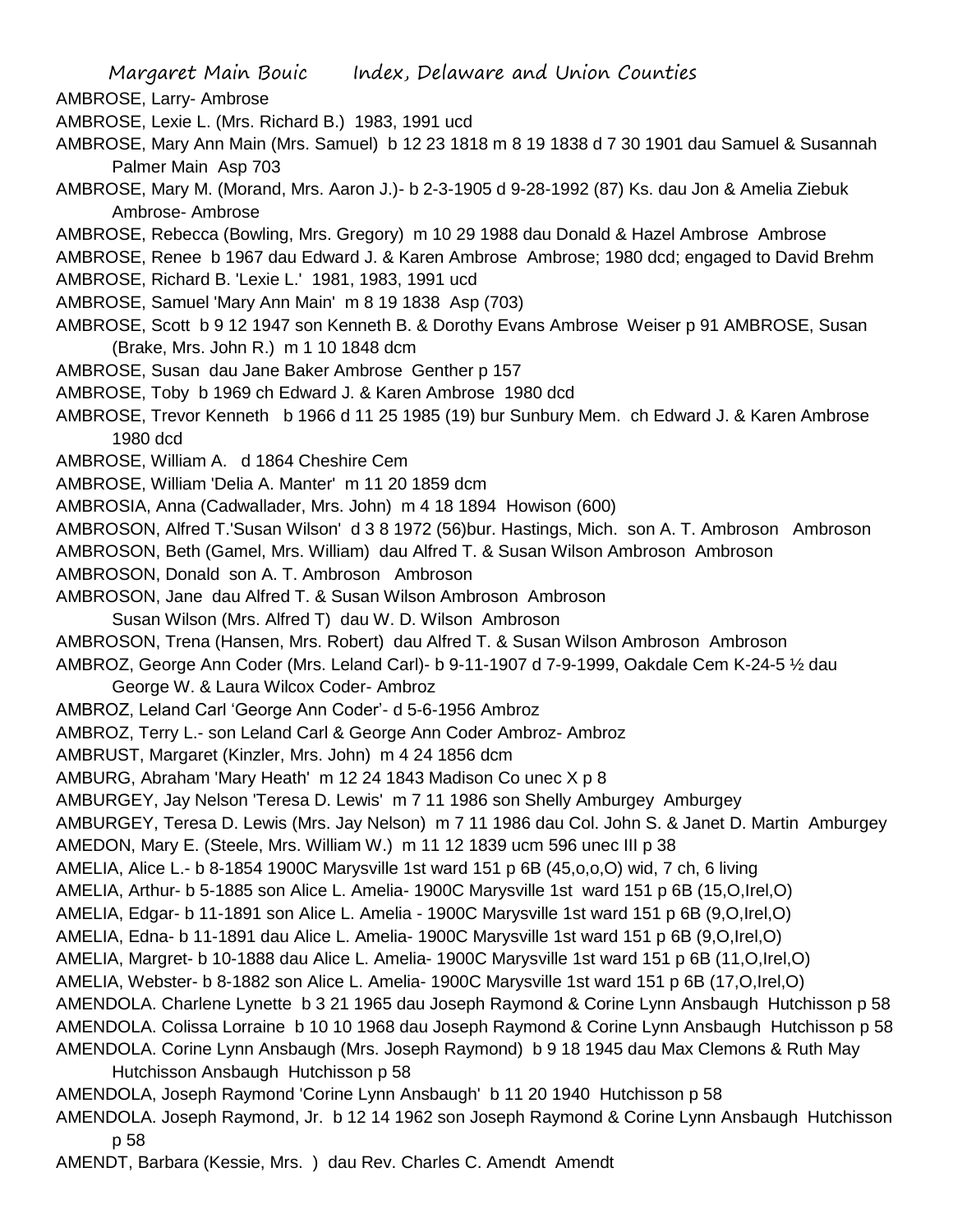- AMENDT, Rev. Charles C. 'Edith' Amendt
- AMENDT, Edith (Mrs. Rev. Charles C) Amendt
- AMENDT, Gordon son Rev. Charles C. Amendt Amendt
- AMENDT, Janet dau Rev. Charles C. Amendt Amendt
- AMERINE, family of Jean Dennison #162 unec VII p 7
- AMERINE, Alice (Mrs. Willis)- Amerine; Amrine
- AMERINE, Alison 'Sarah J.' 1880C Milford Center 57 (36,O,O,O) p 0081
- AMERINE, Andrew 'Ruth' Maugans Anc p 202
- AMERINE, Anne dau William A. & Mary Amerine Amerine
- AMERINE, Arthur W.'Ethel Evangeline Robinson''Frances Mae Burnside' b 8-21-19114 m(2) 6-5-1965 d 10- 22-1992 Maple Grove Cem son Jerry & Winona Brown Amerine Amerine; 1949, 1991 ucd
- AMERINE, Bernard R.(L) 'Gladys L' son Harvey L. & Mina L. Bixler Amerine; 1959, 1967 ucd; Amerine
- AMERINE, Bryan Christopher b 3 29 1985 son David B. & Karen Ann Means Amerine Amerine
- AMERINE, Carl 'Florence Creager' b 3 26 1905 m 8 24 1927 son Charles & Ollie Thompson Amerine Maugans Anc p 202
- AMERINE, Cathy (Mrs. John B.) 1975, 1979, 1981, 1983 ucd
- AMERINE, Charles 'Ollie Thompson' b 1 22 1878 d 1967 son Andrew & Ruth Amerine Maugans Anc p 202
- AMERINE, Charles Christopher b 9 19 1966 son John & Susan Karen Walker Amerine Maugans Anc p 202
- AMERINE, Clara b 1894 d 1942 Price Cem djlm p 43 R14
- AMERINE, Clara Jones (Mrs. Jerry)- Amerine
- AMERINE, Clotelle (Reed, Mrs. Fred) 1985 uch p 114
- AMERINE, Craig Stephen b 8 27 1968 son John & Susan Karen Walker Amerine Maugans Anc p 202
- AMERINE, Cynthia b 2 6 1931 dau Carl & Florence Creater Amerine Maugans Anc p 202
- AMERINE, Dalton 'Kathryn Rumer' Amerine
- AMERINE, Darlene (Mrs. Arthur W.)- 1991 ucd
- AMERINE, Darlene (Lewis, Mrs. Rodger)- dau Paul F. & Virginia Garland Amerine- Amerine
- AMERINE, David B. 'Karen Ann Means' m 6 19 1982 son James & Peggy Amerine Amerine; Graham (15432112); 1979 ucd
- AMERINE, Delma (Mrs. Tom)- Amerine
- AMERINE, Diana (Grooms, Mrs. Bill)- dau Paul F. & Virginia Garland Amerine0 Amerine
- AMERINE, Diane (Asdourian, Mrs. ) dau William A. & Mary Amerine Amerine
- AMERINE, Dorothy (Johnston, Mrs. Roy) b 5 19 1910 m 7 1954 d 9 16 1975 dau Charles & Ollie Thompson Amerine Maugans Anc p 202
- AMERINE, Elsworth- b 9-1886 1900C Dover Tp 16 p B1 (13,O,O,O)
- AMERINE, Elzina (McAdow, Mrs. )- dau Willis & Alice Amerine- Amerine
- AMERINE, Emma Dell (Blair, Mrs. Elmer C.) b 2 7 1913 dau Jerry & Winona Brown Amerine Blair; Amerine
- AMERINE, Ethel Evangeline Robinson (Mrs. Arthur) b 11 20 1918 m 11 1935 Amerine
- AMERINE, Eva (Abernephy, Mrs. ) dau Dalton & Kathryn Rumer Amerine Amerine
- AMERINE, Florence Creager (Mrs. Carl) m 8 24 1927 dau C. P. Creager Maugans Anc p 202
- AMERINE, Frances Mae Burnside (Dixon, Mrs. P. M.)(Mrs. Arthur W.)- b 5-5-1922 m (2) 6-5-1965- d 2-8-1988
	- (75) dau Edward T. & Gertrude Wright Burnside- Amerine
- AMERINE, Gerald E. son Arvey L. & Mina L. Bixler Amerine Amerine
- AMERINE, Gladys L. (Mrs. Bernard R.) 1959, 1967 ucd
- AMERINE, Glenn A. b 1966 son James D. & Peggy Amerine Amerine; 1979, 1991 ucd
- AMERINE, Grover C. d 11 25 1973 (89) son Josiah & Emma Colflesh Amerine bur Sunset Cem, Cols. O. Amerine
- AMERINE, Harold son Grover C. Amerine Amerine
- AMERINE, Harriet Ann (Westerhold, Mrs. William) Maugans Anc p 156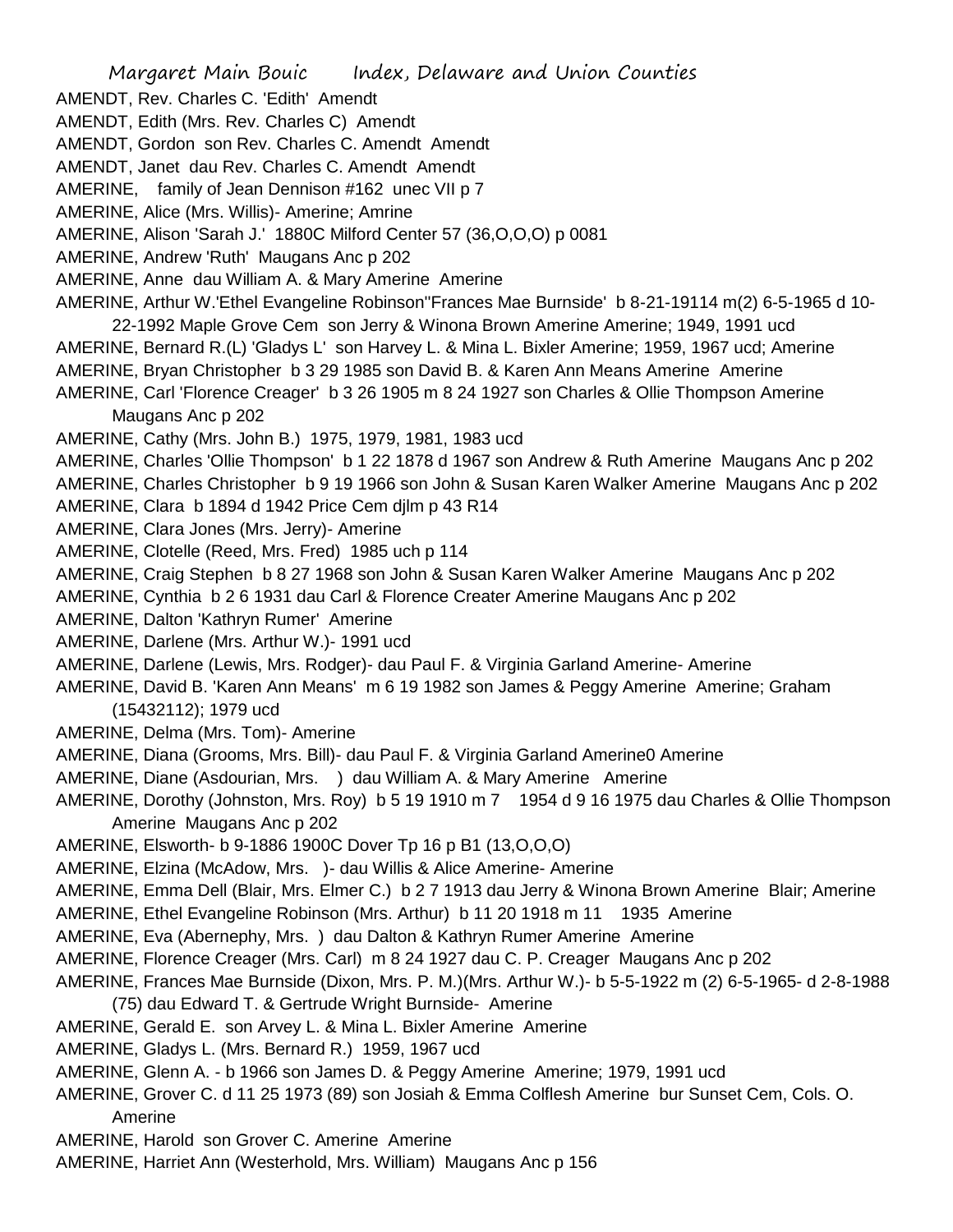- AMERINE, Harvey L. 'Mina L. Bixler' b 1889 m 1917 d 1964 Oakdale Cem II p 124 (K R8 16) son Elsworth & Susie Johnson Amerine Amerine
- AMERINE, Hazel (Eastep, Mrs. Calvin) Amerine; Eastep
- AMERINE, Helen (Renfrow, Mrs. William) dau Harvey L. & Mina L. Bixler Amerine Amerine
- AMERINE, Helen (Simmons, Mrs. Willie)- dau Harvey & Mine Boxler Amerine- Amerine
- AMERINE, Irene (Lee, Mrs. )- dau Willis & Alice Amerine- Amerine/Amrine
- AMERINE, Irma (Printz, Mrs. ) dau Dalton & Kathryn Rumer Amerine Amerine
- AMERINE, James D. 'Peggy' son Paul & Mercie E. Cottrell Amerine Amerine; 1979, 1983, 1991 ucd
- AMERINE, Janice b 1955 dau Bernard R. & Gladys L. Amerine 1959, 1967 ucd
- AMERINE, Jason Michael b 8 8 1989 son David B. & Karen Ann Means Amerine Amerine; Graham 154321121
- AMERINE, Jerry 'Clara Jones'- Amerine
- AMERINE, Jerry 'Winona Brown' b 1877 d 1964 Price Cem R19 djlm p 43 son Elsworth & Susie Johnson Amerine Amerine
- AMERINE, Jim son Paul L. & Mercie Cottrel Amerine Amerine
- AMERINE, John 1880C Darby Tp p 237A
- AMERINE, John 'Susan Karen Walker' b 5 19 1941 son Carl & Florence Crouger Amerine Maugans Anc p 202
- AMERINE, Josiah 'Emma Colflesh' Amerine
- AMERINE, Judy- 1991 ucd
- AMERINE, Judy Lee (Cunningham, Mrs. ) dau William A. & Mary Amerine Amerine
- AMERINE, Karen Ann Means (Mrs. David B.)- b 1-4-1962 m 6 19 1982 dau William & Georgeann M. Skillman Means- Graham 15432112
- AMERINE, Kate (Stewart, Mrs. Daniel)- m 2-18-1941dau Jerry & Winona Brown Amerine- Amerine
- AMERINE, Katherine Virinia (Stewart, Mrs. Daniel)- b 1-1-1925 m 2-18-1941 d 1-17-1999 E. Liberty Cem- dau Jerry & Clara Jones Amerine- Amerine
- AMERINE, Kathryn Rumer (Mrs. Dalton) Amerine
- AMERINE, Kenneth son Grover C. Amerine Amerine
- AMERINE, Kenneth J. son Jerry & Clara Jones Amerine- Amerine
- AMERINE, Kenneth J. son Jerry & Winona Brown Amerine Amerine
- AMERINE, Kenneth- son Paul F. & Virginia Garland Amerine- Amerine
- AMERINE, Leroy H. son Harvey L. & Mina L. Bixler Amerine Amerine
- AMERINE, Lottie L. (Moore, Mrs. Roy)- d 4-4-1981 (86) Oakdale Cem -dau Willis & Alice Amerine-Amerine/Amrine
- AMERINE, Lucile dau Grover C. Amerine Amerine
- AMERINE, Lutrelle H. 'May' b 3 24 1878 d 3 24 1965 son Josiah & Emma Colflesh Amerine Amerine
- AMERINE, Martha d 3 27 1903 (82y, 11m) bur. London, Madi. Co, Oakdale Cem 1613 (63C)
- AMERINE, Mary H. (Mrs. William A.) 1980 dcd; Amerine
- AMERINE, Mary (Godwin, Mrs. Harry) dau Harvey L. & Mina L. Bixler Amerine Amerine
- AMERINE, Mary (Sedgwick, Mrs. Art)- dau Haravey & Mina Bixler Amerine- Amerine
- AMERINE, May (Mrs. Lutrelle H.) Amerine
- AMERINE, Mercie Cottrel (Mrs. Paul L.) m 9 15 1923 Amerine
- AMERINE, Mina Lazina Bixley (Mrs. Harvey L) b 1 29 1899 m 8 20 1917 d 1965 Oakdale II (K R8 16) dau Daniel & Flora Hartsock Bixley Amerine
- AMERINE, Nettie (Smith, Mrs. Edwin F.)- parents of Robert Willis Smith- Amerine
- AMERINE, Ollie Thompson (Mrs. Charles) b 9 30 1879 d 8 6 1956 dau Frank P. & Jennie Fulkerson
	- Thompson Maugans Anc p 202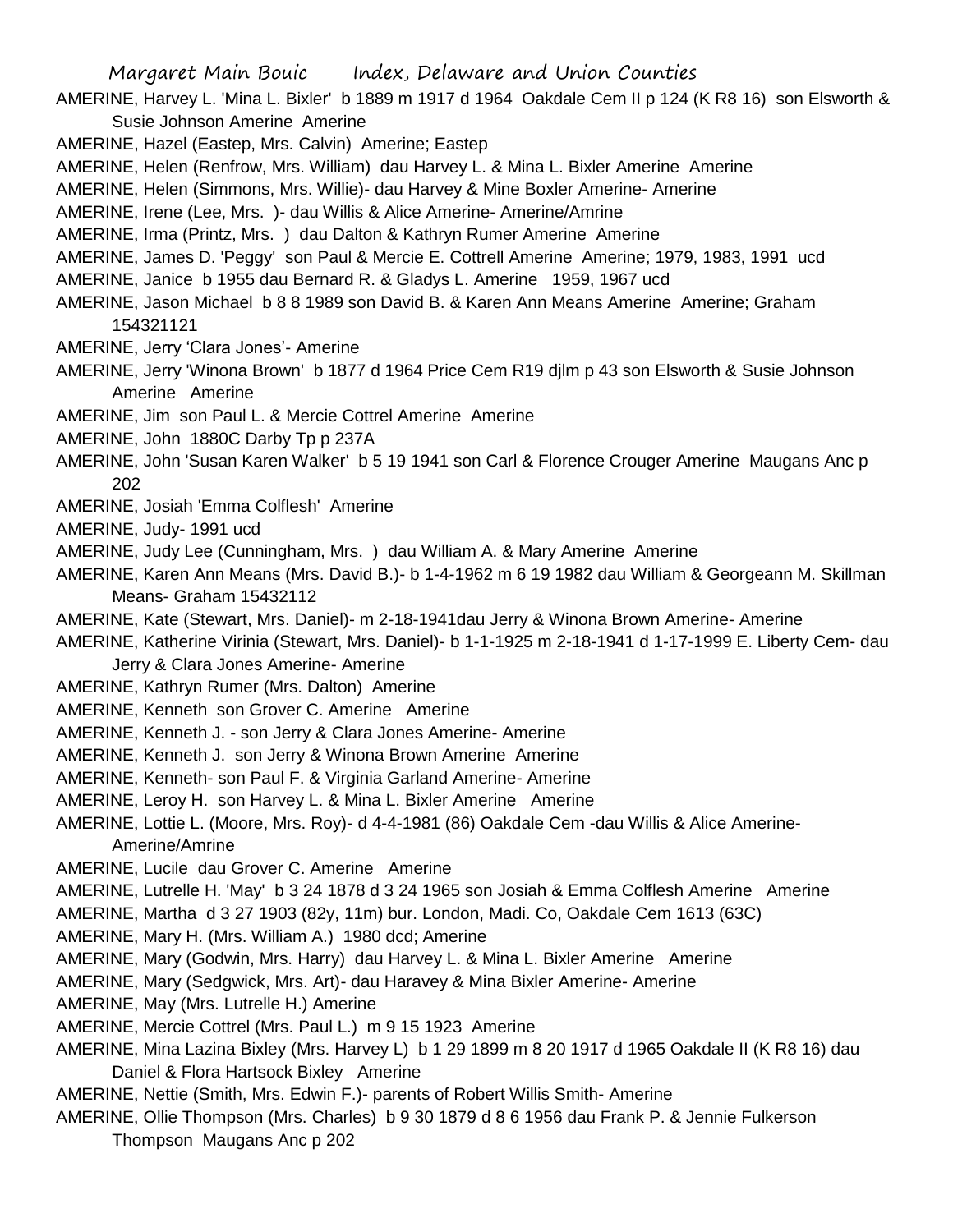AMERINE, Paul C. 'Virginia Garland ' b 5-15-1928 m 12-22-1958 d 8-2-1997 Greenlawn Cem- son Harvey L. & Mina L. Bixler Amerine Amerine

- AMERINE, Paul L. 'Mercie Cottrel' b 8 29 1902 m 9 15 1923 d 7 28 1991 bur Rushylvania son Dalton & Kathryn Rumer Amerine Amerine
- AMERINE, Peggy A. (Mrs. James D.) 1979, 1991 ucd
- AMERINE, Ronald E. 1959, 1967 ucd
- AMERINE, Ruth (Mrs. Andrew) Maugans Anc p 202
- AMERINE, Ruth E. (Hilbert, Mrs. Arthur A.)- b 10-24-1897 d 10-7-1986 (88) Unionville Cem dau John & Alberta Wolford Amerine- see Amrine
- AMERINE, Sarah 1850C Allen Tp 236 228 (27,O)
- AMERINE, Susan Karen Walker (Mrs. John) b 2 10 1943 Maugans Anc p 202
- AMERINE, Susan (Skiver, Mrs. Charles) dau Jerry & Winona Brown or Clara Jones Blair Blair
- AMERINE, Susan (Somerlot, Mrs. W. H.)- ped Alan Perkins #314 13, unec XI p 48
- AMERINE, Terri (Eley or Eley, Mrs. ) dau William A. & Mary Amerine Amerine
- AMERINE, Tom 'Delma' son Paul L. & Mercie Cottrel Amerine Amerine
- AMERINE, Ty 1985 uch p 8
- AMERINE, Verna Marie (Rausch, Mrs. Arnold) d 3 8 1960 Rausch (1392) II p 266, III p 275
- AMERINE, Virginia Garland (Mrs. Paul F.)- m 12-22-1962- Amerine
- AMERINE, William A. 'Mary H.' d 8 13 1984 (62) bur. Sunbury Mem. Amerine; 1980 dcd
- AMERINE, William H. son Grover C. Amerine Amerine
- AMERINE, Willis 'Alice'- Amerine/Amrine
- AMERINE, Winona Brown (Mrs. Jerry) Amerine
- AMERINE, Ty 1985 uch p 8
- AMERLINE, A. unclaimed letter, 1842; unec XII p 21
- AMES, see Eames
- AMES, Addison 'Elizabeth Main' Asp (1312w)
- AMES, Alexander Todd- b 4-11-2001 d 4-25-2001 (2 wks) son Todd Robert & Donna Michelle Sitkowski Ames-Ames
- AMES, Amy dau Sloan & Mabel Lewis Ames Pabst l p 21; Pabst Pion II p 158
- AMES, Anna Ford (or Emma or Amy)(Mrs. ) b 4 29 1720 dau John & Judith Richards Ford Powers Pat p 106, 107
- AMES, Ann 1850C Brown Tp 2950 (16, NY)
- AMES, Autumn Michelle- b 3-29-2004 dau Todd Robert & Donne Michelle Sitkowski Ames- Ames
- AMES, Barry 'Cristina Eads'- Ames
- AMES, Benjamin Todd- b 6-1-2002 son Todd Robert & Donna Michelle Sitkowski Ames- Ames
- AMES, Brandon Tyler- b 3-27-2004 son Barry & Christina Eads Ames- Ames
- AMES, Carole (Mrs. James)(Joki, Mrs. ) Ames
- AMES, Cathy b 1954 dau Jack D. & Marvene H. Ames 1969, 1971 dcd
- AMES, Charlie son Sloan & Mabel Lewis Ames Pabst l p 21; Pabst Pion II p 158
- AMES, Christine Eads (Mrs. Barry)- parents of Brandon Tyler Ames- Ames
- AMES, David son C. Edgar Ames Ames
- AMES, Diane Marie (Russell, Mrs. William Charles) m 8 31 1874 dau C. Edgar Ames Ames
- AMES, Donna Michelle Sitkowski (Mrs. Todd Robert)- dau Ken & Chris Sitkowski- Ames
- AMES, C. Edgar 'Katie' son Oliver Sherman & Thurza Perkins Ames Ames
- AMES, Elizabeth Main (Mrs. Addison) dau Samuel & Elizabeth Steward Main Asp 1312w
- AMES, Ercel (Braskett, Mrs. Gerald) sister Ray Ames Ames
- AMES, Ernest brother Ray Ames Ames
- AMES, Ephraim 1820C Kingston Tp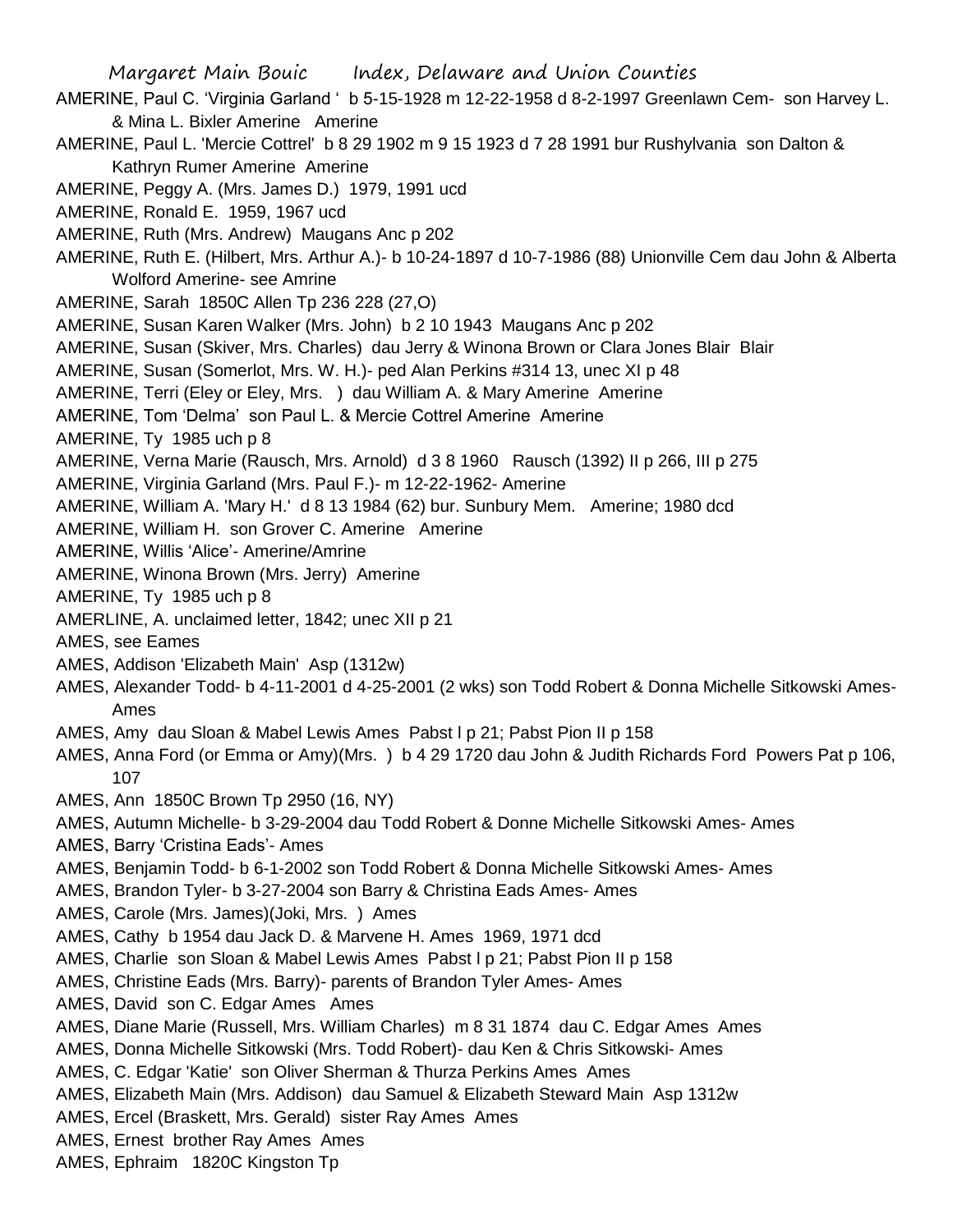Margaret Main Bouic Index, Delaware and Union Counties AMES, Eunice dau Sloan & Mabel Lewis Ames Pabst 1 p 21; Pabst Pion II p 158 AMES, Evelyn (Poland, Mrs. Vic) sister Ray Ames Ames AMES, Gladys Bogard (Mrs. Ray) Ames AMES, Gilbert brother Ray Ames Ames AMES, Glorian (Harris, Mrs. Maturin) m 1 17 1850 dcm AMES, Grace W. d 7 4 1974 (92) bur. Union Cem Ames AMES, Harold 'Carole' Ames AMES, Harvey son Sloan & Mabel Lewis Ames Pabst 1 p 21; Pabst Pion II p 158 AMES, Jack D. 'Marvene H.' son Ray & Gladys Bogard Ames 1969, 1971 dcd; Ames AMES, Jackie b 1965 ch Jack D. & Marvene H. Ames 1969, 1971 dcd AMES, James b 1960 son Jack D. & Marvene H. Ames 1969, 1971 dcd AMES, James 'Nadine Faye Gassman' m 6 16 1984 son Harold & Carole Ames Ames AMES, Jane dau Grace W. Ames AMES, J. G. Z.- b 8-1898 son M. W. Z. Ames - 1900C Marysville 1st ward 327-341 p 14B (1,Ky, Texas, O.) AMES, (Brant, Mrs. Joseph) dau Grace W. Ames Ames AMES, John brother Ray Ames Ames AMES, Judith (Jones, Mrs. Michael Francis) m 9 16 1972 dau C. Edgar Ames Ames AMES, Katie (Mrs. C. Edgar) Ames AMES, Kathleen Ann (Helling Mrs. David William) m 12 12 1970 dau C. Edgar Ames Ames AMES, Leander 1850C Brown Tp 2950 (14, Ill) AMES, Lois (Richmond, Mrs. Gideon) m 5 12 1839 dcm AMES, Louise (Thomas, Mrs. Errold B.) McKitrick p 427 AMES, Mabel W. Lewis (Mrs. Sloan) m 8 29 1841 dau John & Ruth Scott Lewis Pabst l p 21; Pabst Pion II p 158 AMES, Madison 1850C Brown Tp 2950 (19, NY) AMES, Maggie Zwerner (Mrs. ) b 2-1862 Marysville p 62; 1900C Marysville 1st warad 327-341 p 14B (38,O,Ger,Ger) wid, 7ch AMES, Martha J. 1850C Brown Tp 2950 (6,O) AMES, Marvene H. (Mrs. Jack D.) 1969, 1971 dcd AMES, Mary Jane 1850C Brown Tp 2950 (27, Vt) AMES, Mary 1850C Brown Tp 2950 (4,O) AMES, Marty sau C. Edgar Ames Ames AMES, Melvina 1850C Brown Tp 2950 (24, Vt) AMES, Myron 1850C Brown Tp 2950 (48, Vt) AMES, Nadine Faye Gassman (Mrs. James Douglas) m 6 16 1984 dau Willis Gassman Ames AMES, Oliver 1850C Brown Tp 2950 (20, Vt) AMES, Oliver Sherman 'Thurza Perkins' d 1960 Amerine AMES, Perry son Sloan & Mabel Lewis Ames Pabst 1 p 21; Pabst Pion II p 158 AMES, Ray 'Gladys Bogard' d 3 29 1982 (71) Ames AMES, Robert 'Alice'- Ames AMES, Rosa dau Sloan & Mabel Lewis Ames Pabst 1 p 21; Pabst Pion II p 158 AMES, Samantha (Cowles, Mrs. Joel.Jr.) b 1810 m 4 12 1840 delge IV p 59; Berg letter AMES, Sanford son Sloan & Mabel Lewis Ames Pabst 1 p 21; Pabst Pion II p 158 AMES, Sloan 'Mabel W. Lewis' (Slone) m 8 29 1841 dcm; Pabst l p 21; Pabst Pion II p 158 AMES, S. W. d 1 17 1863 (21 10 7) Milford Cem Un Al p 92 AMES, Sylvia Jane 1850C Brown Tp 2950 (1,O) AMES, Thurza Perkins (Mrs. Oliver Sherman) b 12 12 1902 d 10 13 1990 (87) dau Joseph L. & Margaret

Cornell Perkins Ames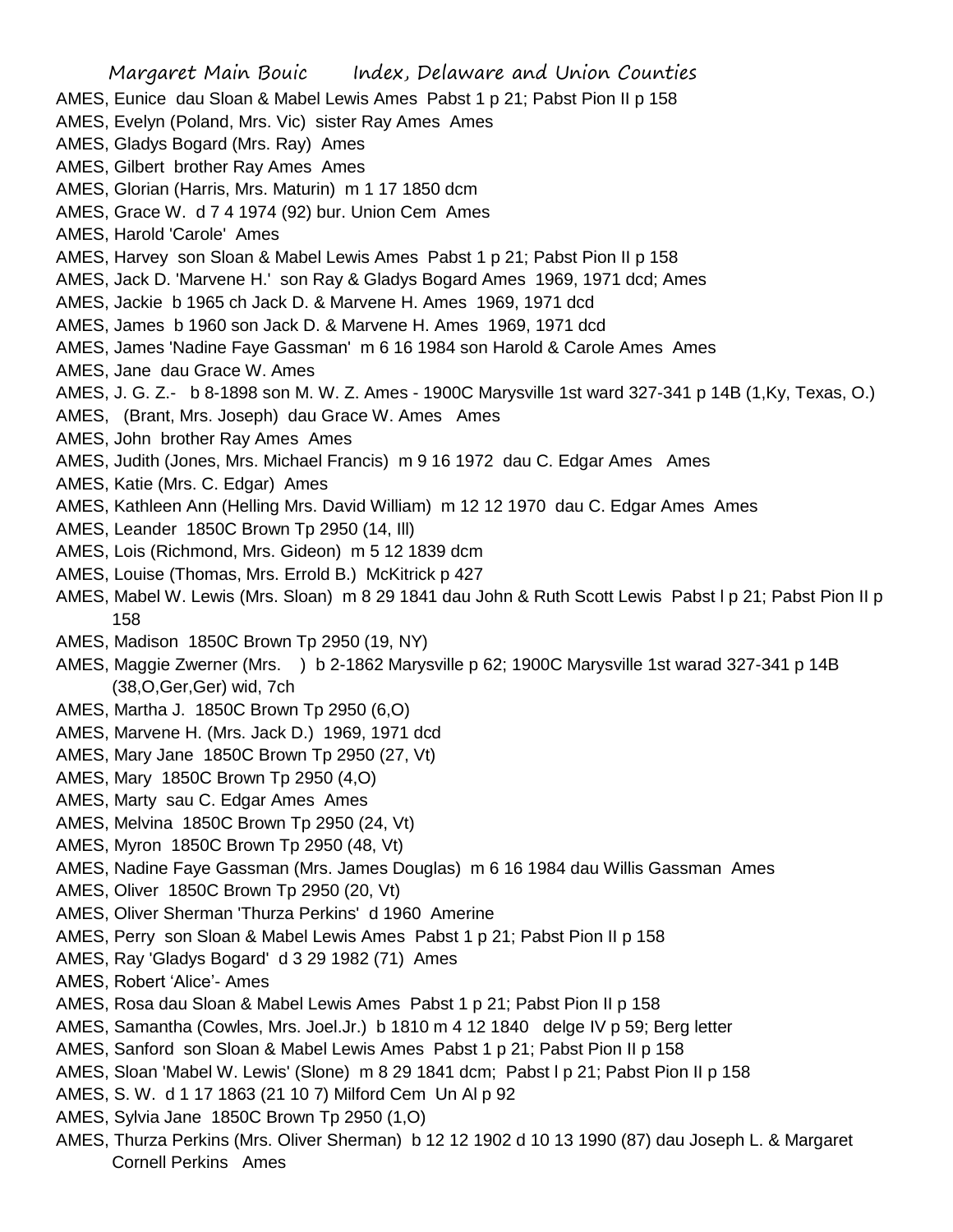AMES, Todd Robert 'Donna Michelle Sitkowski' Ames- son Robert & Alice Ames- Ames

- AMES, Vicki (Fryer, Mrs. Dan) dau Ray & Gladys Bogard Ames Ames
- AMES, Virginia (Chapman, Mrs. Richard) dau Ray & Gladys Bogard Ames Ames
- AMET, Delila (Frazier, Mrs. William) m 7 1 1853 Holmes Co. D A R records
- AMEY, Forrest (Frosty) Lockwood (Mrs. Kent) b 5 3 1956 m 10 31 1976 d 5 23 1976 dau Rev. Herbert & Opal Price Lockwood bur Zanesfiedl Cem. Amey
- AMEY, Kent 'Forrest Lockwood' m 10 31 1976 Amey
- AMHALT, Jacob d 1902 age 75 lptw p 58
- AMICK, Alma R. b 4 8 1863 d 7 21 1918 Frost Cem Powell p 34
- AMICK, Donna Mueller (Mrs. George Jr.) Amick
- AMICK, Elizabeth Marie (Murtfeldt, Mrs. James Adams) m 4 29 1967 dau George E. & Myrtle Amick dpc p 112; 1961 dcd
- AMICK, George F. son Nicholas Amick Amick
- AMICK, George E.,Sr. 'Myrtle Walker' b Indiana b 5 22 1894 m 3 31 1929 d 10 16 1984 (90); son John Amick dpc p 3, 73, 78, 93, 94; Amick ; 1961, 1969, 1971 dcd
- AMICK, George Ellsworth Jr.'Donna Mueller' son George E.Sr. & Myrtle Walker Amick Amick
- AMICK, James 'Mary' d 10 24 1874 (39 10 13) Frost Cem Powell p 349
- AMICK, John son George F. Amick, Jr. Amick
- AMICK, Jonas E. d 10 26 1868 (8 6 12) Frost Cem. Powell p 349 son James & Mary Amick
- AMICK, Mary (Mrs. James) b 10 15 1829 d 6 16 1920 Frost Cem Powell p 349
- AMICK, Myrtle Walker (Mrs. George E. Sr) b 10-4-1902 m 3 31 1929 d 10-24-1997 (95) dau Sam & Sarah
	- Walker dpc p 87; Amick ; 1961, 1969, 1971 dcd
- AMICK, Sally dau George Amick, Jr. Amick
- AMICK, William Walker 'Sara' son George & Myrtle Walker Amick Amick
- AMIS, Earl- son Edward & Julie Sebestain Amis- Amis
- AMIS, Edward 'Betty'- Amis
- AMIS, Edward 'Julie Sebestain'- parents of Elsie, Everett, Earl Amis
- AMIS, Elizabeth Jett (Mrs. Evert) 1985 uch p 11; 1959 ucd; Amis
- AMIS, Elsie (Moore, Mrs. Harlan)- b 5-22-1915 m 9-30-1931 d 8-26-1999 (84) Maple Gove Cem- dau Edward & Julie Sebestain Amis- Amis
- AMIS, Everett- son Edward & Julie Sebestain Amis- Amis
- AMIS, Evert 'Elizabeth Jett' 1985 uch p 11; 1959 ucd, Amis
- AMIS, Julie Sebestian (Mrs. Edward)- parents of Elsie, Everett, Earl- Amis
- AMIS, Kathy Sue (Palmer, Mrs. Joseph)(Merrill, Mrs. Bill) m 10 15 1977 dau Edward Amis Amis
- AMIS, Patricia Ann Blue (Mrs. Roy B.) b 12 11 1964 dau Robert M.& Helen Powell Blue Amis; 1985 uch p 11; Blue; 1967, 1971, 1973, 1975, 1979, 1983, 1991 ucd
- AMIS, Roy B. 'Patricia Ann Blue' m 12 11 1964 son Evert & Elizabeth Jett Amis 1985 uch p 11; 1959, 1967, 1971, 1973, 1975, 1979, 1983, 1991 ucd; Amis
- AMITH, Lucinda Andrews (Mrs. Samuel) m 9 9 1824 Madison Co unec V p 15
- AMITH, Samuel 'Lucinda Andrews' m 9 9 1824 Madison Co unec V p 15
- AMLIN, Aloy 'Eliza McLeod' m 2 23 1837 dcm
- AMLIN, Clara Belle kd 4 14 1886 (2m1d) Plain City Cem dau H. A. & Z. E. unec VII p 66
- AMLIN, Eliza McLeod (Mrs. Aloy) m 2 23 1837 dcm
- AMLIN, Eliza 1850C Genoa Tp 373 (9,O) lived with George M. McLeod
- AMLIN, Elizabeth 1850C Berkshire Tp 132 (11,O); Pabst 6 p 23
- AMLY, Christiena Wolford (Mrs. John) m 5 23 1846 dcm
- AMLY, John 'Christiena Wolford' m 5 23 1846 dcm
- AMMANT, Susan 1850C Paris Tp 467 475 p 72 (21, Germany)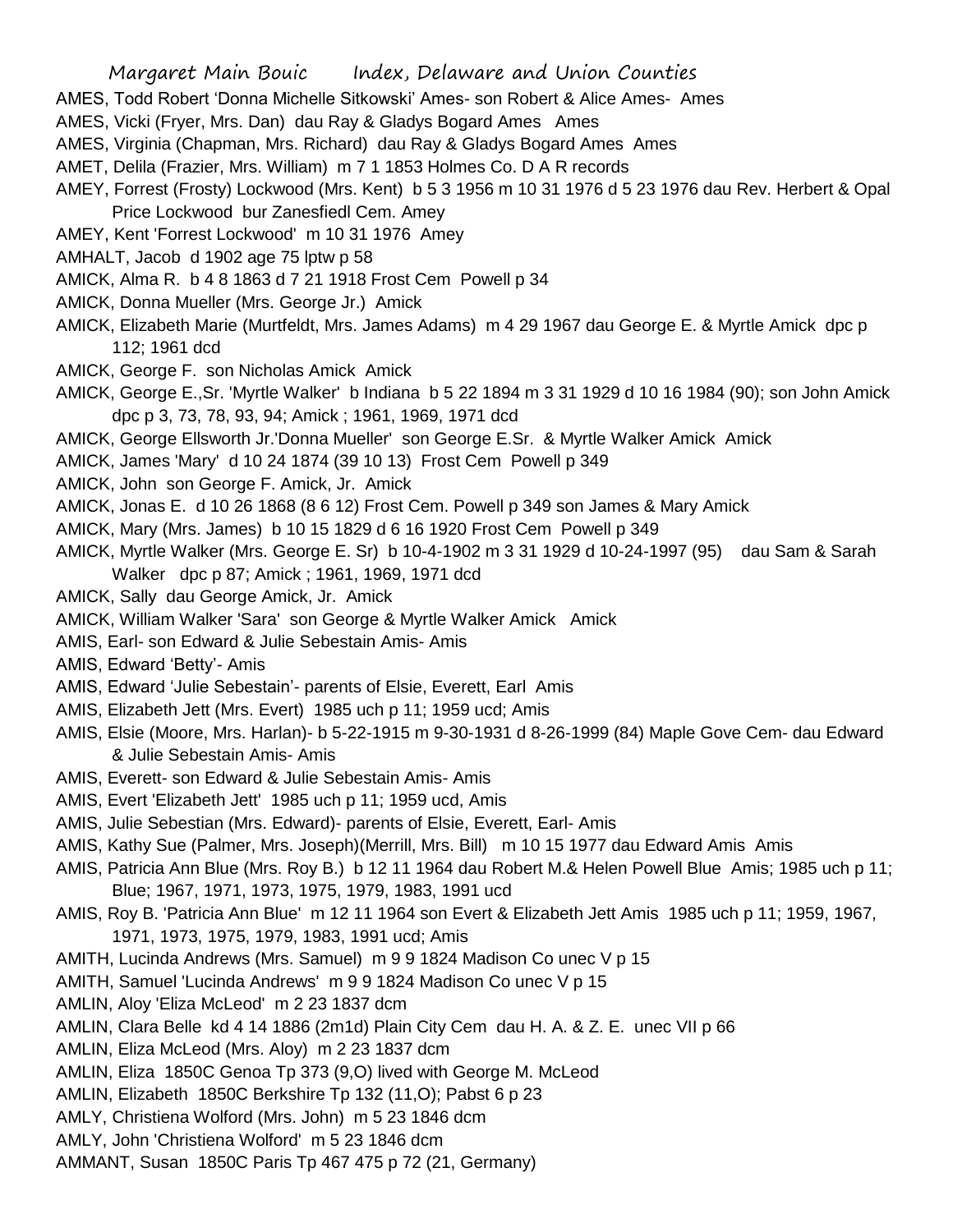AMMEL, Charles S. 1908 dch p 412, 413

- AMMER, infant d 10 19 1917 Oakdale Cem I (F R11)
- AMMETER, Cheryl Segura (Mrs. Kevin Chris)- b 6-5-1963 m 6-2-1984 St. Paul p 36, 110
- AMMETER, Duane Allen 'Tracy Lee White' b 4 18 1960 m 12-22-1979 son John & Ruth Evelyn Gaulke Ammeter Rausch 148544, III p 290, IV p 767; St. Paul p 36, 110
- AMMETER, Duane Allen,Jr.- b 3-22-1981 son Duane Allen & Tracy Lee White Ammeter- St. Paul p 36, 110
- AMMETER, John 'Ruth Evelyn Gaulke' b 6 18 1934 m 12 27 1955 Rausch(14854)IV p 767; St. Paul p 36, 110
- AMMETER, Kevin Chris 'Cheryl Segura' b 10 11 1958 m 6-2-1984 son John & Ruth Gaulke Ammeter Rausch 148543 IV p 767; St. Paul p 36, 110
- AMMETER, Lynn Marie (Barbari, Mrs. Gary) b 10 22 1957 m 12-26-1958 dau John & Ruth Gaulke Ammeter Rausch 148542,III p 290, IV p 767; St. Paul p 36, 110
- AMMETER, Mark Leroy 'Sharlane Cobb' b 5 17 1963 m 8-29-1968 son John & Ruth Evelyn Gaulke Ammeter Rausch 148545 IV p 767; St. Paul p 36, 110
- AMMETER, Matthew Shawn b 7-3-1965 son John & Ruth Evelyn Gaulke Ammeter Rausch 148546 IV p 767 IV p 767; St. Paul p 36, 110
- AMMETER, Pamela Ruth (Pate, Mrs. Thomas Michael) b 6 29 1956 m 8 3 1974 dau John & Ruth Evelyn Gaulke Ammeter Rausch 148541, III p 290, IV p 767; St. Paul p 36, 110
- AMMETER, Ruth Evelyn Gaulke (Mrs. John) b 10 8 1934 m 12 27 1955 dau Emil Christian & Frieda Marie Lydia Boerger Gaulke Rausch 14854IV p 767; St. Paul p 36, 110
- AMMETER, Sharlane Cobb (Mrs. Mark LeRoy)- m 8-29-1968 St. Paul p 36, 110
- AMMETER, Sheri Lee b d 6 1 1961 dau John & Ruth Evelyn Gaulke Ammeter Rausch 148545 IV p 767; St. Paul p 36, 110
- AMMETER, Tyfanie Rae- b 11-21-1984 dau Kevin Chris & Cheryl Segura Ammeter- St. Paul p 36, 110
- AMMON, Alice Ernestine (Kaufman, Mrs. Henry) b 1850 d 1927 ped Martha kaufman #1939 unec X p 21

AMMON, Emma C. (Rick, Mrs. John) Weiser p 838

AMMON, John 1835 men 23 #115 p 37 Delaware Tp

AMMON, Otho 'Pollena Main' m 5 1 1865 dcm

AMMON, Pollena Main (Mrs. Otho) m 5 1 1865 dcm

AMMONETT(ARMONETT), Anne Caroline (Kidd, Mrs. Maurice Edward) b 11 12 1917 m 9 25 1947 dau Frederick Landon & Minnie Lee Foster Ammonett McKitrick p 155

AMMONETT, Frederick Landon 'Minnie Lee Foster' McKitrick p 155

AMMONETT, Minnie Lee Foster (Mrs. Frederick Landon) McKitrick p 155

AMNAH, Betty (Mrs. Monte) Amnah

AMODIO, Ann 1980 dcd

AMOLA, Calvin Pabst I p 43

AMON, Davis (1842) unec XII p 53

AMON, Eleanor Ruth Gasser (Fee, Mrs. Edward Hamilton)(Mrs. George Washington) b 9 30 1905 m(2) 6 15 1943 dau Milton Henry & Blanche Abbie Bassler Gasser Weiser p 55

AMON, George Washington III 'Eleanor Ruth Gasser' b 6 23 1913 m 6 15 1943 Weiser p 55

AMONTROUT, Jane Watson (Mrs. William) m 8 17 1843 Madison Co unec IX p 66

AMONTROUT, William 'Jane Watson' m 8 17 1843 Madison Co unec IX p 66

AMOS, Ann (Ray, Mrs. Matthew) m 8 1 1823 unec IV p 64

AMOS, Anna (Walbridge, Mrs. Henry) m 12 25 1682 dcc Ruth Gast Wolfinger 425

AMOS, Aquila McCamos Pabst O

- AMOS, Betty (Harbold, Mrs. George Lewis) m 1957 div. l964 Longbrake p 69A
- AMOS, B. F. 'Mary W.' 1915 dcd Delaware R4
- AMOS, Caleb 'Emma Hestwood' Maugans Anc p 163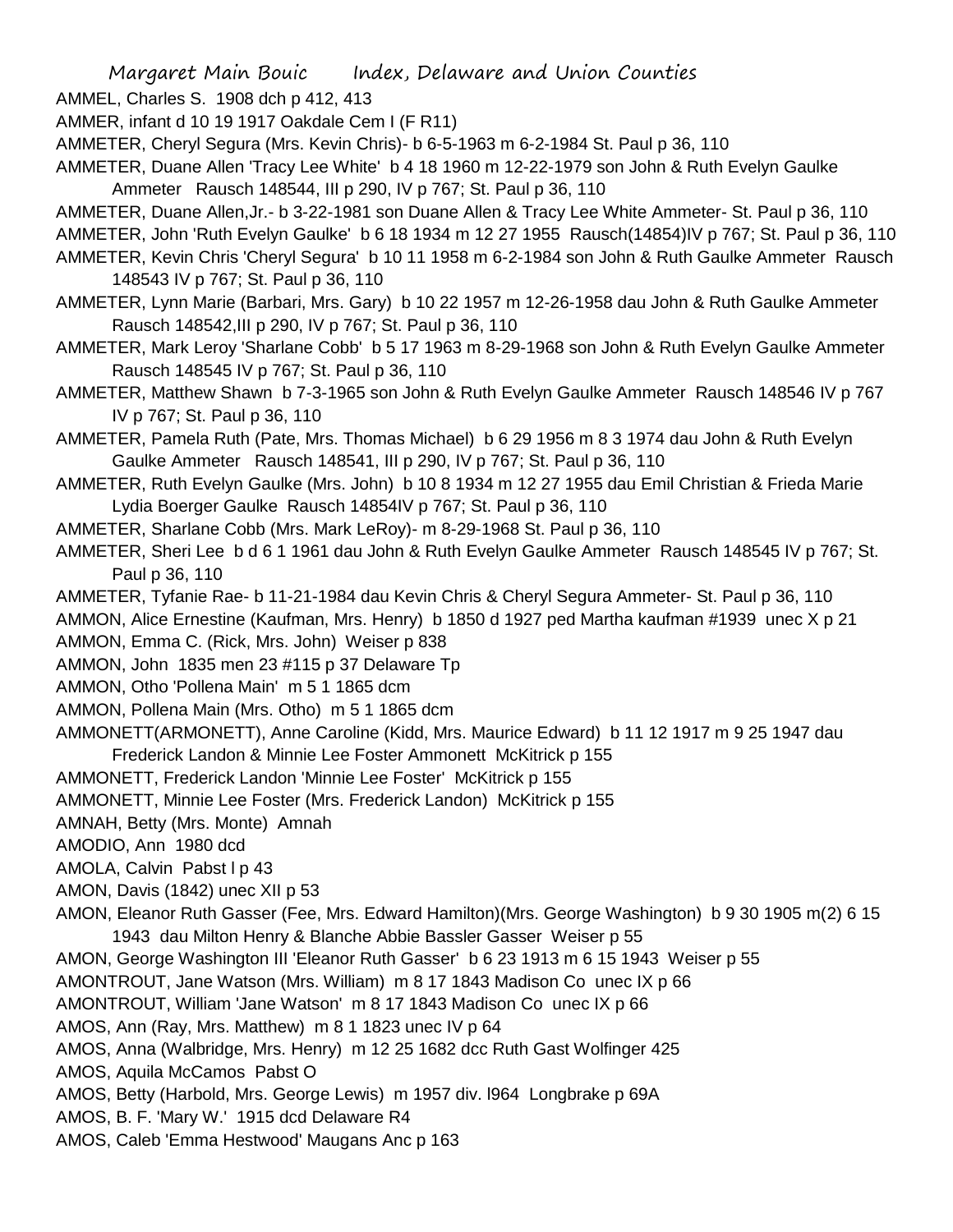Margaret Main Bouic Index, Delaware and Union Counties AMOS, Carol Lorraine (Champa, Mrs. Stephen Joseph) b 1958 m 5 18 1985 dau James J. & Marcia Arter Amos 1961, 1969, 1971, 1980 dcd; Amos AMOS, Catherine (Stiez, Mrs. Jacob) dcc Ray Bauman29 AMOS, Catharine (Mrs. Jacob) 1880 dch p 674 AMOS, Charles son Caleb & Emma Hestwood Amos Maugans Anc p 163 AMOS, Clarence J. 'Frieda M. Orahood'- b 1-6-1915 Bellefontaine m 1-23-1937 d 5-30-2007 (92) Highland Mem. Cem- son Homer Lee & Edna Bullard Amos- Amos AMOS, Danny b 1969 son Jerry L. & Kathy S. Amos 1980 dcd AMOS, Dana H. 'Angela' son Fred H. & Marcella White Amos- Amos1980 dcd AMOS, Dora D. sister James J. Amos Amos AMOS, Edna Bullard (Mrs. Homer Lee)- Amos AMOS, E. F. Pabst 1 p 70 AMOS, Elizabeth (Ray, Mrs. Robert) m 4 29 1822 Madison Co IV p 63 AMOS, Elizabeth b 1 23 1897 Orange Tp dau St. Clair & Mary Landerman Amos dcb AMOS, Emma Hestwood (Mrs. Caleb) dau Rev. Samuel & Rebecca Jones Hestwood Maugans Anc p 163 AMOS, Fred H. 'Marcella White'- Aos AMOS, Fred 'Jerrie'- son Fred H. & Marcella White Amos- Amos AMOS, Frieda M. Orahood (Mrs. Clarence J.)- m 1-23-1937 W. Mansfield- Amos AMOS, Homer Lee 'Edna Bullard'- parents of Clarence J. Amos- Amos AMOS, Howard b 1 5 1898 Orange Tp son St. Clair & Mary Landerman Amos dcb AMOS, James 'Jennifer'- Amos AMOS, James J. 'Marcia' d 6 28 1988 (69) bur Oak Grove 1961, 1969, 1971, 1980 dcd AMOS, Jem- b 4-28-2003 dau James & Jennifer Amos- Amos AMOS, Jennifer (Mrs. James)- Amos AMOS, Jerrie (Mrs. Fred)- Amos AMOS, Jerry L. 'Kathy S' son Fred H. & Marcella White Amos- 1980 dcd AMOS, John 'Sarah Morgan' m 4 1694 Powers Pat p 129 AMOS, Kathy S. (Mrs. Jerry L.) 1980 dcd AMOS, Marcella White (Mrs. Fred H.)- b 10-13-1914 d 1-17-1996 (81) Forest Lawn Mem. Gar.- dau Joseph & Mary White AMOS, Marcia Arter (Mrs. James J.) b 7-30-1921 d 4-11-1997 (75) Oak Grove Cem- dau Roy & Lelia Poister Arter- Amos; 1961, 1969, 1971, 1980 dcd AMOS, Margery Lucille (Lusby, Mrs. )- dau Homer Lee & Edna Bullard Amos- Amos AMOS, Mary Black Sbc p 31 AMOS, Mary (McConnell, Mrs. ) sister James J. Amos Amos. AMOS, Mary W. (Mrs. B. F.) 1915 dcd Delaware R4 AMOS, Randy D. 1980 dcd AMOS, Dr. Richard A. Amos AMOS, Ruth (Cassidy, Mrs. ) sister James J. Amos Amos AMOS, Sarah Morgan (Mrs. John) b 4 13 1678 m 4 1694 dau Capt John & Rachel Deming Morgan Powers Pat p 129 AMOSS, Alice Rebecca Eikelberner (Mrs. Walter R.) b 5 11 1874 m 10 26 1898 dau George Jabetz Weiser & Gerogianna Lightner Eikelberner Weiser p 166 AMOSS, Harold William b 7 14 1903 son Walter R. & Alice Rebecca Eikelberner Amoss Weiser p 166 AMOSS, Helen Elizabeth b 6 20 1901 dau Walter R. & Alice Rebecca Eikelberner Amoss Weiser p 166

AMOSS, Walter R. 'Alice Rebecca Eikelberner' m 10 26 1898 Weiser p 166

AMRHEIN, Augusta Miller (Mrs. Henry A.) 1976 dch p 367

AMRHEIN, Caroline (Wood, Mrs. ) dau Henry A. & Augusta Miller Amrhein Amrhein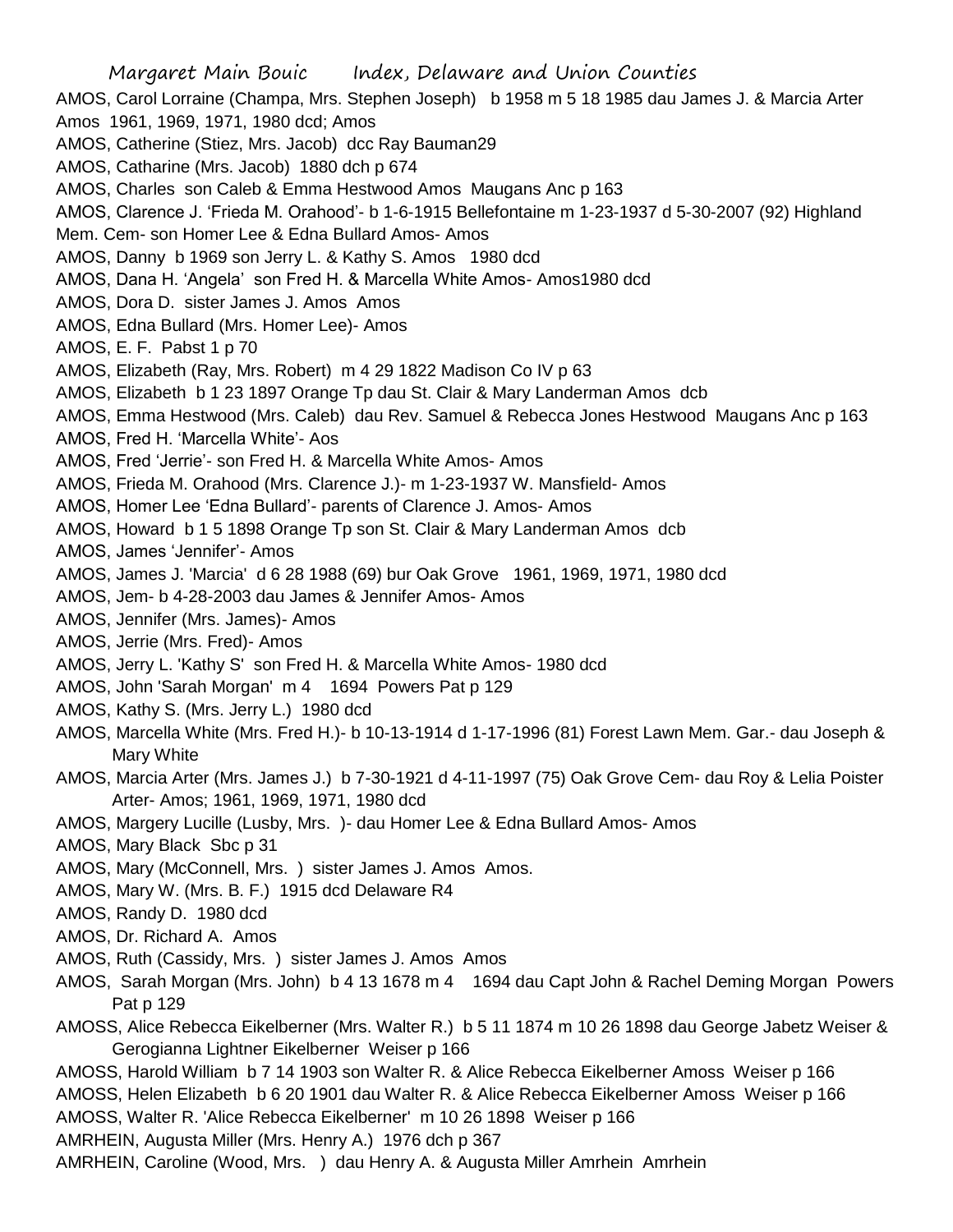AMRHEIN, Esther (Zink, Mrs. ) dau Henry A. & Augusta Miller Amrhein Amrhein

AMRHEIN, Harold F. 'Mary Josephine Sackett' b 4 30 1901 m 8 10 1927 d 9 28 1979 son Henry A. & Augusta Miller Amrhein dcq Mary Sackett:1; 1976 dch p 367; CCC p 122, 123, 124; 1980 dcd

AMRHEIN, Henry A. 'Augusta Miller' 1976 dch p 367

AMRHEIN, Iola (Leser, Mrs. ) dau Henry A. & Augusta Miller Amrhein Amrhein

AMRHEIN, Maribeth (Eiken, Mrs. Richard E.) dau Harold F. & Mary Josephine Sackett Amrhein or Mary Elizabeth 1976 dch p 367; Amrhein

AMRHEIN, Mary Josephine Sackett (Mrs. Harold F.) b 1 22 1900 m 8 10 1927 d 5 1 1990 (90) Oak Grove dau Howard & Inez Shaw Sackett 1976 dch p 367; 1980 dcd; dcq Mary Sackett Amrhein 1; CCC p 122 123 124; Sackett

AMRINE, see also Amrin, Amarine, etc; unec XIII p 45

AMRINE, Marysville p 10; family of Melvin Boyer #238 unec IX p 13,15; Joanne Carman #187 unec X p 13; Carol Montrose unec X p 62

AMRINE, Mrs. 1877 uca p 75

AMRINE, A. Amrine Cem lptw p 64; 1877 uca p 59, 64, 75; 1840C Paris Tp 900 (40 50)

AMRINE, Abraham, b Pa 1661 Miami Quarterly

AMRINE, Abraham 'Mary Harvey' b 1828 d 1905 ped Jean Dennison #162 unec IX p 67

AMRINE, Abraham Jr. 'Mary Wolford''Nancy Cook' b 6-1-1761 Pa,m(1) 6 25 1795 m(2) 5 17 1824 ucm 67 d 11 14 1849/7(88) Amrine Cem R19;lptw p 63, 64 son John Henry & Sarah Picony Amrine; 1820C Union Tp (45+); 1830C Paris Tp 325 p 292 (60 70); dumch p 211; 1915 uch p 100, 106, 115, 514; 1883 uch III p 284, 288, 312, 334,V p 64, 65; 1985 uch p 6, 115; Amrine 1 p 159, 176; unec II p 14, 69, IV p 23; affidavits p 36 4 9 1881; MR DAR p 8, 12, 13; Emarine chart

- AMRINE, Abraham 2nd 'Catherine McAdams''Mary McFadden' b 1806 d 6 9 1847 bur Amrine Cem son Abraham & Mary Wolford Amrine Amrine 18 p 176, 204;1915 uch p 515; 1985 uch p 6; 1830C Paris Tp 337 p 292; 1840C Paris Tp 889 (30 40); MR DAR p 12
- AMRINE, Abraham 'Nancy McIlfish' b 3 13 1818 m 10 24 1839 lptw p 63; son Henry & Mary Lanham Powers Amrine 1830C Paris Tp 342 p 292 (15 20); 1840C Paris Tp 872 p 40 (20 30); 1850C Paris Tp 716 732 p 108 (32,O); 1860C Paris Tp 1190 1200 p 157 (43.O); 1870C Paris Tp 189 190 p 25 (52,O); Amrine 135 p 177; unec IV p 20, VIII p 16; 1877 uca p 17, 59; mt 11-14-1888

AMRINE, Abraham Sr. b 3 13 1818 Belmont Co d 6 24 1878 dumch p 211;

Marysville p 56; Oakdale Cem 53 removal Feb. 3, l882 (47 C) I p 150; uccp p 4; affidavits p 41

AMRINE, Abraham 'Mary Harvey' b 5 11 1828 Miami Co O. m 8 28 1849 Miami Co d 9 16 1905 Marian Tp. Washington Co Iowa bur Sandy Hook Cem son Jeremiah & Mary Ann Shearer Jean Dennison letter

AMRINE, Abraham 'Nancy Adams' m 5 30 1824 ucm 77; 1883 uch III p 284; War 1812 lptw p 63

AMRINE, Abraham 'Ora O. Lee' b 4 17 1860 or 5 19 1859 m 11 29 1881 ucm 7078 d 1 18 1916 (57) Milford Cem son Abraham & Nancy McIlfish Amrine Amrine 1356 p 191; 1860C Paris Tp 1190 1200 p 157 (1,O); 1870C Paris Tp 189 190 p 25 (11,O); mt 1 19 1916; 1883 uch V p 76

AMRINE, Abram M. 1880C Paris Tp p 0107

- AMRINE, Achsa Lee (Moorehead, Mrs. William) b 9 19 1883 d 3 25 1936 Fla.; dau Isaiah & Matilda Ragan Amrine Amrine 13168 p 179
- AMRINE, Ada b 1864 dau Lorenzo & Sarah Adamson Amrine Amrine 12111 p 167; 1870C Allen Tp 49 48 p 4 (6,O)
- AMRINE, Ada Thomas (Mrs. Carrol) b 11 14 1903 m 7 2 1922 dau Richard & Margaret E. Schneck Thomas Giffen 167254 p 153

AMRINE, Adrain unec IV p 23, 69

- AMRINE, Agatha (Rabley, Mrs. Charles)(Holmes, Mrs. ) b 5 27 1891 d 12 4 1971 bur Lima dau Luther & Minnie Shaw Amrine Rabley; Amrine
- AMRINE, Agatha (Kearns, Mrs. Edward C) 1915 uch p 748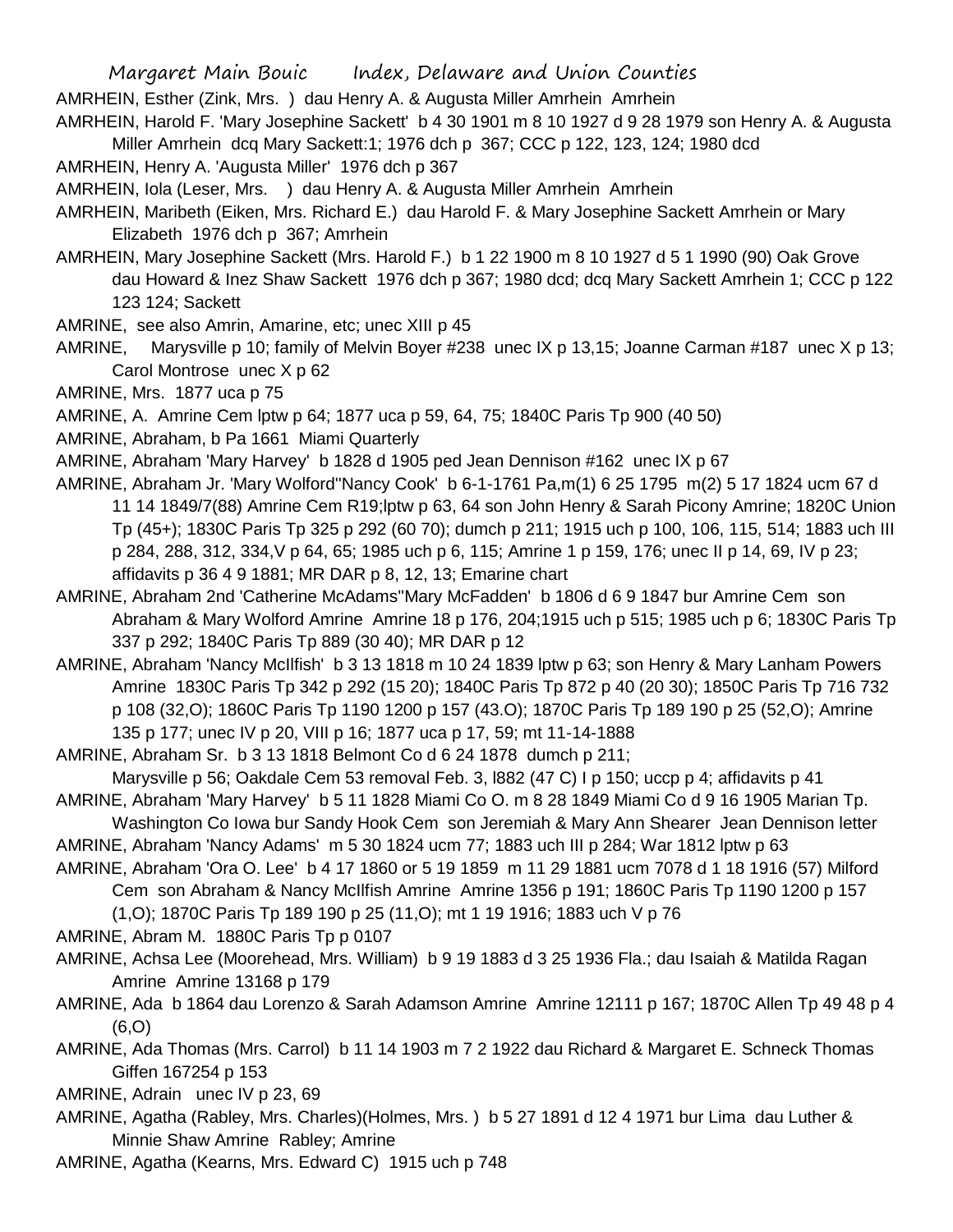AMRINE, Albert son Amos & Susannah Amrine 1850C Paris Tp 597 611 p 91 (12,O)

AMRINE. Alberta E. Wolford (Mrs. John D.)(Allie) b 9-24-1866 d 4-29-1952 m 6 19 1884; unec IV p 38, 39; Bible record; 1900C Darby Tp 173-180 p 9A (Tenn,O,O)

- AMRINE, Albina b 7 3 1841 d 3 17 1854 (13 9 16) Amrine Cem lptw p 61 mt 3 22 1854 dau Josiah & Sarah Amrine 1850C Paris Tp 109 (10,O); Amrine 1332 p 183
- AMRINE, Alexander 'Mary Spayd Parthemore' b 8 16 1820 m 6 16 1842 d 9 20 1852(1859) Amrine Cem lptw p 62 son John & Nancy Jane Miller Amrine Amrine 128 p 165; 1985 uch p 115; 1840C Paris Tp 925 p 40 (15 20); 1850C Paris Tp 620 634 p 95 (30,O); mt 1 19 1859; unec V p 60, XII p 20
- AMRINE, Alfred 'Lucy Edson' b 2 7 1843 m 1 12 1869 d 4 11 1910 Oakdale I p 153 (C 4) son Henry Jr. & Martha Irwin Amrine dumch p 214; Amrine 1371 p 194 Civil War; 1877 uca p 23,46 1860C Paris Tp 1319 1305 p 175 (17,O); 1880C Leesburg Tp 164 p 16 (38,O,O,O); 1900C Paaris Tp 136-139 p 8B (57,O,O,O) m 19y;
- AMRINE, Alfred 'Sophia McMahill' m 1 24 1864 ucm 3527 d 4 11 1910 (67y 6m) Oakdale Cem 2283(63C), Co F. 66th OVI; 1883 uch IV p 483, 536
- AMRINE, Alice- b 7-1880 dau Charles & Mary E. Blue Amrine- 1900C Paris Tp 144-147 p 9A (19,O,O,O)
- AMRINE, Alice G. dau Henry N. & Sarah E. Wells Amrine Amrine 13543 p 190
- AMRINE, Alice dau John Henry & Elizabeth Wolford Amrine 1860C Paris Tp 1244 1235 p 164 (8,O)
- AMRINE, Alice Macklin (Mechling) (Mrs. Willis F.) b 1863 m 12 20 1880 ucm 6862 d 1942 Oakdale Cem II p 70, 98 (H R6 1)(Machling)(Mechling) Amrine; 1985 uch p 88; 1900C Taylor Tp 14 p 1B (36,O,Pa,O) m 20y 5 ch

AMRNE, Alice (Reams, Mrs. )- dau Harold & Eulah Hartshorn Amrine- Amrine

- AMRINE, Allen Ragan 'Edna M. Hamilton' b 6 7 1877 d 11 21 1953 son Isaiah & Matilda Ragan Amrine Amrine 13164
- AMRINE, Allie E. (Mrs. John D) b 1866 d 4 29 1952 Unionville Cem Row 7 D J Cem p 41, 47, 50 bur. 5 2 1952 (85yr); unec IV p 39 Amrine Bible; unvmec p 21, 28, 29
- AMRINE, Allen 'Mary S. Parthemore' m 6 18 1842 ucm 801

AMRINE, Allison 'Sarah J. White' m 1 14 1864 ucm 3516; son Josiah & Sarah Amrine 1883 uch IV p 492, V p 198; 1850C Paris Tp 721 737 p 109 (5,O); 1860C Paris Tp 1184 1194 p 156 (15,O); 1870C Leesburg Tp 143 149 p 17 (25,O); 1880C Milford 57 (36,O,O,O); 1877 uca p 96;

- AMRINE, Amanda Davis (Mrs. Valentine) m 6 15 1865 Amrine 171 p 203
- AMRINE, Amanda dau John Henry & Elizabeth Wolford Amrine 1860C Paris Tp 1244 1235 p 164 (12,O)

AMRINE, Amber (Mrs. Chad)- parents of Angel Nicole Lee Amrine- Amrine

- AMRINE, Amos 'Susannah' son Frederick & Rachel Burris Amrine 1830C Paris Tp 345 p 292 (5 10); 1850C Paris Tp 597 611 p 91 (56, Pa); Amrine 163 p 202
- AMRINE, Amos son Amos & Susannah Amrine 1850C Paris Tp 597 611 p 91 (15,O)
- AMRINE, Amos b 1843 son Washington & Mary Ann Burris Amrine 1850C Paris Tp 618 632 p 94
- (7,O);1860C Paris Tp 1268 1259 (15,O); 1883 uch IV p 504, 506; Amrine 1541 p 200; hjt p 134
- AMRINE, Amy b 1847 dau John & Susan Jordon Mahaffey Amrine Amrine 1317 p 178

B

- AMRINE, Anavess (appraiser) uccp p 16
- AMRINE, Andrew 'Mary A. Amrine' Ruth Park letter
- AMRINE, Andrew 'Mary A. Baucher Ruth Park letter; unec IX p 26
- AMRINE, Andrew 'Mercy Westlake' b 1791 d 11 2 1859 Amrine Cem lptw p 61 son Abraham & Mary Wolford Amrine 1883 uch V p 68, 72, 73, 74, 131, 368; 1985 uch p 6,7,115; 1830C Paris Tp 417 (30 40); 1850C Paris Tp 610 624.p 93 (59, Pa); Amrine 14 p 176,177, 199; 1915 uch p 215, 515; dumch p 213; uccp p 11, 12, 16; unec II p 15, 27; 1877 uca p 17, 20, 59; ped Phyllis Wood Baldwin #218 22 unec X p 58, XI p 67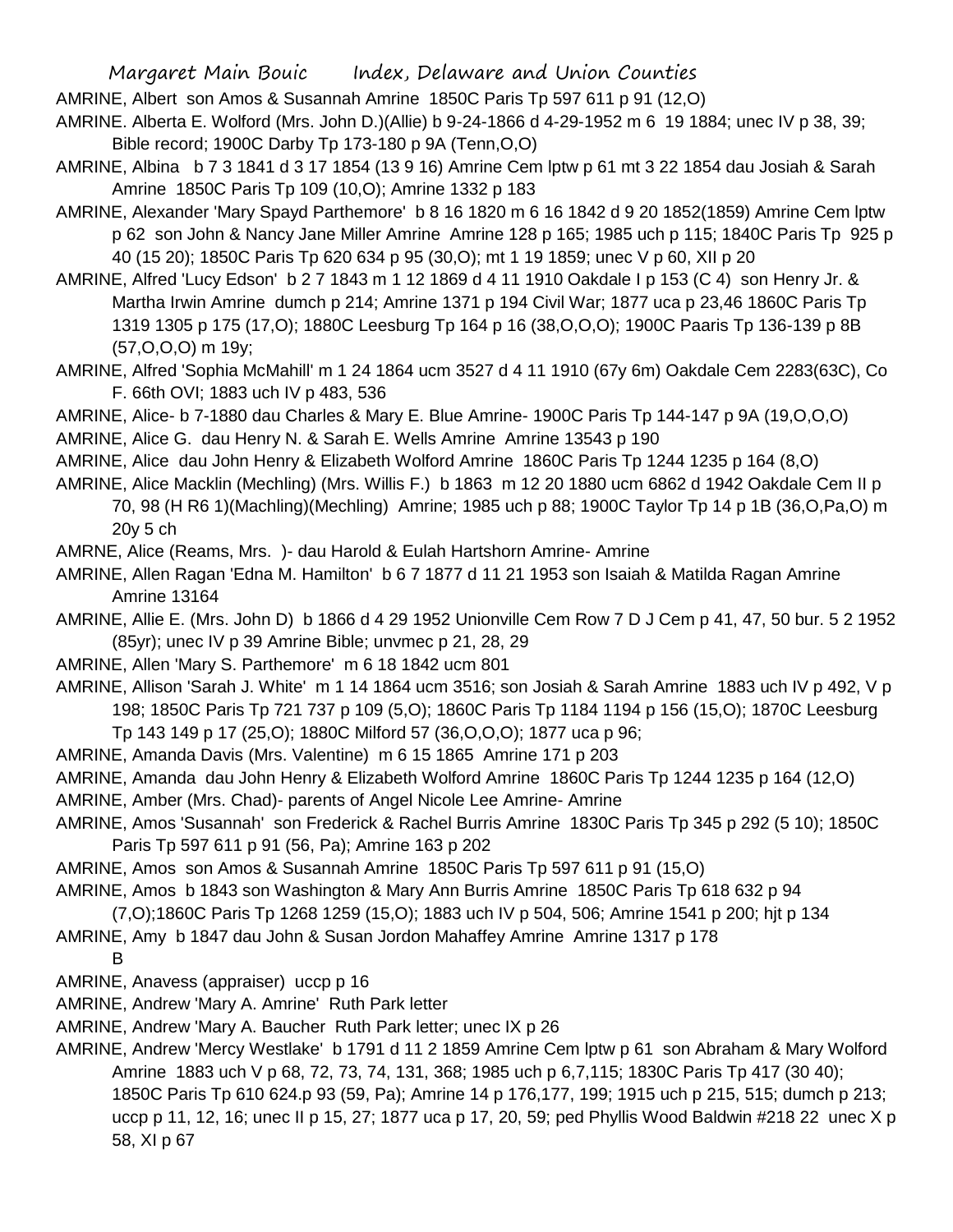- AMRINE, Andrew 'Ruth Wells''Mary Staley' b 1809 m(1) 5 14 1829 ucm 186 (2) 11 10 1842 ucm 841 d 7 6 1876 Amrine Cem lptw p 60 son John & Drusella Worley Amrine 1820C Union Tp 222 ( 10); 1830C Marysville 422 p 295 (20 30); 1840C Marysville 851 (20 30); 1850C Paris Tp 647 661 p 98 (41,O); 1860C Paris Tp 1256 1247 p 166 (52,O);Amrine, 121 p 166; unec V p 60; affidavits p 30; unec X p 51 ; Emarine chart p 1
- AMRINE, Andrew 3rd 'Sarah Cordelia Brown' b 1826 m 2 20 1851 ucm 1634 son Henry & Margaret Lanham Powers Amrine mt 2 26 1851, 12 13 1854; dumch p 213; 1830C Paris Tp 342 p 292 (5 10); 1840C Paris Tp 102 (10 15); 1850C Paris Tp 590 604 p 90 (24,O); 1870C Paris Tp 106 107 p 15 (44,O); 1880C Paris Tp 69 71 p 8 (53,O,O,Md) p 0117; Amrine 139 p 177 or d 2 7 1901 (75y 9m) Oakdale Cem I p 25 (E R22 1); affidavits p 36 4 9 1881; unec VIII p 48
- AMRINE, Andrew, 3rd- b 4-13-1825 d 2-1901 obit 2-14-1901; unec XIV p 15, 47; 1900C Marysville 3rd ward 174-149 p 78 (-,O,O,Md)
- AMRINE, Andrew (Andy) 'Keziah Shreyer' son Josiah & Sarah Amrine m 3 7 1875 ucm 5660;1850C Paris Tp 721 737 p 109 (5/12,O); 1860C Paris Tp 1184 1194 p 156 (10,O); Weaver (1256); 1870C Leesburg Tp 143 149 p 18 (20,O)
- AMRINE, Angel Nicole Lee- b 7-11-2001 dau Chad & Amber Amrine- Amrine
- AMRINE, Angela (Flanery, Mrs. Daniel Slane)- dau Dale E. & Martha Virginia Murphy Amrine- Amrine
- AMRINE, Anita Evelyn (Thomas, Mrs. Merald E. Jr.) dau Eugene & Gertrude Bulen Amrine Sbc p 31, 42; Rittenhouse 6; Parrott 1616211; Amrine; 1949 ucd
- AMRINE, Ann (Mrs. John) 1830C Paris Tp 328 p 292 (30 40); 1850C Paris Tp 589 603 p 90 (55 Va) see Nancy Miller
- AMRINE, Anna Elizabeth (Prickett, Mrs. William E.) b 3 30 1889 m 2 14 1907 dau John D. & Alberta E. Wolford Amrine unec IV p 38, 39; Amrine
- AMRINE, Anna Mae (Blevins, Mrs. Charles R) b 6 8 1925 dau Porter Dello & Helen Lucile Bushman Amrine Amrine 126354 p 172
- AMRINE, Anna M. Cox (Mrs. Harry F.) b 1878 d 1938 Raymond Cem lptw p 34; 1985 uch p 49
- AMRINE, Anna Rachel Shirk (Mrs. Arthur) b 4 30 1887 Lewisburg d 10 28 1951 Oakdale Cem II p 36 (G R4 9); Amrine
- AMRINE, Anna Vesta (Nance, Mrs. Wilbur) b 5-22-1912 m 11-15-1938 d 7-27-1002 (89) Oakdale Cem II (H R9 13) dau Otto & Nora Rittenhouse Amrine Amrine; Rittenhouse 5,6; Parrott 161623; Sbc p 30
- AMRINE, Anneta (Donley, Mrs. Mathis) m 8 17 1853 dau Moses & Elizabeth Watkins Amrine Amrine156 p 200

AMRINE, Aramintha (Turner, Mrs. Solomon) b 1853 m 3 23 1871 ucm 4900 d 8 24 1879 dau Smith Martin & Elizabeth Westlake Amrine Amrine 1381 p 195, 196; 1915 uch p 887, 988, 1002; 1860C Paris Tp 1255 1246 p 165 (8,O); Turner Bible; Amrine Cem disc

- AMRINE, Archie Albert son Frank S. & Osta Kemery Amrine Amrine 18252 p 206
- AMRINE, Arthur d 6 9 1931 (48y) Oakdale Cem 4349 (G66)
- AMRINE, Arthur 'Anna Rachel Shirk' b 1883 Un Co d 6 9 1931 Oakdale Cem II p 36; Amrine
- AMRINE, Arthur son Charles & Mary Amrine 1880C Paris Tp 43 44 p 5 (2,O,O,O)
- AMRINE, Arthur 'Ethel' 1949, 1959 ucd; son Jerry Amrine Amrine
- AMRINE, Arthur J. b 1876 Un Co d 4 8 1930 Oakdale Cem II p 36 4244 (B R10 5) p 21; son Josiah Amrine
- AMRINE, W. Arthur 'Frances M.' , 1967, 1971, 1973, 1975, 1979, 1981, 1983 ucd
- AMRINE, Arthur son Samuel & Sarah Green Amrine 1880C Paris Tp 164 168 p 17 (6,O,O,O)
- AMRINE, Arthur- b 10-1883 son Willis F. & Alice Mechling Amrine- 1900C Taylor Tp 14 p 1B (16,O,O,O)
- AMRINE, Arvilla C. S. (Painter, Mrs. Joble S. (F) m 6 26 1881, ucm 6979
- AMRINE, Asbury b 7 14 1845 d 11 14 1848 son Henry & Martha Irwin Amrine Amrine 13712 p 194; Oakdale Cem 380 I p 153 (C 4)
- AMRINE, Asnnith dau Smith Martin & Elizabeth Westlake Amrine 1870C Paris Tp 70 71 p 9 (16,O)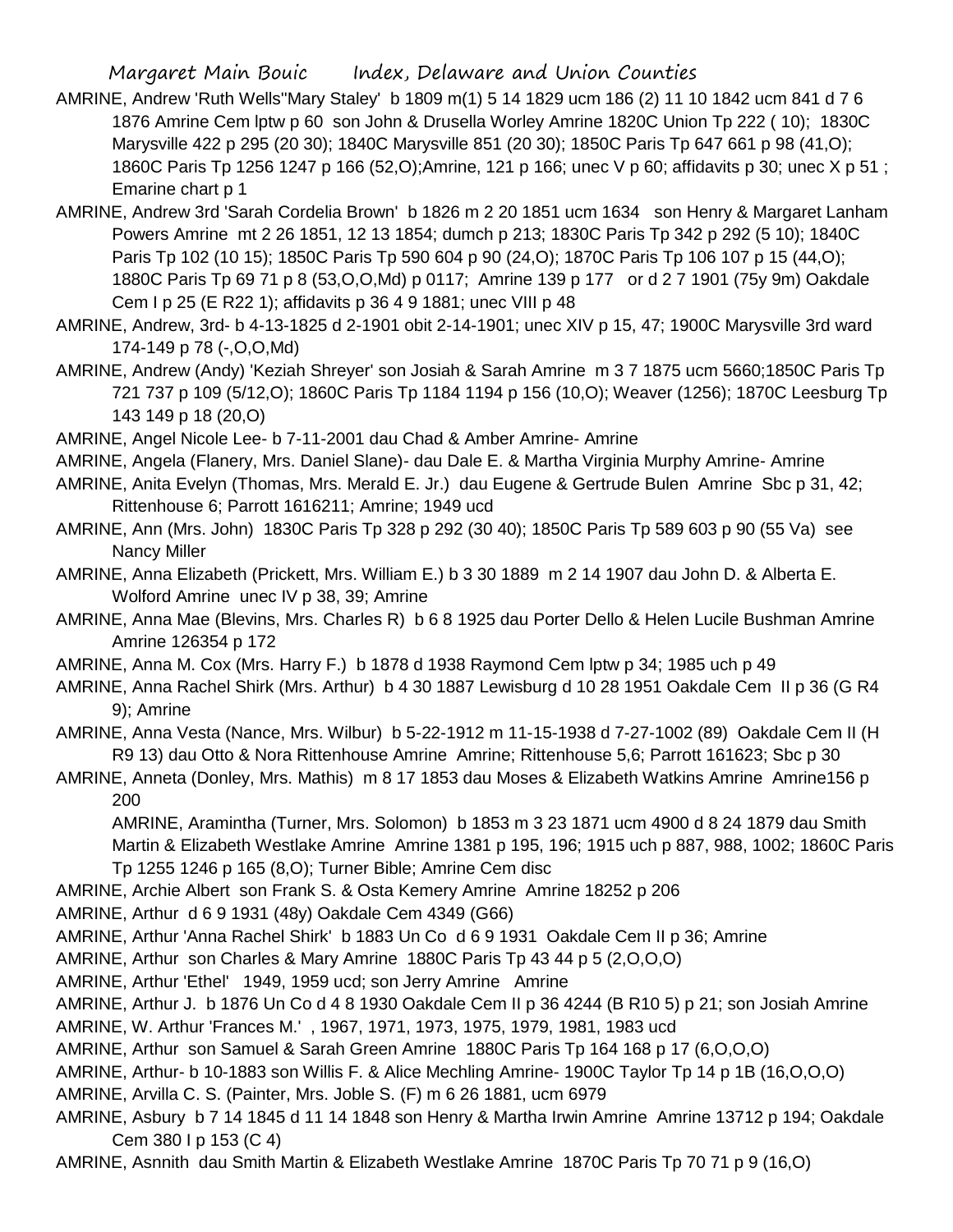AMRINE, Athela (Wolford, Mrs. Henry) lic 4 19 1841; ucm 714

AMRINE, Audrey Louise Pabst O

AMRINE, Barbara Jean b 4 24 1927 dau Carrol & Ada Thomas Amrine Giffen 1672543 p 153

AMRINE. Becky (Tyler, Mrs. ) dau Max C. & Hallie M. Johnson Amrine Amrine

AMRINE, Bernard R. 'Gladys Rush' b 1920 m 6 19 1941 d 9-29-2003 (83) Raymond Cem lptw p 39 son

Henry F. & Anna Cox Amrine 1985 uch p 49; 1949,, 1971, 1973, 1975, 1979, 1981, 1983, 1991 ucd

AMRINE, Bertha (Forsythe, Mrs. Alonzo) b 1874 m 1895 dau Elsworth & Elizabeth Johnson Amrine Amrine 13531 p 188, 189 unec IV p 9 1895; 1880C Paris Tp 550 600 p 55 (6,O,O,O)

AMRINE, Bessie dau Charles A. & Mary E. Blue Amrine 1880C Paris Tp 43 44 p 5 (4,O,O,O)

AMRINE, Bessie Crist (Mrs. George W.) b 2 3 1884 d 3 1 1955 Oakdale Cem II p 102 (H RG 18) Amrine, ; 1949 ucd

AMRINE, Betsy (Woolford, Mrs. Elijah) dau Henry Sr. & Mary Powers Amrine dumch p 213; see Elizabeth Amrine 132

AMRINE, Blanche dau Monroe & Mattie L. Thompson Amrine not m 1915 uch p 988; Thompson 17643; Amrine 13823; 1900C Paris Tp 20 p 2A (12,O,O,O)

AMRINE, Bonnie (Hunt, Mrs. Richard) dau James Wesley & Lehlen Marie Owen Amrine Amrine 1263513 p 172

AMRINE, Bradley b 1973 son Ronald E. & Sharon F. Amrine 1975, 1979, 1981, 1983 ucd

AMRINE, Burdena (Burroughs, Mrs. Carroll W.) m 12 24 1927 dau Henry F. & Anna Cox Amrine- 1985 uch p 49; Amrine; Burroughs

AMRINE, Calo dau Moses & Elizabeth Fink Amrine 1860C Paris Tp 1269 1260 p 167 (4,O)

AMRINE, Carlis E. d 1 9 1877 (44 11 14) son E. & S. E. R10 Amrine Cem lptw p 61

AMRINE, Caroline d 11 1 1874 (17 11 3) Amrine Cem R13 dau Moses & Elizabeth Amrine affidavits p 37; mt 3 p 13 (her guardian Henry Knotts); 1870C Paris Tp 129 130 p 18 (14,O)

AMRINE, Carolyn Gansheimer (Mrs. Gene) m 12 11 1954 Amrine

AMRINE, Carrie b 1877 d 1966 Oakdale Cem II p 21 (B R10 5)

AMRINE, Carrie (Stillings, Mrs.Charles) b 11 30 1871 m 1894 dau James Martin & Nancy Jane Blue Amrine 1985 uch p 135; Amrine 12631 p 171; unec IV p 9, 1894; 1880C Paris Tp 33 34 p 4 (7,O,O,O); 1900C Paris Tp p 147-150 p 9A (28,O,O,O)

AMRINE, Carrie (Mrs. William)- b 3-1867 1900C Marysville 3rd ward 174-179 p 7A (33,O,O,O) m 13y 5 ch, 4 living

AMRINE, Carrol 'Ada Thomas' m 7 2 1922 Giffen (167254)

AMRINE, Carroll- b 12-1899 son William & Carrie C. Amrine- 1900C Marysville 3rd ward 174-179 p 7A (5/12,O,O,O)

AMRINE, Catherine b 1835 dau John & Catherine Shearer Amrine Amrine 1312 p 178; 1880C Paris Tp 60 73 p 46 (46, O, O, O)

AMRINE, Catharine McAdams (Mrs. Abraham 2nd) b c 1806 d 6 9 1847(41y 6m) Amrine Cem lptw p 63; Amrine (18) p 163, 204; 1840C Paris Tp 889 (30 40)

AMRINE, Catherine Millner (Mrs. John B) dau Robert Millner 1975, 1979, 1981, 1983, 1991 ucd

AMRINE, Catharine Shearer (Mrs. John) m 21 30 1831 ucm 248; unec II p, 27 34

AMRINE, Catharine b c. 1835 dau Jeremiah & Mary Shearer Amrine Amrine 173 p 203; 1840C Paris Tp 913 (5 10); 1870C Marysville 73 p 8 (37,O)

- AMRINE, Cathrine b 1836 d 7 2 1909 (72y, 3m) b Miami Co. Oakdale Cem 2207(311E) I p 49; 1900C Paris Tp 1316-139 p 8B (67,O,O,O)
- AMRINE, Chad 'Amber'- parents of Angel Nicole Lee Amrine- Amrine
- AMRINE, Charles 1880C Paris Tp p 117A

AMRINE, Charles 1870C Paris Tp 77 78 p 12 (15,O)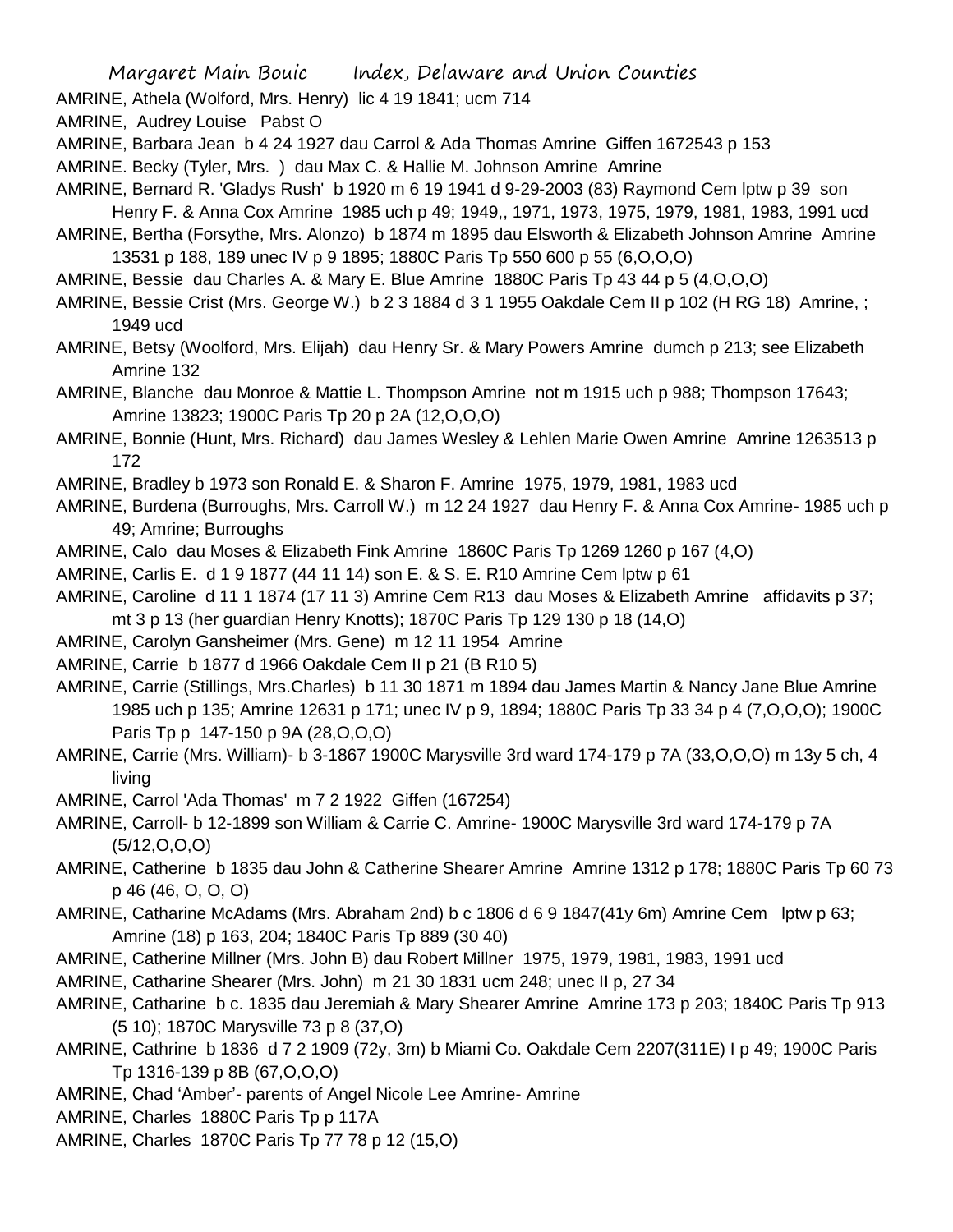AMRINE, Charles b 1855 son John Henry & Sarah Reed Amrine Amrine 1265 p 171; 1860C Paris Tp 1244 1235 p 164 (5,O)

AMRINE, Charles L. 'Emma E. Belt' b 1852 Un Co m 9-3-1873 ucm 5312, d 12 14 1911 (59 9) Oakdale Cem I p 147 (C R3 3); 1880C Paris Tp 65 66 p 7 (27,O,O,O)

AMRINE, Charles son Washington & Mary Ann Burris Amrine 1860C Paris Tp 1268 1259 p 168 (4,O); Amrine 1546

AMRINE, Charles d 3 26 1928 (75y) Oakdale Cem 3012(G20)

AMRINE, Charles C. b 1856 son John & Susan Jordon Mahaffey Amrine Amrine 131(11) p 179

- AMRINE, Charles A. 'Mary E. Blue' b 1854 Un Co m 1 20 1876 d 3 26 1928 Oakdale Cem ii p 39 (G R5 4); mt 3 p 22, 24; 1883 uch V p 82; 1880C Paris Tp 43 44 p 5 (26,O,O,O); 1900C Paris Tp 144-147 p 9A (46.O,O,O) m 24y
- AMRINE, Charles d 12 14 1911(59y 9m) Oakdale Cem 2430 (28C)son Andrew 3rd & Sarah Cordelia Brown Amrine Amrine 1391; unec XIV p 15; 1860C Paris Tp. 1257 1248 p 166 (8,O); 1870C Paris Tp 106 107 p 15 (18,O)

AMRINE, Charles R. 'Margaret' 1880C Paris Tp 70 72 p 8 (24,O,O,Ky)

- AMRINE, Charles 'Patricia' son Robert L. Sr. & ELizabeth Jane Swysgood Amrine Amrine
- AMRINE, Charles S. 1880C Paris Tp p 116A
- AMRINE, Charlotte Rose (Mrs. John Abram) b 4 1895 Amrine (13562) p 192
- AMRINE, Charlotte b 5 17 1922 d 3 30 1923 (10m) Oakdale Cem 3550 (H4) II p 65 (H R1 3) dau Porter Dillo & Helen Lucille Bushman Amrine Amrine 126352 p 172
- AMRINE, Charlotte Dalton (Mrs. Valentine) m 1 20 1850 Amrine (171) p 203
- AMRINE, Chloe Powers (Mrs. Henry)- m 1798 m 1823 d 1845 Emarine chart p 1
- AMRINE, Christina (Mrs. George)- m c 1782 Emarine chart
- AMRINE, C. L. 1877 uca p 39
- AMRINE, Clara dau Alison & Sarah Amrine 1880C Milford 57 (6,O, O, O)
- AMRINE, Clara E. b 1 20 1880 dau Stephen Kinney & Mary Curry Amrine Amrine 18256 p 206;
- AMRINE, Claude unec IV p 9
- AMRINE, Claude L. 'James Colburn' b 3 6 1894 d 8 3 1950 WWI Oakdale Cem II p 6 (B R3 4) son Curtis & Susan Amrine Amrine' 1900C Paris Tp 166-170 p 9B (6,O,O,O)
- AMRINE, Claudie dau Henry N. & Sarah E. Wells Amrine 1880C Paris Tp 59 72 p 46 (4,O, O, O)
- AMRINE, Clo-ra- b 3-2881; 1900C Paris Tp 173-177 p 10A (18,O,O,O)
- AMRINE, Nellie Clotelle M.(Reed, Mrs. Fred E.) m 10 21 1915 Bible record

dau John D. & Alberta E. Wolford Amrine unec IV p 38,39; 1900C Darby Tp 173-180 p 8B (14,O,O,O) AMRINE, Cora Hill (Mrs. Lewis) b 1875 m 9 18 1897 d 1944 Oakdale Cem II p 65 (H R1 2) dau George J. &

Susan Baker Hill Amrine 12633 p 171; 1900C Paris Tp 154-157 p 9B (25,O,O,O) m 2y, no ch

AMRINE, Curtis Edson 'Susan Reed' b 6 17 1875 d 1 15 1957 age 81 Oakdale Cem II p 6 (B R3 4) son Alfred & Lucy Edson Amrine Amrine 13711 p 194 dumch p 214; 1883 uch V p 76; unec IV p 65 1894; 1880C Leesburg Tp 164 p 16 (6,O,O,O); 1900C Paris Tp 166-170 p 9B (25,O,O,O) m 6y; uninf p 32

- AMRINE, inf son of Curtis & Susan Amrine d Mar l897 Oakdale I p 153
- AMRINE, Curtis Jr. b 9 2 1927 d 8 24 1952 USNR WW II Oakdale Cem I p 153 (C 4) son Curtis Sr. & Jane Amrine 1949 ucd
- AMRINE, Curtis Sr. 'Jane' 1949 ucd
- AMRINE, Daisy E(L) b 1878(9) Un Co d 9 12 1893 (14y 8m) Oakdale Cem 950(C47) I p 150 (C R4 1) dau Elsworth & Elizabeth Johnson Amrine Amrine 13533 p 188 1880C Paris Tp 550 (2,O,O,O)
- AMRINE, Dale E.'Martha V.''Virginia Murphy' b 11-16-1927 m(2) 12-12-1946 d 4-22-1997 (69) Broadway Cem lptw p 81 son Harold & Eulah Hartshorn Amrine Amrine

AMRINE, Dashia P. (Mrs. Lowell W.) 1981 ucd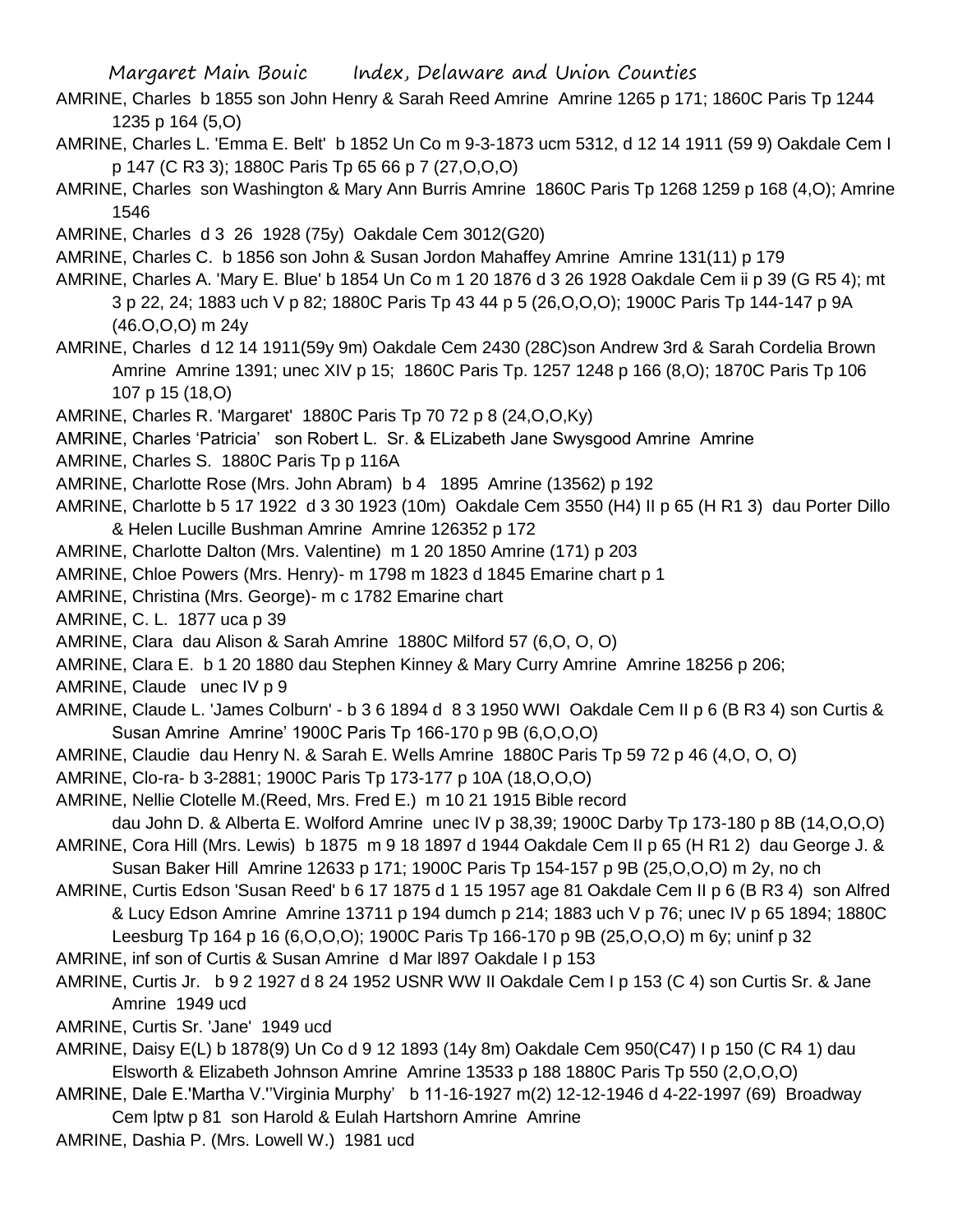- AMRINE, David son Henry & Margaret Moore Amrine 1860C Leesburg Tp 360 (7,O); 1870C Paris Tp 92 93 p 14 (17,O)
- AMRINE, Davidson b c 1830 son Jeremiah & Mary Shearer Amrine Amrine 173 p 203; 1830C Paris Tp 326 ( 5); 1840C Paris Tp 913 (10 15)
- AMRINE, Delbert Alcott son Frank S. & Osta Kemery Amrine Amrine 18256 p 206
- AMRINE, Delmore son Abraham & Ora Lee Amrine mt 1 19 1916
- AMRINE, Delmore son Washington & Mary Ann Burris Amrine 1880C Paris Tp 96 98 p 10 (10,O,O,O)
- AMRINE, Dennie Lee ch John Abraham Jr. & Irene Enugieberger Amrine Amrine 1356233 p 192
- AMRINE, Derexa J. b 1837 ch Andrew & Ruth Wells Amrine 1212 p 166; Emarine chart p 1; Amrine Cem disc; 1840C Marysville 851 ) 5); 1850C Paris Tp 647 661 p 98 (13,O)
- AMRINE, Dewitt Clinton 'Blanch Rush Collin' b 8 30 1872 d 11 29 1944 son Isaiah & Matilda Ryan Amrine Amrine 13162 p 179
- AMRINE, Donald son Robert Lee & Wilma V. Snider Amrine Amrine 1356312 p 193
- AMRINE, Donna Alice (Reams, Mrs. Carol) dau Harold & Eulah Hartshorn Armine Amrine
- AMRINE, Donna Jean (Johnson, Mrs. Lyman) dau Eugene & Gertrude Bulen Amrine 1949, l959 ucd (17) dumch p 214; Amrine; Rittenhouse 6; Parrott 6
- AMRINE, Dora dau Moses Amrine affidavits p 37; 1870C Paris Tp 129 130 p 18 (5,O)
- AMRINE, Dora B. b 2 18 1874 d 5 16 1950 Oakdale Cem II p 65 (H R1 3) dau James Martin & Nancy Jane Blue Amrine Amrine 12632 p 171; 1880C Paris Tp 33 34 p 4 (6,O,O,O); uninf p 24
- AMRINE, Dorothy Ann b 4 14 1925 dau Hileas Martin & Elizabeth Edna Davis Amrine Amrine 135632 p 193
- AMRINE, Drusilla Worley (Mrs. John) m 3-11-1806 Amrine , (12); Emarine chart; Amrine Cem disc
- AMRINE, Earl F.'Eva' 1976 dch p 138
- AMRINE, Edna Mae dau Frank S. & Osta Kemery Amrine Amrine 18251 p 206
- AMRINE, Edna M. Hamilton (Mrs. Allen Ragan) Amrine (13164) p 179
- AMRINE, Edward d 3 18 1915 (3y8m) Oakdale Cem 2734 (E284) I p 45
- AMRINE, Edward S. b 8-1884 son Monroe & Mattie L. Thompson Amrine 1915 uch p 988; Thompson 17631; 1900C Paris Tp 20 p 2A (15,O,O,O)
- AMRINE, Sheriff Edward 'Roberta Shirk' b 1911 m 8 30 1934 d 11 17 1972 Oakdale Cem II p 149 (M R16 6) son Luther & Minnie Shaw Amrine Amrine; 1949 ucd; 1985 uch p 38
- AMRINE, Eliza Ann (Reed, Mrs. Richard) m 8 5 1843 ucm 888 m 7 12 1843 unec VI p 3
- AMRINE, Eliza Mae b 5 5 1878 dau Stephen Kinney & Mary Curry Amrine Amrine 1829 p 205
- AMRINE, Elizabeth 1880C Paris Tp p 0119
- AMRINE, Elizabeth d 2 2 1914 (90y) b Belmont Co Oakdale Cem 2621 (B52)
- AMRINE, Elizabeth d 6 26 1891 (77) b Belmont Co Oakdale Cem 661 (50C)
- AMRINE, Elizabeth A. b 11 1 1866 dau Stephen Kinney & Mary Curry Amrine Amrine 1821 p 205
- AMRINE, Elizabeth Belville (Mrs. Josiah) b 1823 Belmont Co m 2 9 1853 ucm 1913 d 2 2 1914 (90y 10m) Oakdale Cem II p 21 (B R10 5); Amrine (133) p 177, m permission unec VIII p 10 1840C Paris Tp 912 (20 30); 1850C Paris Tp 1184 1194 p 156 (36,O); 1870C Leesburg Tp 2 (47,O) also 1870C Taylor Tp 144 136; 1880C Taylor Tp 235 237 p 23 (57,O,NY.Md); 1900C Taylor Tp 17-18 p 1B (77,O,Del,Md)- 3 ch, 1 living;
- AMRINE, Elizabeth Edna Davis (Mrs. Hileas Martin) m 11 17 1913, div 1930 Amrine (125631) p 193 AMRINE, Elizabeth Force (Mrs. John W.)- Amrine Cem disc
- AMRINE, Elizabeth Wolford (Feree, Mrs. Adison)(Mrs. John W) (Mapes, Mrs. Jacob) b 7-30-1828 m 2 27 1859 ucm 2848 mt 3 2 1859 m 3 11 1866 ucm 3926 d 9-6-1911; Amrine (1213); Wolford- dau Daniel & Eleanor Wolford Emarine chart; 1860C Paris Tp. 1244 1235 p 164 (32,O); 1870C Jerome Tp 213 204 p 28 (42,O); 1880C Jerome Tp 20 p 3 (51,O,O,O)
- AMRINE, Elizabeth Fink (Mrs. Moses) m 6 20 1854 d 10 5 1867 (40 4 6) Amrine Cem lptw p 61; Amrine (15) p 163, 200; 1860C Paris T 1269 1260 p 168 (24, Va)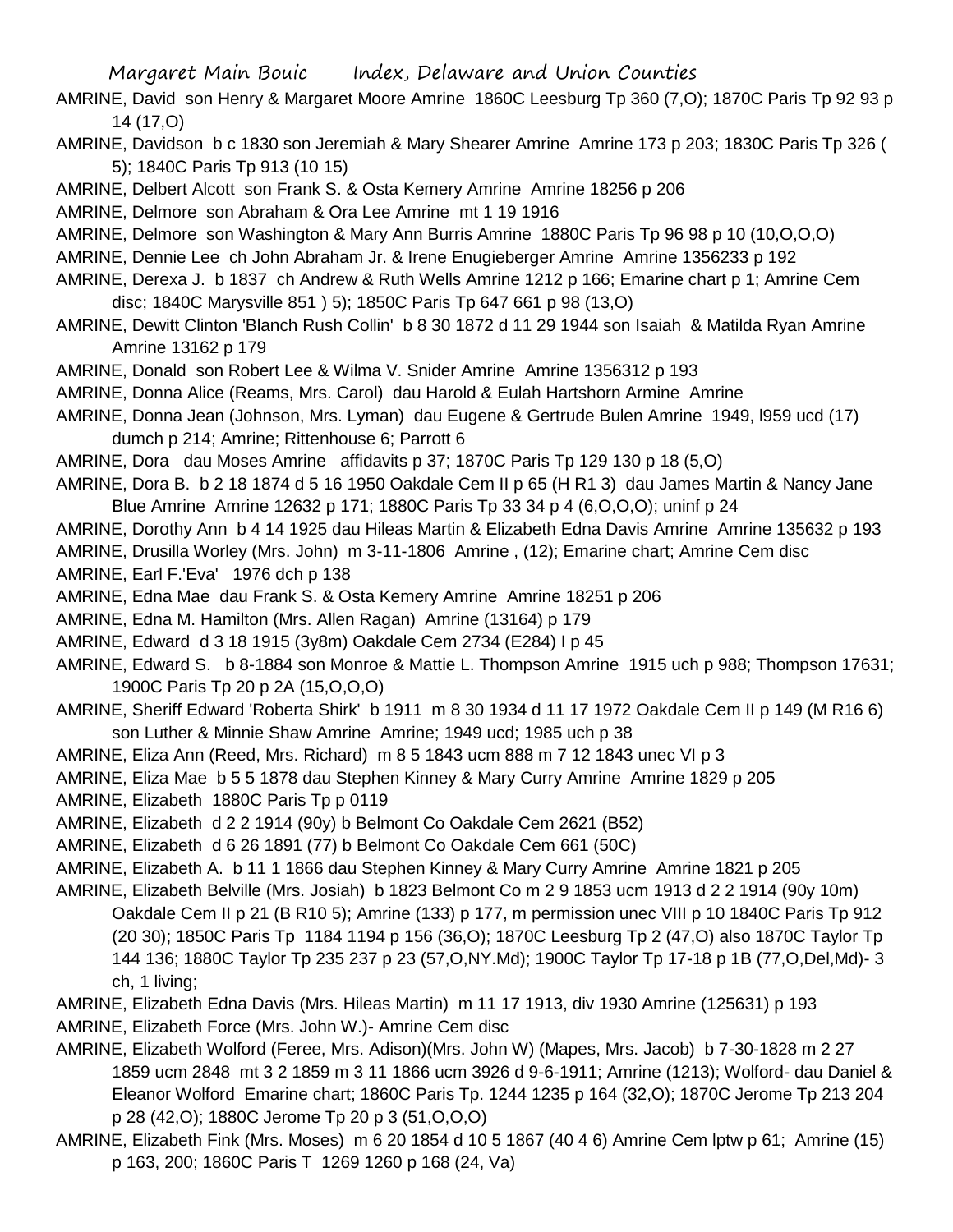AMRINE, Elizabeth b 1840 dau John & Catherine Shearer Amrine Amrine 1314 p 178

AMRINE, Susan Elizabeth Johnson (Mrs. Elsworth) m4 15 1870 Amrine (1353); 1883 uch V p 76

AMRINE, Elizabeth Jane Swysgood (Mrs. Robert Sr.) m 11 23 1936 d 2 17 1977 Amrine

- AMRINE, Elizabeth Westlake (Mrs.Smith Martin) b 4 3 1826 d 4 13 1915 Amrine Cem lptw p 59, 63 dau Josiah & Christine Knouff Westlake m 7 3 1851 ucm 1687 1915 uch p 988, 1002; Amrine (138) p 177; unec XIV p 52; 1860C Paris Tp 1255 1246 p 165 (34,O); 1870C Paris Tp 70 71 p 9 (43,O); 1880C Paris Tp 165-169 p 17 (66,O,O,O); 1900C Paris Tp 20 p 2A (74,O,O,O) wid 5 ch, 2 licinf; Emerine chart; Amrine Cem disc
- AMRINE,Elizabeth Westlake (Mrs. Wesley) b 1813 Belmont Co m 12 20 1832 ucm 283 d 6 26 1891 (77 4 6) Oakdale Cem I p 150 (C R4 4); 1840C Paris Tp 927 p 42 (30 40); Amrine(122) dau Samuel & Elizabeth Reed Westlake 1883 uch V p 68; 1877 uca p 23, 24, 59, 75, 79; 1850C Paris Tp 638 652 p 97 (37,O); 1860C Paris Tp 1329 1380 p 175 (46,O); 1880C Paris Tp 165 169 p 17 (66,O,O,O)
- AMRINE, Elizabeth dau Wesley & Elizabeth Westlake Amrine 1860C Paris Tp 1329 1318 p 175 (11,O) AMRINE, Elizabeth Wolford (Feree, Mrs. )(Mrs. John Henry) Amrine(126)
- AMRINE, Elizabeth (Wolford, Mrs. Elijah) b 1811 m 6 24 1830 d 6 1837 dau Henry & Mary Lanham Powers Amrine Amrine 132 p 177, 182; 1820C Union Tp 201 ( 10); 1830C Paris Tp 342 p 292 (15 20); unec II p 27

AMRINE, Elizabeth Watkins (Mrs. Moses) b 1786 d 1854; 1850C Paris Tp 612 626 p 94 (49, Md); 1860C Paris Tp 1264 1260 (24, Va); 1883 uch V p 84; Amrine(15) p 163, 200; Miami Quarterly; Amrine Cem disc

AMRINE, Ella (Vail, Mrs. Orin) m 10 3 1878 ucm 6329

AMRINE, Ella/Ellen May (Fish, Mrs. J. Hamilton) b 5 28 1859 m 12 31 1878 ucm 6405 dau James & Matilda Woodford Amrine 1883 uch V p 437; Amrine 13311 p 184; 1883 uch V p 685; 1860C Taylor Tp 995 1112 (1,O); 1870C Taylor Tp 156 148 p 19 (11,O)

AMRINE, Ellen dau John Henry & Elizabeth Wolford 1860C Paris Tp 164 p 164 (10,0)

AMRINE, Elsworth 'Susan Elizabeth Johnson' b 9 12 1846(7) m 4 15 1871 d 9 24 1894 Oakdale Cem I (C R4 1) son Abraham & Nancy McIlfish Amrine Amrine 1353 p 188, 189; 1883 uch V p 76; 1850C Paris Tp 716 732 p 108 (4,O); 1860C Paris Tp 1190 1200 p 157 (14,O); 1870C Paris Tp 189 190 p 26 (22,O) p 113A; 1877 uca p 23, 59, 75

AMRINE, Elton Eldon son Frank S. & Osta Kemery Amrine Amrine 18254 p 206

AMRINE, Elzina (McAdow, Mrs. Ivan Lee) b 1899 m 7 10 1919 d 4 3 1987(88) Oakdale Cem II (M R8 10) dau Willis F. & Alice Mackling Amrine Amrine; McAdow; 1900C Taylor Tp 14 p 1B (1,O,O,O)

- AMRINE, Emeline (Donley, Mrs. Mathias) m 8 17 1853 ucm 1989 mt 8 24 1853; m permission unec VIII p 10 AMRINE, Emery E. b 9 24 1885 son Stephen Kinney & Mary Curry Amrine Amrine 182(13) p 205
- AMRINE, Emma Dell (Blair, Mrs. Elmer) Blair see Amerine
- AMRINE, Emma E. d 3 31 1881 (27y 7m) Oakdale Cem 27 (28C) b Licking Co
- AMRINE, Emma E. Belt (Mrs. Charles L.) b 1854 Licking Co m 9 3 1873 ucm 5312 d 3 31 1881 (27 4 24) Oakdale Cem I p 147 (C R3 3); 1880C Paris Tp 65 66 p 7 (25,O,O,O)
- AMRINE, Emma (Mrs Josiah) b 1855 d 7 21 1932 (76y) Oakdale Cem 4454 (B52) II p 21 (B R10 5); 1880C Paris Tp 547 (24,O,Pa,O) ; 1900C Taylor Tp 17-18 p 1B (44,O,O,O) m 24y 3 ch
- AMRINE, Erma (Kramer, Mrs. Ira) b 10 7 1900 d 6 13 1978 bur Forest Grove dau Lewis & Cora Hill Amrine Amrine 12633
- AMRINE, Ernest son Claude Amrine Amrine
- AMRINE, Ethal b 1879 d 7 23 1880 (1 y) Oakdale Cem 54(48C) removal 2 3 1881; I p 150 (C R4 2);1
- AMRINE, Ethel Evangeline Robinson (Mrs. Arthur) b 11 20 1918 m Nov. 1935 d 9 19 1964 bur Maple Grove dau Warren Robinson Amrine; 1949 ucd
- AMRINE, Ethel Mae (Edwards, Mrs. Lewis W.) b 1883 d 1955 dau John C. & Mary Belle Richmond Amrine ped Jean Dennison #162 7 unec IX p 67
- AMRINE, Etta d 2 251826 (9 5 2) Mr. Zion EUB Cem, unec III p 8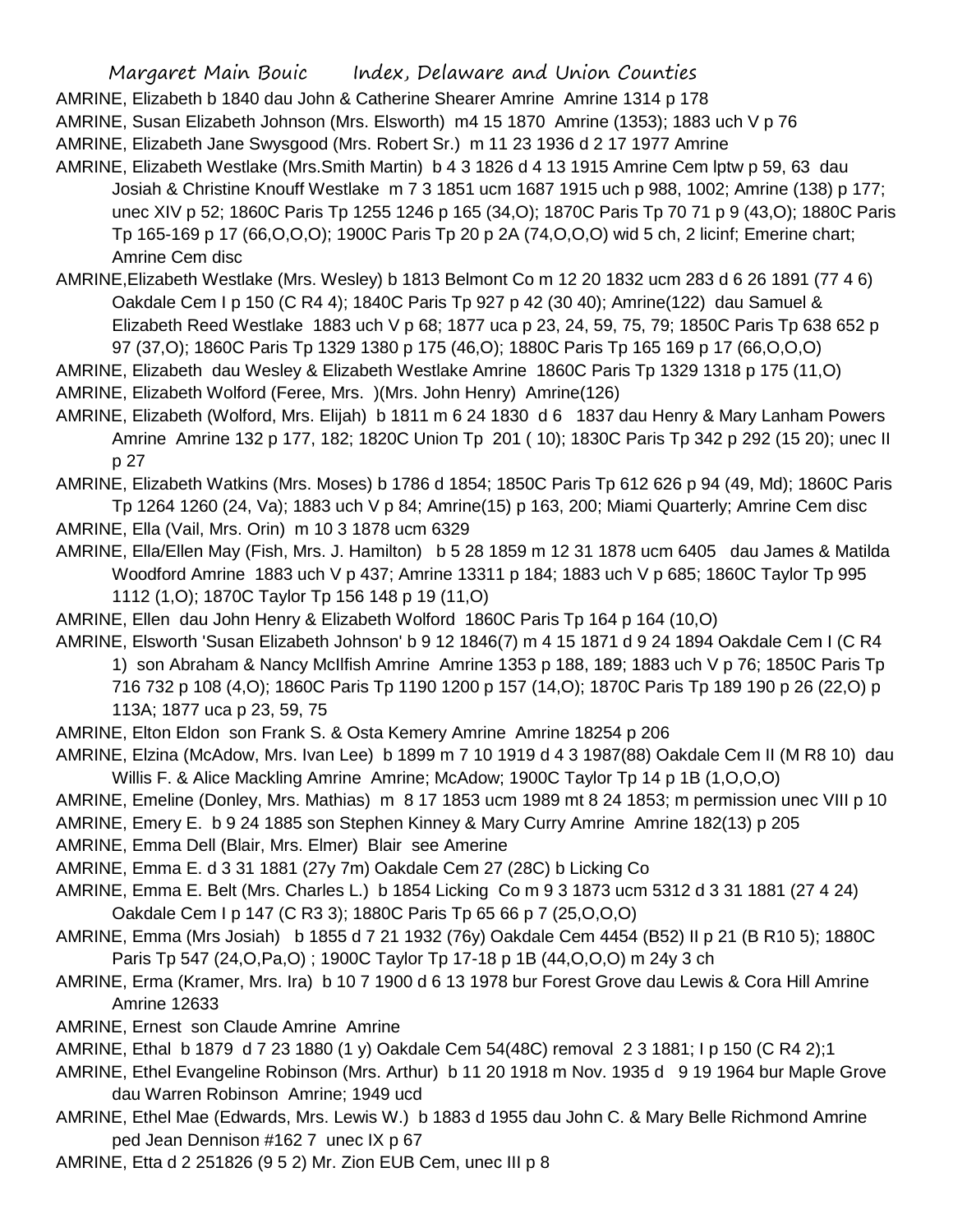- AMRINE, Ettie b 1 28 1862 dau James & Matilda Wolford Amrine Amrine 13312 p 184; 1883 uch V p 685; see Lorettie
- AMRINE, Eugene 'Carolyn Gansheimer'- b 6-11-1933 m 12-11-1954 d 4-14-1998 (64) Milford Cem SON Harold & Eulah Hartshorn Amrine- Amrine
- AMRINE, Eugene Martin 'Gertrude L Bulen' b 7-19-1908 m 3 17 1935 d 4-14-1996 (87) son Otto & Nora Rittenhouse Amrine 1971, 1973, 1979, 1981, 1991 ucd; Parrott 161621; Amrine; Rittenhouse
- AMRINE, Eulah Hartshorn (Mrs. Harold) b 1-2-1905 m 3-1924 d 1940 mother Broadway Cem lptw p 76; Amrine ; Un Co Journal 10-3-1940 p 5
- AMRINE, Eunice (Mrs. John D.)- 1900C Darby Tp 173-180 p 8B (16,O,O,Vt) m 16y, 3 ch
- AMRINE, Evaline (Mrs. Theodore) 1880C Allen Tp 63 70 p 8 (22, O, O,O) ucm 6484 m 5 11 1879
- AMRINE, Eva (Mrs. Earl) d 2 17 1962 bur Green Mound
- AMRINE, Evali (Lea, Mrs. William S.) m 4 16 1865 ucm 3718
- AMRINE, Eveline dau Josiah & Sarah Amrine 1850C Paris Tp 721 737 p 109 (3,O);1860C Paris Tp 1184 1194 p 156 (13,O)
- AMRINE, Evelyn Jewett (Mrs. Richard Sr.) m 10 1 1945 1949 ucd; Amrine
- AMRINE, Fay M. b 1894 d 1911 Milford Center Cem Un Al p 92
- AMRINE, Flora dau Allison & Sarah J.White Amrine 1880C Milford (15,O, O, O)
- AMRINE, Flora dau Wesley & ELizabeth Westlake Amrine 1870C Marysville Paris Tp 199 p 22 (16,O)
- AMRINE, Florence A.- b 4-1894 dau William & Carrie C. Amrine- 1900C Marysville 174-172 p 7A (6,O,O,O)
- AMRINE, Florence Grace b 3 17 1879 d 8 4 1898 Piqua dau Isaiah & Matilda Ragan Amrine Amrine 13165
- AMRINE, Florence M. (Gray, Mrs. James V.,Sr.)- b 11-21-1919 m 1-5-1935 d 8-11-1992 (72) dau Arthur & Rachel Anna Shirk Amrine- Amrine; Gray
- AMRINE, Forrest (Frosty)'Mary Belville' b 11 10 1908 m 10 11 1930 d 2 20 1986 Oakdale Cem II p 135 (M R2 8) son George W. & Bessie Crist Amrine Sbc p 23, 24, 25, 28; l949, l959, l967 ucd; Amrine
- AMRINE, Frances (Williams, Mrs. ) dau Roy E. Amrine Amrine
- AMRINE, Frances A. son Henry & Margaret Moore Amrine 1860C Leesburg Tp 360 (2,O); 1870C Paris Tp 92 93 p 14 (12,O)
- AMRINE, Frances M. (Mrs. W. Arthur) 1967, 1971, 1973, 1975, 1979, 1981 ucd
- AMRINE, Frances Turnmire Barry (Mrs. Kenneth J.) b 1915 Oakdale Cem I p 65 Amrine
- AMRINE, Francey R. son Andrew 3rd & Sarah Cordelia Brown Amrin Amrine 1392 1860C Paris Tp 1257 1248 p 166 (4,O); 1870C Paris Tp 106 107 p 15 (13,O)
- AMRINE, Frank- b 11-1883 son Charles & Mary E. Blue Amrine- 1900C Paris Tp 144-147 p 9A (16,O,O,O)
- AMRINE, Frank O. 'Lizzie Jane Fortney' m 2 11 1878 ucm 6214; son Andrew Amrine; unec XIV p 15; 1880C Paris Tp 128 132 p 14 (23,O,O,O)
- AMRINE, Frank S. 'Osta Kemery' b 7 23 1871 d 6 13 1948 son Stephen Kinney & Mary Curry Amrine Amrine 1825 p 205, 206
- AMRINE, Franklin 1880C Paris Tp p 120A
- AMRINE, Fred Earl son Earl & Eva Amrine Amrine
- AMRINE, Frederick 'Nancy Sheppard'- b 1797 m 1-1-1817 son Henry Jr. & Margaret Lybarger Amrine-Emarine Chart p 1
- AMRINE, Frederick 'Rachel Burris' b 1795 d 1 20 1827 lptw p 63 son Abraham & Mary Wolford Amrine 1820C Union Tp 26 (26 45); 1830C Paris Tp 345 (30 40); 1985 uch p 6, 7; 1915 uch p 515; dumch p 212; Amrine 16 p 163, 1877 uca p 17; Amrine Cem disc
- AMRINE, Frederick son John Henry & Sarah Picony Amrine b 1763 MR DAR p 12
- AMRINE, (Miller, Mrs. Ray C.) dau Earl & Eva Amrine Amrine
- AMRINE, French C ' Margaret Bailey' b 11 9 1883 Un Co d 7 19 1950 Oakdale Cem II p 77 (H R11 16) Amrine; 1949 ucd
- AMRINE, Gene Autry 'Teresa'- son Dale E. & Martha Virginia Murphy Amrine- Amrine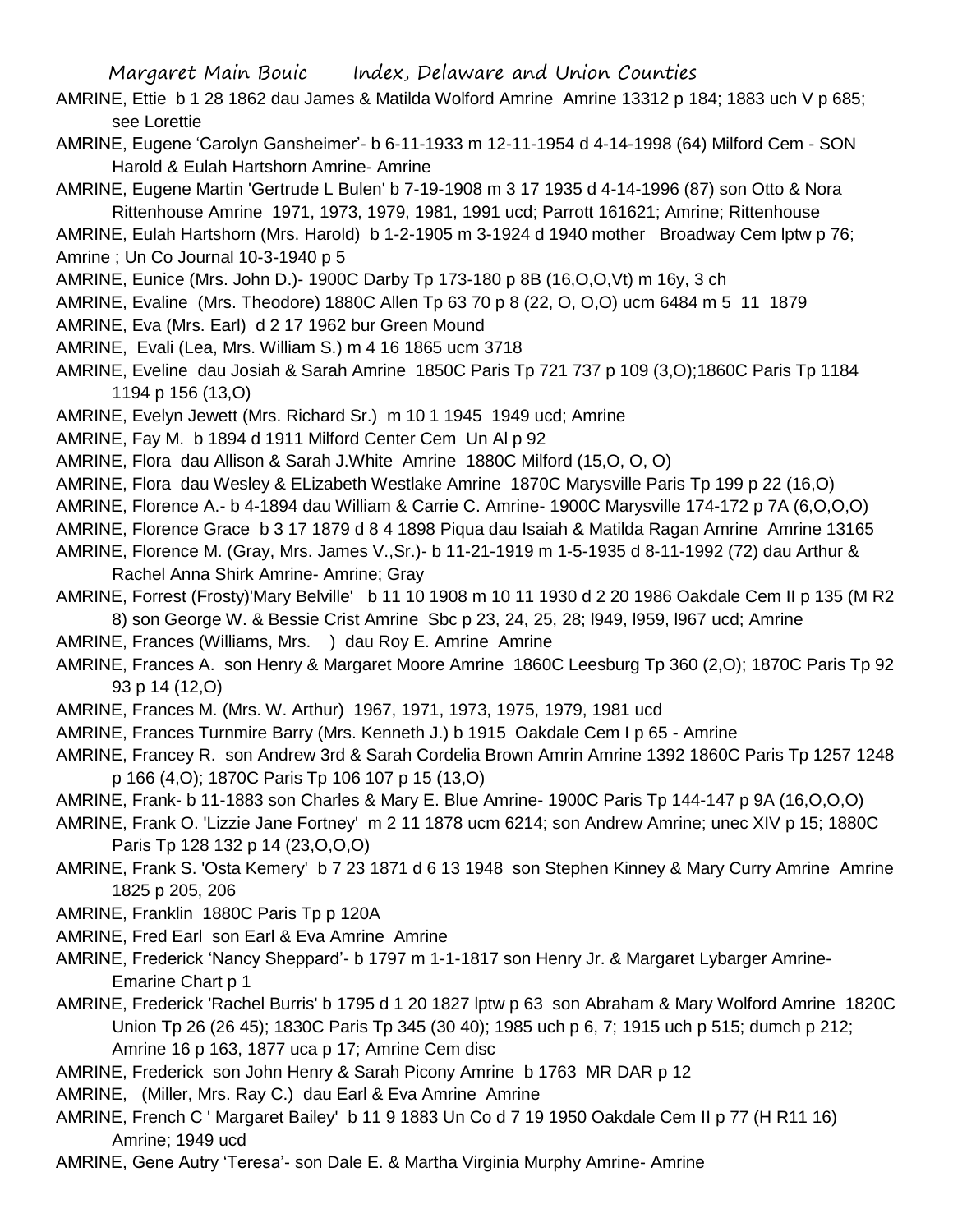- AMRINE, Gene 'Carolyn Gansheimer' b 6-11-1933 m 12 11 1954 d 4-14- son Harold & Eulah Harshorn Amrine Amrine
- AMRINE, George b 1853 son John & Susan Jordon Mahaffey Amrine Amrine 13(10) p 179

AMRINE, George b 1860 son Andrew & Mary Staley Amrine Amrine 1219 p 166; Emarene chart; Amrine Cem chart; 1860C Paris Tp 1256 1247 p 166 (2/12,O)

AMRINE, George 'Christina'- b c 1799 m c 1782 son John Henry & Sarah Picony Amrine- Emarine chart

AMRINE, George E. son A E & J d 5 7 1876 (1m24d)Amrine Cem lptw p 60

- AMRINE, George son Franklin O. & Lizzie Jane Fortney Amrine 1880C Paris Tp 128 132 p 14 (1,O,O,O)
- AMRINE, George son Frederick & Rachel Burris Amrine 1820C Union Tp 26 ( 10) 1830C Paris Tp 345 p 292 (10 15); Amrine 162 p 202
- AMRINE, George J. 'Lydia/Hulda Crowson'- bc 1784 m 1823 d 1-29-1866 son George & Christina Emerine chart
- AMRINE, George b 1759/60 son John Henry & Sarah Picony Amrine Amrine
- AMRINE, George W. 'Bessie Crist' b 5 9 1882 d 8 6 1961 bur. Oakdale Cem II p 102 (H RG 18) son Willis F. & Alice Macklin Amrine Amrine; 1949, 1959 ucd; 1900C Taylor Tp 14 p 1B (18,O,O,O)
- AMRINE, George W. b 2 26 1870 son Stephen Kinney & Mary Curry Amrine Amrine 1824 p 205
- AMRINE, Gertrude (Fox, Mrs. Ralph) m July 24, 1931 dau Ottie & Mary Lenore Rittenhouse Amrine Parrott 161622; Sbc p 35; 1959 ucd; Rittenhouse
- AMRINE, Gertrude L. Bulen (Mrs. Eugene Martin) m 3 17 1935 dau Jesse & Anna M. Schurch Bulen Bulen; 1971, 1973, 1979, 1981 ucd; Parrott (161621); Rittenhouse; Amrine; Sbc p 25, 30
- AMRINE, Gertrude (McFadden, Mrs. ) dau Henry N. & Sarah E. Wells Amrine 1880 C Paris Tp 59 72 p 46  $(2,0,0,0)$
- AMRINE, Girtie b 5 1880 dau Alfred & Lucy Edson Amrine 1880C Leesburg Tp 164 p 16 (1/12,O,O,O)
- AMRINE, Gladys Louise Rush (Mrs. Bernard R.) b 1921 m 6 19 1941 Raymond Cem lptw p 39 Amrine; 1949, 1971, 1973, 1975, 1979, 1981, 1983, 1991 ucd
- AMRINE, Goldie Edith dau Monroe & Mattie L. Thompson Amrine 1915 uch p 988; Amrine 13824; Thompson 17344
- AMRINE, Grace G. b 1892 d 1932 Claibourne Cem p 69
- AMRINE, Gregory Martin b 7 28 1951 son Robert Louis & Mary L. Stump Amrine Amrine 1263534 p 172
- AMRINE, Grover C.- son Josiah & Emma Amrine- 1900C Taylor 17-18 p 1B (15,O,O,O)
- AMRINE, H. 1877 uca p 59
- AMRINE, Hallie M. Johnson (Mrs. Max C.) d 12 12 1982 dau Paul & Margaret Andrews Johnson bur Milford Cem Amrine
- AMRINE, Harold 'Eulah Hartshorn' b 2 15 1903 d 10 20 1986 Broadway Cem son Luther & Minnie Shaw Amrine Amrine
- AMRINE, Harrison son John & Nancy Miller Amrine 1840C Paris Tp 925 p 40 (10 15); 1850C Paris Tp 589 603 p 90 (23,O); picture 1883 uch V p 409; Amrine 12(10); Marysville p 29; Emarine chart p 1; Amrine Cem disc
- AMRINE, Harry F. 'Anna M. Cox' b 1874 d 1954 Raymond Cem lptw p 34, 39; Amrine; 1985 uch p 49
- AMRINE, Harry G. son Samuel & Sarah Green Amrine 1880C Paris Tp 164 168 p 17 (2,O,O,O)
- AMRINE, Harry W. son Charles R. & Margaret Amrine 1880C Paris Tp 70 72 p 8 (1,O,O,Penn)
- AMRINE, Hattie A. b 1886 d 5 5 1898 dau Samuel & Sarah E. Amrine Oakdale Cem I p 97 (D R9 4) 7
- AMRINE, Hattie- b 3-1889 dau Charles & Mary E. Blue Amrine- 1900C Paris tp 144-147 p 9A (11,O,O,O)
- AMRINE, Helen (Banning, Mrs ) dau Luther & Minnie Shaw Amrine Amrine
- AMRINE, Helen Lucile (Hildreth, Mrs. James E.) b 1 30 1927 m 1 23 1944 dau Porter Dillo & Helen Lucile Bushman Amrine Amrine 126355 p 172
- AMRINE, Helen Lucile Bushman (Mrs. Porter Dillo) b 10 2 1898 m 3 19 1918 d 5 24 1971 bur Oakdale Cem II p 129 (M RD 4) dau James & Charlotte Clark Bushman; 1949, 1959, 1967, 1971 ucd; Amrine (12635)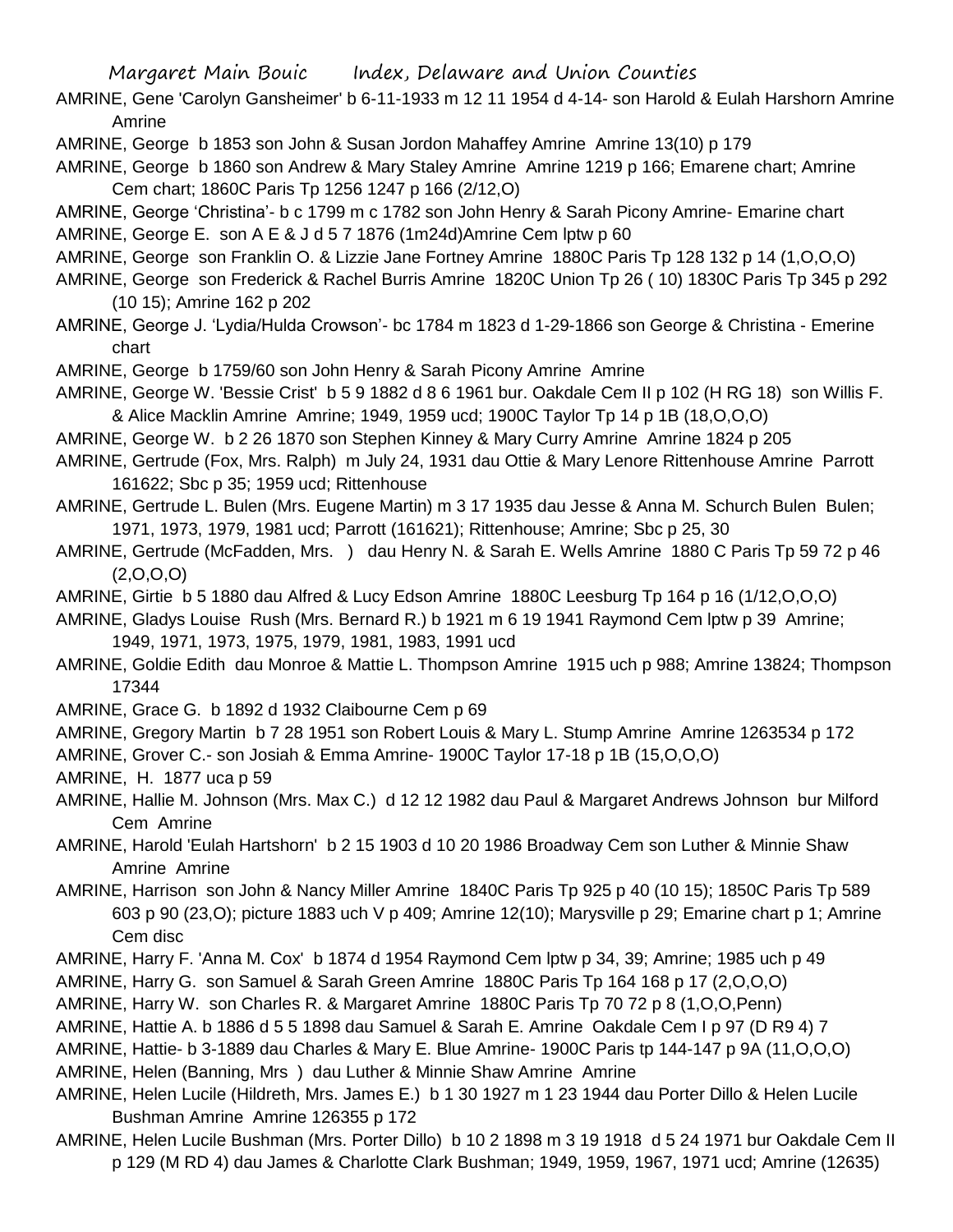- AMRINE, Helen Marie Owen (Mrs. James Wesley) Amrine (12635)
- AMRINE, Henrietta d 8 19 1836 (15y) Amrine Cem lptw p 62
- AMRINE, Henrietta (Hamilton, Mrs. Silas Albert) Graham (1455); Hamilton (155)
- AMRINE, Henry,Sr. will Vol A. p 315
- AMRINE, Henry picture 1883 uch Vp 409; Marysville p 29
- AMRINE, Henry 'Chloe Powers'- b 1798 m 1823 d 1845 son henry, Jr. & Margaret Lybarger Amrine; Emarine chart p 1
- AMRINE, Henry 'Jane Porter'- b 1785 n 8-5-1820 d 8-3-1857 son George & Christina Amrine- Emarine chart AMRINE, Henry son Josiah & Sarah Amrine 1850C Paris Tp 721 731 p 109 (16,O)
- ANDERSON, Henry,Jr.'Margaret Lybarger' b 1770 d 1816 son John Henry & Sarah Picony Amrine Amrine; Emerine chrt
- AMRINE, Henry 'Mary Lanham Powers' b 5 14 1789 d 8 12 1864 (75y3m)Oakdale Cem 378 I p 153 son
- Abraham & Mary Wolford Amrine 1985 uch p 6,7,115; 1820C Union Tp 201 (26 45); 1830C Paris Tp 342 (40 50); 1840C Paris Tp 902 p 40 (40 50); 1850C Paris Tp 590 604 p 90 (61, Pa) mt 10 8 1859 (70);Amrine 13 p 163, 177;dumch p 211, 212; uccp p 4; lptw p 63; MR DAR p 12; unec X p 51, XI p 29, 41, XIII p 34; Amrine Cem disc
- AMRINE, Henry 'Martha Irwin'-b 11 21 1821 m 4 26 1842 ucm 790 d 8 8 1896 (74 9 17) Oakdale Cem I p 153 son Henry & Mary Lanham Powers Amrine Amrine 137 p 177, 194 ; 1830C Paris Tp 342 p 292 (5 10); 1840C Paris Tp 902 p 40 (15 20); 1850C Paris Tp 648 662 p 98 (29,O); 1860C Paris Tp 1319 1308 p 175 (38,O); 1870C Paris Tp 110 111 p 16 (48,O); 1880C Paris Tp 26 (58,O,Penn,Va)p 0115; dumch p 211, 212 picture; 1915 uch p 272; 1877 uca p 17, 59; affidavits p 30, 36 4 9 1881, unec XII p 40, 56
- AMRINE, Henry N. 'Sarah E. Wells' b 4 17 1851 m 10 3 1872 ucm 5144 d 10-31-1888 (37-6-14) mt 11-14- 1888- son Abraham & Nancy McIlfish Amrine Amrine 1354 p 185, 190; 1883 uch V p 61, 76; 1860C Paris Tp 1190 1200 p 157 (4,O); 1870C Paris Tp 189 190 p 26 (20,O); 1880C Paris Tp 59 72 p 46 (29,O)p 108A
- AMRINE, Henry C. son Henry N. & Sarah E. Wells Amrine Amrine 13544 p 190
- AMRINE, Henry W. b 4 17 1851 d 10 31 1888 (37y 6m) Oakdale Cem 425 I (C R4 2);; 1883 uch V p 81
- AMRINE, Henry Lelmer b 10 28 1882 d 12 1958 son Abraham & Ora O. Lee Amrine Amrine 13561 p 191 AMRINE, Henry son Max C. & Hallie M. Johnson Amrine Amrine
- 
- AMRINE, Henry F. b 5 8 1874 son Rodney & Sarah Cavis Amrine Amrine 12822 p 173
- AMRINE, Henry 3rd 'Margaret Moore' m 6 24 1852 ucm 1820; 1870C Paris Tp 92 90 p 14 (37,O); unec VII p 57H. F. father of Bernard Amrine Amrine
- AMRINE, Hileas Martin 'Elizabeth Edna Davis' b 8 11 1885 m 11 27 1913 div 1930 d 5 19 1947 Milfrod Center Cem Un Al p 29 son Abraham & Ora O. Lee Amrine Amrine 13563 p 191, 193 mt 1 19 1916
- AMRINE, H. M. b 1858 d 1922 Milford Center Cem Un Al p 92
- AMRINE, Howard son Howard & Mabel James Amrine Amrine
- AMRINE, Howard son Josiah and Emma Amrine 1880C Paris Tp 547 (2,O,O,O)
- AMRINE, Howard 'Mabel James' Amrine
- AMRINE, Howard W. son Charles L. & Emma E. Belt Amrine 1880C Paris Tp 65 66 p 7 (5,O,O,O)
- AMRINE, Hugh b 1 26 1843 d 11 186 Washinton Co Iowa son Jeremiah & Mary Shearer Amrine Amrine 177p 203; Jean Dennison letter
- AMRINE, Ida Bell b 5 10 1875 dau Stephen Kinney & Mary Curry Amrine Amrine 1827 p 20
- AMRINE, Ira H. 'Sadie E.' son Andrew 3rd & Sarah Cordelia Brown Amrine Amrine1393; unec XIV p 15; 1860C Paris Tp 1257 1248 p 166 (9/12,O); 1870C Paris Tp 106 107 p 15 (10,O); 1880C Paris Tp 69 71
	- p 8 (20,O,O,O)1900C Marysville 42-45 p 2A (40,O,O,O) m 13y
- AMRINE, Ira 'Nellie Shannon' b 1836 son Wesley & Elizabeth Westlake Amrine Amrine 1222 p 168; 1840C Paris Tp 927 ( 5);1850C Paris Tp 638 652 p 97 (14,O)
- AMRINE, Irene Enugieberger (Mrs. John Abram, Jr.) Amrine (135623 p 192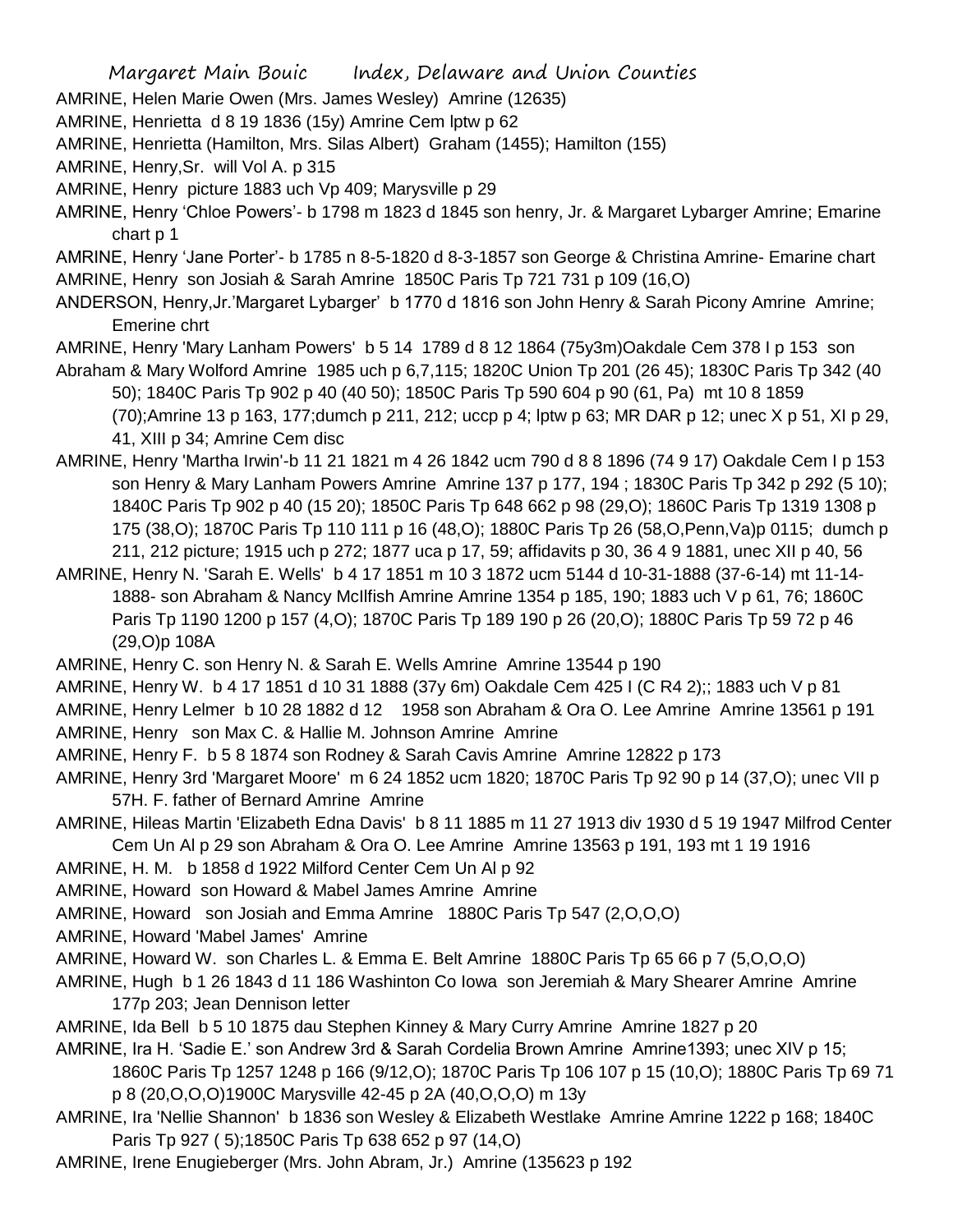- AMRINE, Irene Marie (Mrs. ) d 2 6 1987 (74) Sunset Cem Amrine
- AMRINE, Irene (Weyant, Mrs. )(Lee, Mrs. Dewey M.) div 1945 b 12 20 1900 d 10 25 1989 (88) Oakdale Cem dau Willis F. & Alice Macklin Amrine Amrine; Lee; 1985 uch p 88, 89
- AMRINE, Isaiah 'Matilda Ryan''Nellie Sharlow' b 8 28 1844 m(1) 3 1 1870, (2) 10 10 1894 d 1 6 1901 Piqua son John & Susan Jordon Mahaffey Amrine Amrine 1316 p 179
- AMRINE, Isham 'Margaret Armstrong'- b 1801 son George & Christina Amerine- Emarine chart p 1
- AMRINE, Jacob b 4 10 1869 son Andrew & Mary A. Baucher Amrine Hancock Co Vol I Births p 33 Ruth Park letter; unec IX p 26
- AMRINE, James d 5 23 1908 (20y llm) Oakdale Cem 2119 (56C)
- AMRINE, James A son Josiah & Emma Amrine; 1880C Paris Tp 547 (4,O,O,O)
- AMRINE, James Colburn (Mrs. Claude) b 7 13 1895 d 12 29 1965 bur Oakdale dau Levi & Francis G. Hutchisson Colburn Amrine
- AMRINE, James son Frederick & Rachel Burris Amrine Amrine 166 p 202; 1830C Paris Tp 435 p 292 ( 5)
- AMRINE, James H. b 1899 d 3 4 1901 (2y 1m) Oakdale Cem I p 153 © 4)- son Curtis Edson & Susan Reed Amrine- 1900C Paris Tp 166-170 p 9B (1,O,O,O)
- AMRINE, James son Josiah (Isaac) & Sarah Amrine 1850C Paris Tp 721 737 p 109 (12,O)
- AMRINE, James M. 1880C Paris Tp p 115A
- AMRINE, James 'Matilda A. Wolford' b 11 29 1837 m 3 11 1858 ucm 2702 d 1 29 1921 Oakdale Cem.; son Josiah & Sarah Amrine 1883 uch V p 437, 684, 685; mt 3 24 1858; Amrine 1331 p 183; unec XII p 29; 1860C Taylor Tp 995 1112 p 133 (22,O); 1870C Taylor Tp 156 148 p 19 (33,O); 1880C Taylor Tp 76 77 p 7 (41,O,O,O); 1900C Marysville 63-66 p 3B (62,O,Pa,O); 1877 uca p 79; lptw p 60
- AMRINE, James Martin 'Nancy Jane Blue' b 9 4 1846 m 2 28 1871 ucm 4883 d 1 29 1921 son John Henry & Sarah Reed Amrine Amrine 1263 p 170; Emarine chart; 1850C Paris Tp 596 610 p 916(4,O); 1860C Paris Tp 1244 1235 p 164 (14,O); 1880C Paris Tp 33 34 p 4 (34,O,O,O) ; 1900C Paris Tp 147-150 p 9A (58,O,O,O) m 29y
- AMRINE, James Martin 'Virginia Mae Hatfield''June Mitchell' son Eugene Martin & Gertrude Bulen Amrine Parrott 1616213; Rittenhouse; Amrine; Sbc 1949, 1959, 1967, 1973, 1975. 1979, 1981, 1983, 1991 ucd
- AMRINE, James Wesley 'Helen Marie Owen' b 11 19 1920 d 4 10 1977 bur Oakdale Cem II p 129 (M RD 3) son Porter Dillo & Helen Lucile Bushman Amrine Amrine 126351p 172
- AMRINE, James Wesley 2nd son James Wesley & Helen Marie Owen Amrine Amrine 1263511 p 172
- AMRINE, Jan dau Bernard & Gladys Louise Rush Amrine Amrine
- AMRINE, Janet Rose (Humble, Mrs. Everett) m 6 3 1957 -dau Harold & Eulah Hartshorn Amrine- Herriott (114721); 1949 ucd
- AMRINE, Jane (Mrs. Curtis, Sr.) Amrine
- AMRINE, Jane F. dau Alison & Sarah Jane White Amrine 1870C Leesburg Tp 143 149 p 18 (6,O)
- AMRINE, Jane Porter (Mrs. Henry)- bc 1793 m 8-5-1820 d 8-1-1837 Emarine chart
- AMRINE, Janice b 1955 dau Bernard R. & Gladys L. Amrine Amrine; 1971,1975 ucd
- AMRINE, Jeffrey son Richard Sr. & Evelyn Jewett Amrine Amrine
- AMRINE, Jeremiah 'Mary Shearer' b 1 18 1801(2) d 7 9 1859 Marian Tp Washington Co Iowa bur. Schrock Cem son Abraham & Mary Wolford Amrine Amrine 17 p 163, 203; 1985 uch p 6,7; 1883 uch V p 73;1830C Paris Tp 416 (20 30); 1840C Paris Tp 913 (30 40) dumch p 212; 1915 uch p 215, 515; uccp p 16; Jean Dennison letter; MR DAR p 12; Amrine Cem disc
- AMRINE, Jeremiah b 1849 d 9 29 1850(1 1 21) Amrine Cem R15 lptw p 62 son Washington & Mary Ann Burris Amrine Amrine 1544 p 200; 1850C Paris Tp 618 632 p 94 (1,O)
- AMRINE, Jeremiah b 1876 son Elsworth & Elizabeth Johnson Amrine Amrine 13521 p 189; 1880C Paris Tp  $(4, 0, 0, 0)$
- AMRINE, Jerry 1949, 1959 ucd
- AMRINE, Jessie P. b 10 2 1883 ch Stephen Kinney & Mary Curry Amrine Amrine 182(12) p 205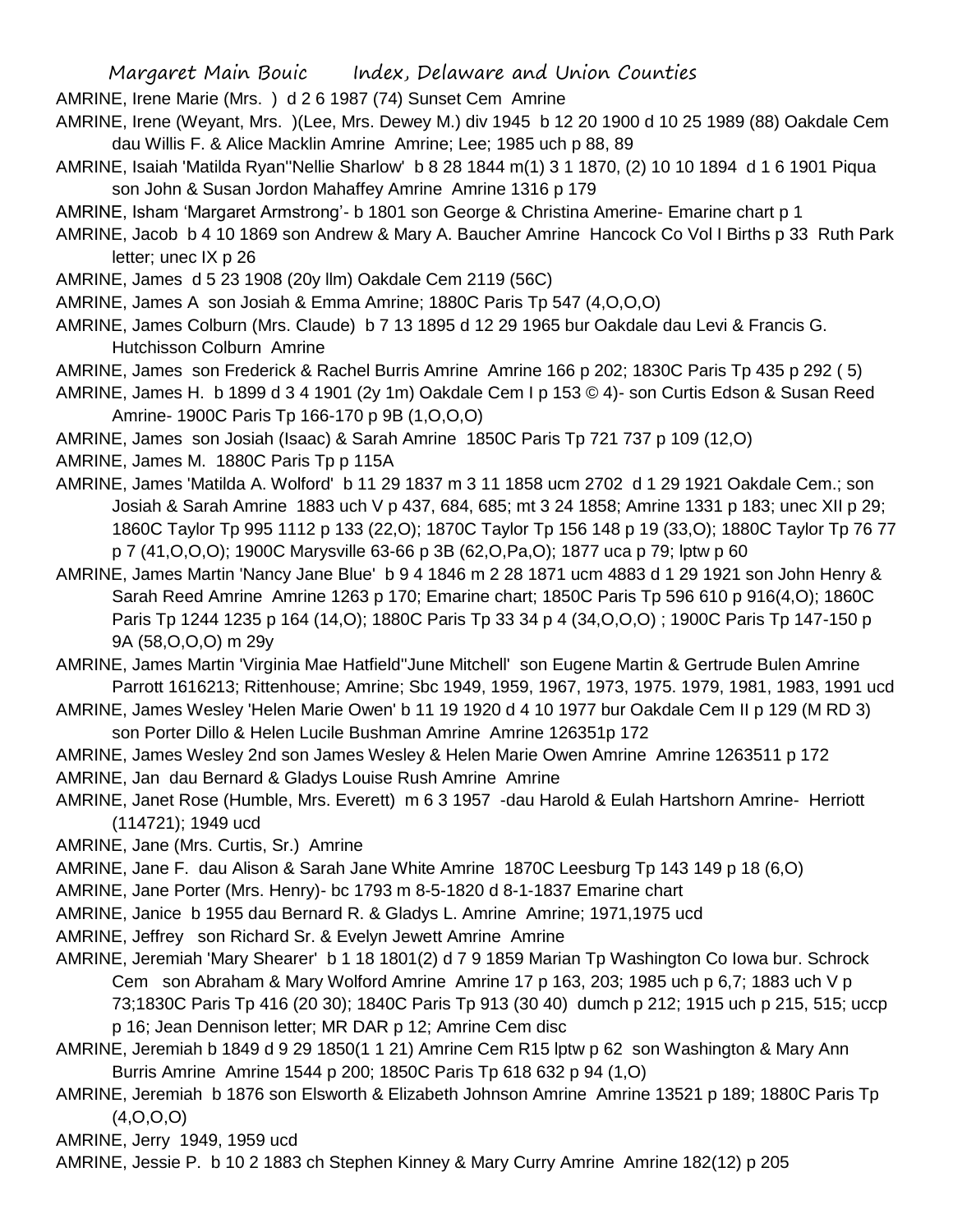AMRINE, Jill dau Richard Sr. & Evelyn Jewett Amrine Amrine

AMRINE, Joan (Scudere, Mrs. Anthony) b 9 8 1928 dau John Abraham & Charlotte Rose Amrine Amrine 135624 p 192

AMRINE, John mt 12 30 1868

- AMRINE, John Abram 'Mary Taft''Charlotte Rose' b 12 27 1883 d 8 29 1960 son Abraham & Ora O. Lee Amrine Amrine 13562 p 191, 192
- AMRINE, John Abram, Jr. 'Irene Enugieberger' b 9 8 1928 son John Abraham & Charlotte Rose Amrine Amrine 13563 p 191, 192
- AMRINE, John B.'Catherine Millner' b 5 13 1935 m 1-19-1974- son Porter Dillo & Helen Lucile Bushman Amrine 1959, 1975, 1979, 1981, 1983, 1991 ucd; Amrine 126356 p 172
- AMRINE, John 'Catherine Shearer''Susan Jordon Mahaffey' b 1809 m(1)11 30 1831 ucm 248 (2) 9 27 1843 ucm 906 d 8 11 1883 son Henry & Mary Lanham Powers Amrine Amrine 131 p 177, 178; 1820C Paris Tp 201(10 16); 1830C Paris Tp 342 p 292 (20 30);mt 9 4 1850; dumch p 213; uccp p 2 (appraiser); unec II p 34, VI p 4

AMRINE, John C. 'Allie E.' b 1860 d 1935 Unionville Cem R7 DJ Cem p 4, 50; 1880C Darby Tp 12 p 237B  $(20, 0, 0, 0)$ 

AMRINE, John C. 'Mary Belle Richmond' b 1858 d 1946 son Abraham & Mary Harvey Amrine ped Jean Dennison #162 14 unec IX p 67

AMRINE, John Delmore M..'Alberta E. Wolford'(Allie) b 7 9 1860 m 6 19 1884 d 5 1935 son John Henry & Elizabeth Wolford Ferre Amrine unec IV p 38, 39;Bible record; Amrine; unvmec p 8, 16; 1900C Darby Tp 173-180 p 8B (39,O,O,O) m 16y

- AMRINE, John 'Drusilla Worly''Nancy Miller' b 1787 m 3 11 1806 d 9 15 1864 Amrine Cem R10 lptw p 61, 62 son Abraham & Mary Wolford Amrine 1985 uch p 6,7; 1820C Union Tp 222 (26 45); 1830C Paris Tp 328 p 292 (40 50);1840C Paris Tp 925 p 40 (50 60); 1850C Paris Tp 589 603 p 90 (62, Pa);1860C Paris Tp 1248 1239 p 165 (74, Penn); dumch p 212, 1915 uch p 215, 272, 515; 1883 uch V p 71, 72, 82,145; mt 1 8 1859 (73) Amrine 12 p 163; Miami Quarterly; unec VII p 18; MR DAR p 12; unec XIII p 34; Emarine chart p 1
- AMRINE, John Henry' Sarah Reed''Elizabeth Wolford Ferree' b 1818 m(1) 2 4 1840 ucm 611 d 11 8 1864(47 4 27) Amrine Cem lptw p 63 son John & Nancy Miller Amrine Amrine 126 p 165, 167; 1850C Paris Tp 596, 610 p 91 (32,O); 1860C Paris Tp 1244 1235 p 164 (41,O); 1877 uca p 17; unec p III p 31, XII p 40; MR DAR p 12; Emarine chart

AMRINE, John son John Henry & Elizabeth Wolford Amrine Amrine 1265 p 170; 1877 uca p 17

AMRINE, John Henry 'Sarah Picony''Mary' b 1732 m 1757 son Henry Amrine Amrine p 176; MR DAR p 8

AMRINE, John- son Henry, Jr. & Margaret Lybarger Amrine- Emarine chart

- AMRINE, John b 1850 son John & Susan Jordon Mahaffey Amrine Amrine 1319
- AMRINE, John b 1867 son Lorenzo & Sarah Adamson Amrine Amrine 12112 p 167; 1870C Allen Tp 49 48 p 4 (3,O)
- AMRINE, John Martin b 1975 son John B. & Catherine Millner Amrine Amrine; 1975, 1979, 1981, 1983, 1991 ucd
- AMRINE, John d 1869, spring son Moses & Elizabeth Fink Amrine 1860C Paris Tp 1269 1260 p 168 (2,O); affidavits p 37
- AMRINE, John b 1968 son Ronald E. & Sharon F. Amrine 1975, 1979, 1981, 1983 ucd

AMRINE, John Scott b 3 7 1961 son Robert Louis & Helen Marie Owen Amrine Amrine 1263537 p 172

- AMRINE, John W. 'Elizabeth Force'- son Andrew & Ruth Wells Amrine- Amrine Cem disc
- AMRINE, John W. 'Elizabeth Wolford' b 1841 m 2 27 1859 ucm 2848 son Andrew & Ruth Wells Amrine Amrine 1213 p 166, mt 3 2 1859; 1850C Paris Tp 647 661 p 98 (9,O); 1860C Paris Tp 1256 247 p 166 (18,O)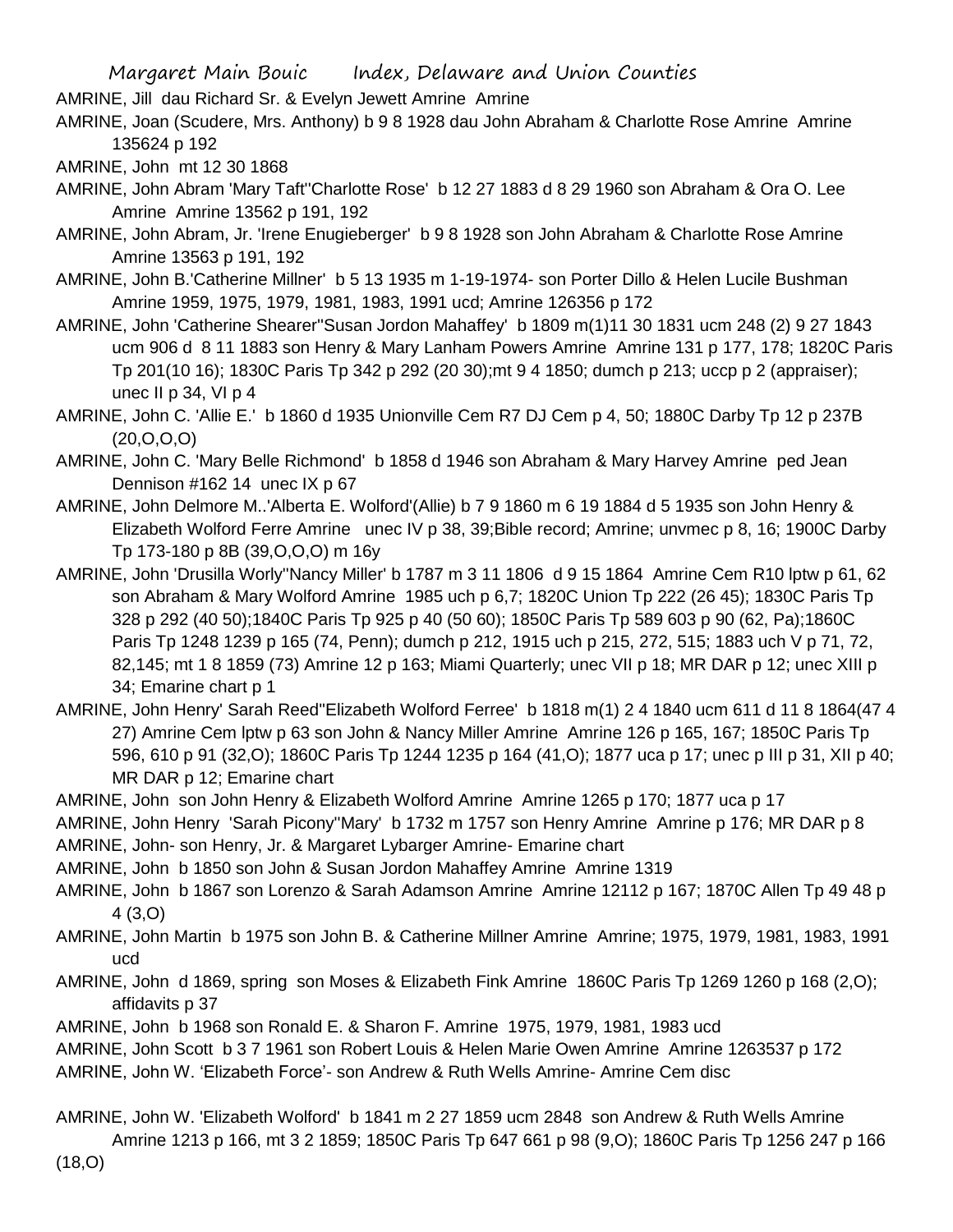AMRINE, J. M. 1877 uca p 58

- AMRINE, Josiah' Sarah Reed' b 1812 d 1862 son Henry & Margaret Lanham Powers Amrine Amrine 133; unec II p 35
- AMRINE, Josiah (Isaiah, Isaac)? 'Elizabeth Bellville' 1850C Paris Tp 721 (37,O) 1860C Paris Tp 1184 1194 p 156 (46,O); m permission unec VIII p 10; 1880C Paris Tp p 0113
- AMRINE, Josiah W(Isaac). b 7- 1856 Un Co d 1 3 1937 Oakdale Cem II (B R10 5) son Josiah & Elizabeth Amrine 1870C Leesburg Tp 2 (14,O), also 1870C Taylor Tp 144 136; 1880C Taylor Tp 17-18 p 1B (43,O,O,O)
- AMRINE, Judith Ann (Gilkerson, Mrs. )- dau Robert Louis & Mary Stump Amrine- Amrine
- AMRINE, Judy K. b 3-12-1942 d 10-3-2003 (61)dau Robert Sr. & ELizabeth Jane Swysgood Amrine Amrine
- AMRINE, Julia Ann (Bell, Mrs. Moses) m 5 28 1840 dau John & Nancy Miller Amrine Amrine 127 p 165; unec p 23; Amrine Cem, disc; Emarine chart
- AMRINE, June A. Mitchell (Mrs. James Martin) b 1954 dau Wade & Alice Mitchell, 1971 dcd 1981, 1983, 1991 ucd
- AMRINE, Karen M. Speck (Mrs. Max Eugene) m 12 24 1965 Amrine
- AMRINE, Kate dau Moses Amrine 1870C Paris Tp 129 130 p 18 (4,O)
- AMRINE, Kenneth 'Frances Turnmire' b 8-1-1913 Oakdale Cem I p 65 son Arthur & Rachel Anna Shirk? Amrine Amrine; 1949 ucd
- AMRINE, Kenneth James 'Madge Yoder' 1985 uch p 151
- AMRINE, Kenneth James- d 10-28-1993 Oakdale Cem O-193-E 1/2
- AMRINE, Keziah Jane Shreyer (Mrs. Andy) b 5 8 1852 m 3 7 1875 ucm 5660 dau George & Catherine Weaver Shryer mt 3 p ll; Weaver 1256; 1883 uch V p 448
- AMRINE, Keziah (Wells, Mrs. David) m 2 27(21) 1829 ucm 199 dau Frederick & Rachel Burris Amrine Amrine 161 p 202; 1820C Union Tp 26 ( 10); unec II p 27
- AMRINE, Kimberly Dawn- b 1983 dau John B. & Catherine F. Millner Amrine Amrine; 1983, 1991 ucd
- AMRINE, La Donna (Davie, Mrs. Ward)- dau Kenneth J. & Frances Turnmire Amrine- Amrine
- AMRINE, Larry 'Theres' son Eugene & Carolyn Gansheimer Amrine Amrine
- AMRINE, Laura b 3 8 1888 dau Stephen Kinney & Mary Curry Amrine Amrine 182(14)
- AMRINE, Laura dau Washington & Mary Ann Burris Amrine Amrine 1547; 1860C Paris Tp 1268 1259 p 168  $(2,0)$
- AMRINE, Lawrence b 1 21 1918 d 5 15 1919 Oakdale Cem II p 36 (G R4 9)
- AMRINE, Lemuel b 5 12 1849 d 3 1 1850 son Alexander & Mary Spayd Parthrmoer Amrine Amrine 1283 p 173
- AMRINE, Lenora Rittenhouse (Mrs. Otte)- parents of Gertrude Fox Amrine- Amrine
- AMRINE, Leonard 'Lillian Quinn' son Monroe & Mattie L. Thompson Amrine Amrine 13822, Thompson 17643; 1915 uch p 988
- AMRINE, Levi W.- b 4-1897 son William & Carrie C. Amrine- 1900C Marysville 3rd ward 174-179 p 7A  $(3,0,0,0)$
- AMRINE, Lewis b 3 9 1874 son James & Matilda A. Wolford Amrine Amrine 113313 p 184; 1915 uch p 852; 1883 uch V p 685; 1880C Taylor Tp 76 77 p 7 (6,O,O,O)
- AMRINE, Lewis b 3 15 1843 d 3 19 1856 son Alexander & Mary Spayd Parthemore Amrine Amrine 1281 p 173; 1850C Paris Tp 620 634 p 95 (8,O)
- AMRINE, Leurs (Lewis?) son M. S. & Alex d 3 10 1837 (13y) Amrind Cem lptw p 62
- AMRINE, Lewis A. b 1 23 1867 son Rodney & Sarah Cavis Amrine Amrine 12821 p 173; 1870C Liberty Tp Un co 189 p 23 (2,O)
- AMRINE, Lewis A. 'Mariam Rhoades' unec IV p 65

AMRINE, L. I. Amrine

AMRINE, Lillian Quinn (Mrs. Leonard) Amrine (13822); Thompson (117643)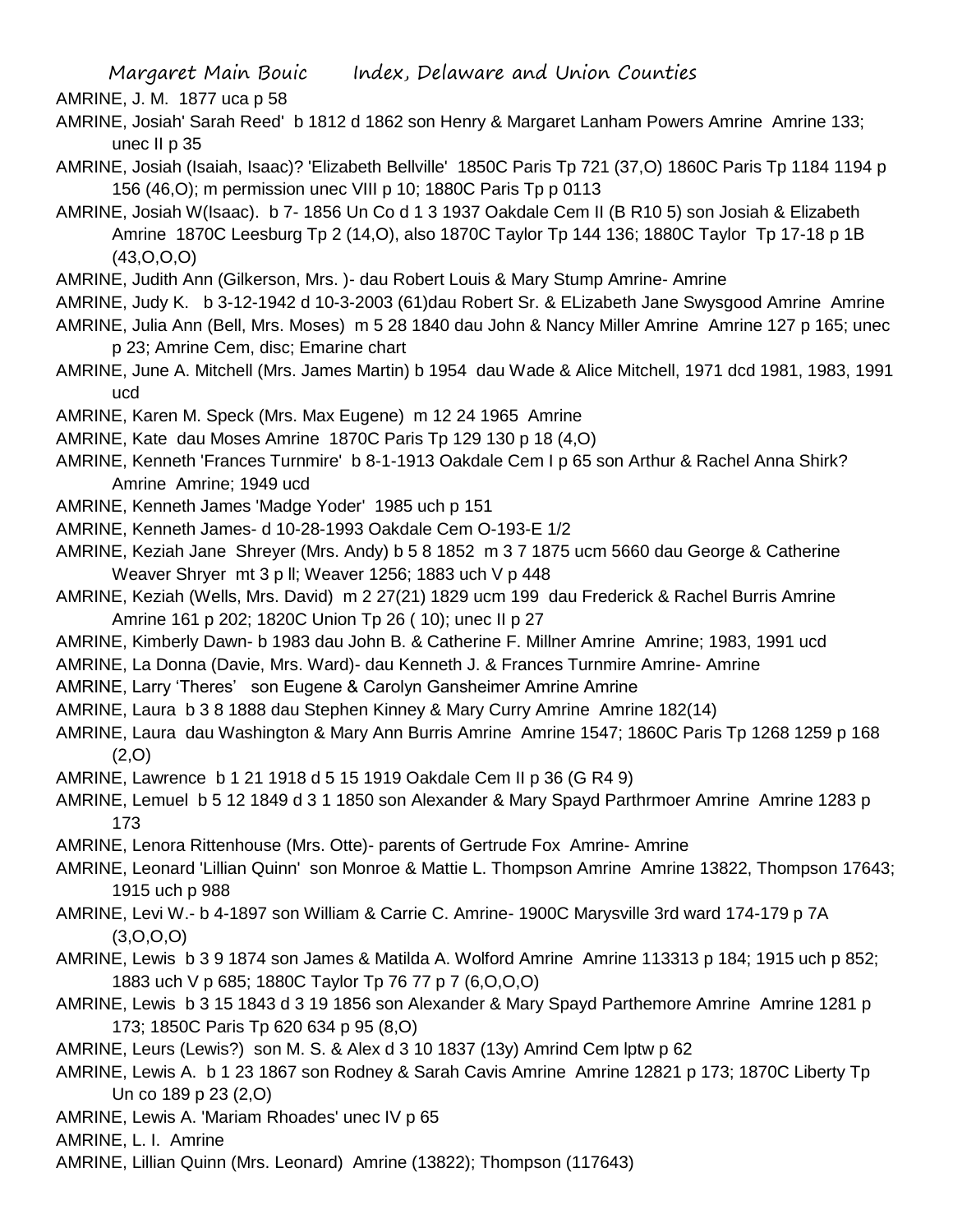AMRINE, Linda dau John Abraham Jr. & Irene Enugieberger Amrine Amrine 1356231 p 192

AMRINE, Lizzie Jane Fortney (Mrs. Frank O.) m 2 11 1878 ucm 6214; 1880C Paris Tp 128 132 p 14 (18,O,O,O)

AMRINE, Lorenzo 'Sarah Adamson' b 1834 m 8 18 1862 ucm 3343 d 1866 1870 son Andrew & Ruth Wells Amrine Amrine 1211 p 166, 167;1840C Marysville 851 (5 10) 1850C Paris T. 647 661 p 98 (16,O)

AMRINE, Lorettie ch of A. J. & M d 5 10 1864 (1 4 14)

- AMRINE, Lottie (Moore, Mrs. ) dau Willis F. & Alice Macklin or George W. & Bessie Crist Amrine Amrine
- AMRINE, Louie Estelle (Fisher, Mrs. John C.)(Bailey, Mrs. George Melvin) b 5-10-1863 m 2 10 1882 ucm 7128 d 7-15-1938 Unionville Cem
- AMRINE, Louis F. 'Cora Hill' b 2 8 1876 m 9 18 1897 d 9 9 1945/9 Oakdale Cem II (H R1 2) son James Martin & Nancy Jane Blue Amrine Amrine 12633 p 171; 1880C Paris Tp 33 44 p 4 (4,O,O,O); 1900C Paris Tp 154-157 p 9A (25,O,O,O) m 2y
- AMRINE, Lovie Estelle (Bailey, Mrs. George Melvin) b 5 10 1863 m 10 13 1884 d 7 15 1938 dau John W. & Elizabeth Wolford Amrine 1880C Jerome Tp 20 p 3 (17,O,O,O)
- AMRINE, Lowell 'Doshia Pauline' son George W. & Bessie Crist Amrine Amrine; 1949, 1959, 1967 ucd; 1971, 1973, 1975, 1979,1981, 1983, 1991 ucd
- AMRINE, Loyad R.- b 5-1895 son Luther & Minnie Shaw Amrine- 1900C Taylor Tp 61-64 p 3B (5,O,O,O)
- AMRINE, L. R. 'Ruth Clair' son L. I. Amrine Amrine

AMRINE, Lucy d 2 1 1928 (76y) b. Delaware Co Oakdale Cem 3992 (C63)

- AMRINE, Lucy Edson (Mrs. Alfred) b 1852 m 1 12 1871 ucm 4856 d 2 1 1923 Oakdale Cem I p 153 (C 4) ; dumch p 214 Amrine (1371); 1880C Leesburg 164 p 16 (27,O,Conn,Mass); 1900C Paris Tp 136-139 p 8B (46,O,Mass,Mass( n 29y 3 ch, 2 living
- AMRINE, Luella b 10 18 1873 dau Stephen Kinney & Mary Curry Amrine Amrine 1826 p 205
- AMRINE, Lulu May b 6 20 1880 d 5 24 1964 not m dau Isaiah & Matilda Ryan Amrine Amrine 13166
- AMRINE, Luther 'Minnie Shaw' b 3 9 1871 d 2 22 1949 Oakdale Cem 662 (50C) I p 150 (E R26 5); 1900C Taylor Tp 61-64 p 3B (26.O.O.O) m 10y
- AMRINE, Luther d 8 16 1857 (41 8 21) Oakdale Cem p 150 (C R4 4)
- AMRINE, Luther W. b 9 19 1902 (2y2m) Oakdale Cem I p 28 (E R26 5)- son Luther & Minnie Shaw Amrine-1900C Taylor Tp 61-64 p 3B (11/12,O,O,O)
- AMRINE, Lutrelle H. b 1878 d 1965 Oakdale Cem II )B R10 5)
- AMRINE, Lydia/Hulda Crowson (Mrs. George, Jr.)- m 1802 m c 1823 d 1860 Tenn- Emarine chart
- AMRINE, McClellan son Smith & Elizabeth Westlake Amrine 1915 uch p 988; Amrine Cem disc
- AMRINE, McLeon d 3 25 1862 (10d) son S. M. & E. Amrine Cem R29 lptw p 63
- AMRINE, Mabel James (Mrs. Howard) Amrine
- AMRINE, Madge Yoder (Mrs. Kenneth) b 1912 d 7 25 1936 Oakdale Cem II p 54 (G R11 16); Sbc p 31; 1985 uch p 151
- AMRINE, Mae b 1888 d 4 5 1938 Oakdale Cem I p 153 (C 4)
- AMRINE, Mae Mahaney b 1878 d 1949 Oakdale Cem II p 21 (B R10 5)
- AMRINE, Mahala (Wolford, Mrs. Henry) m 4 19 1841 ucm 716 dau Moses & Elizabeth Watkins Amrine Amrine 151 p 200; 1830C Paris Tp 330 p 292 (10 15); unec V p 38; Amrine Cem disc
- AMRINE, Malinda b 1841 dau John & Catherine Shearer Amrine Amrine 1315 p 178
- AMRINE, Malissa (Laughrey, Mrs. ) m 9 17 1863 dau Moses & Elizabeth Watkins Amrine Amrine 157; Amrine Cem disc
- AMRINE, Margaret (Mrs. Charles R.) 1880C Paris Tp 70 72 p 8 (28, Penn,Penn,Penn)
- AMRINE, Margaret Lybarger (Mrs. Henry, Jr.)- b 1773 m 1-1-1817 d 1857 Emarine chart p 1
- AMRINE, Margaret Moore (Mrs. Henry) m 6 24 1852 ucm 1820; 1860C Leesburg 360 (33,O); 1870C Paris Tp 92 93 p 14 (40,O); unec VII p 57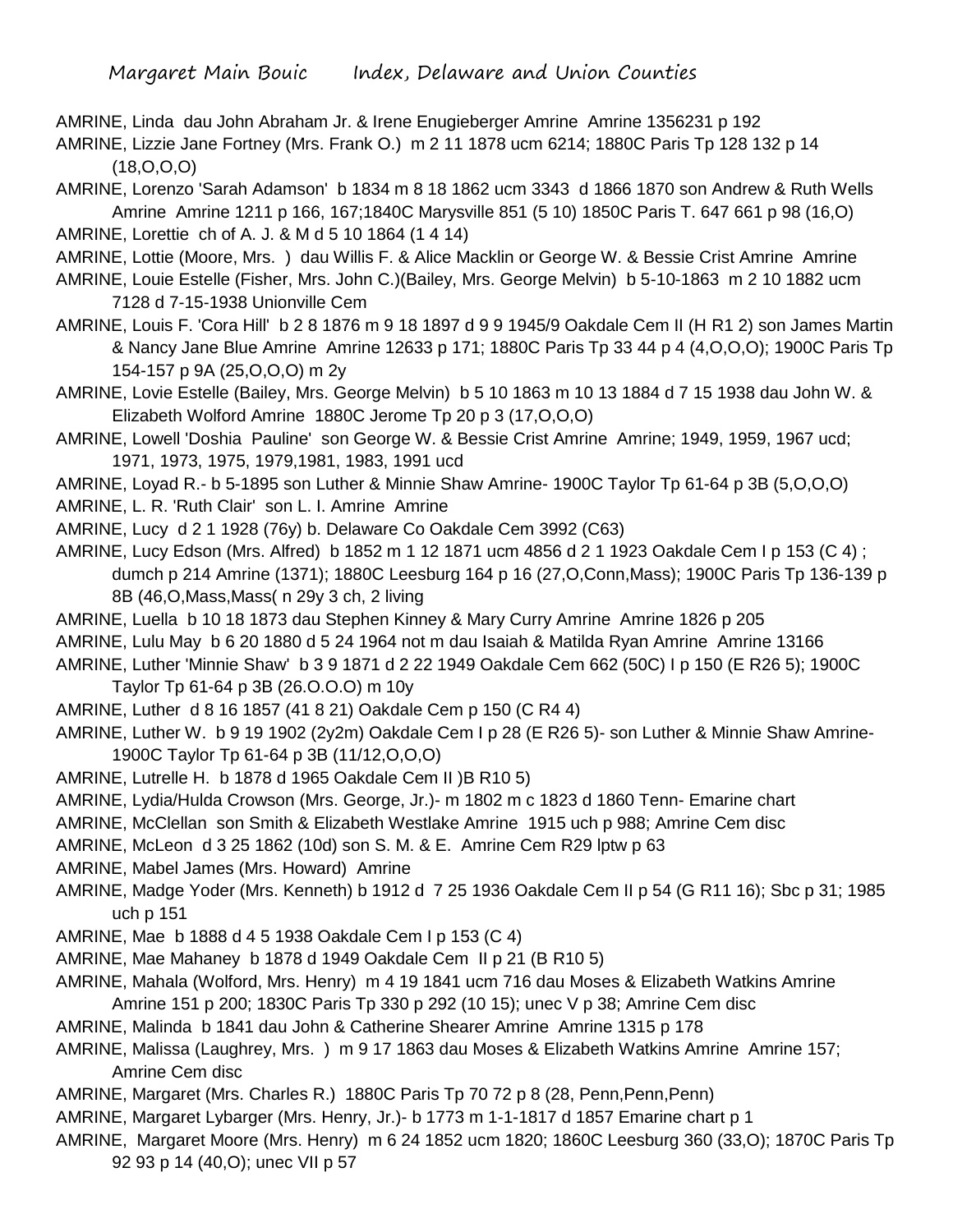AMRINE, Margaret b 8 10 1925 dau Carrol & Ada Thomas Amrine Giffen 1672542 p 153

AMRINE, Margaret 1860C Marysville 1566 1561 p 206 (17,O)

AMRINE, Margaret May b 3 4 1871 dau Isaiah & Matilda Ragan Amrine Amrine 13161 p 177

AMRINE, Margaret A. b c1844 dau Jeremiah & Mary Shearer Amrine Amrine 178 p 203

- AMRINE, Margaret Bailey (Mrs. French) b 1885 d 1952 Oakdale Cem II p 77 (H R11 16) Amrine; 1949 ucd
- AMRINE, Maria (Parthemore, Mrs. Jacob Shuster) b 1827 m 12 22 1841 ucm 758 d 10 28 1851 dau John &

Nancy Miller Amrine Amrine 129 p 165, 167, 194; AmrineCem disc; 1840C Paris Tp 925p 40 (10 15)

AMRINE, Mariam Rhoades (Mrs. Lewis A,) 1888 unec IV p 65

AMRINE, C. Marie b 1905 d 1942 Oakdale Cem I p 28 (E R26 5)

AMRINE, Marilyn (Hardacre, Mrs. ) dau William Lowell & Pauline Gambill Amrine Amrine; 1949 ucd

- AMRINE, Marilyn (Swartz, Mrs.William) dau Richard Sr. & Evelyn Jewett Amrine Amrine
- AMRINE, Marjorie (Burns, Mrs. Charles) b 8 8 1921 dau John Abram & Mary Taft Amrine Amrine 135622
- AMRINE, Mark son James Wesley & Helen Marie Owen Amrine Amrine 1263514 p172

AMRINE, Marley b c1834 son Abraham & Catherine McAdams Amrine Amrine 181 p 204

AMRINE, Marsha Kay (Lopez, Mrs. ) b 8 18 1954 dau Robert Louis & Mary L. Stump Amrine Amrine 1263535 p172

AMRINE, Martha (Bonnette, Mrs. Lewis) b 7 8 1856 m 2 26 1864 ucm 5447 dau Abraham & Nancy McIlfish

Amrine Amrine 1355 p185; 1883 uch V p 76; 1860C Paris Tp 1190 1200 p 157(4,O); 1870C Paris Tp 189 190 p 26 (16,O)

AMRINE, Martha Irwin (Mrs. Henry Jr.) b 4 14 1820 m 4 26 1842 ucm 790 d 5 27 1903 Oakdale Cem I p 153 (C 4) dau William & Amelia Evans Irwin dumch p 212, 213 picture; Amrine (137) p 177, 194; mt 6-26- 1889 p 5; 1883 uch V p 76; 1850C Paris Tp 648 662 p 98 (30,O); 1860C Paris Tp 1319 1308 p 175 (41,O); 1880 Paris Tp 26 (59,O,Va,Va); 1900C Paris tp 136-139 p 8B (80.O,Irel,Wales) wid, 3 ch, 2 living

AMRINE, Martha L. Thompson (Mrs. Monroe) b 1863 d 3 20 1912(48y 7m) Oakdale Cem I p 112 (F R3 16) dau Andrew Jackson & Sarah Lavinia Farnum Thompson Thompson 1764; Amrine (1382); 1915 uch p 988; 1870C Millcreek Tp 137 (6,O); 1880C Mil Tp 125; 1900C Paris Tp 20 p 2a (36,O,O,O) m 36y 5 ch AMRINE, Martha d 3 20 1912 (48y 7m) Oakdale Cem 2446 (48F)

AMRINE, Martha Virginia Murphy (Mrs. Dale)- b 5-12-1930 Wva m 12-12-1946 Ky d 6-18-2002 (72)- dau Howard & Hazel Narr Starcher Murthy- Amrine

AMRINE, Martin 'Susan' 1880C Allen Tp 213 226 p 22 (28,O,O,O) p 060A

AMRINE, Martin b 1975 son John B. & Cathy F. Millner Amrine 1975 ucd

AMRINE, James Martin 'Nancy Jane Blue' b 1846 Un Co d1 29 1921 Oakdale Cem II p 65 (H R1 3)

AMRINE, see also Amrin, Amarine, etc

AMRINE, Mary 1877 uca p 70; 1880C Paris Tp p 116A

AMRINE, Mary b c1844 dau Abraham & Mary McFadden Amrine Amrine 18 p 204

AMRINE, Mary (Mrs. Alexander) 1850C Paris Tp 620 634 p 95 (28, Pa)

AMRINE, Mary A b 1858 d 1922 Un Al p 92 Milford Cem

AMRINE, Mary A. Amrine (Mrs. Andrew) Ruth Park letter

AMRINE, Mary A. Baucher (Mrs. Andrew) Ruth Park letter; unec IX p 26

AMRINE, Mary Ann Burris (Mrs. Washington) m 5 27 1842 ucm 797 Amrine (154); 1850C Paris Tp 618 632 p 94 (22,O); 1860C Paris Tp 1268 1259 p 168 (26,Penn); 1880C Paris Tp 96 98 p 106 (54,O,O,Penn); unec  $V$  p 59, XII p 6

AMRINE, Mary Ann( Cline, Mrs. Jacob) m 8 11 1838 ucm 501

AMRINE, Mary Ann b 9 5 1882 dau Isaiah & Matilda Ryan Amrine Amrine13167 p179

AMRINE, Mary A. (Shaw, Mrs. Hutchins) m 12 25 1870 ucm 4844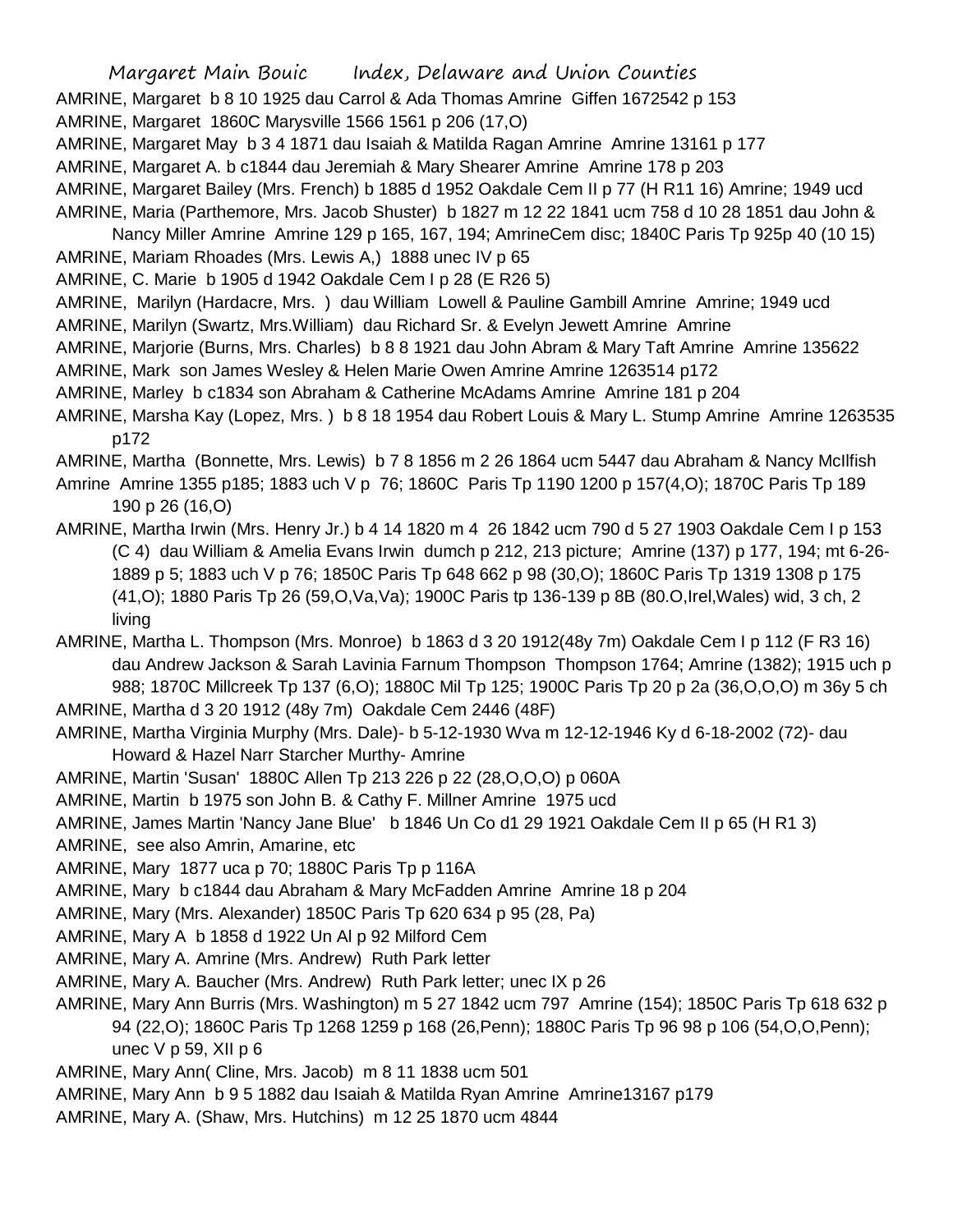- AMRINE, Mary Ann Shearer (Mrs. Jeremiah) b 8 28 1798 d 4 10 1858 Marian Tp. Washington Co, Iowa bur Schrock Cem Jean Dennison letter; unec p 45 Amrine (17) p 203; 1840C Paris Tp 913 (40 50)
- AMRINE, Mary A. (Whelpley, Mrs. Hilas) b 1 22 1849 m 11 1 1869 ucm 4633 dau Henry & Martha Irwin Amrine 1883 uch V p 76;

dumch p 214;1850C Paris Tp 648 662 p 98 (1,O); 1860C Paris Tp 1319 1308 p 175 (10,O); mt 11 3 1899

AMRINE, Mary Bell b 1849 dau John & Susan Jordon Mahaffey Amrine Amrine 1318 p 179

- AMRINE, Mary Belle Richmond (Mrs. John C.) b 1863 adopted ped Jean Dennison #162 15 unec IX p 67
- AMRINE, Mary Belville (Mrs. Forrest E.) b 10-7-1908 d 12-26-2002 Oakdale Cem II p 135 (M-R2-8), M-11-NW 1/4- dau H. A. & Bessie Coffman Belville; Amrine; Sbc p 24, 25; 1949, 1959, 1967, 1971 ucd
- AMRINE, Mary Christine (Turner, Mrs. Richard) b 11 28 1858 m 10 10 1877 ucm 6140 dau Smith Martin & Elizabeth Westlake Amrine Amrine 1383 p 195, 197; Amrine Cem disc; 1915 uch p 988;1860C Paris Tp 1255 1246 p 166 (2,O)

AMRINE, Mary Curry (Mrs. Stephen) m 1 1 1866 d 1 16 1912 Amrine (182) p 204, 205

- AMRINE, Mary E. Blue (Mrs. Charles) b 1853 Un Co d 4 6 1931 Oakdale Cem II p 39 (G R5 4); m 1 20 1876 ucm 5830 mt 3 p 22 dau Hamilton & Susan Orahood Blue 1883 uch V p 82; 1880C Paris Tp 43 44 p 5 (27,O,O,O); 1900C Paris Tp 144-147 p 9A (47,O,O,O) m 24y 5 cj
- AMRINE, Mary Elizabeth dau Robert Lee & Wilma V. Snider Amrine Amrine 1256313 p 193
- AMRINE, Mary E. d 4 9 1931 (77 yr) Oakdale Cem 4330 (G20)
- AMRINE, Mary Elizabeth "Libbie" (Shuster, Mrs. )(Dellinger, Mrs. Douglas John)- St. Paul p 31, 122
- AMRINE, Mary Ellen Rinehart (Mrs. Robert Leon,Jr.) Amrine
- AMRINE, Mary E. b 1845 dau Washington & Mary Ann Amrine Amrine 1542 p 200 1850C Paris Tp 618 632 p 94 (22,O)
- AMRINE, Mary Harvey (Mrs. Abraham) b 1827 d 1889 ped Jean Dennison #162 29 unec IX p 67
- AMRINE, Mary dau John Henry & possibly Mary Amrine Amrine
- AMRINE, Mary- dau Henry, Jr. & Margaret Lybarger Amrine- Emerine p 1
- AMRINE, Mary dau Josiah & Sarah Amrine 1850C Paris Tp 721 737 p 109 (7,O)
- AMRINE, Mary K. dau Stephen Kinney & Mary Curry Amrine Amrine 1823 p 205
- AMRINE, Mary Lenore Rittenhouse (Mrs. Ottie M.) b 8 31 1883 d 11 20 1964 bur Oakdale Cem II p 75 (H R9 14) dau George & Charlotte Parrott Rittenhouse Rittenhouse 4,5; Parrott 16162; Sbc p 31, 36
- AMRINE, Mary L. Stump (Mrs. Robert Louis m 8-6-1942 Amrine (126353) p 172
- AMRINE, Mary McFadden (Mrs. Abraham 2nd) Amrine (18) p 204
- AMRINE, Mary M. (Bellville, Mrs. John) m 11 23(24) 1840 ucm 680; unec V p 37

AMRINE, Mary (Polly) Lanham Powers (Mrs. Henry) b 9 2 1785 d 2 8 1851 b Va Oakdale Cem 379 II p 153 (C 4) Amrine (13) p 177 1840C Paris Tp 902 (50 60); 1850C Paris Tp 590 604 (67, Md) dumch p 212;

1915 uch p 988; 1985 uch p 115

- AMRINE, Mary M. (Newlove, Mrs. John) b 5 8 1840 m 12 5 1867 dau Abraham & Nancy McIlfish Amrine Amrine 1351 p 185, 187 m 1 5 1866 or 2 6 1866 ucm 4096; 1850C Paris Tp 716 732 p 108 (10,O)
- AMRINE, Mary O. dau Henry N. & Sarah E. Wells Amrine Amrine 13541; 1880C Paris Tp 59 72 p 46  $(7, 0, 0, 0)$
- AMRINE, Mary (Reed, Mrs. William) m 9 1 1836 ucm 398 dau John & Drusilla Worley Amrine Amrine 125 p 165, Amrine Cem disc; Emarine chart p 1; 1850C Paris Tp 634 648 p 96 (37,O)
- AMRINE, Mary (Reed, Mrs. Zephaniah) m 11 24 1853 ucm 2035 mt 11 30 1853
- AMRINE, Mary step dau Samuel & Catherine Amrine 1880C Paris Tp 64 65 p 7 (56,O,Penn,Penn)
- AMRINE, Mary Staley (Mrs. Andrew) b 1824 m 11 10(11) 1842 ucm 841 Amrine (121) p 166; Emarine chart; Amrine Cem disc; 1850C Paris Tp 647 661 p 98 (26,O); 1860C Paris Tp 1256 1247 p 166 (35,O);unec V p 60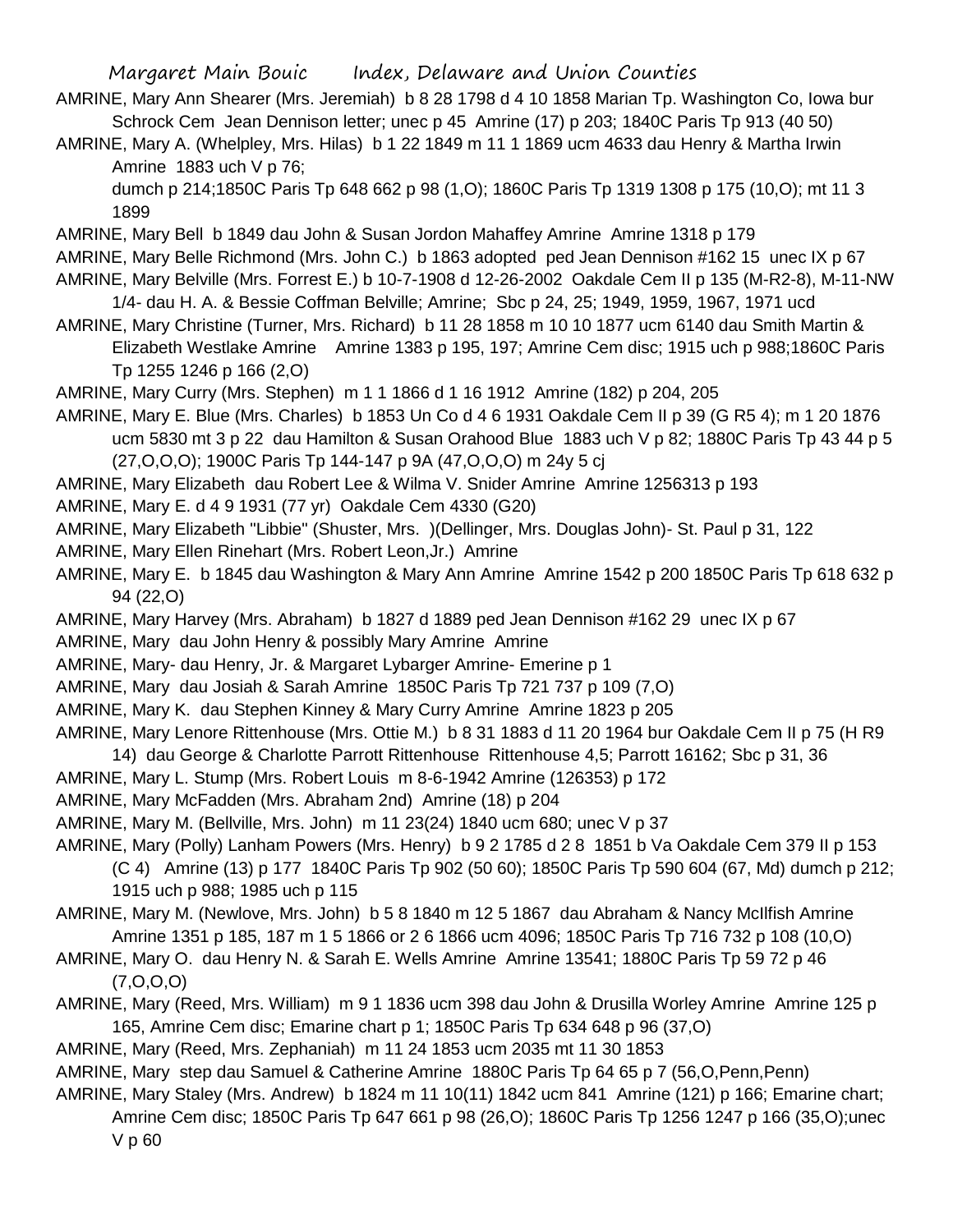AMRINE, Mary Spayd Parthemore (Mrs. Alexander)(Reed, Mrs. Zephaniah) b 7 20 1823 m(1)6 16 or 18 1842 (2) 9 20 1853 dau Jacob & Mary C. Shuster Parthemore Amrine (128) p 173; 1985 uch p 115; Amrine Cem disc; unec XII p 20; 1900C Liberty Tp Un Co 320-328 p 14A (76,Pa,Pa,Pa) wid, 1 ch;

AMRINE, Mary Taft (Mrs. John Abram) Amrine (13562) div p 192

AMRINE, Mary (Turner, Mrs. Richard) MR DAR p 7

AMRINE, Mary Virginia (Miller, Mrs. Albert) b 6 30 1919 dau John Abraham & Mary Taft Amrine Amrine 135621 p 192

AMRINE, Mary b 1840 dau Wesley & Elizabeth Westlake Amrine Amrine1224p 168; 1850C Paris Tp 638 652 p 97 (10,O); 1860C Paris Tp 1329 1318 p 175 (20,O)

AMRINE, Mary Wolford (Mrs. Abraham) b 6 17 1760/1764 m 6-25-1785 d 10 5 1823 dau James & Mary Dieffenderfer Wolford Amrine (1) p 163, 176; Amrine Cem disc; Emarine chart p 1; dumch p 211; unec IV p 69, VII p 3; affidavits p 30; MR DAR p 12

AMRINE, Matie dau Charles L. & Emma E. Belt Amrine 1880C Paris Tp 65 66 p 7 (1,O,O,O)

AMRINE, Matilda Wolford (Mrs. James) b 9 3 1841 m 3 11 1858 ucm 2702 d 9 8 1917 Oakdale Cem I p 151 ( C R4 10); 1883 uch V p 685; mt 3 24 1858 Amrine (1331) p 184; lptw p 60;

 unec XII p 29; 1860C Taylor Tp 995 1112 p 133 (19,O); 1870C Taylor Tp 156 148 p 19 (28,O); 1880C Taylor Tp 76 77 p 7 (38,O,O,O); 1900C Taylor Tp 63-66 p 3B (58,O,Pa,O) m 41y, 4 ch 2 living

AMRINE, Matilda Ryan (Mrs. Isaiah) b 1844 d 9 28 1885 bur Piqua Amrine (1316) p 179

- AMRINE, Matilda A.(Thompson, Mrs. Milton) m 3 21 1853 ucm 1939; 1883 uch V p 146 dau Josiah & Sarah Amrine 1850C Paris Tp 721 737 p 109 (14,O); 1860C Taylor Tp 994 (24,O); unec IV p 71
- AMRINE, Max Eugene'Karen M. Speck' b 2-27-1943 m 12 24 1965 son William Lowell & Pauline Gambill Amrine Amrine; 1949, 1959, 1991 ucd
- AMRINE, Max C. 'Hallie M. Johnson' d 1947 Amrine
- AMRINE, Melissa (Turner, Mrs. Robert) m 2 24 1860 ucm 1995 mt 2 29 1860
- AMRINE, Melissa (Laughrey, Mrs. John) b 1842 m 9 17 1863 ucm 3473 dau Moses & Elizabeth Watkins Amrine 1850C Paris Tp 612 626 p 94 (8,O); affidavits p 37
- AMRINE, Melissa dau Henry & Margaret Moore Amrine 1860C Leesburg Tp 360 (1/12,O)

AMRINE, Melissa dau Josiah & Sarah Amrine 1850C Paris Tp 721 737 p 109 (9,O); 1860C Paris Tp 1184 1194 p 156 (18,O)

- AMRINE, Mercy Westlake (Mrs. Andrew) d 5 3 1864 (71 3 23) Amrine Cem lptw p 61; dau George & Mary Nancy Smith Westlake Amrine (14) p 177; Amrine Cem disc; 1883 uch V p 68, 131; 1850C Paris Tp 610 624 p 93 (57, Md); 1860C Paris Tp 1259 1250 p 166 (67,Va); ped Phyllis Wood Baldwin #213 23 unec X p 58
- AMRINE, Mercy (Bell, Mrs. Henry) m 11 5 1840 dau Henry & Mary Lanham Powers Amrine Amrine 136 p 177;1820C Union Tp 201 ( 10); 1830C Paris Tp 342 p 292 (10 15); 1840C Paris Tp 902 (15 20); dumch p 213; unec V p 37 mar consent

AMRINE, Merl d 8 13 1888 (1y 9m) Oakdale Cem 410 I p 147

- AMRINE, Merriah (Maria) (Parthemore, Mrs. Jacob) m 12 22 1841 ucm 758 dau Frederick & Rachel Burris Amrine 1830C Paris Tp 436 p 292 (5 10); Amrine 164 p 202
- AMRINE, Michelle Lee (10 1979) (Gallspie, Mrs. Thomas H.)(Wilhelm, Mrs. William Christopher)- m 5-28-1994 m(2) 6-12-1999 dau Max Eugene & Karen Speck Amrine Amrine; engaged to Latrone Eugene Price

AMRINE, Milton A. son Amos & Susannah Amrine Amrine 163; 1850C Paris Tp 596 611 p 91 (10,O)

AMRINE, Mindy b 1971 dau Ronald E. & Sharon F. Amrine 1975, 1979, 1981, 1983 ucd

AMRINE, Minnie Shaw (Mrs. Luther) b 1872 d 6 5 1938 Oakdale Cem I p 28 (E R26 5); Genther p 101; 1900C Taylor To 61-64 p 3B (28,O,O,O) m 10y 3 ch

AMRINE, Mollie (McCoy, Mrs. McEven) m 12 20 1860 ucm 3115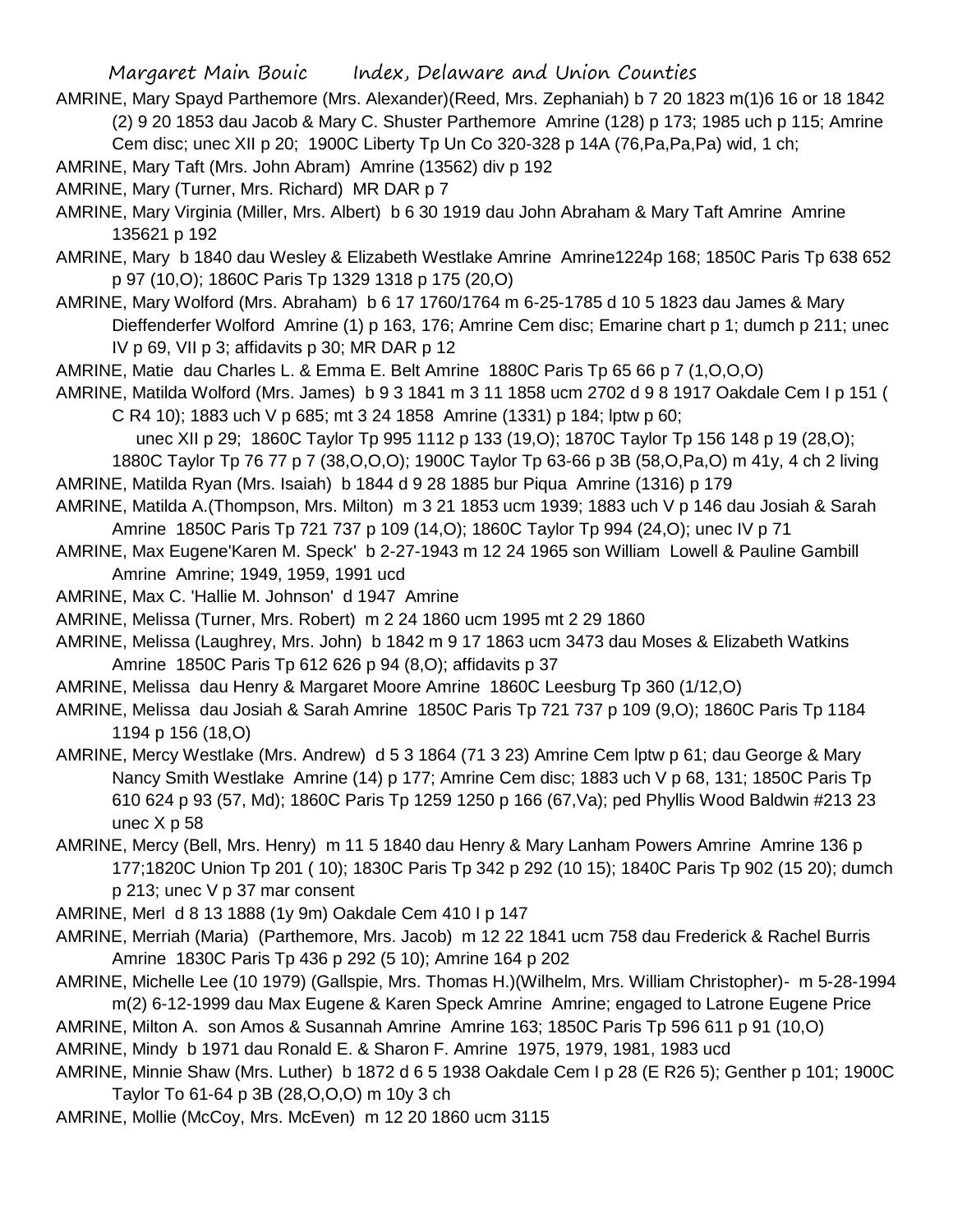- AMRINE, Monroe 'Mattie Thompson' b 11 27 1852 d 1938 Oakdale Cem I p 112 (F R3 16) son Smith Martin & Elizabeth Westlake Amrine Amrine 1382 p 195; Amrine Cem disc; dumch p 212;1915 uch p 987, 988; 1870C Paris Tp 70 71 p 9 (14,O); 1880C Paris Tp 106 108 p 11 (26,O,O,O); 1900C Paris Tp 20 p 2A (46,O,O,O)
- AMRINE, Moses 'Elizabeth Watkins''Elizabeth Fink' b 1797 m(2) 6 20 1854 d 11 6 1874 (77 8 5) Amrine Cem R14 lptw p 61, 62son Abraham & Mary Wolford Amrine Amrine 15 p 163, 200; 1985 uch p 6,7; Amrine Cem disc; 1820C Union Tp 249 (18 26) 1830C Paris Tp 330 p 292 (30 40) ;1850C Paris Tp 612 626 p 94 (53, Pa);1860C Paris Tp (62, Va); 1870C Paris Tp 129 130 p 18 (73, Md); dumch p 212; 1915 uch p 515; 1883 uch V p 84; 1877 uca p 17; affidavits p 30; MR DAR p 12
- AMRINE, Moses mt 3 p 13 (6 30 1875) chose Henry Knotts his guardian; Jean Dennison letter; affidavits p 36 4 9 1881

AMRINE, Moses b c 1840 son Jeremiah & Mary Shearer Amrine Amrine 176 p 203; Jean Dennison letter

AMRINE, Myrtle (Horr, Mrs.Elijah) 1897 unec IV p 9

AMRINE, Nancy (Mrs. ) d 6 15 1883 (70y) Oakdale Cem 127

AMRINE, Nancy Adams (Mrs. Abraham) m 5 30 1824 ucm 77 d 2 17 1852 (78) Amrine Cem R 10 lptw p 63; 1883 uch IIIp 284

- AMRINE, Nancy C.(Burris, Mrs. John Luther) d 12 12 1959 (84) NY dau Henry N. & Sarah E. Wells Amrine Amrine 13542 p 190
- AMRINE, Nancy (Chapman, Mrs. Sylvanus) m 5 25 1837 ucm 420 dau Frederick & Rachel Burris Amrine Amrine 165 p 202;1830C Paris p 435 (5 10); Emarine chart

AMRINE, Nancy (Chapman, Mrs. Amos) b 1845 m 3 17 1864 ucm 3565 dau John Henry & Sarah Reed Amrine Amrine 1262 p 170; 1850C Paris Tp 596 610 p 91 (5,O); 1860C Paris Tp 1244 1235 p 164  $(17, 0)$ 

AMRINE, Nancy Cook (Mrs. Abraham) b 1774 d 2 17 1852 Amrine(1) p 163 dumch p 211; Amerine Cem disc; 1850C Paris Tp 610 624 p 93 (77,Pa)

AMRINE, Nancy E. b 3 1 1854 d 9 10 1855 Amrine Cem R19 lptw p 63 dau Abraham & Nancy McIlfish Amrine Amrine 1358 p 185

AMRINE, Nancy J. b 1850 d 11 12 1930 (80y)Oakdale Cem 4291 (H4) II p 65 (H R1 3)

AMRINE, Nancy Jane Blue (Mrs. James Martin) m 2 28 1871 ucm 4883 dau Josiah & Malinda Orahood Blue Amrine (1263); 1880C Paris Tp 33 34 p 4 (28,O,O,O); 1900C Paris Tp 147-150 p 9A (50,O,O,O) m 29y, 5 ch

AMRINE, Nancy (Lash, Mrs. John) m 12 24 1855 ucm 2369 dau Wesley & Elizabeth Westlake Amrine Amrine 1221 p 168; 1840C Paris Tp 927 (10 15); 1850C Paris Tp 638 652 p 97 (16,O)

AMRINE, Nancy McIlfish (Mrs. Abraham) b 4 26 1818 m 10 24 1839 ucm 589 d 6 16 1883 Oakdale Cem I p 150 (C R4 1); Amrine (135) p 177 dau George & Malinda Machelfish 1883 uch V p 76, 126;1840C Paris Tp 872 (20 30); 1850C Paris Tp 716 732 p 108 (31,O); 1870C Paris Tp 189 190 p 26 (53,O)

AMRINE, Nancy (Meeks, Mrs. ) dau Max C. & Hallie M. Johnson Amrine Amrine

AMRINE, Nancy Ann Miller (Mrs. John) b 1795 or 1756/7 m 6-25-1817 Belmont Co d 1861 or 1852 (75y) Amrine (12) p 165; 1883 uch V p 145; Amrine Cem disc; Emarine chart; 1820C Union Tp 222 (16 26); Miami Quarterly

AMRINE, Nancy Sheppard (Mr. Frederick)- m 1-1-1817 Belmont Co- Emarine chart p 1

- AMRINE, Nancy (Wolford, Mrs. Adam) m 5 16 1848 ucm 1314 dau Moses & Elizabeth Watkins Amrine Amrine 152 p 200; 1830C Paris Tp 330 p 292 (10 15)
- AMRINE, Narcissus (Vangorden, Mrs. James W.) b 1847 lic. 12 13 1866 ucm 4105; dau Washington & Mary Ann Burris Amrine Amrine 1543 1850C Paris Tp 618 632 p 94 (3,O);1860C Paris Tp 1268 1259 p 168 (12,); 1880C Allen Tp 61 66 p 7 (32,O,O,O)

AMRINE, Naomi dau Amos & Susannah Amrine 1850C Paris Tp 596 611 p 91 (18,O)

AMRINE, Nell Shannon (Phinney, Mrs. O. H.) (Mrs. Roy E.) b 11 11 1887 m(2) 1947 (Mrs. Ira)? Amrine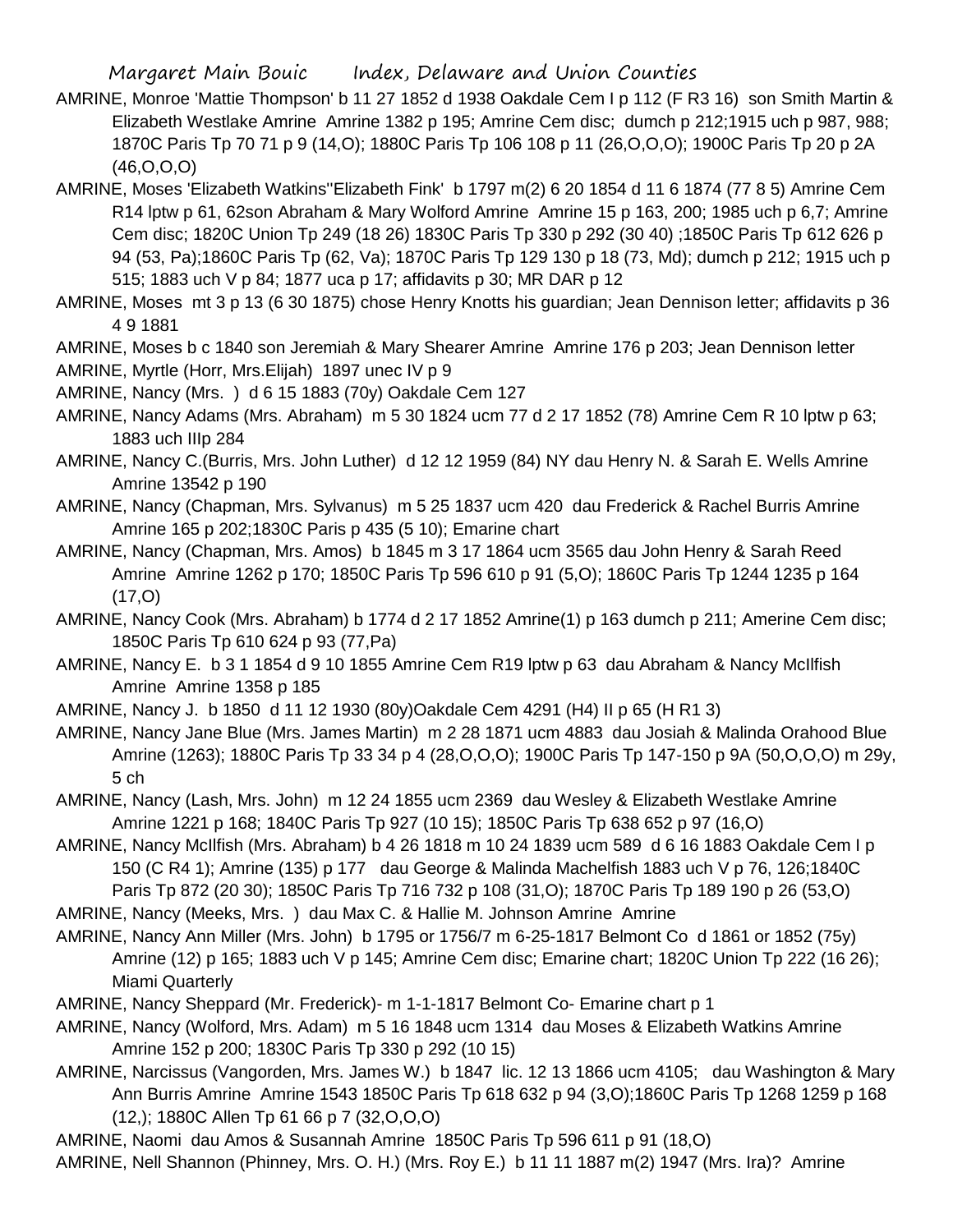- AMRINE, Nellie (Horney, Mrs. Jesse) b 12-1871 dau Alfred & Lucy Edson Amrine Amrine 13712 p 194; 1915 uch p 214; 1883 uch V p 76; 1880C Leesburg Tp 164 p 16 (8,O,O,O); 1900C Paris Tp 136-139 p 8B (28,O,O,O)
- AMRINE, Nellie B Matthews (Pinyerd, Mrs. Homer) (Mrs. Richard B.) b 7 22 1910 d 10 11 1984 Oakdale Cem II p 77 (H R11 15);dau Henry & Maude Kunkle Matthews Amrine; 1979, 1981, 1983 ucd
- AMRINE, Nellie Clotelle (Reed, Mrs. Fred E.) see Clotelle b 2 18 1886 d 6 12 1967 dau John Delmore & Alberta Wolford Amrine
- AMRINE, Nellie Sharlow (Mrs. Isaiah) m 10 10 1894 Amrine (1316)
- AMRINE, Nettie (Reed, Mrs. ) dau Willis F. & Alice Macklin Amrine Amrine; 1900C Taylor Tp 14 p 1B (10,O,O,O)
- AMRINE, Nettie (Smith, Mrs. Edwin F. ) b 2-1885 dau Henry & Sarah Wells Amrine Amrine; 1900C Paris Tp 76-79 p 5B (15,O,O,O)
- AMRINE, Nicholas son Josiah & Elizabeth Amrine 1860C Paris Tp 1184 1194 p 156 (6,O); 1870C Leesburg Tp 2 (16,O) or 1870C Taylor Tp 144 136 (16,O); uninf p 5 (39 1888)
- AMRINE, Nicole Lynn (Lietz, Mrs. Patrick Harold)- m 6-6-1998; (8 1979) dau Max Eugene & Karen M. Speck Amrine Amrine
- AMRINE, Oma A.- b 5-1891 dau Luther & Minnie Shaw Amrine- 1900C Taylor Tp 61064 p 3B (9,O,O,O)
- AMRINE, Ora O. Lee (Mrs. Abraham) b 4 17 1860 m 11 29 1881 ucm 7078 d 1941 dau Robert F. & Sarah P. Gabriel Lee Amrine (1356) p 191; 1883 uch V p 76; mt 1 19 1916, Milford Cem Un Al p 29
- AMRINE, Orintha (Wolford, Mrs. Moses) b 1841 m 2 4 1857 ucm 2518 mt 2 4 1857 dau John Henry & Sarah Reed Amrine Amrine 1261 p 170; Emarine chart p 1; 1850C Paris Tp 596 610 p 91 (9,O)
- AMRINE, Ornzie (Mrs. John) 1883 uch V p 82
- AMRINE, Orville dau Washington & Mary Ann Burris Amrine 1880C Paris Tp 96 98 p 10 (15,O,O,O)
- AMRINE, Osta Kemery (Mrs. Frank S.) b 1 1 1880 d 2 24 1953 Amrine (1825) p 205, 206
- AMRINE, Ottie M. 'Mary Lenore Rittenhouse' b 8 13 1880 m 9 7 1907 d 1942 Oakdale Cem II p 75 (H R9 14) son James Martin & Nancy Jane Blue Amrine Amrine 12634 p 171; Sbc p 28, 29, 30, 31; Parrott 16162; Rittenhouse 4,5; 1900C Paris Tp 147-150 p 9A (19,O,O,O)
- AMRINE, Patricia (Mrs. Charles)- Amrine
- AMRINE, Patty (Daum, Mrs.Harold) m 4-23-1947 dau Harold & Eulah Hartshorn Amrine Amrine
- AMRINE, Paul Robert b 9 6 1949 son Robert Louis & Mary L. Stump Amrine Amrine 1263533 p 172
- AMRINE, Paul son Max C. & Hallie M. Johnson Amrine Amrine
- AMRINE, Pauline Gambill (Mrs. William Lowell) m 7-1933 Ky; 1949, 1959, 1967, 1971, 1973, 1975, 1979, 1983, 1991 ucd; Amrine
- AMRINE, Pearl C.- b 10-1889 son William & Carrie C. Amrine; 1900C Marysville 3rd ward 174-179 p 7A  $(10, O, O, O)$
- AMRINE, Peter b 1848 son Andrew & Mary Staley Amrine Amrine 1217 p 166; Amrine Cem disc; Eremine chart; 1850C Paris Tp 647 661 p 98 (2,O)
- AMRINE, Phillip son John Henry & Sarah Picony Amrine Amrine
- AMRINE, Phyllis (Edwards, Mrs. ) dau Max C. & Hallie M. Johnson Amrine Amrine
- AMRINE, Polly Ann (Burris, Mrs. Amos) m 5 15 1845 ucm 1050 dau Moses & Elizabeth Watkins Amrine Amrine 155 p 200, 201; Amrine Cem disc; 1830C Paris Tp 330 p 292 ( 5); 1860C Paris Tp 1295 1286 p 172 (34,O); 1883 uch V p 84; affidavits p 37; unec VI p 31
- AMRINE, Polly Ann (Belville, Mrs. John) m 11 23 1840 dau Jeremiah & Mary Shearer Amrine Amrine 172 p 203; 1830C Paris Tp 326 (5 10); 1840C Paris Tp 913 (15 20)
- AMRINE, Polly Wolford (Mrs. Abraham) m 5 17 1824 ucm 67 see Mary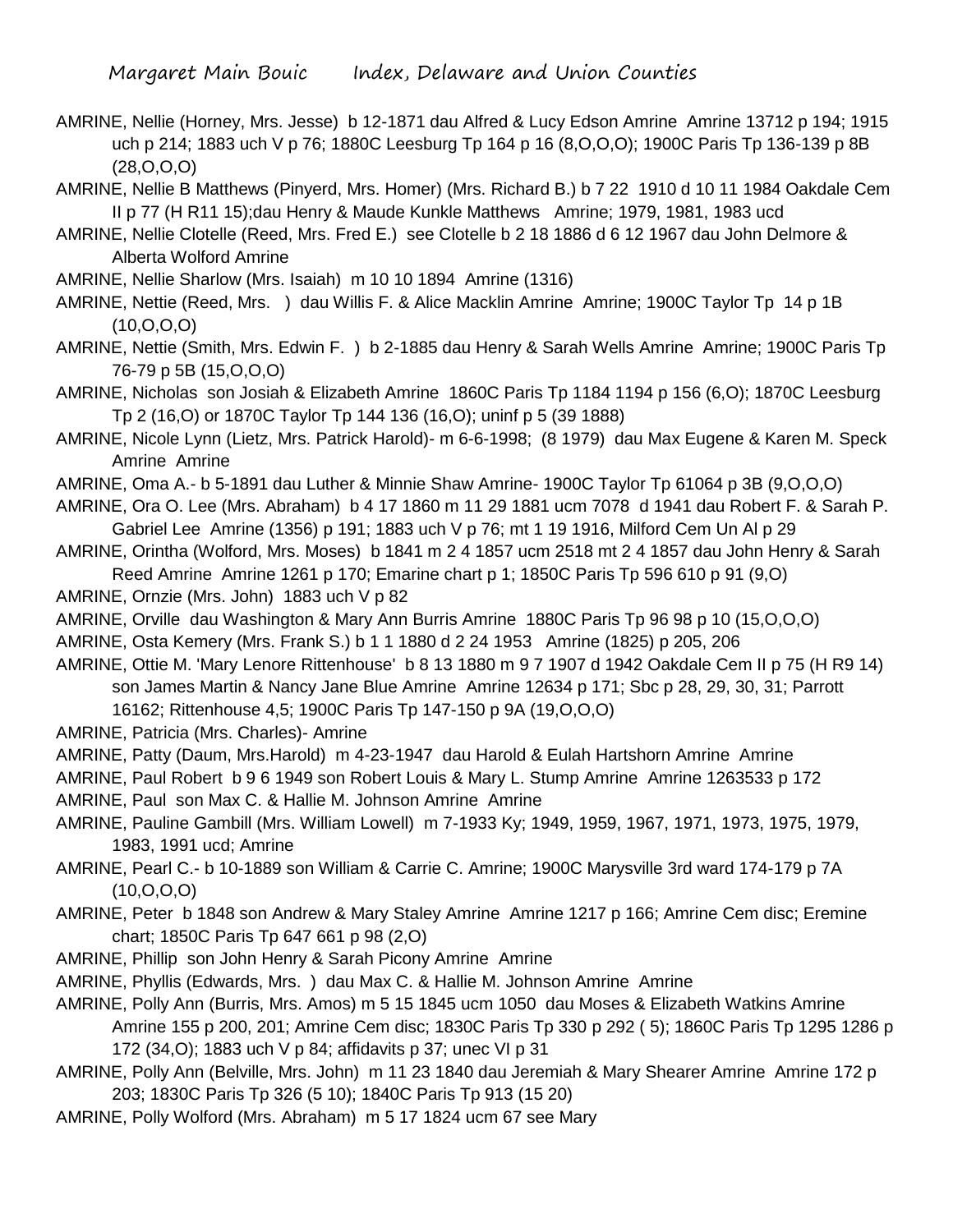AMRINE, Porter Dillo 'Helen L. Bushman' b 5 20 1891 m 3 19 1918 d 11 8 1973 Oakdale Cem II p 129 (M RD 4) son James Martin & Nancy Jane Blue Amrine Amrine 12635 p 171, 172; 1949, 1959, 1967, 1971, 1973 ucd; 1900C Paris Tp 147-150 p 9A (9,O,O,O)

AMRINE, R. 1883 uch IV p 533

AMRINE, Rachel Burris (Mrs. Frederick) d 1 20 1827 (32 2 28) Amrine Cem lptw p 63; Amrine(16) p 202 AMRINE, Ralph Pabst O

AMRINE, Ralph P.son James Wesley & Helen Marie Owen Amrine Amrine 1263512 p 172; 1915 uch p 447; 1883 uch IV p 485, V p 396, 402

AMRINE, R. B. b 8 31 1876 ch Stephen Kinney & Mary Currey Amrine Amrine 1828 p 205

AMRINE, Rebecca b 1833 Miami Co d 5 10 1889 (55) Oakdale Cem 2244 (311E) I p 49 (E R48 6) dau John & Catherine Shearer Amrine Amrine 1311 p 178

- AMRINE, Rebecca (Jackson, Mrs. Jacob)- b 12-23-1811 m 11-15-1832 dau Henry, Jr. & Margaret Lybarger Amrine- Amerine chuart
- AMRINE, Rebecca Lynn (Ziegler, Mrs. ) b 6 1 1946 dau Robert Louis & Mary L. Stump Amrine Amrine 1263531

AMRINE, Richard Sr. 'Evelyn Jewett' m 10 1 1945 son Harold & Eula Hartshorn Amrine- Amrine; 1949 ucd AMRINE, Richard Jr. son Richard Sr. & Evelyn Jewett Amrine Amrine; 1949 ucd

- AMRINE, Richard B. 'Nellie B. Matthews' b 6 10 1920 d 12 6 1978 bur Oakdale Cem II p 77 (H R11 15) son Frank & Margaret Bailey Amrine Amrine; 1949, 1959, 1967, 1971, 1973 ucd; WWII
- AMRINE, Richard b 1838 son Wesley & Elizabeth Westalke Amrine Amrine 1223 p 168; 1840C Paris Tp 927 ( 5) 1850C Paris Tp 638 652 p 97 (12,O)
- AMRINE, Roberet H.- son Charles L. & Emma E. Belt Amrine- 1880C Paris Tp 65-66 p 7 (3,O,O,O)

AMRINE, Roberta E. Shirk (Mrs. Edward) b 1909 m 8 30 1934; Oakdale Cem II p 149 1949 ucd

- AMRINE, Robin (Kenniff, Mrs. ) dau Robert Leon Jr. & Mary Ellen Rinehart Amrine Amrine
- AMRINE, Robin Lee b 9 21 1959 son Robert Louis & Mary L. Stump Amrine Amrine 1263536 p 172
- AMRINE, Robert H. son Charles L. & Emma E. Belt Amrine 1880C Paris Tp 65 66 p 7 (3,O,O,O)
- AMRINE, Robert Louis 'Mary L. Stump' b 10 10 1923 m 8-6-1942 son Porter Dillo & Helen Lucile Bushman Amrine Amrine 126353 p 172
- AMRINE, Robert Lee 'Wilma V. Snider' b 7 6 1920 m 3 9 1944 son Hileas Martin & Elizabeth Edna Davis Amrine Amrine 135631
- AMRINE, Robert 1971 dcd

AMRINE, Robert Joseph son Robert Lee & Wilma V. Snider Amrine Amrine 13256311 p 193

AMRINE, Robert Leon Jr. 'Mary Ellen Rinehart' b 9 21 1987 son Robert Sr. & Elizabeth Swysgood Amrine Amrine

AMRINE, Robert son Richard Sr. & Evelyn Jewett Amrine Amrine

- AMRINE, Robert L. Sr. 'Elizabeth Jane Swysgood' b 1 2 1915 m 11 23 1936 d 6 2 1990 (75) bur Bellefontaine son Howard & Mabel James Amrine Amrine
- AMRINE, Rodney P. 'Sarah Cavis' b 5 22 1847 m 5 10 1866 d 1906 Raymond Cem R2 lptw p 35 son Alexander & Mary Spayd Parthemore Amrine Amrine 1282 p 173; 1877 uca p 83, 96; 1870C Liberty Tp Un Co 189 p 23 (24,O); 1900C Liberty Tp Un Co 320-328 p 14A (54,O,O,Pa) m 34y
- AMRINE, Ronald Eugene 'Sharon F.' son Bernard & Gladys Rush Amrine Amrine; 1949, 1975, 1979, 1981, 1983, 1991 ucd

AMRINE, Ronald son Max C. & Hallie M. Johnson Amrine Amrine

- AMRINE, Rose B. dau Andrew 3rd & Sarah Cordelia Brown Amrine 1870C Paris Tp 106 107 p 15 (7,O); 1880C Paris Tp 97 p 8 (15,O,O,O)
- AMRINE, Rositta dau James & Matilda A. Wolford Amrine 1880C Taylor Tp 76 77 p 7 (18,O,O,O)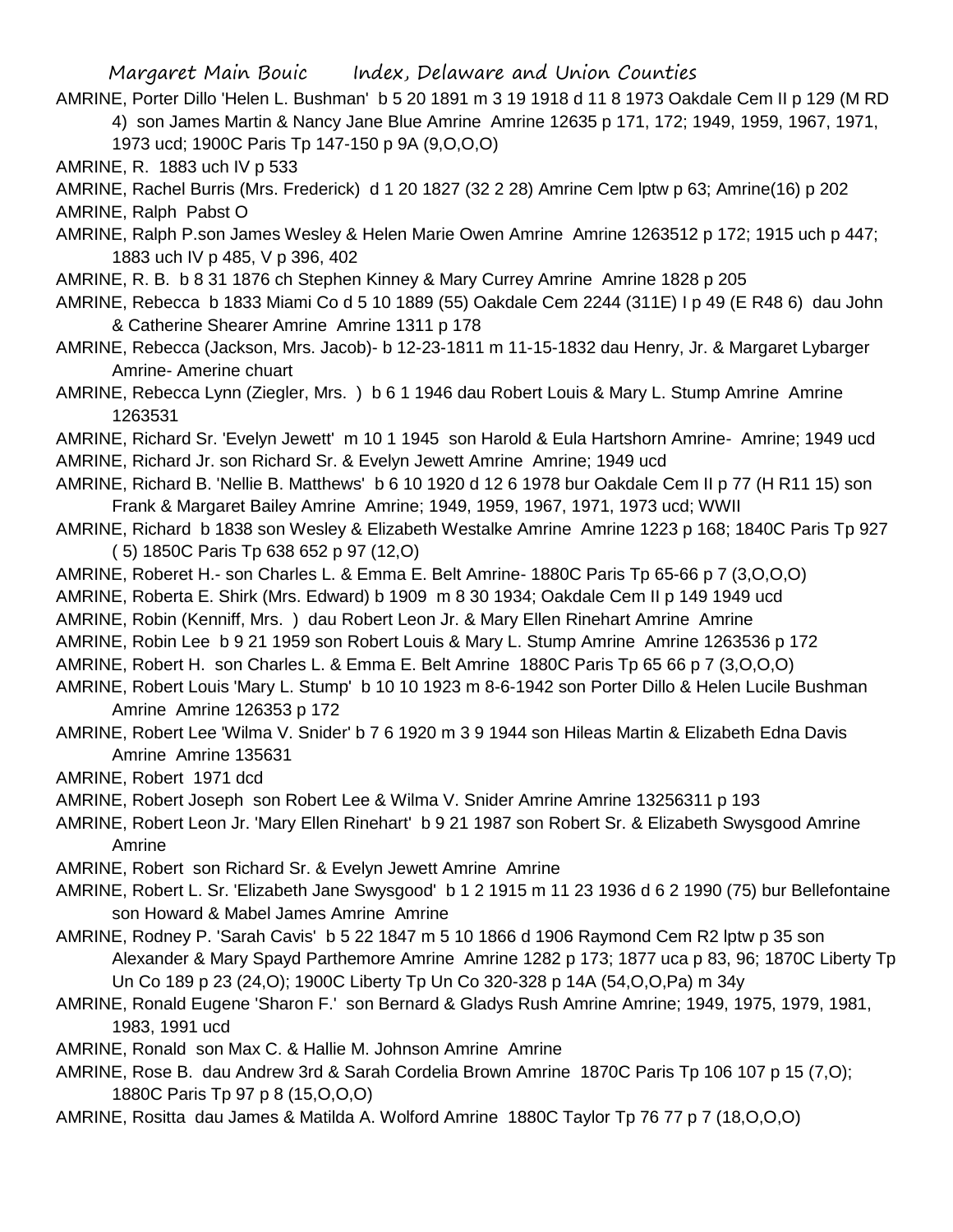- AMRINE, Roxa (Staley, Mrs. William) b 1835 m 11 19 1855 ucm 1856 dau John & Nancy Miller Amrine Amrine 12(12) p 165; dumch p 43/Marne; Amrine Cem disc; unec VIII p 35; 1840C Paris Tp 925 p 40 ( 5); 1860C Paris Tp 1249 1240 (22,O); 1915 uch p 884, 879, 976; unec VIII p 35
- AMRINE, Roxijane dau John & Ann Amrine 1850C Paris Tp 589 603 p 90 (15,O)
- AMRINE, Roxana (Reed, Mrs. Andrew) b 1848 m 9 6 1868 ucm 4430 mt 9 2 & 9 9 1868 dau John Henry & Sarah Reed Amrine Amrine 1264 p 120; Emarine chart; 1850C Paris Tp 596 610 p 91 (2,O); 1860C Paris Tp 1244 1235 p 164 (12,O)
- AMRINE, Roy E. b 6 28 1891 d 1 10 1966 bur Claibourne son Ira & Sadie Amrine Amrine; 1900C Marysville 42-45 p 2A (8,O,O,O)
- AMRINE, Rozetta dau James & Matilda Wolford Amrine 1870C Taylor Tp 156 148 p 19 (8,O)
- AMRINE, Ruth Clair (Mrs. L. R.) Amrine
- AMRINE, Ruth Estelle (Hilbert, Mrs. Harry E.)(Hilbert, Mrs. Arthur A.) b 10 24 1897 m 8 27 1918 m(2) 5 20 1920 d 10 7 1986 bur Unionville Bible Record dau John D. & Alberta Wolford Amrine unec IV p 38, 39; 1900C Darby Tp 173-180 p 9A (2,O,O,O)
- AMRINE, Ruth (Graham, Mrs. Virgil)(Donty, Mrs. ) dau Luther & Minnie Shaw Amrine m(1) 8 9 1931 Graham (16147); Taylor (1177), Amrine;
- AMRINE, Ruth Wells (Mrs. Andrew) m 5 14 1829 ucm 186 d 1841? Amrine (121) p 166 ; 1883 uch III p 288; Emerine chart; Amrine Cem disc; 1830C Marysville 422 (20 30); 1840C Marysville 851 (20 30)
- AMRINE, S. 1877 uca p 64, 70
- AMRINE, Sadie E. (Mrs. Ira)- b 1-1860 1900C Marysville 42-45 p 2A (40,O,O,O) m 13y
- AMRINE, Samuel'Sarah E.' d 12 10 1930 (90y) Oakdale Cem 4298 (D 35) I p 97
- AMRINE, Samuel 'Sarah Green' b 1845 m 4 15 1873 ucm 5258 son Wesley & Elizabeth Westlake Amrine Amrine 1226 p 168; 1915 uch p 221; 1883 uch V p 41; 1850C Paris Tp 638 652 p 97 (5,O); 1860C Paris Tp 1329 1318 p 175 (15,O); 1870C Marysville 199 p 22 (22,O); 1880C Paris Tp 164 168 p 16 (33,O,O,O) p 0122; 1900C Marysville 27-36 p 1B (53,O,O,O) wid

AMRINE, Sandra Sue b 1945 d 1949 dau Bernard R. & Gladys L. Rush Amrine Raymond Cem lptw p 39 AMRINE, Sarah 1870C Allen Tp 49 48 p 4 (27,O)

- AMRINE, Sarah A. dau Andrew & Sarah Cordelia Brown Amrine 1880C Paris Tp 69 71 p 8 (4,O,O,O)
- AMRINE, Sarah Adamson (Mrs. Lorenzo) m 8 18 1862 ucm 3343 dau Thomas & Cynthia Anderson Adamson Amrine (1211); Emarine chart p 1; Amrine Cem disc; 1860C Allen Tp 789 797 p 108 (17,O)
- AMRINE, Sarah (Beightler, Mrs. Tobias) m 2 23 1827 ucm 127 or m 1 4 1827 unec II p 15 dau John & Drusilla Worley Amrine Amrine 124 p 165; 1915 uch p 1054; 1883 uch III p 287, V p 71, 82; Emarine chart p 1; Amrine Cem disc; 1840C Paris Tp 862 (20 30); 1850C Paris Tp 639 653 p 97 (43); unec VII p 43,query
- AMRINE, Sarah Cavis (Mrs. Rodney) b 1846 m 5 10 1866 ucm 3965 d 1932 Raymond Cem R2 lptw p 35 Amrine (1282) p 173; 1870C Liberty Tp Un Co 189 (23,O); 1900C Liberty Tp Un Co 320-328 p 14A (53,O,Pa,O) m 34y 2 ch
- AMRINE, Sarah Cordelia Brown (Mrs. Andrew) b 3 21 1835 Ashtabula Co m 2 20 1851 ucm 1634 d 11 27 1894 Oakdale Cem I p 25 Amrine (139) p 177; unec II p 35, VIII p 48, XIV p 47; 1870C Paris Tp 106 107 p 15 (34,O); 1880C Paris Tp 69 71 p 8 (45,O,NY,O)
- AMRINE, Sarah E. (Mrs. Samuel) b 1852 Wood Co d 3 15 1898 Oakdale Cem I p 97
- AMRINE, Sarah E. (Shaw, Mrs. Oliver) b 1 10 1842 m 1 12 1865 ucm 3669 dau Abraham & Nancy McIlfish Amrine Amrine 1352 p 188; 1883 uch V p 76; 1850C Paris Tp 716 732 p 108 (9,O); 1860C Paris Tp 1190 p 157 (18,O)
- AMRINE, Sarah E. Wells (Mrs. Henry N.) (Dillon, Mrs. Harry D.) b 2 11 1852) m 10 3 1872 ucm 5144 d 9 24 1920 Oakdale Cem I p 150 (C R3 19) dau Joseph & Mary Cunningham Wells Amrine (1354) p 190; 1883 uch V p 76, 81; mt 11-14-1888; 1880C Paris Tp 59 72 p 46 (28,O,O,O); 1900C Paris Tp 76-79 p 5B (46,O,O,O) 6 ch, 5 living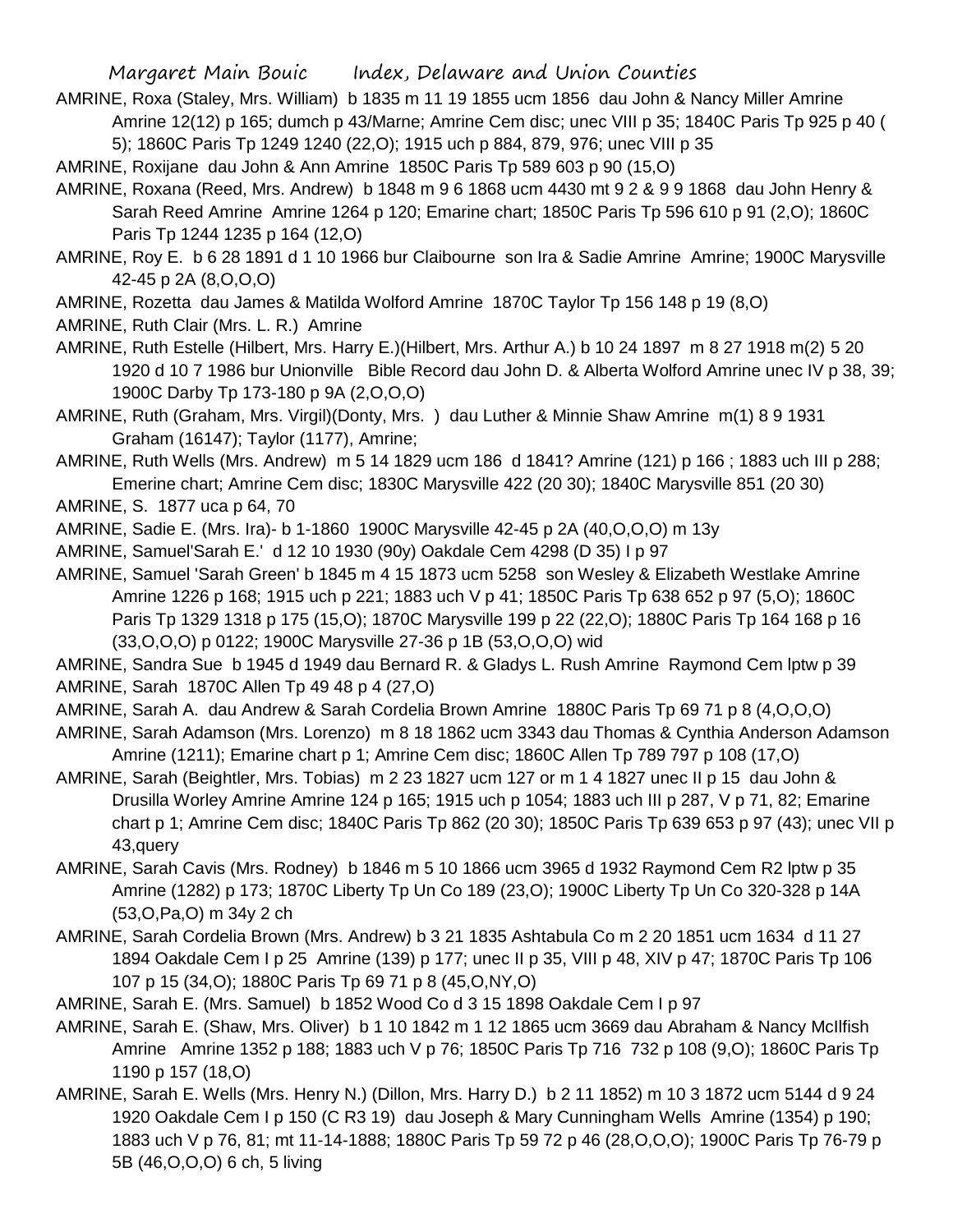- AMRINE, Sarah Green (Mrs. Samuel) b 1852 d 3 1 1898 Oakdale Cem I 97 4 15 1873 ucm 5258; 1880C Paris Tp 164 168 p 16 (24,O,NY,Vt)
- AMRINE, Sarah Ann (Harriott, Mrs. James E.) m 12 6 1843 ucm 926 dau Moses & Elizabeth Watkins Amrine Amrine 153 p 200; Amrine Cem disc; unec VI p 4, XII p 69
- AMRINE, Sarah J. b 1854 dau Andrew & Mary Staley Amrine Amrine 1218 p166; Emarine chart; Amrine Cem disc; 1860C Paris Tp 1256 1247 p 166 (6,O)
- AMRINE, Sarah J. b c1838 dau Jeremiah & Mary Shearer Amrine Amrine 175 p 203; 1840C Paris Tp 913 (5 10)

AMRINE, Sarah (Mrs. Josiah) d 3 26 1852 (37 11 12) Amrine Cem lptw p 61

- AMRINE, Sarah J. (Turner, Mrs. Richard) m 9 5 1871 ucm 4967
- AMRINE, Sarah J. White (Mrs. Alison) m 1 14 1864 ucm 3516;1870C Leesburg Tp 13 19 p 18 (28,O) 1880C Milford 57 (39, O, Pa, Va)
- AMRINE, Sarah Picony (Mrs. John Henry) Amrine p 176
- AMRINE, Sarah Reed (Mrs. John Henry) b 1822 m 2 4(6) 1840 ucm 611 d 11 5 1856 Amrine (126) p 165; unec V p 23; 1850C Paris Tp 596 610 p 91 (30,O)
- AMRINE, Sarah Reed (Mrs. Josiah) 1850C Paris Tp 721 737 p 109 (36,O); Amrine (33) p 177, 183; unec II p 27
- AMRINE, Sarepta (Reed, Mrs. Orran) b 1843 m 10 22 1861 ucm 3236; dau Andrew & Mary Staley Amrine Amrine 1214 p 166; Emarine chart; Amrine Cem disc; 1850C Paris Tp 647 661 p 95 (7,O); 1860C Paris Tp 1256 1247 p 166 (16,O)
- AMRINE, Shannon Michele b 11 25 190 dau Larry & Theres Amrine Amrine, engaged to George Hurbanek II AMRINE, Sharon F. (Mrs. Ronald E.) Amrine; 1975, 1979, 1981, 1983, 1991 ucd

AMRINE, Shaun Michael b 10 24 1978 son Larry & Theres Amrine Amrine, engaged to Lisa Lundberg

- AMRINE, Shawna Melissa b 1 14 1982 dau Larry Amrine Amrine
- AMRINE, Sheri dau Robert Leon & Mary Ellen Rinehart Amrine Amrine
- AMRINE, Shirley (Adams, Mrs. ) dau Max C. & Hallie M. Johnson Amrine Amrine
- AMRINE, Sidy Ann (Reed, Mrs. Zephaniah) b 1814 d 1851 dau Andrew & Mercy Westlake Amrine Amrine 141 p 177, 179 (Syndian); 1985 uch p 115; 1830C Paris Tp 327 (15 20)or d 1865 (9m26d) Amrine Cem lptw p 63; ped Phyllis Wood Baldwin #213 11 unec X p 58
- AMRINE, Silas d 9 3 1850 (20y18d) son John & Nancy Miller Amrine Amrine Cem lptw p 62; 1850C Paris Tp 589 603 (19,O); unec VII p 18
- AMRINE, Smith Martin b 1859 d 3 1 1860 son Smith Martin & Elizabeth Westlakd Amrine Amrine 1384 p 195; Amrine Cem disc; 1915 uch p 988
- AMRINE, Smith Martin 'Elizabeth Westlake' b 4 28 1822 m 7 3 1851 ucm 1687 d Nov. 1864 (41 6 15) Amrine Cem lptw p 63, 64 son Henry & Mary Lanham Powers Amrine Amrine 138 p 177, 195; Amrine Cem disc; dumch p 213; 1915 uch p 988, 1002; unec XIV p 52; 1830C Paris Tp 342 p 292 (5 10); 1840C Paris 902 (15 20); 1850C Paris Tp 590 604 p 90 (27,O);1860C Paris Tp 1255 1246 p 165 (37,O); Marysville p 29; will Vol A. p 226
- AMRINE, Smith b 10 14 1848 d 8 26 1857 son Abraham & Nancy McIlfish Amrine Amrine 1357 p 185; 1850C Paris Tp 716 732 p 108 (2,O)
- AMRINE, Sophia McMahill (Mrs. Alfred) m 1 24 1864 ucm 3527
- AMRINE, Stephen Louis son Frank S. & Osta Kemery Amrine Amrine 18255 p 206
- AMRINE, Stephen 'Mary Curry' b 10 30 1840 m 1 1 1866 d 8 26 1914 son Abraham & Catharine McAdams Amrine Amrine 182 p 204, 205
- AMRINE, Susan Reed (Mrs. Curtis Edson) m 1894; Amrine (13711); 1915 uch p 988; unec IV p 65; 1900C Paris Tp 166-170 p 9B (23,O,O,O) m 6y, 3 ch, 2 living
- AMRINE, Susan Elizabeth Johnson (Mrs. Ellsworth) Amrine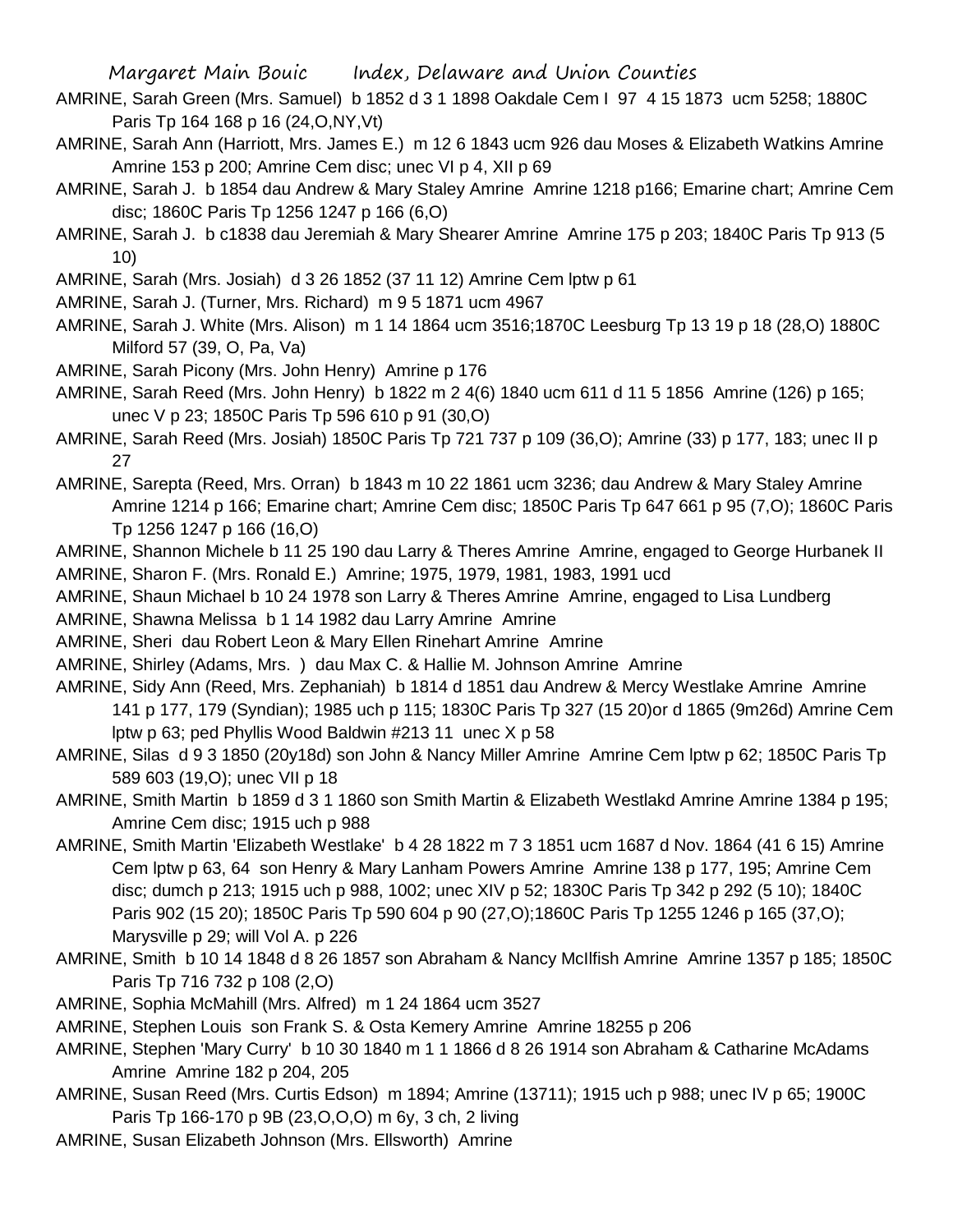- AMRINE, Susan (Gibson, Mrs. Frank) b 1844 m 10 3 1865 ucm 3806 dau Andrew & Mary Staley Amrine Amrine 1215 p 166; Emarine chart; Amrine Cem disc1850C Paris Tp 647 661 p 98 (6,O) 1860C Paris Tp 1256 1247 p 166 (16,O); dumch p 213
- AMRINE, Susan- dau Henry, Jr. & Margaret Lybarger Amrine- Emarine chart p 1
- AMRINE, Susan Jordon Mahaffey (Mrs. John) m 9 27 1843 ucm 906; Amrine (131) p 177, 178; unec VI p 4 AMRINE, Susan (Mrs. Martin) 1880C Allen Tp 213 226 p 22 (21,O,O,O)
- AMRINE, Susan (Reed, Mrs. Samuel) b 5 12 1815 m 8 29 1832 ucm 303 dau Henry & Mary Lanham Powers Amrine 1985 uch p 115 1820C Paris Tp 201 ( 10); 1830C Paris Tp 342 p 292 (10 15); Amrine 134 p 177; dumch p 213; unec II p 35
- AMRINE, Susannah (Mrs. Amos) 1850C Paris Tp 597 611 p 91 (50. Va)
- AMRINE, Susannah (Worley, Mrs. Joseph) b 6 18 1786 m 1810 d 1858 dau Abraham & Mary Wolford Amrine Amrine 11 p 163; Emarine chart p 1; Amrine Cem disc; 1985 uch p 6; dumch p 212; unec IV p 65; MR DAR p 12
- AMRINE, Sylas b 1830 d 9 3 1850 son John & Nancy Miller Amrine Amrine 12(11) p 165; Amrine Cem disc; 1840C Paris Tp 925 p 40 (5 10); 1850C Paris Tp 589 603 p 90 (19,O)
- AMRINE, Ted son Max C. & Hallie M. Johnson Amrine Amrine
- AMRINE, Terry son Max C. & Hallie M. Johnson Amrine Amrine
- AMRINE, Theodore 'Evaline Spain' son Washington & Mary Ann Burris Amrine m 5 11 1879 ucm 6484;
- 1860C Paris Tp 1268 1259 p 168 (6,O);1880C Allen Tp 63 70 p 8 (26,O,O,O) p 053A
- AMRINE, Theres (Mrs. Larry)- Amrine
- AMRINE, Thomas b 1843 son Wesley & Elizabeth Westlake Amrine Amrine 1225 p 167;1850C Paris Tp 638 652 p 97 (7,O); 1860C Paris Tp 1329 1318 p 175 (16,O)
	- 1883 uch IV p 523; 1877 unec p 9
- AMRINE, Thomas H. 1883 uch IV p 525, 526, 536
- AMRINE, Tobias b 1846 son Andrew & Mary Staley Amrine Amrine 1216 p 166; Emarine chart; Amrine Cem disc; 1850C Paris Tp 647 661 p 98 (4,O)
- AMRINE, Truby b 1894 d 8 18 1915 (21y 11m) Oakdale Cem I 112 (F R3 16) son Monroe & Mattie L.
- Thompson Amrine 13825; Thompson 17645; 1900C paris Tp p 2A (5,O,O,O)
- AMRINE, Ula Lois dau Frank S. & Osta Kemery Amrine Amrine 18253 p 206
- AMRINE, Valentine 'Charlotte Dalton''Amand Davis' b c1824 m(1) 1 20 1850 (2) 6 15 1865 son Jeremiah & Mary Shearer Amrine 171 p 203; 1830C Paris Tp 326 (5 10); 1840C Paris Tp 913 (15 20)
- AMRINE, Valentine b 1838 son John & Catherine Shearer Amrine Amrine1313 p 178; 1840C Paris Tp 913 (15 20)
- AMRINE, Verna Mae/Marie (Rausch, Mrs. Arnold) b 12 4 1906 m 4 13 1925 d 3 8 1960 dau Arthur & Anna Rachel Shirk Amrine Rausch (1392), Il p 266; Cowgill p 15; St. Paul p 132; mother of Dorothy Ann Rausch Van Dyk
- AMRINE, Virginia dau John Abraham Jr. & Irene Enugiegerger Amrine Amrine 135632 p 192
- AMRINE, Virginia Hatfield (Mrs. James Martin) Parrott (1616213), Amrine
- AMRINE, Virginia Murphy (Mrs. Dale E.)- m 12-12-1846- Amrine
- AMRINE, W. 1877 uca 9
- AMRINE, Wallace C. b 8 12 1875 d 11 27 1938 N.J. son Isaiah & Matilda Ragan Amrine Amrine 13163
- AMRINE, Wash 1860C Marysville 1566 1561 p 206 (15,O)
- AMRINE, Washington 'Mary Ann Burris' m 5 27 1842 son Moses & Elizabeth Amrine Amrine 184; lptw p 62; unec XII p 6; Amrine Cem disc830C Paris Tp 330 p 292 (5 10); 1850C Paris Tp 618 632 p 94 (27,O); 1860C Paris Tp 1268 1259 p 168 (36,O); 1880C Paris Tp 96 98 p 10 (57,O,Va,O) p 118A
- AMRINE, Wesley 'Elizabeth Westlake' b 1813 m 12 25(20) 1832 ucm 283 d 8 22 1883 (70 5 24) Oakdale Cem I p 150 (C R4 4) son Andrew John & Drusilla Worley Amrine- Emarine Chart; Amrine Cem disc; Amrine 122 p 165, 167, 168; 1840C Paris Tp 927 p 42 (20 30); 1850C Paris Tp 638 652 p 97 (37,O);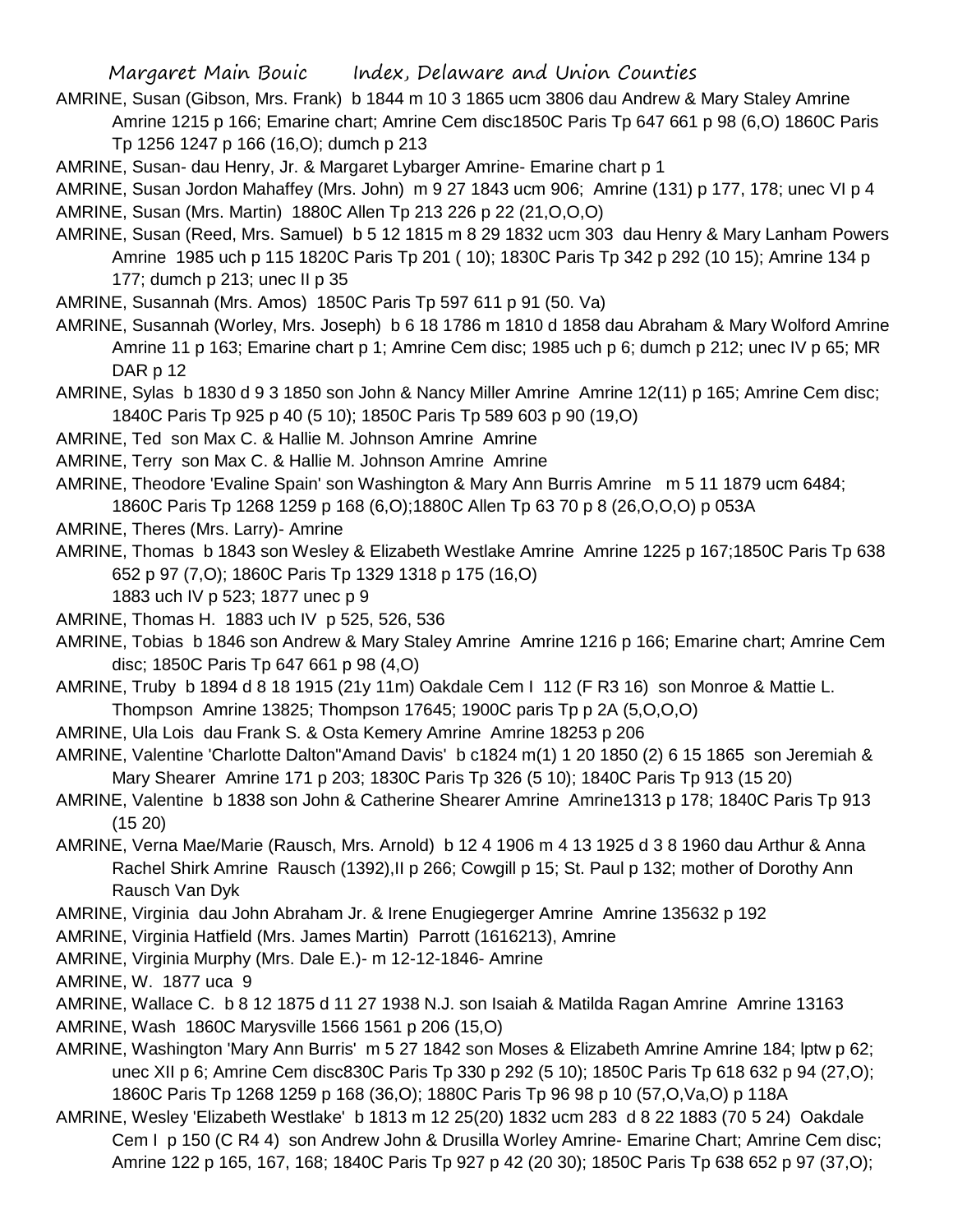- 1860C Paris Tp 1329 1318 p 175 (47,O); 1880C Paris Tp 165 169 p 17 (67,O,O,O); 1877 uca 24, 59, 64; unec V p 59
- AMRINE, Wesley d 1 27 1889 (25 4 2) Amrine Cem lptw p 62 son Moses Amrine affidavits p 37; 1870C Paris Tp 129 130 p 18 (8,O); 1880C Paris Tp p 0122
- AMRINE, Wesley cousin Henry N. Amrine 1880 C Paris Tp 59 72 p 46 (17,O,O,O)
- AMRINE, William A. d 4 27 1882 (15y) Oakdale Cem 65 (56C)
- AMRINE, William b 1814 d 5 18 1832 son John & Drusilla Worley Amrine Amrine 123 p 165; Emarine chart
- AMRINE, William 'Carrie C.'- b 8-1866 1900C Marysville 3rd ward 174-179 p 7A (33,O,O,O) m 13y
- AMRINE, William C. b 12 2 1923 son Carrol & Ada Thomas Amrine Giffen 1672541
- AMRINE, William E. son Andrew 3rd & Sarah Cordelia Brown Amrine unec XIV p 15; 1870C Paris Tp 106 107 p 15 (3,O); 1880C Paris Tp 69 71 p 8 (12,O,O,O)
- AMRINE, William son James & Matilda A. Wolford Amrine 1870C Taylor Tp 156-148 p 19 (3,O); 1880C Taylor Tp 76 77 p 87 (13,O,O,O)
- AMRINE, William L. d 4 27 1882 (15y 12d) Oakdale Cem I p 151
- AMRINE, William son Moses & Elizabeth Fink Amrine 1860C Paris Tp 1269 1260 p 168 (1,O)
- AMRINE, William M. b 11 19 1881 d 1962 son Stephen Kinney & Mary Curry Amrine Amrine 182(11) p 205 AMRINE, William Russell b 1 1 1930 son L. R. & Ruth Clair Amrine Amrine
- AMRINE, Willie son James & Matilda Wolford 1870C Taylor Tp 156 148 p 19 (3,O)
- AMRINE, Willis F. 'Alice Macklin' b Un Co 1860 d 9 25 1932 (72y) Oakdale Cem 446 (H54) I p 70, 98 cousin
	- John Newlove 1985 uch p 88; 1880C Paris Tp 60 73 p 46 (20,O,O,O) p 108A; 1900C Taylor Tp 14 p 1B (40, O,Pa,Va) m 20y
- AMRINE, Willis son Moses Amrine affidavits p 37; 1870C Paris Tp 129 130 p 18 (12,O)
- AMRINE, Wilma (Turner, Mrs. ) dau Moses Amrine affidabit p 37 4 9 1881
- AMRINE, Wilma V. Snider (Mrs. Robert Lee) m 3 9 1944 Amrine (135631)
- AMRINE, Wilson b 2 10 1869 Wyandot Co Ridge Tp son Andrew & Mary A. Baucher Amrine Ruth Park letter; unec IX p 26
- AMSDEN, Juanita F. (Mrs. Richard V.) 1969, 1971 dcd
- AMSDEN, Richard V. 'Juanita F.' 1969, 1971 dcd
- AMSLER, Helen (Mrs. Robert)- Amsler
- AMSLER, Jennifer- dau Robert & Helen Amsler- Amsler- engaged to Gary Kessler
- AMSLER, Robert 'Helen'- Amsler
- AMSPOKER, Anna (Mrs. ) 1915 dcd 9
- AMSPOKER, Elizabeth (McFarland, Mrs. S. B.) b 11 20 1811 Pa d 10 18 1886 Sunbury dau John & Mary Ramsey Amspoker 1880 dch p 688; ped Lenora Williams Hubbard 13, delge IV p 49, V p 26
- AMSPOKER, John F.'Mary Ramsey' b 1 1 1780 d 2 23 1852 1880 dch p 688; ped Lenora Williams Hubbard 26; delge IV p 49, V p 26
- AMSPOKER, Lenora Williams Hubbard 27; delge V p 26
- AMSPOKER, Mary Ramsey (Mrs. John) b 2 20 1785 d 7 26 1880 ped Lenora Williams Hubbard 27 delge V p 26; Pabst O
- AMSTER, Jacob 'Lenie Glick' 1915 uch p 922
- AMSTER, Lenie Glick (Mrs. Jacob) dau Emanuel & Jenette Greenwaldt Glick 1915 uch p 922
- AMSTUTZ, Adella (Mrs. Paul)- Amstutz
- AMSTUTZ, Beverly A. (Zeiters, Mrs. Raymon)- b 11-28-1926 Tiro d 10-17-1999 (72) Oakland Cem, Shelbydau Lester & Margaret Schwartz Amstutz- Amstutz
- AMSTUTZ, Carol dau Ralph L.& Loa M. Amstutz 1949, 1959(14) ucd
- AMSTUTZ, Clarissa B. (Mrs. Steve A.) 1979, 1981, 1983, 1991 ucd
- AMSTUTZ, Darwin- son Lester & Margaret Schwartz Amstutz- Amstutz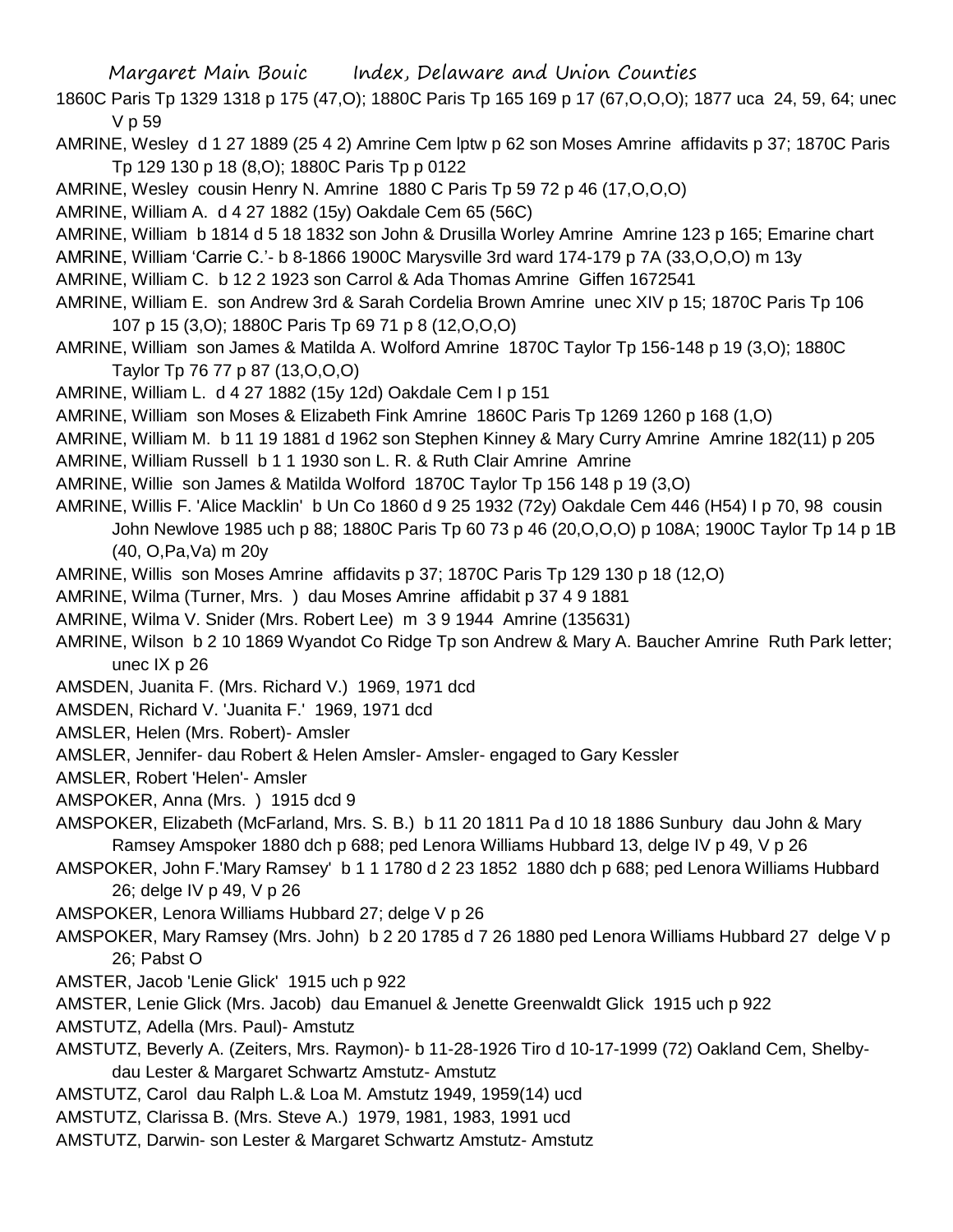AMSTUTZ, David R. 'Willa G.' son Ralph L. & Loa M. Amstutz 1959 age 12, 1967, 1971, 1973, 1975, 1979, 1981, 1983, 1991 ucd

- AMSTUTZ, Deanna (Wilcox, Mrs. Tom)- dau Lester & Margaret Schwartz Amstutz- Amstutz
- AMSTUTZ, Deborah (Mrs. Timothy)- Amstutz
- AMSTUTZ, Don- son Lester & Margaret Schwartz Amstutz- Amstutz
- AMSTUTZ, Donnie (Dickey, Mrs. Rich)- dau Lester & Margaret Schwartz Amstutz- Amstutz
- AMSTUTZ, Grace 1979, 1981 ucd
- AMSTUTZ, Heidi (Westover, Mrs. Donald)- dau Lee V. & Marian Dorff Amstutz- Amstutz
- AMSTUTZ, Jackie (Mrs. Lesteer, Jr.)- Amstutz
- AMSTUTZ, Jean (Lohr, Mrs. )- dau Lester & Margaret Schwartz Amstutz- Amstutz
- AMSTUTZ, Jill (Harper, Mrs. William)- dau Lee V. & Marian Dorff Amstutz- Amstutz
- AMSTUTZ, Jody E.- 1991 ucd
- AMSTUTZ, Judy b 1951 dau Ralph L. & Loa M.Amstutz 1959, 1967 ucd
- AMSTUTZ, Lee V. 'Marian Dorff'- Amstutz
- AMSTUTZ, Lester 'Margaret Schwartz'- Amstutz
- AMSTUTZ, Lester, Jr. 'Jackie'- son Lester & Margaret Schwartz Amstutz- Amstutz
- AMSTUTZ, Loa May (Mrs. Ralph L.) 1949,1959, 1967, 1971, 1973, 1975, 1979, 1981, 1983, 1991 ucd
- AMSTUTZ, Madison Elizabeth Amstutz- b 4-10-2002 dau Timothy & Deborah Amstutz- Amstutz
- AMSTUTZ, Margaret (Mrs. Roger)- Amstutz
- AMSTUTZ, Margaret Schwartz (Mrs. Lester)- Amstutz
- AMSTUTZ, Marian Dorff (Mrs. Lee V.)- b 8-16-1919 d 5-17-2002 (82) West Lawn Cem, Mount Eaton- dau Wilson & Rhoda Long Dorff- Amstutz
- AMSTUTZ, Marie dau Ralph L. & Loa May Amstutz 1949 ucd
- AMSTUTZ, Mildred Gelson (Mrs. Ray) Sunbury p 137
- AMSTUTZ, Dr. Maury 1985 uch p 42
- AMSTUTZ, Naomi (Mrs. Wendell)- Amstutz
- AMSTUTZ, Patricia 1983 ucd
- AMSTUTZ, Paul 'Adella'- son Lester & Margaret Schwartz Amstutz- Amstutz
- AMSTUTZ, Ralph L. 'Loa May' 1949,1959, 1967, 1971, 1973, 1975, 1979, 1981, 1983, 1991 ucd
- AMSTUTZ, Ray 'Mildred Gelston' Sunbury p 137
- AMSTUTZ, Roger 'Margaret'- son Lester & Margaret Schwartz Amstutz- Amstutz
- AMSTUTZ, Sharon- dau Lester & Margaret Schwartz Amstutz- Amstutz
- AMSTUTZ, Shirley (Stine, Mrs. Jim)- dau Lester & Margaret Schwartz Amstutz- Amstutz
- AMSTUTZ, Stephen A. Steven A. 'Clarissa B.' 1959, 1967, 1971, 1973, 1979, 1981, 1983, 1991 ucd
- AMSTUTZ, Thomas b 1970 son David R. & Willa Amstutz 1971, 1973, 1975, 1979, 1981, 1983 ucd
- AMSTUTZ, Timothy 'Deborah'- Amstutz
- AMSTUTZ, Timothy A. b 1967 son David R.& Willa Amstutz 1967, 1971, 1973, 1975, 1979, 1981, 1983 ucd
- AMSTUTZ, Wendell 'Naomi'- son Lester & Margaret Schwartz Amstutz- Amstutz
- AMSTUTZ, Willa R.'Mrs. David R.) 1967, 1971, 1973, 1979, 1981, 1983, 1991 ucd
- AMUNDSON, Alfred 'Olive' Maugans Anc p 151
- AMUNDSON, Lois Fay (Humphrey, Mrs. David Gleason) b 7 9 1943 m 9 2 1966 dau Alfred & Olive Amundson Maugans Anc p 151
- AMUNDSON, Olive (Mrs. Alfred) Maugans Anc p 151
- AMWAY, see Anway Caroline Odle (Mrs. James Jr.) 1 1 1 1837 dcm
- AMWAY, Clarissa M. H. Page (Mrs. Nicholas) m 5 29 1853 dcm
- AMWAY, James Jr. 'Caroline Odle' m 1 1 1837 dcm
- AMWAY, (Chase, Mrs. Glen) Asp (2164)
- AMWAY, Louisa E. Mendenhall (Mrs. William) m 5 1 1853 dcm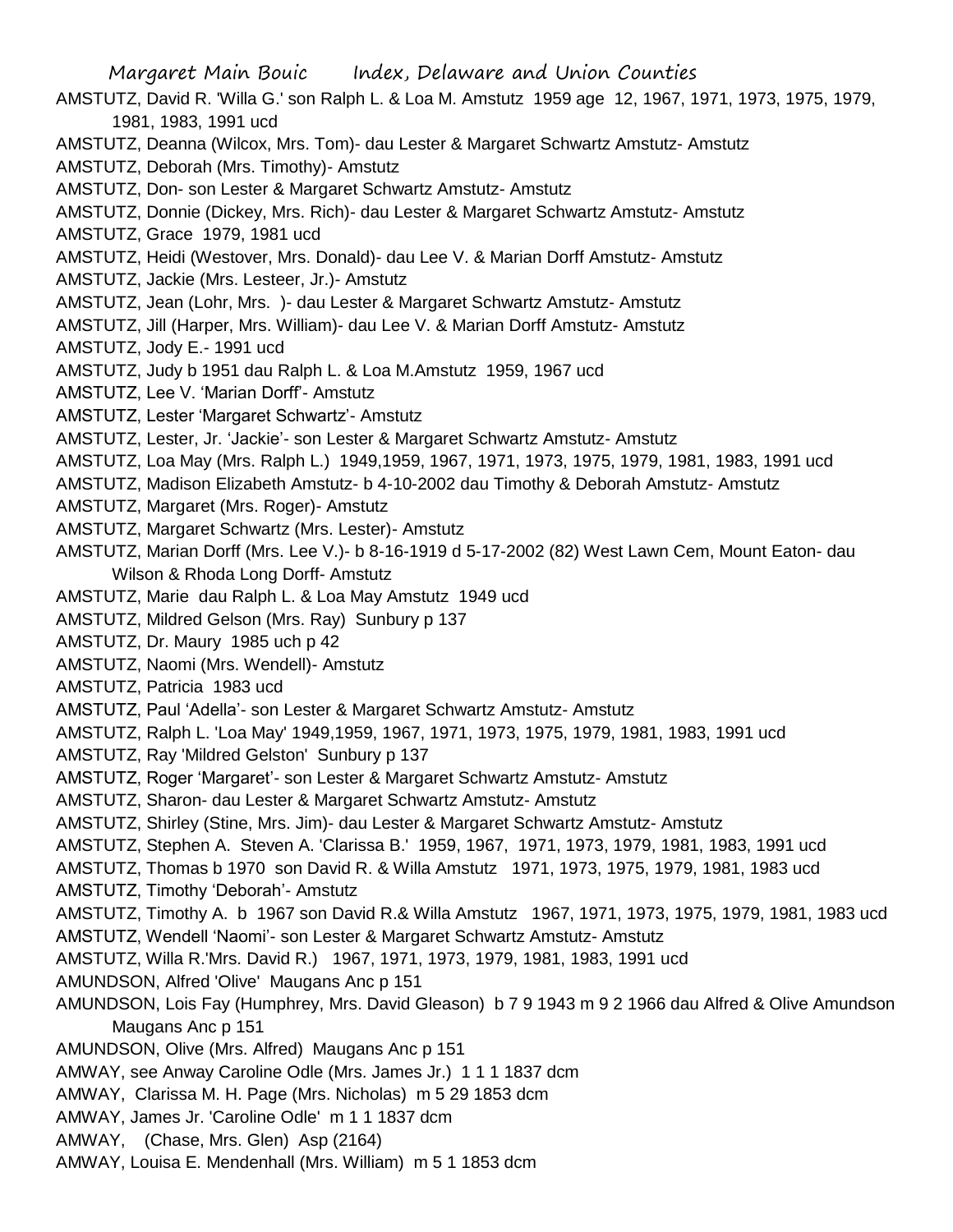- AMWAY, Nicholas 'clarissa M. H. Page' m 5 29 1863 dcm
- AMWAY, William 'Louisa C. Mendenhall' m 5 1 1853 dcm
- AMWEG, ELva (Roshon, Mrs. Vernon) Cowgill p 72
- AMY, Elisha son Hollis & Prudence Williams Amy 1883 uch V p 455
- AMY, Dr. Ernest F. 'Theresa' d 1 5 1969 (86) bur. Oak Grove Amy
- AMY, Hollis 'Prudence Williams' lic 3 16 1829 ucm 171 unec II p 26; 1915 uch p 255, 278, 462; 1883 uch IV p 435; 1883 uch p 455, 463, 468, 471; 1830C Allen Tp 338 p 294 (30 40)
- AMY, John 'Maria Oates' m 11-14-1987 son Lydon E. Amy Amy
- AMY, Jonathan son Dr. Ernest F. & Theresa Amy Amy
- AMY, Louisa M. (Weiser,Mrs. Horace Spangler) b 4 21 1837 m 7 14 1859 d 11 8 1898 Weiser p 680
- AMY, Maria Oates (Mrs. John)- m `11-14-1987 dau Mr. & Mrs. Arhl Oates- Amy
- AMY, Nancy (Burnham, Mrs. Andrrew) dau Hollis & Prudence Williams Amy 1883 uch V p 177, 455
- AMY, Prudence Williams (Mrs. Hollis) lic 3 16 1829 ucm 171 unec II p 26; 1915 uch p 462;1883 uch V p 455; 1830C Allen Tp 388 p 294 (30 40)
- AMY, Theresa L. (Mrs. Dr. Ernest F.) b Middletown,Ct. d 7 2 1986 (97) Oak Grove Cem Amy
- ANAWALT, Mary (Mrs. William Putnam) Anawalt
- ANAWALT, William Putnam 'Mary' d 6 10 1968 bur. Mr. Vernon Anawalt
- ANCO, John J. 'Myrtle A. Harner'- m 44y, d 1986- Anco
- ANCO, Kathy (Cope, Mrs. Rodger)- dau John J. & Myrtle A. Harner Anco- Anco
- ANCO, Myrtle A. Harner (Mrs. John J.)- b 7-29-1919 Newark, 44y d 11-25-2006 (87) Cedar Hill Cem, Newark dau Herbert & Agnes Evans Harner- Anco
- ANCO, Sara Lou- dau John J. & Myrtle A. Narner Anco- Anco
- ANDEREGG, Amy (O'Reilly, Mrs. Kevin) dau E. R. Anderegg Anderegg
- ANDEREGG, E. R. d 12 5 1990 (67) Anderegg
- ANDERHOLM, J. P.- 1991 ucd
- ANDERS, Mr. 1835 men 37 #66 p 65 Liberty Tp
- ANDERS, Alan 'Trudy Jean Stillings' m 12 17 1982 son Joseph Anders 1985 uch p 134Anders
- ANDERS, Alten 1860C Allen Tp 838 848 p 115 (64, Va)
- ANDERS, Amy (Holycross, Mrs. William) m 2 9 1826 ucm 106
- ANDERS, Barbara Jean (Hoffman, Mrs. Harold Ernest) b 4 20 1922 m 2 27 1943 d 2-20-1993 (70) Price Cemdau Howard Foster & Edna Elsie Gibbs Anders Anders; 1985 uch p 35, 72
- ANDERS, Benjamin 'Mary Ann Millington' m 6 22/20 1843 ucm 886; unec VI p 3. XI p 67
- ANDERS, Caroline Shisler (Mrs. Hiram) m 8 13 1836 ucm 361
- ANDERS, Catharine Shisler (Mrs. Hiram) m 8 13 1836 ucm 380
- ANDERS, Catharine Myers (Mrs. Peter) m 2 22 1859 ucm 2844 mt 3 9 1859
- ANDERS, Christopher David b 8 7 1975 son David & Payne Anders Anders
- ANDERS, David ' Payne ' son Earl Anders Anders
- ANDERS, Detlev Anders
- ANDERS, Edna Elsie Gibbs (Mrs. Howard Foster) b 7 12 1897 m 4 26 1919 d 8 26 1981 bur Price Cem R 11 djlm p 68 dau William & Myrta Queen Gibbs 1985 uch p 72; Anders; Cowgill p 24
- ANDERS, Edna Jane (Cowgill, Mrs. Paul Ellsworth) b 2 14 1921 Washington D.c. m 9 27 1942 dau Howard Foster & Edna Elsie Gibbs Anders Cowgill p 24
- ANDERS, Hiram 'Caroline Shisler' m 8 13 1836 ucm 361
- ANDERS, Horace 1840C Paris Tp 971 (50 60)
- ANDERS, Hiram 'Catharine Shisler' m 8 13 1836 ucm 380
- ANDERS, Howard Foster 'Edna Gibbs' b 1 9 1898 m 4 26 1919 d 3 4 1955 bur Price Cem R 11 djlm p 68 1985 uch p 72; Anders; Cowgill p 24
- ANDERS, Jane (Impson, Mrs. Warren) m 5 19 1843 ucm 883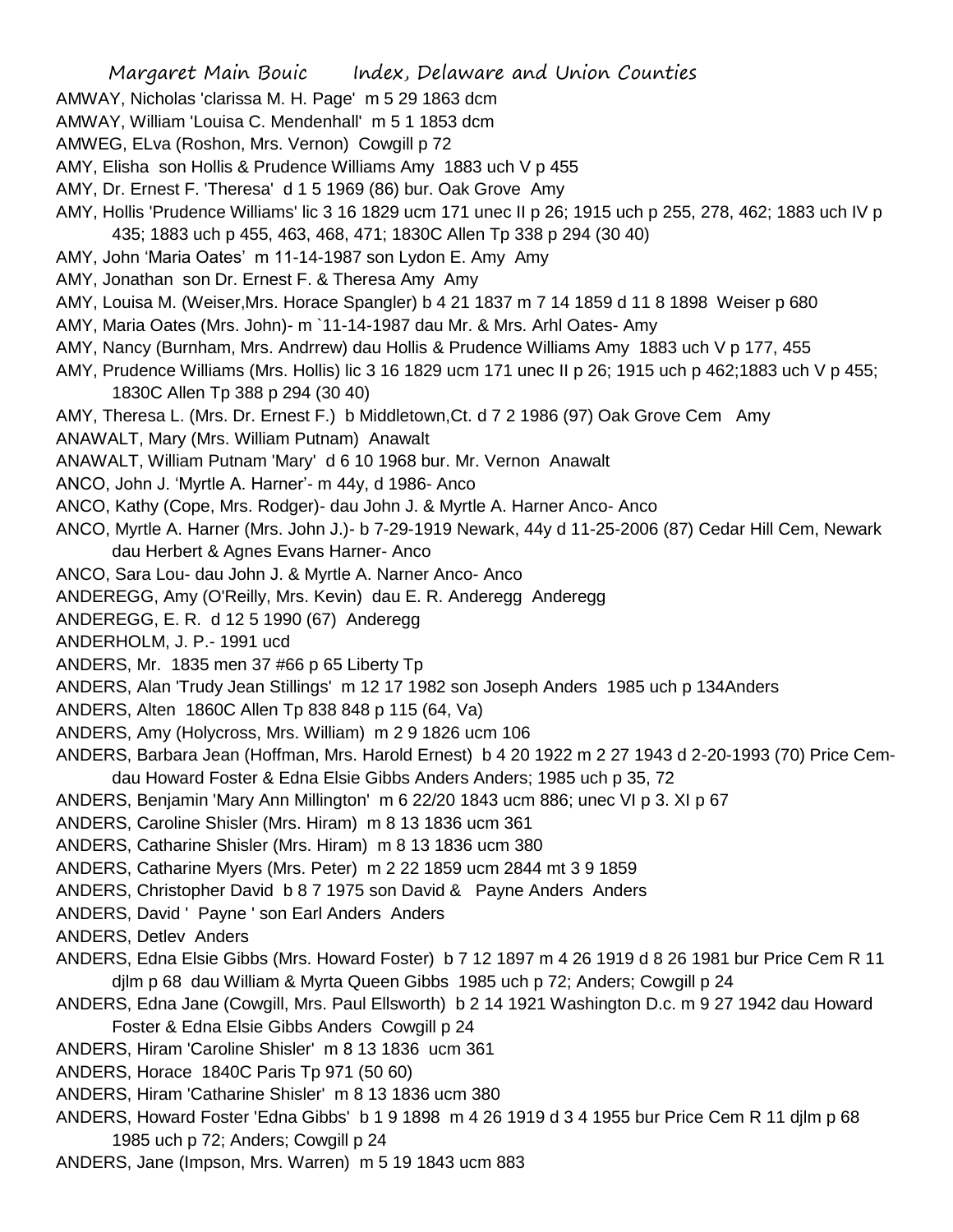- ANDERS, Jane (Cowgill, Mrs. Paul) b 2 14 1921 m 9 27 1942 dau Howard Foster & Edna Elsie Gibbs Anders Anders; 1985 uch p 35, 72
- ANDERS, Leota (Bard, Mrs. Elmer C.) Bard
- ANDERS, Lyman 1835 men 36 #17 p 63 Liberty Tp
- ANDERS, Marjorie J. (Moon, Mrs.Alfred L.) m 5-7-1948 dau Howard Foster & Edna Elsie Gibbs Anders Anders; Moon; 1985 uch p 35, 72
- ANDERS, Martha (Mrs. ) uccp p 51
- ANDERS, Mary Jule (Adams, Mrs. Thomas) dau Howard Foster & Edna Elsie Gibbs Anders Anders; 1985 uch p 35, 72
- ANDERS, Mary Ann Millington (Mrs. Benjamin) m 6 22/20 1843 ucm 886; unec VI p 3
- ANDERS, Peter 'Catharine Myers' m 2 22 1859 ucm 2844; mt 3 9 1859; unec p 67
- ANDERS, Randall 'Sophia Almina Thomas' m 6 3 1833 ucm 298; unec II p 35, XI p 67
- ANDERS, Sophia Almina Thomas (Mrs. Randall) m 6 3 1833 ucm 298; unec II p 35
- ANDERS, Theresa Lynn b 3 11 1980 dau David & Payne Anders Anders
- ANDERS, Thomas son Martha Anders uccp p 51
- ANDERS, Timothy Snr 1835 men 36 #18 p 63 Liberty Tp
- ANDERS, Trudy Jane Stillings (Dotson, Mrs. Gary)(Mrs. Alan) b 9 6 1952 m(1)3 9 1973 (2) 12 17 1982 dau Duane M. & Jo Ann Cramer Stillings 1985 uch p 134, 135; Anders, Stillings; 1959, 1967, 1971 ucd
- ANDERSEN, Anne Hooper (Mrs. Robert Elwood) b 4 21 1924 m 10 29 1941 dau Granville & Anna Beatrice Musselman Hooper Weiser p 680
- ANDERSEN, Hans ped Helen Russell Webster #135 14 unec VIII p 47
- ANDERSEN, John Granville b 6 27 1948 son Robert Elwood & Anne Hooper Andersen Weiser p 680
- ANDERSEN, Patrick Alan b 5 18 1947 son Robert Elwood & Anne Hooper Andersen Weiser p 680
- ANDERSEN, Robert Elwood 'Anne Hooper' m 10 29 1941 Weiser p 680
- ANDERSEN, Robert Elwood, Jr. b 4 20 1944 son Robert Elwood & Anne Hooper Andersen Weiser p 680 ANDERSEN, Timothy Hanks b 4 20 1944 son Robert Elwood & Anne Hooper Andersen

Weiser p 680

- ANDERSDOTTER, Anna (Stark, Mrs. Carl Persson) b 8 10 1805 d 12 13 1895 dcc Judith Lilja Hill 17
- ANDERSDOTTER, Johanna ucc Elaine Bennett 31; unec IV p 15
- ANDERSN, W. B. 1880C Claibourne Tp p 0214
- ANDERSON, Nash p 44; unec II p 23
- ANDERSON, Mr. ' Hills'- delge IX p 59
- ANDERSON, Mrs. 1915 dcd Delaware (Griswold St.)
- ANDERSON, Mrs. dpc p 83
- ANDERSON, A. Oak Grove Cem Powell p 427
- ANDERSON, Aaron Eric 'Alana Larie La France'- m 9-5-1998- son G. Craig & Cinday Anderson- Anderson
- ANDERSON, A. C. & Co. unclaimed letter unec IV p 19
- ANDERSON, A. C. Sunbury p 56
- ANDERSON, A. Clifton 'Myrtle Day' b 1895 d 1922 Oakdale Cem II p 111 (K R2 7) son G. Clifton & Clara Gray Anderson Anderson 1831
- ANDERSON, Rev. A. D. 1915 uch p 213
- ANDERSON, Ada A. Powers (Mrs. C. D.) d 11 15 1862 (29 yrs) dau Dr. Thomas E. Powers Powers Pat p 217
- ANDERSON, Ada Schultz (Mrs. Aleander B.) Anderson (165); Piersol (1315)
- ANDERSON, Addie dau Jacob J. & Nancy Anderson 1870C Claibourne Tp 67 65 p 9 (7,O)
- ANDERSON, Adelaide C. b 12 9 1895 Millcreek Tp son George C. & Clara J. Gray Anderson dcb; 1900C Jerome Tp 160-169 p 7B (4,O,O,O)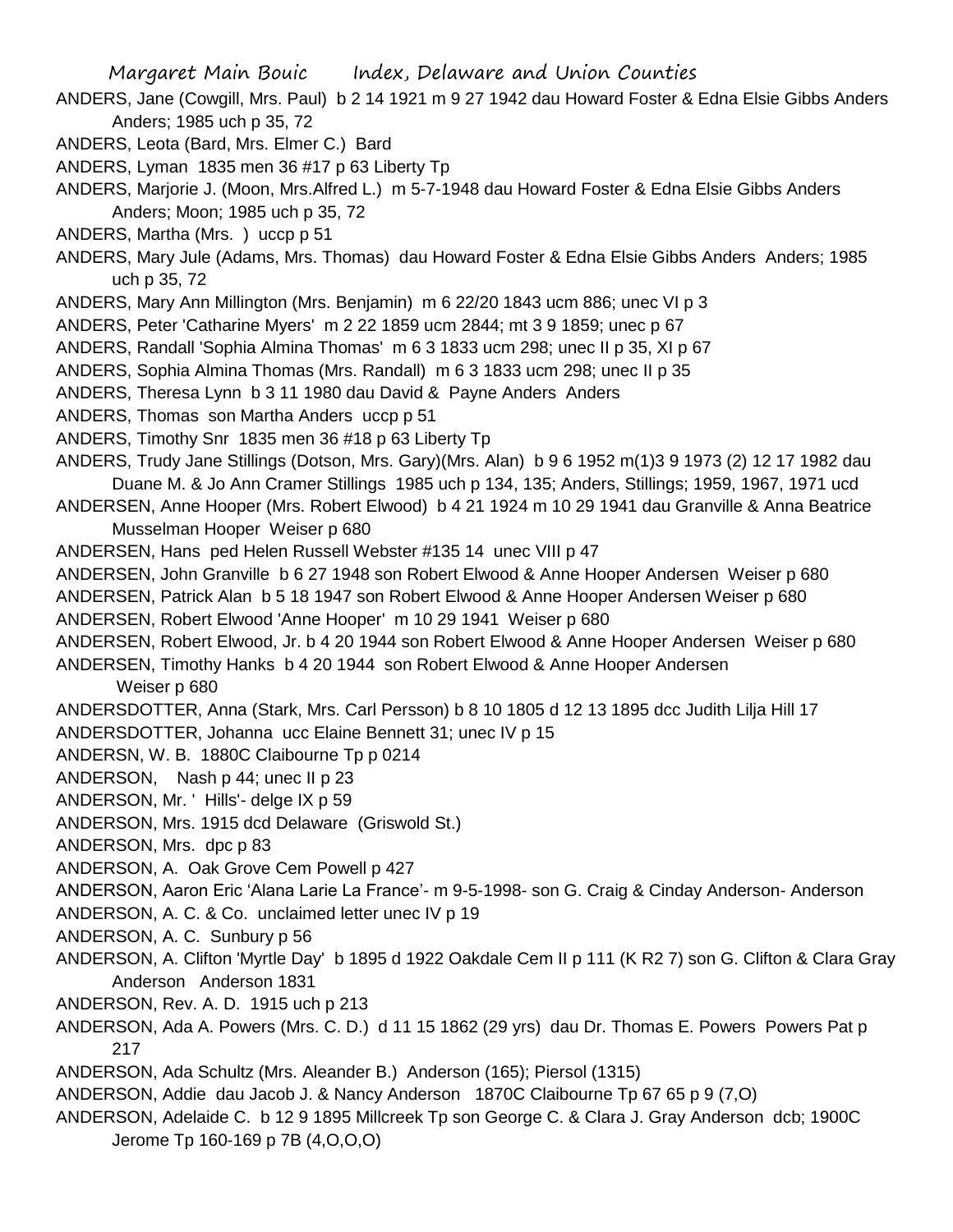- ANDERSON, Adelaide H. (Bean, Mrs. Van Emon) b 1 26 1868 m 10 1 1890 Bean (11238); Maugans Anc p 104
- ANDERSON, Agnes Ann Pastor (Mrs. Robert Eugene) b 7 19 1945 Freshwater p 153
- ANDERSON, Agnes P. (Mrs. Larry D.) 1971, 1980 dcd; Anderson

ANDERSON, Alana Larie La France (Mrs. Aaron Eric)- m 9-5-1998 dau Frederic & Elaine La France-Anderson

ANDERSON, Alan Frederick 'Susan Patricia James' b 1961 m 9-5-1993- son Daniel E. & Virignia Dolbeare Anderson Anderson; 1969, 1971, 1980 dcd

- ANDERSON, Albert T. b 1885 d 1964 Milford Center Cem Un Al p 48
- ANDERSON, Albert 1971 dcd

ANDERSON, Albert son Jacob J. & Nancy Anderson 1870C Claibourne To 67 65 p 9 (5,O)

ANDERSON, Alberta M. Huff b 6-12-1917 d 8-22-1994 (77) dau William H. & Rachel A. Dunlap Huff-Anderson; 1969, 1971, 1980 dcd

ANDERSON, Albin 'Twila Belle Kahle' Weiser p 701

ANDERSON, Aldegunda Weigl (Mrs. Robert Fern) Maugans Anc p 14; Anderson (1844)

ANDERSON, Alexander 'Catherine Himrod' m 5 5 1829 dcga p 46 Del. P. & Fr. Ch. 1850C Delaware Town 1100 (54, Va) 1908 dch p 240, 274; delge V p 66, IX p 53, 60

ANDERSON, Alexander Anderson 12; 1883 uch V p 343

ANDERSON, Alexander 'Christena Piersol' lic 9 12 1859 ucm 2918 son Isaac & Emeroy Hill Anderson Anderson 16; Piersol (131); 1883 uch IV p 495, V p 343, 351; 1840C Mil Tp 1317 (5 10); 1850C Millcreek Tp 2023 2044 p 293 (17,O); 1860C Mil Tp 57 (26,O); unec p 65; 1877 uca p 49

- ANDERSON, Alexander 'Catherine' son Mathew & Isabella Anderson hmp p 63; 1850C Delaware Town 1097; dcga p 21 De. Pat. & Fr. Chron; delge I p 20; 1835 men 23 #153 p 38 Delaware Tp
- ANDERSON, Alexander B. 'Ada Schultz' b 10 12 1874 son Alexander & Christiana Piersol Anderson Anderson 165; Piersol 1315
- ANDERSON, Alexander 'Martha Caldwell' Powers p 28
- ANDERSON, Alexander son Samuel Anderson 1850C Delaware Tp 1403 (15)
- ANDERSON, Alice (Ferryman, Mrs. )- dau Joseph & Stella Stanley Anderson- Anderson
- ANDERSON, Alice (Foust, Mrs. Jack C.)- m 10-25-1947- Anderson
- ANDERSON, Alice (Phillips, Mrs. Richard Thaddeus) b 1868 d 1920 ped Richard Phillips #174 5 dau John B. & Mary Virginia Ramey Anderson unec IX p 72
- ANDERSON, Alisha Renee b 11 14 1980 dau Brian Duane & Luanne Morris Anderson Genther p 63

ANDERSON, Allan R. 'Sharon L. Hundley' m 4 4 1987 son Richard Anderson Anderson

- ANDERSON, Allen uccp p 27; unec XII p 56
- ANDERSON, Alma Vining (Mrs. William D.) m 2 18 1864 dcm
- ANDERSON, Almira J. (Mrs. Dr. R. P.) dumch p 299; 1880C Harlem Tp p 439C
- ANDERSON, Amelia J. Deyo (Mrs. James B.) b Pickaway Co 2 181840 m 2 3 1859 d 2 24 1883 Anderson Bible' unec IV p 44
- ANDERSON, Amelia (Neilson, Mrs. Dr. Charles Hugh) Neilson 2
- ANDERSON, Amelia 1850C Marysville 547 558 p 83 (28, Va)

ANDERSON, Amy (Dummitt, Mrs. Clint)- dau Terry L. & Jan E. Anderson- Anderson

- ANDERSON, Amy b 1964 dau Gary T. & Lois Anderson 1969, 1973, 1975, 1991 ucd
- ANDERSON, Amy b 1979 dau Jack & Cathy Anderson 1980 dcd
- ANDERSON, Amy Jo Mayle (Mrs. Clinton James)- m 11-6-1999 dau Joe & Alice Mayle- Anderson
- ANDERSON, Andreas b 8 25 1953 son Robert Fern & Aldgunda Weigl Anderson Anderson 18441; Maugans Anc p 14
- ANDERSON, Andrew J. 1880C Oxford Tp p 394C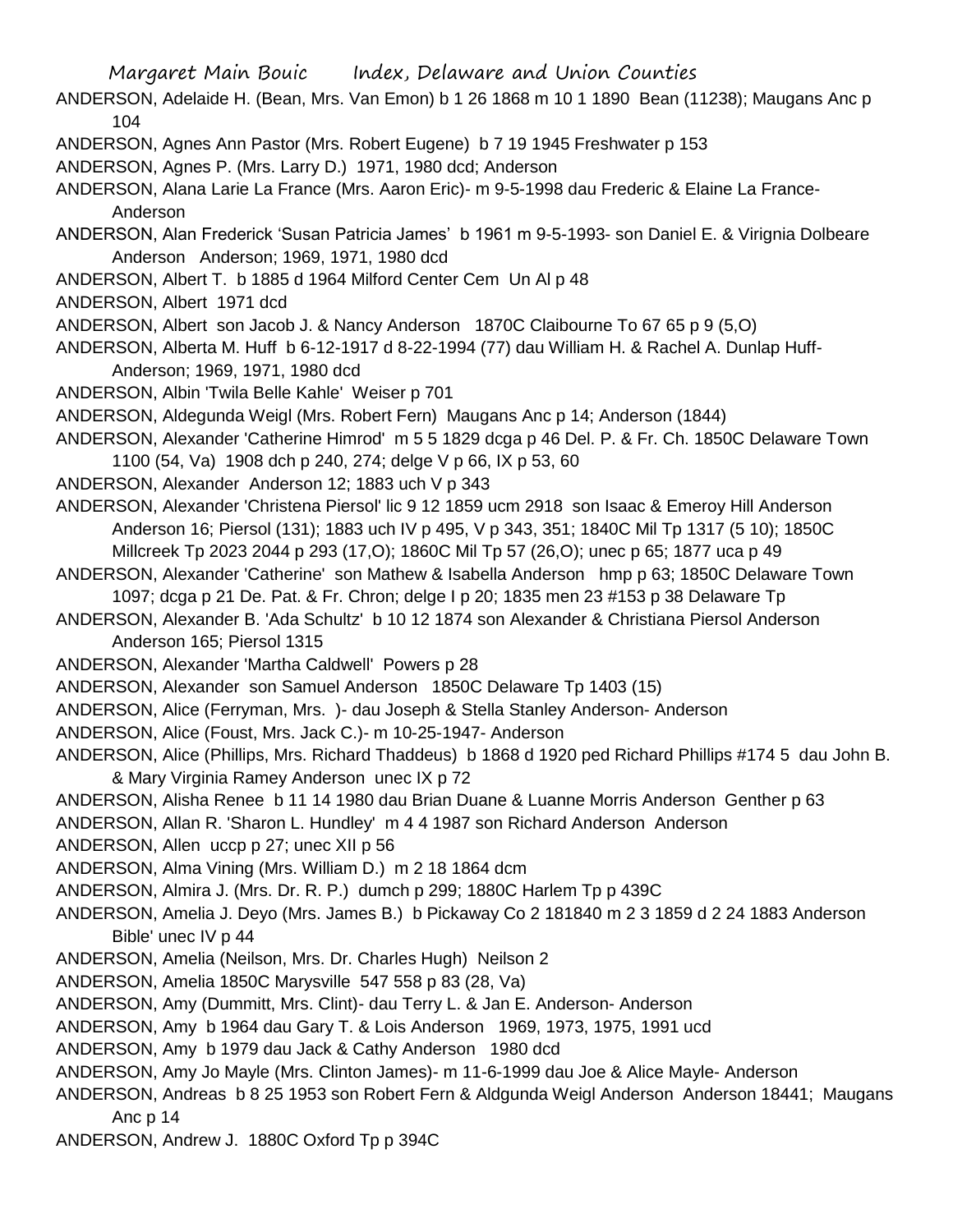- ANDERSON, Andrew M. 'Mary F. Tallman' m 8 15 1865 son Alexander & Catharine Anderson 1908 dch p 387; 1850C Delaware Town 1097(9)
- ANDERSON, Andrew M. 'Vickie Lee' son Robert Morse,Sr. & Barbara Anderson Anderson
- ANDERSON, Andrew 'Sarah Elizabeth Liggett' b 1851 m 2 26 1874 d 7 3 1891 NM 42 son Isaac & Emeroy Hill Anderson 1(12); Carr 114314; dcq GA:2; 1860C Millcreek Tp 30 (9,O);1870C Mil Tp 104 p 3
	-
	- (19,O); 1880C Mil Tp 59 p 6 (28, O,O,Va) p 157A; 1883 uch V p 343; Rittenhouse 3,4
- ANDERSON, Andrew 'Lucinda Smith' m 6 20 1838 dcm
- ANDERSON, Andy M. 1880C Delaware Town p 493C
- ANDERSON, Andy fire chief Liberty Tp Anderson
- ANDERSON, Angela Marie Hill (Mrs. John William) m 9 12 1987 dau Jan L. & Mary Hill Anderson
- ANDERSON, Angeline b 1844 d 1849 NM 36 dau Isaac & Emeroy Hill Anderson Anderson 1(10)
- ANDERSON, Angeline Shearer (Mrs. William P) Longbrake p 67
- ANDERSON, Anieta (Mrs. Rolf) 1980 dcd
- ANDERSON, Ann (Mrs. Thomas M.) 1967, 1971, 1973, 1975, 1979, 1981, 1983, 1991 ucd
- ANDERSON, Ann Field (Mrs. Henry) m 11 25 1873 ucm 5386
- ANDERSON, Anna (Mrs. Everett)- Anderson
- ANDERSON, Anna dau Jacob J. & Nancy Anderson 1870C Claibourne Tp 67 65 p 9 (3,O)
- ANDERSON, Anna Pedersen (Mrs. Christen) McKitrick p 166
- ANDERSON, Anne Semans (Mrs. H. Rummel) d 10 29 1976 (74) dau Dr. Ed Semans Anderson ; Semans
- ANDERSON, Anna (Saulsbury, Mrs. ) dau Orville H. & Harriett P. Anderson Anderson
- ANDERSON, Anna T. (Mrs. Thomas T.) 1880c Richwood 236 249 p 22 (29, O,Can,Can)
- ANDERSON, Annette Demorest (Mrs. Kenneth K.) div. (Spitler, Mrs. Charles)(Marten, Mrs. Eldor A.) m(2) 5 8 1964; Anderson
- ANDERSON, Annie dau David & Susan C. Porter Anderson 1870C Union Tp 99 98 p 14 (14,O)
- ANDERSON, Anthony Anderson 11; 1883 uch V p 343
- ANDERSON, Anthony 'Cheryl' Anderson
- ANDERSON, Anthony Reeves b 4 16 1965 son Jack Reeves & Linda Demoss Anderson Genther p 62
- ANDERSON, Ardath Ellva McKittrick (Mrs. Frank L.) b 5 26 dau Benjamin Ross & Izma Anna Crampton Anderson McKitrick p 378
- ANDERSON, Ariel C. d 8 8 1972 (62) bur Oak Grove Cem Anderson
- ANDERSON, Arne 'Evelyn C. Claycomb'- Anderson
- ANDERSON, William Arlenford (Arlie) b 5 29 1875 d 1 4 1935 son Isaac & Jennie Felkner Anderson 1908 dch p 487; opc 355; Fairview Cem p 15; 1880C Sc Tp 141; Hutchisson p 21; Anderson 174; Felkner 4
- ANDERSON, Dr. Arnod C. brother Lt. Col Maurice T. Anderson Anderson
- ANDERSON, Arthur Bruce 'Norma Jean McIntyre' ' 1969, 1980 dcd; Anderson
- ANDERSON, Arthur Jr. 1980 dcd
- ANDERSON, Ash Lee Nicole b 4 26 1991 dau Andrew M. & Vickie Lee Anderson Anderson
- ANDERSON, Attlee 'Betty Florence Freshwater' Freshwater p 135, 139
- ANDERSON, Audrey (Quester, Mrs. ) dau James & Mina Abuhl Anderson- Anderson
- ANDERSON, Augustine 'Hannah Edsall b 1 15 1750 m 1780? d 1 18 1834 dcc Frederick Lon Lowry 48
- ANDERSON, Avis dau Henry & Margaret Anderson 1880C York Tp 294 p 291 (2,O, Pa,O)
- ANDERSON, B. 1880c Claibourne Tp 94 100
- ANDERSON, Barbara 1975, 1981 ucd
- ANDERSON, Barbara Ann b 3-13-1931 d 11-1-1994 (63) Ashley Union Cem; Anderson; 1979, 1981, 1983 ucd
- ANDERSON, Barbara Ann Earl (Mrs.Theodore L.)- parents of Mike Anderson- Anderson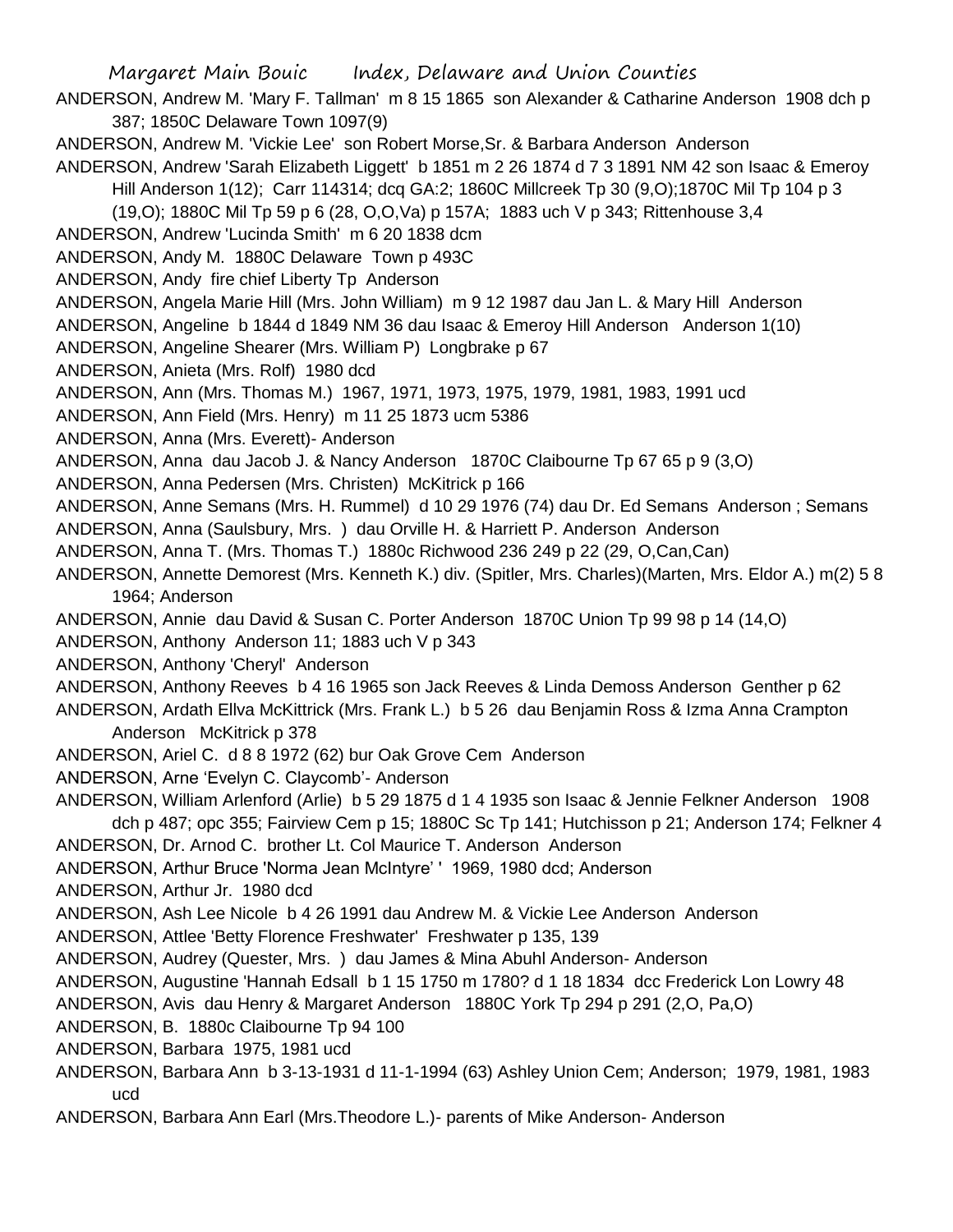ANDERSON, Barbara Ann Pierce (Mrs. Howard B.)(Wilson, Mrs. Franklin G) b 11 11 1941 m 2 25 1961 m(2) 12 22 1986 d 5 8 1987 (62) cremated dau Fred & Hazel Hanawalt Pierce Freshwater p 207; Anderson; Wilson

ANDERSON, Barbara (Mrs. Bob) Anderson

ANDERSON, Barbara b 1960 dau Don A. & Vera G. Anderson 1975 ucd

ANDERSON, Barbara Ellen Shirk (Mrs. Raymond Neil)- m 8-23-1997 dau Dewey Shirk- Anderson

ANDERSON, Barbara Jo (Millisor, Mrs. Patrick J.) m 9 19 1921 dau Mrs. Calvin Wells Anderson

ANDERSON, Barbara (Mrs. Morse,Sr.) Anderson

- ANDERSON, Barbara S. (Mrs. Homer Jr.) 1969, 1971 dcd
- ANDERSON, Barbara S. (Patterson, Mrs. William) dau James J. & Jeanne Cashell Anderson Anderson
- ANDERSON, Barbara (Mrs. Thomas) 1971 ucd
- ANDERSON, Barbara Wells (Mrs. David Lee) m 7 1 1972 dau Calvin Wells

Anderson

ANDERSON, Barbara (Mrs. William) Anderson

ANDERSON, Barbara (Wilson, Mrs. Franklin G.) d 5 8 1987 (62) Anderson

- ANDERSON, Barry E. b 1960 ch Doyle J. & Ora Anderson 1971, 1980 dcd; Anderson
- ANDERSON, Barry brother Jarod R. Anderson Anderson
- ANDERSON, Bartholemew 1908 dch p 488; 1880 dch p 194, 588; 1835 men 58 #34 p 107 Trenton Tp; delge VII p 62
- ANDERSON, Bartholemy/Berthalemey- delge VIII p 54-55; 1810 Sunbury Tp

ANDERSON, Beatrice (Severns, Mrs. ) sister Harold A. Anderson Anderson

ANDERSON, (Hoiliday, Mrs. Ray) sister Harold A. Anderson Anderson

- ANDERSON, Becky (Kaltenbach, Mrs. ) Anderson
- ANDERSON, Belinda (Mrs. Isaac) div. mt 2 3 1858

ANDERSON, Belle Reams (Mc Griff, Mrs. Joe)(Mrs. John)(Slonecker, Mrs. Howard) dau Joshua & Rachel Collins Reams d 6 28 1966 Anderson

ANDERSON, Belle 1915 uch p 539

ANDERSON, Cap Benjamin Powers p 111

ANDERSON, Benjamin B.- unec XII p 56

ANDERSON, Benjamin- son David E. & Kay Gillett Anderson- Anderson

ANDERSON, Benjamin Hal- b 12-14-1991 son David Hal & Lisa Donne Houser Anderson- Anderson

ANDERSON, Benjamin b 2 28 1877 Delaware Town son John & Sarah A. Stephens Anderson dcb

ANDERSON, Bernard 'Marion' d 5 29 1967 Anderson

ANDERSON, Bernette (Greenlee, Mrs. ) sister Lt. Col Maurice Anderson Anderson

ANDERSON, Bernie Marysville p 49

ANDERSON, Bert b 1892 son Robert Earl & May Furness Anderson Anderson 1622; Piersol 13122

ANDERSON, Bertha Mae McMahon (Mrs. Robert Emerson) b 5 24 1913 m 11 22 1939 d 6 14 1987 bur Belle Center dau Clifford & Maude Spain McMahon Anderson

- ANDERSON, Bertie L. b 4 1 1876 d 3 1 1910 Southardtown Cem. York Cem p 14 son Henry & Margaret A. Anderson 1880C York Tp 294 p 29 (4, O,Pa,O)
- ANDERSON, Bessie Leona Little (Mrs. Ira) b 1890 m 1909 d 196\_ dau George & Elizabeth Dickason Little 1949 ucd; Anderson

ANDERSON, Bessie (Gunn, Mrs. ) sister William A. Anderson Anderson

ANDERSON, Beth Michelle dau William & Barbara Anderson Anderson; engaged to Steven L. Spurling ANDERSON, Beth- dau William W. & Charmaine Anderson- 1991 ucd

ANDERSON, Rev. Bettina (Anderson, Mrs. Dr. Wesley D.) rector St. Peter's Episcopal Ch Anderson ANDERSON, Betty d 11 23 1990 (72) bur Morrow Co sister Ada Ruth Keller Anderson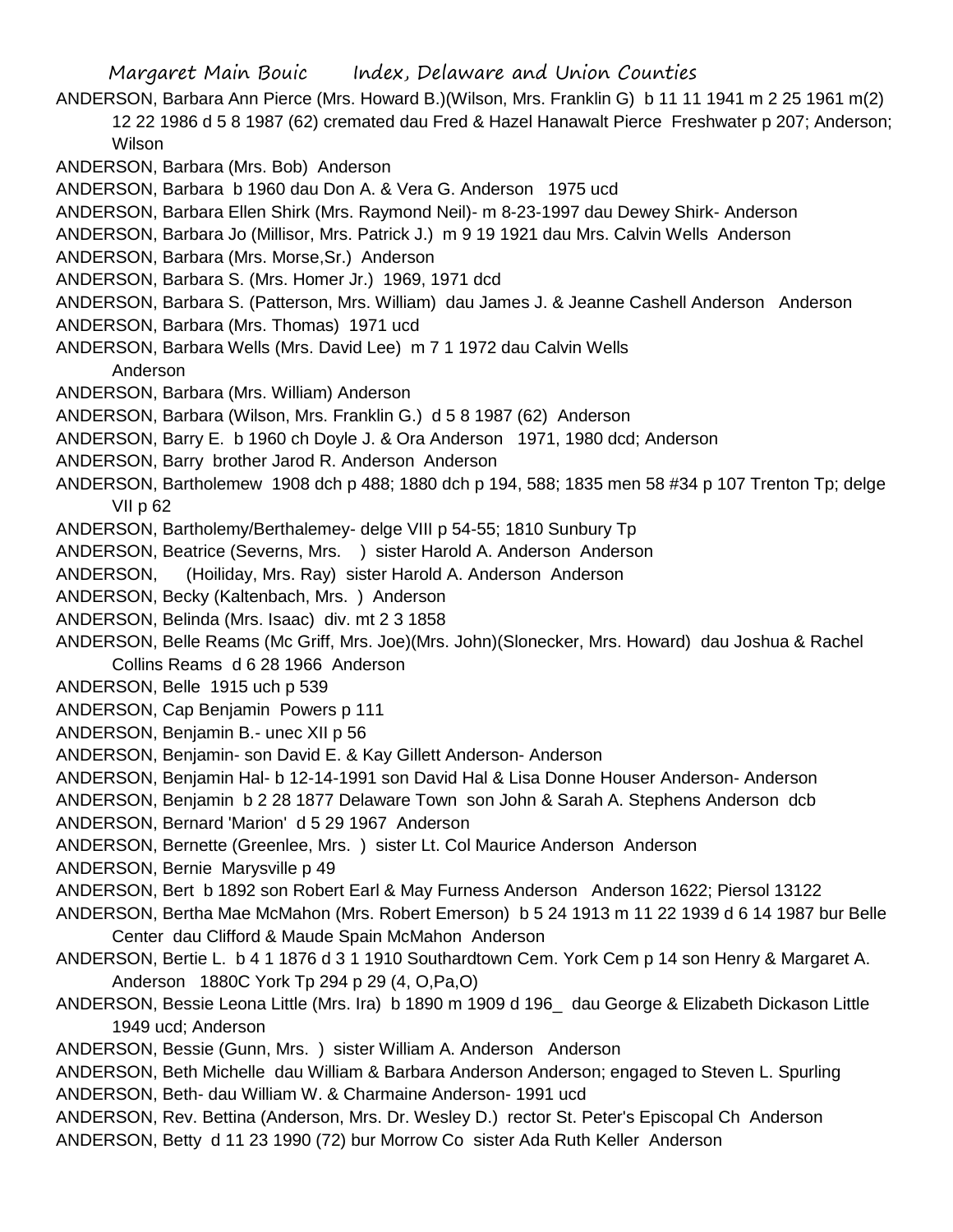ANDERSON, Betty (Blosser, Mrs. William) dau Robert Emeson & Bettina Mae McMahon Anderson Anderson

- ANDERSON, Betty (Edward, Mrs. Floyd Edwin) dau Roscoe Dewy & Nella/Manilla Maine Raye Anderson Anderson; ped Jason Huffman #294 7; unec XI p 31
- ANDERSON, Betty Kay dau Warren & Edna South Anderson Carr 11431(10)22; Rittenhouse 5
- ANDERSON, Betty Rausch (Mrs. James)(Borden, Mrs. Robert R.) b 4 2 1939 dau Lester & Frances Mayer Rausch Rausch 19923, 142223 ,1(10)333; 1959, 1967, 1971, 1973, 1975, 1979, 1981, 1983, 1991 ucd
- ANDERSON, Betty Louis Le Vasseur (Mrs. Roger Allen) b 1 26 1940 m 6 24 1957 Weiser p 269
- ANDERSON, Betty Joy Brown (Mrs. Glenn Alfred) b 10 5 1924 m 4 4 1945 Weiser p 293
- ANDERSON, Betty Florence Freshwater (Mrs. Attlee)(Huntington, Mrs. Robert) b 3 2 1924 m(2) 7 14 1957 dau Christy & Victoria Chess Freshwater Freshwater p 135, 139
- ANDERSON, Betty (Kidd, Mrs. Karl Moseah) b 1946 m 10 8 1963 dau Steven Milton & Hannah Lola Maho Anderson McKitrick p 158
- ANDERSON, Betty J. (Mrs. Charles E.) 1971, 1980 dcd
- ANDERSON, Betty (Murphy, Mrs. )- dau Everett & Anna Anderson- Anderson
- ANDERSON, Beverly (Mrs. James A.) 1980 dcd
- ANDERSON, Beverly J. (Mrs. Larry L) 1971, 1973, 1975, 1979, 1981, 1983, 1991 ucd
- ANDERSON, Bill b 1958 son Eugene E. & Evalyn Anderson engaged to Thea Spencer- Anderson; 1971 dcd
- ANDERSON, Billie/Cleta (Mrs. Harold) 1959, 1967, 1971 ucd
- ANDERSON, Bill 1961 dcd
- ANDERSON, Bill son Lawrence & Gladys Troutman Anderson Anderson
- ANDERSON, Billie Jo- dau Billy Joe & Edith Keren Anderson- Anderson- engaged to William Slone
- ANDERSON, Billy Joe 'Edith Kern'- b 6-8-1847 WVa d 8 -15-2002 (55) son Everett & Anna Anderson-
	- Anderson
- ANDERSON, Blake 1975 ucd
- ANDERSON, B. O. 1915 dcd Ostrander
- ANDERSON, Boalie (Mrs. Kenneth) 1949 ucd
- ANDERSON, Bob 'Barbara' Anderson
- ANDERSON, Bob- son Everett & Anna Anderson- Anderson
- ANDERSON, Bonnie Jean (Rankin, Mrs. Ralph Wilford) b 11 14 1952 dau Robert G. & Doris Gardner Anderson Freshwater p 153
- ANDERSON, Bonnie Nichol- (McCormick, Mrs. Shawn Patrick) m 3-4- dau Jane E. Anderson- Anderson
- ANDERSON, Bonnie Susan (Ach, Mrs. Paul) b 9 19 1950 m 1972 dau Winston Reeves & Jennie Epperson Anderson Genther p 60
- ANDERSON, Bonnie- b 1979 dau Terry L. & Jan E. Anderson- Anderson; 1991ucd
- ANDERSON, Brandi b 1975 ch Mark & Connie Anderson 1980 dcd
- ANDERSON, Brenda Lou Parrott (Mrs. Davd) b 12 27 1939 dau Charles Eugene & Thelma Heaston 1985 uch p 102
- ANDERSON, Brenda- dau William & Freda C. Wolfe Anderson- Anderson
- ANDERSON, Brian b 1962 son Arthur O. & Norma Anderson 1980 dcd; Anderson
- ANDERSON, Brian b 1971 son Junior & Carolyn Anderson 1975 ucd
- ANDERSON, Brian b 1973 lived with James L. & Linda J. Goodman 1980 dcd
- ANDERSON, Brian 'Irene' son Neil C. & Nancy G. Anderson Anderson; 1961 dcd (3)
- ANDERSON, Brian Neil b 4 3 1976 son Neil Robert & Jennifer Myers Anderson Main 1316131321212; Greenlee
- ANDERSON, Brian Duane 'Luanne Morris' b 9 23 1958 son Paul Reeves & Margaret Whiteside Anderson Genther p 62, 63
- ANDERSON, H. Brice b 3 7 1914 son George & Ora Ellen Jones Anderson Giffen 166351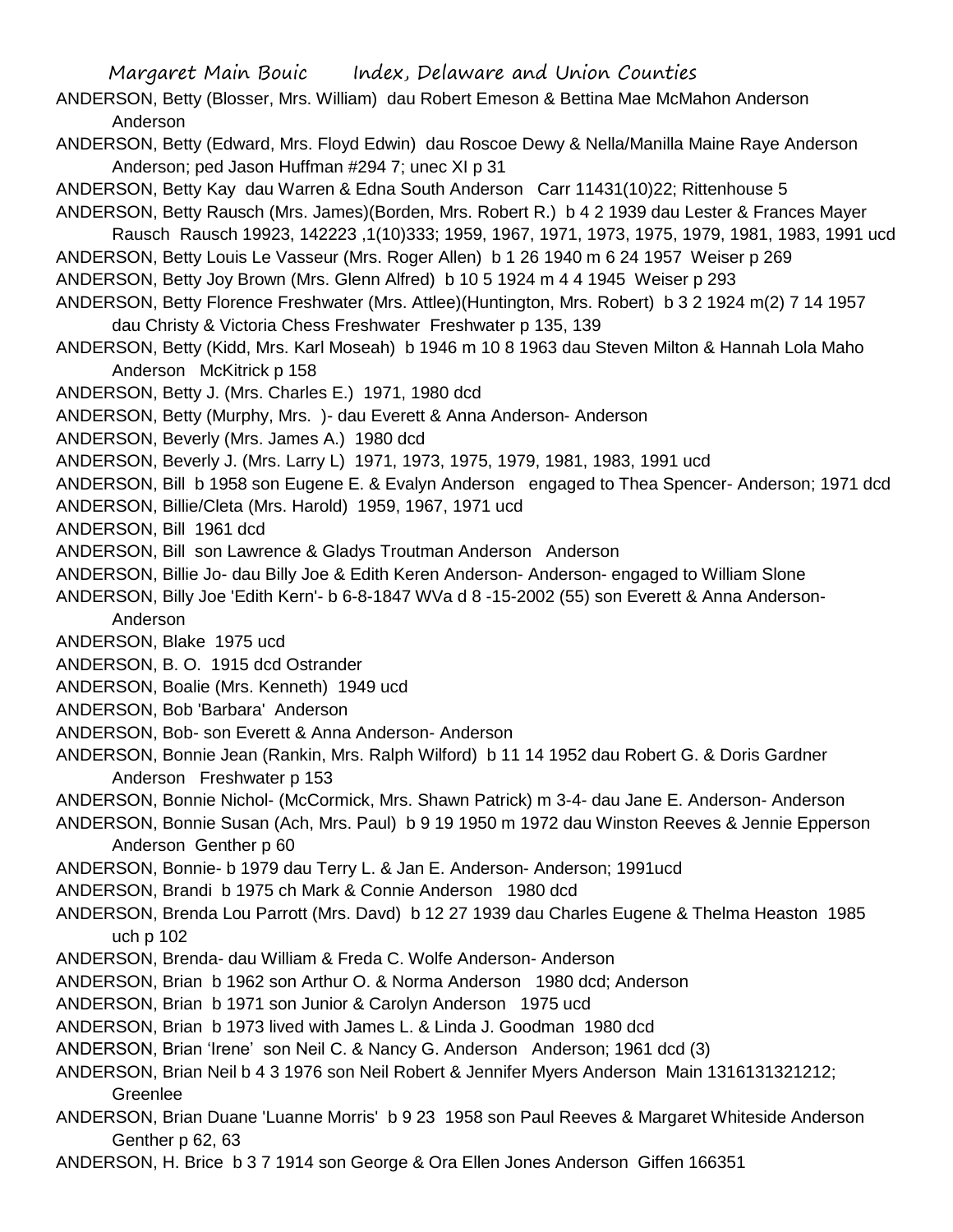ANDERSON, Bruce A. 'Norma J.' 1975, 1979, 1981, 1983, 1991 ucd

ANDERSON, Bruce A. 1980 dcd

ANDERSON, Bruce Carnot 'Sharon Meyer' b 4 13 1948 m 2 1967 son Attlee & Betty Florence Freshwater Anderson Freshwater p 139

ANDERSON, Bruce 'Helen'- son William E. & R. Margaret O'Reilly Anderson- Anderson

ANDERSON, Bruce- son William & Freda C. Wolfe Anderson- Anderson

ANDERSON, Bryan 'Denise Machelle Erwin'- Anderson

ANDERSON, Burleigh b 1875 not m. d 1925 son Andrew & Sarah Elizabeth Liggett Anderson Carr 1413142; Anderson 1(12)1; Rittenhouse 4; 1880C Mil Tp 55 59 p 6 (5, O,O,O); 1900C Millcreek Tp 57 p 3B (25,O,O,O)

ANDERSON, Burney b 1891 d 1903 son Robert Earl & May Furness Anderson Anderson 1621; Piersol 13121

ANDERSON, Carl A. d 3 8 1972 (82) bur. Westerville Anderson

ANDERSON, Carl A. 'Judy' 1980 dcd

ANDERSON, Carl D. 'Esther Irene Hux' m 10-8-1940 d 2 28 1984 (67) son James & Dailey Adeline Anderson Anderson; 1961, 1980 dcd

ANDERSON, Carl F. Oak Grove Cem ; Powell p 427

ANDERSON, Carl Francis b 5 23 1881 Delaware Town son andrew M. 7 Frances M. Tallhran Anderson dcb

ANDERSON, Carl Lawrence & Martha Louise Braumiller b 12 2 1910 m 1 31 1934 duv 10 14 1943 Weiser p 269

ANDERSON, Carl Lawrence b 12 6 1957 d 12 6 1957 son Carl William & Frances Jane Beam Anderson Weiser p 269

ANDERSON, Carl Stephen 'Diane Maurine Bennett' b 6 2 1929 m 11 29 1953 son Olaf Robert & Helen Grace Weiser Anderson Weiser p 260

ANDERSON, Carl Williard son Robert C. Anderson Anderson

ANDERSON, Carl William 'Frances Jane Beam' b 7 17 1934 m 6 4 1954 son Carl Lawrence & Martha Louise Braumiller Anderson Weiser p 269

ANDERSON, Carol June (Whitman, Mrs. Robert L.) b 8 10 1941 dau James & Virginia Cosgray Anderson m 6 14 1964 Anderson; 1949, 1959 ucd (17); Maugans Anc p 179; Anderson; Cosgray

ANDERSON, Carol b 1961 lived with Robert L. & Betty Borden 1975 ucd

ANDERSON, Carol Sue dau James R. & Betty Rausch Anderson Rausch 199233, 1422233, 1(10)3333

ANDERSON, Carol 'Nellie Rae McKittrick McKitrick p 109

ANDERSON, Caroline (Mrs. Chavus) 1870C Liberty Tp Un Co 227 218 p 27 (30,NC) mulatto

ANDERSON, Caroline (Mrs. Junior) 1975 ucd

ANDERSON, Catharine (Mrs. )(Sidner, Mrs. Lewis)- m 11-8-1848 Madison Co unec XI p 8

ANDERSON, Catherine Himrod (Mrs. Alexander) 1850C Delaware Town 1100 (46, Pa) m 5 5 1829 dcga p 46

ANDERSON, Catherine J. dau Alexander & Catharine Anderson 1850C Delaware Town 1100 (14,O)

ANDERSON, Catherine Cook (Mrs. Joseph) m 9 21 1854 dcm

ANDERSON, Catherine Jeanne b 9 16 1976 dau James L. Anderson Anderson

ANDERSON, Catherine (Mrs. Thomas) d 7 17 1818 (74 11 25) DJ cem p 37 Unionville Cem

ANDERSON, Cathy (Hay, Mrs. William E.)- Anderson; Hay

ANDERSON, Cathy (Mrs. Jack) 1980 dcd

ANDERSON, Catherine H. Pabst O

ANDERSON, Catherine (Johnson, Mrs. Pyous) m 9 19 1842 dcm

ANDERSON, Catharine (Mayo, Mrs. Peter Levi) m 6 22 1858 dcm

ANDERSON, Catharine (Shreyer, Mrs. Jesse) m 1 10 1856 dcm

ANDERSON, C. D. 'Ada A. Powers' Powers Pat p 217

ANDERSON, C. E.(Mrs. E. L.) lptw p 72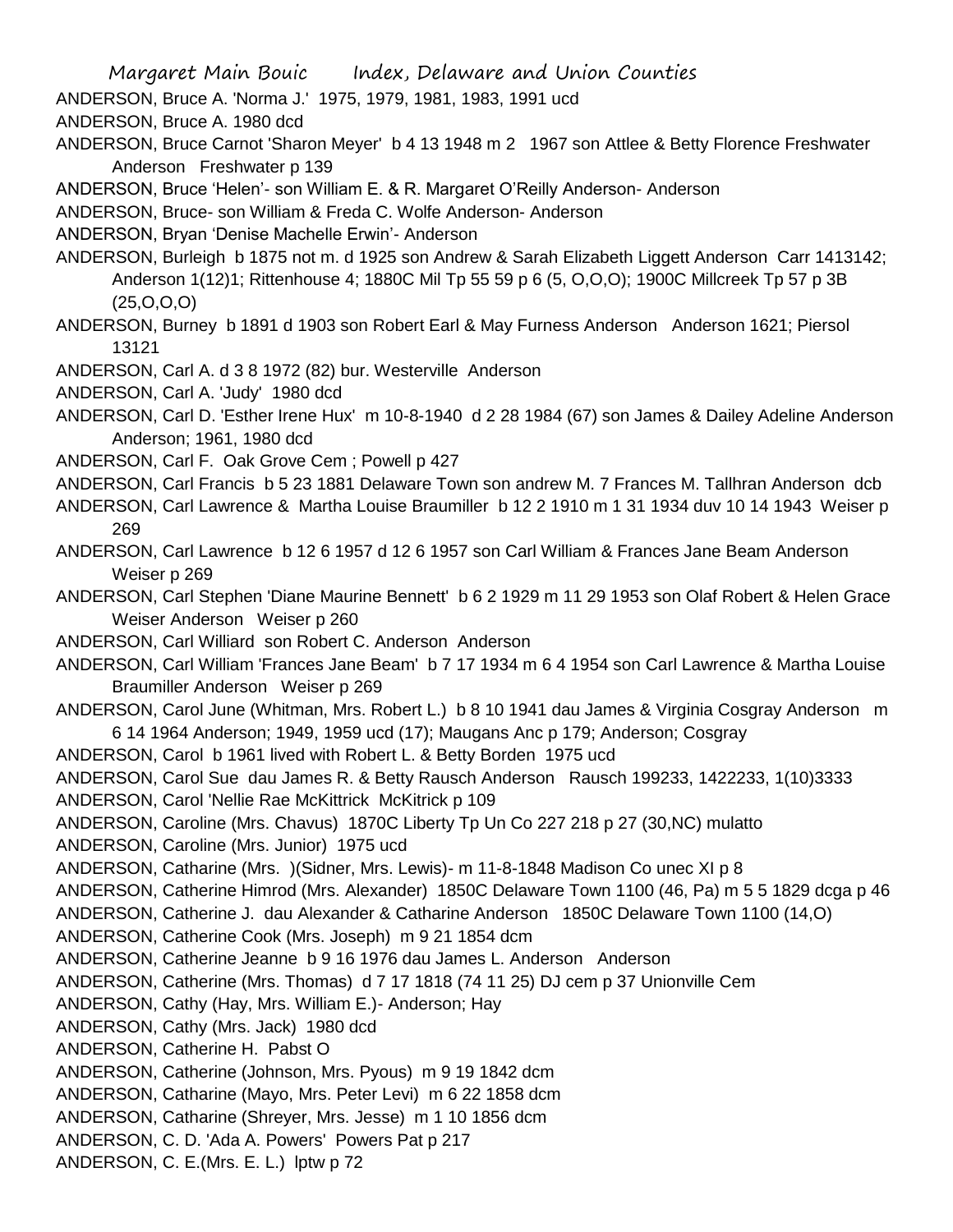Margaret Main Bouic Index, Delaware and Union Counties ANDERSON, Cecilia (Field, Mrs. William) b 1782 d 5 9 1852 ped Orville Reed 23 delge V p 51 ANDERSON, Charlene Ann (Alstadt, Mrs. David) Maugans Anc p 156 ANDERSON, Charleen (Kuhn, Mrs. Mark) b 1965 dau Charles E. & Betty J. Anderson Anderson; 1971, 1980 dcd ANDERSON, Charles E. 'Betty J.' 1971, 1980 dcd ANDERSON, Charles Richard 'Karon Abbott' b 12 4 1947 son Robert G. & Doris Gardner Anderson Freshwater p 153 ANDERSON, Charles Anderson ANDERSON, Charles 1908 dch p 387; Pabst O; Powers p 152 ANDERSON, Charles Marysville p 58; 1971 ucd ANDERSON, Charles (col) 1908 dch p 412 ANDERSON, Charles 1880C Claibourne Tp 67 70 p 7 (11,O,O,O) p 0194 ANDERSON, Charles 1880C Liberty Tp Delaware Co p 310A ANDERSON, Charles 'Debbie'- son Joseph & Frances Annabell Crawford Anderson- Anderson ANDERSON, Charles E.- b 3-11-1928 d 8-11-2001 (73) Sunbury Memorial Park- son Clyde & Mabel R. Alber Anderson- Anderson ANDERSON, Charles 'Ellen Crabb' Anderson ANDERSON, Charles E. 'Rosezella''Ruth Martin' b 1 7 1920 m 1978 d 3 27 1980 son Ira & Bessie Little Anderson bur. Green Camp 1959, 1967, 1971, 1973, 1975 ucd ANDERSON, Charles son Grover & Mollie Ewing Anderson Anderson ANDERSON, Charles H. Pabst O ANDERSON, Charles son Ira & Bessie Leona Little Anderson Anderson ANDERSON, Charles 'Jane Klein' Klein ANDERSON, Charles son Levi & Magdalene Anderson d 10 21 1850 (7m)mt 10 23 1850 1850C Marysville 536 547 p 82 (1,O); unec VII p 44 ANDERSON, Charles son Rollin T. Anderson mt 5 10 1971 ANDERSON, Charles son Samuel Anderson 1850C Delaware Tp 1403 (15) ANDERSON, Charmaine (Mrs. William W.)- 1991 ucd ANDERSON, Chavus 'Caroline' 1870C Taylor Tp 227 218 p 27 (60,NC) black ANDERSON, Cheryl (Mrs. Anthony) Anderson ANDERSON, Cheryl- dau John L. & Norma Rhamey Anderson- Anderson ANDERSON, Cheryl dau LeRoy & Theresa Anderson Anderson ANDERSON, Cheryl L. (Robinson, Mrs. Daniel K.)- dau Arthur Bruce & Norma Jean McIntyre Anderson-Anderson ANDERSON, Cheryl Lynn (LeVan, Mrs. David Alan)- b 9-29-1955 m 12-4-1976 St. Paul p 6 ANDERSON, Chris Alan son Walter N. Anderson Anderson ANDERSON, Chrisleener Weiser (Mrs. ) dau Adam Weiser Weiser p 846 ANDERSON, Christen 'Anna Pederson' McKitrick p 166 ANDERSON, Christen b 1 24 1970 ch Charles Richard & Karon Abbott Anderson Freshwater p 153 ANDERSON, Christena dau Phillip R. & Ruby C. Anderson 1983 ucd ANDERSON, Christina (Mrs. Robert A.)- Anderson ANDERSON, Christiana Piersol (Mrs. Alexander) m 9 12 1859 ucm 2918 dau John & Catherine Wesley Piersol Anderson 16; Piersol 1311;1883 uch V p 351; 1860C Millcreek Tp 57 (24,Pa); unec IV p 63 ANDERSON, Christine (Mrs. Myron)- Anderson ANDERSON, C. Christopher b 1953 son James J. & Jeanne Cashell Anderson Anderson; 1967, 1971, 1973 ucd ANDERSON, Christopher Edmund b 3 20 1964 son Ronald Edmund & Ruth Ellen Gault Anderson Genther p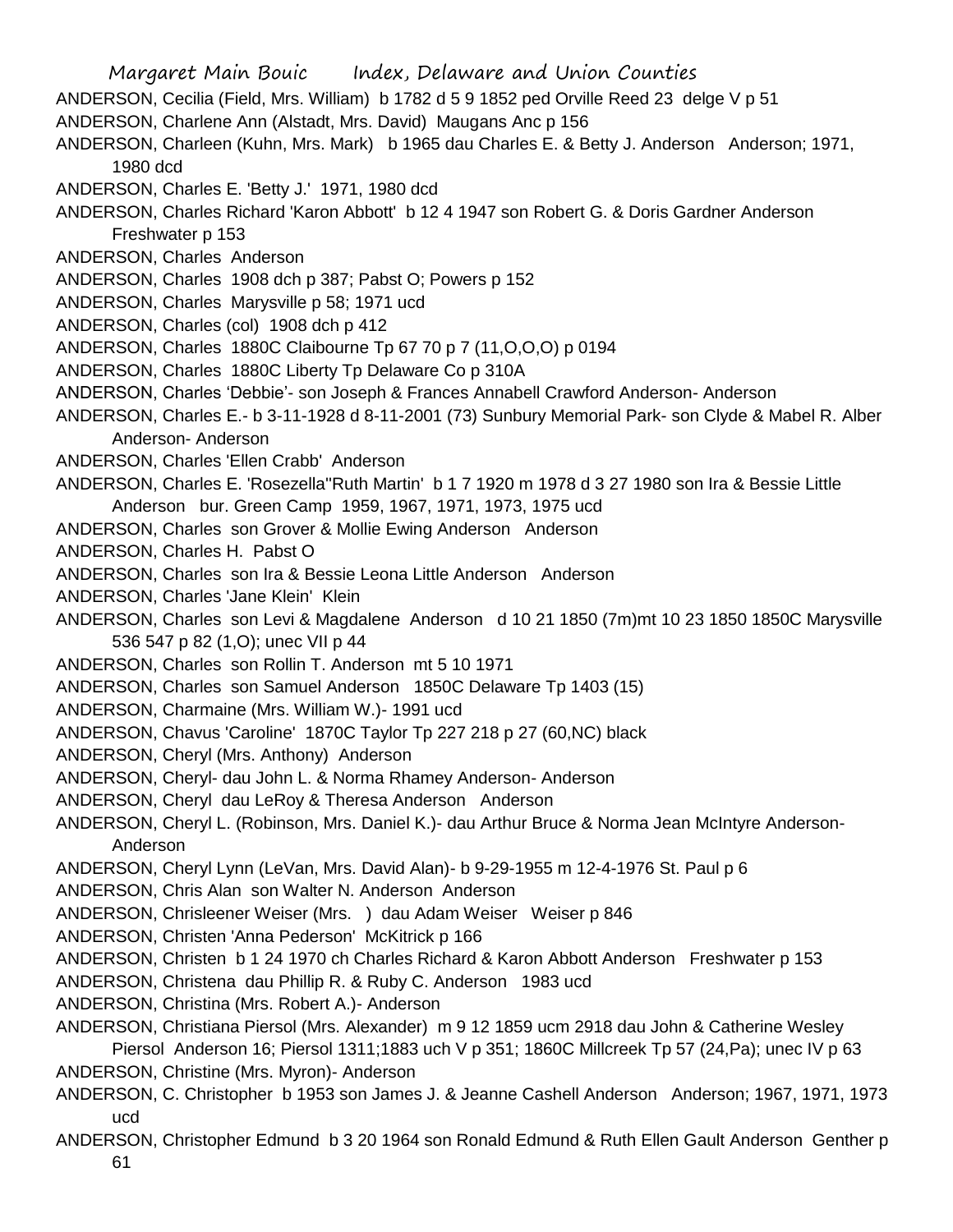Margaret Main Bouic Index, Delaware and Union Counties ANDERSON, Christopher Paul b 2 11 1977 son Robert & Pam Anderson Anderson ANDERSON, Cindell Ann b 8 26 1974 dau Robert Lee & Ruth Ann Fefferis Anderson Dunlap & Cowles p 216 ANDERSON, Cindy (Mrs. G. Craig)- Anderson ANDERSON, Clara G. (Mrs. ) d 3 14 1945 dg aunt of Donald L. & Daniel E. Tanner Anderson ANDERSON, Clara b 1910 d 1978 York Cem p 87 ANDERSON, Clara G. (Mrs. J. L.) 1915 dcd Delaware ANDERSON, Clara (Richey, Mrs. Otto) m 1894 d 4 6 1949 Longbrake p 99 ANDERSON, Clara Gray (Mrs. G. Clifron) b 1876 d 1948 New Millcreek Cem p 43 dau James & Barbara Baughman Gray Anderson (183); 1900C Jerome Tp 160-169 p 7B (23,O,O,O) m 5y, 2 ch. ANDERSON, Clara Pabst 2 p 60, 62 ANDERSON, son Laura Ditzler Anderson Weiser p 532 ANDERSON, Clarence "Speedy" 'Lilyan G. Gilliland' d 4 16 1981 (80) bur. Va Anderson ANDERSON, Clarence 'Serena' 1915 dcd Delaware ANDERSON, Clarinda Newcom (Mrs. Hosea) m 11 20 1815 Madison Co unec IV p 29 ANDERSON, Clarinda (Smith, Mrs. Gilbert) m 8 2 1865 dcm ANDERSON, Claudia (Rader, Mrs. )- dau Thaddeus & Ethel Bowers Anderson- Anderson ANDERSON, Clayborne b 9 6 1920 son Everett & Nora Louise Whittington Anderson Howison 1690 ANDERSON, Cleland George 'Esther Hobbs Allison' b 7 17 1879 d 12 8 1958 son Isaac & Jane Felkner Anderson Anderson 175; Felkner 4,5; opc 354; Hutchisson p 21; 1880C Scioto Tp 141 (11/12,O); unec VIII p 40 ANDERSON, Cleland 'Mary Edith Boltz' b 10 3 1907 d 8 21 1989 (81) Fairview Cem son Cleland George & Esther Hobbs Allison Anderson Anderson 1752; Felkner 5,6; Hutchisson p 21 ANDERSON, Cleo Grace (Mrs. Wayne L.) d 11 28 1970 bur. Oak Grove Cem niece of Ora Grace Anderson ANDERSON, Cleta/Billie (Mrs. Harold) Anderson ANDERSON, Cliff 1949 ucd ANDERSON, Clifton G.- son Daniel & Esther Carr Anderson- 1880C Millcreek Tp 77-81 p 9 (5,O,Va,NY) ANDERSON, Clifton H. 'Donna Glendening''Ruth L. Scheiderer' b 9 19 1912 m(2) 1 31 1964 d 9 22 1991 (79) Oakdale Cem II (K R5 23) son Thaddeus & Ethel Bowers Anderson Anderson ANDERSON, Clinton James 'Amy Jo Mayle' b 1972 m 11–6-1999 son Steven James & Sondra Sue Miller Anderson 1975, 1979, 1981 ucd ANDERSON, Clyde 'Mabel R. Alber'- parents of Charles E. Anderson- Anderson ANDERSON, Clyde M. b 1956 son Charles E. & Betty J. Anderson 1971, 1980 dcd ANDERSON, Clyde 'Peggy'- son Charles E. Anderson- Anderson ANDERSON, Rev. C. O. 1908 dch p 282; hmp p 154 ANDERSON, Connie dau James R. & Wilma P. Anderson 1967 ucd ANDERSON, Connie dau Charles E. & Ruth Martin Anderson Anderson ANDERSON, Connie dau Charles E. & Rosezella Anderson 1959 ucd (11) ANDERSON, Connie (Mrs. Mark) 1980 dcd ANDERSON, Cora Marie (Hunter, Mrs. Carl A. Anderson Anderson ANDERSON, G. Craig 'Cindy'- Anderson ANDERSON, Curtis b 1954 son A. Harold & Verna M. Anderson 1969, 1971 dcd ANDERSON, Cynthia (Mrs. David)- Anderson ANDERSON, Cynthia (Dinovo, Mrs. Sam)- dau John L. & Norma Rhamey Anderson- Anderson ANDERSON, Cynthy A. dau Daniel & Susan Anderson 1860C Union Tp 490 493 p 69 (4,O) ANDERSON, Dailey Adeline (Mrs. James) d 10 28 1983 (86) bur Washington C. H. Anderson ANDERSON, Dale 'Laura' son Carl D. & Esther Irene Hux Anderson Anderson; 1961 dcd (9) ANDERSON, Dale "Teddy" 'Joy Lynn Zimmer' d 7 1 1986 (49) Fla son Margaret Anderson Anderson ANDERSON, Dr. Daniel E. Anderson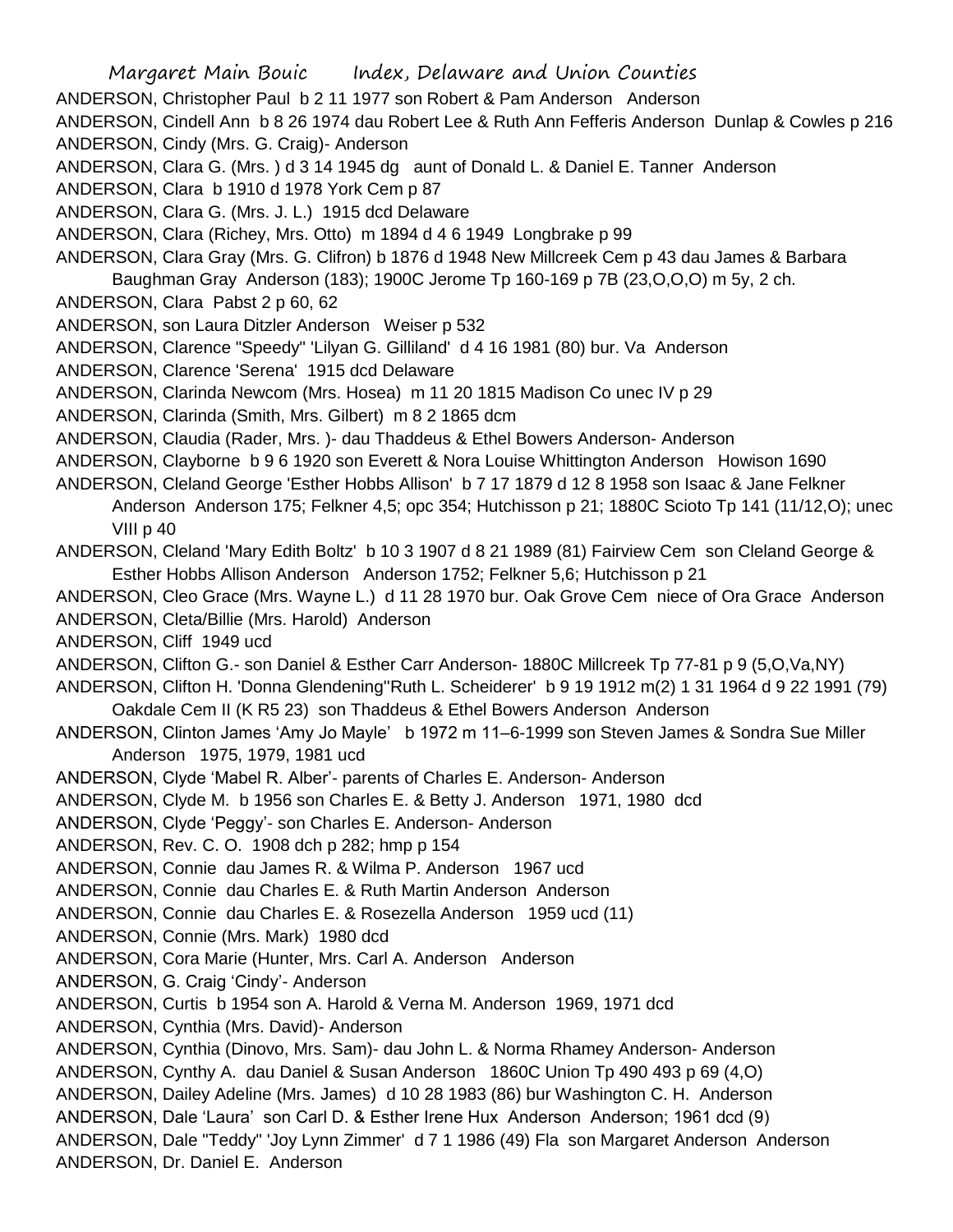ANDERSON, Daniel 'Esther Carr''Malinda Jones' b 8 7 1841 m(1) 1 3 1861 ucm 3128; son Isaac & Emeroy Hill Anderson Anderson 18; Jones 1,2; 1840C Mil Tp 1317 ( 5); 1850C Millcreek Tp 2023 2044 p 293 (12,O); 1860C Mil Tp 30 (20); 1870C Mil Tp 104 p 12 (30,O); 1880C Mil Tp 77-81 p 0159 (38, O,NY,Vt); 1883 uch V p 343; 1915 uch p 278; Freshwater p 140; unec p 10; 1877 uca p 49; uninf p 13

ANDERSON, Daniel E. 'Virginia Dolbeare' d 1-18-1994 (65) eyes donated, cremated; Anderson; 1969, 1971, 1980 dcd

ANDERSON, Daniel Joe 'Lora Lee Shorter' b 9 11 1945 m 9 11 1965 Claibourne Cem p 95 son Gerald Taylor & Esther Mowery Anderson Genther p 62; Taylor 152412131532 1979, 1981, 1983, 1991 ucd

ANDERSON, Daniel 'Susan' 1860C Union Tp 490 493 p 69 (36,Pa)

ANDERSON, Darlene(Darlyne) b 1955 dau Edward & Mary Anderson 1971, 1973, 1975 ucd

ANDERSON, Dave 'Brenda Lou Parrott' 1985 uch p 109

ANDERSON, David 'Anna Clingan' m 1907 dcq Anna Clingan Clark (1); Cunningham 144621

ANDERSON, David 'Cynthia' son Carl D. & Esther Irene Hux Anderson Anderson; 1961 dcd (5); Anderson

ANDERSON, David uccp p 37; Pabst 8 p 7

ANDERSON, David d 5 1862 1883 uch IV p 435, 525, 526

ANDERSON, David 1850C Union Tp 1373 1391 p 205 (26,Pa)

ANDERSON, Rev. David 1908 dch p 279, 286; lpc p 22; hmp p 59, 150, 515, 222

ANDERSON, David E. 'Kay Gullett'- b 11-13-1955 m 6-2-1984 d 10-18-1996 (40) Maple Grove Cem- son James E. & Ruie Williams Anderson- Anderson

ANDERSON, David Hal 'Lisa Donne Houser' m 6 24 1989 son Charles Anderson Anderson

ANDERSON, David son James & Mary Elise Clark Anderson dcq Anna Clingan Clark1; Cunningham 1446211

ANDERSON, David Lee 'Barbara Jo Wells' m 7 1 1972 son Charles Anderson Anderson 1

ANDERSON, David M. son John & Sarah Sprague Anderson 1850C Paris Tp 691 706 p 105 (7,O)

ANDERSON, David Ralph 'Dena Kimpel' b 12 18 1943 son Ralph & Marie Murphy Anderson Anderson 18412; Maugans Anc p 13

ANDERSON, David S. 'Mary E. Hills' m 11 4 1846 dcm; 1880C Delaware Town p 497C

ANDERSON, David 'Susan C.Porter' m 10 31 1854; ucm 2177; Un Al p 17; 1870C Union Tp 99 98 p 14 (47,O); unec VIII p 19

ANDERSON, David W. 1980 dcd

ANDERSON, David W. 'Pamela D.'- 1991 ucd

ANDERSON, Dawn b 5 17 1963 dau Howard B. & Barbara Pierce Anderson Freshwater p 207; 1979, 1981 ucd

ANDERSON, Dawn b 9 7 1965 ch Ralph & Dena Kimpel Anderson Anderson 184122; Maugans Anc p 13 ANDERSON, Deacon 1976 dch p 10; 1880 dch p 318; delge X p 10

ANDERSON, Dean son Robert Emerson & Bertha Mae McMahon Anderson Anderson

ANDERSON, Deanna Hackney (Mrs. John) dau Dean & Betty Lou Hackney Anderson

ANDERSON, Deanne S. Coakley (Mrs. Robert S.) b 5 3 1943 d 6 26 1985 bur Raymond dau Neil R. & Marilyn J. Engle Coakley Anderson

ANDERSON, Deborah Lee(Doyle, Mrs. Larry Allen) b 1953 m 6 10 1973 dau Eugene E. & Evalyn Anderson 1971 dcd; Anderson

ANDERSON, Deborah Ann b 1 26 1950 dau Richard Eugene & Joan Lois Tobias Anderson Anderson 18453; Maugans Anc p 14

ANDERSON, Debby dau James & Mary Elise Clark Anderson dcq Anna Clingan Clark 1; Cunningham 14452124

ANDERSON, Debora Sue b 1 10 1956 dau Carl William & Frances Jane Beam Anderson Weiser p 269 ANDERSON, Deborah Lee dau Eugene Anderson Anderson

ANDERSON, Delight Mapes (Mrs. Thomas) m 11 17 1852 ucm 1878 unec VII p 57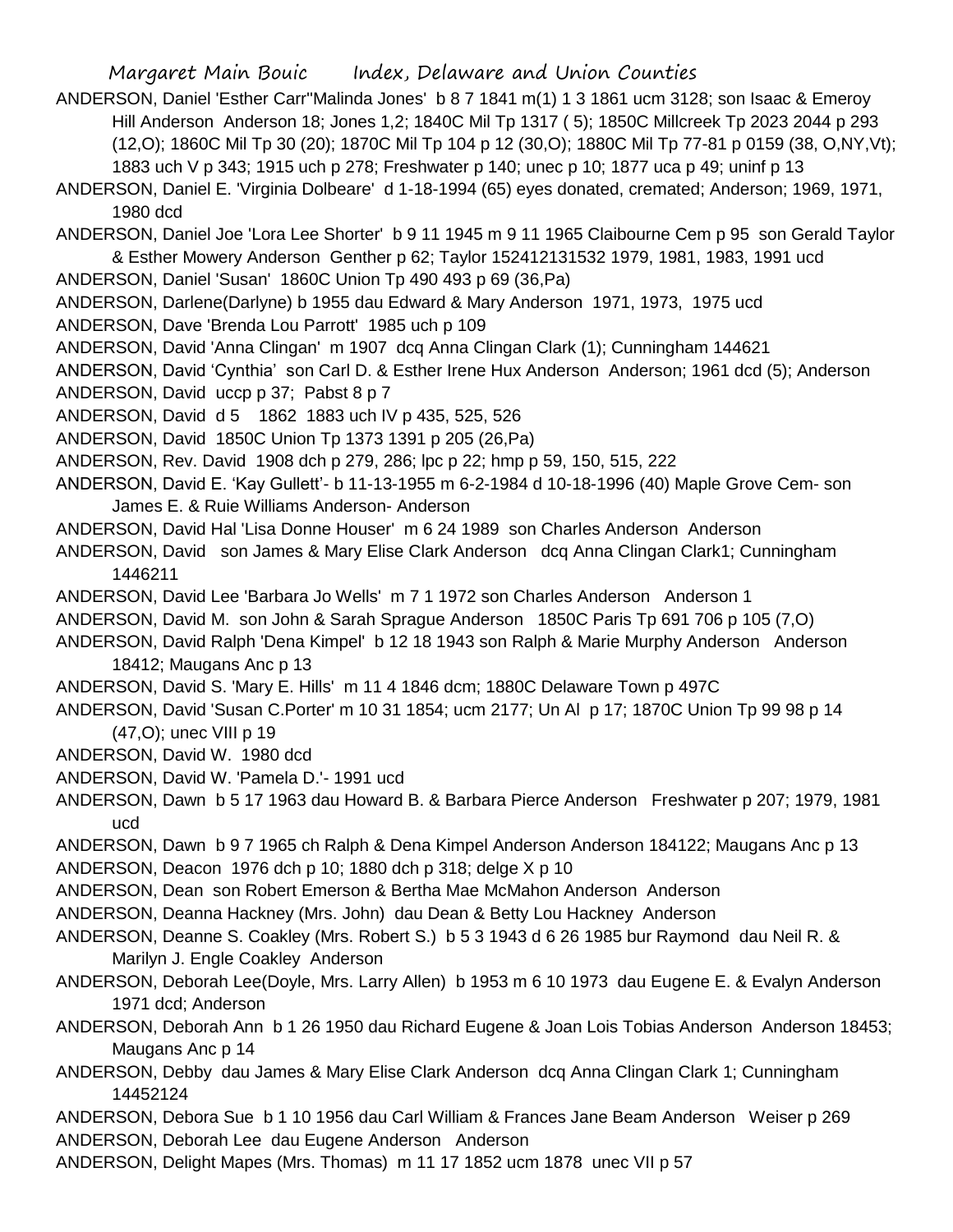Margaret Main Bouic Index, Delaware and Union Counties ANDERSON, Della Marie Burd (Mrs. LeRoy)(Minichan, Mrs. Harry)(Strickler, Mrs. Lester) b 12 6 1911 m 6 20 1927 11 10 1943 dau Jeremiah & Maude Emma Weiser Burd Weiser p 100 ANDERSON, Della (Keeler, Mrs. ) dau Charles & Ellen Crabb Anderson Anderson ANDERSON, Della M. Ringer (Mrs. John B.) Anderson (161); Piersol (1311) ANDERSON, Delores K. Ott (Mrs. Harry E.) b 1932 m 11 23 1963 Oakdale Cem II p 154 (M R20 18) ANDERSON, Dena Kimpel (Mrs. David Ralph) Anderson (18412); Maugans Anc p 13 ANDERSON, Denise Machelle Erwin (Mrs. Bryan)- b 12-16-1963 d 11-17-1996 (32) bur Bucyrus dau Robert & Mary Dennis Erwin- Anderson ANDERSON, Dennis Mark b 8 28 1960 son Harold Edmund & Ermajean Wade Anderson Genther p 61 ANDERSON, Denver- brother Charles E. Anderson- Anderson ANDERSON, Denzil Tobias 'Gladys Partin' b 8 12 1914 son Daniel Fern & Marjorie Nellie Cratty Anderson 1842; Maugans Anc p 14 ANDERSON, Devin b 4 4 1964 ch David Ralph & Dena Kimpel Anderson Anderson 184121; Maugans Anc p 13 ANDERSON, Dewey Pabst O ANDERSON, Diane Maurine Bennett (Mrs. Carl Stephen) b 5 17 1933 m 11 29 1953 Weiser p 260 ANDERSON, Dianna b 1 30 1960 dau Robert G. & Doris Garner Anderson Freshwater p 153 ANDERSON, Dolores Moder (Mrs. Harry)- m 11-23-1963 parents of Mrs. Harold Ott- Anderson ANDERSON, Dolph d 10 23/24 1899 son E. L. & C. E. Broadway Cem lptw p 72 ANDERSON, Don 1961 dcd ANDERSON, Don son Lawrence & Gladys Troutman Anderson Anderson ANDERSON, Don A. 'Vera G.' 1975 ucd ANDERSON, Donald Blain b 1 30 1955 son Carl William & Frances Jane Beam Anderson Weiser p 269 ANDERSON, Donald- son Charles E. Anderson- Anderson ANDERSON, Donald- son Everett & Anna Anderson- Anderson ANDERSON, Donald Fern b 1 3 1948 son Richard Eugene & Joan Lois Tobias Anderson Anderson 18452; Maugans Anc p 14 ANDERSON, Dr. Donald 'Gail'- Anderson ANDERSON, Donald K. son James & Dailey Adeline Anderson Anderson ANDERSON, Donald son Harold A. & Ellen Miller Anderson Anderson ANDERSON, Donald M. 'Wilma J.' d 7 28 1970(43) bur. Ashley Anderson ANDERSON, Donald- brother William D. Anderson- Anderson ANDERSON, Donna b 1954 dau Edward & Mary Anderson 1967, 1971, 1973 ucd ANDERSON, Donna b 1959 dau Robert L. & Ruth E. Anderson 1969 dcd ANDERSON, Donna Glendening (Mrs. Clifton H.) b 2 10 1910 d 12 1962 Oakdale Cem II p 118 (K R5 23) ANDERSON, Doris Gardner (Mrs. Robert G.) b 4 26 1924 dau Fred Johston & Mina Matilda Caldwell Gardner Freshwater p 153 ANDERSON, DorothyBelle- d as infant dau of Joseph & Frances Annabell Crawford Anderson- Anderson ANDERSON, Dorothy (Mrs. Frank) 1971 dcd ANDERSON, Dorothy M. Bogard McKinley (Mrs. Edward)- Anderson ANDERSON, Dorothy (Mrs. Ralph) Anderson ANDERSON, Doug 'Linda Brown' WBrown VI p 766 ANDERSON, Doyle J. 'Ora H. Taylor' d 4 12 1985 (48) bur Sunbury Mem.Park son Georgia & Letha Anderson 1971, 1980 dcd; Anderson ANDERSON, Doyle b 1971 son Doyle J. & Ora H.Taylor Anderson 1971 dcd ANDERSON, Drusella (Cullumber, Mrs. John)- m 3-8-1849 Madison Co unec XI p 9 ANDERSON, Rev. D. S. b 1819 son Mathew & Isabella Anderson Anderson Pabst l p 63; hmp p 167 ANDERSON, E. dcw Bk 4 p 9 (witness)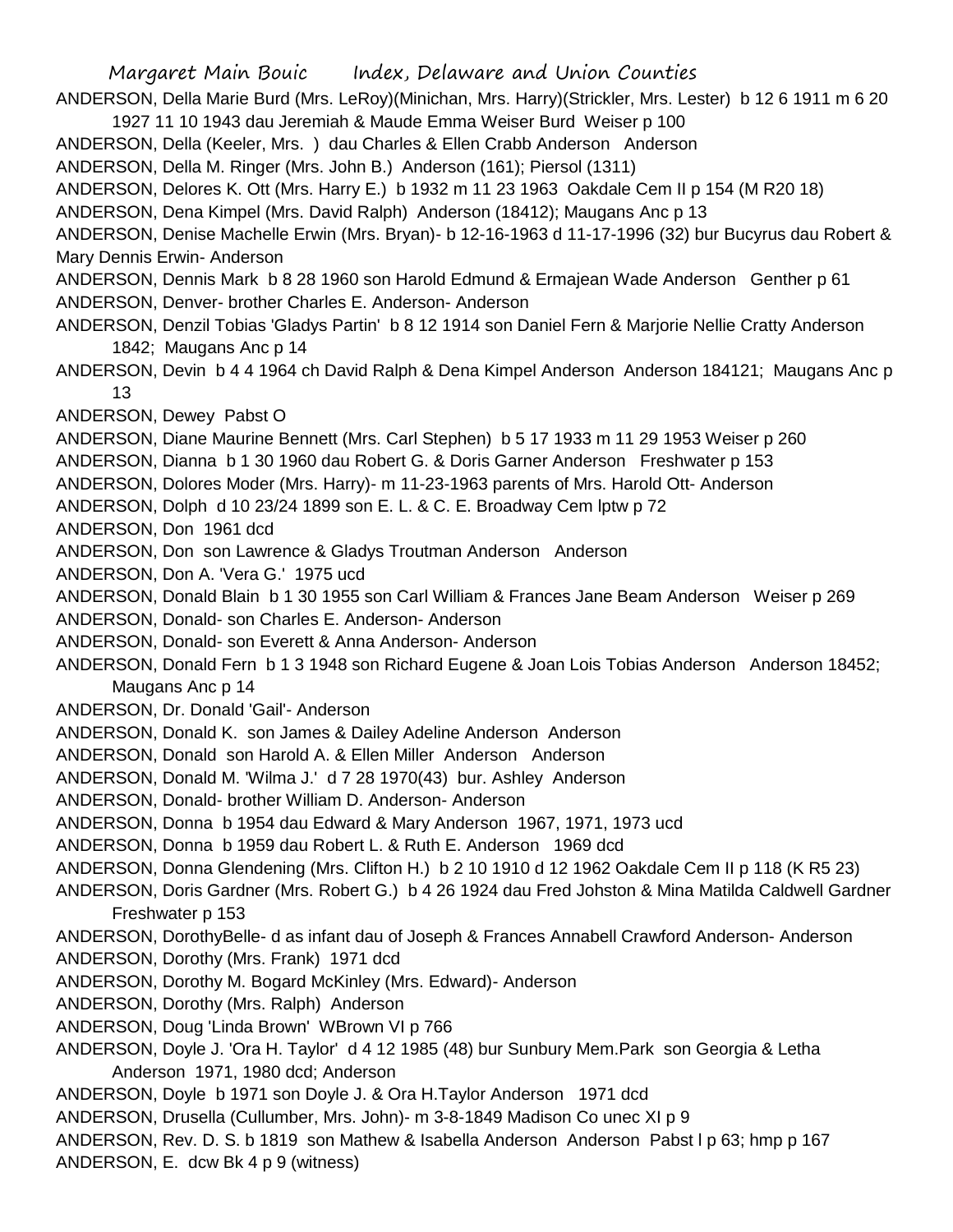- Margaret Main Bouic Index, Delaware and Union Counties
- ANDERSON, Ed Pabst 2 p 62; 7 p 39
- ANDERSON, Ed 'Fannie' 1949 ucd
- ANDERSON, Eddie 'Eileen' son Harry C. & Yvonne Skidmore Anderson Anderson
- ANDERSON, Edgar 'Sarah Keizer' son Samuel Anderson m 9 24 1854 dcm; 1850C Delaware Tp 1403 (16); dg 1 1 1907
- ANDERSON, Edith (Andrews, Mrs. Vernon) d 6 3 1983 (74) bur Jerome D J p 121 dau G. Clifton & Clara Gray Anderson Anderson 1833; Andrews
- ANDERSON, Edtih Keren (Mrs. Billy Jo)- Anderson
- ANDERSON, Edna M. Poston (Payne, Mrs. John))Mrs. John J.) b 12 14 1887 d 9 1 1979 dau Andrew & Armina Lee Poston bur Forest Grove Anderson
- ANDERSON, Edna B. (Nash, Mrs. Walter B.) Nash p 36l
- ANDERSON, Edna Mae b 1877 d 1940 Milford Center Cem Un Al p 48
- ANDERSON, Edna South (Mrs. Warren) Liggett (131(10)2); Rittenhouse 4,5
- ANDERSON, Edmund b 1971 son Robert S. & Joyce Anderson 1971, 1975, 1991 ucd
- ANDERSON, Edward 1880C Delaware Tp p 328C
- ANDERSON, Edward- son Georgia & Letha Jo Jenkins Anderson- Anderson
- ANDERSON, Edward S. 'Mary S.' 1967, 1971,1973, 1975, 1979, 1981, 1983, 1991 ucd
- ANDERSON, Edward W. M. son E. M. & L. J. d 2 20 1857 (1 2 20) Mitchell Cem DJ Cem p 12
- ANDERSON, Edward brother William A. Anderson Anderson
- ANDERSON, Edward 'Myrtle Reeves' Genther p 56
- ANDERSON, Edwin 'Ella Hansen) m 8 25 1917 Howison (688)
- ANDERSON, E. F.- 1991 ucd
- ANDERSON, Effie (Alkire, Mrs. Joseph) m 6 13 1822 Madison Co unec p 63
- ANDERSON, Effie (Dunlap, Mrs. George A.) d 10 2 1920 Oak Grove Cem; 1908 dch p 832 dau Andrew & Sarah Elizabeth Liggett Anderson D & C IV p 214; Anderson 1(12)5; Liggett 13145; 1900C Millcreek Tp 57 p 3B (17,O,O,O)
- ANDERSON, Eileen (Mrs. Eddie)- Anderson
- ANDERSON, E. L. 'C. E.' Broadway Cem lptw p 72
- ANDERSON, Eleanor Hull (Mrs. Dr. George) dcga p 15 Franklin Chronicle.
- ANDERSON, Elias 'Hannah Place' m 9 20 1835 dcm
- ANDERSON, Eliza A. (Madison, Mrs. Martin) m 4 18 1851 dcm
- ANDERSON, Eliza Ferson (Mrs. Paul) Pabst l p 58
- ANDERSON, Eliza (Main, Mrs. Francis M.) b 12 28 1848 m 2 4 1872 d 5 2 1915 dau Nathaniel & Mary Moore Anderson Main Gaz I 2 p 15
- ANDERSON, Eliza Smith Flenniken (Mrs. Joseph) b 7 16 1808 m 12 24 1857 Franklin Co d 11 21 1883 Franklin Co. dau Samuel G. & Elizabeth Morehead Flenniken Powers p 140, 141, 155
- ANDERSON, Eliza (Mrs. William M.) unec VI p 24, VIII p 36
- ANDERSON, Elizabeth (Boyd, Mrs. Jacob) b Penn. 1880 dch p 828
- ANDERSON, Elizabeth (Brown, Mrs. Peter J.) m 2 27 1842 dcm
- ANDERSON, Elizabeth (Carr, Mrs. Gideon S.) b 3 7 1825 m 11 28 1844 ucm 1000 d 9 28 1883 NM 35 dau Isaac & Emeroy Hill Anderson 1830C Millcreek Tp 352 (5 10); 1840C Mil Tp 1317 (15 20); Maugans Anc p 87, 95; 1883 uch V p 343; Pabst O; Bean (1119); 1908 dch p 843; 1880C Sc Tp 887; unec VI p 16
- ANDERSON, Elizabeth H. Felkner (Mrs. Isaac) m 10 18 1860 dcm dau Lewis & Jane Carr Felkner d 3 10 1873 (32y 13d) NM p 5; Hutchisson p 22; Anderson (17); Felkner 3,4
- ANDERSON, Elizabeth (Hunter, Mrs. John P.) m 5 26 1842 Madison Co unec IX p 56
- ANDERSON, Elizabeth Kay dau George Warren & Edna South Anderson Liggett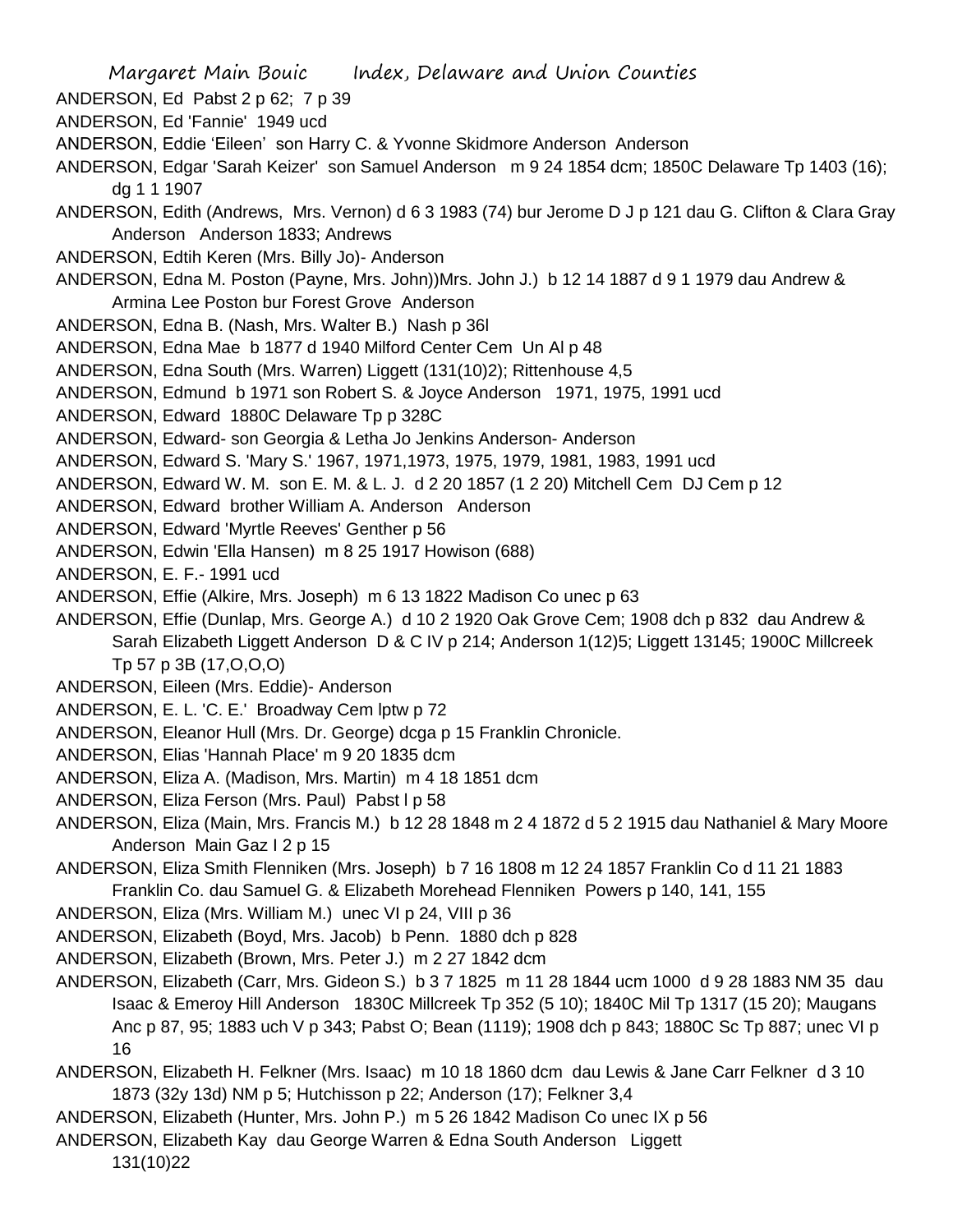Margaret Main Bouic Index, Delaware and Union Counties ANDERSON, Elizabeh Lee (Hammel, Mrs. )- dau Arne & Evelyn C. Claycomb Anderson- Anderson ANDERSON, Elizabeth Leonore b 5 9 1900 d 2 21 1901,dau Knut Theodore & Netta Cordelia Bartholemew Anderson Weiser p 442 ANDERSON, Elizabeth (Root, Mrs. Sylvester) m 11 19 1829 dcga p 48 Del. P. & Fr. Ch. dau Mathew & Isabella Anderson Anderson ANDERSON, Elizabeth dau Samuel & Ruth McCoy Anderson 1850C Delaware Tp 1403 (6) ANDERSON, Elizabeth niece of Thomas w. Mccoy dcw Bk 4 p 49(7) ANDERSON, Elizabeth (Mrs. William) d 4 6 1883 (75 2 1) Southardtown Cem York Cem p 13; 1870C York Tp 16 p 3 (59, Penn); 1880C York Tp 295 p 29 (72, Pa, Pa, Pa) ANDERSON, Elizabeth dau William P. & Martha A. Kishler Anderson 1880C Marysville 132 147 p 5 (16,O,Pa,O); 1900C Marysville 1st ward 318-332 p 14A (36,O,Pa,O) ANDERSON, Ella (Furniss, Mrs. John M.) 1985 uch p 117 ANDERSON, Ella Hansen Wright (Mrs. Edwin) b 10 5 1892 m 8 25 1917 dau Warner Howison & Julia B. Fitton Wright Howison 688 ANDERSON, Ella (Mrs. James) 1915 dcd Delaware ANDERSON, Ellen b 1957 dau Don A. & Vera G. Anderson 1975 ucd ANDERSON, Ellen (Butcher, Mrs. Peter) m 11 4 1847 dcm

ANDERSON, Ellen (Cox, Mrs. Larry) dau Harry C. & Yvonne Skidmore Anderson Anderson

ANDERSON, Ellen F. 1880C Delaware Town p 481A

ANDERSON, Ellen (Mrs. Harold A.) Anderson

ANDERSON, Ellen Crabb (Mrs. Charles) Anderson

ANDERSON, Ellen Miller (Mrs. Harold)- parents of Theodore L. & Donald Anderson- Anderson

ANDERSON, Elmora Loop' b 12 13 1862 dau Daniel & Esther Carr Anderson 1883 uch V p 343; 1880C Millcreek Tp 77(18, O, Va,NY); Anderson 181

ANDERSON, Elmer E. Pabst O

ANDERSON, Elmer b 1884 d 6 24 1950(65 yr) Unionville Cem; D J Cem p 42, 147

ANDERSON, Elsie (Maugans, Mrs. Jack) Maugans Anc p 20

ANDERSON, Elwood 'Dorothy M. Bogard McKinley)- Anderson

ANDERSON, E. W. Jr. Son Elwood & Dorothy M. Bogard McKinley Anderson- Anderson

ANDERSON, Emeroy Hill (Mary)(Mrs. Isaac) b 1806 d 9 4 1854 NM p 36; 1830C Mil Tp 262 (20 30); 1840C Millcreek Tp 1317 p 57 (30 40); 1850C Mil Tp 2023 2044 p 294 (44, Vt) Anderson (13); 1883 uch V p 343; dcq Guy Anderson 5; Maugans Anc p 95

ANDERSON, Emily (Mrs. James)- parents of Margo Dianna Anderson Paver- Anderson

ANDERSON, Emily J. dau John & Sarah Sprague Anderson 1850C Paris Tp 691 706 p 10 (2,O)

ANDERSON, Emma E. dau William P. & Martha A. Kishler Anderson 1883 uch V p 77; 1870C Marysville Paris Tp 310 320 p 36 (6,O)

ANDERSON, Emma (Mary) d 3 8 1890 (34 1 18) NM 7 dau Simpson & Mary McGill Anderson 1860C Mil Tp 22

- ANDERSON, Emma (James, Mrs. Sylvester Skidmore) b 1877 d 1925 NM 35 dau Andrew & Sarah Elizabeth Liggett Anderson Anderson 1(12)2; Liggett 13143; Rittenhouse 4,5; 1880C Mil Tp 55 59 p 6(2,O,O,O); 1900C Millcreek Tp 57 (22,O,O,O)
- ANDERSON, Emma E. (Longbrake, Mrs. Will H.) m 1 5 1910 dau William P. & Angeline Shearer Anderson Longbrake p 42

ANDERSON, Emma J. (Mrs. H. T.) 1915 dcd Delaware

ANDERSON, Emma Keys d 8 28(9) 1861 (9 yrs 1 m) Franklin Co adopted dau J. K. & Eliza Smith Flenniken Anderson Powers p l54,159

ANDERSON, Enid M. (Coleman, Mrs. John Randolph, Jr.) dau Cleland & Esther Hobbs Allison Anderson Felkner 5,6; Hutchisson p 21; Anderson 1751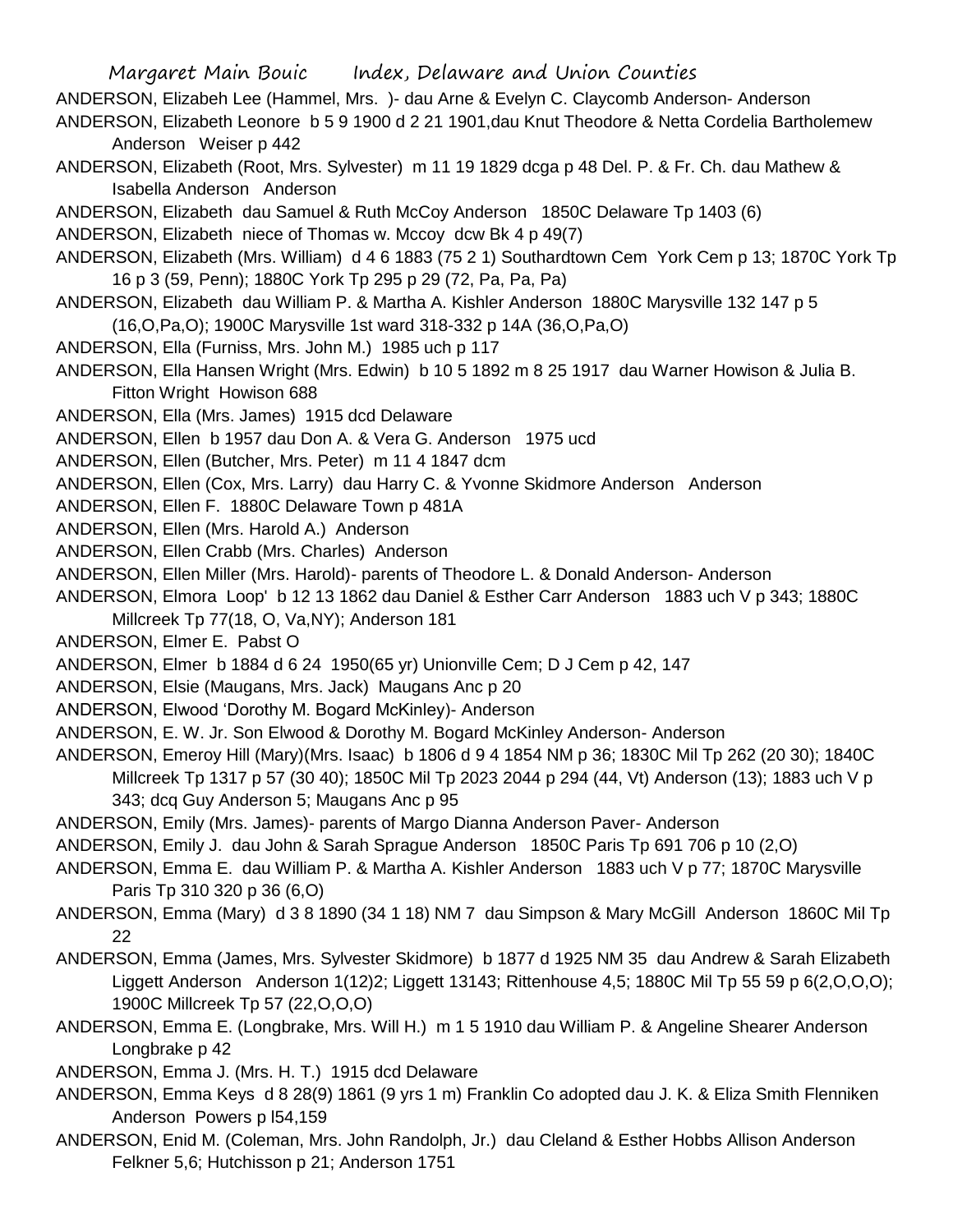ANDERSON, Erastus H. 'Louisa A. Parmenter' m 3 3 1875 ucm 5656 mt 3 p ll

ANDERSON, Erma (Harger, Mrs. Paul Chassill) Cowgill p 28

ANDERSON, Ermajean Wade (Mrs. Harold Edmund) b 3 1 1922 m 10 12 1940 dau Thomas Samuel & Frances Thompson Wade Genther p 60, 61

ANDERSON, Erwin 'Nancy J. Weaver' m 6 24 1863 dcm

ANDERSON, Esther 1961 dcd

ANDERSON, Esther (Andrews, Mrs. Frank) dau G. Clifton & Clara Gray Anderson Anderson 1834

- ANDERSON, Esther Carr (Mrs. Daniel) b 1 1 1844 m 1 3 1861 ucm 3128 d 11 11 1885 NM 22 dau Conrad & Mary Carr 1883 uch V p 343; 1860C Dover Tp 363 343 p 47 (20, Va);1870C Mil Tp 104 (30,O); 1880C Mil Tp 77 (30. O Va, NY); Anderson 18; unec IV p 10
- ANDERSON, Esther Frances Mowrey (Mrs. Gerald Taylor) b 9 5 1922 m 12 25 1940 Claibourne Cem p 95 dau Wellington Seward & Ruth Wilson Mowery Genther p 60, 61; Anderson

ANDERSON, Esther (Mrs. Gerald) 1975 ucd

ANDERSON, Esther Herd (Mrs. Rollin T.) d 12 14 1983 (79) dau Charles & Flora Belle Low Herd Anderson

ANDERSON, Esther Hobbs Allison (Mrs. Cleland G.) m 12 26 1906 d 6 8 1966 Anderson (175);Felkner 4,5

ANDERSON, Esther Irene Hux. (Mrs. Carl D.) 1961, 1980 dcd

ANDERSON, Esther (Mrs. Jerry T.) 1973, 1975, 1979, 1981, 1983 ucd

ANDERSON, Esther Ruth (Ellison, Mrs. Ben Frank) Nash p 333

ANDERSON, Ethan Wade b 11 18 1976 son Daniel J. & Lora Lee Shorter Anderson 1979, 1981, 1983, 1991 ucd; Genther p 62; Anderson

- ANDERSON, Ethel Bowers (Mrs. Thaddeus) Anderson
- ANDERSON, Ethel Irene Hux (Mrs. Carl D.)- b 4-4-1920 Madison Co. M 10-8-1940 d 9-28-2003 (83) buried Bloomingburg- dau John W. & Etta Rader Hux- Anderson
- ANDERSON, Ethel (Johnson, Mrs. Baxter) b 11 18 1898 d 4 4 1981 bur. New Millcreek Cem- dau G. Clifton & Clara Gray Anderson Anderson 1832; 1900C Jerome Tp 160-169 p 7B (1,O,O,O)
- ANDERSON, Ethel (Egan, Mrs. Charles E. III) m 2 25 1949 Weiser p 837

ANDERSON, Ethel 1949 ucd

- ANDERSON, Ethel (Johnson, Mrs. Jess) m 1911 dau Robert Earl & May Furness Anderson Anderson 1623; Piersol 13123
- ANDERSON, Etta b 2 1880 dau Andrew & Sarah Elizabeth Liggett Anderson 1880C Millcreek Tp 55 59 p 6 (3/12,O,O,O)
- ANDERSON, Eugene E.'Evalyn' son William & Marie O. Anderson Anderson; 1971, 1980 dcd

ANDERSON, Eva b 1969 dau John L. & Lana M. Anderson 1973 ucd

ANDERSON, Eva Nell (Reed, Mrs. Carrl) dau Robert C. Anderson Anderson

ANDERSON, Eva (Tuller, Mrs. Theodore Lester) b 5 16 1883 m 2 8 1921 d 10 11 1949 Weiser p 251

ANDERSON, Evalyn (Mrs. Eugene E.) 1971, 1980 dcd

ANDERSON, Evan b 9 12 1876 son Alexander & Christiana Piersol Anderson Anderson 166; Piersol 1316

- ANDERSON, Evelyn C. Claycomb (Mrs. Arne)- b 7-29-1907 d 7-22-2004 (96) Oak Grove Cem in Oak Grove,
	- Mo.- dau Fred & Rena Riggins Claycomb- Anderson
- ANDERSON, Everett 'Anna'- parents of Billy Joe Anderson- Anderson

ANDERSON, Everett 'Nora Louise Whittington' m 11 4 1914 Howison (953)

ANDERSON, Fannie (Mrs. Ed) 1949 ucd

ANDERSON, Fanny Hunter (Mrs. John) m 4 24 1851 dcm

ANDERSON, Fay son Elmer Anderson Anderson 1811

ANDERSON, Daniel Fern 'Marjorie Nellie Cratty' b 1890 d 1940 (1939) New Millcreek Cem p 44 son Daniel & Malinda Jones Anderson Anderson 184; Maugans Anc p 13; Jones 2; Maugans 5; Freshwater p 190; 1915 dcd Scioto Tp; 1900C Marysville 96-101 p 4A (11,O,O,O)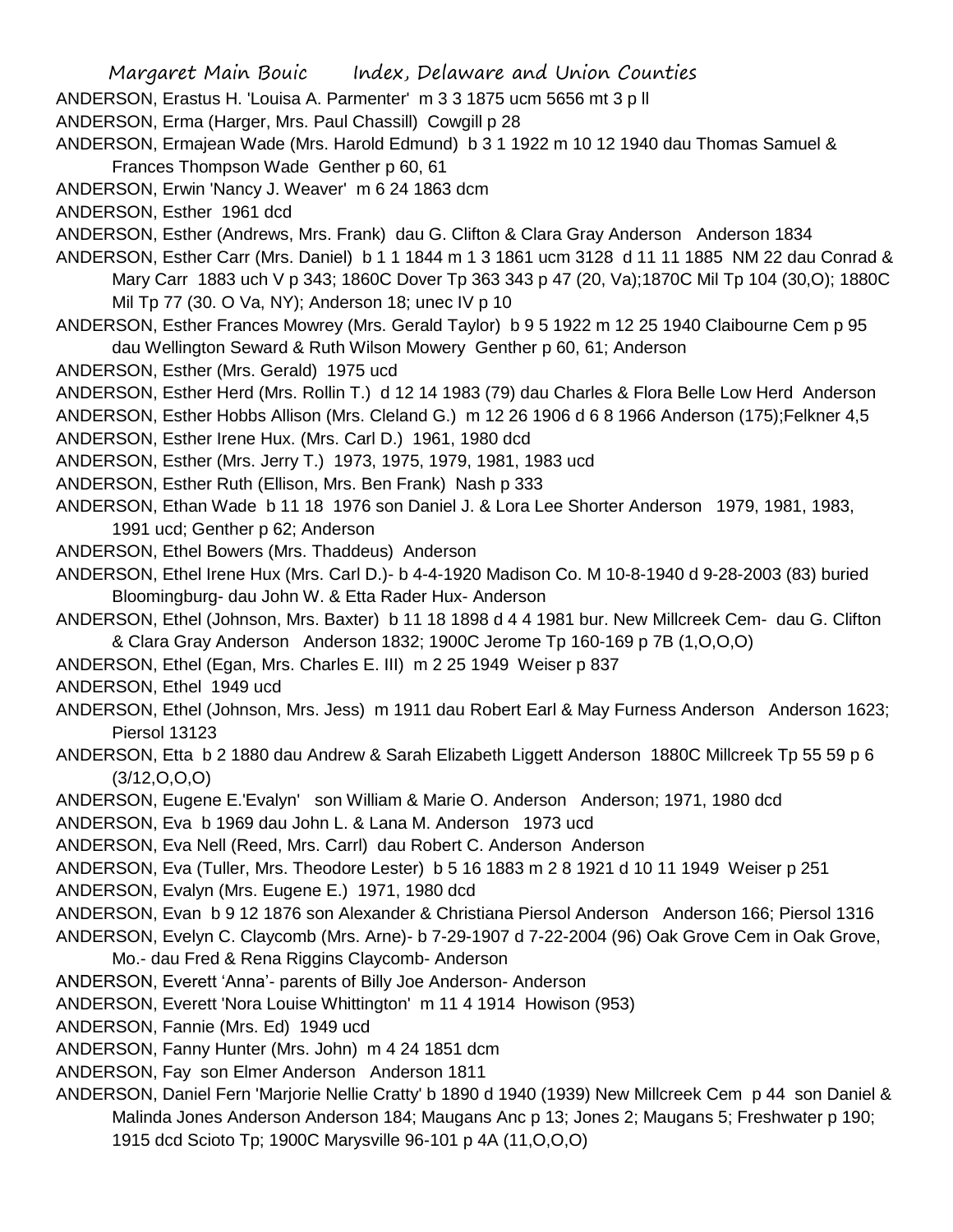ANDERSON, Flora (Blaney, Mrs. William L.) m 9 28 1880 ucm 6805; dau Simpson & Mary Guy Anderson Anderson 142; 1860C Millcreek Tp 22;1870C Mil Tp 106 p 13 (12,O); 1880C Mil Tp 64 68 (22,O,O,O)

ANDERSON, Florence (Lowe, Mrs. John) Anderson

ANDERSON, Florence dau Neil C. & Nancy G. Anderson 1961 dcd (2)

ANDERSON, Floyd - son James & Mina Abuhl Anderson- Anderson

ANDERSON, ----(Mrs. Foster G.)- d August 1960 (42)- mother of Mrs. Robert Wred- Anderson

ANDERSON, Frances Anita Cochran (Alson, Mrs. Andrew Alan)(Mrs. Samuel Newton)(Mason, Mrs. Charles Hugh) b 9 13 1923 m(1) 11 12 1942 (2) 11 30 1945 (3) 6 30 1950 dau Hugh L. & Opal Myrtle Willey Cochran Weiser p 25

ANDERSON, Frances Annabel Crawford (Mrs. Raymond)- b 1-26-1918 Coshoctorn d 10-23-2004 (86) bur Coshoctorn- dau Lawrence A. & Flora Gayle Giffen Crawford- Anderson

ANDERSON, Frances (Carter, Mrs. Zephaniah) 1883 uch V p 383

ANDERSON, Frances C. Green (Mrs. Roger P.)- b 5-12-1906 d 9-12-2002 (96) dau Royal B. & Zella Black Green- Union Tp. Cemetery- Anderson

ANDERSON, Frances Jane Beam (Mrs. Carl William) b 4 4 1936 m 6 4 1954 Weiser p 269

ANDERSON, Frances Jackson (Mrs. George Washington)- b 1861 d 1921 ped Jason Huffman #294 29, unec XI p 31

ANDERSON, Frances (Kemp, Mrs. Delton) dau James E. & Frances Shipley Anderson Anderson

ANDERSON, Frances May b 10 22 1897 Delaware Town dau James & Ella Richardson Anderson dcb colored

ANDERSON, Frances (Mayo, Mrs. John W.) m 2 2 1858 dcm

ANDERSON, Frances Orwig (Mrs. Maurice) d 3 11 1985 (82) bur St. Joseph's, Col. sister Bernard Eugene Orwig Anderson

ANDERSON, Frances Shipley (Mrs. James E.) b 5 28 1880 m 10 2 1902 d 1121 1978 dau Buford & Rebecca Woods Shipley bur. New Holland Anderson; 1959, 1967, 1971, 1973 ucd

ANDERSON, Frances (Woolley, Mrs. Robert F.) dau H. Rummell & Anne Semans Anderson Anderson

ANDERSON, Francy ch Simpson & Mary Guy Anderson 1860C Mil Tp 22 (2,O)

ANDERSON, Frank Pabst 2 p 60

ANDERSON, Frank 1880C Union Tp p 065A p 21 (32, Va,Va,Va)

ANDERSON, Frank A. Anderson

ANDERSON, Frank 'Dorothy' 1971 dcd

ANDERSON, Frank L. 'Ardath Alloa McKitrick' d 5 2 1976 McKitrick p 378

ANDERSON, Frank 'Margaret Orr' Freshwater p 45

ANDERSON, Frank 'Rosetta' d 1960 bur Columbus 1985 uch p 101

ANDERSON, Fred W. 'Kay C.' 1973 ucd

ANDERSON, Fred b 1968 son Fred W. & Kay C. Anderson 1973, 1979 ucd lived with Elmer L. & C. Kay **Balsiger** 

ANDERSON, Fred son Thomas Anderson Anderson

ANDERSON, Freda C. Wolfe (Mrs. William)- b 10-14-1934 (59) bur Fla sister of Mae Wolfe- Anderson

ANDERSON, Frederick L. b 1892 d 1918 US Marine Corps, Milford Cem Un Al p 67

ANDERSON, Gail 1979, 1981 ucd

ANDERSON, Gail (Mrs. Dr. Donald)- Anderson

ANDERSON, Garnet- sister Miles Anderson- dau William & Rosalee Anderson- Anderson

ANDERSON, Gary lived with Ralph & Thelma Bolenbaugh 1949 ucd

ANDERSON, Gary Taylor 'Lois Allman' b 8 30 1941 m 8 4 1962 Claibourne Cem p 95 son Gerald Taylor & Esther Mowery Anderson Genther p 62; Anderson ;1959 ucd, 1969dcd, 1973, 1975 ucd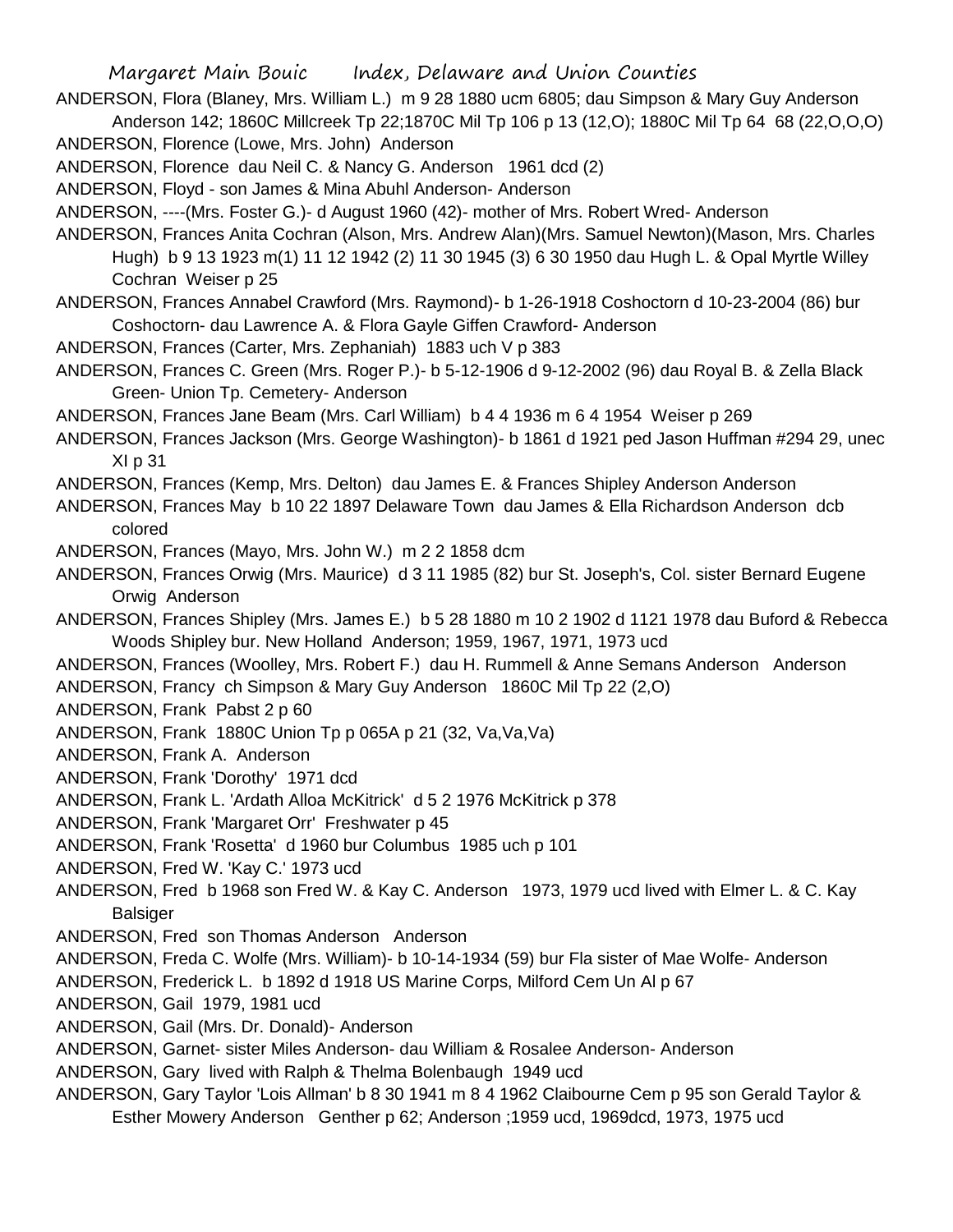Margaret Main Bouic Index, Delaware and Union Counties ANDERSON, G. Clifton 'Clara Gray' b 10 17 1874 d 1952 NM p 43 son Daniel & Esther Carr Anderson; 1883 uch V p 343; Anderson 183; 1880C Millcreek Tp 77 (5,O, Va, NY); 1900C Jerome Tp 160-159 [ 7B (23.O,O,O) m 5y ANDERSON, George Pabst I p 6; delge III p 9 ANDERSON, George 1908 dch p 387; Pabst 2 p 60; 1915 dcd Delaware ANDERSON, George (colored) 1908 dch p 412 ANDERSON, George M. uccp p 27; unec XII p 56 ANDERSON, George b 10 24 1870 Brown Tp dau dcb ANDERSON, George C. b 7 17 1879 Scioto Tp son Isaac & Jane E. Felkner Anderson dcb ANDERSON, Dr. George 'Eleanor Hull' m Sandusky City July 1821 dcga p 15 Fr. Chron. ANDERSON, George Ellis 'Ida Pearl Neil' b 1917 Freshwater p 101 ANDERSON, George 'Hattie Jackson' m May 1920 Howison 738 ANDERSON, George 'Marvel'- brother Charles E. Anderson- Anderson ANDERSON, George 'Ora Ellen Jones' m 5 6 1913 Giffen (16635) ANDERSON, George R. 1883 uch IV p 513 ANDERSON, George W. son W. H. & M. A. Anderson d 8 27 1886 (17) Cheshire Cem Powell p 60A ANDERSON, George Washington 'Frances Jackson'- b 1857 d 1909 ped Jason Huffman #294 28; unec XI p 31 ANDERSON, George W/Georgia 'Letha Jo Anderson'- m 9-22-1932- Anderson ANDERSON, Georgia Fry (Mrs. Guy) d 6 23 1979 Anderson (1(12)3); Carr (1143143); Rittenhouse; dcq Guy Anderson l ANDERSON, Georgia (Schiffman, Mrs. )- sister Miles Anderson- dau William & Rosalee Anderson- Anderson ANDERSON, Georgia W. 'Letha J.' Anderson; 1969, 1971, 1980 dcd ANDERSON, Gerald b 1963 son Gary T. & Lois Anderson 1973, 1975 ucd ANDERSON, Gerald C. brother Lt. Col. Maurice Anderson Anderson ANDERSON, Gerald Taylor 'Esther Frances Mowery' b 3 13 1919 m 12 25 1940 d 8 31 1981 Claibourne Cem p 95 son Paul R. & Mary Simkins Anderson see Jerry Anderson; Genther p 56, 60, 61 ANDERSON, Gerald Taylor II b 2 9 1963 son Gary Taylor & Lois Allman Anderson Genther p 62; Anderson ANDERSON, Gertrude B. b 4 25 1891 d 6 24 1976 Raymond Cem R7 lptw p 41 ANDERSON, Gertrude L. d 9 11 1971 (76) Anderson ; Pabst 8 p 41, cremated ANDERSON, Gertrude Treder (Mrs. Rev. John) Anderson ANDERSON, Gilbert b 1847 d 1849 NM p 36, son Isaac & Emeroy Hill Anderson Anderson 1(11) ANDERSON, Gillis J. 1908 dch p 387; delge VIII p 25 ANDERSON, Gladys b 12 20 1918 dau Everett & Nora Louise Whittington Anderson Howison1689 ANDERSON, Gladys dau George & Hattie Jackson Anderson Howison 1535 ANDERSON, Gladys (Graham, Mrs. ) sister Lt. Col. Maurice Anderson Anderson ANDERSON, Gladys Partin (Mrs. Denzil Tobias) Anderson (1842); Maugans Anc p 13 ANDERSON, Gladys Troutman (Mrs. Lawrence) m 8 2 1930 Anderson; 1961, 1969 dcd ANDERSON, Glenda (Vitue, Mrs. Jack) Freshwater p 132A ANDERSON, Glenna Jean (Beshears, Mrs. James) b 9 9 1957 m 10 6 1979 dau Robert L. & Grace Louise Main Anderson Main 131613132134; Greenlee ANDERSON, G. Lester James d 4 23 1881 (36) Cheshire Cem Powell p 60A ANDERSON, Glenn 'Janet E. Meeker' b 9 16 1915 m 3 16 1940 Weiser p 256 ANDERSON, Glenn Alfred 'Betty Joy Brown' b 12 4 1925 m 11 4 1945 Weiser p 293 ANDERSON, Glenn 1975 ucd ANDERSON, Gloria Jean (Hightower, Mrs. Sid C.) m 6 26 1965 dau Carl D. Anderson Anderson ANDERSON, Grace 1961, 1969, 1971 dcd ANDERSON, Grace Ellen (Parker, Mrs. William R.) m Sept. 1961 dau Shirley R. Anderson Parker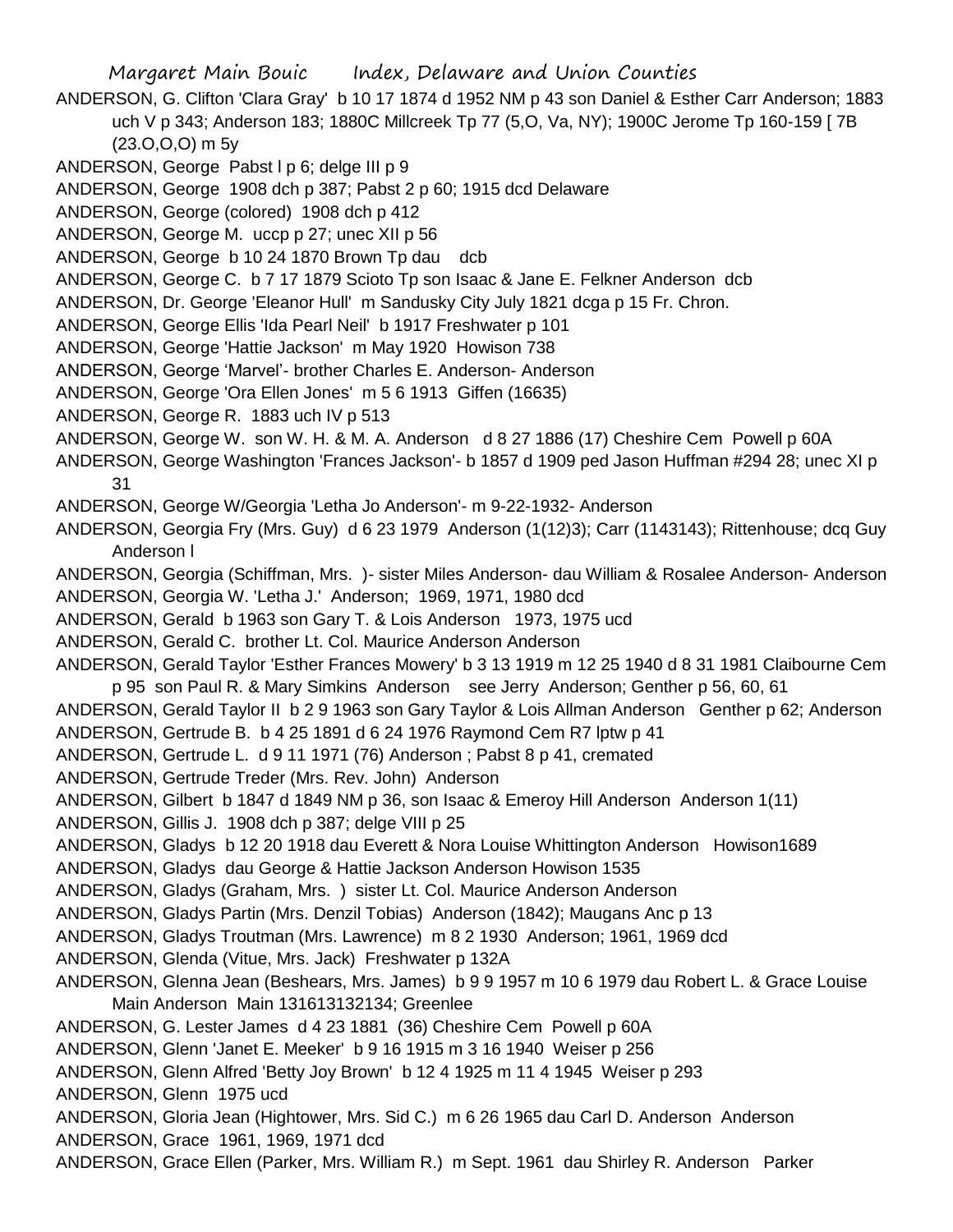Margaret Main Bouic Index, Delaware and Union Counties ANDERSON, Grace E. (Watts, Mrs. Foster H.)(Wilkes, Mrs. William)- Anderson ANDERSON, Grace Louise Main (Mrs. Robert L.) b 9 29 1919 m 1 9 1944 dau Neil C. & Bessie Leota Crumrine Main Main 13161313212 ANDERSON, Grace M. (Mrs. Harley) d 11 26 1971 (85) bur. Stafford Anderson ANDERSON, Grace Ryder (Mrs. Harry) dau Dr. Thomas & Emma Lawrence Ryder Weiser p 833 ANDERSON, Grace (Staley, Mrs. William) b 6 12 1869 m Jan 1 1890 dau Alexander & Christiana Piersol Anderson Anderson 164; Piersol 1314 ANDERSON, Grace E. (Wilkes, Mrs. ) b 9-16-1903 d 3-5-1999 (95) York Cem- dau James E. & Frances Shipley Anderson Anderson ANDERSON, Dr. Greg'Dr. Tari'- son Dr. Donald & Gail Anderson- Anderson ANDERSON, Gregory Scott b 1 7 1970 son James Arthur & Linda Jean Oberfield Anderson Anderson 1980 dcd lived with James & Linda Goodman ANDERSON, Grover 'Mollie Ewing' Anderson ANDERSON, Guy 'Georgia Fry' d 1 26 1963 son Andrew & Sarah Elizabeth Liggett Anderson dcq Guy Anderson1; Carr 1143143 ;Anderson 1(12)3 ANDERSON, Gwendolyn (Mrs. Harold L.) 1969 dcd ANDERSON, H. 1883 uch V p 155 ANDERSON, Mrs. H.- delge X p 37 ANDERSON, Halie Elizabeth b 9 9 1990 Cincinnati dau William Charles & Sheryl Jane Long Anderson Anderson ANDERSON, Hallie (Smith, Mrs. Frederick W.) Weiser p 273 ANDERSON, Hamilton 1840C Concord Tp p 120 (50 60) ANDERSON, Hannah Edsall (Mrs. Augustine) b 1755 m 1780? d 1834 dau Jacobus & Charlotte Barton Edsall dcc Frederick Lon Lowry 49 ANDERSON, Hannah Lola Maho (Mrs. Steven Milton) McKitrick p 158 ANDERSON, Hannah Place (Mrs. Elias) m 9 20 1835 dcm ANDERSON, Hannah Margaret b 5 27 1860 dau James B. & Amelia J. Deyo Anderson Anderson Bible; unec IV p 44 ANDERSON, Harley 'Grace M. ' d 1958 Anderson ANDERSON, Harold son Ira & Bessie Leona Little Anderson Anderson ANDERSON, Harold A. 'Ellen Miller' d 11 5 1963 (62) bur near Marion Anderson; parents of Theodore L. & Donald Anderson- Anderson ANDERSON, Harold "Dutch" 'Cleta' d 3 10 1984 (74) bur. Ft. Lauderdale Anderson; 1949, 1959, 1967, 1971 ucd ANDERSON, Harold L.' Gwendolyn R.' 1969 dcd ANDERSON, A. Harold 'Verna M.' 1969, 1971 dcd ANDERSON, Harold Edmund 'Ermajean Wade' b 3 13 1919 m 10 12 1940 son Paul R. & Mary F. Simkins Anderson Anderson; Genther p 60, 61 ANDERSON, Harold son Harry & Dolores Ott Anderson Anderson ANDERSON, Harriet- b 4-1835; 1900C Jerome Tp 131-140 p 6A (65,O,Pa,O) wid, 4 ch, 3 living ANDERSON, Harriet Rench (Mrs. Jesse) m 9 28 1845 ucm 2176 ANDERSON, Harriet (Mrs. Orville) d 1 29 1987 (87) Oak Grove Cem Anderson; Pabst 8 p 33 ANDERSON, Harrison son Albin & Twila Belle Kahle Anderson Weiser p 701 ANDERSON, Harry 'Grace Ryder' Weiser p 833 ANDERSON, Harry son John B. & Della Ringer Anderson Anderson 1611; Piersol 13111 ANDERSON, Harry Eugene 'Delores K.Ott Moder' b 1924 m 11 23 1963 d 4-21-1999 (75) Oakdale Cem II p 154 (M R20 18)- son Joseph & Stella Stanley Anderson- Anderson ANDERSON, Harry E. b 1861 d 1887 Oak Grove Cem Powell p 427

ANDERSON, Harry L. 1862 d 1924 Milford Cem Un Al p 67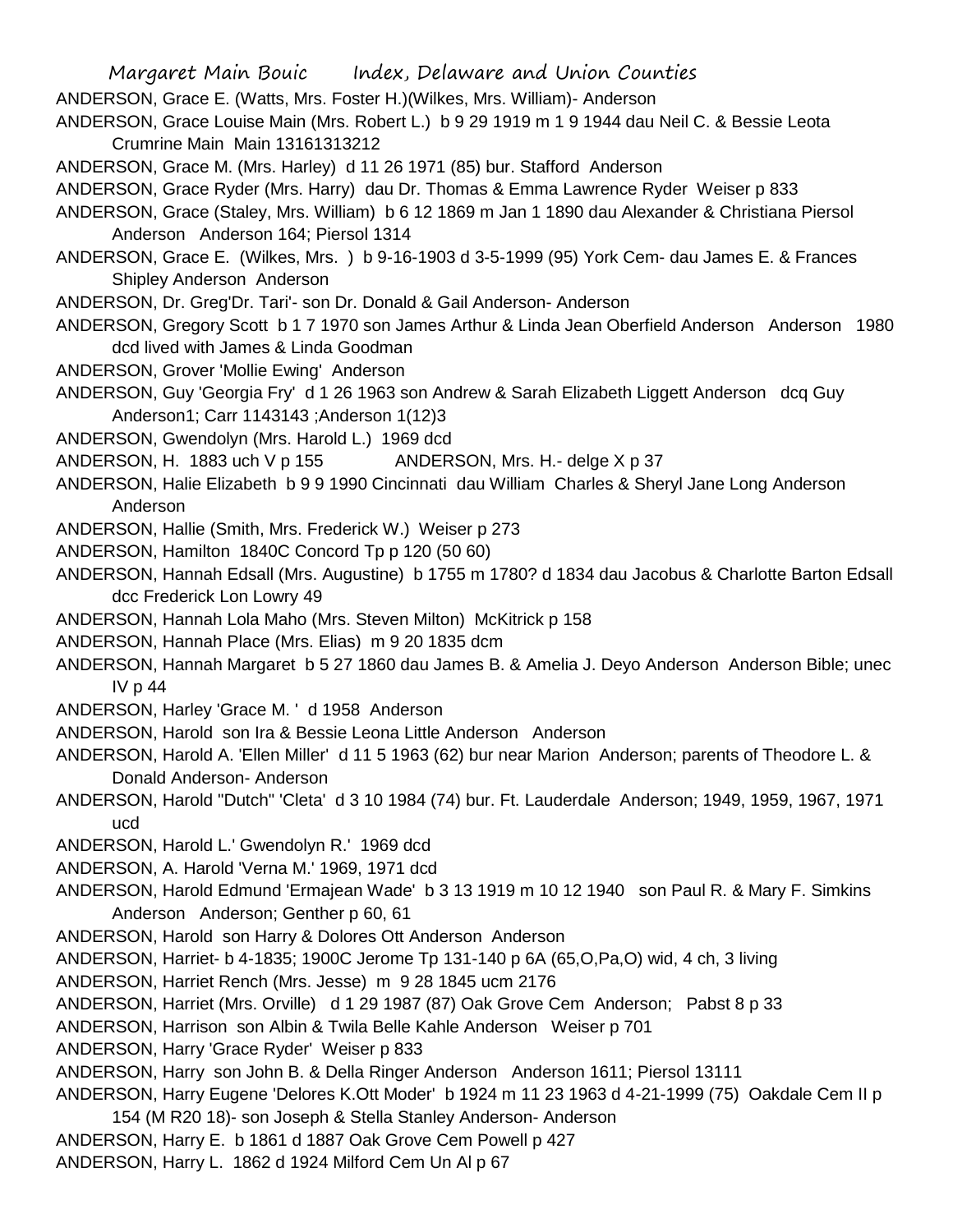Margaret Main Bouic Index, Delaware and Union Counties ANDERSON, Harry C. 'Yvonne Skidmore' b 3 27 1909 m 4 15 1931 d 7 18 1984 bur. Kenton son Grover & Mollie Ewing Anderson Anderson ANDERSON, Hattie dau David & Susan C. Porter Anderson 1870C Union Tp 199 98 p 14 (10,O) ANDERSON, Hattie Jackson (Mrs. George) b 11 1903 m 5 1920 Howison 738 ANDERSON, Hazel (Hopkins, Mrs. ) sister Harold Anderson Anderson ANDERSON, Hazel (Linscott, Mrs. Dow) dau G. Clifton & Clara Gray Anderson Anderson 1835 ANDERSON, Hazel Phelps (Mrs. ) unec III p 19 ANDERSON, H.E. 1908 dch p 434 ANDERSON, Helen (Mrs. Bruce)- Anderson AENDERSON, Helen E. (Tanner, Mrs. Martin Wilbur) m 10 22 1875 Asp (1555) ANDERSON, Helen Grace Weiser (Swope, Mrs. Howard Leonard)(Mrs. Olaf Robert)(Van Bibber, Mrs. William Noah) b 12 13 1905 m(1)7 5 1924 (2) 9 15 1927 dau William Walter & Ruby Chloe Kent Weiser Weiser p 259 ANDERSON, Helen b 3 13 1924 dau Everett & Nora Louise Whittington Anderson Howison 1691 ANDERSON, D. Helen Hardesty (Mrs. Hugh- ped Richard Hugh Adams 23 by Katy Burath #467 unec XIV p 58 ANDERSON, Helen Maria Orahood (Mrs. ) b 4 24 1909 d 12 4 1986 bur Hilliard dau Fred & Lula Orahood Anderson ANDERSON, Helen (McKittrick, Mrs. John Wesley) McKitrick p 435 ANDERSON, Helen M. (Spain, Mrs. Carl E., Sr.)- b Champaign Co 8-27-1929 m 4-15-1947 d 2-26-1994 dau Elwood & Dorothy M. Bogard McKinley Anderson- Anderson ANDERSON, Helena (Mrs. Steven J.)- Anderson ANDERSON, Henry D. d 1 18 1961 bur Charleston W. Va. son Rummel & Ann Semans Anderson Anderson ANDERSON, Henry 'Anna Field' m 11 25 1873 ucm 5386 ANDERSON, Henry 'Margaret' b 6 27 1851 d 4 27 1904 York Tp Cem p 50; 1870C York Tp 16 p 3 (18, Penn); 1880C York Tp 294 p 29 (28, Pa, Pa, Pa) p 0032 ANDERSON, Herbert 'Betty' -father of Raymond Anderson- Anderson ANDERSON, Herbert brother William A. Anderson Anderson ANDERSON, Hezekiah 1860C Marysville 1545 1537 p 203 (19) ANDERSON, H. L.- 1991 ucd ANDERSON, Homer Jr. 'Barbara S.' 1969, 1971 dcd ANDERSON, Horatio 1830C Paris Tp (40 50) ANDERSON, Hosea 'Polly Kendall' m 6 23 1811 Madison Co unec IV p 21 ANDERSON, Hosea ' Clarinda Newcom' m 11 20 1815 Madison Co unec p 29 ANDERSON, Howard son Laura Ditzler Anderson Weiser p 532 ANDERSON, Howard B. 'Barbara Ann Pierce' m Feb. 1961 son Ralph Howard Anderson ; Freshwater p 207 ANDERSON, Howard E. son Lt. Col. Maurice & Frances Anderson Anderson ANDERSON, Howard son Harold Anderson Anderson ANDERSON, H. T. 'Emma J.' 1915 dcd Delaware; dg 1-7-1908 delge VIII p 12 ANDERSON, Hugh 'Helen Hardesty'- ped Richard Hugh Adams 22 by Kathey Burath # 467, unec XIV p 58 ANDERSON, Hugh R. Jr. 'Jill' 1983, 1991 ucd ANDERSON, Hughs b 1801 d 1804 son Mathew & Isabella Anderson Anderson ANDERSON, Ida Pearl Neil (Mrs. George Ellis)(Eiler, Mrs. Asa) b 1877 m(1) 1917 (2) 7 1 1929 dau Tillman & Adaline Lucia Freshwater Neil Freshwater p 101 ANDERSON, Ira (1929) delge IX p 16 ANDERSON, Ira E. 'Bessie Little'b 12 14 1887 m 1909 d 7 16 1919 son Charles & Ellen Crabb Anderson 1949, 1959, 1971, 1973, 1975, 1979 ucd Anderson ANDERSON, Ira brother Alvira Andrews Smith 1915 uch p 1091

ANDERSON, Irene (Mrs. Brian)- Anderson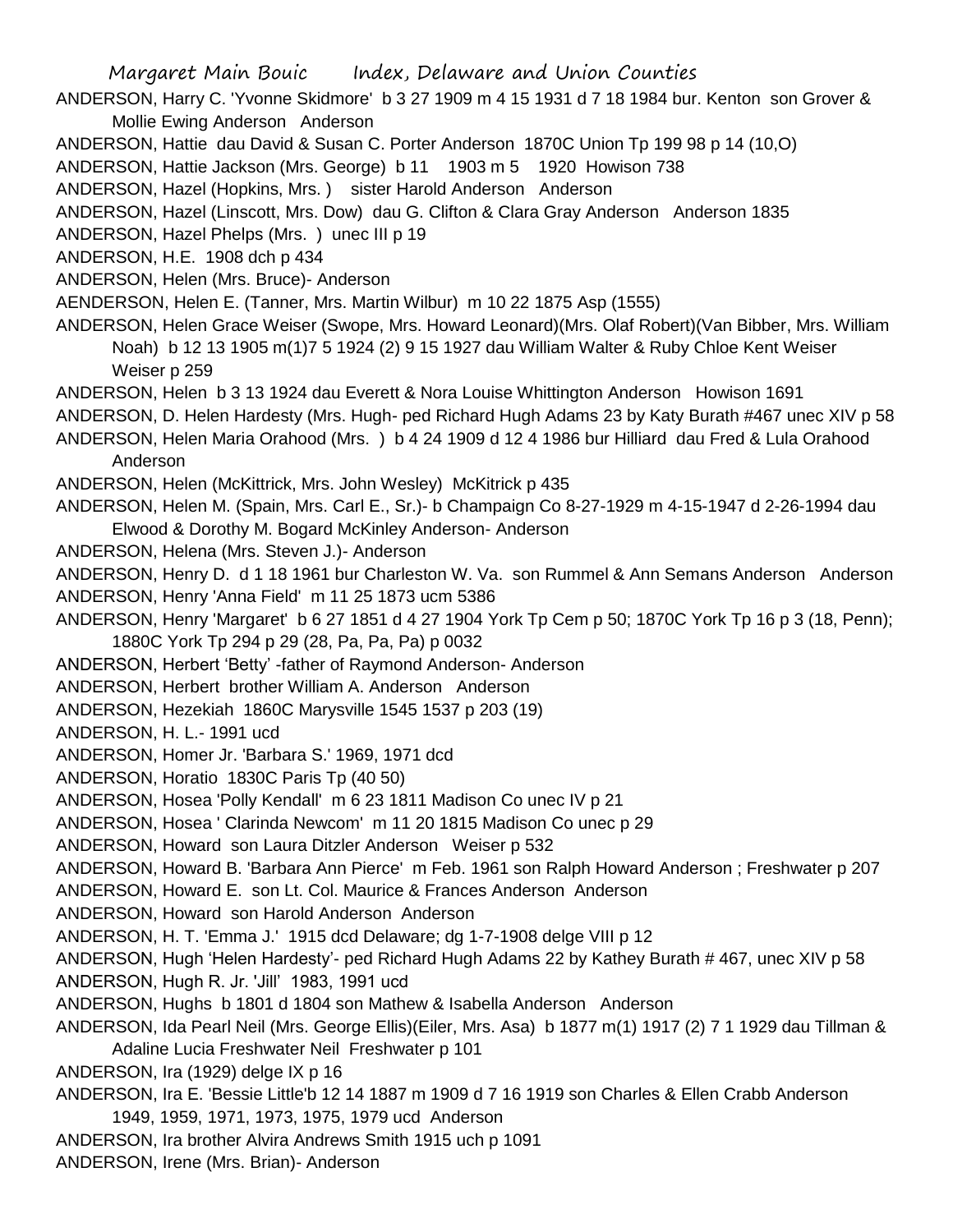Margaret Main Bouic Index, Delaware and Union Counties ANDERSON, Irene (Brungart, Mrs. Raymond Jacob) b 8 11 1892 Weiser p 601 ANDERSON, Irene Blum (Mrs. John Richard) Anderson (1(12)31); (11431433); Rittenhouse 5,6 ANDERSON, Irma (Coe, Mrs. Oscar) d 12 13 1986 dau John V. & Susan Virginia Liggett Anderson Liggett 131(10)1; Rittenhouse 4,5 ANDERSON, Isaac 'Emeroy Hill' b 1795 d 4 5 1867; NM p 36; dcq GA:4; 1830C Millcreek Tp 262 (20 30); Anderson 13;1840C Mil Tp p 57 (40 50); 1850C Mil Tp 2023 2044 p 293 (53, NY); 1860C Mil Tp 30 (60, NY); 1880 dch p 490; 1883 uch V p 335,338, 343; uccp p 20, 24, 34, 36, 38, 40; Maugans Anc p 95; will Un Co Vol A. p 426; delge V p 54 (Concord Tp) ANDERSON, Isaac 1908 dch p 431 ANDERSON, Isaac 'Elizabeth H. Felkner''Jennie Felkner' b 1838 m(1) 10 18 1860 dcm; (2) 1874 d 1879 NM p 5; son Isaac & Emeroy Hills Anderson 17; mt 12-30-1868; adm, estate of Luther Liggett; 1850C Mil Tp 2023 2044 p 293 (16,O); 1860C Mil Tp 30 (24,O); Hutchisson p 22; Felkner 3,4 ANDERSON, Isaac Warren b 11 13 1864 d 1864 (4m 12d) NM 5, Powell p 257 Anderson 172; Felkner 4 ANDERSON, Isaac 'Nancy' 1860C Claibourne Tp 789 770 p 103 (25,O) ANDERSON, Isaac 'Melinda Davis' m 3 11 1857 ucm 2539 (Belinda) div Mt 2 3 1858; unec XII p 11 ANDERSON, Isaac b 9 30 1863 d 1894 son Alexander & Christiana Piersol Anderson Anderson 163; Piersol 1313 ANDERSON, Isabella (Mrs. Matthew) delge I p 20 ANDERSON, J. dpc p 77 ANDERSON, Jack Reeves 'Linda Demoss' b 9 22 1944 m 11 23 1962 son Paul Reeves & Margaret Whiteside Anderson Genther p 62 ANDERSON, Jack 'Cathy' 1980 dcd ANDERSON, Jack- son Everett & Anna Anderson- Anderson ANDERSON, Jacqueline Diane (Kennedy, Mrs. Eugene Edward) b 1959 m 8 24 1980 dau Dr. Daniel E. & Virginia Dolbeare Anderson Anderson; 1969, 1980 dcd ANDERSON, Jacqueline "Peggy"(Shesky, Mrs. )- dau Alberta M. Huff Anderson- Anderson ANDERSON, James uccp p 27; unec IV p 72 ANDERSON, James 1820C Kingston Tp; uccp p 3 estate 1825 ANDERSON, James d 9 11 1825 dcga p 31 Del. Pat. & Fr. Chron Kingston Tp ANDERSON, James hmp p 148, 244 ANDERSON, James 1880C Troy Tp p 340C ANDERSON, James Kingston Tp 1826 delge VI p 38 ANDERSON, James 1961 dcd ANDERSON, James 1850C Orange Tp 1654 (25,O) ANDERSON, James 1883 uch IV p 459 ANDERSON, James d 6 27 1864 bur Mitchell Cem 1883 uch V p 474, 524, 541; D J Cem p 20 ANDERSON, James infant 1973 Oakdale Cem I p 62 ANDERSON, James 1860C Darby Tp 453 455 p 64 (22,O) ANDERSON, James A. 'Beverly' 1980 dcd ANDERSON, James A. son Lawrence D. & Gladys Troutman Anderson Anderson ; 1961 dcd ANDERSON, James Arthur 'Linda Jean Oberfield' m 6 5 1966 son Lawrence Anderson Anderson ANDERSON, James Arthur 'Patricia Sasso' b 1 10 1960 m 10 7 1984 son Eugene Anderson Anderson ANDERSON, James B. 'Amelia J. Deyo' b 12 3 1833 Pleasant Tp Mad. Co 12 3 1833 m 2 3 1859 d 7 15 1904 Anderson Bible unec IV p 44 ANDERSON, James B. b 1965 son James & Betty Anderson 1967 ucd ANDERSON, James b 1954 son Charles E. & Rosezella Anderson 1959, 1967, 1971, 1973 ucd ANDERSON, James son Charles E. & Ruth Martin Anderson Anderson ANDERSON, James C. 'Maria Martin' m 10 22 1874 ucm 5561; dumch p 142; 1883 uch V p 251; mt 3 p 2,3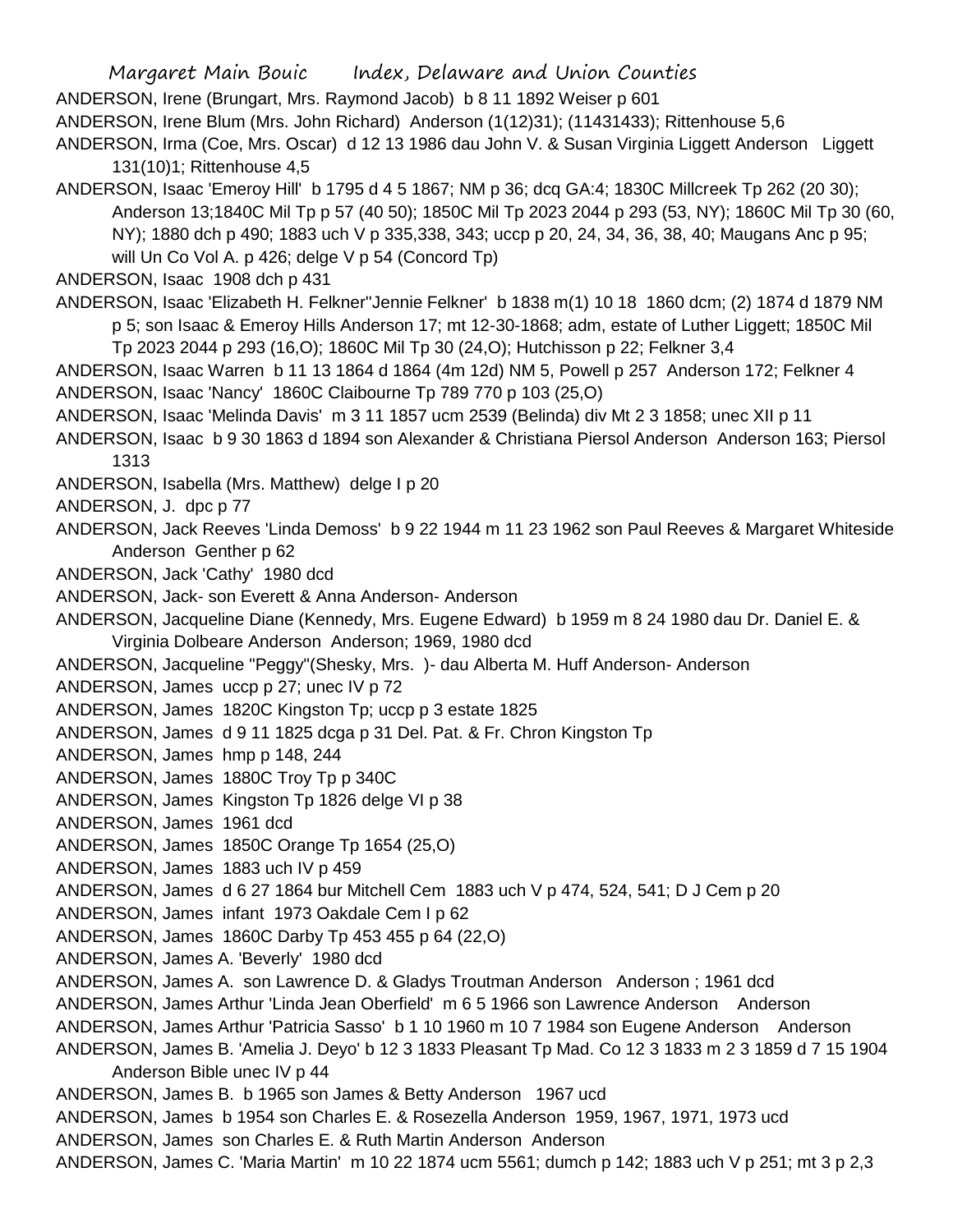Margaret Main Bouic Index, Delaware and Union Counties ANDERSON, James C. 'Virginia' 1983, 1991 ucd ANDERSON, James 'Dailey Adeline' d 1964 Anderson ANDERSON, James Edson d 1945 son Guy & Georgia Fry Anderson- Anderson 1(12)31; Carr 11431431; Rittenhouse 5; dcq Guy Anderson 1 ANDERSON, James E. 'Frances Shipley'- m 10 2 1902 d 12 1953 Anderson ANDERSON, James 'Emily'- parents of Margo Dianna Anderson Paver- son Alton & Lilly Anderson- Anderson ANDERSON, James E. b 3 2 1874 Delaware Town son Nelson & Loretta Barnes Anderson dcb, colored ANDERSON, James son Eliza Anderson Pabst l p 59 ANDERSON, James 'Ella' 1915 dcd Delaware ANDERSON, James E. 'Ruie Williams'- son Willis Anderson- Anderson ANDERSON, James F.'Betty' 1971, 1973, 1975, 1979, 1981, 1983, 1991 ucd ANDERSON, James G. son Alexander & Catharine Anderson 1850C Delaware Tp 1100 (7,O) ANDERSON, James H. b 1812 d 1852 son Mathew & Isabella Anderson Anderson; Pabst O; hmp p 167 ANDERSON, James son James E. & Frances Shipley Anderson Anderson ANDERSON, James b 1951 son James L. & Rosa Anderson 1967, 1971 ucd ANDERSON, James b 1955 lived with James R. & Wilma P. Anderson 1973 ucd ANDERSON, James J. 'Jeanne Cashell' b 8-8-1906 m 8 14 1932 d 2-12-1994 (87) Raymond Cem son James E. & Frances Shipley Anderson- Anderson; 1967, 1971, 1973, 1975, 1979, 1981, 1983, 1991 ucd ANDERSON, James 'Sharon'- b 7 13 1951 son Kenneth & Rosalee Callicoat Anderson Anderson ANDERSON, James K.- d 9-7-2000 Oakdale Cem K-28-N 1/2 ANDERSON, James Kenneth 'Rosa Lee Callicoat' m 6-7-1946 d 9-7-2000 Oakdale Cem ; 1967, 1971, 1973, 1975 ucd ANDERSON, James L.- son Thaddeus & Ethel Bowers Anderson- Anderson ANDERSON, James L.'Virginia Cosgray' m 3 18 1939 Anderson; 1949, 1959, 1967, 1971, 1973, 1975, 1979, 1981, 1983 ucd ANDERSON, James 1860C Darby Tp 385 387 p 55 (10, Pa) lived with J. C. Mitchel; 1870C Darby Tp 16 14 (21, Penn) ANDERSON, James 'Mina Abuhl'- parents of Neil C., Larry, Floyd Anderson- Anderson ANDERSON, James Peter son James R. & Betty Rausch Anderson Rausch 199231, 142231, 1(10)3331; 1991 ucd ANDERSON, James R. 'Betty Rausch' Rausch (142223) ,(19923), (1(10)333); 1959, 1967 ucd ANDERSON, James Robert b 10 19 1872 son James B. & Amelia J. Deyo Anderson Anderson Bible unec IV p 44 ANDERSON, James R. son Lowell E. & Phoebe Ann Harris Anderson Anderson; 1949 ucd ANDERSON, James R. 'Wilma P.' 1967, 1971, 1973 ucd ANDERSON, James brother William D. Anderson- Anderson ANDERSON, James b 6 24 1915 son William & Maud Andrew Anderson Genther p 19 ANDERSON, Jan (Mrs. Terry L.) Anderson; 1991 ucd ANDERSON, Jane (Adams, Mrs. William Douglas) b 1805 d 1884 ped Martha Vestal Clarke #161 23 unec IX p 67 ANDERSON, Jane Bidwell (Mrs. Eldon) dau Rodney & Clara Reece Bidwell Bidwell ANDERSON, Jane Klein (Mrs. Charles) dau Oscar C. Klein Klein; 1976 dch p 354 ANDERSON, Jane N. Pabst O ANDERSON, Jane (Jennie) Felkner (Mrs. Isaac) b 11 27 1845 m 3 25 1874 d 10 16 1928 Farivew Cem p 15; dau William & Celinda Smart Felkner Anderson (17); opc 132; 1850C Scioto Tp 2353 p 142 (6,O); 1870C Sc Tp 79 (25); 1880C Sc Tp 141 (33,O) ANDERSON, Janet (Tillman, Mrs. ) dau Morse & Selma Maude Anderson Anderson ANDERSON, Janet A. (Mrs. William E.) 1967, 1971, 1973 ucd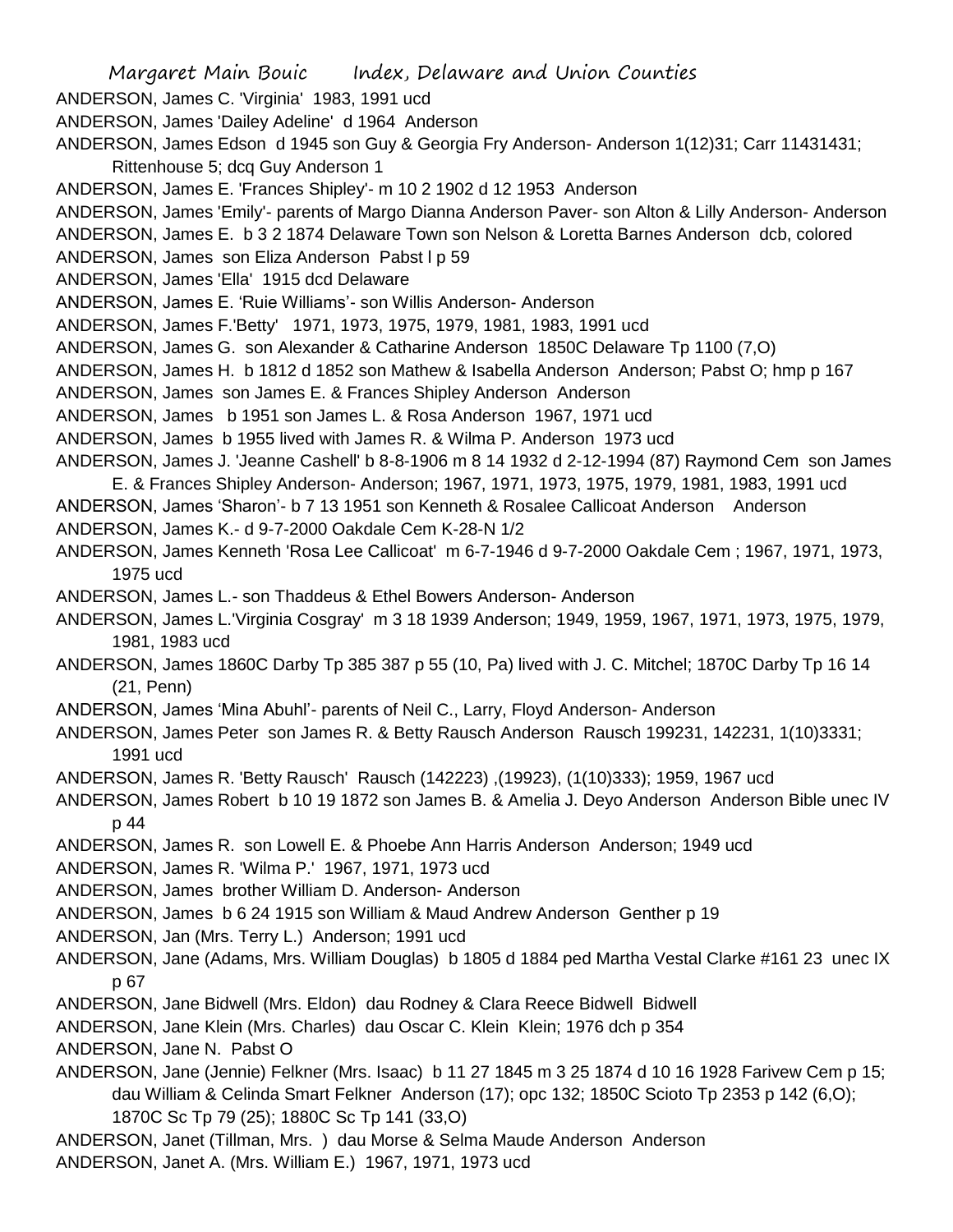- ANDERSON, Janet E. Meeker (Mrs. Glenn) b 3 26 1918 m 3 16 1940 dau Edwin Leroy & Emma Ellen Colflesh Meeker Weiser p 256
- ANDERSON, Janet (Mrs. John) Anderson

ANDERSON, Jared Michael b 6 22 1983 son Michael H. & Jo Ann Viers Anderson Anederson

ANDERSON, Jarod R. b 9 19 1970 d 5 20 1991 (20) cremated son Richard Gary & Sharon Anderson Anderson

ANDERSON, Jay Pabst 2 p 62

ANDERSON, Mrs. J. E. 1915 dcd Scioto Tp

ANDERSON, Jean(Hightower, Mrs. ) dau Carl D. & Esther Irene Hux Anderson 1961 dcd (15) Anderson ANDERSON, Jean (Stroemer, Mrs. Kenny)- sister Charles E. Anderson- Anderson

ANDERSON, Jeane b 10 22 1972 dau Bruce Carnot & Sharon Meyer Anderson Freshwater p 139

ANDERSON, Jeanne b 1965 dau Robert S. & Joyce E. Anderson 1967, 1971, 1973, 1975, 1979, 1981 ucd ANDERSON, Jeanne Cashell (Mrs. James J.) b 9-6-1912 m 8-14-1932 d 9-5-1995 (82) Raymond Cem, dau

Harry Hamilton & Beulah May Brenizer Cashell- Cashell; 1967, 1971, 1973, 1975, 1979, 1981, 1983, 1991 ucd; Anderson

ANDERSON, Jeanne Vickie b 3 28 1952 dau William & Virginia Graham Anderson Genther p 105; Graham 1614711; Taylor 152414517711; Richey; Amrine

ANDERSON, Jeannette (Williams, Mrs. ) dau Grover & Mollie Ewing Anderson Anderson

ANDERSON, Jeff- son Neil C. Anderson- Anderson

ANDERSON, Jeffrey Michael b 12 19 1980 son Michael H. & Jo Ann Viers Anderson Anderson

ANDERSON, Jennie 1880C Scioto Tp p 284A

- ANDERSON, Jennie Epperson (Mrs. Winston Reeves) b 9 17 1919 m 4 19 1944 dau Berbin & Mattie Love Epperson Genther p 60
- ANDERSON, Jennie (Paul, Mrs. Edwin N.) m 11 25 1885 dau R. P. & Almira Anderson dumch p 299; Liberty p 2

ANDERSON, Jennie (Mrs. Thomas)- b 8-1851- 1900C Richwood 53-57 p 3A (40,O,O,O); 5 ch m 10y black

ANDERSON, Jennifer Lee (Moore, Mrs. James) b 2 13 1952 m 1974 dau Winston Reeves & Jennie Epperson Anderson Genther p 60

ANDERSON, Jennifer Myers (Mrs. Neil Robert) b 11 29 1946 m 6 27 1971 Main (131513132121); Greenlee ANDERSON, Jenny b 1 13 1887 Berlin Tp dau W. H. & Mary Buzzard Anderson dcb

- ANDERSON, Jeremiah Sherman b 1 20 1865 d 6 16 1898 son James B. & Amelia J. Deyo Anderson Anderson Bible Unec IV p 44
- ANDERSON, Jerry T. 'Esther M.' 1973, 1975, 1979, 1981, 1983 ucd

ANDERSON, Jesse Marie Holycross (Mrs. Lawrence E.) m 3 12 1965 dau William Holycross Agner

ANDERSON, Jesse 'Harriet Rench' m 9 28 1854 ucm 2176

ANDERSON, Jesse Pabst O

ANDERSON, Jesse 'Sarah Donaldson' b 6 7 1833 m 10 28 1854 d 3 18 1924 son Joseph & Lydia Blackmor Anderson dcc Frederick Lon Lowry 12

ANDERSON, Jessie 1915 dcd Delaware

ANDERSON, Jill (Mrs. Hugh R. Jr.) 1983, 1991 ucd

ANDERSON, Jim b 1960 son Eugene E. & Evelyn Anderson 1971 dcd

ANDERSON, Jim son Lawrence Anderson Anderson

ANDERSON, Jim son Thaddeus & Ethel Bowers Anderson Anderson

ANDERSON, Jimmy 'Norma'- brother Charles E. Anderson- Anderson

ANDERSON, J. J. 1915 uch p 262; 1877 uca p 87

ANDERSON, J. L. 'Clara G.) Mayor 1915 dcd Delaware

ANDERSON, Joan Lois Tobias (Mrs. Richard Eugene) Anderson 1845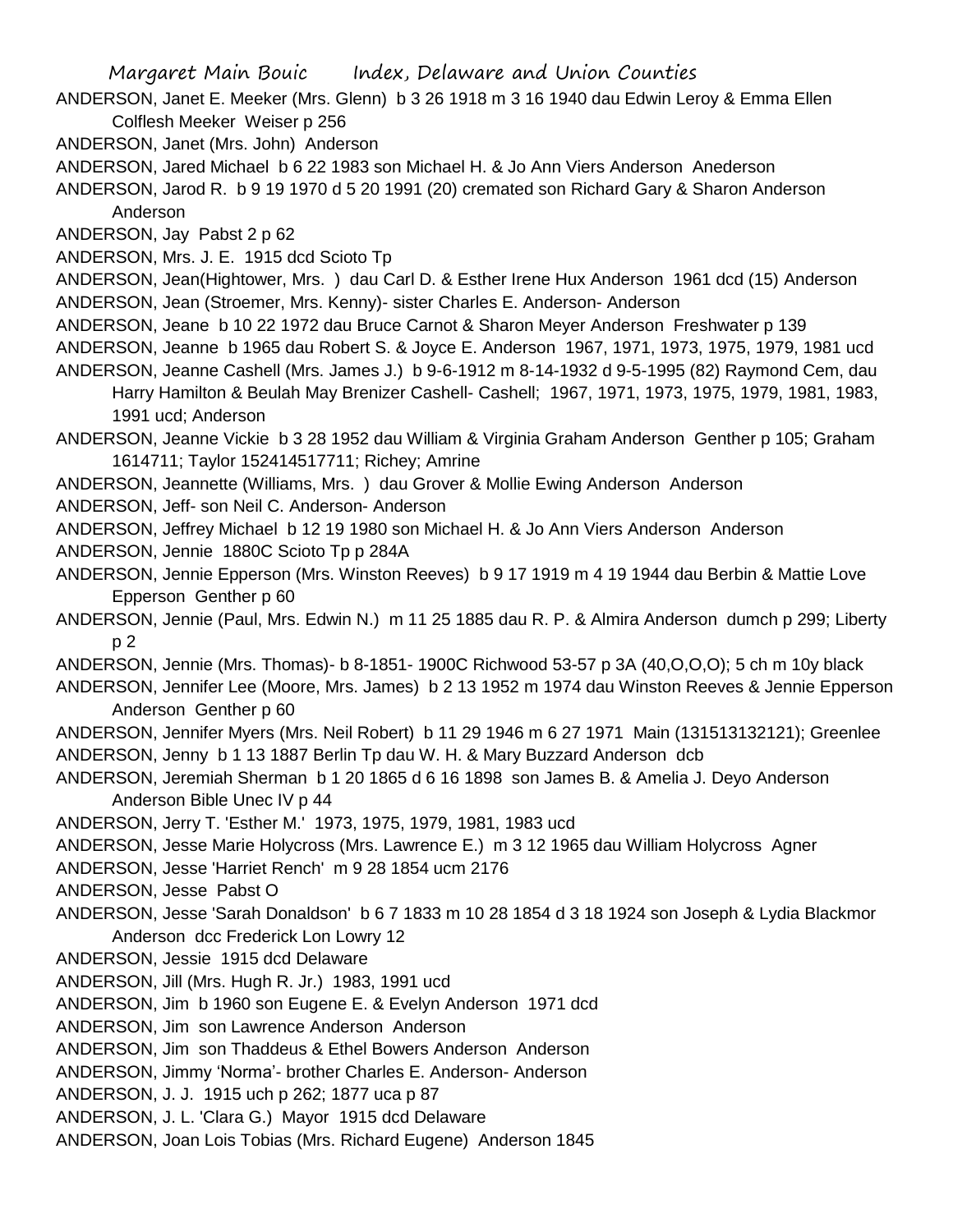Margaret Main Bouic Index, Delaware and Union Counties ANDERSON, Joan (Schaff, Mrs. Robert) dau Urton & Thelma Anderson Carr 1143141; Anderson 1(12)31; Rittenhouse 5 ANDERSON, Joan dau James & Mary Elise Clark Anderson dcq Helen Carpenter Clark 1 ANDERSON, Jo Ann Viers (Mrs. Michael H.) m 5 16 1970 dau Homer Viers Anderson; 1971 ucd ANDERSON, Jo Ann (Wright, Mrs. )- dau Joseph & Frances Annabell Crawford Anderson- Anderson ANDERSON, Joan Patricia b 3 17 1915 dau William & Maud Andrew Anderson Genther p 119 ANDERSON, Joday b 1966 dau Robert S. & Joyce Anderson 1967, 1971, 1973, 1975, 1979, 1981 ucd ANDERSON, Jodelle Smith (Mrs. Terry Lee) m 1 1 1970 dau Neal O. Smith Anderson ANDERSON, Jody dau Bob & Deanna Anderson Anderson ANDERSON, Miss Joe- delge X p 37 ANDERSON, Joe- son L. Anderson- 1880C Claibourne Tp 164-176 p 217D (8,O,Pa,Pa) black ANDERSON, Joe- son William W. & Charmaine Anderson- 1991 ucd ANDERSON, Joesie (Jones, Mrs. )- dau Joseph & Stella Stanley Anderson- Anderson ANDERSON, Joey b 1969 ch Steven James & Sondra Sue Miller Anderson 1975, 1979, 1981 ucd ANDERSON, Johanna b 1976 dau Barbara Anderson 1981 ucd ANDERSON, John- in Union County 1832-1849; unec XIV p 14 ANDERSON, John son Laura Ditzler Anderson Weiser p 332 ANDERSON, John Pabst 3 p 6, l7 ANDERSON, John uccp p 42; unec XII p 65 ANDERSON, John- 1850C Jerome Tp unec VIII p 47 ANDERSON, John (pharmacist) 1887 unec II p 28 ANDERSON, Mrs. John 1908 dch p 179; dpc p 81 ANDERSON, John A.- 187th OVI- delge VIII p 25 ANDERSON, John Allen 'Lucille Lane' Anderson ANDERSON, John A. 'Sarah Ann Stephens' b 1839 m 10 17 1865 dcm d 1884 Oak Grove Cem Powell p 103,427; 1880 dch p 354; 1908 dch p 116, 387; 1976 dch p 138; Powers p 98; 1850C Delaware Town 1100 (11,O); 1880C Delaware Town p 485A ANDERSON, John b 1977 son Barbara Anderson 1981 ucd ANDERSON, John B. 'Della M. Ringer' b 9 6 1860 son Alexander & Christiana Piersol Anderson Anderson 161; Piersol 1311 ANDERSON, John B. 'Mary Virginia Ramey' b 1844 d 1877 ped Richard Phillips #174 10 unec IX p 72 ANDERSON, John 'Deanna Hackney' son John & Janet Anderson Anderson ANDERSON, John 'Fanny Hunter' m 4 24 1851 dcm ANDERSON, John F. 'Patricia' 1969, 1971 ucd ANDERSON, Rev. John 'Gertrude Treder' Anderson ANDERSON, John son Harold & Billie Anderson 1949, 1959(15), 1971 ucd ANDERSON, John son Harold & Cleta Anderson Anderson ANDERSON, John 'Janet' Anderson (Bellefontaine) ANDERSON, John J. 'Edna Poston Payne' Anderson; 1983 ucd ANDERSON, John b 1966 son John F. & Patsy A. Anderson 1969, 1971 dcd ANDERSON, John L. 1973 ucd ANDERSON, John L 'Lana M.' 1971, 1973 ucd ANDERSON, John L.' Norma Rhamey ' m 11-20-1946 Anderson ANDERSON, John Louis 1908 dch p 102, 143, 154, 295, 434; dpc p 32, 34, 37, 41, 42, 46, 50, 56, 92, 100; hmp p 50, picture p 7l ANDERSON, John F. son Lowell E. & Phoebe Ann Harris Anderson Anderson; 1959, 1967 ucd ANDERSON, John L 'Virginia' Anderson ANDERSON, John son John & Sarah Price Anderson 1860C Jackson Tp 1158 1170 p 153 (4,O)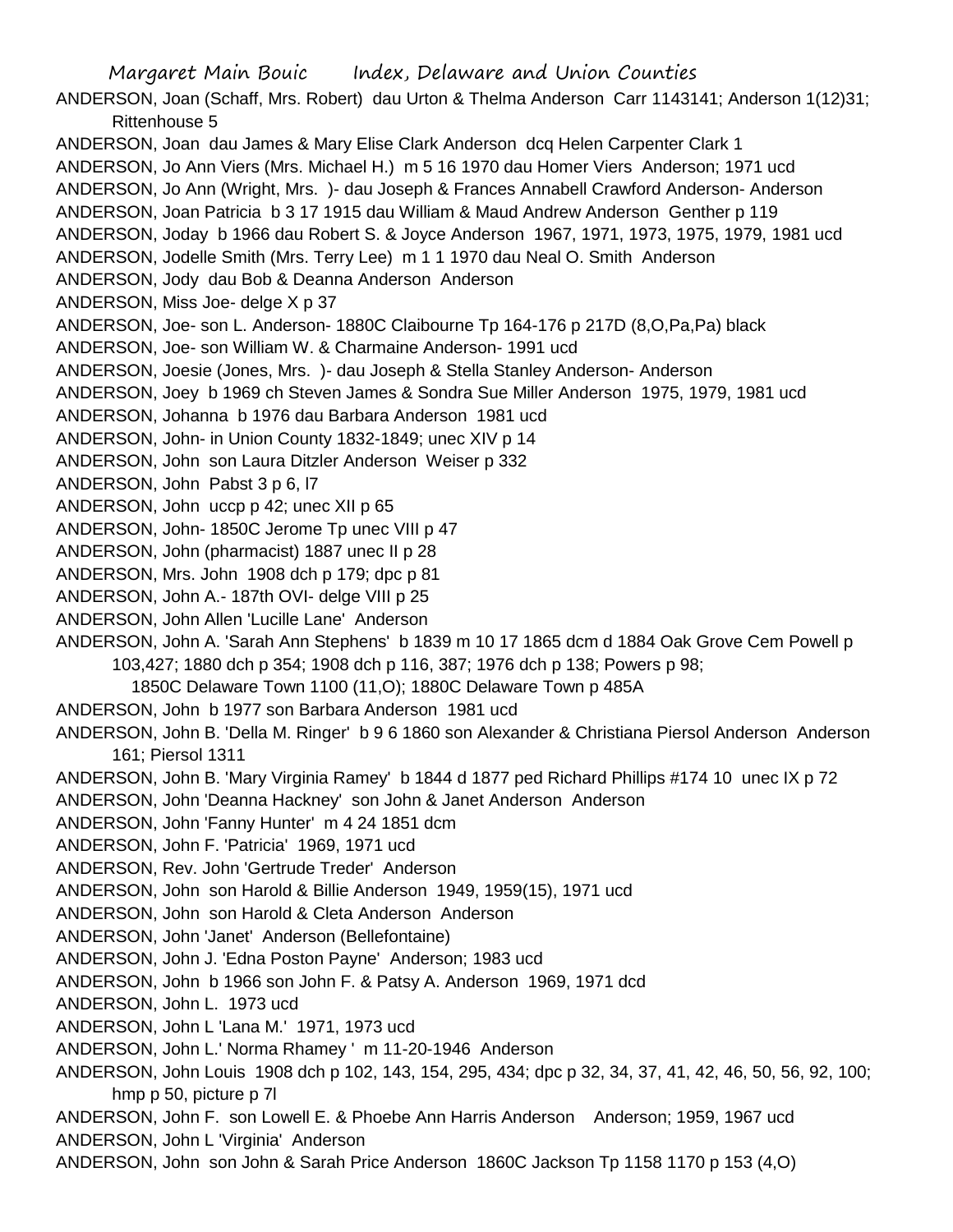- ANDERSON, John M. 'Mary Washburn'- m slip 1857 unec XII p 11
- ANDERSON, John McK. dpc p 47, 50, 77
- ANDERSON, John P. 1877 uca p 31
- ANDERSON, John P. d 10 9 1862 (14 9 20) Mitchell Cem D J Cem p 12; son E.M. & Lavenia J. 1860C Darby Tp 429 430 p 60 (11, Pa)
- ANDERSON, John Richard 'Irene Blum' d 4 9 1971 (51) son Guy & Georgia Fry Anderson Carr 11431433 Anderson 1(12)33; Rittenhouse 5,6; dcq Guy Anderson 1; 1976 dch p 286
- ANDERSON, John Richard son John Richard & Irene Blum Anderson Anderson 1(12)331; Carr 114314331; dcq Guy Anderson 1
- ANDERSON, John son Rollin T. Anderson mt 5 10 1971
- ANDERSON, John 'Sarah Price' 1883 uch V p 77; 1860C Jackson Tp 1158 1170 p 153 (34,O)
- ANDERSON, John S. 'Malessa Hinton' m 12 31 1837 dcm; 1840C Marlborough Tp 248(40 50); 1835 men 40 #37 p 72 Marlborough Tp
- ANDERSON, John V. 'Susan Virginia Liggett' b 1867 d 1936 Nm p 27 son George W. & Mana Kantrier Anderson Carr (11431(10)); Rittenhouse 3,4; Pabst 7 p 24; 1915 dcd Scioto Tp
- ANDERSON, John Willis son William P.. & Martha A. Kishler Anderson 1883 uch V p 77 1860C Marysville 1545 1537 p 203 (6/12, Penn); 1870C Marysville Paris Tp 310 320 p 36 (10,O)1880C Marysville 132
	- 147 p 5 (20, O, Pa); 1900 Marysville 1st ward 318-332 p 14A (40,O,Pa,O)
- ANDERSON, John W. 1883 uch V p 557
- ANDERSON, John W. b 1858 Un Co d 10 24 1937 Oakdale Cem II (G R4 12)
- ANDERSON, John 'Sarah Sprague' m 3 2 1841 ucm 705; Marysville p 21; 1850C Paris Tp 691 706 p 104 (24, Pa); unec V p 38, 53
- ANDERSON, John W. JP Pleasant Tp Madison Co unec IV p 6
- ANDERSON, John William 'Angela Marie Hill' m 9 12 1987 son John L. & Norma Rhamey Anderson Anderson
- ANDERSON, Johnnie R.'Rebecca L.' 1969 dcd
- ANDERSON, Jonas 1850C Delaware Town 1055 (18,O)
- ANDERSON, Jon son Urton Jr. & Alice Anderson Anderson; Carr 11431412
- ANDERSON, Joseph 'Catharine Cook' m 9 21 1854 dcm
- ANDERSON, Joseph 'Frances Annabell Crawford'- m 10-13-1940 d 8-15-1990 Anderson
- ANDERSON, Joseph son John & Sarah Sprague Anderson 1850C Paris Tp 691 706 p 105 (3,O)
- ANDERSON, Joseph b 1799 d 1800 son Matthew & Isabella Anderson Anderson
- ANDERSON, Joseph 'Lydia Blackmer' b 8 14 1793 m 10 25 1824 d 1876 son Augustine & Hannah Edsall Anderson dcc Frederick Lon Lowry 24
- ANDERSON, Joseph R. 'Eliza Smith Flenniken' m 12 24 1857 Franklin Co d 4 14 1877 Franklin Tp Powers p 140, 141, 155, 159
- ANDERSON, Joseph son Samuel Anderson 1850C Delaware Town 1403(18,O)
- ANDERSON, Joseph 'Stella Stanley'- parent of Harry Eugene Anderson- Anderson
- ANDERSON, Joshua Taylor b 10 13 1975 son Robin A. Dale & Judith Ann Lamb Anderson Genther p 62
- ANDERSON, Joyce E. (Mrs. Robert S.,Sr.)(Williams, Mrs. James) Anderson; 1967, 1971, 1973, 1975, 1979, 1981 ucd
- ANDERSON, Joyce (Frazier, Mrs. ) dau Harold & Billie (Cleta) Anderson 1949, 1959(14) ucd; Anderson ANDERSON, Joyce (Buker, Mrs. Clarence) m 9 22 1962 Anderson
- ANDERSON, Joyce Arline (Marrow, Mrs. Norman G.) b 10 10 1928 m 4 17 1946 dau LeRoy & Della Marie Burd Anderson Weiser p 100
- ANDERSON, Joy Lynn Zimmer (Mrs. Dale)(Manor, Mrs ) Anderson
- ANDERSON, Juanita (Smith, Mrs. Richard0 dau Robert C. Anderson Anderson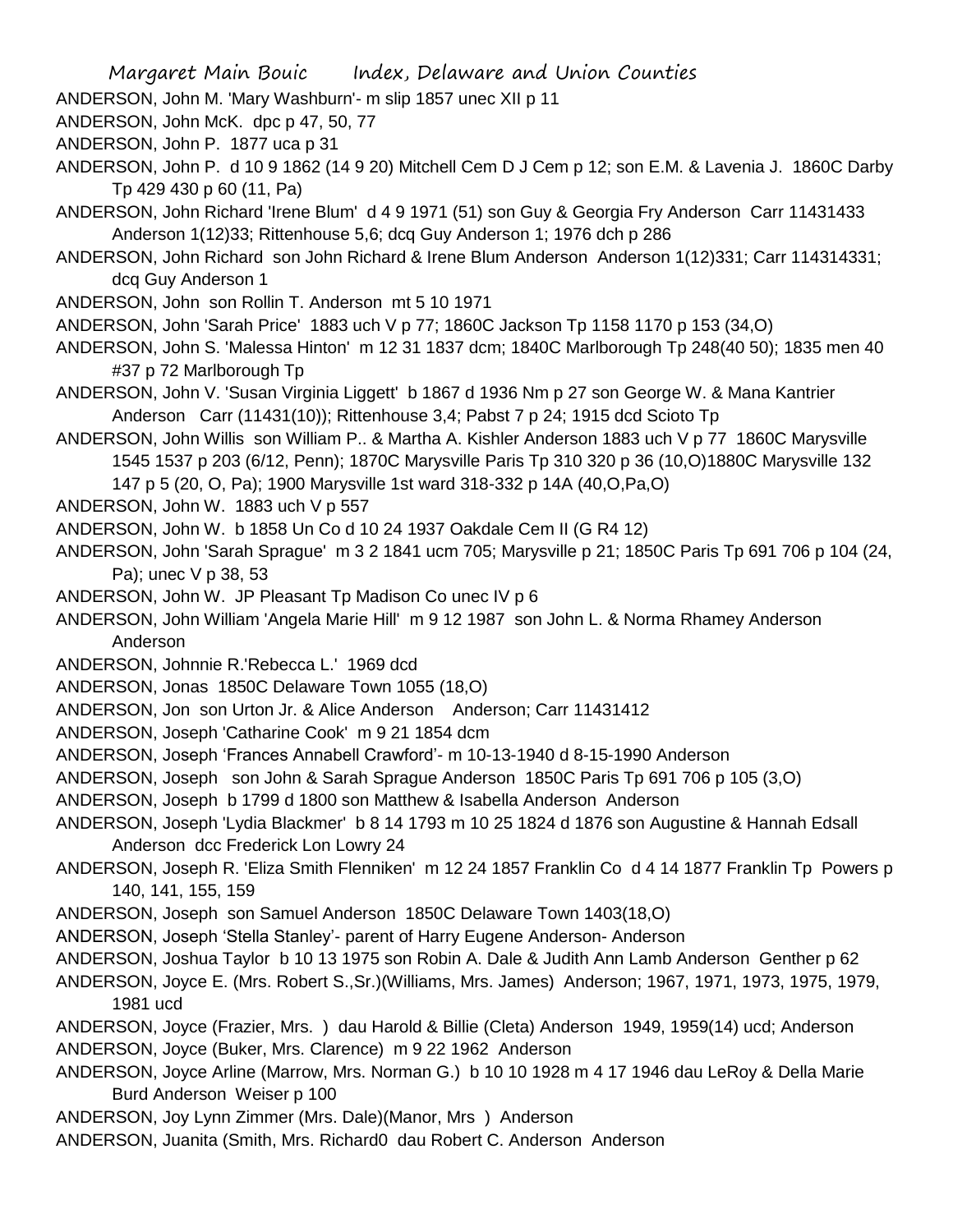- ANDERSON, Judith Ann Lamb (Mrs. Robin A'Dale) b 5 1 1952 m 7 27 1953 dau John Franklin & Veronna Ruth Stephens Kirby Lamb Genther p 61
- ANDERSON, Judith Jean (Britton, Mrs. Robert Eugene) b 5 20 1946 m 7 11 1964 dau Harold Edmund & Benjamin Wade Anderson Genther p 61
- ANDERSON, Judith Lynn (Vilsack, Mrs. Gregory) m 5 30 1969 dau James L. & Virginia Cosgray Anderson Anderson; 1949, 1959(11), 1967 ucd
- ANDERSON, Julie Kay (Auberle, Mrs. Matthew A.) dau Robert Morse Sr. & Barbara Anderson Anderson
- ANDERSON, Judy Kay (Alltop, Mrs. David Keith)(Nickles, Mrs. Gene) b 1 24 1950 m(1) 4 8 1967 (2) 6 16 1984 dau James Kenneth & Rosalee Callicoat Anderson Anderson 186113; 1959, 1967, 1971, 1973, 1975, 1979, 1981, 1983 ucd
- ANDERSON, Judy b 7-14-1936 d 5-12-2003 (66) Ashley Union Cem dau Harold A. & Ellan A. Miller Anderson Anderson
- ANDERSON, Judy 1969, 1971, 1980 dcd
- ANDERSON, Judy (Mrs. Carl A.) 1980 dcd
- ANDERSON, Juliana uccp p 27; unec XII p 56
- ANDERSON, Junior 'Caroline' 1975 ucd
- ANDERSON, J. W. 1915 uch p 261
- ANDERSON, Karen (Brady, Mrs. Pat)- dau William E. & R. Margaret O'Reilly Anderson- Anderson
- ANDERSON, Karen Eddy (Mrs. Rob)- dau Bob & Sharon Lawson Eddy- Eddy; Anderson
- ANDERSON, Karen Sue b 4 6 1957 dau William & Virginia Graham Anderson Graham 1614714; Taylor
	- 152414517714; Amrine; Richey; Genther p 105
- ANDERSON, Karon Abbott (Mrs. Charles Richard) Freshwater p 153
- ANDERSON, Katheryn (Evans, Mrs. Marion I. "Mike")- Anderson
- ANDERSON, Kathleen dau Phillip R. & Ruby G. Anderson 1983 ucd
- ANDERSON, Kathryn Elizabeth- b 3-18-1993 dau John & Angie Anderson- Anderson
- ANDERSON, Kathryn (Kuhn, Mrs. Glenn S.) b 1 28 1963 m 9 10 1988 d 8 17 1989 Millcreek Cem, Lunda Rd dau Thomas M. & Ann Kinsey Anderson 1967, 1971, 1973, 1975, 1979, 1981 ucd
- ANDERSON, Kathy Jo dau Dave & Brenda Lou Parrott Anderson 1985 uch p 109
- ANDERSON,-- (Bailey, Mrs. Culberson)(Mrs. ) Bailey
- ANDERSON, Kathy- dau William & Freda C. Wolfe Anderson- Anderson
- ANDERSON, Katlin "Katie"Marie b 8 30 1990 dau Ralph L. & Nancy J. Diamond Anderson Anderson; 1991 ucd
- ANDERSON, Kay C. (Mrs. Fred W.)(Balsiger, Mrs. Elmer L.) 1973, 1979 ucd
- ANDERSON, Kay Gullett (Mrs. David E.)- m 6-2-1984 Anderson
- ANDERSON, Kay Louise "Kathy" (Woods, Mrs. Warren Steven)- b11-4-1949 , 6-24-1973 St. Paul p 35, 65 ANDERSON, Keith son Harry & Dolores Ott Anderson Anderson
- ANDERSON, Keith b 1969 son Leroy H. & Theresa A. Anderson Anderson; 1971, 1980 dcd-engaged to Donna Media Haubner
- ANDERSON, R. Keith 1973 ucd
- ANDERSON, Kelly b 1968 ch Larry D. & Agnes P. Anderson 1971, 1980 dcd
- ANDERSON, Kenneth 'Boalie' 1949 ucd
- ANDERSON, Kenneth 'Annette D.' Anderson
- ANDERSON, Kenneth- son Elwood & Dorothy M. Bogard McKinley Anderson- Anderson
- ANDERSON, James Kenneth 'Rosalee Callicoat' son A. Clifton & Myrtle Day Anderson Anderson 18311; 1959, 1967 ucd
- ANDERSON, Kenneth Wayne Grant b 11 21 1963 son Joe & Ruth Ann Jefferis Grant Dunlap & Cowles p 216 ANDERSON, Kevin Guy son John Richard & Irene Blum Anderson Carr 1143143311; Anderson 1(12)6311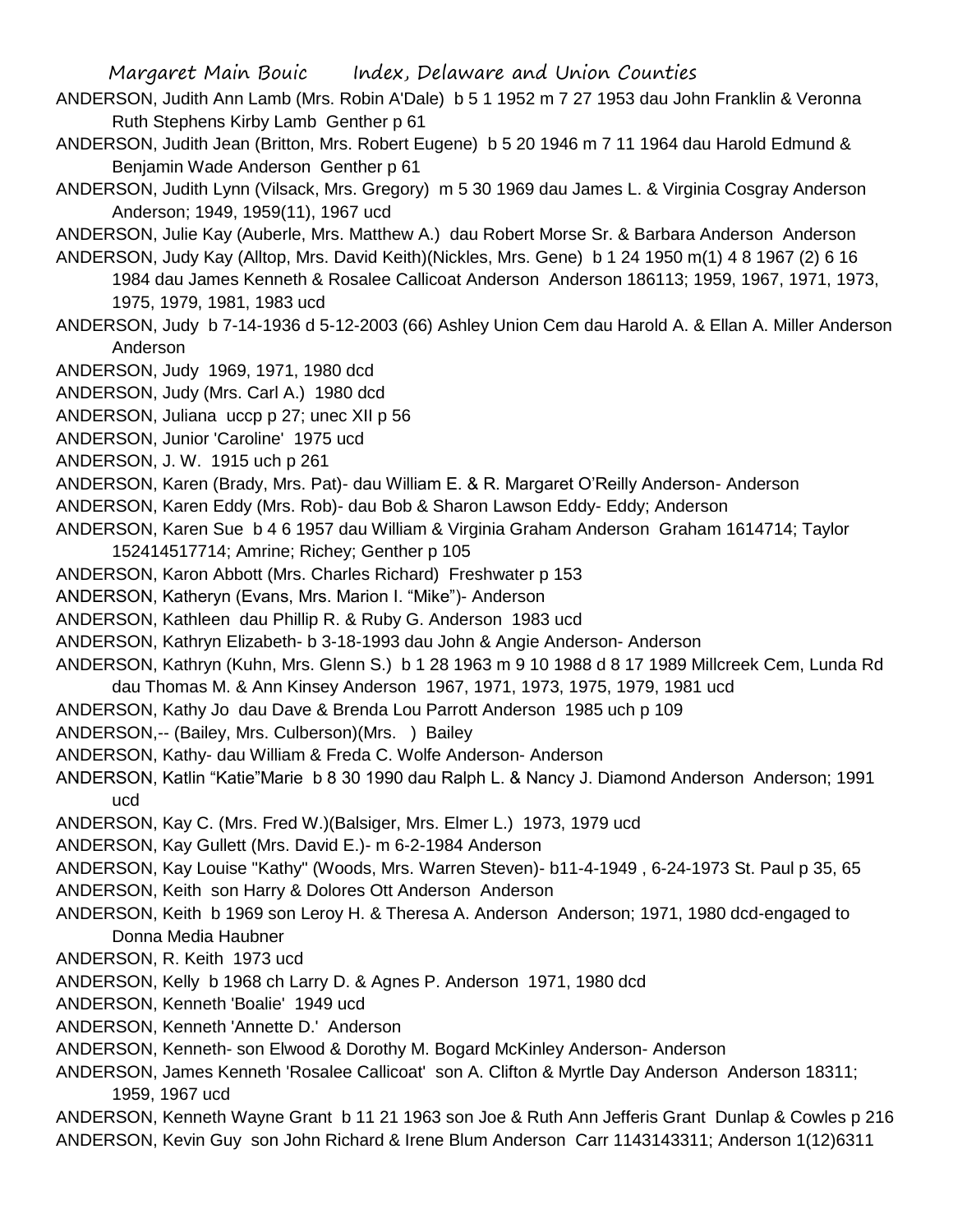ANDERSON, Kevin b 2 12 1962 son Robert Fern & Aldegunda Weigl Anderson Maugans Anc p 14; Anderson 18443

ANDERSON, Kim son Larry W. Anderson Anderson

ANDERSON, Kimberly Lynn b 12 8 1976 dau Dale Joy & Joy Lynn Zimmer Anderson Anderson

ANDERSON, Kimberly Renee Crohen (Mrs. Matthew Allen)- m 6-27-1998 dau William p. & Janis Crohen-

Anderson

ANDERSON, Kinsey Anderson

ANDERSON, Kjersti Bronson (Mrs. Ole) b 1827 d 1900 Norway ped Shirley Gilbert Mapes #76 19 unec VI p 35

- ANDERSON, Knut Theodore 'Nettie Cordelia Bartholemew' b 9 10 1869 m 6 16 1897 Weiser p 442
- ANDERSON, Kristin b 1969 dau Arthur O. & Norma Anderson 1980 dcd

ANDERSON, Kristin Kathleen b 9 7 1973 dau Neil Robert & Jennifer Myers Anderson Main 1316131321211; Greenlee

ANDERSON, Kristine A. b 1952 dau A. Harold & Verna M. Anderson 1969, 1971 dcd

ANDERSON, Kyle- b 1970 lived with Ronald A. & Sharon O. Kissling- 1971 ucd

ANDERSON, Kylie Denise b 6 20 1979 dau Robert Anderson Anderson

ANDERSON, L. 1877 uca p 43; 1880C Claibourne Tp p 217A (50, O,Pa,Pa)

ANDERSON, Laele G. 1980 dcd

ANDERSON, Lana M. (Mrs. John L.) 1971, 1973 ucd

ANDERSON, Larry son Charles E. & Rozella Anderson 1959 ucd (14); Anderson

ANDERSON, Larry D. 'Agnes P.' son Georgia W. & Letha Jo Jenkins Anderson Anderson; 1971, 1980 dcd

ANDERSON, Larry- son James & Mina Abuhl Anderson- Anderson

ANDERSON, Larry Keith'Ruby M.''Penni Ann McDonald' b 12 25 1950 m(2) 8 17 1985 son James Kenneth & Rosalee Callicoat Anderson 1959, 1967, 1971 ucd; Anderson 183112

ANDERSON, Larry son Charles E. & Ruth Martin Anderson Anderson

ANDERSON, Larry L. 'Beverly J.' 1971, 1973, 1975, 1979, 1981, 1983, 1991 ucd

ANDERSON, Larry W. b 7 10 1937 Urichsville d 7 26 1987 (50) bur Mansfield Anderson

ANDERSON, Larue son Alvin & Twila Belle Kahle Anderson Weiser p 701

ANDERSON, Laura (Mrs. Dale)- Anderson

ANDERSON, Laura L. d 1 14 1870 dau Simpson & Mary McGill Anderson Anderson 143; New Millcreek Cem p 7

ANDERSON, Laura Ditzler (Mrs. ) dau Jacob & Rosetta Kehl Ditzler Weiser p 532

ANDERSON, Laura b 1956 dau Robert L. & Ruth E. Anderson 1969 dcd

ANDERSON, Laurita (Baber, Mrs. Rev. Dean)- dau Billy Joe & Edith Keren Anderson- Anderson

ANDERSON, Lavada Amanda (Amy) b 7 28 1964 dau Gary Taylor & Lois Allman Anderson Genther p 62

ANDERSON, Laura Ellen b 12 12 1862 dau James B. & Amelia J. Deyo Anderson Anderson Bible unec IV p 44

ANDERSON, Lavenia J. (Mrs. E. M.) b 1820 d 1913 Mitchell Cem D J Cem p 12, 21; 1860C Darby Tp 413 414 p 58 (39, Pa); 1880C Paris Tp 180 184 p 18 (60, Penn,Penn,Penn) p 122A; 1900C Marysville 4th ward 350-360 p 4B (79, Ky, Pa,Pa)

ANDERSON, Lawrence 'Gladys Troutman' m 8 2 1930 d 10 2 1981 bur Radnor 1961, 1969 dcd; Anderson

ANDERSON, Lee Marie Lucey (Mrs. Steven L.) m 6 25 1989 dau Robert Lucey Anderson

ANDERSON, Leenita (Elliott, Mrs. Ronald)- dau Billy Joe & Karen Edith Anderson- Anderson

ANDERSON, Lena (Davis, Mrs. Arnold) dau James E. & Frances Shipley Anderson Anderson

ANDERSON, Lee (Thom, Mrs. ) sister Lt. Col Maurice Anderson Anderson

ANDERSON, Lena B. (Mrs. Russell H.) 1961 dcd

ANDERSON, Leroy 'Della Marie Burd' b 10 20 1911 m 6 20 1927 Weiser p 100

ANDERSON, Leroy H. 'Theresa A.' 1969, 1971, 1980 dcd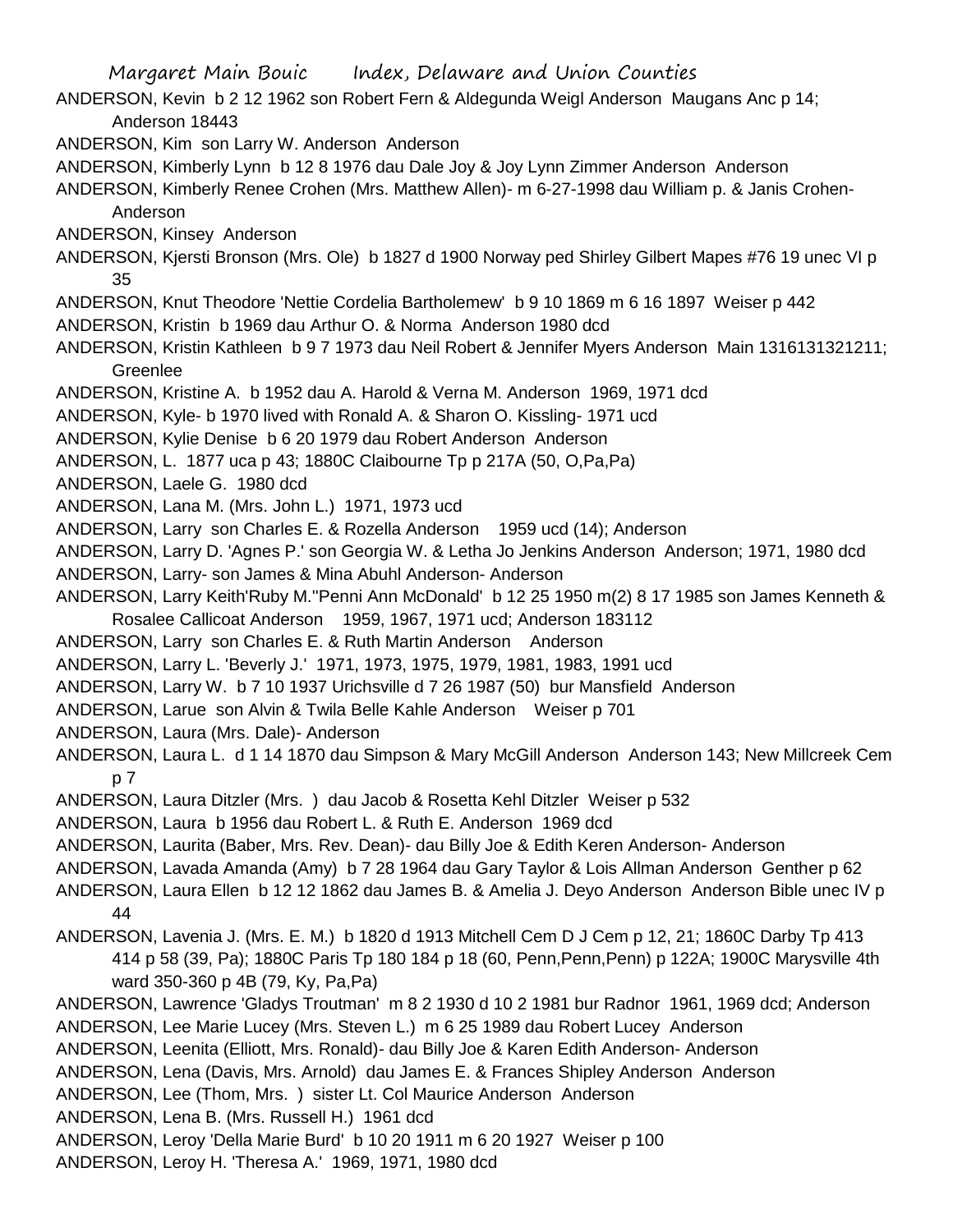ANDERSON, Leslie Kuebeler (Mrs. Thomas Paul) m 9 29 1979 dau Wayne Carl & Kay Keevan Guebeler Genther p 61

ANDERSON, Lester W. 'Mary' b 1896 d 1856 Milford Cem Un Al Cem p 67

ANDERSON, Letha Jo Jenkins (Mrs. George W.) b 2-16-1914 m 9-22-1932 d 7-30-1993 (79) Sunbury Mem. Pk.- dau Jo & Angeline Jenkins; 1971, 1980 dcd; Anderson

- ANDERSON, Levi 'Magdalene' 1850C Marysville 536 547 p 82 (23,O); mt 10 20 1850
- ANDERSON, L. G. unclaimed letter unec VIII p 44
- ANDERSON, L. I. 1949 ucd

ANDERSON, Libbie (Reed, Mrs. James A.) m 11 2 1875 ucm 5779 mt 3 p 17, 18 dau Lovina Anderson 1870C Darby Tp 191 179 p 24 (19, Pa); 1880C Paris Tp 180 184 p 18 (29,Penn,Penn,Penn)

- ANDERSON, Lida- grad Del. HS 1883- delge VII p 6
- ANDERSON, Lilyan Gilliland (Mrs. Clarence) Anderson

ANDERSON, Linda Brown (Mrs. Doug) b 1943 dau Roy Gene & Bernadean Clement Brown WBrown VI p 766

ANDERSON, Linda Jean Oberfield (Mrs. James Arthur) m 6 5 1966 dau Robert W. Overfield Anderson ANDERSON, Linda b 1955 dau James R. & Wilma P. Anderson 1967, 1971 ucd

ANDERSON, Linda (Sisson, Mrs. James) dau Donald M. & Wilma J. Anderson Anderson

ANDERSON, Linda Demoss (Mrs. Jack Reeves) m 11 23 1962 Genther p 62

- ANDERSON, Linda S. 1973 ucd
- ANDERSON, Linda (Mrs. Steve)- 1991 ucd

ANDERSON, Lisa 1979 ucd

ANDERSON, Lisa Donne Houser (Mrs. David Hal) m 6 24 1989 dau Don Houser Anderson

ANDERSON, Lisa b 1969 dau James A. & Beverly Anderson 1980 dcd

ANDERSON, Lisa b 12 23 1961 dau Howard B. & Barbara Pierce Anderson Freshwater p 207

ANDERSON, Lizzie dau David & Susan C. Porter Anderson 1870C Union Tp 99 98 p 14 (13,O)

ANDERSON, Lizzie (Longbrake, Mrs. William H.) b 11 12 1863 d 7 22 1940 dau William P. & Angeline

Shearer Longbrake Longbrake p 69 or dau Martha Keshler Anderson Longbrake p 44

ANDERSON, Lodema Pabst 2 p 60

ANDERSON, Lois Allman (Mrs. Gary Taylor) b 1 30 1942 m 8 4 1962 dau Leonard & Mary Terneson Allman Genther p 62; 1969 dcd; 1973, 1975 ucd

ANDERSON, Lois A. (Mrs. Thomas A.) 1975, 1979 ucd

ANDERSON, Lois A. 1975 ucd

ANDERSON, Lola dau David & Susan C. Porter Anderson 1870C Union Tp 99 98 p 14 (5,O)

ANDERSON, Lola Irene (Weiser, Mrs. George Conrad) b 1 11 1897 m 5 11 1921 d 2 6 1954 Weiser p 795

ANDERSON, Lora Lee Shorter (Mrs. Daniel Joe) b 3 20 1946 dau Garland R. & Josephine Long Shorter

Genther p 62; Taylor (152412131532); 1979, 1981, 1983, 1991 ucd

ANDERSON, Lorenzo Dow Pabst O ; lpc p 2, 10, 23; 1880C Liberty Tp Del Co p 309C

ANDERSON, Lori J. dau Arthur Bruce & Norma J. Anderson 1975, 1979, 1981, 1983, 1991 ucd

ANDERSON, Lota A. b 1 25 1883 Berlin Tp son dcb

ANDERSON, Louis- grad Del. H S 1884 delge VII p 6

ANDERSON, Louis son Charles & Ellen Crabb Anderson Anderson

ANDERSON, Louisa A. Parmenter (Mrs. Erastus H.) m 3 3 1875 ucm 5656; mt 3 p 11

ANDERSON, Louise dau George & Hattie Jackson Anderson Howison 1534

ANDERSON, Lovina 1870C Darby Tp 191 179 p 24 (49, Pa)

ANDERSON, Lowell E. 'Phoebe Ann Harris' b 8 4 1913 m 9 10 1932 d 5 21 1988 bur Raymond son James E.

& Frances Shipley Anderson Anderson; 1949, 1959, 1967, 1971, 1973 ucd

ANDERSON, Lowell 'Miriam Frost' McKitrick p 165

ANDERSON, Luanne Morris (Mrs. Brian Duane) b 8 14 1959 dau Margaret & James Morris Genther p 62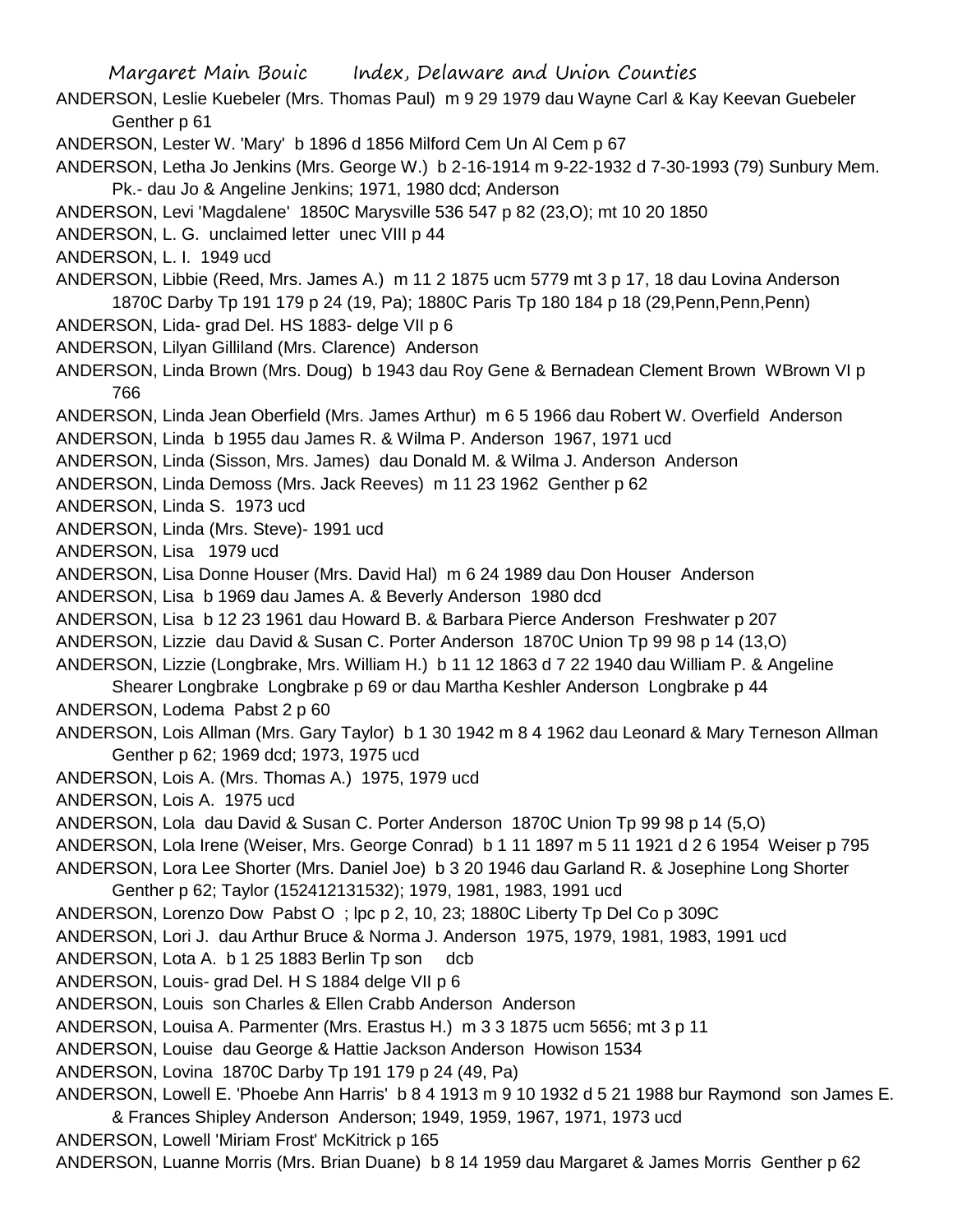Margaret Main Bouic Index, Delaware and Union Counties ANDERSON, Lucile (Brimhall, Mrs. ) sister Lt. Col Maurice Anderson Anderson ANDERSON, Lucille Lane (Brigham, Mrs. )(Mrs. John Allen) b 9 19 1902 Cols. O d 11 6 1983 dau Leonard Keyes & Martha Davis Lane Anderson ANDERSON, Lucille M. (Mrs. Robert M.) Price Cem djlm p 69 ANDERSON, Lucinda- dau L. Anderson- 1880C Claibourne Tp 164-176 p 217D (11,O,Pa,Pa) black ANDERSON, Lucinda Smith (Mrs. Andrew) m 6 20 1838 dcm ANDERSON, Lucy (Madison, Mrs. James) m 7 25 1852 dcm ANDERSON, Lulu (Mrs. Marcellus) d 6 25 1963 bur Oak Grove Cem ;Anderson ANDERSON, Lura Jane (Silveous, Mrs. ) dau Carl A. Anderson Anderson ANDERSON, Lydia Blackmer (Mrs. Joseph) b 9 1804 m 10 25 1824 d 12 7 1835 dau Timothy & Rebecca Blackmer dcc Frederick Lon Lowry 25 ANDERSON, Lydia C (Rooney, Mrs. John) m 10 5 1859 dcm; 1880 dch p 826 ANDERSON, Lyndsie Brianne- b 10-27-1994- dau Bob & Karen Eddy Anderson- Anderson ANDERSON, Lynn (Durban, Mrs. Joe)- dau William E. & R. Margaret O'Reilly Anderson- Anderson ANDERSON, Mrs. M. dpc p 80 ANDERSON, Mable Lucile (Harris, Mrs. Joseph Fowler) McKitrick p 149 ANDERSON, Mabel R. Alber (Mrs. Clyde)- parents of Charles E. Anderson- Anderson ANDERSON, Magdalene (Mrs. Levi) 1850C Marysville 536 547 p 82 (22, Wales) ANDERSON, Maggie b 11 24 1874 Brown Tp dau William & Mary Buzzarie Anderson dcb; Pabst 2 p 60, 62 ANDERSON, Malinda Jones (Mrs. Daniel) b 1 1 1843 dau Thomas & Sarah Freshwater Jones Freshwater p 190; Anderson (18); Jones 1,2; 1915 dcd Scioto Tp; 1900C Marysville 3rd ward 96-101 p 4A (48,O,O,O) m 12y, 2 ch ANDERSON, Malessa Hinton (Mrs. John S.) m 12 31 1837 dcm ANDERSON, Manila Maine Ray (Mrs. Roscoe Dewy)- b 1900 d 1967 dau Anderson & Cynthia Combs Rayped Jason Huffman #294 15, unec XI p 31 ANDERSON, Marcella Sunbury p 144 ANDERSON, Marcellus 'Lulu' d 8 25 1964 Oak Grove Cem ; Anderson ANDERSON, Marcia Elaine (Lanzmeyer, Mrs. Donald) b 12 24 1942 dau Denzil Tobias & Gladys Partin Anderson Maugans Anc p 13; Anderson 18422 ANDERSON, Marcia (Mrs. Ronald J.) Anderson ANDERSON, Margaret 1860C Marysville 1566 1561 p 206 (34,O) ANDERSON, Margaret (Berry, Mrs. John E.) m 9 15 1831 Madison Co unec V p 48 ANDERSON, Margaret Catharine (Sala, Mrs. Roland Otto) b 3 6 1893 m 7 3 1923 dau Knut Theodore & Netta Cordelia Barthoemer Anderson Weiser p 442 ANDERSON, Margaret (Mrs. ) mother of Dale Anderson Anderson ANDERSON, Margaret (Durflinger, Mrs. Daniel) m 12 10 1843 Madison Co unec X p 7 ANDERSON, Margaret Ellen (Markel, Mrs. ) dau Carl A. Anderson Anderson ANDERSON, Margaret (Mrs. Frank) Freshwater p 45 ANDERSON, Margaret (Mrs. Henry) b 5 1 1855 d 2 17 1926 Southardtown Cem York Cem p 14; 1880C York Tp 294 p 29 (25,O,O,O) ANDERSON, Margaret adm of James Anderson Kingston Tp dcga p 33 ANDERSON, Margaret (Kissling, Mrs. Ralph) dau Grover & Mollie Ewing Anderson Anderson ANDERSON, Margaret McGown (Mrs. Stephen) m 4 3 1831 Madison Co unec V p 47 ANDERSON, R. Margaret "Peggy" O'Reilly (Mrs. )- d 8-26-1996 (66)- Anderson ANDERSON, Margaret (Mrs. Samuel) dau Joseph & Mary Crunkleton Cronkleton Cem; dcw Bk 2 p 342 ANDERSON, Margaret Sue (Surridge, Mrs. ) dau Cleland & Mary Edith Boltz Anderson Hutchisson p 21; Anderson 17522; Felkner 6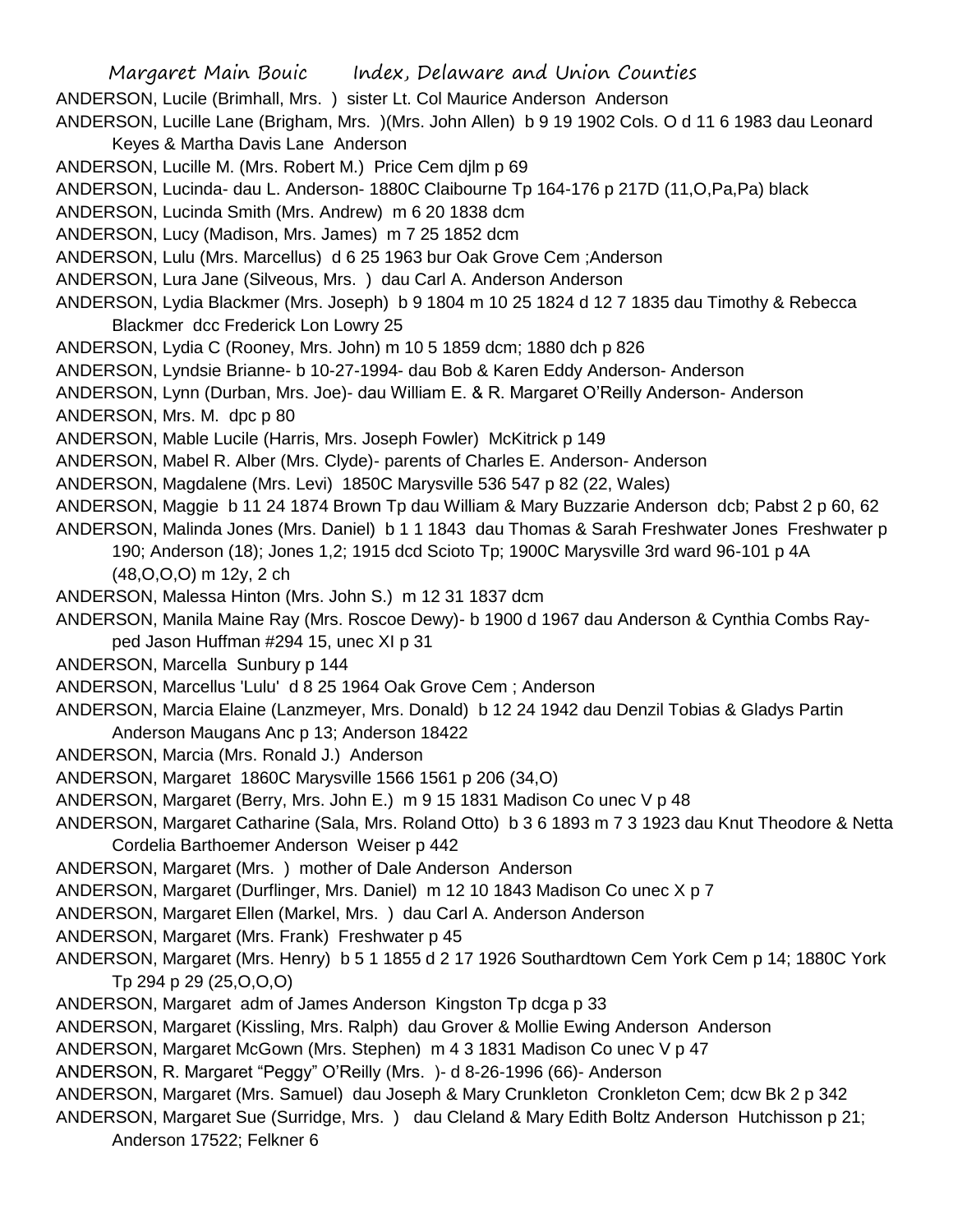ANDERSON, Margaret Whiteside (Mrs. Paul Reeves) b 2 27 1926 m 8 9 1943 dau Franklin & Hildreth Davis Whiteside Genther p 60, 62

ANDERSON, Margo Dianna (Paver, Mrs. Donald Russell)- m 1993 mt 8-3-1993 dau James & Emily Anderson-Anderson

ANDERSON, Marguerite (Freshwater, Mrs. Kenneth) Freshwater p 140, 144

ANDERSON, Margy b 5 3 1944 dau Glenn & Janet E. Meeker Anderson Weiser p 257

ANDERSON, Maria (Mrs. R.) d 9 16 1873 (51 1 18) Old Eden Cem Powell p 68

ANDERSON, Maria b 1971 dau James A. & Beverly Anderson 1980 dcd

ANDERSON, Maria (Norris, Mrs. Joseph) b 1826 m 9 12 1844 ucm 983 d 1912 dau Isaac & Emeroy Hill Anderson Anderson 13; 1883 uch V p 343; 1830C Millcreek Tp 352 p 289 ( 5); 1840C Mil Tp 1317 (10 15) 1860C Mil Tp 22

ANDERSON, Maria Martin (Mrs. James) m 10 22 1874 ucm 5561 dau James & Edith Penros Martin dumch p 142; 1883 uch V p 251

ANDERSON, Marie (Freshwater, Mrs. John Newton) m 1907 Freshwater p 158, 159

ANDERSON, Marie d 1873 (51) Old Kilb Cem p 9

ANDERSON, Marie Murphy (Mrs. Ralph) Maugans Anc p 13; Anderson (1841)

ANDERSON, Marie O. (Mrs. William) b 8 1 1905 d 5 20 1988 bur Union Cem Anderson

ANDERSON, Marie (Thompson, Mrs. ) dau James & Mina Abuhl Anderson- Anderson

ANDERSON, Marilyn (Phillips, Mrs. )- sister William D. Anderson- Anderson

ANDERSON, Marilyn Sue (Scheiderer, Mrs. Glenn Wallace) b 3-29-1941 m 7 6 1968 Rausch (136121) dau Mr. & Mrs. John M. Stoughton; St. Paul p 71

ANDERSON, Marilyn (Phillips, Mrs. ) dau Lawrence & Gladys Troutman Anderson Anderson

ANDERSON, Marilyn dau Harold A. & Ellen Miller Anderson Anderson

ANDERSON, Marion (Mrs. Bernard) Anderson

ANDERSON, Marion (Paul, Mrs. James) 1880 dch p 716

ANDERSON, Marjorie Ellen b 8 21 1930 dau Ralph & Marie Murphy Anderson Maugans Anc p 13; Anderson 18411

ANDERSON, Marjorie Nellie Cratty (Mrs. Daniel Fern) b 1892 d 11 1972 bur. Van Wert dau Obediah Levi (Obe) & Sarah Catherine Maugans Cratty Maugans Anc p 13; Anderson (184); 1915 dcd Scioto Tp ANDERSON, Mark 'Connie' 1980 dcd

ANDERSON, Mark b 1967(5) son James F. & Betty Anderson 1971, 1973, 1975, 1979, 1981, 1983 ucd

ANDERSON, Mark 'Pat'- son Theodore L. "Ted" Anderson- Anderson

ANDERSON, Mart 1985 uch p 53

ANDERSON, Martha, Miss b 4 24 1865 d 1 4 1954 dg Oak Grove Cem

ANDERSON, Martha A. d 1 8 1914 (80y 4m) b Perry Co Oakdale Cem 2615 (F 10)

ANDERSON, Martha A. Kishler (Mrs. William P.) b 1834 Perry Co m Feb. 1858 d 1 8 1914 Oakdale Cem I p 105 (F R1 10) dau John Kishler 1883 uch V p 77; 1870C Marysville Paris Tp 310 320 p 36 (35,O) 1880C Marysville 132 147 p 5 (45, O, Pa, Pa); 1900C Marysville 318-332 p 14A (66,O,Pa,Pa) m 42y, 1 ch

ANDERSON, Martha Ann (Trone, Mrs. Charles Milton) m 6 5 1960 dau Lowell E. & Phoebe Ann Harris Anderson Anderson; 1949 ucd

ANDERSON, Martha C. dau Daniel & Susan Anderson 1860C Union Tp 490 493 p 62 (4/12,O)

ANDERSON, Martha Caldwell (Mrs. Alexander) dau William Caldwell Powers p 28

ANDERSON, Martha E. b 1808 dau Mathew & Isabella Anderson Anderson; delge I p 30

ANDERSON, Martha (Freshwater, Mrs. Thaddeus Newton) b 5 16 1861 m 1890 d 5 16 1934 Freshwater p 243

ANDERSON, Martha J. (Mrs. )- b 4-1861; 1900C Claibourne Tp 158-169 p 7B (39,WVa,WVa,WVa) no ch ANDERSON, ---'Martha J.'- b 5-1859 1900C Claibourne Tp 158-169 p 7B (41,WVa,WVa,WVa)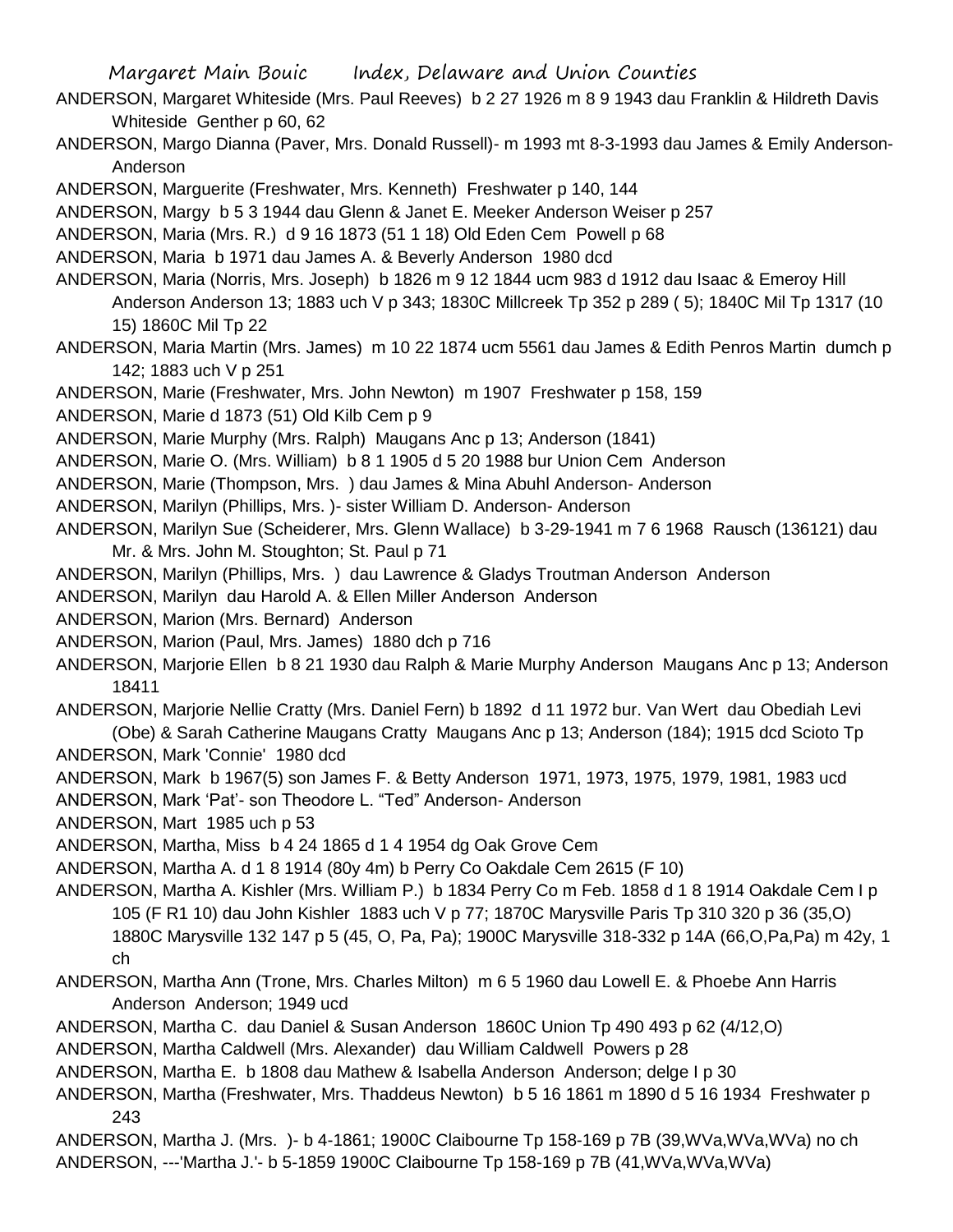Margaret Main Bouic Index, Delaware and Union Counties ANDERSON, Martha Janet (Monroe, Mrs. )- dau Morse W. & Selma Maude Smith Anderson- Anderson ANDERSON, Martha dau John & Sarah Sprague Anderson 1850C Paris Tp 691 706 p 105 (5,O) ANDERSON, Martha Louise Braumiller (Mrs. Carl Lawrence)(King, Mrs. Paul Anthony) b 8 5 1915 m(1) 1 31 1931 dau Roy Henry & Charlotte Abrams Braumiller Weiser p 269 ANDERSON, Martha Luren b 8 25 1901 Erie Co San.Tp dau Harry E. & Marie Hines Anderson dcb ANDERSON, Martha Marybelle b 2 11 1933 dau Olaf Robert & Helen Grace Weiser Anderson Weiser p 263 ANDERSON, Martha (Mrs. M. L.) b 1861 d 1901 Claibourne Cem p 9 ANDERSON, Martha (Sharp, Mrs. ) sister William A. Anderson Anderson ANDERSON, Martha (Mrs. William T.) 1860C Marysville 1545 1537 p 203 (26, Penn) ANDERSON, Martin L. 'Nancy M. Wynn' b 5-21-1859 W. Va.d 10-21-1940 Claibourne Cem p 9; son Robert & Sarah Temple Anderson- Union County Journal 10-21-1940 p 3; 1915 uch p 1042 ANDERSON, Marty- dau Richard & Rita Anderson- engaged to Gary Snider- Anderson ANDERSON, Marvin H. 1961, 1969, 1971, 1980 dcd ANDERSON, Mary, Mrs. lpc p 24 ANDERSON, Mary Pabst O ANDERSON, Mary grad Delaware HS 1880 delge VI p 71 ANDERSON, Mary 1870C Marysville 9 p 1 (40,O) ANDERSON, Mary A. dau Chavus & Caroline Anderson 1870C Taylor Tp 227 218 p 27 (4,O) mulatto ANDERSON, Mary A. dau John & Sarah Sprague Anderson 1850C Paris Tp 691 706 p 104 (9,O) ANDERSON, Mary (Alford, Mrs. Solomon) m 8 4 1853 dcm ANDERSON, Mary Argo (Mrs. William) m 10 13 1835 ucm 353 ANDERSON, Mary A. (Mrs. W. H.) d 8 4 1892 (42 5 19) Cheshire Cem Powell p 60a ANDERSON, Mary Belle (Heineman, Mrs. ) dau Carl A. Anderson Anderson ANDERSON, Mary Bowsher (Mrs. )- sister Enoch Bowsher- delge VIII p 22 ANDERSON, Mary dau Daniel & Esther Carr Anderson 1870C Mil Tp 104 p 13 (6,O) ANDERSON, Mary C. (Jensen, Mrs Thomas) b 1843 Denmark d 1885 Oregon ped Rebecca Walker #149 15 unec IX p 20 ANDERSON, Mary D. (Mrs. —on) b 9-1836; 1900C Marysville 4th ward 260-269 p 10B (63,O,O,O) m 44y, 3 children, 1 living ANDERSON, Mary E. 1883 uch V p 338 ANDERSON, Mary E. dau Daniel & Susan Anderson 1860C Union Tp 490 493 p 82 (3,O) ANDERSON, Mary Edith Boltz (Mrs. Cleland) Anderson (1752) ANDERSON, Mary (Mrs. Edward) 1967 ucd ANDERSON, Mary E. Hills (Mrs. David S.) m 11 4 1846 dcm ANDERSON, Mary Elise Clark (Mrs. James) dau David & Anna Clingan Clark dcq Helen Carpenter Clark 1 ANDERSON, Mary Emma d 3 8 1890 (34 1 18) dau Simpson & Mary McGill Anderson 1860C Millcreek Tp 22 (4,O); 1870C Mil Tp 106 p 13 (14,O); 1880C Mil Tp 64 68 (26,O,O,O) ANDERSON, Mary Frances Oak Grove Cem Powell p 427 ANDERSON, Mary F. Simkins (Mrs. Paul R.) b 9 1 1896 Madison Co m 1916 d 6 2 1972 Coschocton dau Sumner Taylor & Clara Ellen Huff Simkins Genther p 55, 56, 60 ANDERSON, Mary F. Tallman (Mrs. Andrew M.) m 8 15 1865 dcm ANDERSON, Mary (Guy, Mrs. James Andrew) m 9 3 1846 ucm 1154 dau Isaac & Emeroy Hill Anderson 1883 uch V p 343; Anderson 11; 1830C Mil Tp 262 (5 10) ANDERSON, Mary Jane- 1843- unec XII p 56

ANDERSON, Mary Jane Bronson (Gilbert, Mrs. William Anderson) b 1864 d 1948 dau Ole & Kjersti Bronson ped Shirley Gilbert Mapes #769 unec VI p 35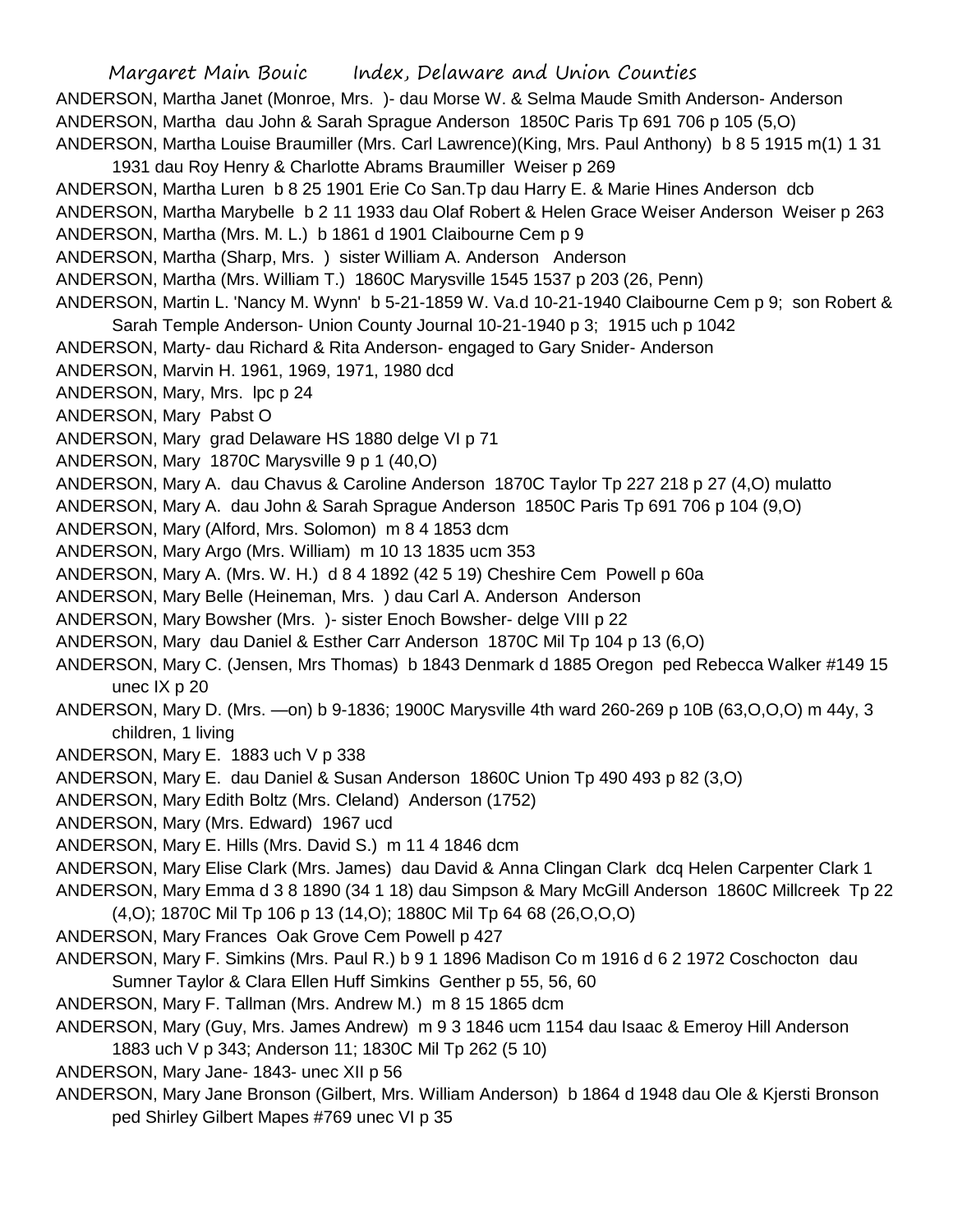- ANDERSON, Mary McGill (Mrs. Simpson) b 9 14 1836 Columbus m 4 7 1855 ucm 2269 d 7 4 1904 Nm p 7; dau William & Harriet McGill Anderson (14); 1883 uch V p 343; 1860C Mil Tp 22 (23,O); 1870C Mil Tp 106 p 13 (33,O); 1880C Mil Tp 64 68 (43,O,O,O); unec IV p 54, VIII p 34
- ANDERSON, Mary (Polly) Hays (Mrs. Amaziah) m lic 11 4 1854 ucm 2192 dau Isaac & Emeroy Hill Anderson Anderson 15; Hays 1,2; 1830C Millcreek Tp 262 (5 10); 1840C Mil Tp 1317 (15 20); 1850C Mil Tp 2023 2094 p 293 (19,O); 1860C Mil Tp 30(29); 1883 uch V p 343; ucc Dorothy McKitrick 13
- ANDERSON, Mary (Howison, Mrs. James Ficklen) m 12 18 1907 Howison (304)
- ANDERSON, Mary Jane uccp p 27
- ANDERSON, Mary Laura (Janicki, Mrs. Donald J.) b 12 22 1947 m 7 1968 dau Winston Reeves & Jennis Epperson Anderson Genther p 60
- ANDERSON, Mary (Mrs. Lester) b 1893 d 7 16 1974 bur. Milford Cem Un Al p 67; Anderson
- ANDERSON, Mary Louisa (Kinney, Mrs. George W.) m 1 3 1856 dcm
- ANDERSON, Mary Lucy (Gray, Mrs. Robert Hunter) McKitrick p 142
- ANDERSON, Mary L. Moore d 8 26 1981 bur. Prospect dau Verna Treese Moore Anderson
- ANDERSON, Mary dau Mathew & Isabella Anderson Anderson
- ANDERSON, Mary (Mrs. Michael Todd)-Anderson
- ANDERSON, Mary Moore (Mrs. Nathaniel) b 1817 Main Gaz I 2 p 15
- ANDERSON, Mary (Mrs. Paul) Genther p 72

ANDERSON, Mary (Schmidt, Mrs. James)- dau Joseph & Frances Annabell CrawfordAnderson- Anderson

- ANDERSON, Mary S. (Mrs. Edward S.) 1971, 1973, 1975, 1979, 1981, 1983, 1991 ucd
- ANDERSON, Mary Virginia Ramey (Mrs. John B.) b 1840 d 1902 ped Richard Phillips #174 11 unec IX p 72
- ANDERSON, Mary Washburn (Mrs. John M.) 1857 m slip unec XII p 11
- ANDERSON, Marylin dau Alben & Twila Belle Kahle Anderson Weiser p 701
- ANDERSON, Mathew 'Isabella' b 1767 d 8 3 1822 (55) Oak Grove Cem Powell p 427; dcga p 6 Del Pat. & Fr. Chron; 1820C Delaware Tp; Pabst 5 p l 8 p l; 1880 dch p 317; 1908 dch p 451; dpc p 18; hmp p 69; delge I p  $20$ . IX p  $60$
- ANDERSON, Matilda (Lilley, Mrs. James) m 1 11 1844 Madison Co unec X p 7
- ANDERSON, Matilda (Norman, Mrs. John) b c 1886 Maugans Anc p 235
- ANDERSON, Matthew Allen 'Kimberly Renee Crohen'- m 6-27-1998 son William & Alix Talbott- Anderson

ANDERSON, Matthew Thomas b 9 12 1971 Coshocton son Thomas Paul & Sherry Phalen Anderson Genther p 61

- ANDERSON, Mattie J. Clements (Mrs. Samuel S.) m 1 3 1866 dcm; delge X p 32
- ANDERSON, Mattie (Kyle, Mrs. Hugh) m 2 9 1865 dcm
- ANDERSON, Maud Andrew (Mrs. William) b 11 24 1890 dau M. L. & Elizabeth N. Tarpenning Andrew 119
- ANDERSON, Lt. Col Maurice T.'Frances' d 4 15 1971(70) bur. St. Joseph's Cem Columbus Anderson
- ANDERSON, May Furness (Mrs. Robert Earl) Ansderson (162); Piersol (1312)
- ANDERSON, Maybelle (Butterfield, Mrs. ) dau Rollin T. Anderson Anderson
- ANDERSON, Maytellah C. (Mrs. Thomas G.) b 1865 d 1928 Raymond Cem lptw p 24
- ANDERSON, Megan (3 1991) dau John & Deanna Hackney Anderson Anderson
- ANDERSON, Melinda Davis (Mrs. Isaac) m 3 11 1857 ucm 2539 see Belinda; unec XII p 11
- ANDERSON, Melissa dau James & Betty Anderson b 1967 1967, 1971, 1973, 1975, 1979, 1981, 1991 ucd
- ANDERSON, Melissa Jean (Spencer, Mrs. John Steven) b 1968 dau Larry J. & Beverly J. Anderson 1971,
	- 1973, 1975, 1979, 1981, 1983 ucd-
- ANDERSON, Mella Raye (Mrs. Roscoe)- Anderson
- ANDERSON, Melody b 1968 dau John L. & Laura M. Anderson 1973 ucd
- ANDERSON, Michael 1980 dcd
- ANDERSON, Michael H. 'Jo Ann Viers' m 5 16 1970 son James J. & Jeanne Cashell Anderson 1967, 1971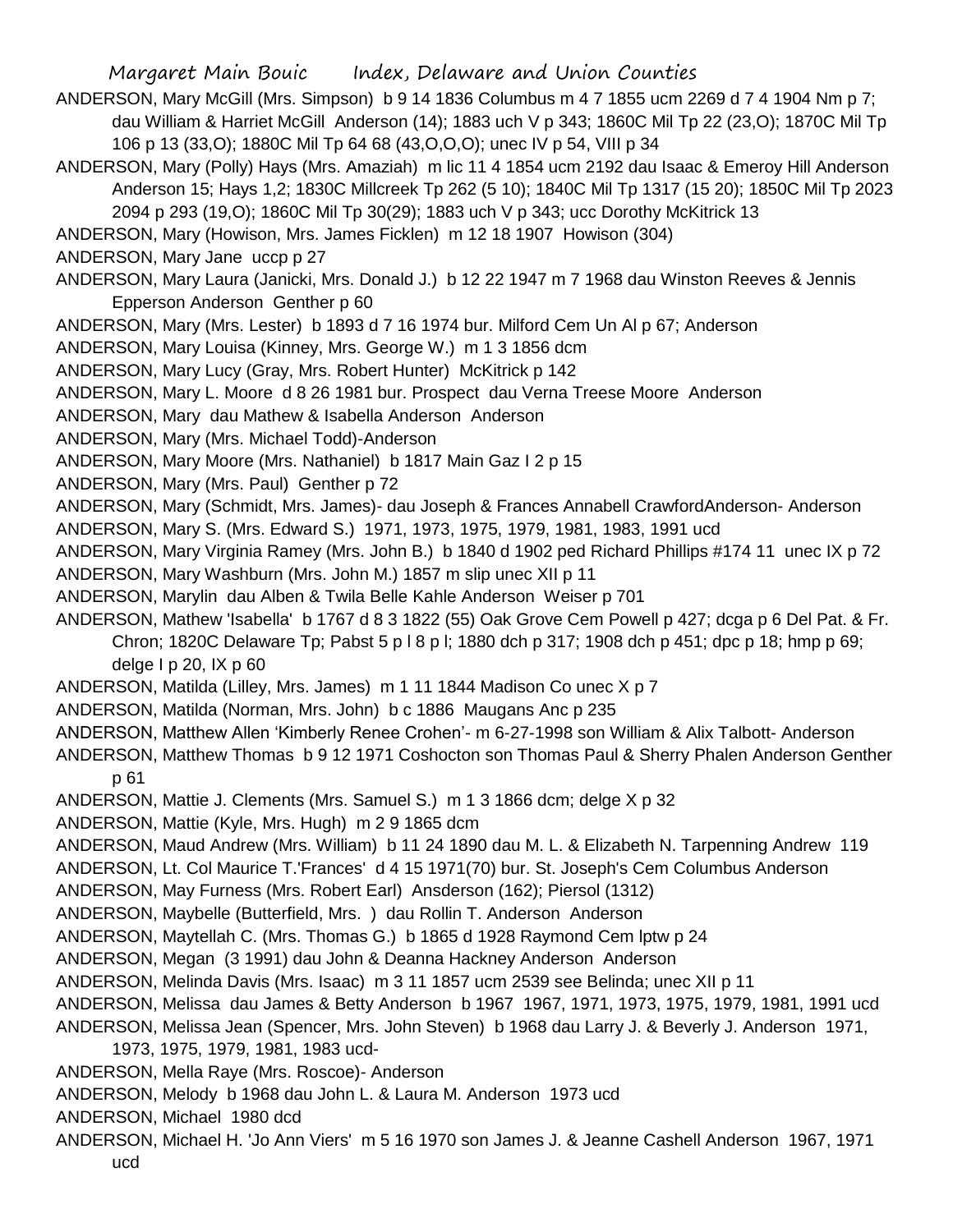Margaret Main Bouic Index, Delaware and Union Counties ANDERSON, Michael b 1972 son Junior & Carolyn Anderson 1975 ucd ANDERSON, Michael L. b 2 22 1969 d 12 23 1987 son Larry K. & Ruby M. Anderson Anderson; 1971, 1973, 1983 ucd ANDERSON, Michael Shane b 7 31 1948 son Glen Alfred & Betty Brown Anderson Weiser p 29 ANDERSON, Michael b 1973 son Steven James & Sandra Sue Miller Anderson 1975, 1979, 1981, 1983 ucd ANDERSON, Michael Todd 'Mary'- son billy joe & Edith Keren Anderson- Anderson ANDERSON, Michael Wayne 'Terri Jean Tillman' m 6 23 1979 son Ralph & dorothy Anderson Anderson ANDERSON, Michele (Shope, Mrs. Douglas Lynn) b 1970 m March 1992- dau Larry K. & Ruby M. Anderson Anderson; 1971 ucd ANDERSON, Mike- "Pud" b 4-14-1956 d 11-20-2004 (48) Ashley Union Cem- son Theodore L. & Barbara Ann Earl Anderson- Anderson ANDERSON, Milan or William d 5 14 1881 (18y 6m) son Isaac & Elizabeth H. Felkner Anderson Anderson 171; Felkner 4; NM p 5 ANDERSON, Mildred (Mrs. Grover) Anderson ANDERSON, Mildred b 8 1 1915 dau Everett & Nora Louise Whittington Anderson Howison 1687 ANDERSON, Mildred Elizabeth Mccormick (Mrs. Paul Theodore) m 4 14 1923 Weiser p 442 ANDERSON, Miles Leon 'Sarah Elizabeth Bailey Cleveland' b 1 3 1906 m 7 29 1939 d 12-21-2002 (95) Claridon Cem- son William & Rosalee Anderson- Anderson; Weiser p 239 ANDERSON, Mina Abuhl (Mrs. James)- parents of Neil C., Floyd, Larry Anderson- Anderson ANDERSON, Minnie M. b 9 27 1874 d 5 2 1895 dau Henry & Margaret A. Anderson Anderson; 1880C York Tp 294 p 29 (6,O,Pa.O) ANDERSON, Minnie F. Oak Grove Cem Powell p 427 ANDERSON, Miriam Frost (Mrs. Lowell) McKitrick p 165 ANDERSON, Missy b 1967 dau James F. & Betty Anderson 1983 ucd ANDERSON, Mollie B. (Hopkins, Mrs. ) b 11 17 1864 dau Daniel & Esther Carr Anderson Anderson 182; 1880C Millcreek Tp 77 (15, O, Va, NY) 1883 uch V p 343 ANDERSON, Mollie Ewing (Mrs. Grover) Anderson ANDERSON, Monaca b 4 6 1974 ch Charles Richard & Karon Abbott Anderson Freshwater p 153 ANDERSON, Morris brother Harold A. Anderson Anderson ANDERSON, Morse W. 'Selma Maude' b 1 18 1914 d 6 24 1982 Anderson ANDERSON, Myron 'Christine' son Neil C. & Nancy G. Anderson Anderson; 1961 dcd (1) ANDERSON, Myrtle (Ackley, Mrs. Simeon) b 1880 m 8 18 1900 1955 Jerome Cem D J Cem p 107, 119; dau Andrew & Sarah Elizabeth Liggett Anderson Anderson 1(12)5; Carr 1143144; Rittenhouse 4,5; 1949 ucd; 1900C Mllcreek Tp 57 p 3B (20,O O O) ANDERSON, Myrtle Day (Mrs. A.Clifton) b 1896 Oakdale II (K R1 7); Anderson (1831) ANDERSON, Myrtle Reeves (Mrs. Edward) Genther p 56 ANDERSON, Myrtie Jane b 6 27 1879 dau James B. & Amelia J. Deyo Anderson Anderson Bible unec IV p 44 ANDERSON, Nancy (Bradford, Mrs. Joseph) m 2 22 1838 Madison Co unec IX p 5 ANDERSON, Nancy Elizabeth (Adgate, Mrs. Peter Knapp) b 3 12 1956 m 10 14 1977 dau Winston Reeves & Jennie Epperson Anderson Genther p 60 ANDERSON, Nancy b 10 26 1940 dau Glenn & Janet E. Meeker Anderson Weiser p 257 ANDERSON, Nancy G. (Mrs. Neil C.) 1961 dcd ANDERSON, Nancy (Mrs. Isaac I.) 1860C Claibourne Tp 789 770 p 103 (22,O) ANDERSON, Nancy (Mrs. Jacob J.) 1870C Claibourne Tp 67 65 p 9 (32,O) ANDERSON, Nancy J. Diamond (Mrs. Ralph L.) m 8 19 1989 dau Johnnie P. Diamond Anderson; 1991 ucd ANDERSON, Nancy Jo b 1 9 1947 dau Richard Eugene & Joan Lois Tobias Anderson Maugans Anc p 14;

Anderson 18451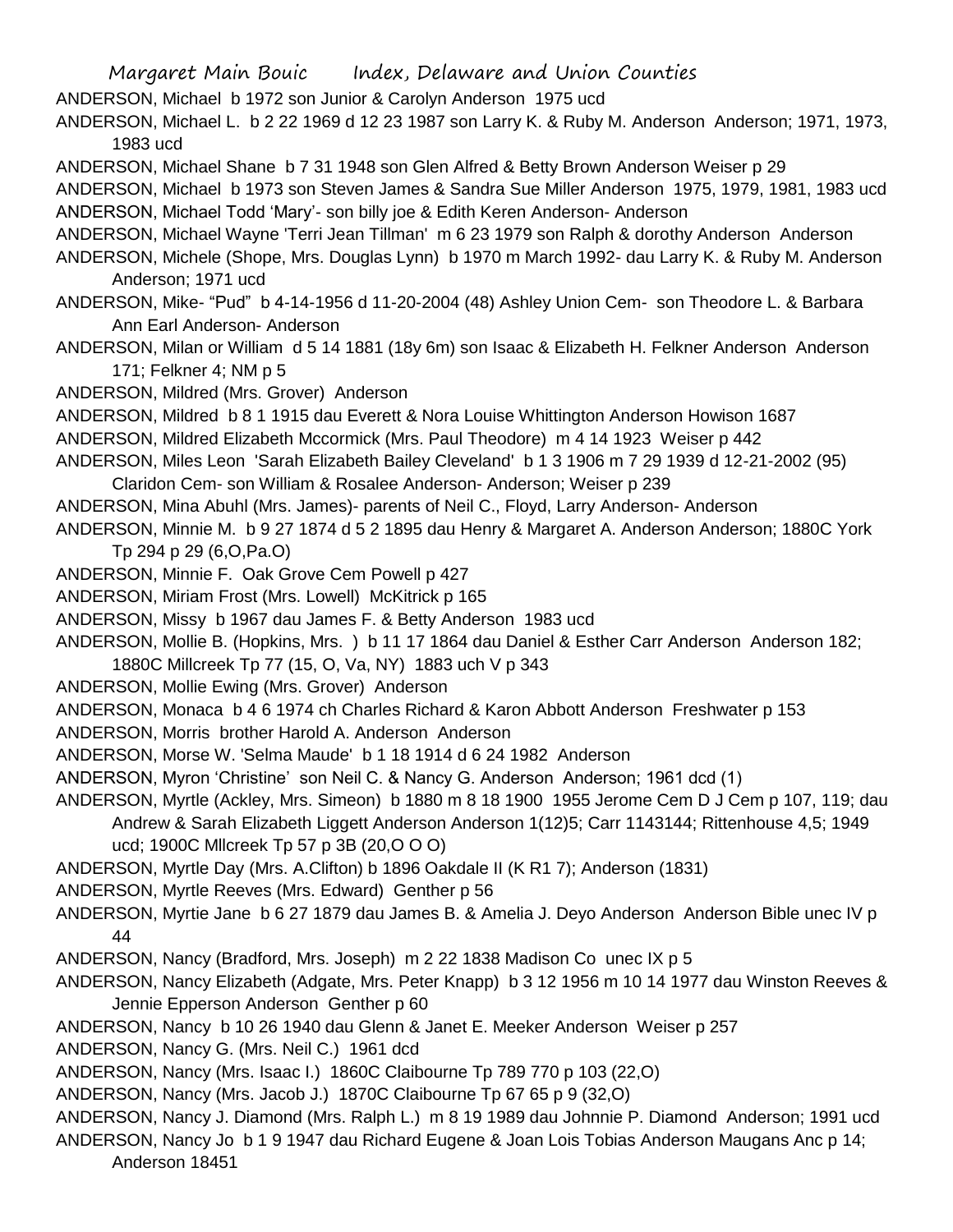- ANDERSON, Nancy J. Weaver (Mrs. Erwin) m 6 24 1863 dcm
- ANDERSON, Nancy L dau Simone Anderson Anderson
- ANDERSON, Nancy M. (Gerkin, Mrs. Martin F.) b 9 2 1920 m 12 6 1941 d 2 1 1990 dau Rev. John & Gertrude Treder Anderson Anderson
- ANDERSON, Nancy M. Wynn (Mrs. M. L.) b 1872 d 12-4-1938 Claibourne Cem p 9 dau Andrew J. & Anna R. Chew Wunn 1915 uch p 1042; Union Co. Journal 10-21-1940 p 3
- ANDERSON, Nancy Thomas (Mrs. Samuel) m 1 10 1828 unec V p 28
- ANDERSON, Nancy (Travis, Mrs. Shurman) m 6 15 1842 dcm
- ANDERSON, Dr. Nancy (Wack, Mrs. Dr. Ray) Anderson
- ANDERSON, Natalie Jane b 1 13 1992 dau William Charles & Sheryl Jane Long Anderson Anderson
- ANDERSON, Nathan 1880 dch p 319; 1976 dch p 10; delge X p 11
- ANDERSON, Nathaniel 'Mary Moore' b 1813 Main Gaz I 2 p 15
- ANDERSON, Neil C. 'Nancy G.' 1961 dcd
- ANDERSON, Neil C. b 6-2-1936 d 5-20-2007 (70) Fla son James & Mina Abuihl Anderson Anderson
- ANDERSON, Neil Robert 'Jennifer Myers' b 11 24 1945 m 6 27 1971 son Robert L. & Grace Louise Main Main 131613132121; Greenlee
- ANDERSON, Nelia G. (Cockrell, Mrs. Stanley M.) d 1 29 1976 (53) bur Sunbury Mem. Park dau Robert C. Anderson Anderson
- ANDERSON, Nelson 1880C Delaware Tp p 331A
- ANDERSON, Nelson (col) 'Viola Barnes' m 5 10 1873 ucm 5275; 1908 dch p 412; unec IV p 9
- ANDERSON, Netta Cordelia Bartholomew (Mrs. Knut Theodore) b 4 13 1873 m 6 16 1897 dau Edward Fry & Catharine Louise Fasold Bartholomew Weiser p 442
- ANDERSON, Neva (Lenhart, Mrs. ) dau Margaret Anderson Anderson
- ANDERSON, Neva (Turner, Mrs. ) dau Roscoe & Nella Raye Anderson Anderson
- ANDERSON, Nora Louise Whittington (Mrs. Everett) b 9 5 1895 m 11 4 1914 dau John Iva & Melissa McDaniel Whittington Howison 953
- ANDERSON, Norma Jean (Arthur Bruce) b 3-16-1925 d 9-9-2001 (76) dau Chrles & Maude Walsh McIntyre; Anderson; 1975, 1979, 1981, 1983, 1991 ucd
- ANDERSON, Norma (Mrs. Jimmy)- Anderson
- ANDERSON, Norma Rhamey (Mrs. John L.) m 10-20-1946 Anderson
- ANDERSON, Mrs. O. H. Pabst 8 p 43
- ANDERSON, Ole 'Kjersti Bronson' b 1827 d 1907 Norway ped Shirley Gilbert Mapes #76 18; unec VI p 35
- ANDERSON, Olaf Robert 'Helen Grace Weiser' b 4 10 1895 m 9 15 1927 d 3 10 1937 Weiser p 259
- ANDERSON, Ora Ellen Jones (Mrs. George) b 8 28 1888 m 5 6 1913 dau David Downing & Louisa Trimble Jones Giffen 16635
- ANDERSON, Ora H. Taylor (Mrs. Doyle J.) d 1 24 1984 (45) bur. Sunbury Mem. Pk. 1971, 1980 dcd; Anderson
- ANDERSON, Ora Mae (Hartman, Mrs. ) dau Carl A. Anderson Anderson
- ANDERSON, Orville H. 'Harriett P.' d 1948 Anderson
- ANDERSON, Oscar Alonzo 'Rose Taylor' b 3 6 1859 m 8 6 1904 d 10 23 1956 dcc Frederick Lon Lowry; 1880C Delaware Town p 494C; 1915 dcd Sunbury
- ANDERSON, P. 1877 uca p 21, 92, 96
- ANDERSON, Pam (Mrs. Robert)- Anderson
- ANDERSON, Pamela (Collins, Mrs. Dennis P.) b 1966 m 6 20 1987 dau LeRoy H. & Theresa A. Anderson Anderson; 1969, 1971, 1980 dcd
- ANDERSON, Pamela D. (Mrs. David W.)- 1991 ucd
- ANDERSON, Par/Pur? --b Sweden to U. S. 4-28-1887 delge VIII p 57
- ANDERSON, Pamela D. (Mrs. David W.)- 1991 ucd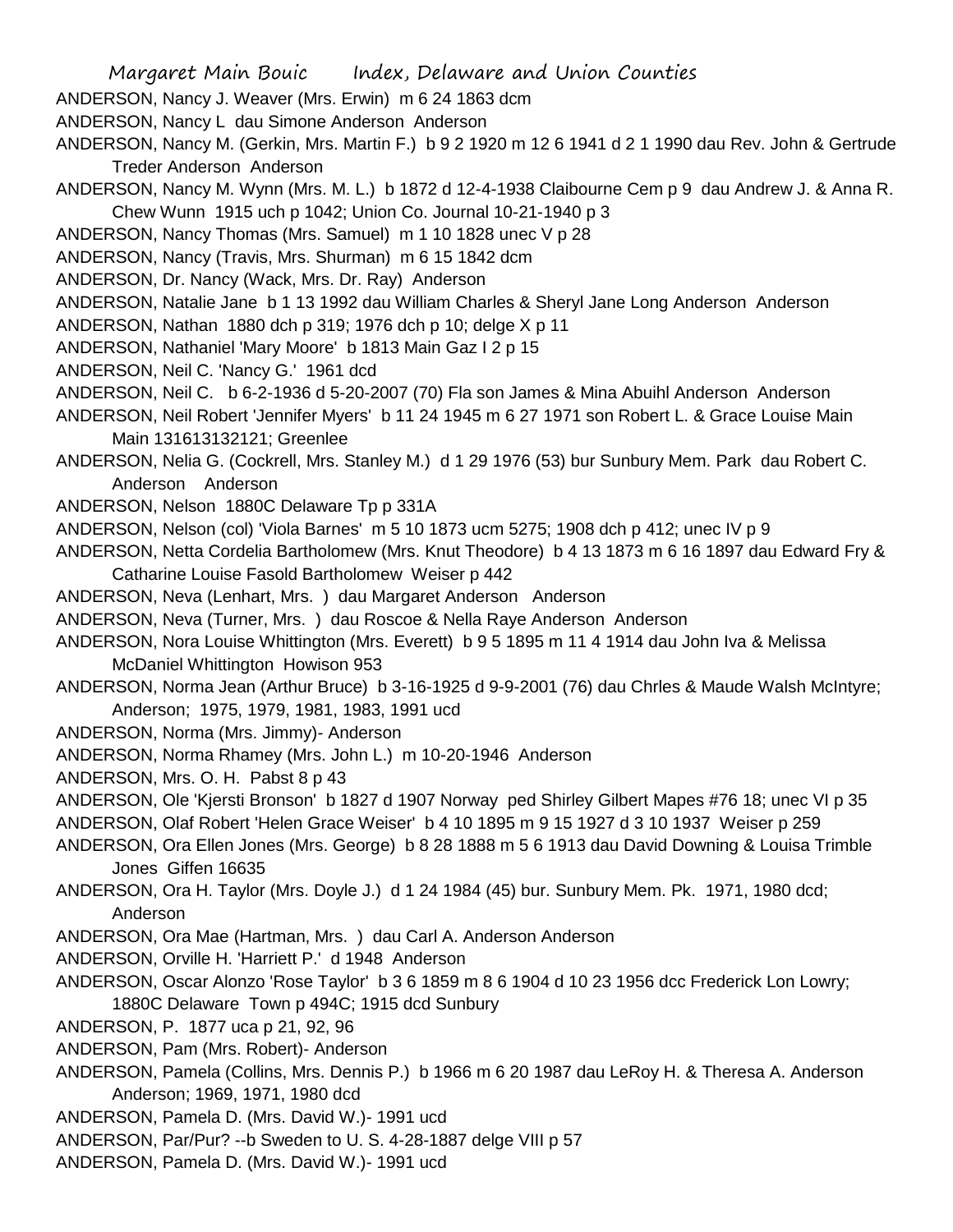ANDERSON, Pat (Mrs. Mark)- Anderson

ANDERSON, Patricia Sasso (Mrs. James Arthur) m 10 7 1984 Anderson

ANDERSON, Patricia (Mrs. John F.) 1969, 1971 dcd

ANDERSON, Paul- son James E. & Frances Shipley Anderson- Anderson

ANDERSON, Paul Martin 'Nancy Carter' b 2 8 1955 m 8 16 1986 son Robert L. & Grace Louise Main Anderson Main 131613132123; Greenlee

ANDERSON, Paul Michael Dean b 6 28 1991 son John & Deanna Hackney Anderson Anderson

ANDERSON, Paul R. 'Mary Simkins' b 8 15 1897 d 1966 Cochoston son Edward & Myrtle Reeves Anderson Genther p 56, 60, 72; Anderson; 1985 uch p 56

ANDERSON, Paul Daniel b 1 1 1878 Bellefontaine son Robin A'Dale & judith Ann Lamb Anderson Genther p 62

ANDERSON, Paul Reeves'Margaret Whiteside' b 10 5 1925 m 8 9 1943 son Paul & Mary Simkins Anderson Genther p 60, 62; Anderson

ANDERSON, Paul son Charles & Jane Klein Anderson Anderson

ANDERSON, Paul Theodore 'Mildred Elizabeth McCormick' b 2 6 1902 m 1 14 1923 son Knut Theodore & Netta Cordelia Batholomew Anderson Weiser p 442

ANDERSON, Peggy (Mrs. Clyde)- Anderson

ANDERSON, Penelope (Shields, Mrs. John Franklin) b 1815 d 1881 ped Sandra Morris Lowther #211 21 unec X p 58

ANDERSON, Penni Ann McDonald (Mrs. Larry Keith) m 8 17 1985 dau Harold McDonald Anderson

ANDERSON, Pete son James R. & Betty Anderson 1959 ucd (3)

ANDERSON, Peter- son L. Anderson- 1880C Claibourne Tp 164-176 p 217D (19,O,Pa,Pa) black

ANDERSON, Philip Brailey- b 9-14-1994 son David Hal & Lisa Donne Houser Anderson- Anderson

ANDERSON, Philip Edmond b 8 1953 son William & Virginia Graham Anderson Graham 1614712; Taylor 152414517712; Richey 9; Mithcell; Amrine;Genther p 105

ANDERSON, Phillip R. 'Ruby G.' 1983 ucd

ANDERSON, Phoebe A. (Mrs. Lowell E.) 1959, 1967, 1971, 1973 ucd

ANDERSON, Polly (Conklin, Mrs. Joel) 1883 uch V p 332; Wm. Conklin (5)

ANDERSON, Polly (Gibson, Mrs. Joseph) m 1 4(8) 1827 ucm 128; 1883 uch III p 287; unec II p 15

ANDERSON, Polly (Hayes, Mrs. Amaziah) see Mary (Polly)

ANDERSON, Polly Kendall (Mrs. Hosea) m 6 23 1811 Madison Co unec IV p 29

ANDERSON, Priscilla uccp p 27; unec XII p 56

ANDERSON, R. original owner, Darby Tp unec XII p 40

ANDERSON, Ralph L.'Nancy J. Diamond; b 1970 m 8 19 1989 son Howard & Barbara D. Anderson Anderson; 1979, 1981, 1983, 1991 ucd

ANDERSON, Ralph 'Dorothy' Anderson

ANDERSON, Ralph 'Marie Murphy' b 3 10 1910 son Daniel Fern & Marjorie Nettie Cratty Anderson Maugans Anc p 13; Anderson 1841

ANDERSON, Ray K. b 6 25 1902 dcb d 1949 New Millcreek Cem p 27 son John V. & Susan Virginia Liggett Anderson dcb; Carr 11431(10)3; Rittenhouse 4

ANDERSON, Raymond Neil 'Barbara Ellen Shirk'- m 8-23-1997 son Herbert & Betty Anderson- Anderson ANDERSON, Raymond- son Raymond & Frances Annabell Crawford Anderson- Anderson

ANDERSON, Raymond b 1894 son Robert Earl & May Furness Anderson Anderson 1624; Piersol ANDERSON, R. C. Paris Tp original owner unec X p 66, XI p 69, XIV p 35

ANDERSON, Rebecca L. (Mrs. Johnnie R.) 1969 dcd

ANDERSON, Rexford E.'Gertrude B.' b 2 10 1891 d 3 13 1961 WWI Raymond Cem lptw p 41 ANDERSON, Richard W. Brown IV p 448, 450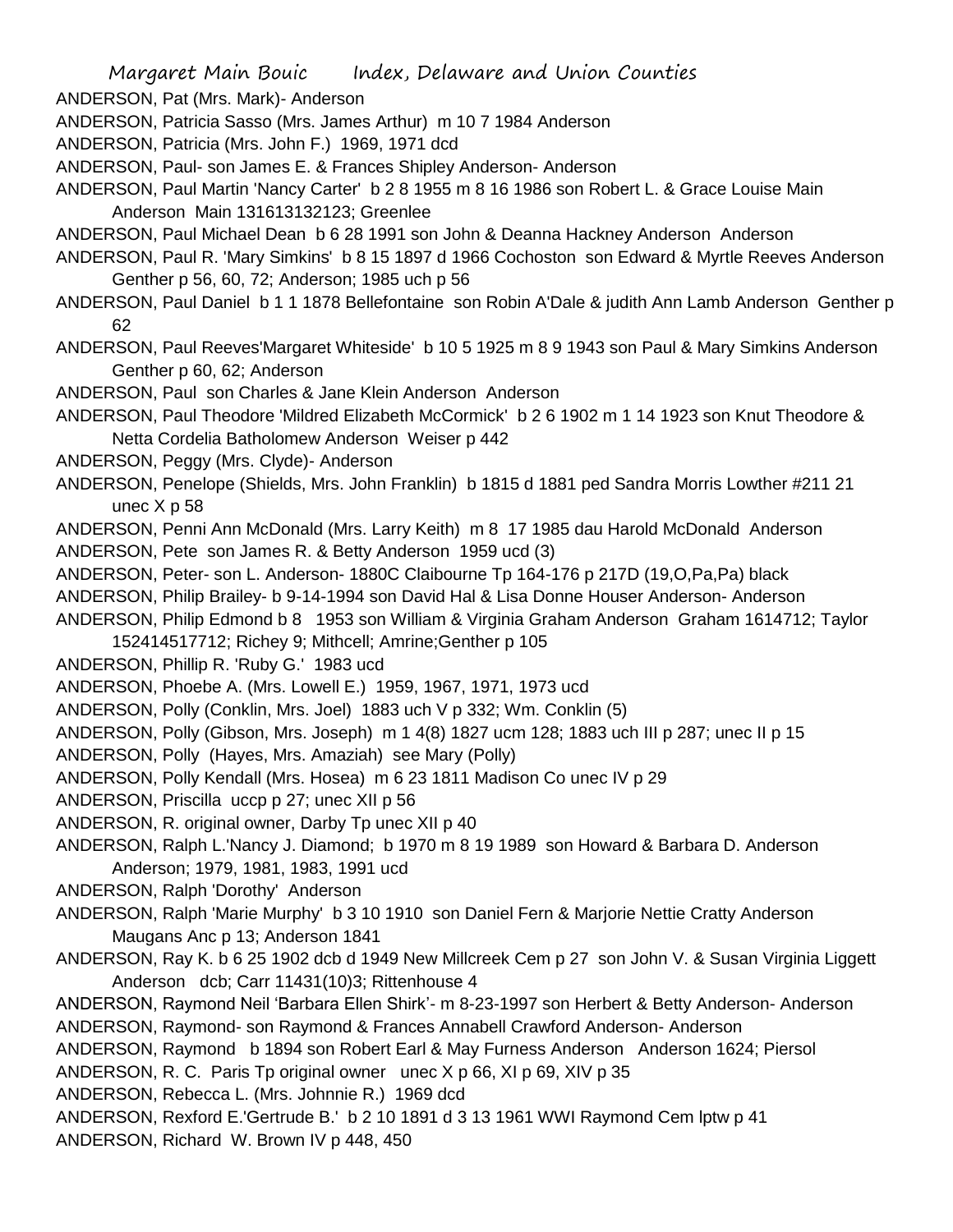- ANDERSON, Richard Attlee b 1 8 1946 d 7 14 1974 son Attlee & Betty Florence Freshwater Anderson Freshwater p 139
- ANDERSON, Richard A. d 7 25 1981 (21)bur Glen Rest, Cols. son Arthur O. & Norma J. Anderson Anderson; 1980 dcd
- ANDERSON, Richard Eugene 'Joan Lois Tobias' b 2 20 1925 son Daniel Fern & Marjorie Nellie Cratty Anderson Anderson 1845 ; Maugans Anc p 14
- ANDERSON, Richard C. 1883 uch V p 75, 241; 1877 uca p 31, 59
- ANDERSON, Richard Hall son Cleland & Mary Edith Boltz Anderson Anderson 17521; Felkner 6; Hutchisson p 21
- ANDERSON, Richard Allen b 9 28 1958 son Roger Allen & Betty Louise Le Vasseur Anderson Weiser p 269
- ANDERSON, Richard "Dick"- son Joseph & Stella Stanley Anderson- Anderson
- ANDERSON, Col. Richard Clough 1908 dch p 669
- ANDERSON, Richard L. son Robert Morse Anderson,Sr. Anderson
- ANDERSON, Richard 'Rita'- parents of Marty- Anderson
- ANDERSON, Rich- son Everett & Anna Anderson- Anderson
- ANDERSON, Rita Pauline (Mavis, Mrs. Richard H.) b 9 28 1915 son Daniel Fern & Marjorie Nellie Cratty Anderson Maugans Anc p 14; Anderson
- ANDERSON, Rita (Mrs. Richard) (Landthorn, Mrs. )- Anderson
- ANDERSON, Robbert b 7 14 1901 Delaware Tp son James & Ella Richardson Anderson dcb
- ANDERSON, Robert 1908 dch p 387; CCC Brown Tp
- ANDERSON, Robert A. 'Christina'- son Joseph & Frances Annabell Crawford Anderson- Anderson ANDERSON, Robert C. Anderson
- ANDERSON, Robert Chris b 9 24 1952 son Glenn & Janet E. Meeker Anderson Weiser p 257
- ANDERSON, Robert Bruce b l957 son Daniel E. & Virginia D. Anderson Anderson; 1969, 1971 dcd
- ANDERSON, Robert Earl 'May Furness' b 12 25 1861 d 12 9 1911 son Alexander & Christiana Piersol Anderson Anderson 162; Piersol 1112
- ANDERSON, Robert Emerson 'Bertha' d 12 28 1964(56) son James E. & Frances Shipley Anderson Anderson
- ANDERSON, Robert Eugene 'Agnes Ann Pastor' b 7 19 1945 son Robert G. & Doris Gardner Anderson Freshwater p 153
- ANDERSON, Robert Eugene b 9 28 1966 son Robert Eugene & Agnes Ann Pastor Anderson Freshwater p 153
- ANDERSON, Robert Fern 'Aldegunda Weigl' b 12 28 1921 son Daniel Fern & Marjorie Nellie Cratty Anderson Maugans Anc p 14; Anderson
- ANDERSON, Robert G. 'Doris Gardner' b 3 4 1923 Freshwater p 153
- ANDERSON, Robert L. 'Grace Louise Main' b 10 14 1918 m 1 9 1944 Main (1316131312); Greenlee
- ANDERSON, Robert L. 'Ruth E.' 1969 dcd
- ANDERSON, Robert Lee 'Ruth Ann Jefferis' m 8 2 1940 Dunlap & Cowles p 216
- ANDERSON, Robert M. b 6 27 1908 d 3 1 1975 Price Cem djlm p 69; Gr Reg.
- ANDERSON, Robert Morse Jr. 'Tara Starcevich' m 1982 son Robert Morse Anderson, Sr. Anderson
- ANDERSON, Robert Morse, Sr. ' ''Brenda DeAngelo' d 6 24 1991 (52) bur Forest Grove Cem son Morse W. & Selma Maude Anderson Anderson
- ANDERSON, Robert Morse,Sr. 'Selma Maude' b 1 18 1914 d 6 24 1982 (68) bur Forest Grove Cem Anderson
- ANDERSON, Robert N. Pabst O
- ANDERSON, Robert P. "Doc" Sunbury p 131, 143
- ANDERSON, Robert son Robert Emerson & Bertha Mae McMahon Anderson Anderson
- ANDERSON, Robert b 1968 son Robert S. & Joyce E. Anderson 1971, 1973, 1975, 1979, 1981 ucd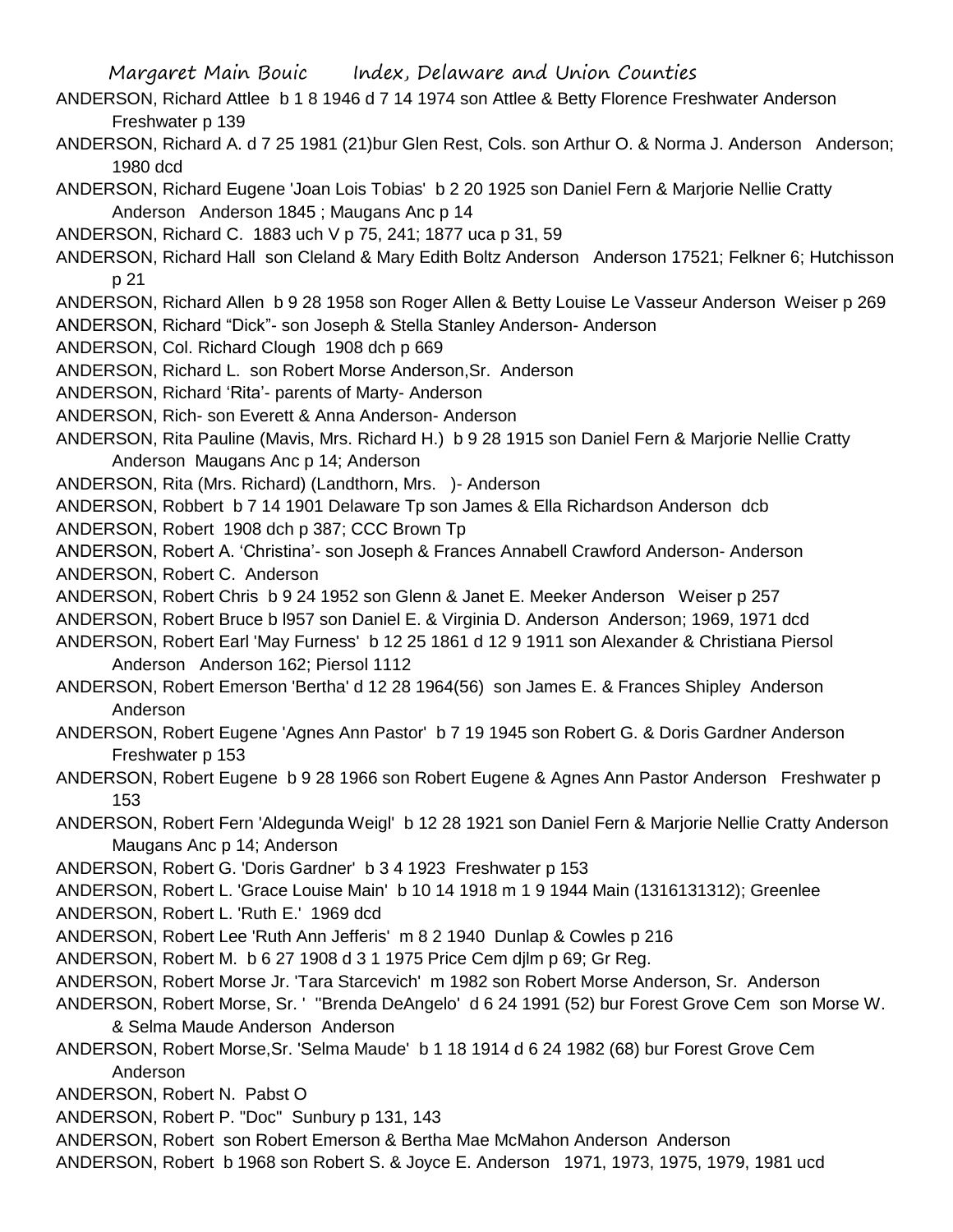Margaret Main Bouic Index, Delaware and Union Counties ANDERSON, Robert son Samuel & Ruth McCoy Anderson 1850C Delaware Tp 1403 (4,O) ANDERSON, Robert 'Sara Temple'- parents of M. L. Anderson; Un. Co. Journal 10-21-1940 p 3 ANDERSON, Robert S.'Deanna S. Coakley' Anderson ANDERSON, Robert S.- son James J. & Jeanne Cashell Anderson- Anderson ANDERSON, Robert S. 'Joyce E' Anderson; 1967, 1971, 1973, 1975, 1979, 1981, 1991 ucd ANDERSON, Robert S.,Jr. ' Eddy'- son Robert S.Sr. & Joyce Anderson- Anderson ANDERSON, Robert Theodore b 9 23 1922 son Edwin & Ella Hanson Wright Anderson Howison 1483 ANDERSON, Robin A'Dale 'Judith Ann Lamb' b 2 14 1953 m 7 27 1973 Claibourne Cem p 95- son Gerald Taylor & Esther Mowery Anderson Anderson ; Genther p 61 ANDERSON, Robin (Burton, Mrs. ) delge I p 25 ANDERSON, Robin son Gerald Taylor & Esther Frances Mowery Anderson Claibourne Cem p 95 ANDERSON, Robin son Larry W. Anderson Anderson ANDERSON, Robin (Mrs. Tom)- Anderson ANDERSON, Roger Allen 'Betty Louise Le Vasseur' b 7 21 1938 m 6 24 1957 son Carl Lawrence & Martha Louise Braumiller Anderson Weiser p 269 ANDERSON, Roger- son Everett & Anna Anderson- Anderson ANDERSON, Rolf 'Anieta' 1980 dcd ANDERSON, Rollin T. mt 5 10 1971 ANDERSON, Ronald Edmund 'Ruth Ellen Gault' son Harold Edmund & Ermajean Wade Anderson Taylor 152412131521; Genther p 61 ANDERSON, Ronald b 3 28 1958 son Robert Fern & Aldegunda Weigl Anderson Maugans Anc p 14 ANDERSON, Ronald 'Marcia' b 2 23 1943 d 2 19 1991 bur Claridon Cem son Miles L. & Sarah Elizabeth Bailey Cleveland Anderson Weiser p 239; Anderson ANDERSON, Ronnie b 1956 son Doyle J. & Ora H. Anderson 1971 dcd; Anderson ANDERSON, Rosalee Callicoat (Mrs. Kenneth) Anderson (18311); 1959, 1967 ucd ANDERSON, Roscoe Dewy 'Manila Maine Ray'- b 1898 d 1975 son George Washington & Frances Jackson Anderson- ped Jason Huffman #294 14, unec XI p 31 ANDERSON, Rose Depp (Henderson, Mrs. )(Mrs. ) d 2 11 1976 (88) bur. Selma, O. Anderson ANDERSON, Rosetta Myers (Mrs. Frank) b July 1875 m 1895 d 1959 dau William Fletcher & Mary Belle Shepherd Myers 1985 uch p 101 ANDERSON, Rosezella M. (Mrs. Charles E.) 1959, 1967, 1371, 1973 ucd ANDERSON, Rosa Lee (Mrs. James L.) 1967, 1971, 1973 ucd ANDERSON, Rose Taylor (Mrs. Oscar Alonzo) m 8 6 1904 dau William & Elizabeth Day Anderson dcc Frederick Lon Lowry 7; 1915 dcd Sunbury ANDERSON, Royal son Donald M. & Wilma J. Anderson Anderson ANDERSON, Dr. R. P. 'Almira' 1883 uch V p 41; 1908 dch p 437; dumch p 299; Pabst O; 1915 dcd Sunbury ANDERSON, Mrs. R. P. 1969 dcd ANDERSON, R. S. 1983 ucd ANDERSON, Ruby M. (Mrs. Larry K.) Anderson; 1971. 1973, 1975 ucd ANDERSON, Ruby G. (Mrs. Philip R.) 1983 ucd ANDERSON, Ruby M. (Boyer, Mrs. Elton)(George, Mrs. John) b 11 10 1921 d 5 12 1987 (65) bur Forest

Grove dau Roscoe & Nella Raye Anderson Anderson; George

ANDERSON, Ruie Williams (Mrs. James E.)- Anderson

ANDERSON, H. Rummel 'Anne Semans' d 1956 son Luther Anderson Anderson

ANDERSON, Russel B. Pabst O

ANDERSON, Russel H. 'Lena' 1961, 1969, 1971, 1980 dcd

ANDERSON, Russel Keith b 5 18 1955 son William & Virginia Graham Anderson Genther p 105; Graham 1614713; Taylor 152414517713; Mitchell Richey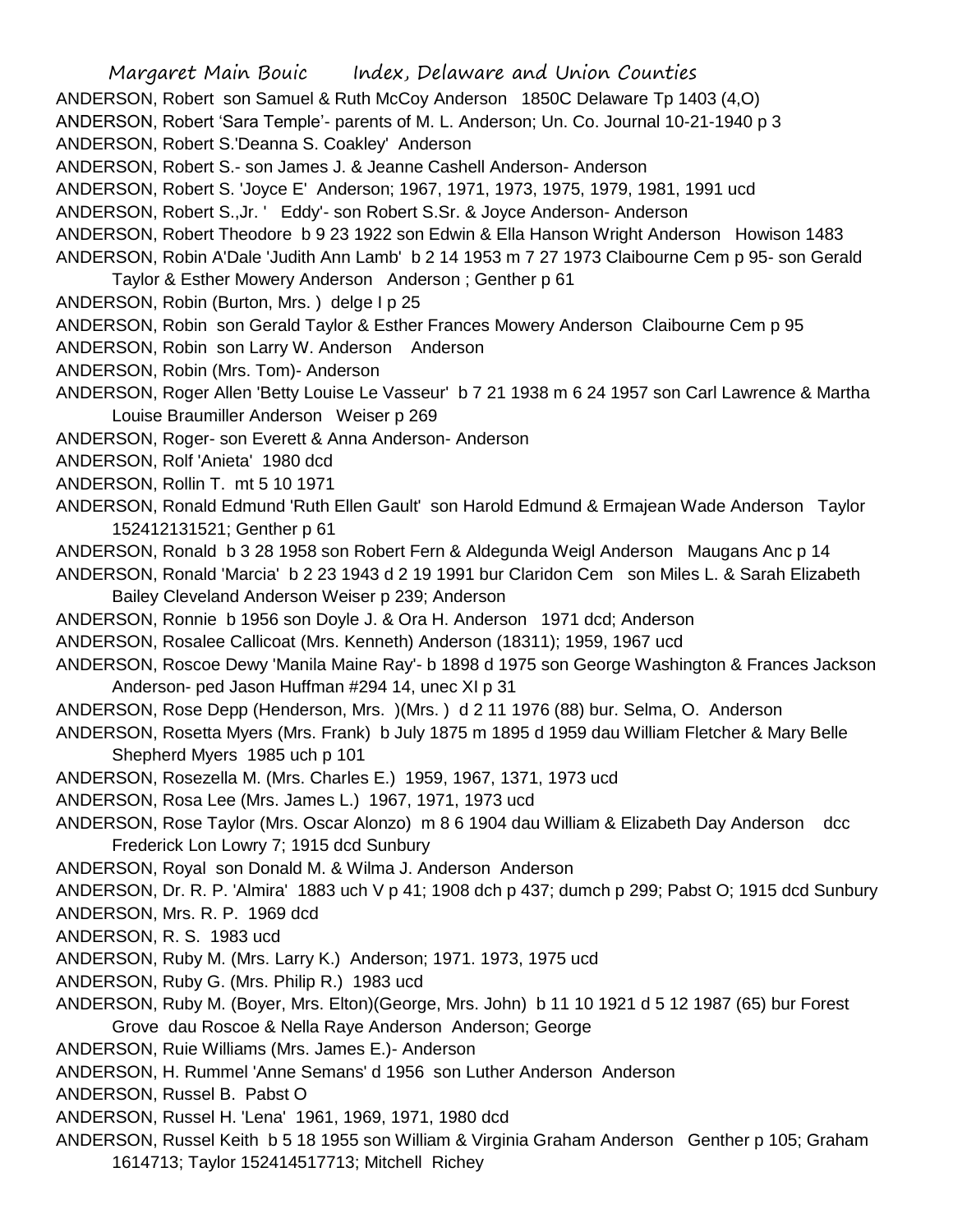- ANDERSON, Ruth Ann Jefferis (Grant, Mrs. Joe)(Mrs. Robert Lee) b 2 11 1944 dau Charles Herbert & Winifred Marie Mussard Jefferis Dunlap & Cowles p 216
- ANDERSON, Ruth D. McCoy (Mrs. Samuel) m 3 29 1838; dau Robert & Elizabeth McCoy 1850C Delaware Tp 1403 (40)
- ANDERSON, Ruth E. (Mrs. Robert L.) 1969 dcd
- ANDERSON, Ruth Ellen Gault (Mrs. Ronald Edmund) m 12 25 1960 dau Willard & Mary Littel Gualt Taylor (152412131521); Genther p 61
- ANDERSON, Ruth dau Laura Ditzler Anderson Weiser p 532
- ANDERSON, Ruth L. Scheiderer (Mrs. Clifton H.) m 1 31 1964 Anderson
- ANDERSON, Ruth Martin (Mrs. Charles E.) m 1978 Anderson
- ANDERSON, Ruth Rhoda (Jolliff, Mrs. Victor) b 7 1 1896 m 1917 d 12 12 1972 dau James E. & Frances Shipley Anderson Anderson
- ANDERSON, Ruth dau Samuel & Sarah J. Anderson 1850C Paris Tp 635 649 p 97 (1,O)
- ANDERSON, Ryan- son David E & Kay Gullett Anderson- Anderson
- ANDERSON, Sally (Busick, Mrs. Samuel) m 2 25 1818 Madison Co unec IV p 51
- ANDERSON, Sally Jean Perez (Mrs. Thomas Frederick) m 9 5 1986 dau Encarnacion Perez Sr. Anderson
- ANDERSON, Sally (Peterson, Mrs. Eli) m 8 11 1825 Madison Co unec V p 16
- ANDERSON, Samantha Anne (Olson, Mrs. Tyler Glen)- b 1975 m 5-14-1994 dau Terry L. & Jane E. Anderson- Anderson; 1991 ucd
- ANDERSON, Samuel 1908 dch p 387; Pabst O
- ANDERSON, Samuel A. Pabst O
- ANDERSON, Samuel Greg- b 9-9-1993 son Drs. Greg & Tari Smith Anderson- Anderson
- ANDERSON, Samuel adm of James Anderson Kingston Tp dcga p 33 Del Pat. & Fr. Chron, p 63 Ohio State Gaz; delge VI p 38, 39 (1826)
- ANDERSON, Samuel 'Margaret' Cronkleton Cem
- ANDERSON, Samuel 'Nancy Thomas' m 1 10 1828 Madison Co unec V p 28
- ANDERSON, Samuel Newton Jr.'Frances Anita Cochran' b 1 26 1918 m 11 30 1945 Weiser p 25
- ANDERSON, Samuel 'Ruth McCoy' b 1806 m 3 29 1838 dcm; d 1854 son Mathew & Isabella Anderson 1850C Del. Tp 1403 (40); CCC 1849 Del. Tp; Pabst 8 p 6; hadc p 23; Powers p 200; 1835 men 37 #99 p 66 Liberty Tp
- ANDERSON, Samuel 'Sarah J. 1850C Paris Tp 635 649 p 97 (28, )
- ANDERSON, Samuel S.'Mattie J. Clements' m 1 3 1866 dcm; delge X p 32
- ANDERSON, Samuel son W. & C. Anderson tcmc p 6
- ANDERSON, Sanford R.- b 5-1863 1900C York Tp 116 (37,WVa,WVa,WVa)
- ANDERSON, Sandra Kaye (Bosson, Mrs. John)(Fazakas, Mrs. Frank) dau Paul Reeves & Margaret Whiteside Anderson Taylor 152412131542; Genther p 62
- ANDERSON, Sandra dau Harold & Cleta Anderson 1949. 1959 (11), 1967 ucd
- ANDERSON, Sandy (Ledbetter, Mrs. ) dau Harold & Cleta Anderson Anderson
- ANDERSON, Sara Jane (Perry, Mrs. Hugh J.)- b 11-11-1840 m 1866 d 4-19-1923 ped Richard Hugh Adams 11 by Kathy Burath #467 dau Hugh & Helen Hardesty Anderson
- ANDERSON, Sarah Ann (Merritt, Mrs. Wm?) (1843) unec XII p 56
- ANDERSON, Sarah Ann Stephens (Mrs. John A.) b 10 19 1838 m 10 7 1865 dcm d 2 29 1912 bur Oak Grove dau Andrew & Polly Dunlap Stephens Powers p 98; Pabst O; Pabst 3:l6; 1880C Delaware Town p 541C
- ANDERSON, Sarah A. Watters (Mrs. William) m 12 25 1851 dcm
- ANDERSON, Sarah E. dau Lavinia J. Anderson 1860C Darby Tp 413 414 p 58 (9, Pa)
- ANDERSON, Sarah Elizabeth Bailey (Mrs. Miles L.) b 8 18 1903 m 7 29 1939 d 11 12 1985 (82) dau Richard
	- Hall & Margaret Marie Bauder Cleveland Weiser p 239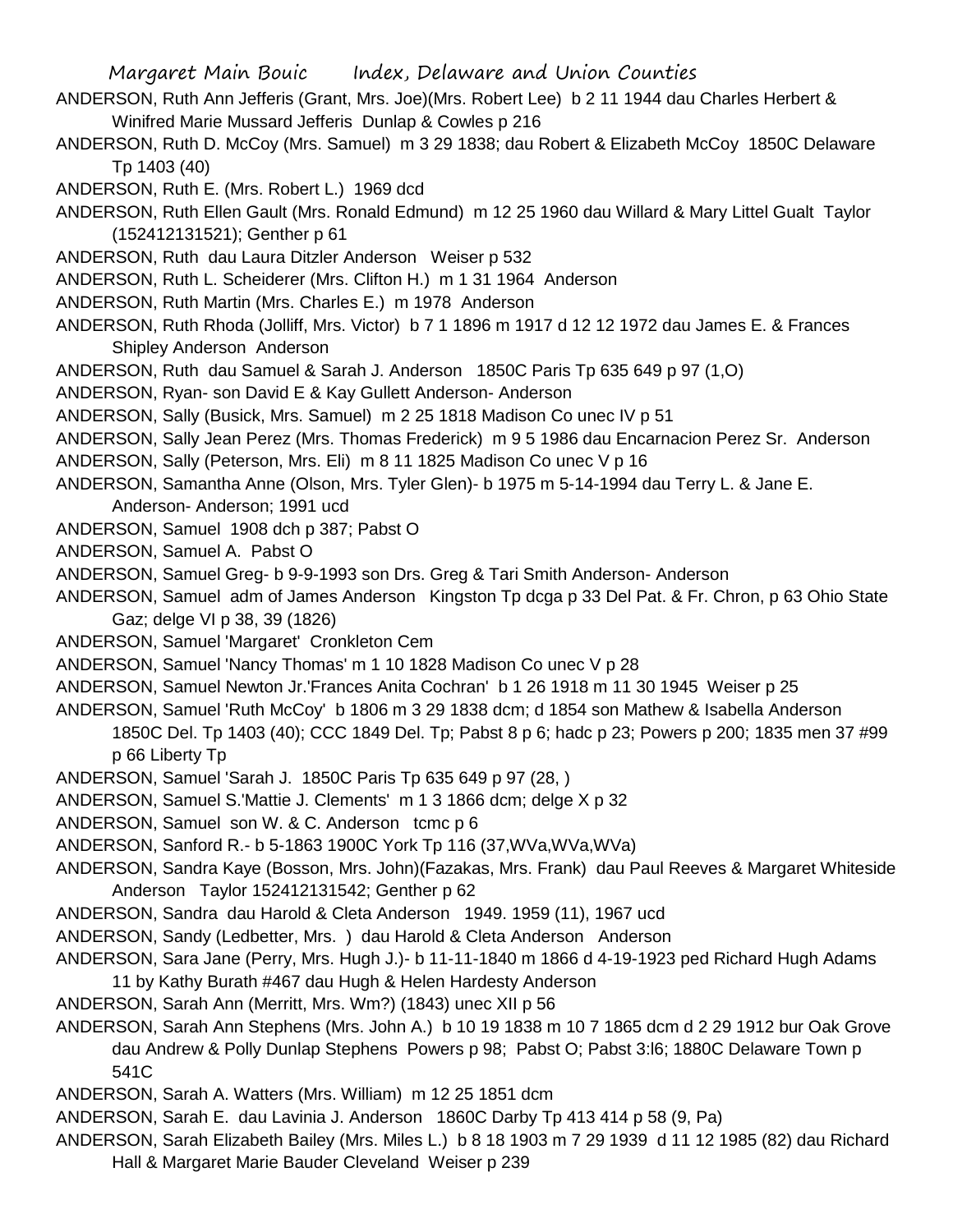- ANDERSON, Sarah Elizabeth Liggett (Mrs. Andrew) b 9 29 1856 d 3 1 1926 NM 42; dau Absalom & Mildred Amanda Rittenhouse Liggett Carr 114314; Anderson (1(12); Rittenhouse 3,4; Pabst O; dcc Guy Anderson 3; 1880C Mil Tp 55-59 p 6 (23,O,O,O); 1900C Millcreek Tp 57 p 3B (43,O,O,O) wid, 7 ch, 6 living1915 dcd Scioto Tp
- ANDERSON, Sarah (Freshwater, Mrs. Reuben) b 1833 d 1914 Freshwater p 41
- ANDERSON, Sarah Donaldson (Mrs. Jesse) b 3 9 1837 m 1018 1854 d 9 2 1898 dau Mathew & Jane Rush Donaldson dcc Frederick Lon Lowry 13
- ANDERSON, Sarah (Hall, Mrs. Caleb)(Evans, Mrs. Lewis) dau Col. Richard Clough Anderson 1908 dch p 669; 1883 uch V p 438; 1985 uch p 65
- ANDERSON, Sarah Helen (Lowry, Mrs. Harold Victor) b 8 9 1918 m 12 25 1939 dcc Frederick Lon Lowry 3
- ANDERSON, Sarah I. (Mrs. Samuel R.) d 3 29 1904 York Tp. Cem p 33; 1850C Paris Tp 635 649 (20,Va)
- ANDERSON, Sarah (Mrs. John) unec V p 53
- ANDERSON, Sarah J. (Perry, Mrs. Hugh J.) m 1866 1883 uch V p 646; unec XIV p 23
- ANDERSON, Sarah Keizer (Mrs. Edgar) b 10 10 1829 m 9 24 1854 dcm d 12 16 1906 dg 1 1 1907 dau Henry & Lida Keiser Anderson
- ANDERSON, Sarah (King, Mrs. Robert) Powell p 316
- ANDERSON, Sarah b 1805 dau Matthew & Isabella Anderson Anderson
- ANDERSON, Sarah Price (Mrs. John) 1883 uch V p 77; 1860C Jackson Tp 1158 1170 p 153 (31,O)
- ANDERSON, Sarah b 1970(1) dau Robert J. & Joyce E. Anderson 1971, 1973, 1975, 1979, 1981 ucd
- ANDERSON, Sarah Sprague (Mrs. John) m 3 2 1841 ucm 705; 1850C Paris Tp 691 706 p 104 (26,O); unec V p 38
- ANDERSON, Sarah Temple (Mrs. Robert)- parents of M. L. Anderson- Un Co Journal 10-21-1940 p3
- ANDERSON, Sarah sister William A. Anderson Anderson
- ANDERSON, S. B. b 8 21 1888 Scioto Tp son S. B. & Lydia Converse Anderson dcb
- ANDERSON, Scott b 1973 son Mark & Connie Anderson 1980 dcd
- ANDERSON, Sean b 1968 ch Johnnie R. & Rebecca L. Anderson 1969 dcd
- ANDERSON, Selma Maude Smith (Mrs. Morse W.)- b 1-1-1916 d 12-18-1995 (79) Forest Grove Cem- dau
	- Earl & Lulu Edwards Smith- Anderson
- ANDERSON, Serena (Mrs. Clarence) 1915 dcd Delaware
- ANDERSON, Serena (Fleming, Mrs. ) dau Ariel C. Anderson Anderson
- ANDERSON, Seth Shannon- b 3-25-1998 son Rob & Karen Anderson- Anderson
- ANDERSON, Shane Taylor b 9 16 1970 Washington ch Daniel Joe & Lora Lee Shorter Anderson 1979, 1981, 1983 ucd; Genther p 62; Anderson; Taylor 1524121315321; 1991 dcd
- ANDERSON, Sharon Elizabeth b 5 21 1962 dau Robert Eugene & Agnes Ann Pastor Anderson Freshwater p 153
- ANDERSON, Sharon Kay (Kuhn, Mrs. Kevin) b 8 3 1950 m 6 1968 div 1976 dau Attlee & Betty Florence Freshwater Anderson Freshwater p 139
- ANDERSON, Sharon L. Hundley (Mrs. Allan R.) m 4 4 1987 dau Mr. & Mrs. Paul T. Butler Anderson
- ANDERSON, Sharon Meyer (Mrs. Bruce Carnot) b 10 22 1972 Freshwater p 139
- ANDERSON, Sharon b 1966 dau Homer Jr. & Barbara S. Anderson 1969, 1971 ucd
- ANDERSON, Sherie (Lagendyk, Mrs. Guy) m 10 2 1982 dau Mr. & Mrs. James S. Kule Anderson
- ANDERSON, Sheila (Whittingslow, Mrs. Paul) b 1957 dau Doyle J. & Ora H. Anderson 1971 dcd; Anderson ANDERSON, Shelby ch Ruby Anderson 1973 ucd
- ANDERSON, Sheri Danette (McKinsey, Mrs. Jeffrey) b 7 29 1961 m 4 18 1982 dau Ronald Edmund & Ruth Ellen Gault Anderson Genther p 61; Taylor152412131521
- ANDERSON, Sherrie dau Dave & Brenda Lou Parrott Anderson 1985 uch p 109;1981 ucd ANDERSON, Sherree b 1975 dau Junior & Carolyn Anderson 1975 ucd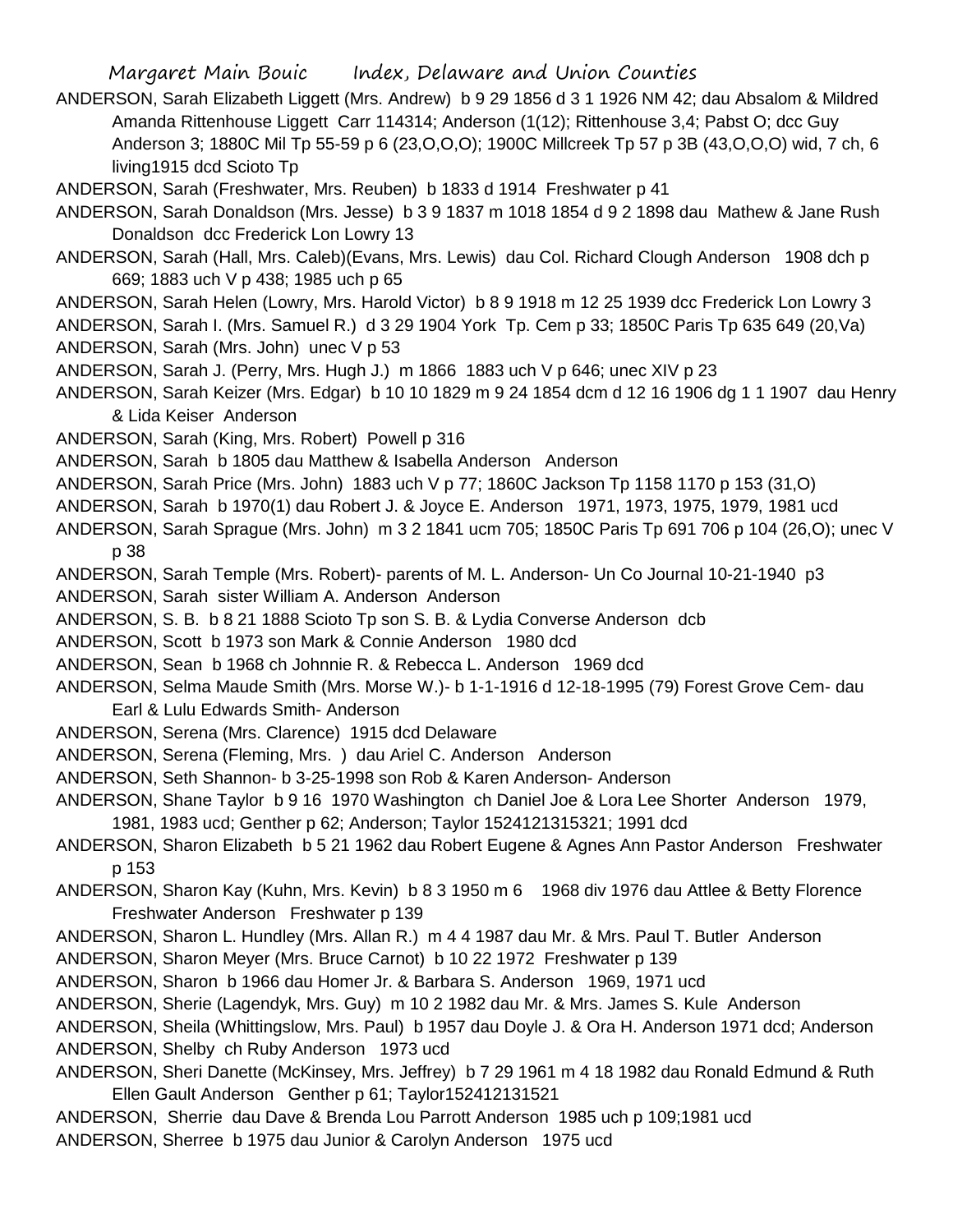ANDERSON, Sherry Phalen (Mrs. Thomas Paul) m 5 24 1968 div 1978 dau Norman & Louis Phalen Taylor (152412131522); Genther p 61

ANDERSON, Sheryl Jane Long (Mrs. William Charles) m 12 15 1984 dau Ronald Long Anderson

ANDERSON, Shirley Ray son Shirley Ray Anderson Anderson

ANDERSON, Shirley Ray Anderson

ANDERSON, Simpson 'Mary McGill' b 1829 m 4 7 1855 ucm 2269 d 1923 NM p 7 Powell p 258; son Isaac & Emeroy Hill Anderson 1830C Mil Tp 352 p 289 ( 5); 1840C Mil Tp 1317 p 57 ; 1850C Mil Tp 2023 2044 p 293 (21,O); 1860C Mil Tp 22 (31,O); 1870C Mil Tp 106 p 13 (41,O);1880C Mil Tp 68 p 0158; 1883 uch V p 343; Anderson 14; unec IV p 54, VIII p 34; 1877 uca p 31, 49

ANDERSON, Sindri dau Kinsey Anderson Anderson

ANDERSON, Sondra Sue Miller (Mrs. Steven James) m 10 26 1968; 1975, 1979, 1981, 1983 ucd; Anderson ANDERSON, S. R. 'Sarah I.' York Tp Cem p 33

ANDERSON, Stacey b 1971 ch Larry L. & Beverly J. Anderson 1975, 1979, 1981, 1991 ucd

ANDERSON, Stanley B. b 1866 d 1903 son Isaac & Elizabeth H. Felkner Anderson Anderson 173; Felkner 4; 1880C Sc Tp 213 (14,O)p 287C

ANDERSON, Stella Mae b 10 20 1916 dau Everett & Nora Louise Whittington Anderson Howison 1687 ANDERSON, Stella Stanley (Mrs. Joseph)- Anderson

ANDERSON, Stephen Eric b 5 7 1957 son Carl Stephen & Diane Maurine Bennett Anderson Weiser p 260 ANDERSON, Stephen E. (register of wills) McKitrick p xiii

- ANDERSON, Stephen Grant b 11 8 1868 son James B. & Amelia J. Devo AndersonAnderson Bible unec IV p 44
- ANDERSON, Stephen James 'Sondra Sue Miller''Helena' m 10 26 1968 son James J. & Jeanna Cashell Anderson 1967, 1975, 1979, 1981, 1983 ucd; Anderson

ANDERSON, Steve 'Linda'- 1991 ucd

- ANDERSON, Steven b10 10 1952 son James Kenneth & Rosalee Callicoat Anderson 1967 ucd; Anderson 18311
- ANDERSON, Steven 'Margaret McGown' m 4 3 1831 Madison Co unec V p 47
- ANDERSON, Steve son Harold & Cleta Anderson Anderson
- ANDERSON, Steven L.'Lee Marie Lucey' m 6 25 1989 grandson Harold & Cleta Anderson Anderson
- ANDERSON, Steven Milton 'Hannah Lola Maho' McKitrick p 158
- ANDERSON, Steward- son William W. & Charmaine Anderson- 1991 ucd
- ANDERSON, Sue (Likens, Mrs. Charles )- dau John L. & Norma Rhamey Anderson- Anderson
- ANDERSON, Sue (Ramey, Mrs. Woody)- dau Charles E. Anderson- Anderson
- ANDERSON, Suellen b 1959 dau Charles E. & Betty J. Anderson 1971 ucd
- ANDERSON, Suellen Louise (Stookey, Mrs. Robert) b 1 5 1952 m 8 1 1981 dau Robert L. & Grace Louise Main Anderson Main 131613132122; Greenlee

ANDERSON, Susan C. (Mrs. David) Un Al p 17

- ANDERSON, Susan Ellen (Ward, Mrs. Kevin R.) m 12 31 1988 dau Daniel & Virginia Dolbeare Anderson Anderson
- ANDERSON, Susan Frances (Kline, Mrs. Dr. Edward M.) dau Kenneth K. & Annette Demorest Anderson Anderson; Kline
- ANDERSON, Susan dau James & Mary Elise Clark Anderson dcq Helen Carpenter Clark 1
- ANDERSON, Susan (Northrup, Mrs. Doug)- dau Neil C. Anderson- Anderson
- ANDERSON, Susan Patricia James (Mrs. Alan Frederick)- m 9-5-1993 dau Patricia James- Anderson
- ANDERSON, Susan (Pleasant, Mrs. Edward) dau Harry C. & Yvonne Skidmore Anderson Anderson
- ANDERSON, Susan C. Porter (Mrs. David) m 10 3 1854 ucm 2177; 1870C Union Tp 99 98 p 14 (41,O); unec VIII p 19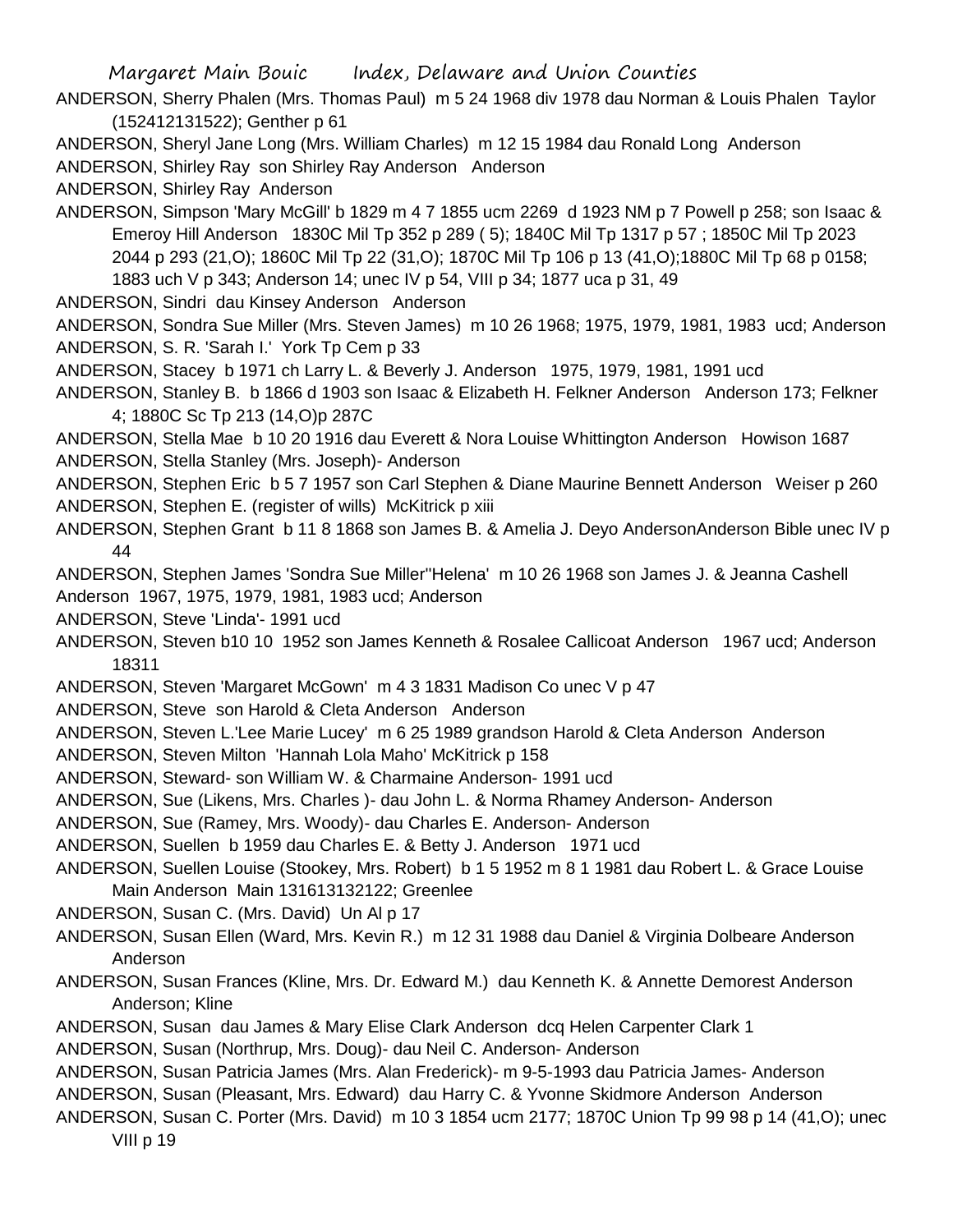Margaret Main Bouic Index, Delaware and Union Counties ANDERSON, Susan Virginia Liggett (Mrs. John) b2 28 1869 or 1872 d 6 28 1954 NM p 27 dau Absalom & Mildred Amanda Rittenhouse Liggett Carr 11431(10); Rittenhouse 3,4; 1880 dch p 729; 1915 dcd Scioto Tp ANDERSON, Suzetta- 1991 ucd ANDERSON, Sylvester D. son Chavus & Caroline Anderson 1870C Taylor Tp 227 218 p 27 (9,O); mulatto ANDERSON, Tad b 1963 son Gary T. & Lois Anderson 1969 dcd ANDERSON, T. 1877 uca p 103 ANDERSON, Tammie Lynn dau Frank A. Anderson Anderson ANDERSON, Tara Starcevich (Mrs. Robert Morse) dau Samuel Starcevich Anderson ANDERSON, Dr. Tari Smith (Mrs. Dr. Greg)- dau Champ & Shirley Smith- Anderson ANDERSON, Ted L. 1980 dcd ANDERSON, Teresa (Ausst, Mrs. )- dau William & Freda C. Wolfe Anderson- Anderson ANDERSON, Teresa Kay dau James R. & Betty Rausch Anderson b 1958 Rausch 199232, 1422232, 1(10)3332, III p 281; Anderson; 1975 ucd ANDERSON, Teresa Lynn b 2 12 1969 dau Jack Reeves & Linda Demoss Anderson Taylor 1524121315412; Genther p 62 ANDERSON, Terri Jean Tillman (Mrs. Michael Wayne) m 6 23 1979 dau John & Frances Tillman Anderson; 1991 ucd ANDERSON, Terry ch Harold & Cleta Anderson 1949, 1959(1) ucd; Anderson ANDERSON, Terri Jo (Wilson, Mrs. Anthony J. )- dau Terry L. & Mr. & Mrs. Rick Bails- Anderson ANDERSON, Terry L. 'Jane' Anderson; 1991 ucd ANDERSON, Thaddeus 'Ethel Bowers' Anderson ANDERSON, Thelma Fritz (Mrs. Urton) Carr (1143146), Anderson (1(12)6) ANDERSON, Thelma (McSweeney, Mrs. )- dau Everett & Anna Anderson- Anderson ANDERSON, H. Thea Spencer (Mrs. William H.) dau Rev. & Mrs. Henry Spencer Anderson ANDERSON, Theodore L. "Ted " Barbara Ann Earl'-b 8-9-1924 d 10-19-2001 (77) Ashley Union Cem- son Harold & Ellen Miller Anderson- Anderson ANDERSON, Theresa Ann McNamara (Mrs. Leroy H.) dau Francis P McNamara m 5 1 1965 Anderson ; 1969, 1971 ucd, 1980 dcd ANDERSON, Thomas d 12 30 1863 mt 10 8 1859 (86); mt 8 15 1860 (86) 1820C Union Tp; 1830C Darby Tp (70) unec V p 49, XIII p 34; 1915 uch p 272; 1883 uch IV p 431, 433, 434 ANDERSON, Thomas 1860C Darby Tp 299 301 p 43 (87, Va) ANDERSON, Thomas 'Barbara' 1971 ucd ANDERSON, Thomas 'Catharine' D J Cem p 37 ANDERSON, Thomas 'Delight Mapes' m 11 17 1852 ucm 1878; unec VII p 57 ANDERSON, Rev. Thomas E. 'Lois A.' 1975, 1979, 1981 ucd ANDERSON, Thomas Frederick 'Sally Jean Perez' b 1964 m 9 5 1986 son Thomas M. & Ann Anderson Anderson; 1971 ucd ANDERSON, Thomas G. 'Maytellah C.' b 1847 d 1933 OVI Raymond Cem lptw p 24 ANDERSON, Thomas H. b 1814 son Mathew & Isabella Anderson Anderson ANDERSON, Thomas 'Jennie'- b 3-1853 black- 1900C Richwood 53-557 p 8A (47,Va,Va,Va) ANDERSON, Thomas b 1963 son John F. & Patricia A Anderson 1969, 1971 dcd ANDERSON, Thomas M/F.'Sally' son Lowell & Phoebe Harris Anderson 1949 ucd; Anderson ANDERSON, Thomas Ludwell b 5 24 1924 son Edwin & Ella Hansen Wright Anderson Howison 1484 ANDERSON, Thomas M. 'Ann Kinsey' son Lowell E. & Phoebe A. Anderson 1959 (16), 1967, 1971, 1973,

- 1975, 1979, 1981, 1983. 1991 ucd; Anderson
- ANDERSON, Thomas Paul 'Sherry Phalen''Leslie Kuebeler' b 5 23 1944 m(1) 5 24 1968 div 1978 m(2) 9 29 1979 son Harold Edmond & Ermajean Wade Anderson Taylor 152412131511; Genther p 61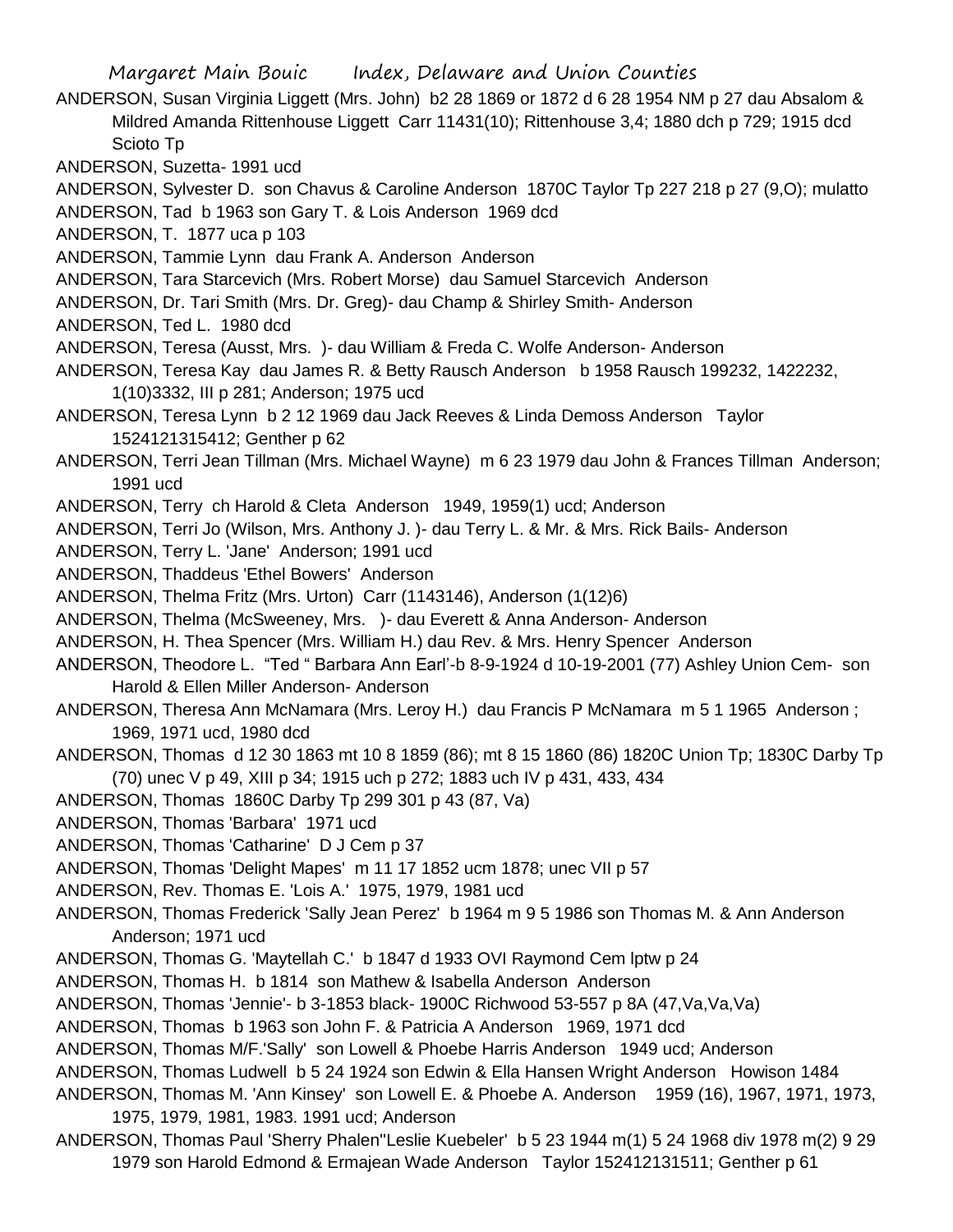Margaret Main Bouic Index, Delaware and Union Counties ANDERSON, Thomas b 1966 son Thomas E. & Lois Anderson 1975, 1979 ucd ANDERSON, Thomas T.'Anna T.' 1880C Claibourne Tp 236 249 p 22 (40,NY,Scot,Scot) p 201A ANDERSON, Tiffany- dau David E. & Kay Gullett Anderson- Anderson ANDERSON, Tiffany b 1970 son Gary T. & Lois Anderson 1969 dcd ANDERSON, Tim son Lawrence & Gladys Troutman Anderson Anderson ANDERSON, Tirza b 1810 ch Mathew & Isabella Anderson Anderson Tracy b 1967 ch Larry L. & Beverly J. Anderson 1971, 1973, 1975, 1979, 1981, 1983 ucd ANDERSON, T. J. unec VII p 17 ANDERSON, Tom 'Robin'- son William E. & R. Margaret O'Reilly Anderson- Anderson ANDERSON, Tracy Lee 'Charise'- grandson of Miles Leon Anderson- Anderson ANDERSON, Trent son Dyle J. & Ora H. Anderson Anderson ANDERSON, Tressa dau James R. & Betty Anderson 1959 ucd (9 mos) ANDERSON, T. T. 1883 uch IV p 533; 1877 uca p 92, 96 ANDERSON, Twila Belle Kahle (Mrs. Albin) dau Wilben Perry & Myrtle Carroll Kahle Weiser p 700 ANDERSON, Twilla (Jones, Mrs. Robert) b 5-27-1932 m 2-16-1952 d 1-9-1991 (59) bur Kenton- dau Harry C. & Yvonne Skidmore Anderson Anderson ANDERSON, Ulysses son Chavus & Caroline Anderson 1870C Taylor Tp 227 218 p 28 (1,O) mul. ANDERSON, Urton 'Thelma Fritz' d 7 8 1985 (99) bur Prospect son Andrew & Sarah E. Liggett Anderson Anderson 1(12)6; Carr 1143146; Rittenhouse 4,5; 1900C Millcreek Ttp 57 p 3B (13,O,O,O) ANDERSON, Urton Jr.'Alice' son Urton & Thelma Fritz Anderson Anderson 1(12)61; Carr 11431461; Rittenhouse 5 ANDERSON, Urton III son Urton Anderson Jr. Anderson; Liggett ANDERSON, Vance d 9 23 1951 son Warren & Edna South Anderson Liggett 131(10)21; Rittenhouseo ANDERSON, Vera G. (Mrs. Don A.) 1975 ucd ANDERSON, Verna M. (Mrs. A. Harold) 1969, 1971 dcd ANDERSON, Vernon Curtis b 8 2 1925 son Everett & Nora Louise Whittington Anderson Howison 1692 ANDERSON, Vicky J. dau Eugene Anderson Anderson; 1971 ucd ANDERSON, Vicki Lynn b 10 17 1966 dau Robert Lee & Ruth Ann Jefferis Anderson Dunlap & Cowles p 216 ANDERSON, Vickie Lee (Mrs. Andrew M.) Anderson ANDERSON, Victoria Jean dau Eugene Anderson Anderson ANDERSON, Viola Barnes (Mrs. Nelson) m 5 10 1873 ucm 5275; unec IV p 9 ANDERSON, Dr. Virgil 1883 uch p 498; 1915 uch p 167 ANDERSON, Virginia Graham (Mrs. William)(Smith, Mrs. Paul) b 6 11 1934 dau Virgil & Ruth Amrine Graham Graham 161471,Taylor 15241451771; Genther p 105; Richey 8,9; Mitchell ANDERSON, Virginia Cosgray (Mrs. James L.) b 10 8 1918 m 3 18 1939 d 5 3 1990 (71) Oakdale II (M R23 14); dau Eugene & Clara Schatz Cosgray Anderson; Cosgray; 1949, 1959, 1967, 1971, 1973, 1975, 1979, 1981, 1983 ucd ANDERSON, Virginia D. (Mrs. Daniel E.) Anderson; 1969, 1971, 1980 dcd ANDERSON, Virginia (Snyder, Mrs. Larry) Weiser 269 ANDERSON, Walter Vernong b 10 18 1930 son Robert Olaf & Helen Grace Weiser Anderson Weiser p 620 ANDERSON, George Warren 'Edna South' d 3 4 1966 bur Walnut Grove Cem son John V. & Susan V. Liggett Anderson Liggett 131(10)2; Rittenhouse 4,5 ANDERSON, Wayne M. (Hayland, Mrs. Carl) b 5 11 1891 dau Daniel & Malinda Jones Anderson Freshwater p 190; Anderson 185; Jones 2; 1900C Marysville 96-101 p 4A (9,O,O,O) ANDERSON, Wayne L. 'Cleo Grace' d 5 8 1970 (71) bur Ravenna brother Dale Anderson Anderson

ANDERSON, W. B. 1880C Claibourne Tp p 0214

ANDERSON, Wendy Kathleen b 3 10 1970 dau Thomas Paul & Sherry Phalen Anderson Taylor 1524121315221; Genther p 61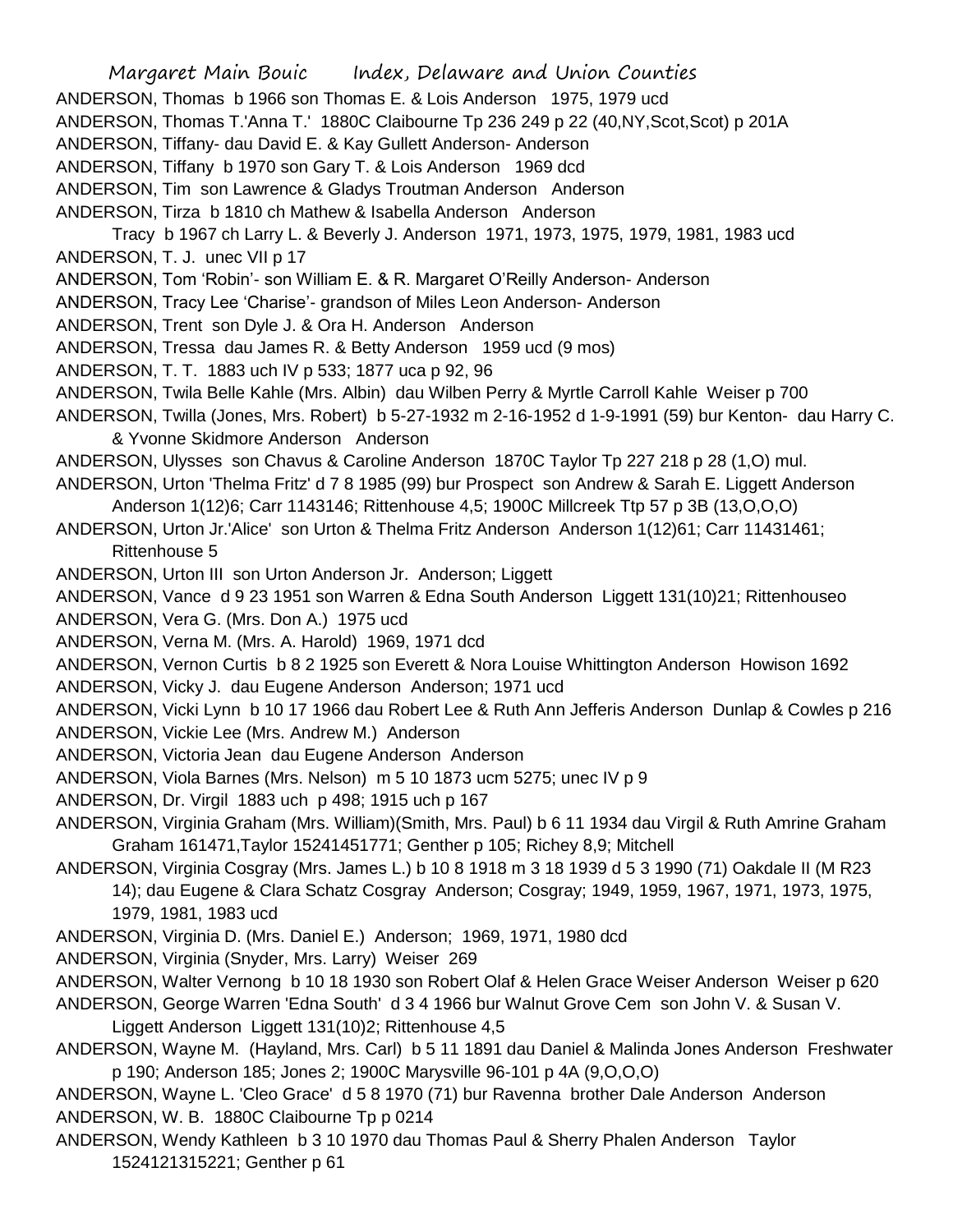Margaret Main Bouic Index, Delaware and Union Counties ANDERSON, Dr. Wesley D. 'Bettina' Anderson ANDERSON, Wilburn son Robert C. Anderson Anderson ANDERSON, Willey b 9 26 1897 Scioto Tp twin son Elmer & Loop Anderson dcb ANDERSON, William- War of 1812; delge X p 33 ANDERSON, William b 1795 d 1823 Oak Grove Cem Powell p 427 ANDERSON, William uccp p 27; 1843 unec XII p 56 ANDERSON, William 1880C Brown Tp p 385A ANDERSON, William 1880C York Tp p 0032 ANDERSON, William b 1831 d 1875 Oak Grove Cem; Powell p 427 ANDERSON, William 1883 uch IV p 541 ANDERSON, William A. Jr. 1877 ucd p 98 ANDERSON, William son Alexander & Catherine Anderson 1850C Delaware Town 1100 (18,O) ANDERSON, William A. 'Mary' d 1963 Anderson ANDERSON, William Arlenford (Arlie) b 5 29 1875 d 1 4 1935 bur Fairview p 15; 1880C Sc Tp 141; Hutchisson p 21- son Isaac & Jennie Felkner Anderson 1908 dch p 487; Anderson 174;Felkner 4; opc 355 ANDERSON, William B. 1959 ucd ANDERSON, William 'Barbara' Anderson ANDERSON, William Charles 'Sheryl Jane Long' m 12 15 1984 son Charles Anderson Anderson ANDERSON, William D. 'Freda C'- b 11-10-1931 d 7-21-1997 (65) bur Lakeland, Fla- Anderson ANDERSON, William D. son Lawrence Anderson Anderson ANDERSON, William D. W. 'Alma Vining' m 2 18 1864 dcm ANDERSON, William E.- d 11-14-1998(68) cremated- Anderson ANDERSON, William Edmond 'Virginia Graham' div. Graham (161471); Taylor (15241451771) ANDERSON, William Edwin b 7 14 1919 son Edwin & Ella Hansen Wright Anderson Howison 1482 ANDERSON, William E. 'Janet A.' 1967, 1971, 1973 ucd ANDERSON, William 'Elizabeth Henry' b 4 1 1814 d 1 16 1892 bur Southardtown Cem York Tp Cem p 13; 1870C York Tp 16 p 3 (57, Penn); 1880C York Tp 295 p 29 (66, Pa, Eng,Eng) ANDERSON, William E. son Lowell & Phoebe Harris Anderson 1949 ucd; Anderson ANDERSON, William E. son Mary L. Moore Anderson Anderson ANDERSON, William F. son Lt. Col. Maurice & Frances Orwig Anderson Anderson ANDERSON, William H. 'H. Thea Spencer' m 5 8 1982 son Eugene Anderson Anderson ANDERSON, William b 1841 d 1849 bur New Millcreek Cem p 36 son Isaac & Emeroy Hill Anderson Anderson 19 ANDERSON, William James 'Zoe McQuiston' b 12 25 1876 m 10 2 1923 Bean (112143) ANDERSON, William son Lawrence D. & Gladys Troutman Anderson Anderson ANDERSON, William son Levi & Magdalene Anderson 1850C Marysville 536 547 p 82 (2,O) ANDERSON, William son Margaret Anderson 1860C Marysville 1566 1561 p 206 (11,O) ANDERSON, William 'Marie O.' d 1963 Anderson ANDERSON, William 'Mary Argo' m 10 13 1835 ucm 353 ANDERSON, William son Mathew & Isabella Anderson 1908 dch p 387, 414; hmp p 71, dcga p 21 Del Pat d Oct.29, 1823; delge I p 20 ANDERSON, William 'Maud Andrew' Taylor (152415(10)5); Genther p 119 ANDERSON, William M. 'Eliza' unec VI p 24, VIII p 36, X p 65 ANDERSON, inf female b 10 1877 Brown Tp dau William & Mary L. Buzzard Anderson dcb ANDERSON, inf male b 3 17 1881 Brown Tp son William & Alvaretta Buzzard Anderson dcb ANDERSON, William P. d 12 7 1910 (76y 3m) Oakdale Cem 3345 (10F); dumch p 470, 1915 uch p 328; 1883 uch III p 331; unec II p 28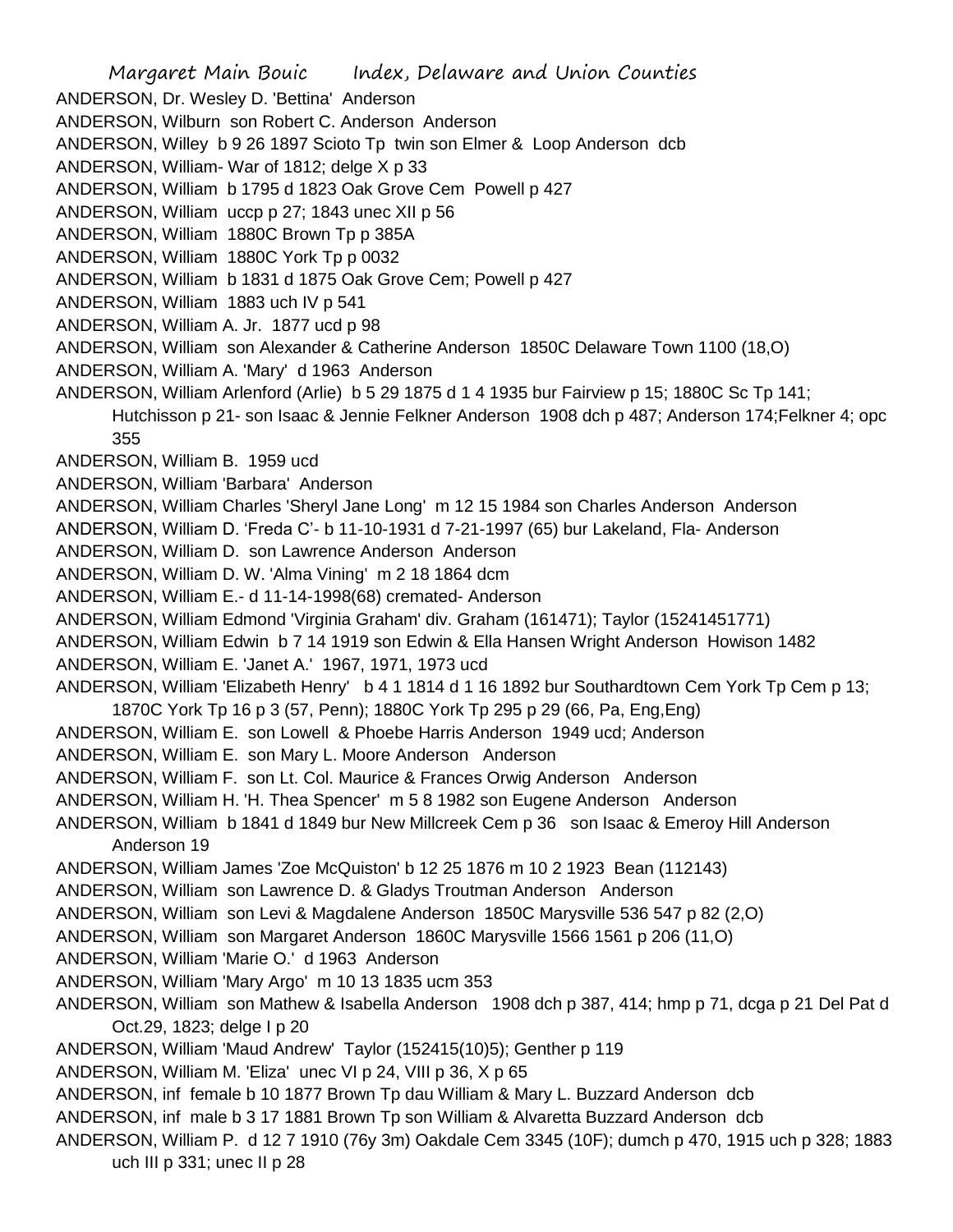Margaret Main Bouic Index, Delaware and Union Counties ANDERSON, William P. 'Angeline Shearer' Longbrake 6,7 ANDERSON, William P. 'Martha A. Kishler b 1 31 1835 m 2 1858 d 12 7 1910 Oakdale I p 105 (F R1 10) son John & Sarah Price Anderson 1883 uch V p 77;Longbrake p 44; 1883 uch IV p 531, 555, V p 33 52 58; Marysville p 21; 1870C Marysville Paris Tp 310 320 p 36 (35, Pa); 1880C Marysville 132 147 p 5 (45, Pa, Pa, Pa); 1877 uca p 65, 71, 96, 98 ANDERSON, William 'Sarah Watters' m 12 25 1851 dcm ANDERSON, William W. hmp p 321 ANDERSON, William W. 1843- unec XII p 56 ANDERSON, William W. 'Charmaine' 1991 ucd ANDERSON, Willie Pabst 2 p 60, 62 ANDERSON, Willie son David & Susan C. Porter Anderson 1870C Union Tp 99 98 p 14 (5,O) ANDERSON, Willis b 3-1880 1915 uch p 327; 1900C Union Tp 108-112 p 6A (20,O,O,O) ANDERSON, Willis b 9 26 1897 Scioto Tp twin son Elmer & Loop Anderson dcb ANDERSON, Wilma J. (Mrs. Donald M.) dau 7 28 1970 dau Mrs. Guy Hough Anderson ANDERSON, Winifred (Wallace, Mrs. ) dau Harold A. & Ezllen Miller Anderson Anderson ANDERSON, Winston Reeves 'Jennie Epperson' b 9 10 1917 m 4 9 1944 d 9 14 1983 Zanesville, son Paul & Mary F. Simkins Anderson Taylor 15241213151; Genther p 60; Anderson ANDERSON, Winnie 1969 dcd ANDERSON, Woodrow "Woody"- son Joseph & Stella Stanley Anderson- Anderson ANDERSON, W. W. hmp p 147 ANDERSON, Yvonne Skidmore (Mrs. Harry C.) b 5-16-1911 m 4-15-1931 d 4-7-2002 (90) Grove Cem, Kenton- Anderson ANDERSON, Zoe McQuiston (Mrs. William James) b 5 19 1882 dau William & Lydia Ann Bean McQuiston Bean 112143 ANDERSSDOTTER, Anna (Stark, Mrs. Carl Persson) b 8 10 805 d 12 13 1895 dcc Judith Lilja Hill17 ANDERSSON, Bruce 'Helen' Andersson ANDERSSON, Helen (Mrs. Bruce) Andersson ANDERSSON, Laura (6 1991) dau Bruce & Helen Andersson Anderson ANDERSSON, Tony (8 1991) dau Bruce & Helen Andersson Andersson ANDFIELD, Solomon- Ekelberry Ledger- delge X p 52 ANDO, Frank'Margaret' 1971 dcd ANDO, Margaret (Mrs. Frank) 1971 dcd ANDRADE, Art 'Brittany'- Andrade ANDRADE, Brittany (Mrs. Art)- Andrade ANDRADE, Cameron Lee- b 3-16-2004 son Art & Brittany Andrade- Andrade ANDRAS, C. M. (Argo, Mrs. Smith) m 12 21 1862 ucm 3385 ANDRE, Ruba 1880C Delaware Town p 490C ANDREAS, Betty M. (Weatherill, Mrs. Paul Franklin) b 1 23 1926 m 6 30 1942 Weiser p 331 ANDREAS, Camille Ann Robertson (Mrs. Craig Alan) m 9 21 1991 dau Harold & Patricia Robertson Andreas ANDREAS, Cheryl Marie (Altier, Mrs. John Thane) b 1959 m 10 20 1984 son John E. & Helen Marie Strewing Andreas 1967, 1971, 1973, 1975, 1979 ucd; Andreas; Altier ANDREAS, Craig Alan 'Camille Ann Robertson b 1960 m 9 21 1991 son John E. & Helen Marie Strewing Andreas 1967, 1971, 1973, 1975, 1979 ucd; Andreas ANDREAS, Helen Marie Strewing (Mrs.Dr. John E.) dau Leonard J. Strewing 1967, 1971, 1973, 1975, 1979, 1981, 1983 ucd; Andreas; div 1 1986 ANDREAS, Dr. John E. 'Helen Marie Strewing' 1967, 1971, 1973, 1975, 1979, 1981, 1983 ucd; Andreas div 1

1986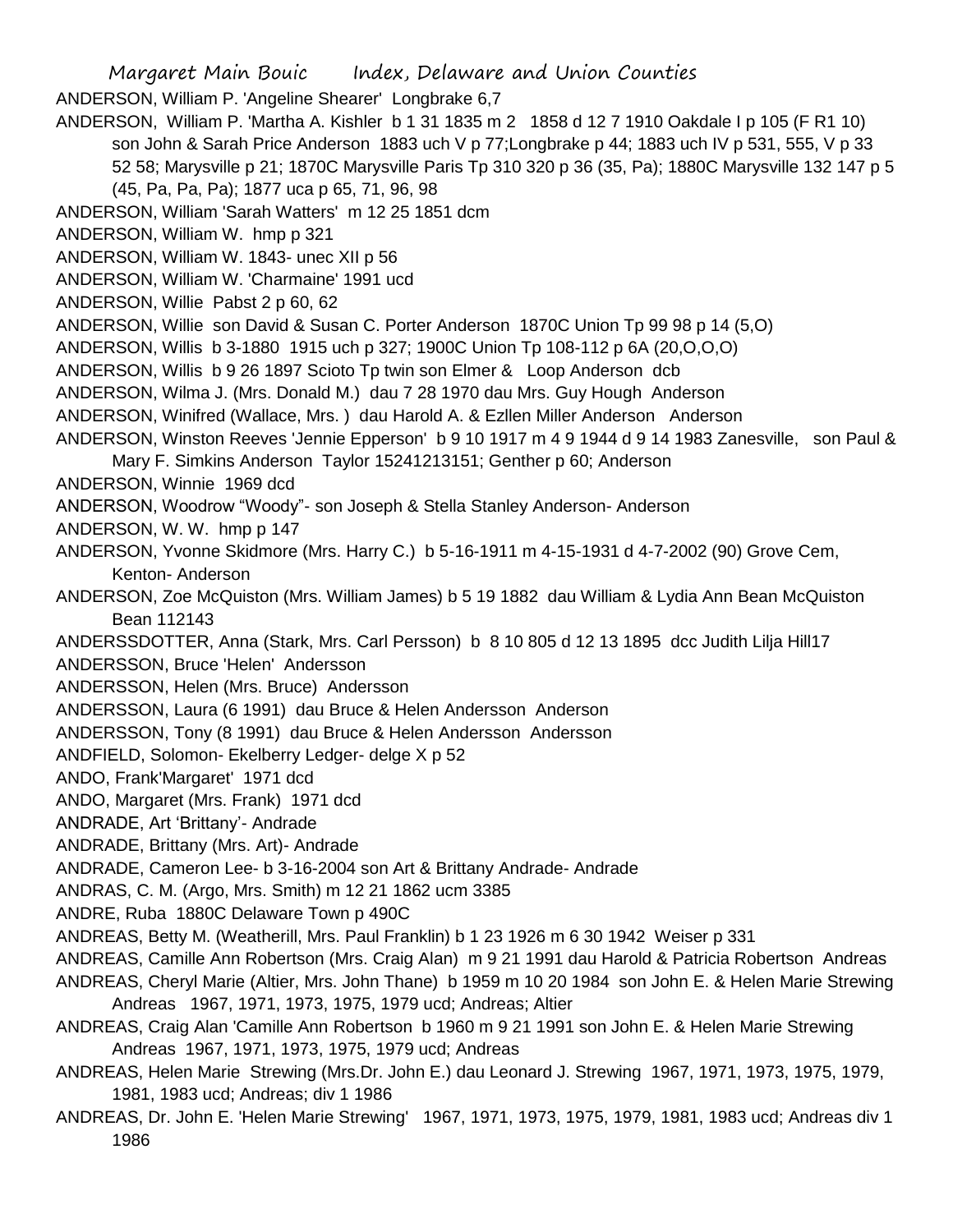Margaret Main Bouic Index, Delaware and Union Counties ANDREAS, John Edward II b 1965 son John E. & Helen Marie Strewing Andreas 1967, 1971, 1973, 1975, 1979, 1981, 1983 ucd ANDREAS, Julia b 1965 dau John E. & Helen Marie Strewing Andreas 1967, 1971, 1973, 1975, 1979, 1981, 1983 ucd ANDREAS, Robert W. Brown IV p 448 ANDRE, Major dcga p 55, Ohio State Gazette ANDREASON, Jeffrey Mark adopted son Rev. Phill Edwin & Monica Aho Andreason Andreason ANDREASON, Jeremy Paul son Rev. Phill Edwin & Monica Aho Andreason Andreason ANDREASON, Jill Marie dau Rev. Phill Edwin & Monica Aho Andreason Andreason ANDREASON, Monica Aho (Mrs. Phill Edwin) m 1973 Andreason ; 1983 ucd ANDREASON, Rev. Phill Edwin 'Monica Aho' m 1973 Andreason ; 1983 ucd ANDREEK, Mary (Smith, Mrs. )(Fassnaugh, Mrs. Adam Jr.) unec III p 6 ANDRES, see Andrews Powers Pat– ANDRES, Christina (Mrs. James)- Andrews ANDRES, Donna (Mrs. Pat D.) 1983, 1991 ucd ANDRES, Douglas Christopher- b 3-27-1995 son James & Christine Andres- Andres ANDRES, Frankye Kightlinger family query unec VIII p 62 ANDRES, James 'Christina'- Andrew ANDRES, Julianna- b 7-27-2002 dau James & Christine Andres- Andres ANDRES (ANDREWS) Mary (Troesch, Mrs. Fred) b 7 13 1857 Switz. d 7 20 1898 Un Co unec V p 18 ANDRES, Mary (Gantt, Mrs. Samuel) 1883 uch V p 437 ANDRES, Pat D. 'Donna' 1983, 1991 ucd ANDRESON, W. P. 1880C Paris Tp p 0088 ANDRESS, Hannah dau Ebenezer & Valina d 8 5 1838 (25 yrs) Oller Cem Powell p 87 ANDRESS, Hiram 'Polly' d 6 16 1845 (42) Oller Cem Powell p 87 ANDRESS, Polly (Mrs. Hiram) d 3 19 1855 (50 1 8) Oller Cem Powell p 87 ANDRETTI, Sam 1969 dcd ANDREW, 1915 uch p 500; unec II p 26, XII p 14 family of Kenneth Wade ANDREW, Alice b 8 2 1883 dau M. L. & Elizabeth N. Tarpenning Andrew Genther p 119, Taylor 152415(10)1 ANDREW, Ann Eliza dau Isaac Andrew dcw Bk 4 p 210(23) ANDREW, Bertha Helena Garner (Mrs. G. Henry) m 11 27 1913 Andrew ANDREW, Catherine (Mrs. Isaac) dcw Bk 4 p 210(23) ANDREW, Charlotte Jane dau Isaac Andrew dcw Bk 4 p 210(23) ANDREW, Charlotte (Mrs. Noble) dcw Bk 4 p 210(23) ANDREW, Corry L. 'Nancy Daniels' b 11 23 1887 son M. L. & Elizabeth N. Tarpenning Andrew Genther p 119, Taylor 152415(10)3 ANDREW, Cory Jane or Jennie (Mrs. Cyrus H.)(Wilson, Mrs. G. Elmer) b 5 5 1866 m(1) 12 13 1888 (2) 7 3 1917 d 1949 dau Jacob & Rebecca Kilgore Taylor Genther p 116; Taylor 15241545 ANDREW, Cyrus H. 'Cory Jane Taylor' b 1 29 1859 m 12 13 1888 d 2 13 1911 Genther p 116; Taylor (15241545) ANDREW, Daniel- delge VIII p 56, 1810 Union tp ANDREW, David J. 'Kethurah Watson' m 5 30 1878 ucm 6270 ANDREW, Edna b 12 2 1876 Porter Tp dcb female ANDREW, Elizabeth N. Tarpenning (Mrs. M. L.) b 12 2 1858 m 10 10 1882 d 11 29 1900 dau James & Mary Taylor Tarpenning Taylor 152415(10)2; Genther p 119 ANDREW, George 1850C Jerome Tp 1806 1827 p 264 (2,Iowa) lived with Andrew & Jane Armstrong ANDREW, G. Henry 'Bertha Helena Garner b 6 20 1887 m 11 27 1913 d 7 25 1966 bur. Grove Cem, Kenton

Andrew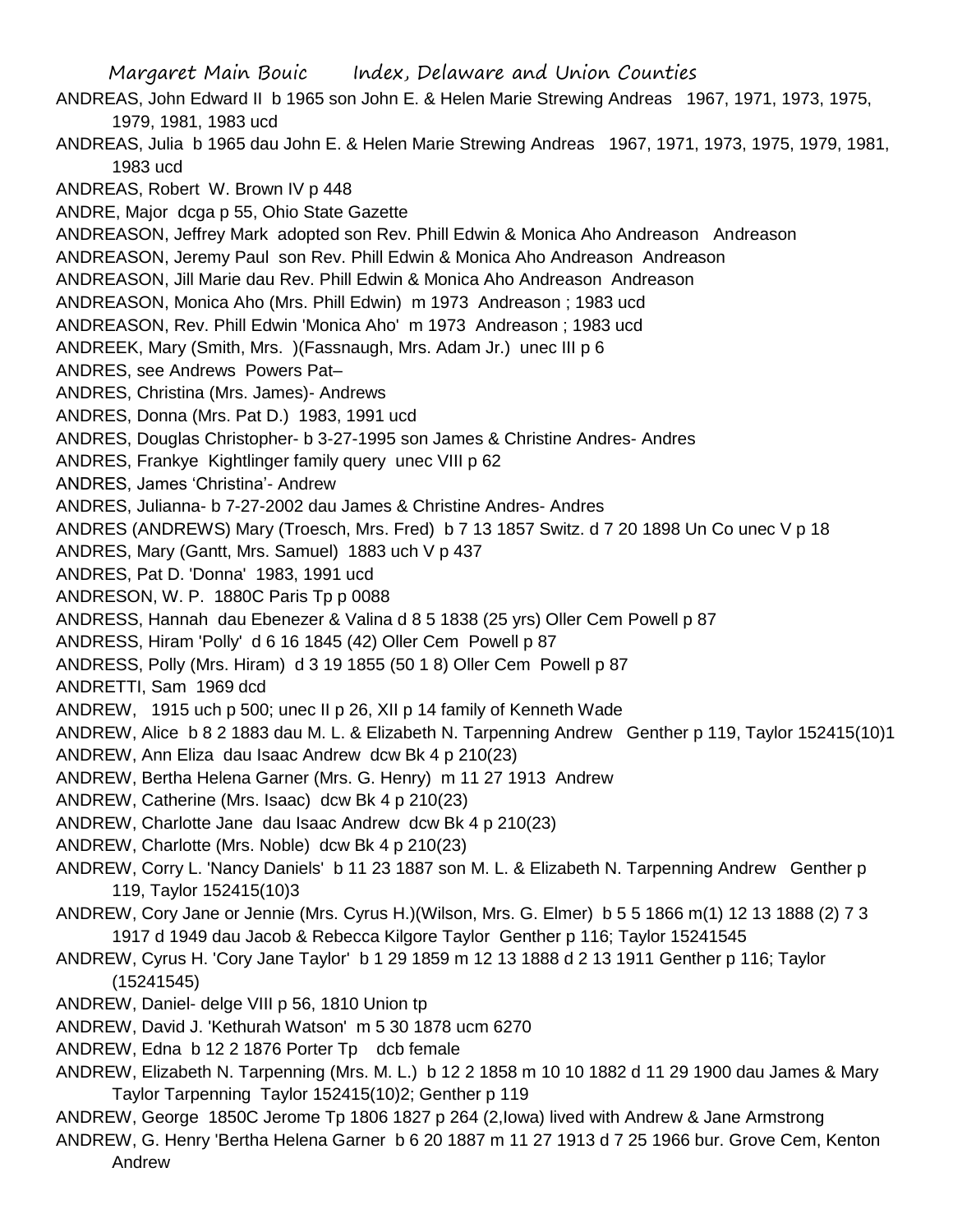Margaret Main Bouic Index, Delaware and Union Counties ANDREW, Isaac son Noble Andrew dcw Bk 4 p 210(23) ANDREW, James J. unec II p 10 ANDREW, Jane (Holycross, Mrs. Edmund) m 8 7 1825 ucm 96; 1883 uch III p 287; unec II p 15 ANDREW, Jascson- Ekelberry Ledger; delge X p 52 ANDREW, John B. 1840C Radnor Tp p 100 (30 40); delge IV p 4 ANDREW, Keith b 11 9 1923 son Corry L. & Nancy Daniels Andrew Taylor 152415(10)3 ANDREW, Keturah- b 5-1854 1900C Darby Tp 110-116 p 5B (46,O,O,O) m 22y, 2 ch ANDREW, Josiah B. adm. sale dcga p 63, Ohio State Gazette; uccp p 10; CD-J1 p 162 ANDREW, Keturah Watson (Mrs. David J.) m 5 30 1878 ucm 6270 ANDREW, Mary Alice (Mrs. ) Andrew ANDREW, Mary Jane (Mrs. R. H.) d 7 4 1876 (38 4 11) Plain City Cem unec VII p 53 ANDREW, Melvina (Vanwert, Mrs. ) dau Noble Andrew dcw Bk 4 p 210(23) ANDREW, M. L. 'Elizabeth N. Tarpenning' b 8 8 1857 m 10 10 1882 d 9 4 1900 Genther p 119; Taylor (152415(10)2) ANDREW, Nancy Daniels (Mrs. Corry L.) Taylor (152415(10)3) ANDREW, Nellie b 3 6 1889 d 11 30 1889 dau M. L. & Elizabeth V. Tarpenning Andrew Taylor 152415(10)4 ANDREW, Noble 'Charlotte' dcw Bk 4 p210(23) ANDREW, Paul b 8 12 1885 d 2 26 1886 son M. L. & Elizabeth V. Tarpenning Andrew Taylor 152415(10)2 ANDREW, R. H. 'Mary' unec VII p 53 ANDREW, Richard son Noble Andrew dcw Bk 4 p 210(23) ANDREW, Robert 1915 uch p 134, 249;; 1883 uch III p 343, 373; V p 43; uccp p 7 ANDREW, Ruth- b 1-1889 1900C Darby Tp 110-116 p 5B (11,O,O,O) ANDREW, Samuel delge IV p 9 ANDREW, Thomas 1915 uch p 408; 1883 uch V p 228; 1850C Delaware town 1260 student (21,O) ANDREW, Thomas d 10 19 1831 (61 yrs) Reed Cem Un Al p 9 ANDREWS, HOWARD & delge IV p 65, 66 ANDREWS & Benson delge V p 52, ANDREWS, STURGES & CO delge IV p 26 ANDREWS, 1883 uch V p 57; 1985 uch p 118; unec V p 1,2,3; query Ohio Gen. Society Mag. Nov. 1985 p 169 from Ted Clifton #290; unec VI p 2, X p 49, Amy Hammond #103, IX p 14, 21, X p 13; Helen Webster #135 unec VII p 3, IX p 3, X p 3, XI p 2; Marsha Buck #203 VII p 8, 31, X p 2; Lorna La Fave #114 IX p 14, X p 3, XI p 3, XII p 25; Ila La Rue #50 X p 3; Lenita Maynard #264 X p 3; Delores Black IX p 1; delge III p 38, IV p 8; Iris Gose Reams #270 XII p 13 ANDREWS. & BENSON- delge V p 52 ANDREWS, Dunlap & Cowles I p 11 ANDREWS, Dr. 1908 dch p 858; Pabst 3 p 32 ANDREWS, Dr. & Mrs. Pabst l p 52, 6 p 11 ANDREWS, Mr. lpc p 7,9 ANDREWS, A. (Mrs. John H.) 1883 uch V p 512 ANDREWS, Abigail (Hovey, Mrs. Daniel) m c 1641 dau Robert & Elizabeth Franklin Andrews Powers Pat p 2,4 ANDREWS, Abigail Porter (Mrs. Stephen) m 12 29 1720 dau Thomas & Abigail Cowles Porter Dunlap & Cowles p 14 ANDREWS, Abraham grandson John Andrews Dunlap & Cowles p 16 ANDREWS, Abraham 'Sarah Porter' b 10 31 1648 m 1682 d 5 3 1696 son John & Mary Andrews Dunlap & Cowles p 13, 16 ANDREWS, Adaline dau Hiram & Cathrine Andrews 1850C Jackson Tp 70 p 11 (11,O) ANDREWS, Adelia b 6 6 1896 Liberty Tp dau Addison & Etta Case Andrews dcb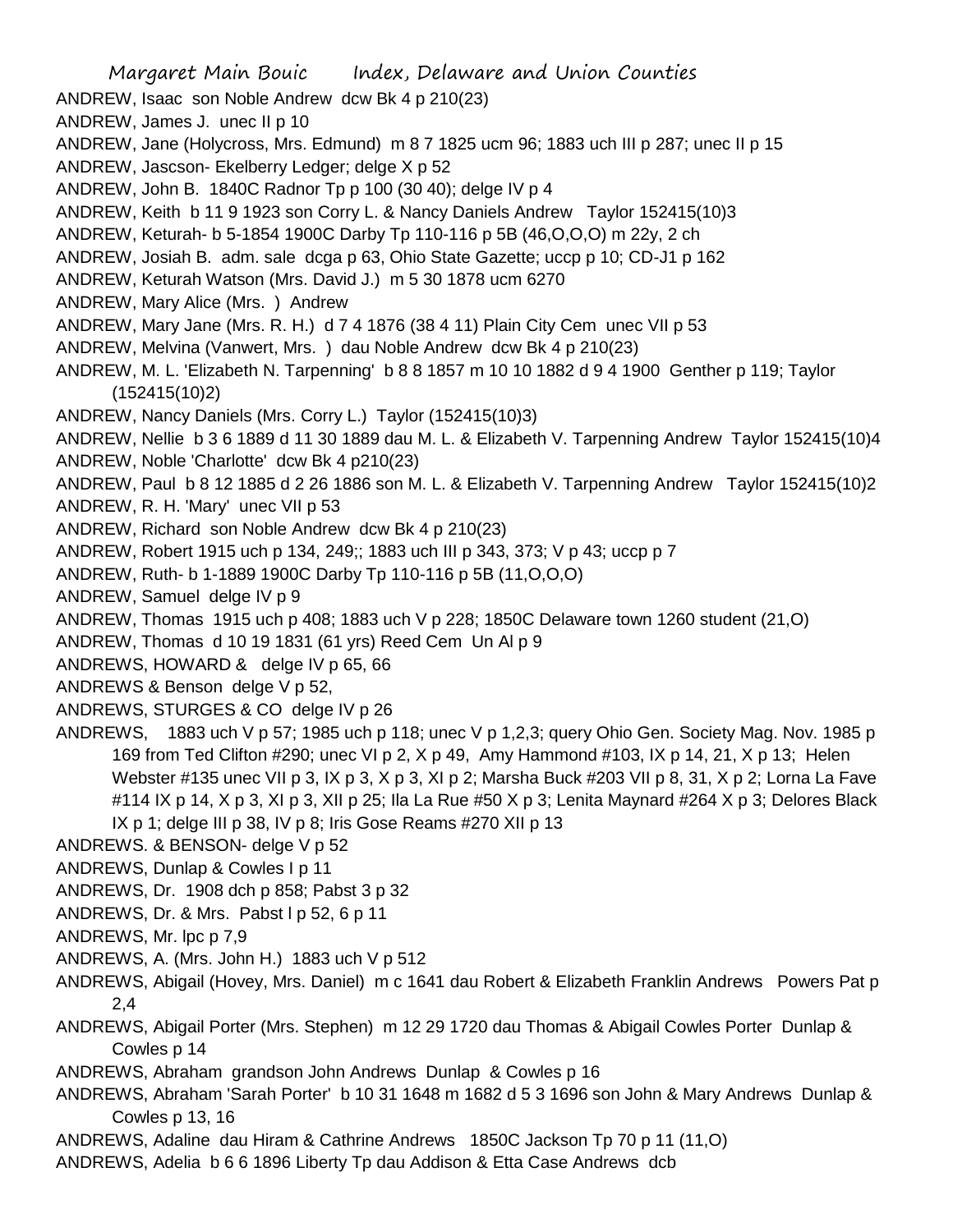ANDREWS, Adelia P. (McCoy, Mrs. Samuel J.) m 12 7 1857 dcm

ANDREWS, A. L. 'E. J.' 1915 dcd Delaware

- ANDREWS, Alan son Oren & Ruby McGuire Andrews Andrews
- ANDREWS, Albeada Call Piatt (Mrs. Verne)- b 1-24-1918 Hyatts d 3-11-2005 (87) Oak Grove Cem dau Harry & Ella Martin Piatt- Andrews
- ANDREWS, Albert B. d 12 8? 1860 ae 2 yr. Old Liberty Churchyard son G. or C & E. Powell p 151
- ANDREWS, b 10 3 1904 Liberty Tp Del Co dau Albert Lyman & Emily Jane Case Andrews dcb
- ANDREWS, Albert 'Marilyn' son Harry C. & Gladys B. Conklin Andrews Andrews ; H. Conklin

ANDREWS, Albert Lyman 'Emily Jane Case' 1976 dch p 371

ANDREWS, Albert Ray 'Bertha Calvin' b 7 15 1891 dcb son Albert Lyman & Emily Jane Case Andrews 1976 dch p 371; Andrews

- ANDREWS, Albert 'Callie Hageman' 1915 uch p 779
- ANDREWS, Alden 1880C Union Tp p 0067
- ANDREWS, Alden 'Orpha' b 1796 Dinwiddie Co Va. Ted Clifton letter
- ANDREWS, Alden 'Mary Godsberry' m 10 23 1860 ucm 3089 d 2 14 1883; 1870C Allen Tp 170 163 p 11 (72, Va)
- ANDREWS, Alden 'Mary' 1820C Union Tp 37; 1830C Millcreek Tp 425 (20 30); 1880C Union Tp 40 (86, Va, Va, Va); 1883 uch V p 183; Andrews 1; 1877 uca p 83; Anders, Alten 1860C Allen Tp 838 848 p 115 (64, Va)
- ANDREWS, Aletha (Mrs. Chris) 1981, 1983 ucd
- ANDREWS, Alexis Jillian- b 11-13-1992 ch James Roy & Julia ann Caudill Andrews- St. Paul p 81
- ANDREWS, Alice (Duchesne, Mrs. Robert E.) dau Tunys F. & Dorothea Dunfee Andrews Andrews
- ANDREWS, Alice (Franklin, Mrs. William) dau Robert & Elizabeth Franklin Andrews; Powers Pat p 1
- ANDREWS, Alice Lane (Mrs. Willard F.) m 3-21-1946 Andrews; 1971 ucd
- ANDREWS, Alice V. Mitchell (Mrs. Frank A.) b 5-1858 dau David L. & Elizabeth Wingfield Mitchell dumch p 228; 1915 uch p 771; Andrews; Mitchell 112144; 1880C Darby Tp 140-p 16 (22,O,O,O); 1900C Darby Tp 79-84 p 4A (42,Iowa,O,O) m 42y, 5 children
- ANDERSON, Alisha Marie- b 7-24-2001 dau Frank & Deanna Harding Andrews- Andrews
- ANDREWS, Alden(Alton O. T.) 'Vena Wilson' m 8 19 1877 ucm 6107; son Clarinda Argo;(Allen A) 1870C
- Liberty Tp Un C 1 p 1 (12, Iowa)o 1880C Liberty Tp. Un. Co 178 183 p 19 (22, Iowa, O. NY)
- ANDREWS, Alonzo 1870C Liberty Tp Un Co 1 p 1 (32, Pa)
- ANDREWS, Alpheus son Hiram & Cathrine Andrews 1850C Jackson Tp 70 p 11 (9,O)
- ANDREWS, Alriona E. dau Thomas C. & Elisabeth Andrews 1850C Paris Tp 688 703 p 104 (7,O)
- ANDREWS, Alsina Boyd (Mrs. Thomas) b 5 25 1832 of 5 16 1833 m 2 4 or 8 1855 dcm d 5 1 1901 Trenton Cem dau Jacob Boyc 1880 dch p 827;Pabst 5 p l9
- ANDREWS, Alvira Hubbard (Mrs. Charles) d 1819 1883 uch V p 243
- ANDREWS, Alvira (Smith, Mrs. Rev. David) dau James Monroe & Ann Sager Andrews 1883 uch V p 243;
	- 1850C Darby Tp. 1612 1632 p 239 (1,O); 1860C Darby Tp 391 393 p 56 (10,O); 1915 uch p 1090; unec Vi p 9
- ANDREWS, Alzinas E. d 8 28 1851 (7 5 8) mt 10 28 1851
- ANDREWS, Amelia Mercer (Mrs. Wells S.) dau Dr. N. Z. Mercer 1880 dch p 653
- ANDREWS, b 10 10 1871 Liberty Tp son Wells & Amelia Weiser Andrews dcb
- ANDREWS, Amy dau Alden & Orpa Andrews Andrews
- ANDREWS, Amy (Holycross, Mrs. William) m 2 14 1826 ucm 106; 1883 uch III p 287; unec IX p 21, XIV p 26
- ANDREWS, Amy (Smith, Mrs. Spencer E.) b 7 11 1820 m 6 15 1842 ucm 800 d 3 25 1903 Ped Ted Clifton 13; see query from T. Clifton OGS Mag Nov. 1985 p 109
- ANDREWS, Angela b 1968 dau Robert E. & Barbara Susan Looney Andrews 1971 dcd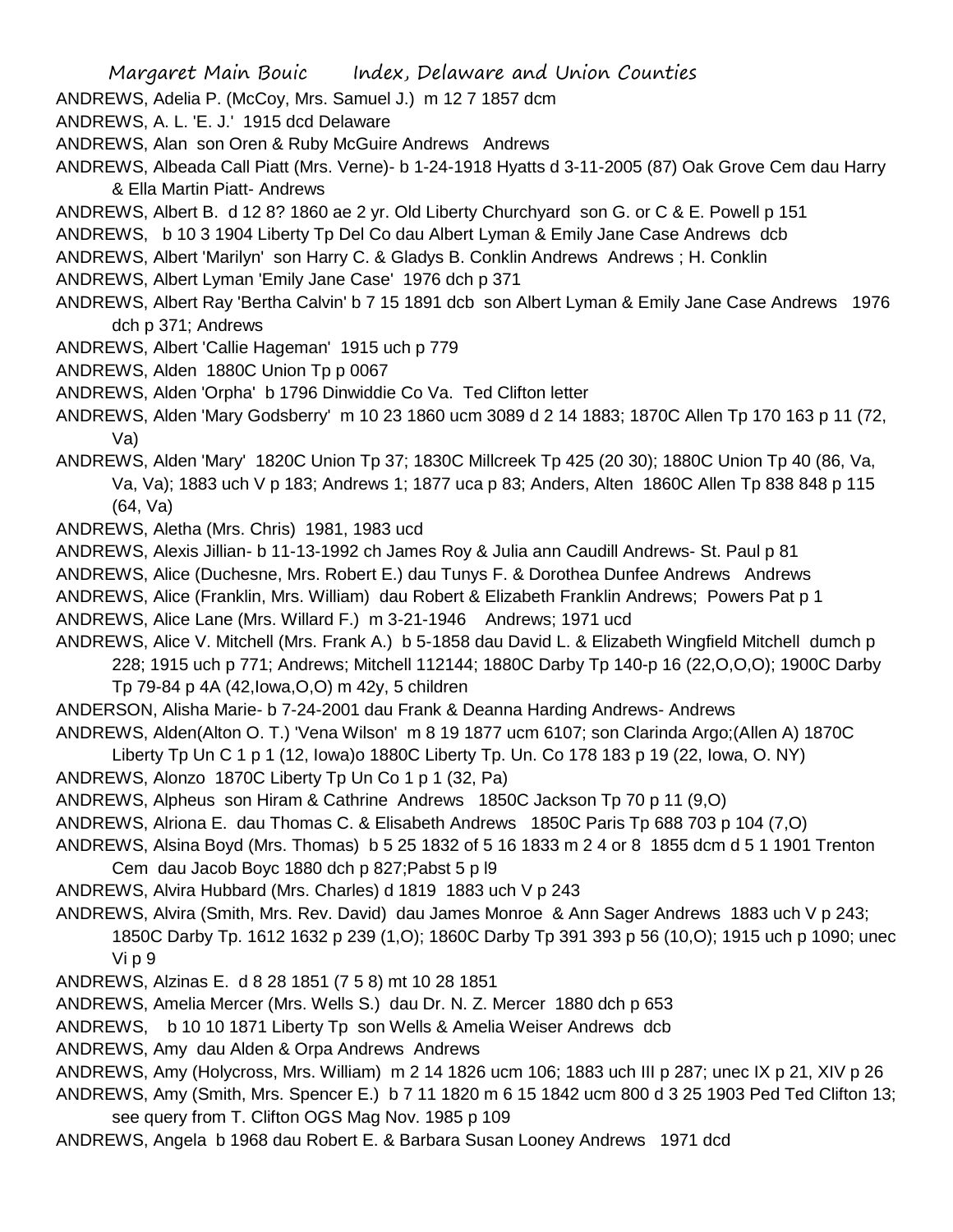ANDREWS, Angeline Leonhard (Mrs. Marion) m 7 3 1873 ucm 5295; 1880C Liberty Tp Liberty Tp. Un. Co. 35 30 p 25 (25, Va, Germany, Pa)

ANDREWS, Ann Catherine Ploplis (Mrs. Kevin P.)- Andrews

ANDREWS, Ann Erndl (Mrs. Steven Thomas) - Andrews

ANDREWS, Ann Sager (Mrs. James Monroe) b 2 28 1815 m 1 21 1841 ucm 691 d 10 21 1893 Mitchell Cem dau Samuel & Elizabeth Sandbower Sager; 1883 uch V p 225, 243, 256; D J Cem p 5,7, 13, 18; 1915 uch p 743, 792; unec V p 37, VI p 9; 1850C Darby Tp 1612 1632 p 239 (35,O); 1860C Darby Tp 391 393 p 56 (45,O); 1880C Darby Tp 61 p 239B (65,O,Va,Va)

ANDREWS, Ann Zuba (Mrs. John Horace) b 1791 d 1861 1883 uch V p 511; ped Helen Russell Webster #135 21 unec VIII p 47

ANDREWS, Anna dau Timothy Andrews dcw Bk 2 p 153

ANDREWS, Anna Eliza Pabst o

ANDREWS, Anna K. Ruebush (Mrs. I. M>) dau Ephraim & Lucilla Virginia Kuffer Ruebush Powers p 79 ANDREWS, Annie b 1724 dau Daniel & Mary Cowles Andrews Duncan & Cowles p 15

ANDREWS, Anson P.d 9 1861;son James Monroe & Ann Sager Andrews 1915 uch p 1090;1883 uch IV p 457, p 243; 1850C Darby Tp 1612 1613 p 239 (6,O); 1860C Darby Tp 391 393 p 56 (16,O); D J Cem p 20; 1877 uca p 96; unec VI p 9

ANDREWS, Sgt. Archibald R. Co K. 54th OVI 1837 1907 Buxton Cem R10 djlm p 7

ANDREWS, Archibold 'Ruth Ann Fletcher' b 4-1836 m 3 18 1868 ucm 4356; Buxton Cem p l; 1880C Mil Tp 68 72 p 158A (37); Andrews 11; 1900C Millcreek Tp 17 p 1B (64,O,O,,O)

ANDREWS, Anthony son James Monroe & Ann Sager Andrews 1915 uch p 793

ANDREWS, Arilla dau James Monroe & Ann Sager Andrews 1915 uch p 1091

ANDREWS, Arlene (Bricker, Mrs. James) dau Carl E. & Mildred L. Martin Andrews Andrews

ANDREWS, A. R. 1883 uch IV p 481, 536; 1877 uca p 96

ANDREWS, Arthur Vern 'Doris Lee' d 1-16-2007 (94) Ala. M 61y; 1961, 1969, 1971 dcd

ANDREWS, Arthur son Ernest & Minnie Adams Andrews Andrews

ANDREWS, Asuba (Mrs. Horace) 1850C Paris Tp 685 700 p 104 (59, Vt)

ANDREWS, Augusta (Durand, Mrs. ) dau Erastus & Polly Freeman Andrews dumch p 456

ANDREWS, Augusta (Case, Mrs. ) dau Timothy Andrews dcw Bk 2 p 153

ANDREWS, Averill Rhode b 1 4 1870 d 8 16 1874 diptheria, Wm. G. Andrews p l,3

ANDREWS, Azugau b 2 11 1792 d 5 9 1869 Price Cem R17 djlm p 26

ANDREWS, B. 1915 uch p 464; 1883 uch V p 467; 1877 uca p 96

ANDREWS, Barbara McCutcheon (Mrs. James) d 4 10 1986 (68) bur Jerome Cem Andrews

ANDREWS, Barbara Susan Looney (Mrs. Robert E.)(Bowdre, Mrs. Barry Dee) m (1) 8 21 1966 (2) 7 20 1974

dau Clyde Burton & Nina Mae Nelson Looney 1971 dcd; 1979 ucd; Andrews; Cowgill p 18

ANDREWS, Bartlett son John Clayton & Ruth J. Martin Andrews 1870C Taylor Tp 79 76 p 10 (1,O)

ANDREWS, Belle b 1876 d 2 19 1900 (24y 9m) Oakdale Cem I p 35 (E R33 5)

ANDREWS, Bartie unec III p 3

ANDREWS, Benjamin 'Elizabeth Gridley' b 8 20 1683 m 12 6 1711 son Benjamin & Mary Smith Andrews Duncan & Cowles p 14, 54

ANDREWS, Benjamin 'Mary A.' 1860C Allen Tp 843 853 p 116 (40,O); 1870C Paris Tp 88 89 p 13 (55,O)

ANDREWS, Benjamin 'Mary Smith''Dorcas Wright''Sarah' b 6 17 1659 m 5 26 1682 d 1727 son John & Mary

Peck Andrews Dunlap & Cowles p 12, 14, 16

ANDREWS, Bern 1870C Richwood 47 46 p 5 (40,O)

ANDREWS, Berniece (Hill, Mrs. ) dau Frank Byron Andrews Wm. G. Andrews p 68 71

ANDREWS, C. Bernard Andrews

ANDREWS, Bert- b 11-1884 son William & Rhoda Bailey Andrews- 1900C Jerome Tp 132-146 p 6A  $(15, O, O, O)$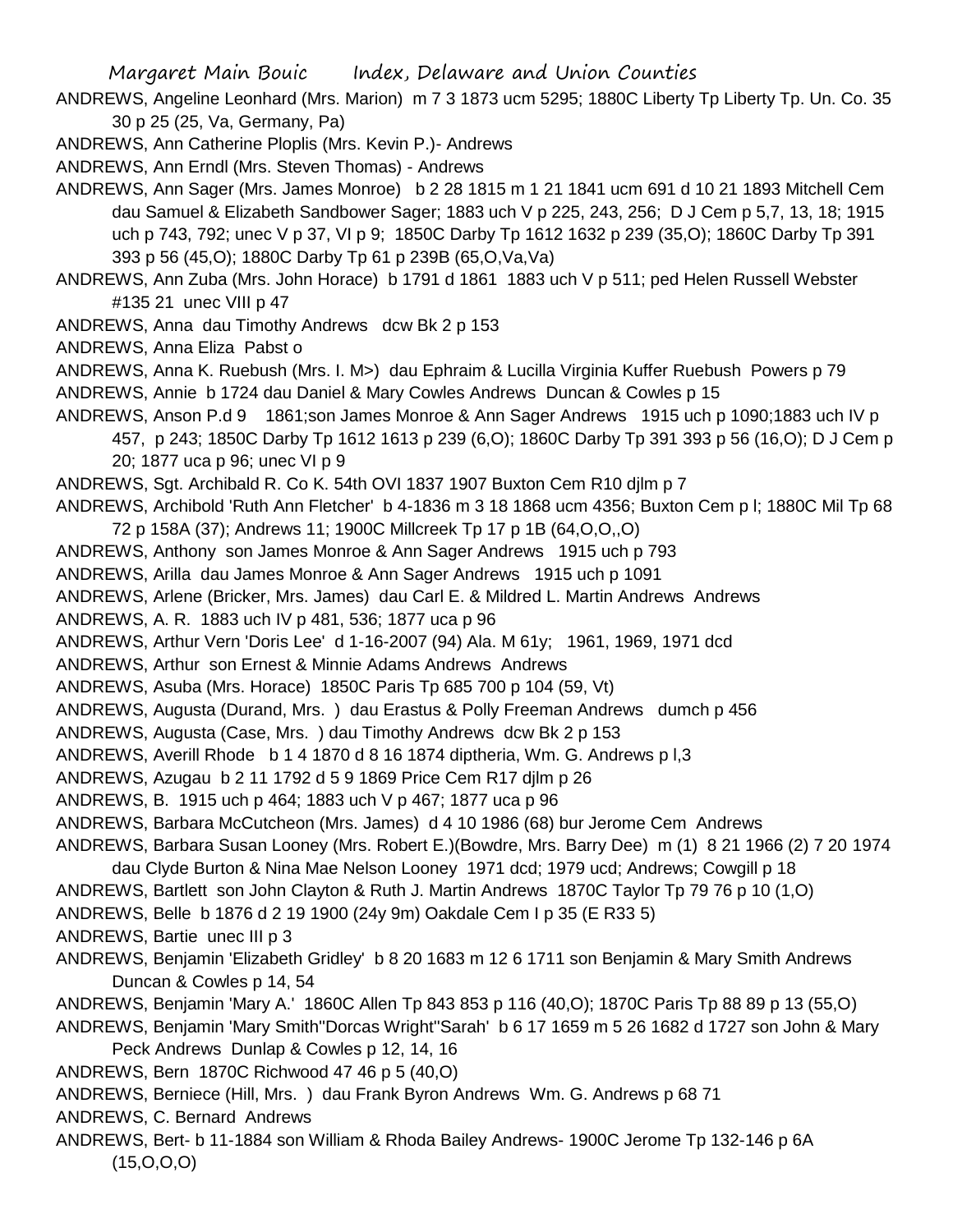Margaret Main Bouic Index, Delaware and Union Counties ANDREWS, Bertha Colvin (Mrs. Albert Ray) 1976 dch p 371; Andrews ANDREWS, Bertha M. Smith (Dennis, Mrs. Herman)(Mrs. Frank) b 6 27 1903 m(2)5 16 1973 d 1 17 1980 dau

- Clark & Nettie Hesson Smith 1973 ucd Dennis; Andrews
- ANDREWS, Bertha (Mrs. Ray) 1915 dcd Powell
- ANDREWS, Judge Bertrand 'Rachel Hand' b NY 10 21 1822 m 9 8 1844 son Erastus & Polly Freeman Andrews dumch p 456
- ANDREWS, Beth dau Ted Andrews Andrews
- ANDREWS, Bethiah Jenkins (Mrs. Ira) b 8 31 1804 m 6 10 1823 d 3 21 1864 Trenton Cem Powell p 27; 1850C Trenton Tp 815 (46, Pa); 1880 dch p 827
- ANDREWS, Betty Eileen (Chapman, Mrs. Dean Elwood) b 8 15 1927 m 6 29 1947 dau Claude & Lena Belle Corbin Andrews Andrews; Zimmerman (.48214)
- ANDREWS, Betty Jean Etling (Mrs. Chester A.)- b 4-8-1931 m 6-14-1959 Akron d 5-15-2004 Medina- dau Paul & Opal Sexton Etling- Andrews
- ANDREWS, Betty Joan O'Neal (Mrs. William) d 6 29 1984 (54) Andrews
- ANDREWS, Betty (Kelley, Mrs. ) dau Byron Fred & Stella J. Goff Andrews Andrews
- ANDREWS, Betty L.(Kelly, Mrs. John W.) dau Fred & Stella Goff Andrews Andrews
- ANDREWS, Betty (Zedeker, Mrs. ) dau Frank & Grace O. Russell Andrews Andrews
- ANDREWS, Betty b 1960 dau Thurman W. & Emma J. Andrews 1971, 1975 ucd
- ANDREWS, Beulah (Hills, Mrs. Dr. James J.) 1908 dch p 346, 510; Cherington p 7
- ANDREWS, Beulah Turner (Mrs. Richard Hall) m 6 12 1972 dau Dr. Charles T. Turner, Jr. Andrews
- ANDREWS, Beverly Maxine (Stults, Mrs. Lawrence Leroy)div(Ezerins, Mrs. Karlis) dau Lawrence Randall & Monna Sherburne Andrews Andrews
- ANDREWS, B. F. 'Eliza E.' Claibourne Cem p 16; 1880C Claibourne Tp 195 208 p 19 (59,O,Conn,Conn) p 0200
- ANDREWS, b 5 1880 son B. F. & Eliza E. Andrews 1880C Richwood 195 208 p 19 (1/12,O,O,O)
- ANDREWS, Billy b 1967 son David & Pamela Andrews 1969 dcd
- ANDREWS, Birdie dau Wells S. & Amelia Mercer Andrews 1880 dch p 653
- ANDREWS, Blake William b 1 13 1966 son Harvey Eugene & Janet Marie Thompson Andrews McKitrick p 71
- ANDREWS, Blanch B. b 7 30 1891 Liberty Tp dau William & Mary E. Warner Andrews dcb
- ANDREWS, Blanche (Converse, Mrs. Earl J.) d 3 15 1981 (89) bur. Union Cem Converse
- ANDREWS, Blanche Kent (Mrs. Charles E.) b 2 24 1886 d 7 27 1969 Oller Cem 1961 dcd; W. Andrews (11); 1915 dcd Delaware R5
- ANDREWS, Blanche Victoria (Rice, Mrs. Nathan)- b 3-7-1894 m 1913 d 1-28-1980 (85) dau James & Sarah Shirk Andrews- Andrews
- ANDREWS, Blanche dau Wells S. & Amelia Mercer Andrews 1880 dch p 653
- ANDREWS, Bonni L. (Case, Mrs. Jerry Lynn) m 1973 dau Samuel E. Andrews Andrews; Case
- ANDREWS, Bonnie b 1955 dau Byron E. & Stella J. Andrews 1971, 1973 ucd
- ANDREWS, Brenda (Maclam, Mrs. )- dau Clark E. & Jeannette Andrews- Conklin
- ANDREWS, Burton Staley 'Mary Ballard' b 4 12 1914 d 7 2 1964 son Bert & Eva Staley Andrews Andrews; 1985 uch p 93
- ANDREWS, Burton (Bert) 'Eve Staley' b 1884 d 1951 Jerome IOOF Cem D J Cem p 111, 123;1908 dch p 771; Maugans Anc p 103
- ANDREWS, Byron b 1821 d 1890 Claibourne Cem p 16
- ANDREWS, Byron b 1844 d 1909 Raymond Cem R5 lptw p 39
- ANDREWS, Byron E. d 1 22 1890 (68 10 28) Claibourne Cem p 16
- ANDREWS, Byron E. 'Stella J. Goff' m 7-16-1923 d 5-3-1978 Andrews; 1971, 1973 ucd
- ANDREWS, Byron Fred.'Eliza A. Brooker' m 12 24 1878 ucm 6397 1915 uch p 263; 1883 uch IV p 493, 533,
	- 536, V p 594, 595; 1877 uca p 96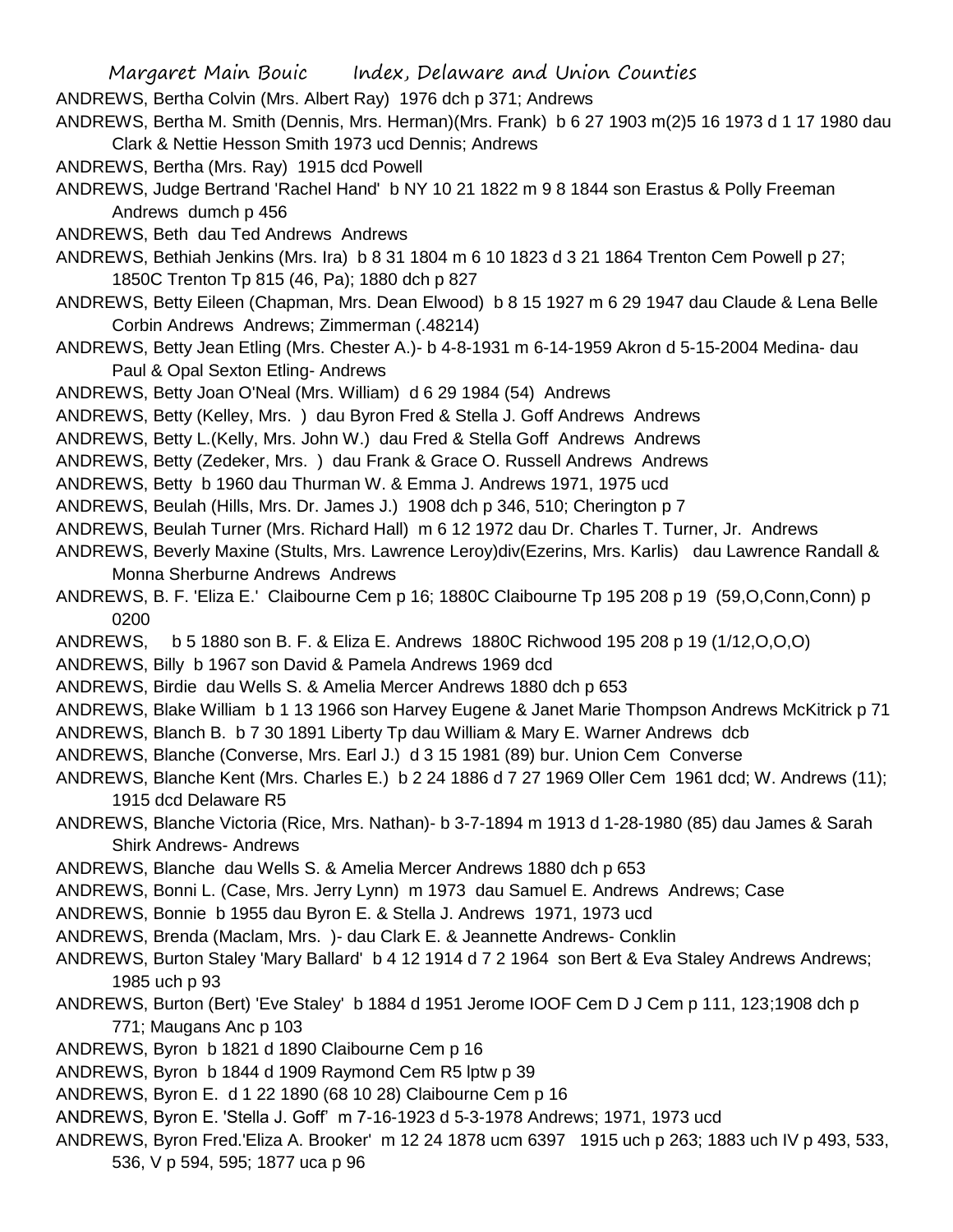- Margaret Main Bouic Index, Delaware and Union Counties ANDREWS, Byron F. b 1902 d 1978 Milford Cem Un Al p 48, 49 ANDREWS, Byron heir of Laura P. Harter dcw Bk 4 p 31 ANDREWS, Byron 'Mary Webb' m 9 3 1876 ucm 59 ANDREWS, C. 1883 uch IV p 467; 1877 uca p 57, 96; lptw p 25 ANDREWS, C. A. 1979 ucd ANDREWS, Callie Hageman (Mrs. Albert) dau John & Susan Pfeifer Hageman 1915 uch p 779 ANDREWS, Carl son Carl E. & Mildred L. Martin Andrews Andrews ANDREWS, Carl E. 'Mildred L. Martin' b 2 17 1916 m 8 8 1937 d 3 11 1986 son James Harvey & Sarah Shirk Andrews Andrews ANDREWS, Carol Sue (Spessard, Mrs. Ronald) m 6 21 1969 dau Willard F. & Alice Lane Andrews Andrews ANDREWS, Caroline (Mrs. Jerry) Andrews; 1967 ucd ANDREWS, Carolyn Green (Mrs. Gary) Andrews ANDREWS, Carrie Elizabeth (Potter, Mrs. John Hammond) adopted dau Frank & Frances Woodworth Garwood Potter p 4 (189) ANDREWS, Casey- d 3-31-1990 Oakdale Cem <-284-NE-1/4 ANDREWS, Catherine 1880C Dover Tp 15 16 p 173A (64, O,Va,Va) ANDREWS, Catherine (Mrs. J. L) 1860C Jerome Tp 50 48 p 7 (25, Va) ANDREWS, Cathrine (Mrs. Hiram) 1850C Jackson Tp 70 p 10 (3,O) ANDREWS, Cathryn (McKitrick, Mrs. James Russell) dau Clarence R. & Clyde A. Rhodes Andrews Anderson (15323), McKitrick p ANDREWS, C. C. 1883 uch IV p 460, 463, 535; 1877 uca p 96 ANDREWS, Cecil McCracken (Mrs. Royal B.) McCracken ANDREWS, Celina (Trimbee, Mrs. William L.) m 7 16 1874 ucm 5517 ANDREWS, C. H. d 5 20 1925 (72) onwq I ANDREWS, Charles d 5 25 1888 (29 4 7) Trenton Cem Powell p 50 ANDREWS, Charles DJ p 119 ANDREWS, Charles uccp p 6 ANDREWS, Charles 1883 uch IV p 532; 1877 uca p 17 ANDREWS, Charles 'Alvira Hubbard''Elizabeth Hurlburt' d 1823 1883 uch V p 243 ANDREWS, Charles son Carl E. & Mildred S. Martin Andrews Andrews ANDREWS, Charles C. 'Lizzie McBride' m 3 15 1866 ucm 3927 son Rufus & Sophia C. Smith Andrews 1883 uch V p 243 ANDREWS, Charles E. 'Blanche M. Kent' b 9 2 1883 m 1905 d 8 27 1967 son William Henry & Rhoda Bailey Andrews W. Andrews 11; 1915dcd Delaware R5; 1961 dcd; 1900C Jerome Tp 132-146 p 6A  $(17, 0, 0, 0)$ ANDREWS, Charles 'Ethel' 1915 dcd Powell R1 ANDREWS, Charles 'Florence Slack' d 1976 Andrews ANDREWS, Charles L. b 4 8 1885 d 3 5 1969 (83) bur. Oak Grove son Albert L. & Emily Case Andrews dcb; Andrews; 1961 dcd ANDREWS, Charles 'Lovina' d 9 5 1833 (27) Smith Cem Darby Tp unec VII p 36 ANDREWS, Charles son Marion & Angeline Leonhard Andrews 1850C Liberty Tp Un Co 35 36 p 5 (2,O, O,
	- Va)
	- ANDREWSm Charles 'Mary Hulbert' m 1 14 1819 Madison Co unec p 51
	- ANDREWS, Charles M. 'Emma Converse' son Frank & Alice V. Mitchell Andrews Mitchell 1121441
	- ANDREWS, Charles son Rufus & Sarah Wheeler Andrews 1850C Darby Tp 1704 1724 p 252 (8, Va); 1860C Darby Tp 469 471 p 66 (17,O)
	- ANDREWS, Charles son Thomas & Alsina Boyd Andrews 1880 dch p 827
	- ANDREWS, Charles W. son Charles & Florence Slack Andrews Andrews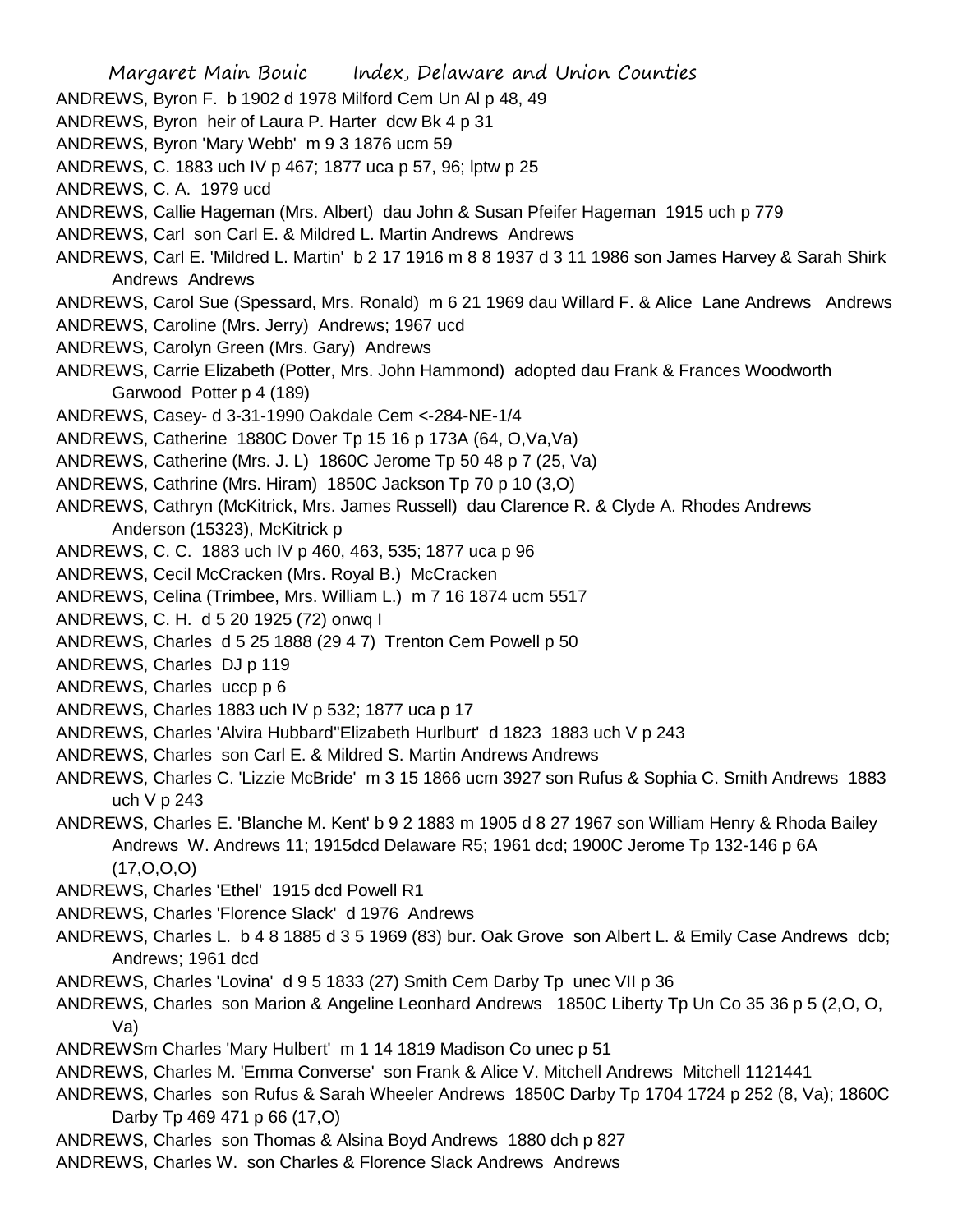- ANDREWS, Charles W. 'Christina Hindever' m 9 23 1855; 1850C Liberty Tp Un Co 1505 (28,O) son Timothy Andrews
- ANDREWS, Charles b 1957 son Willard & Alice Lane Andrews Andrews; 1971 ucd
- ANDREWS, Charley- b 5-1886 son Lewis & Mary C. Andrews- 1900C Dover Tp 175177 p 8A (14,O,O,O)
- ANDREWS, Charlotte J. Pabst O
- ANDREWS, Chauncey B. 'Susan Thomas' b 5 16 1824 m 7 4 1849 dcm son Ira & Bethiah Jenkins Andrews 1880 dch p 827

ANDREWS, Chester Andrews

- ANDREWS, Chester II son Chester Andrews Andrews,1983 ucd
- ANDREWS, Chester A.'Betty Jean Etling' b 10-4-1934 m 6-14-1959 d 5-29-1999 Oakdale Cem O-2-Sp4- son Chester A. & Nancy Akers Andrews- Andrews; 1981, 1983, 1991 ucd
- ANDREWS, Chester A.' Nancy Akers'- Andrews
- ANDREWS, Chester A. IV 'Debra'- son Chester A. & Betty Jean Etling Andrews- Andrews
- ANDREWS, Chris 'Aletha' 1981, 1983 ucd
- ANDREWS, Christian David b 9 8 1961 son Harvey Eugene & Janet Marie Thompson Andrews McKitrick p 71

ANDREWS, Chrissy New (Mrs. Johnnie, Jr.)- parents of Tori Nicole Andrews- Andrews

- ANDREWS, Christina Hindever (Mrs. Charles W.) m 9 23 1855 dcm
- ANDREWS, Cindy L.- 1991 ucd
- ANDREWS, Cindy Lee/Leigh (Clemans, Mrs. Phillip Michael)(Dillon, Mrs. Harold)- b 2-24-1957 m 9 16 1979 m(2) 1990 dau Roy Andrews Andrews 113113; St. Paul p 81
- ANDREWS, Clara Ann Conklin (Mrs. Marion) b 9 22 1882 d 1908 dau Robin & Lydia Edson Conklin Andrews (113) ;W. Conklin 161?
- ANDREWS, Clara dau Clarinda Andrews Argo 1870C Liberty Tp Un Co l p l (1,O)
- ANDREWS, Clara C. (Woodruff, Mrs. Harry C.) m 2 24 1878 ucm 6222 dau Rufus H. & Sarah Wheeler Andrews 1915 uch p 771; 1860C Darby Tp 469 471 p 66 (2,O); 1870C Darby Tp 164 152 p 22 (11,O)
- ANDREWS, Clara E. b 10 1 1870 dau Henry D. & Louise Lockwood Andrews 1883 uch V p 433
- ANDREWS, Clarence son Clarinda Andrews Argo 1870C Liberty Tp Un Co 1 p 1 (5,O)
- ANDREWS, Clarence/Chester R. 'Clyde' b 1893 d 1977 Jerome IOOF Cem DJ Cem p 118, 121; 1949, 1959, 1967, 1971, 1973, 1975 ucd
- ANDREWS, Clarence b 8-1893 son William & Rhoda Bailey Andrews Andrews; 1900C Jerome Tp 132-146 p 6A (6,O,O,O)
- ANDREWS, Clarence son Wells S. & Amelia Mercer Andrews 1880 dch p 653
- ANDREWS, Clarinda (Mrs. )(Argo, Mrs. ) 1880C Liberty Tp Un Co 178 183 p 19 (51, NY, RI, Conn)
- ANDREWS, Clarissa A. d 3 27 1856 (14y 11m) Powell Cem Powell p 162 dau Lyman & Percy M. Andrews
- ANDREWS, Clarissa (Goodrich, Mrs. John) dau Timothy Andrews m 11 30 1818 Ohio Gen Quasr. p 128; dcw Bk 2 p 153
- ANDREWS, Clark A.- son Clark E. & Jeanette Andrews- Conklin
- ANDREWS, Clark 'Jane Cronkleton' m 6 15 1856 dcm
- ANDREWS, Clark E. 'Jeanette' d 2-5-1996 (55) Sunset Cem- son Harry C. & Gladys B. Conklin Andrews **Conklin**
- ANDREWS, Clarinel(le) b 1916 d 1918 Jerome Cem IOOF DJ p 111 probably ch of Bert & Eva Andrews; 1985 uch p 93
- ANDREWS, Claude (Pop) 'Lena Belle Corbin' b 1886 d 1965 Claibourne Cem p 90; Andrews
- ANDREWS, (Allgower, Mrs. ) dau Claude & Lena Belle Corbin Andrews Andrews
- ANDREWS, Clayton Lewis 'Mae Sarver' b 9 2 1907 d 9 16 1989 (82) Oakdale Cem son Ernest & Minerva Adams Andrews Andrews; unec VIII p 28; 1949, 1967, 1971, 1973, 1975, 1979, 1981, 1983 ucd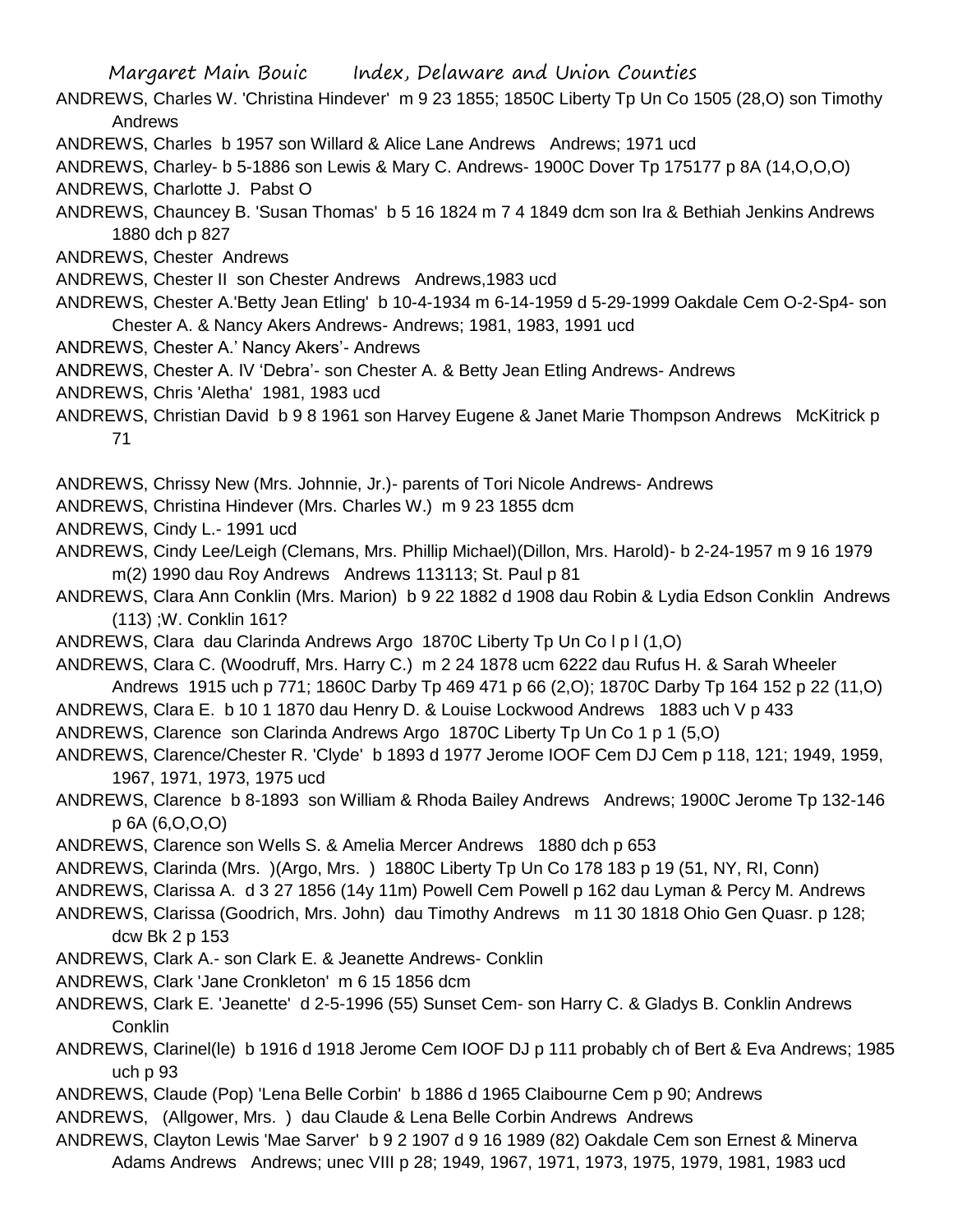- ANDREWS, John Clayton 'Ruth' son Edward & Harriet Lampson Andrews 1883 uch IV p 493; 1860C Liberty Tp Un Co 1146 1156 p 155 (14,O); 1880C Taylor Tp 17 18 p 2 (33,O,O,O) p 125A
- ANDREWS, Clifton 'Dora' b 3-1858 son Edwin/Edman & Hannah/Harriet Andrews 1860C Liberty Tp Un Co 1146 1156 p 155 (2,O); 1870C Liberty Tp 198 24 (12,O); 1900C Liberty Tp Un Co 53 p 3A (42,O,O,O) m 14y
- ANDREWS, Clyde A. Rhodes (Mrs. Clarence) b 3 18 1900 d 11 28 1987 Jerome IOOF Cem. DJ p 118, 121; dau Samuel & Catherine Thompson Rhodes 1949, 1959, 1967, 1971, 1973, 1975, 1979, 1981, 1983 ucd
- ANDREWS, C. M. dau Lyman & P. M. Andrews 1850C Liberty Tp Del. Co.1556 (9)
- ANDREWS, Col. 1880 dch p 526
- ANDREWS, Cornelia A. Ridgeway (Mrs. Daniel) m 5 19 1846 dcm
- ANDREWS, Dr. J. Cutler 'Dorothy Peterson' d 6 2 1972 (63) bur. McKeesport Andrews
- ANDREWS, Cyrus 'Elizabeth Harris' m 3 14 1843 dcm
- ANDREWS, D. A. (Mrs. H. G.) lptw p 41
- ANDREWS, Dale b 1962 son Dale R. & Nancy Andrews 1969, 1971, 1980 dcd
- ANDREWS, Dale K. son Lawrence & Mona B. Sherburne Andrews Andrews
- ANDREWS, Dale R. 'Nancy' 1969, 1971 dcd
- ANDREWS, Dale son William H. & Gladys H. Moore Andrews Andrews
- ANDREWS, Dale- son William & Irene Andrews- Andrews
- ANDREWS, Dale son Irene Stowers Cochenour see Cochenour
- ANDREWS, Dalores J. Lyon (Mrs. Matthew F.) m 10 17 1987 dau William & Janet Lyon Andrews
- ANDREWS, Dan 'Louanna Scott' son Dwight & Donna Webb Andrews Andrews; 1959, 1967, 1971 ucd
- ANDREWS, Daniel 1820C Union Tp 39; 1830C Jerome Tp 32; 1883 uch V p 183 Andrews Daniel H. 'Mary Beach' b 6 27 1858 m 11 27 1880 ucm 6847 d 5 5 1937 Jerome IOOF Cem DJ p 108, 119; son Jesse & Harriet Andrews 1883 uch V p 324, 335; Andrews; 1870C Jerome Tp 275 262 p 35 (11,O); 1880C Jerome Tp 68 p 8 (21, O,Pa,O)
- ANDREWS, Daniel (or David) 'Cornelia A. Ridgeway' m 5 19 1846 dcm; 1850C Liberty Tp 1947 (23); 1880C Berlin Tp p 367C; hadc p l92 CCC 1900 Berlin Tp
- ANDREWS, Daniel 'Mabel Goff' b 3 9 1672/3 son Daniel & Mary Peck Andrews Dunlap & C p 13, 16
- ANDREWS, Daniel 'Mary Cowles''Sarah Andrews''Elizabeth Smith' m(3) 1716 Dunlap & Cowles p 13
- ANDREWS, Daniel 'Mary Peck' b 5 27 1649 m ca 1671 d 4 16 1731 (81) son John & Mary Andrews Dunlap & Cowles p 13, 16
- ANDREWS, Darcy (Henry, Mrs. Toray)- dau William L. & Myrtle Michel Andrews- Andrews
- ANDREWS. Darlene- twin sister of Richard L.- dau Verne,Sr. "Skip" & Mary Alice Mathias Andrews- Andrews ANDREWS, Dave 'Pamela' 1969 dcd
- ANDREWS, David A. 'Brenda' son Arthur V. & Doris Lee Andrews Ball; 1961 dcd (12)
- ANDREWS, David E. son H. G. & D. A. b 5 5 1890 d 3 19 1899 Raymond Cem lptw p 41
- ANDREWS, David Lee 'Judith Ann Cook' m 5 19 1972 son C. Bernard Andrews Andrews
- ANDREWS, David Scott 'Emily Jane Zur Linden' m 6 13 1987 son Lowell & Janice C. Ramey Andrews Andrews
- ANDREWS, David son Timothy Andrews dcw Bk 4 p 6
- ANDREWS, Deanna Harding (Mrs. Frank)- parents of Alisha Marie Andrews- Andrews
- ANDREWS, Deanne (Jackson, Mrs. Phillip Ray)- m 7-17-1904- Andrews
- ANDREWS, Debra (Mrs. Chester A. II)- Andrews
- ANDREWS, Debra b 1975 dau George E. & Rebecca J. Andrews 1979, 1981, 1983, 1991 ucd
- ANDREWS, Delilah Dewitt (Mrs. Peter) m 11 6 1828 unec II p 26 1830C Jerome Tp 30 (20 30); 1850C Dover Tp 744 760 (50,O)
- ANDREWS, Delila or Delia L. (Knapp, Mrs. H. B.) m 5 11 1854 dcm; 1850C Liberty Tp Del. Co 1484 (18,O)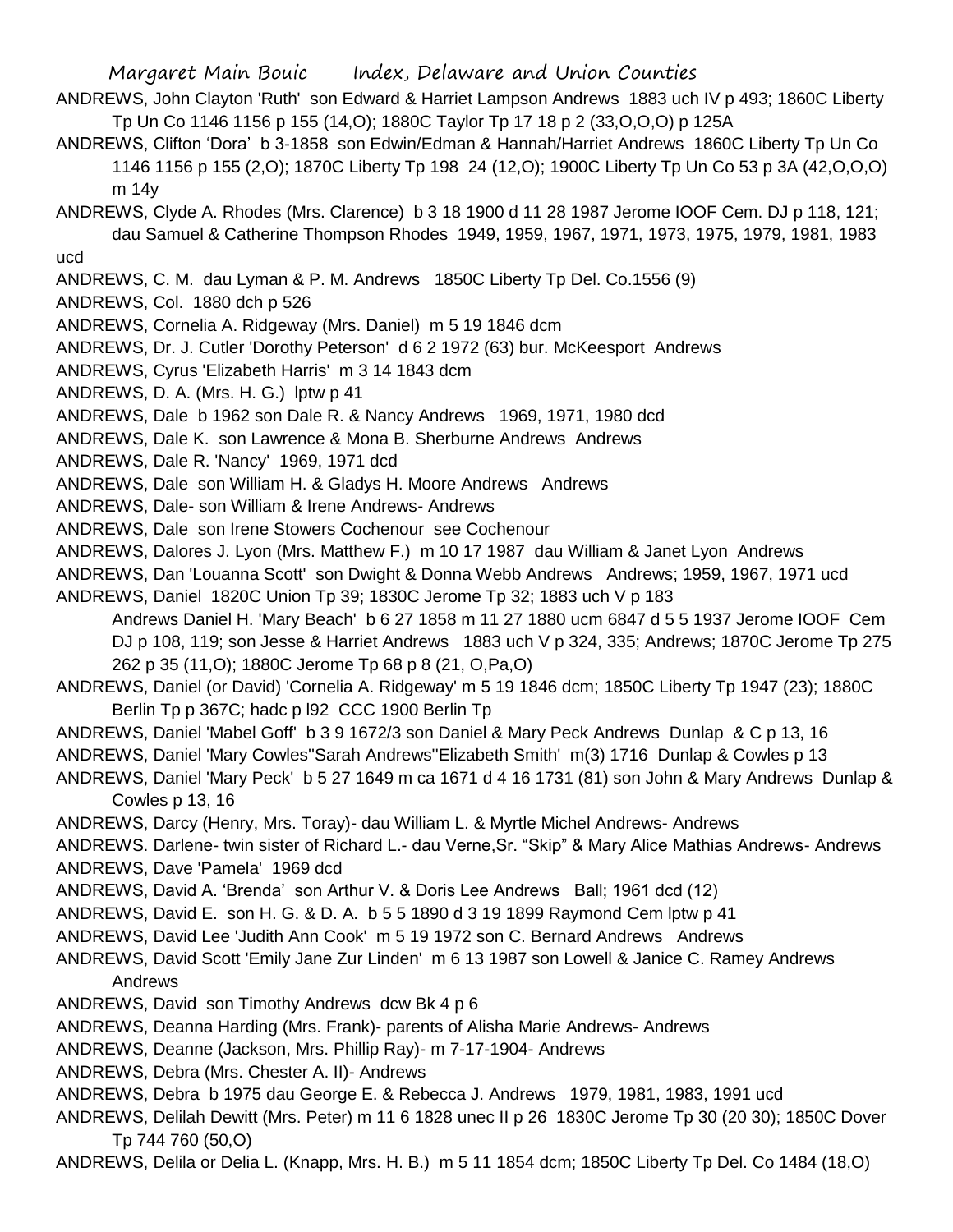Margaret Main Bouic Index, Delaware and Union Counties ANDREWS, Della Merle (Preckel, Mrs. ) dau Guy Carleton Andrews Wm. G. Andrews p 49 51 ANDREWS, Delores (Mrs. Matthew)- parents of Jacqueline Janell Andrews- Andrews ANDREWS, Delpha (Stevens, Mrs. ) dau Daniel H. & Mary Beach Andrews Andrews ANDREWS, Denise Yvonne (Critser, Mrs. Stephen)(Greiner, Mrs. Gary) m 6 8/4 1975 m (2) 1-11-1980 dau Roy & Rose Underhill Andrews Andrews 113112; St. Paul p 80. 81 ANDREWS, D. H. son Jesse & Harriet Andrews 1860C Jerome Tp 28 26 p 4 (2,O) ANDREWS, Dixie L. dau Samuel E. Andrews Andrews ANDREWS, D.M. M. dau Lyman & P. M. Andrews 1850C Liberty Tp Del. Co 1556 (12) ANDREWS, Dolly (Wilson, Mrs. ) dau James Harvey & Sarah Shirk Andrews Andrews ANDREWS, Don Earl son Frank Byron Andrews Wm. G. Andrews p 61 62 ANDREWS, Don M. b 4 21 1866 son Henry D. & Louise Lockwood Andrews 1883 uch V p 433 ANDREWS, Donna dau Gary W. & Carolyn Green Andrews Andrews ANDREWS, Donna Webb (Mrs. Dwight)(Ward, Mrs. William H.) b 3-26-1928 d (73) Claibourne Cem- div l975 1959, 1967, 1971, 1973, 1975 ucd Andrews (1168) ANDREWS, Dora (Mrs. Clifton)- b 11-1863 1900C Liberty Tp Un Co 53 p 3A (36,O,Pa,Pa) m 14y, 2 ch I living ANDREWS, Dorcas Wright Allen Wetmore (Mrs. Benjamin) d 12 1716 dau James Wirght D & C p 14 ANDREWS, Doris (Walker, Mrs. )(Younglood, Mrs. ) dau Charles E. Andrews Andrews ANDREWS, Doris (Youngblood, Mrs. ) dau Charles E. & Blanche Kent Andrews W. Andrews 115 ANDREWS, Doris Beatrice (Olsen, Mrs. ) dau Frank Byron Andrews Wm. G. Andrews p 72 7. ANDREWS, Doris (Mrs. Arthur V.) 1961, 1969, 1971 dcd ANDREWS, Dormalee (Mayer, Mrs. Burl) dau Tunys F. & Dorothea Dunfee Andrews Andrews; Rausch (16523) III p 298, (14263) III p 282; Mitchell 11214452 ANDREWS, Dorothea Dunfee (Mrs. Tunys F.) b 1-16-1905 m 7 16 1923 d 11-27-1992 Oakdale Cem G-12-NW 1/2- dau Harold A. & Elizabeth Neibler Dunfee- Andrews ; Mitchell (1121445) ANDREWS, Dorothea Alice (Duchesne, Mrs. Robert E.) dau Tunys . & Dorothea Dunfee Andrews Mitchell 11214454; Andrews ANDREWS, Dorothe Helen (Prior, Mrs. ) dau Frank Byron Andrews Wm. G. Andrews p 75 78 ANDREWS, Dorothy 1949 ucd ANDREWS, Dorothy (Cosgray, Mrs. ) dau Thomas J. & Edna Ora Andrews W. Andrews 121 ANDREWS, Dorothy (Graham, Mrs. Francis) dau Minerva Adams Andrews Graham (17554) ANDREWS, Dorothy Mary Weiser (Mrs. Harold H.) b 5 20 1897 n 1948 d 3 24 1981 (83) cremated dau David Matthias & Ella Frances Cellar Weiser Weiser p 286; Andrews ANDREWS, Dorothy Peterson (Mrs. J. Cutler) Andrews ANDREWS, Dr. 1915 uch p 259; 1883 uch V p 278 ANDREWS, Rev. Dudley d 1861 son Erastus & Polly Freeman Andrews dumch p 456 ANDREWS, Dwight Ernest 'Donna Webb' div b 6 8 1922 d 6 13 1976 (54) Oakdale Cem II p 110 (R R1 4) son Ernest & Wilheminia Adams Andrews 1959, 1967, 1971, 1973 ucd; Andrews 1168; Navy WWII ANDREWS, Earl son James Harvey & Sarah Shirk Andrews ANDREWS, Earl William 'Emily Ruth Budd' b 12 31 1874 d 9 15 1960 Idaho son William Girard & Mary Hill Andrews Wm. G. Andrews p l ANDREWS, Ebenezer b 8 28 1692 dy son Daniel & Mary Peck Andrews Dunlap & Cowles p 14 ANDREWS, Ebenezer I. Marlborough Tp 1826 delge VI p 57 ANDREWS, Ed 'Eva'- b 10-1870 1900C Marysville 1st ward 304-315 p 13B (29,O,O,O) , 1y

ANDREWS, Eddie b 1954 son Harry Arnold & Norma Rae Evans Andrews Andrews; 1961, 1969, 1971 dcd ANDREWS, Edgar d 6 1875 mt 3 p 13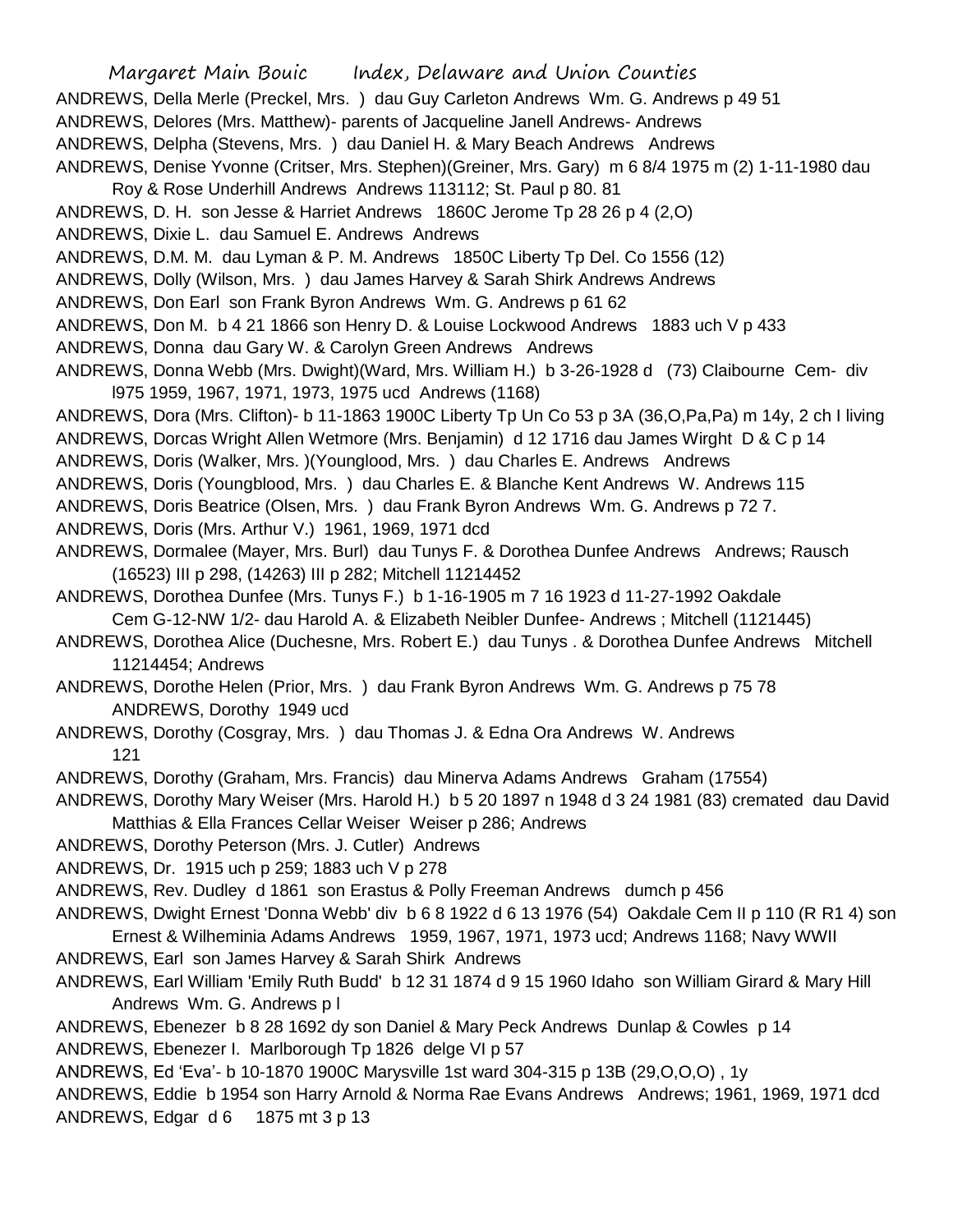ANDREWS, Edgar Rufus 'Lucile Hilbert' b 10 11 189 d 2 25 1963 Unionville Cem. Unionville Cem. Row 13 DJ Cem p 43, 48, 51; son Frank & Alice Mitchell Andrews; 1949, 1959 ucd; Andrews; Mitchell 1121444;

1915 uch p 771, 772; unec VIII p 51; 1900C Darby Tp 79-84 p 4A (4,O,O,O)

ANDREWS, Edgar son James Monroe & Anna Sager Andrews 1915 uch p 793, 1091

ANDREWS, Edie- b 11-1897 adopted dau Lewis & Mary C. Andrews- 1900C Dover Tp 175-177 p 8A  $(2,0,0,0)$ 

ANDREWS, Edith F. Pabst O

- ANDREWS, Edith M. Anderson (Mrs. Vernon R.) d 6 3 1983 (74) bur Jerome DJ Cem p 121 dau G. Clifton & Clara Gray Anderson; 1949, 1959, 1971, 1973, 1975, 1979, 1981, 1983 ucd; Anderson 1833
- ANDREWS, Edith A. dau T. & R. d 6 3 1850 )24y 2 d) Old Liberty Churchyard, Powell p 151
- ANDREWS, Edna Ora Hull (Mrs. Thomas J.) d 1 25 1985 )93) bur. Forest Grove W. Andrews (16)

ANDREWS, Edna (Davis, Mrs. William J.) b 1-1883 dau Frank E. & Alice V. Mitchell Andrews 1915 uch p 771; Mitchell 1121442; 1900C Darby Tp 79-84 p 4A (17,O,O,O)

ANDREWS, Edna- b 11-1892 dau William & Lucy Andrews- 1900C Dover Tp 193-194 p 9A (7,O,O,O) ANDREWS, Edmund m. son Lewis & Hannah Fletcher Andrews 1880C Marysville 190 202 p 9 (10,O,O,O) ANDREWS, Edward 1915 uch p 327

ANDREWS, Edward 'Harriet Lampoon' 1883 uch V p 433

ANDREWS, Edwin 1877 uca p 23, 83; 1870C Liberty Tp Un Co 198 p 24 (60,O)

ANDREWS, Edwin Jasper b 12 26 1848 d 1864 Civil War son William & Effa A. Welch Andrews Oller Cem p 11; Powell p 85; Pabst O; Wm. G. Andrews p 2

- ANDREWS, Edwin heir of Laura P. Harter dcw Bk 4 p 31
- ANDREWS, Edwin b Nov 1869 son Lewis & Hannah Fletcher Andrews 1870C Marysville Paris Tp 233 234 p 26 (7/12,O)
- ANDREWS, Edwin son Marion & Angeline Leonhard Andrews 1880C Liberty Tp 35 36 p 5 (5,O,O,Va)
- ANDREWS, Edwin 'Ruthana Keller' m 11 7 1869 ucm 4631 mt 11 3 1869, 11 17 1869
- ANDREWS, E. E. son Erastus & Polly Freeman Andrews dumch p 456

ANDREWS, Effa A. Welch (Mrs. William) b 8 24 1821 m 11 12 1841 dcm d 5 3 1897 (75 9 8) Oller Cem p

ll;dau Isaac Newton & Nancy D. Welch; 1915 uch p 878; Pabst Pion II p 82; Powell p 85; Pabst O; Wm. G. Andrews p 2; 1880C Concord Tp p 267C

- ANDREWS, Effie (Pine, Mrs. ) dau William & Rhoda Bailey Andrews W. Andrews 12; 1900C Jerome Tp 132-146 p 6A (13,O,O,O)
- ANDREWS, E. J. (Mrs. A. L.) 1915 dcd Powell
- ANDREWS, Eleazer d 1 9 1831 (23) Smith Cem unec VII p 36
- ANDREWS, Eliza A. (Watt, Mrs. Dr.) dau Ersatus & Polly Freeman Andrews Andrews
- ANDREWS, Eliza b 1845 d 1855 Oak Grove Cem Powell p 427

ANDREWS, Eliza A (Mrs. B. F.) Claibourne Cem p 16; 1880C Richwood 195 208 p 19 (19,O,Ger,Ger)

- ANDREWS, Eliza C. (Stout, Mrs. Samuel) m 9 27 1853 dcm
- ANDREWS, Eliza dau Hiram G. & Emily Downer Andrews 1850C Trenton Tp 937 (4)
- ANDREWS, Eliza dau James Monroe & Anna Sager Andrews 1860C Darby Tp 391 392 p 56 (10,O); see Alvira
- ANDREWS, Elizabeth b 1860 d 1913 Claibourne Cem p 16
- ANDREWS, Elizabeth Adalade b 7 7 1860 d 1867 dau William & Effa Welch Andrews Wm. G. Andrews p 2
- ANDREWS, Elizabeth b 12 28 1845 d 2 4 1923 Unionville Cem row 2 DJ Cem p 38

ANDREWS, Elizabeth Bill(s) (Mrs. Joseph) b 1682(3) dau Samuel & Elizabeth Webstead Bill McKitrick p 137

- ANDREWS, Elizabeth Bennett (Mrs. ) 1880C Union Tp 87 (33, Pa, Pa, Pa) p 070A sister John Foster Bennett
- ANDREWS, Elizabeth Brown Dixon (Mrs. Thomas C.) b 1820 m 1841 ucm 6968 d 1907 dau John Dixon ped Dollie Brown 15 unec V p 31 ucc Ila Brown LaRue 31; 1850C Paris Tp 688 703 p 104 (30,Va); 1860C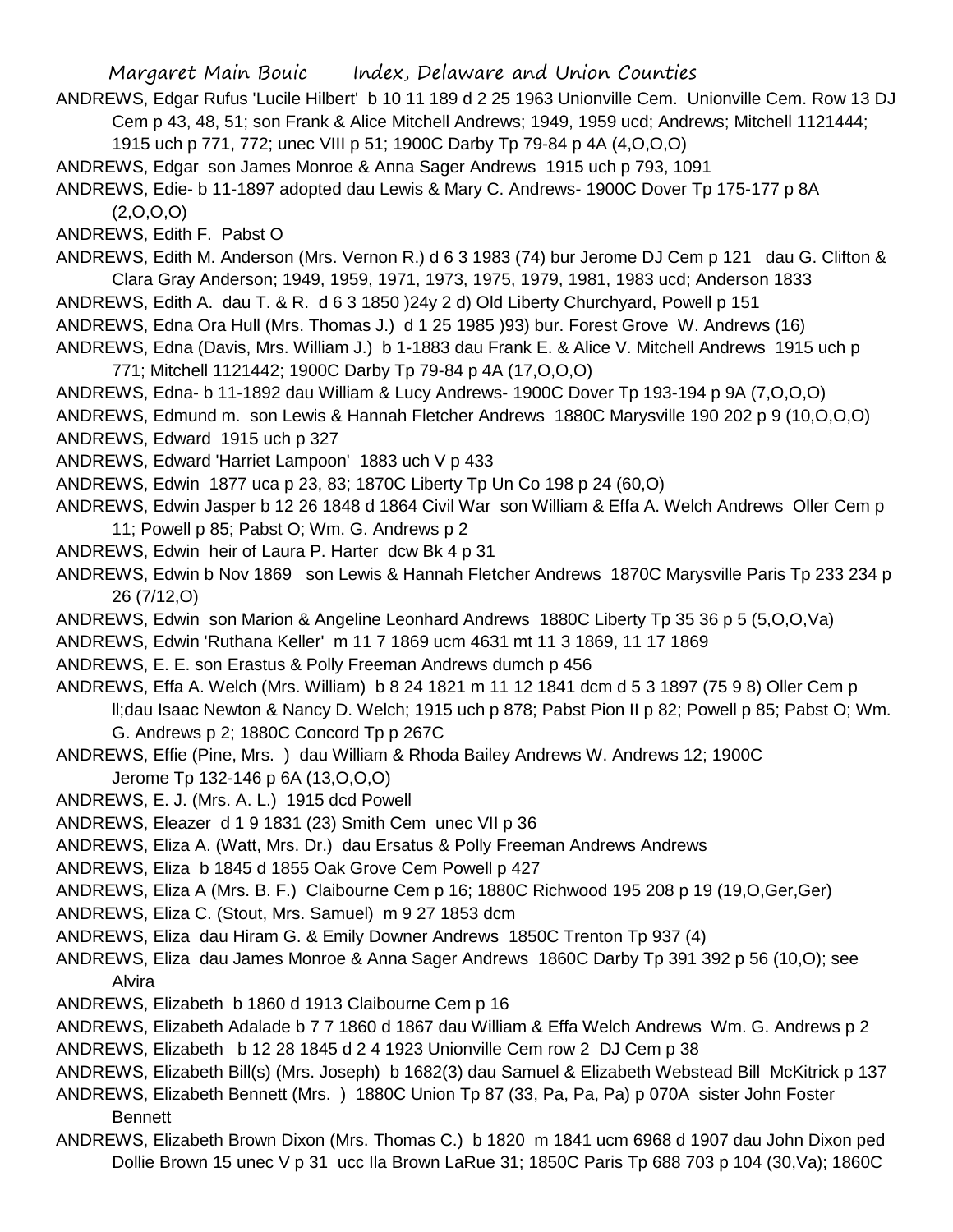Paris Tp 1349 1338 p 178(37, Va); 1870C Jackson Tp 27 p 5 (49, Va); 1880C Jackson Tp 6 p 20D (58, Va,Va,Va);unec IV p 31; delge IV p 15

- ANDREWS, Elizabeth Franklin (Mrs. Robert) Powers Pat p 1, 110
- ANDREWS, Elizabeth (Giddinge, Mrs. James) dau John Andrews Powers Pat p 1
- ANDREWS, Elizabeth (Griffing, Mrs. Humphrey)(Sharrott, Mrs. Hugh) dau Robert & Elizabeth Franklin Andrews Powers Pat p 1, 110
- ANDREWS, Elizabeth Gillett (Mrs. James) m 1730 Dunlap & Cowles p 15
- ANDREWS, Elizabeth Gridley (Mrs. Benjamin) b 10 1793 m 12 6 1711 Dunlap & Cowles p 14, 54
- ANDREWS, Elizabeth Harris (Mrs. Cyrus) m 3 14 1843
- ANDREWS, Elizabeth Hurlburt (Mrs. Charles) 1883 uch V p 243
- ANDREWS, Elizabeth dau James Monroe & Ann Sager Andrews 1883 uch V p 243; 1915 uch p 793, 1090; 1850C Darby Tp 1612 1632 p 239 (4,O); 1860C Darby Tp 391-393 p 56 (14,O); 1880D Darby Tp 61 p 239B (33,O,Vt,O); 1900C Darby. Tp 169-176 p 8B (54,O,Vt,O); unec VI p 9
- ANDREWS, Elizabeth (Lukenbill, Mrs. John) m 7 28or 12 1828 ucm 151; 1883 uch III p 288; unec II p 26
- ANDREWS, Elizabeth Orvice (Mrs. John) m 1716 Dunlap & Cowles p 15
- ANDREWS, Elizabeth Smith (Mrs. Daniel) Dunlap & Cowles p 13
- ANDREWS, Elizabeth Strickland (Mrs. John/Jacob) dau Thwaite Strickland D & C p 13
- ANDREWS, Elizabeth dau Thomas & Phoebe Rose Andrews 1883 uch V p 566
- ANDREWS, Ella Margaret (Dickson, Mrs. ) sister J. Cutler Andrews Andrews
- ANDREWS, Ellen dau Hiram G. & Emily Downer Andrews 1850C Trenton Tp 937 (2,O)
- ANDREWS, Ellis Carlton son Guy Carleton Andrews Wm. G. Andrews p 52 54
- ANDREWS, Elmer Holland (Holley) b 7 30 1877 d 7 4 195?(80) bur Oakdale Cem son John & Sarah Mohr Andrews Andrews
- ANDREWS, Elmer son James Harvey & Sarah Shirk Andrews Andrews
- ANDREWS, Elmer L. d 1 19 1892 (27 7 2) Jerome IOOF DJ Cem p 106
- ANDREWS, Elmira (Hultz, Mrs. ) dau Timothy Andrews dcw Bk 4 p 6
- ANDREWS, Elmira (Myers, Mrs. Michael) m 11 22 1864 ucm 3569
- ANDREWS, Elmore H. son John J. & Sarah H. Andrews 1880C Richwood 359 377 p 33 (2,O,O,O)
- ANDREWS, Elmore L. son Jesse & Harriet Andrews 1870C Jerome Tp 275 262 p 35 (5,O); 1880C Jerome Tp 68 p 8 (15,O,Pa,O)
- ANDREWS, Eloza dau Hiram Andrews dcw Bk 2 p 293
- ANDREWS, Elsie (Harter, Mrs. )- dau William,Sr. & Irene Andrews- Andrews
- ANDREWS, Emery B. b 1887 d 1918 Jerome IOOF Cem DJ p 106
- ANDREWS, Emily Downer (Mrs. Hiram G.) b 1813 m 1835 d 1886 Oak Grove Cem Powell p 427; 1880 dch p 613; Pabst O; delge VIII p 17; 1850C Trenton Tp 937 (36,NY)
- ANDREWS, Emily D. (Davison, Mrs. Charles G.) m 1 14 1853 dau Hiram G. & Emily Downer Andrews 1850C Trenton Tp 937 (8,O)
- ANDREWS, Emily Ruth Budd (Mrs. Earl William) Wm. G. Andrews p 3
- ANDREWS, Emily Jane Case (Mrs. Albert Lyman) 1976 dch p 371
- ANDREWS, Emily Jane Zur Linden (Mrs. David Scott) m 6 13 1987 dau David & Doris Zur Linden Andrews
- ANDREWS, Emma b 1 27 1901 Liberty Tp dau A. L. & Emily J. Case Andrews dcb
- ANDREWS, Emma J. (Mrs. Thurman W.) 1961 dcd; 1971, 1973, 1975, 1979, 1981, 1983 ucd
- ANDREWS, Emma Jean Durigg (Mrs. William,Sr.)- Andrews
- ANDREWS, Emma Converse (Mrs. Charles M.) Mitchell (1121441)
- ANDREWS, Emma (Mrs. William T.)- 1991 ucd
- ANDREWS, Emory 'Mary' 1915 dcd Orange Tp
- ANDREWS, Enos Edgar son Guy Carleton Andrews Wm. G. Andrews p 21 28
- ANDREWS, Erastus'Polly Freeman' son Philemon Andrews dumch p 456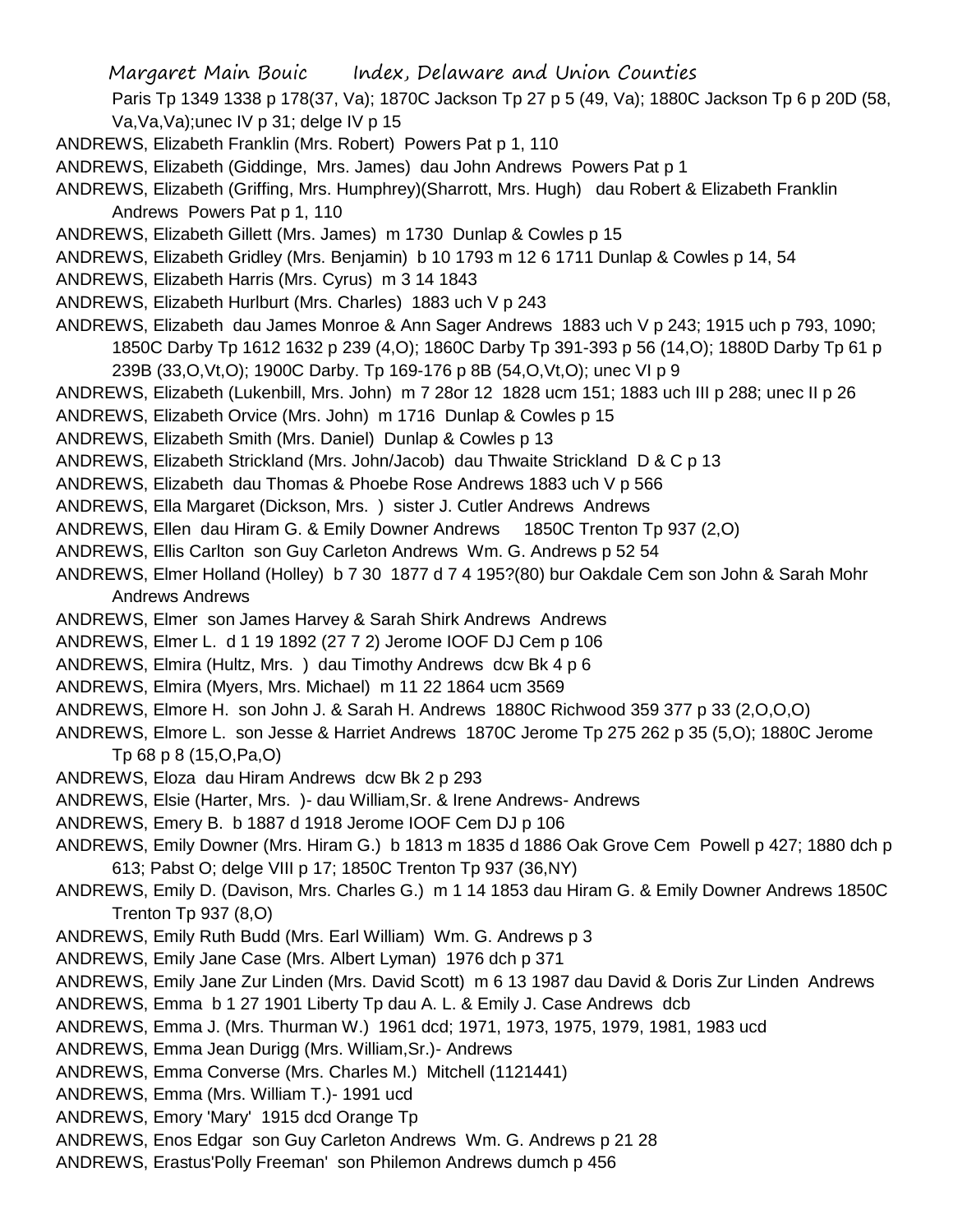ANDREWS, Erin Picklesimer (Mrs. James Franklin)- m 8-19-2000 St. Paul's Church- dau David & Barbara Picklesimer- Andrews

ANDREWS, Ernest 'Wilhemina (Minnie) Adams' b 9-1879 d 1959 Oakdale Cem II p 110 (K R1 3) son Archibold & Ruth Fletcher Andrews A. Andrews116 ; 1949, 1959 ucd; 1880C Millcreek Tp 68 72 (8/12,O); 1900C Mil Tp 17 p 1B (20,O,O,O)

ANDREWS, Ernest G. son John & Sarah Mohr Andrews Andrews; 1900C Marysville 38-41 p 2A (19,O,O,O) ANDREWS, Estella b 9 15 1877 Concord Tp dau J. H. & Mary Preston Andrews dcb

ANDREWS, Estella (Thompson, Mrs. Berry) b 5 16 1869 d 1 8 1935 bur Oakdale Cem; dau Archibold & Ruth Fletcher Andrews 1870C Dover Tp 13 (1,O); 1880C Mil Tp 68 72 p 8 (11,O,O,O)); Andrews 112; Thompson (1785)

ANDREWS, Ester (Esther)(Mrs. Frank) 1949, 1971, 1973, 1979, 1981, ucd

ANDREWS, Esther L. Anderson (Mrs. Frank) b 3-14-1914 d 12-26-1995 IOOF Cem Jerome DJ Cem p 118, 121 dau G. Clifton & Clara Gray Anderson Anderson 1834; 1959, 1967, 1973, 1975, 1983, 1991 ucd; W. Andrews(15)

ANDREWS, Ethel - dau Albert R. & Bertha Colvin Andrews- Andrews

ANDREWS, Ethel (Mrs. Charles) 1915 dcd Powell R1

ANDREWS, Eunice (Adkins, Mrs. Luther) b 1724 d 1802 dau Daniel & Mary Cowles Andrews Dunlap & Cowles p 15

ANDREWS, Eva (Mrs. Ed)- 1900C Marysville 1st ward 304-315 p 13B (19,O,O,O) m 1y, no ch

ANDREWS, Eva (George, Mrs. ) dau James Harvey & Sarah Shirk Andrews Andrews

ANDREWS, Eva Staley (Mrs. Burton) b 1883 d 8 21 1963 Jerome IOOF DJ Cem p 111, 123, dau Charles H.

& Margaret Lorvery Staley; Maugans Anc p 103; 1908 dch p 771; 1985 uch p 93; 1949, 1959 ucd ANDREWS, Fannie 1880C Liberty Tp Del Co p 308A

ANDREWS, Fanny Jane (Mattison, Mrs. Robert Sheldon) ucm 4509 ucm 2 18 1869; 1985 uch p 118

ANDREWS, Fern (Mrs. ) d 9 9 1977 (91) bur Union Cem Andrews; 1961 dcd

ANDREWS, F. H. 1908 dch p 427

ANDREWS, Fianer? son Paul & Mary Andrews 1850C Mil T. 2010 2031 p 293 (9,O)

ANDREWS, Flora (Shade, Mrs. ) dau Timothy Andrews dcw Bk 2 p 153; 1850C Liberty Tp 1505 (10,O)

ANDREWS, Floraette E. b 2 28 1858 d 1859 dau William & Effa Welch Andrews Oller Cem p ll; Powell p 85; Wm. G. Andrews p 2

ANDREWS, Flora dau James Monroe & Anna Sager Andrews 1860C Darby Tp 391 393 p 56 (3,O)

ANDREWS, Florence Hoy (Mrs. Laurin M.) b 9-22-1909 d 5-3-2000 Alabama, Oakdale Cem II p 152 (M R19 9); M-2-7-E ½- dau Thomas James & Julia Gray Hoy- Andrews (1132)

ANDREWS, Florence Evelyn (Lowe, Mrs. John) b 7 24 1918 m 3 21 1937 d 11 18 1985 dau Burton & Eva Staley Andrews Andrews Graham (18(12)52); Weaver (125822); Maugans Anc p 103; Sbc p 23, 26, 30

ANDREWS, Florence Hoy (Mrs. Laurin M.) Oakdale Cem 11 p 152 (M R19 9) Andrews (1132)

ANDREWS, Florence Slack (Mrs. Charles) d 1 22 1986 bur Palmetto,Fla. sister Charles Slack Andrews

ANDREWS, Frances Ruby (Wollam, Mrs. Frank L.) d 10 21 1973 dau Daniel H. & Mary Beach Andrews Andrews; Wollam

ANDREWS, Francis L. 'Jessie Smith' b 1904 m 12 13 1926 d 10 22 1980 (76) bur Claibourne Cem p 65 Andrews

ANDREWS, Francis (Baldwin, Mrs. ) sister Charles L. Andrews Andrews

ANDREWS, Francis 'Sandra'- son William H. & Gladys A. Moore Andrews- Andrews

ANDREWS, Frank- d 3-23-1991 Oakdale Cem M-15-SE 1/4

ANDREWS, Frank E. son Rufus & Sophia C. Smith Andrews 1883 uch V p 243

ANDREWS, Frank'Bertha M. Smith Dennis' b 2 27 1896 m 5 16 1983 Andrews, 1973, 1975, 1979 ucd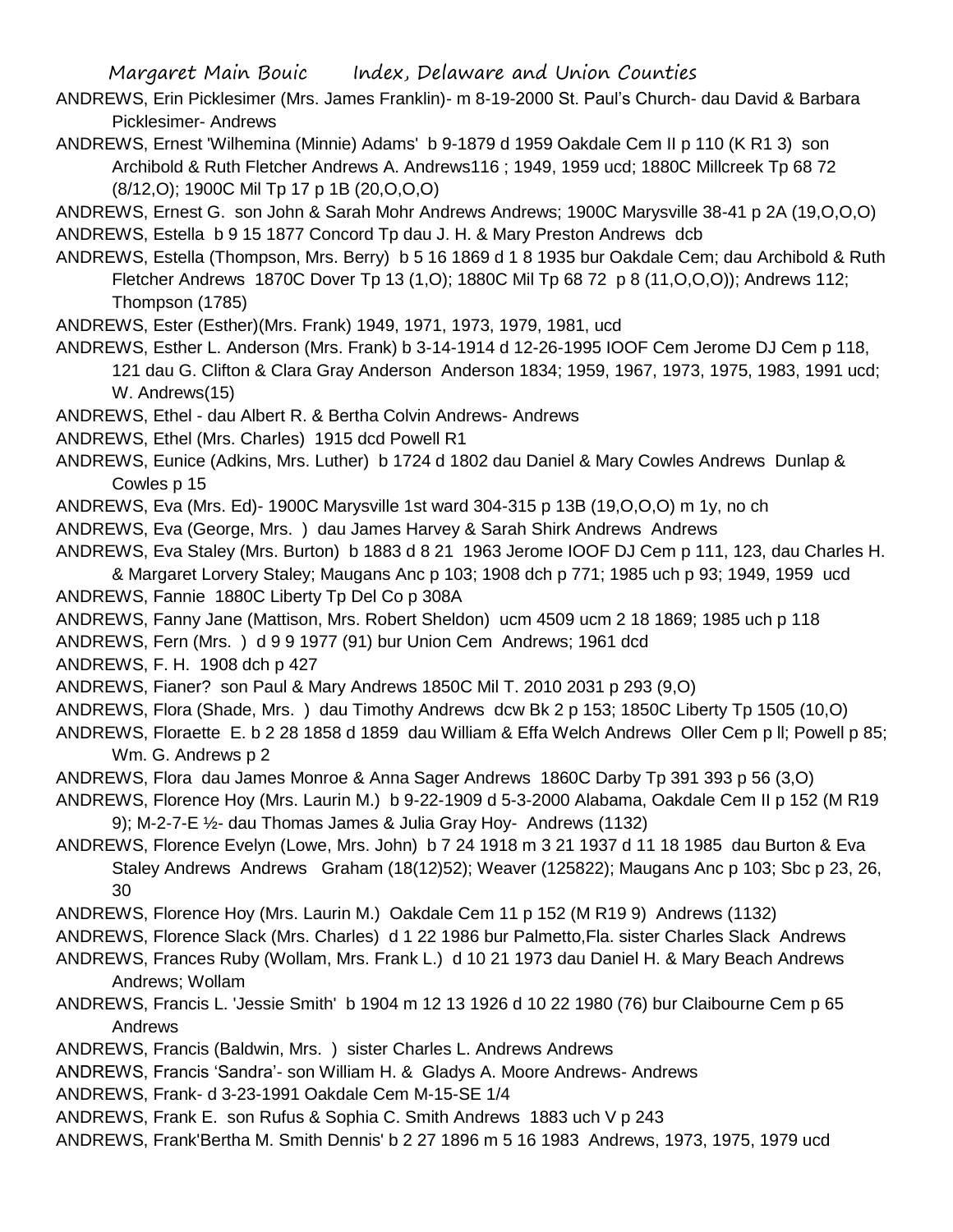ANDREWS, Frank Byron (Joe)'Stella Wave Mayo' b 5 23 1877 son William Girard & Mary M. Hill Andrews Wm. G. Andrews p I, 3; dcb

ANDREWS, Frank 'Deanna Harding'- parents of Alisha Marie Andrews- Andrews

- ANDREWS, Frank E. 'Alice Mitchell' b 1855 m 12 24 1879 ucm 6631 son Rufus & Sarah Wheeler Andrews 1915 uch p 771,772; dumch p 228; Mitchell (112144) Andrews; 1860C Darby Tp 469 471 p 66 (4,O); 1870C Darby Tp 164 152 p 22 (14,O); 1880C Dar. Tp 140 p 16 (24,O,O,O); 1900C Dar. Tp 79-84 p 4A (44,O,O,O)
- ANDREWS, Dr. Frank 1908 dch p 365, 375; Fowler p 69; 1976 dch p 296
- ANDREWS, Frank E. son John J. & Sarah H. Andrews 1880C Richwood 359 377 [ 33 (4,O,O,O)
- ANDREWS, Frank L. 'Esther Anderson'- b 1889 d 1963 Jerome IOOF Cem DJ p 118, 121; son William & Rhoda Bailey Andrews; 1949, 1959, 1967 ucd; Anderson (1834);W. Andrews 15; 1900C Jerome Tp 132-146 p 6A (1,O,O,O)
- ANDREWS, H. Frank'Grace O. Russell' b 2 27 1896 d 3 22 1991 (95) Oakdale Cem II p 134 )M R1 16) son James Harvey & Sarah E. Shirk Andrews Andrews
- ANDREWS, Frank M. 1915 uch p 412

ANDREWS, Franklin d 1885( 9yr) Oakdale Cem 3682 (A28) II p 69 (H RS 6)

- ANDREWS, Franklin A. son G (orC) & E d 6 7 1868 (2y7m) Old Liberty Chyd Powell p p 151
- ANDREWS, Franklin son C. B. & S. d 10 5 1855 (11m) Trenton Cem Powell p 270
- ANDREWS, Franklin S. b 10 10 1879 Liberty Tp son William & Mary Evan Andrews dcb
- ANDREWS, Freda (Tate, Mrs. Thomas Jr.) dau Harry G. & Mary Jane McFarland Andrews Andrews
- ANDREWS, Fred 'Stella Goff' m 7 16 1923 d 5 3 1978 bur Milford son Eugene & Anna Irwin Andrews Andrews; 1949, 1959,1967, 1971,1975 ucd
- ANDREWS, Fred b 1954 son Byron E. & Stella J. Andrews 1971 ucd
- ANDREWS, Fredericka I. dau Bertrand & Rachel Hand Andrews dumch p 457
- ANDREWS, Fredrick- son Samuel E. Andrews-Andrews
- ANDREWS, Frieda (Tate, Mrs. )- dau Harry & Mary McFarland Andrews- Andrews
- ANDREWS, Gabriel David b 10 14 1988 son Lenard & Kimberly Ann Beams Andrews Andrews 1131115; St. Paul p 80
- ANDREWS, Garret Lenard b 6 15 1982 3rd son Lenard & Kimberly Ann Beams Andrews Andrews 11311153; St. Paul p 80
- ANDREWS, Garey W.'Carol Greene' b 7 28 1939 s 2 26 1979 bur West Chester son Oren & Ruby Andrews Andrews
- ANDREWS, Gary Lee 'Jo Ann Stewart' b 8 7 1944 son Harry David & Jeanette Elizabeth McKitrick Andrews McKitrick p 71
- ANDREWS, Geneva (Mrs. Sonny L.) Andrews
- ANDREWS, George lptw p 24
- ANDREWS, George (Might be Armstrong or Becker) 1850C Jerome Tp 1806 1827 p 264 (2, Iowa)

ANDREWS, George 'Marliese A.' 1975 ucd

- ANDREWS, George N. 'Phebe A. Brady' m 11 11 1841 dcm
- ANDREWS, George E. 'Rebecca J. Taylor' son Frank & Esther Anderson Andrews W. Andrews 154; Anderson (1834) 1949, 1959 (14), 1979, 1981, 1983, 1991 ucd
- ANDREWS, Gerald 'Gladys L.' Andrews
- ANDREWS, Gerald Wayne son Guy Carleton Andrews Wm. G. Andrews p 29 35
- ANDREWS, Gerard- Son Harry & Mary McFarland Andrews- Andrews
- ANDREWS, Gertru? dau B. F. & Eliza E. Andrews 1880C Richwood 195 208 p 19 (2,O,O,O)
- ANDREWS, Gideon E. son Clarinda Andrews Argo 1870C Liberty Tp Un Co l
- ANDREWS, Girard Earl son Guy Carleton Andrews Wm. G. Andrews p 10 19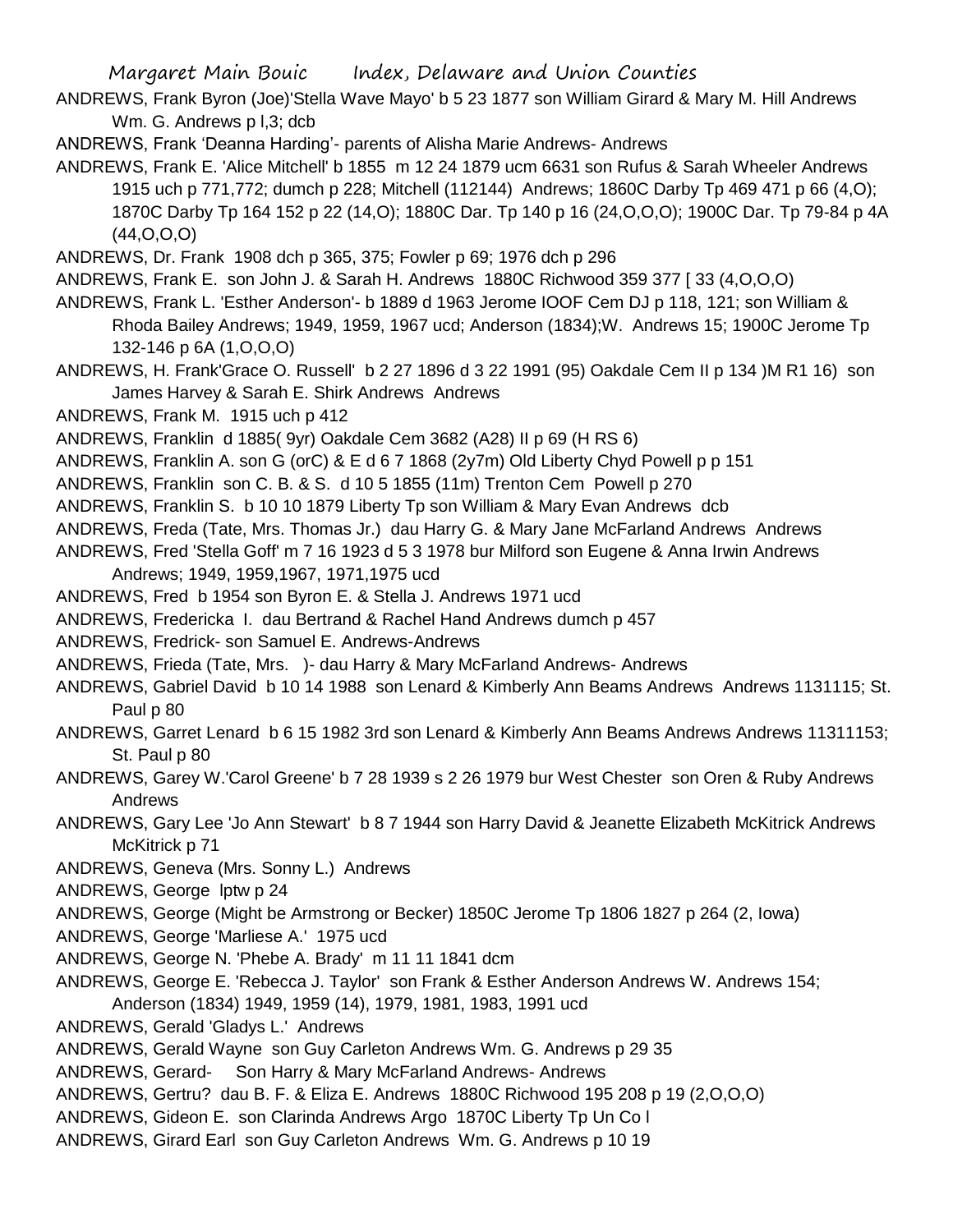- ANDREWS, Gladys B. Conklin (Mrs. Harry C) b 10 4 1905 ucb d Nov. 1982 (76) bur. Union Cem dau William & Mary Dulaney Conklin H. Conklin 124; 1915 uch p 731 ANDREWS, Gladys (Courter, Mrs.Perry) dau Charles E. & Blanche Kent Andrews W. Andrews 112 ANDREWS, Gladys A. Moore (Mrs. William) b 1899 d 3 22 1978 Maskill Cem lptw p 92 sister Charles Moore Andrews ANDREWS, Gladys L. Munday (Davidson, Mrs. )(Mrs. Gerald) d 5 14 1987 (63) Green Mound Cem Andrews; 1969 dcd ANDREWS, Grace (Hitchcock, Mrs.Emmert) b 11-16-1909 d 2-27-1991 bur Oak Grove Cem-dau Ernest & Wilhemina Adams Andrews Andrews 1164; uec VIII p 28 ANDREWS, Grace O. Russell (Mrs. H. Frank) b 1899 d 1957 Oakdale Cem II p 134 (M R1 16); Andrews ANDREWS, Guy Carlton 'Ida Myrtle Shoemaker' b 12 20 1873 son William Girard & Mary Hill Andrews Wm G. Andrews p 1,3 ANDREWS, H. A.(Swan, Mrs. JosephnR.) m 6 12 1832 dcga p 57 Ohio State Gazette ANDREWS, Hannah b 1 13 1684 dau Daniel & Mary Peck Andrews Dunlap & Cowles p 14, 16 ANDREWS, Hannah (Mrs. Edwin) 1870C Liberty Tp Un Co 198 p 24 (42, Penn) ANDREWS, Hannah (Janes, Mrs. Hiram) Maugans Anc p 144 ANDREWS, Hannah Fletcher (Mrs. Lewis) m 10 10 1865 ucm 3817; 1870C Marysville Paris Tp 233 234 p 26 (28,O); 1880C Marysville 190 202 p 9 (37,O,Va,O) ANDREWS, Hannah dau John Andrews 1860C Jackson Tp 1080 1095 p 144 (13,O) ANDREWS, Hannah (Richards, Mrs. Obadiah) dau John & Mary Andrews Dunlap & Cowles p 13 ANDREWS, Hannah Smith (Mrs. William) m 7 30 1860 ucm 3049 ANDREWS, Harley C. b 12 26 1880 Concord Tp son Henry C. & Jane Dall Andrews dcb ANDREWS, Harold Francis son Guy Carleton Andrews Wm. G. Andrews p 47 48 ANDREWS, Harold H.'Dorothy Mary Weiser' Weiser p 286 ANDREWS, Harrie?- b 8-1890 son William & Lucy Andrews- 1900C Dover Tp 192-194 p 9A (9,O,O,O) ANDREWS, Harriet Evelyne (Rittenhouse, Mrs. James) dau William H. & Minerva Bean Andrews Bean 112112; 1870C Millcreek Tp 11 p 2 (4,O); 1880C Dover Tp 70 75 p 26 (14,O,O,O) ANDREWS, Harriet Rench (Mrs. Jesse) unec VIII p 19; 1860C Jerome Tp 28 26 p 4 (28,O); 1870C Jerome Tp 275 262 p 35 (35,O); 1880C Jerome Tp 68 p 8 (45, O,Pa,O) p 142A ANDREWS, Hariett or Herriott b 4 17 1835 d 7 22 1910 Jerome IOOF Cem DJ Cem p 106, 119 ANDREWS, Harriet Lampson (Mrs. Edward) 1883 uch V p 433; 1860C Liberty Tp Un Co 1146 1156 p 155 (39,O) ANDREWS, Harriet (Stone, Mrs. ) dau Timothy Andrews dcw Bk 4 p 6 ANDREWS, Harry 1883 uch V p 467 ANDREWS, Harry 1915 dcd White Sulphur ANDREWS, Harry Arnold 'Norma Rae Evans' b 9-26-1920 Mt. Gilead m 1953 d 2-16-2007 (86) Oller Cemson Harry G. & Mary Jane McFarland Andrews Andrews; WWII. Army -1961, 1969, 1971, 1980 dcd ANDREWS, Harry C. b 3 2 1898 Liberty Tp son A. L. & Emily J. Case Andrews dcb ANDREWS, Harry David 'Jeanette Elizabeth McKitrick McKitrick p 71 ANDREWS, Harry 'Gladys Conklin' H. Conklin (124) ANDREWS, Harry G. 'Mary J. McFarland'- m 1915 Andrews; 1961 dcd
- ANDREWS, Harvey Eugene 'Janet Marie Thompson b 8 30 1940 son Harry David & Jeanette Elizabeth McKitrick Andrews McKitrick p 71
- ANDREWS, Hattie b 3 17 1889 Liberty Tp dau A. L. & Emma Case Andrews dcb
- ANDREWS, Hazel W. (Miller, Mrs.Charles) b 4-28-1902 d 11-27-1992 (90) Jerome Cem- dau William & Rhoda Bailey Andrews W.Andrews 14
- ANDREWS, Helen (Abbott, Mrs. Lawrence) dau Carl E. & Mildred L. Martin Andrews Andrews ANDREWS, Helen (Norris, Mrs. ) dau Thomas J. & Edna Ora Andrews W. Andrews 122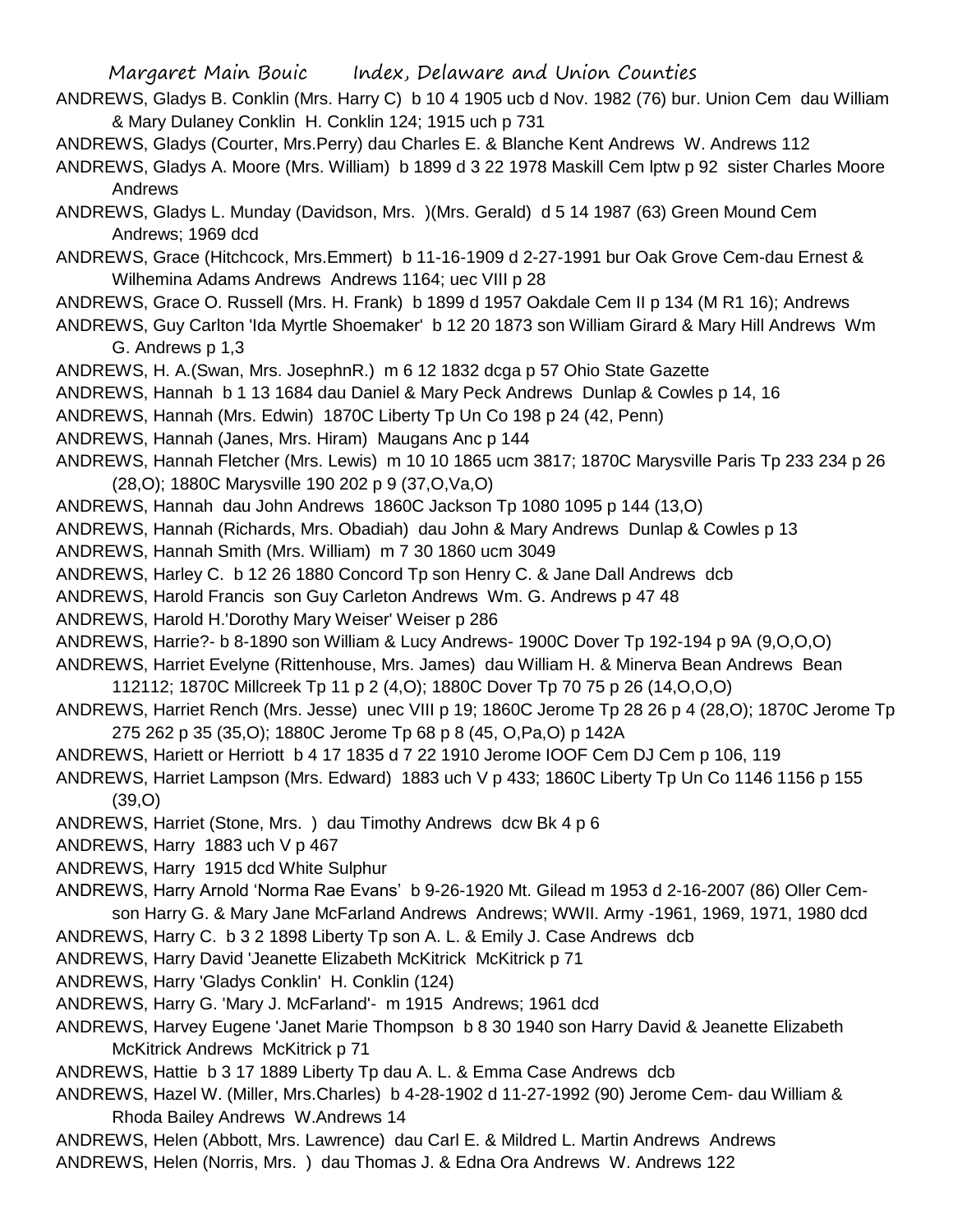- ANDREWS, Helen Elizabeth (McKitterick, Mrs. John) b 5 3 1920 Mass m 12 27 1941 dau John & Nora Kane Andrews McKitrick p 416
- ANDREWS, Helen (Priday, Mrs. Jim H.)- m 7-12-1963- Andrews
- ANDREWS, Henry 1880C Concord Tp p 271C
- ANDREWS, Henry Clay 'Jane Dall' m 1 23 1853 dcm; Eversole Cem p 2
- ANDREWS, Henry D.'Louise or Lois Lockwood' m 2 25 or 26 1864 ucm 3552; 1883 uch IV p 457, 470, 535, V p 387
- ANDREWS, Henry Fairchild 'Mary A. McIntosh' m 9 19 1843 ucm 901; m 8 3 1843 unec VI 4; unec III p 50, IV p 62; unec III p 50, IV p 62, V p 8; Letter from Lorna La Fave
- ANDREWS, Henry 'Jane' Nash p 296
- ANDREWS, Henry son John M. & Mary Andrews 1870C Jackson Tp 78 77 p 11 (9,O)
- ANDREWS, Henry 'Mary' dcq George Hodges 516
- ANDREWS, Henry 'Polly' 1850C Paris Tp 686 701 p 104 (29,O)
- ANDREWS, Henry M. son Rufus & Sarah Andrews 1860C Darby Tp 469 471 p 66 (9,O); 1870C Darby Tp 164 152 p 22 (19,O)
- ANDREWS, Henry Simon b 9 18 1880 twin son James B. & Olive Maddox Andrews 1908 dch p 884; dcb ANDREWS, Henry T. son J. Horace & Azuba Andrews affidavits p 53
- ANDREWS, H. F. b 2 4 1878 Concord Tp dau H. C. & Jane Doll Andrews dcb
- ANDREWS, H. G. 'D. A.' lptw p 41
- ANDREWS, Hiram B. Pabst Pion II p 9, 211; Powers Pat p 191
- ANDREWS, Hiram ' Cathrine' 1850C Jackson Tp 70 p 11 (37,O); 1877 uca p 19
- ANDREWS, Hiram 'Polly' dcw Bk 2 p 293
- ANDREWS, Hiram G. 'Emily Downer' b 7 1813 m 1835 d 1882 Oak Grove Cem;son Noah & Ruth Griswold Andrews; 1880 dch p 203, 312, 357, 363, 538, 613;1908 dch p 81, 144, 154, 155, 450, 476, 869; Andrews; Pabst 7 p 40; Poe p 24; ffd p ll; hadc p 20, 42, 66;CCC 1849 Brown Tp.;Pabst O; 1835 men 24 #186 p 40 Delaware Tp; 1840C Concord Tp p 123 (30 40); 1850C Trenton Tp 937 (36); 1880C Delaware Town p 509A; rec p 12,16; Powell p 427; CCC 1849 Oxford Tp; delge III 4i, IV p 10, VIII p 17, 31, IX p 18
- ANDREWS, Hiram 'Lucia M. James' son Hiram G. & Emily Downer Andrews 1880 dch p 613
- ANDREWS, Hiram R. 1880C Liberty Tp Del Co p 304A
- ANDREWS, Hiram son Thomas & Phoebe Rose Andrews 1915 uch p 485; 1883 uch V p 558, 566
- ANDREWS, H. M. son Rufus & Sarah Wheeler Andrews 1915 uch p 771
- ANDREWS, Holland E. b 1877 d 1958 Oakdale Cem II p 69 (H R5 6)
- ANDREWS, Holly- Andrews
- ANDREWS, Homer Pabst 3 p 23
- ANDREWS, Horace Un Al p 19
- ANDREWS, John Horace 'Ann Zuba' b 1790 1883 uch V p 188, 511; unec III p 50, VIII p 47, XIII p 35; ped Helen Russell Webster #135 20; 1850C Paris Tp 685 700 p 104 (59, Vt)
- ANDREWS, Horace son John H. & A. Andrews 1860C Jackson Tp 1108 1121 p 147 (16,O)
- ANDREWS, Horatio 1830C Paris Tp 358 p 293 (40 50)
- ANDREWS, Hugh 1908 dch p 681; 1880C Concord Tp p 271C
- ANDREWS, Dr. Hugh B. 'Mary E. Dall' b 1819 m 11 29 1852 dcm d 1909 Jerome IOOF Cem DJ Cem p 114, 122 son Hugh Andrews 1908 dch p 681; Andrews
- ANDREWS, Ida Belle b 2 9 1876 ucb dau Archibold & Ruth Fletcher Andrews Andrews; 1880C Millcreek Tp 68 72 p 8 (4,O,O,O))
- ANDREWS, Ida S. (Rodgers, Mrs. D. D.) dau Bertrand & Rachel Hand Andrews dumch p 457
- ANDREWS, Ida Marie (McFarland, Mrs. ) dau Frank Byron Andrews Wm. G. Andrews p 63 67
- ANDREWS, Ida Myrtle Shoemaker (Mrs. Guy Carleton) Wm. G. Andrews p 3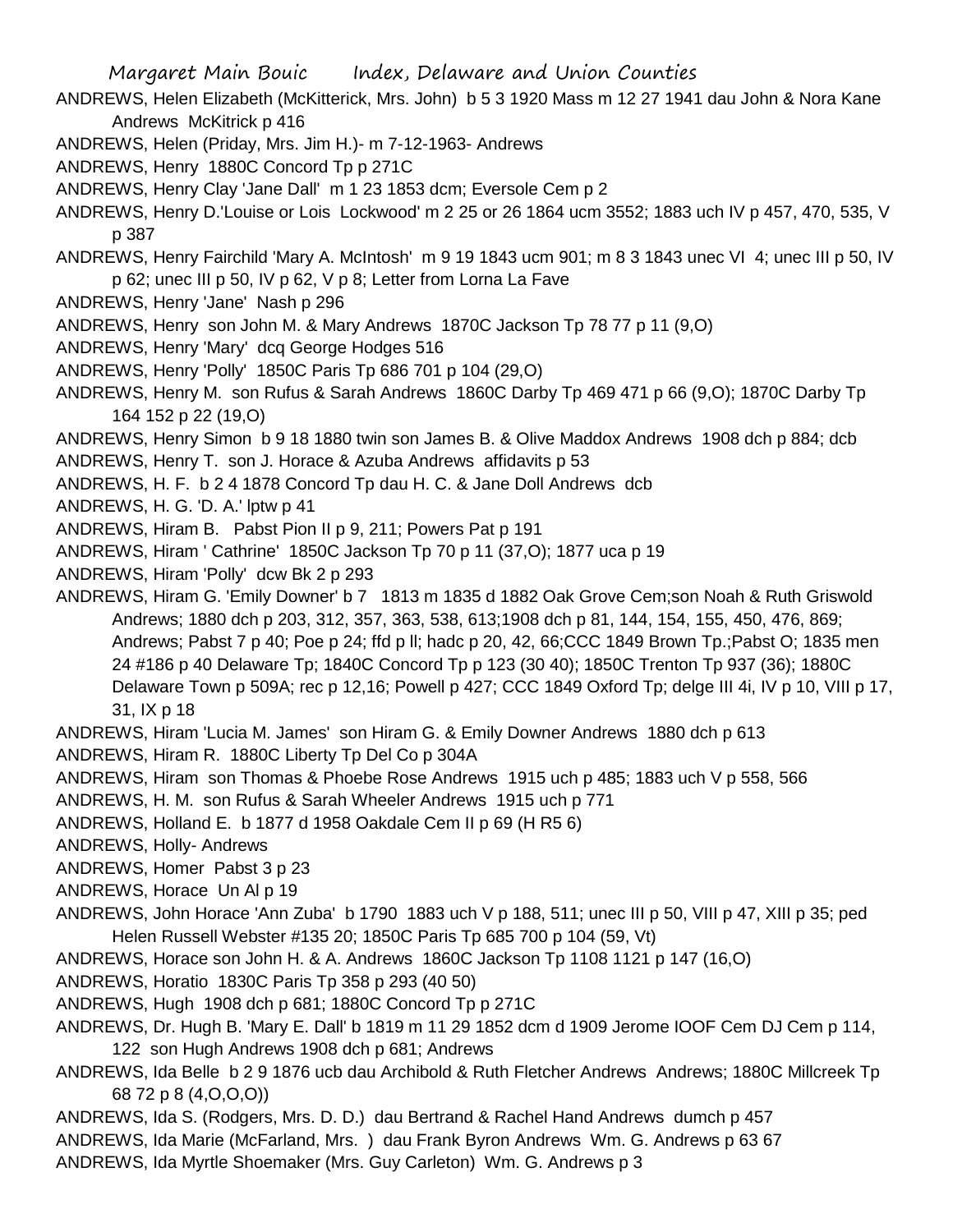Margaret Main Bouic Index, Delaware and Union Counties ANDREWS, I. M. 'Anna K. Ruebush' brother W. L. Andrews Powers p 79 ANDREWS, Ira 'Bethiah Jenkins' b 5 30 1798 m 6 16 1823 d 10 6 1854 Trenton Cem Powell p 270; 1880 dch p 827; 1880 dch p 827; 1850C Trenton Tp 815 (53, Ct)

- ANDREWS, Ira son James Monroe & Anna Sager Andrews 1915 uch p 793; 1850C Darby Tp 1612 1632 p 239 (2,O); 1877 uca p 21; unec VI p 9
- ANDREWS, Irene (Mrs. Thurman)(Cochenour, Mrs. ) Andrews
- ANDREWS, Irene (Mrs. William,Sr.)- Andrews
- ANDREWS, Isaac 1908 dch p 387
- ANDREWS, Isaac b 1730 son Daniel & Mary Cowles Andrews Dunlap & Cowles p 15
- ANDREWS, Ivalou Sbc p 31
- ANDREWS, J. 1877 uca p 31, 49
- ANDREWS, Jackie (Giacomelli, Mrs. )- dau William L. & Myrtle Nichel Andrews- Andrews
- ANDREWS, Jacqueline Janell b 5 3 1990 dau Matthew F. & Dalores J. Lyon Andrews Andrews
- ANDREWS, James 1880C Concord Tp p 271C
- ANDREWS, James b 1838 d 1880 Oak Grove Cem Powell p 427
- ANDREWS, James Pabst 7 p 39; Pabst O
- ANDREWS, Capt. James Powers Pat p 175, 321
- ANDREWS, James B. 'Olive Maddox' 1908 dch p 884; 1880C Libe;rty Tp Del Co p 313C
- ANDREWS, James B. Pabst O; Cherington p 7
- ANDREWS, James 'Barbara McCutcheon' d 1978 Andrews
- ANDREWS, James D. b 1871 d 1875 Oak Grove Cem Powell p 427
- ANDREWS, James 'Elizabeth Gillett' b 1700 m 1730 son Benjamin & Mary Smith Andrews Dunlap & Cowles p 15
- ANDREWS, James Franklin 'Erin Picklesimer' b 1978 m 8-19-2000 son George E. & Rebecca J. Andrews 1979, 1981, 1983, 1991 ucd
- ANDREWS, James H. b 1855 d 11 5 1882 (27 2m 19d) Jerome Cem DJ p 97, 114
- ANDREWS, James son Hiram G. & Emily Downer Andrews 1850C Trenton Tp 937 (10,O)
- ANDREWS, James Harvey 'Sarah Everdden Shirk' 1891 unec IV p 66; Andrews
- ANDREWS, James H. 'Martha J. Preston' m 6 15 1876 ucm 5888; 1883 uch V p 324; mt 3 p 27
- ANDREWS, James H. son Hugh B. & Mary E. Dall Andrews 1908 dch p 681
- ANDREWS, James H. son Thomas C. & Elizabeth Andrews 1870 C Jackson Tp 27 p 5 (8,O); 1880C Jackson Tp 6 p 20D (17, O,Vt,Va)
- ANDREWS, James J. b 1 12 1918 d 3 23 1978 S Sgt. U S Army WW II; DJ Cem p 118
- ANDREWS, James son James Harvey & Sarah Everdeen Shirk Andrews ("Nevy")
- ANDREWS, James L. son Lyman & P. M.Andrews, 1850C Liberty Tp 1556 (18,O)
- ANDREWS, James M. Marysville p 60 (Darby Tp)
- ANDREWS, James Monroe 'Ann Sager' b 2 24 1814 m 1 21 1841 ucm 691 d 8 14 1887 Mitchell Cem DJ Cem p 5, 13,18, 23, son Charles Andrews; 1883 uch V p 225, 256, 243; 1850C Darby Tp 1612 1632 p 239 (35, Vt); 1880C Darby Tp 61 p 239B (66, Vt, Vt); 1877 uca p 17, 21, 35, 43, 74, 103; unec V p 37, VI p 9
- ANDREWS, James O. Mitton son Edgar Rufus & Lucile Hilbert Andrews Andrews; 1949 ucd
- ANDREWS, James Roy 'Julia Ann Caudill' b 10 28 1962 m 8-31-1990 son Roy & Rose Underhill Andrews Andrews; Rausch IV 761; St. Paul p 81
- ANDREWS, James 'Sally Smith' m 12 31 1846 Madison Co unec X p 28
- ANDREWS, Jan (Thomas, Mrs. Dan E.) m 1 31 1976 dau Mr. & Mrs. Jack Wilson Andrews
- ANDREWS, Jane Cronkleton (Mrs. clark) m 6 15 1856 dcm; Cronkleton
- ANDREWS, Jane Dall (Mrs. Henry Clay) Eversole Cem l; Pabst 0; m 1 23 1853 dcm
- ANDREWS, Jane Gordon (Mrs. John) Powers Pat p 2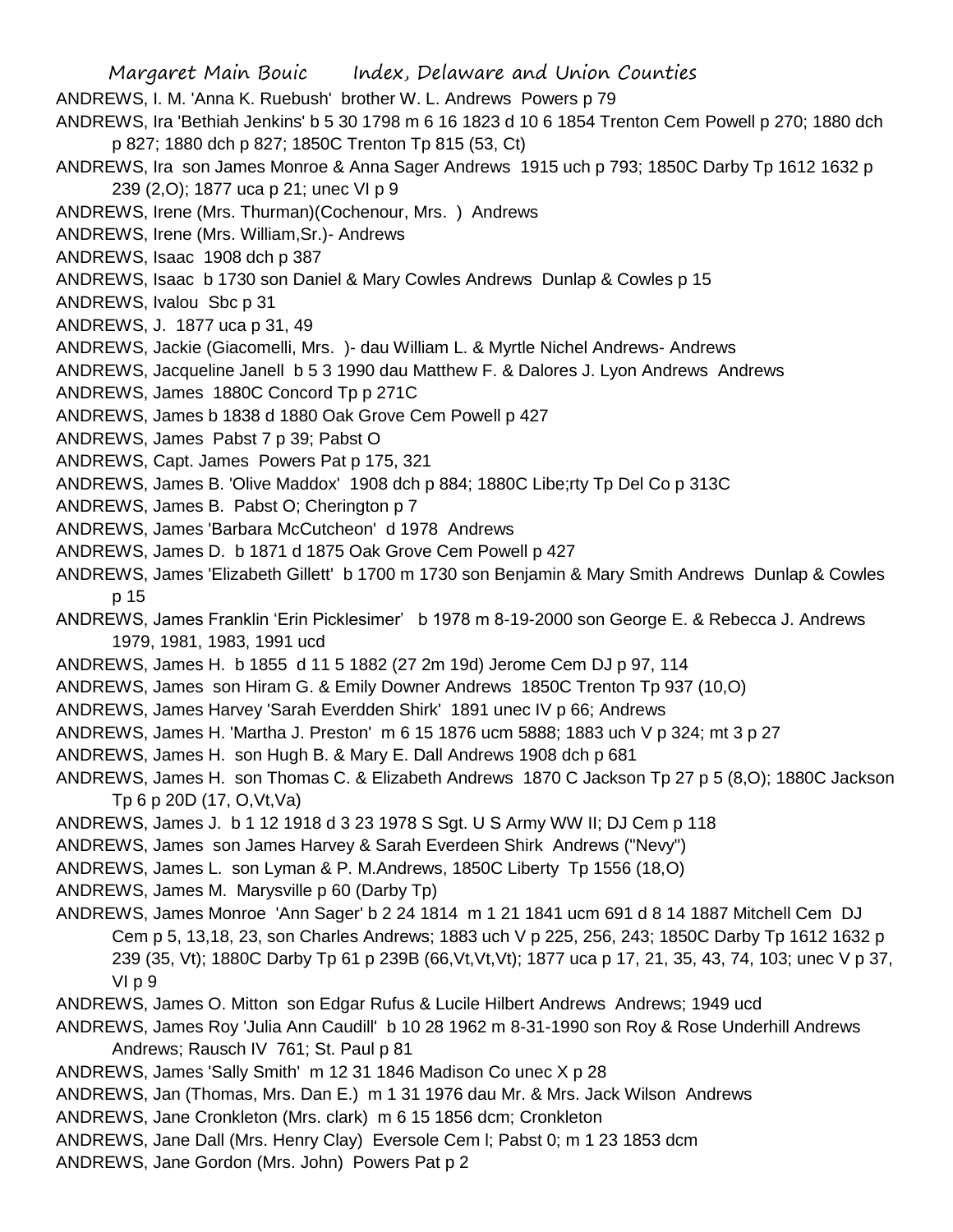Margaret Main Bouic Index, Delaware and Union Counties ANDREWS, Jane (Mrs. Henry) Nash p 296 ANDREWS, Jane Maria Merrill (Mrs. ) b 10 4 1827 dau Lyman Burton & Content Langworthy Main Asp 1259 ANDREWS, Janet Marie Thompson (Mrs. Harvey Eugene) McKitrick p 71 ANDREWS, Janice Carol Ramey (Mrs. Lowell) m 1964 dau Ted Leroy & Fawn Alberta Cavin Ramey 1976 dch p 386; Andrews ANDREWS, Jayne (Hill, Mrs. Harold A.) dau Leroy & Phyllis Nichols Andrews Andrews 11312 ANDREWS, Jayne A. (Halder/Holder, Mrs. Bruce ) dau Frank L.& Esther Anderson Andrews W.Andrews 152 ; Anderson 18342; 1949 ucd ANDREWS, Betty Jean (Mrs. Chester A.) Andrews; 1981, 1983, 1991 ucd ANDREWS, Jean (Huffman, Mrs. Richard) dau Carl E. & Mildred L. Martin Andrews Andrews ANDREWS, Jeanne (Pence, Mrs. ) dau Claude & Lena Belle Corbin Andrews Andrews ANDREWS, Jeanette (Mrs. Clark) Conklin ANDREWS, Jeanette Elizabeth McKitrick (Mrs. Harry David) b 6 30 1920 dau Blake Audley & Cordelia Todd McKitrick McKitrick p 71 ANDREWS, Jeffrey S. b 1968 son Joe L. & Norma J. Andrews 1971, 1979, 1981, 1983, 1991 ucd ANDREWS, Jeff ' Hall' b 1964 son Jerry & Caroline Andrews Andrews; 1967 ucd ANDREWS, Jenipher Corin b 8 5 1991 dau Jeff & —Hall Andrews- Andrews ANDREWS, Jennie b 5 11 1887 Liberty Tp dau Albert Lyman & Emily Jane Case Andrews dcb ANDREWS, Jennie sister Charles L. Andrews Andrews ANDREWS, Jennifer dau Daniel & Louanna Scott Anderws b 4 10 1972 d 4 13 1972 bur. Milford Cem Andrews 116812 ANDREWS, Jerry H. b 1889 not m d 1957 Jerome IOOF Cem DJ p 108, 119; son Daniel H. & Mary Beach Andrews Andrews ANDREWS, Jerry b 1959 son Jerry & Caroline Andrews 1967 ucd ANDREWS, Jerry 'Caroline' 1967 ucd ANDREWS, Jerry b 1939 son Clayton & May Sarver Andrews Andrews 11632; 1949 ucd ANDREWS, Jesse b 1777 Wm. G. Andrews p 1; delge II p 9 ANDREWS, Jesse d 12 19 1879 (57 8 20) Jerome Cem DJ Cem p 97; 1877 uca p 31 ANDREWS, Jesse son W. & L. d 9 14 1853 Jerome Cem DJ p 102 ANDREWS, Jesse 'Harriet Rench' unec VIII p 19; 1860C Jerome Tp 28 26 p 4 (36,O); 1870C Jerome Tp 295 262 p 35 (48,O) ANDREWS, Jessie C. Cutler (Mrs. Joseph H) dau Orange D. Cutler 1908 dch p 681; 1915 dcd Delaware R5 ANDREWS, Jessie Smith (Mrs. Francis) b 1905 m 12 13 1926 d 8 21 1979 (73) bur. Claibourne p 105 Andrews ANDREWS, Jessie (Wilson, Mrs. James) dau Sherman & Maggie Corbin Andrews Andrews ANDREWS, J. H. 'L. E.' djlm p 27 ANDREWS, infant b 2 24 1902 Delaware Tp son J. H. & Jessie Cutler Andrews dcb ANDREWS, Jillian- dau Mark Lee Andrews- Andrews ANDREWS, J. J. d 7 4 1919 (75yr) Oakdale Cem 3681 (H28) ANDREWS, J. L.'Catherine' 1860C Jerome Tp 50 48 p 7 (26, Pa) ANDREWS, J. M. 1880C Darby Tp p 239A ANDREWS, Jo Ann Stewart (Mrs. Gary Lee) McKitrick p 72 ANDREWS, Joan dau Burton Staley & Mary Ballard 1949 ucd; Andrews ANDREWS, Jo Ann b 9 23 1966 dau Gary Lee & Jo Ann Stewart Andrews McKitrick p 72 ANDREWS, Joann (Florian, Mrs. John)- dau William L. & Myrtle Nichel Andrews- Andrews ANDREWS, Joanna b 1697 d 1706 dau Benjamin & Mary Smith Andrews Dunlap & Cowles p 15 ANDREWS, Joe L. 'Norma J.' son Vernon & Edith Anderson Andrews Anderson 18332; Andrews; 1949, 1967,1971, 1979, 1981, 1983, 1991 ucd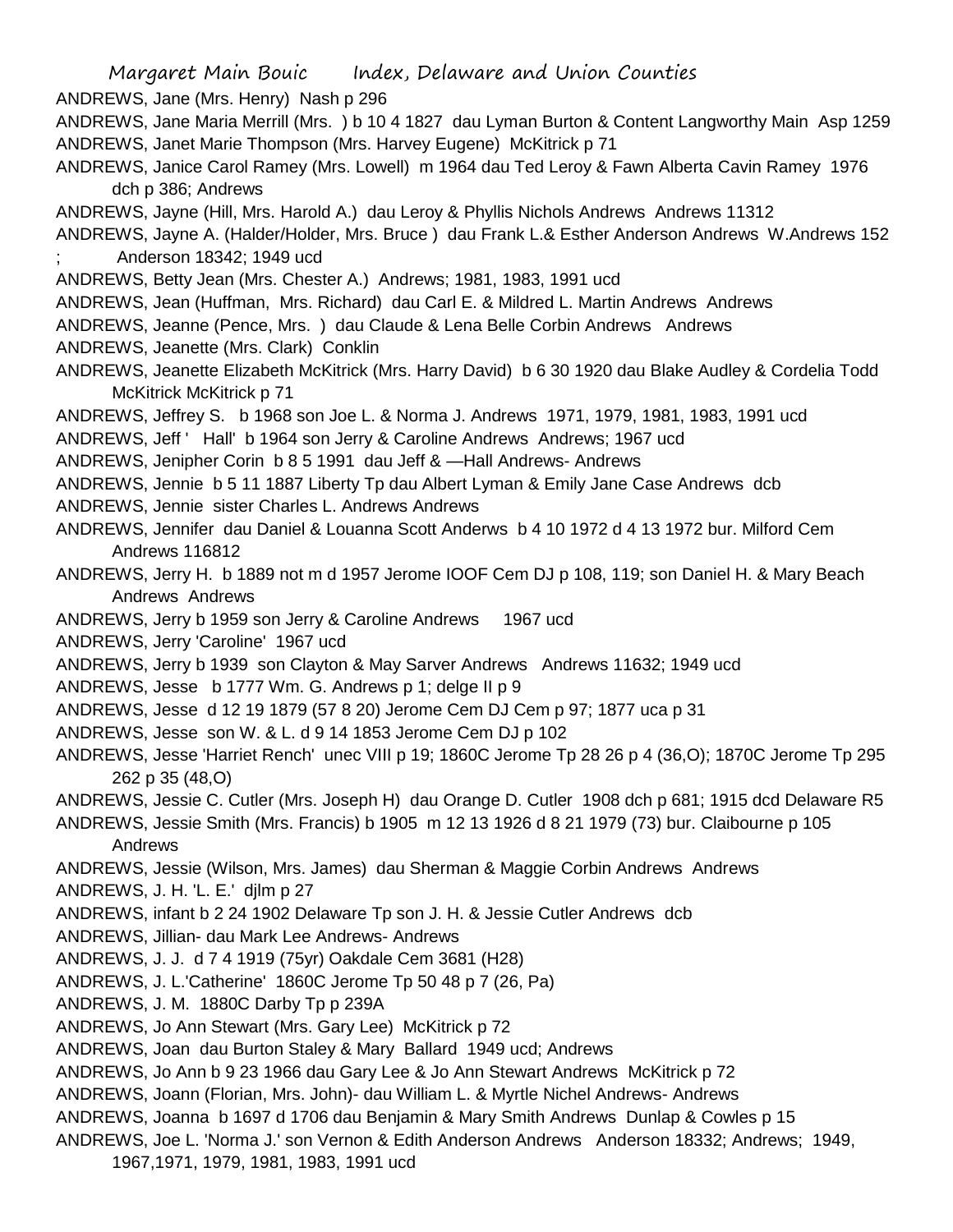ANDREWS, John 1883 uch V p 291

ANDREWS, John Radnor 1838; delge VI p 55

ANDREWS, John 'Mary' the Immigrant d 1681 Dunlap & Cowles p 12, 16

- ANDREWS, John Americus b 11 5 1845 d 1864 Civil War Oller Cem p ll;son William & Effa Welch Andrews; 1908 dch p 387; Pabst Pion II p 10,88; Powell p 88 Wm. G. Andrews p 2
- ANDREWS, John Clayton 'Ruth J. Martin' m 9 9 1867 ucm 4231; 1877 uca p 96
- ANDREWS, John/Jacob 'Elizabeth Strickland' b 1645 son John & Mary Andrews Dunlap & Cowles p 13, 16 ANDREWS, John 'Elizabeth Orvice' b 1685 m 1716 son Benjamin & Mary Smith Andrews D & C p 15, 16

ANDREWS, John F. son Hugh B. & Mary E. Dall Andrews b 1853 d 1858 Jerome IOOF DJ Cem p 114

ANDREWS, John H. 1870C Jackson Tp 30 p 5 (25,O)

ANDREWS, John H. 'A' 1883 uch V p 512, IV p 470; 1860C Jackson Tp 1108 1121 p 147 (69, Vt); 1877 uca p 96

ANDREWS, John, Sr. b 1957 son Harry A. & Norma Rae Andrews 1961, 1969, 1971 dcd

ANDREWS, John son Hiram & Catherine Andrews 1850C Jackson Tp 70 p 11 (4,O)

ANDREWS, John 'Jane Gordon' b abt 1621 d 4 20 1708 may be nephew of Robert Andrews Powers Pat p 2 ANDREWS, John b 1966 son Jerry & Caroline Andrews 1967 ucd

ANDREWS, John J. 'Sarah H. Mohr(Moore)' b 1844 Un Co m 12 24 1874 ucm 5607 mt3 p 36 d 7 4 1919 Oakdale Cem II p 69 (H R5 6); 1915 uch p 134 Andrews; 1880C Claibourne Tp 359 377 p 33

(33,O,Penn,Penn) p 0207; 1900C Marysville 38- 41p 2A (54,O,Va,O) m 25y

ANDREWS, Dr. John ' Lord' dcga p 60; Ohio State Gazette 3 28 1833bro in law of Mary Selden Lord ANDREWS, John (Immigant) 'Mary' d 1681 Dunlap & Cowles by Larrison p 12

- ANDREWS, John 'Mary Goff' b 6 10 1680 m 6 26 1712 d 6 16 1740 son Daniel & Mary Peck Andrews Dunlap & Cowles p 14
- ANDREWS, John 'Mary Washburn' m 4 26 1857 ucm 2552
- ANDREWS, John Morris 'Mary Jane Washburn' djlm p 26; 1870C Jackson Tp 78 77 p 11 (51,O); 1877 uca p 22; unec V p 8

ANDREWS, John Morris 'Susan W. Dixon' b 1818 Vt m 8 28 1842 ucm 814 d 1902 Kans; son John Horace & Azuba Andrews affidavits p 53; Lorna La Fave letter; unec V p 60, VIII p 47; ped Helen Russell Webster #135 10

- ANDREWS, John 'Nora Kane' McKitrick p 416
- ANDREWS, John son Oren & Ruby McGuire Andrews Andrews

ANDREWS, John 'Phyllis Gregory'- son Frank & Esther Anderson Andrews Anderson 18341; 1949, 1973,

1975, 1979, 1981, 1983, 1991 ucd; W. Andrews 151

ANDREWS, John R. Jerome IOOF Cem DJ Cem p 118, 121

ANDREWS, John R.' Lynn Elaine Avasso' son Lawrence Randall & Mona B. Sherburne Andrews 1949 ucd; Andrews 11652; 1959 ucd(15), 1967 ucd

- ANDREWS, John R. 'Marjorie' 1959, 1971 ucd
- ANDREWS, John son Robert & Elizabeth Franklin Andrews Powers Pat p 1
- ANDREWS, John son Sonny L. & Geneva Andrews Andrews
- ANDREWS, John W. 1915 uch p 539
- ANDREWS, Johnnie, Jr. 'Chrissy New'- parents of Tori Nicole Andrews- Andrews
- ANDREWS, Joseph delge II p 9
- ANDREWS, Joseph A. d 9 16 1876 (1 9 2) Price Cem R19 djlm p 27 son J. H. & L. E.

ANDREWS, Joseph 'Elizabeth Bill(s)' McKitrick p 137

- ANDREWS, Joseph H. 'Jessie C. Cutler' son Dr. Hugh B. & Mary E. Dall Andrews 1908 dch p 103, 681; 1915 dcd Delaware R5
- ANDREWS, Joseph d 7 10 1843 (2m 18d) Mitchell Cem DJ p 5 son James Monroe & Ann Sager Andrews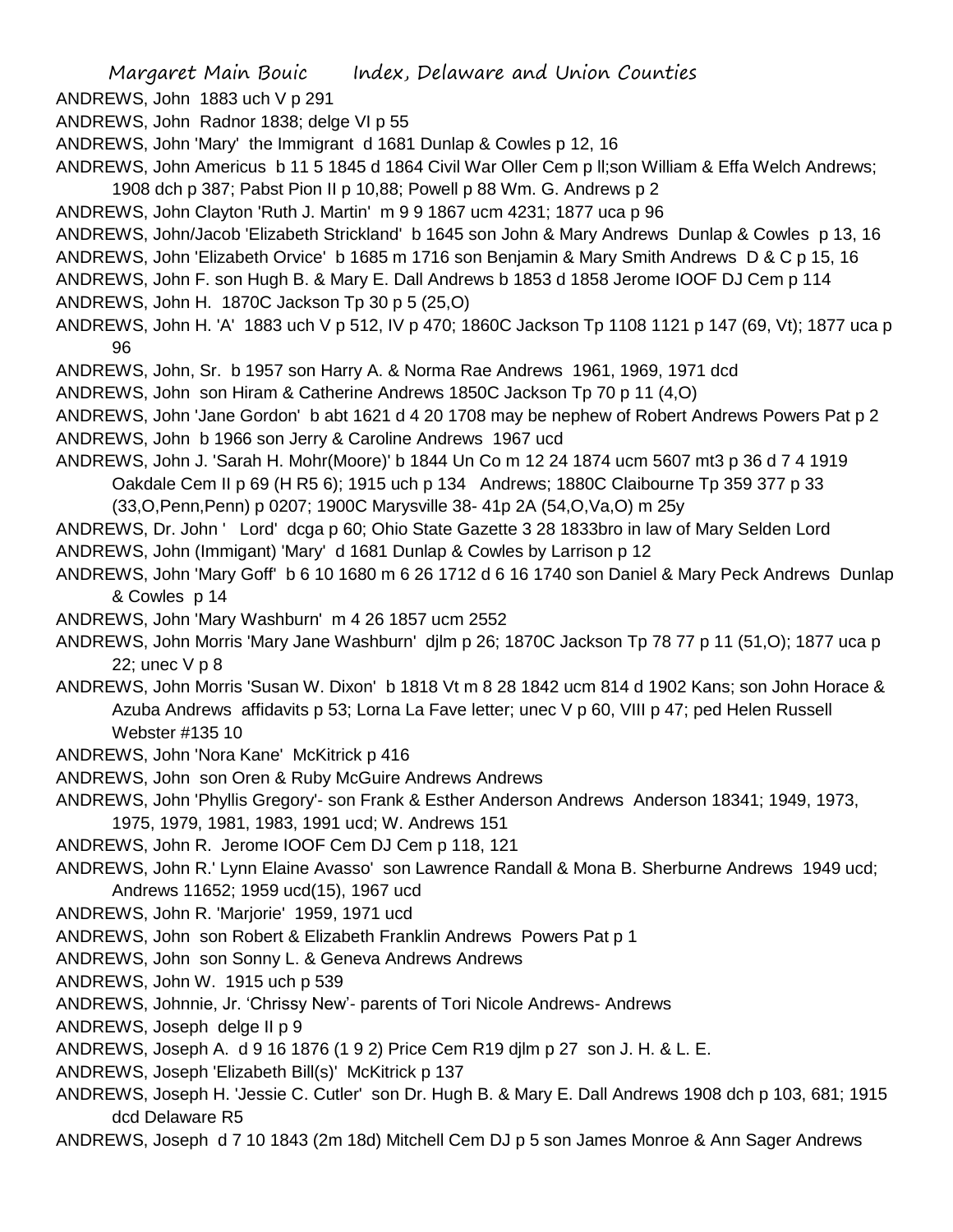- ANDREWS, Joseph L 'Nancy C.' d 10-18-2002 (67) Fla. son Sherman & Maggie Corbin Andrews Andrews; 1969, 1971 dcd
- ANDREWS, Joseph 'Rebecca' b 5 26 1651 m c 1677 d 4 27 1706 son John & Mary Andrews Dunlap & Cowles p 14, 16
- ANDREWS, Joseph 'Susannah Hough''Mary' b 8 10 1676 m(1) 2 10 1707 d 1761 son Daniel & Mary Peck Andrews Dunlap & Cowles p 13, 16
- ANDREWS, Josephene (Foote, Mrs. Horace S.) m 10 30 1864 ucm 3633
- ANDREWS, Josie Maude (Druty, Mrs. ) dau guy Carleton Andrews Wm. G. Andrews p 6 9
- ANDREWS, Joyce b 1979 dau Stephen L. & Patricia L. Andrews 1979, 1981, 1983, 1991 ucd ANDREWS, J. P.Fowler p 24
- ANDREWS, J. T. dau W. P. & S. A. Andrews 1860C Jerome Tp 52 50 p 7 (3,O)
- ANDREWS, Judith Sandra Lee (Acker, Mrs. Robert Lee) dau Samuel Burant Patterson Andrews Acker
- ANDREWS, Julia Ann Caudill (Mrs. James Roy)- b 8-18-1962 m 8-31-1990- St. Paul p 80
- ANDREWS, Judith Ann Cook (Mrs. David Lee) m 5 19 1972 dau Robert D. Cook Andrews
- ANDREWS, Judy (Hineline, Mrs. Harold)- dau William L. & Myrtle Nichel Andrews- Andrews ANDREWS, Julia Frances (Curry, Mrs. George W.) 1880 dch p 621
- ANDREWS, Julia A.( Tone, Mrs. John F.) m 11 18 1845 dcm
- ANDREWS, Julia dau Lewis & Hannah Fletcher Andrews 1870C Marysville Paris Tp 233 234 p 26 (11,O)
- ANDREWS, Julia T. dau John M. & Mary Andrews 1870C Jackson Tp 78 77 p 11 (5,O)
- ANDREWS, June A. (Richmond, Mrs. Paul "Ted") b 5-6-1930 d 7-20-1991 (61) Marlborough Cem- dau William H. & Gladys A. Moore Andrews- Andrews
- ANDREWS, June (Cramer, Mrs. ) dau Charles E.& Blanche Kent Andrews W.Andrews 113
- ANDREWS, Karen (Beekman, Mrs. )(Ezerins, Mrs. Karlis)(Sherman, Mrs. Greg)- dau Dwight & Donna Webb Andrews Andrews 11682;,1959, 1967 ucd
- ANDREWS, Kathleen (Rumas, Mrs. Tad) b 4 10 1972 dau Daniel & Louanna Scott Andrews Andrews 116811
- ANDREWS, Katheryn Maxine (Evans, Mrs. Marion I.)- Andrews; Evans
- ANDREWS, Kathryn Grace- b 8-25-2001 dau Mike & Mary Meyer Andrews- Andrews
- ANDREWS, Kathryn (Pfout, Mrs. )(Sheares, Mrs. Nathan S.) 1985 uch p 125,126
- ANDREWS, Kathryn Rhoda (McKitrick, Mrs. James Russell) m 8 15 1948 dau Clarence & Clyde A. Rhodes Andrews Andrews; 1985 uch p 102
- ANDREWS, Ken 'Lynda'- son Steven Thomas & Ann Erndl Andrews- Andrews
- ANDREWS, Kenneth son J. Cutler & Dorothy Peterson Andrews Andrews
- ANDREWS, Kent 'Cindy''Robin'- father of Megan Michele Andrews- Andrews
- ANDREWS, Kimberly Ann Beams (Mrs. Lenard) b 7-17-1955 m 8 31 1974 or 8-30-1975 dau Charles Beams Andrews (113111); St. Paul p 80; 1979, 1981, 1983 ucd
- ANDREWS, Kevelyn Shawn (Chrismer, Mrs. ) b 1956 ch Joseph L. & Nancy C. Andrews Andrews; 1969, 1971 ucd
- ANDREWS, Kevelyn dau Sherman & Nancy Andrews 1961 dcd (4)
- ANDREWS, Kevin Paul 'Anna Catherine Ploplis' son Chester A. & Jean Andrews Andrews; 1983 ucd
- ANDREWS, Kipley b 1961 ch Joseph L. & Nancy C. Andrews Andrews; 1969, 1971 dcd
- ANDREWS, Larry Allen 'Martha Jean McNamara' son Thurman Andrews Andrews
- ANDREWS, Larry- son William,Sr. & Irene Andrews- Andrews
- ANDREWS, Laura Pabst O
- ANDREWS, Laura (Bault, Mrs. Robert) lic 11 26 1859 ucm 1957; unec IV p 9
- ANDREWS, Laura d 7 15 1880 (1y29d) dau B. F. & E. A Andrews Claibourne Cem p 16
- ANDREWS, Laura E. b 8 29 1880 d 3 13 1897 Raymond Cem lptw p 39
- ANDREWS, Laura (Eatherton, Mrs. Philip) m 4 26 1849 dcm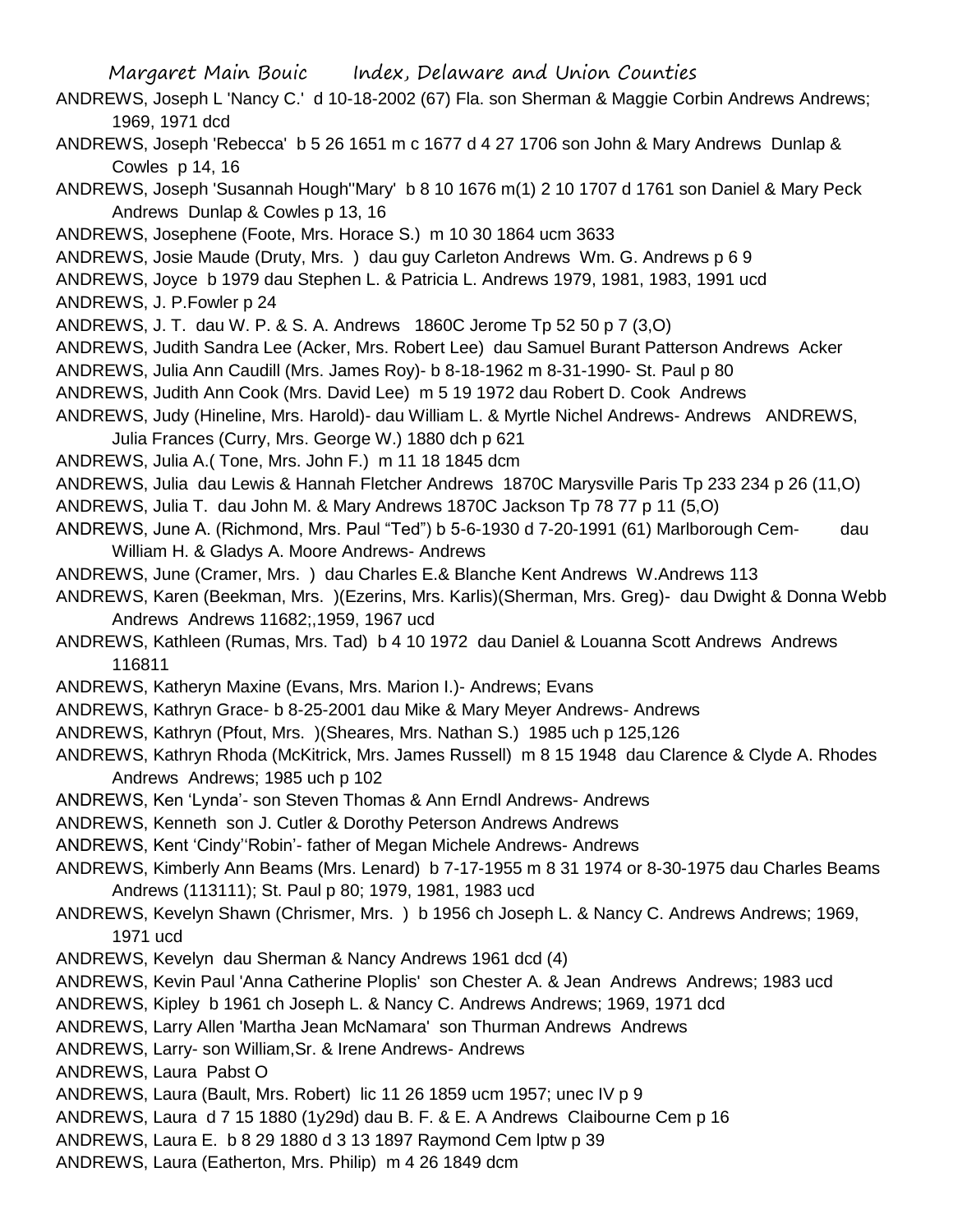ANDREWS, Laura (Ellington, Mrs. ) dau Timothy Andrews dcw Bk 4 p 6

- ANDREWS, Laura Jane (Robinson, Mrs. Guido)b 9 25 1853 Bellepoint b 9 25 1853 Bellpoint d 8 29 1885 (32) dau William & Effa Welch Andrews Oakdale Cem 225; opc 288; Robinson 2,3; 1883 uch V p 376; 1915 uch p 878 see Oller p ll; Powell p 85; Wm. G. Andrews p 2; 1880c Concord Tp p 274A
- ANDREWS, Laura P. (Buel, Mrs. )(Harter, Mrs. Andrew J.) dumch p 495
- ANDREWS, Laura (Mrs. Richard L.)- Andrews
- ANDREWS, Lauren 'Florence Hoy' b 11 7 1904 d 6 23 1969 Oakdale Cem II p 152 (M R19 9) son Marion & Clara Conklin Andrews Andrews 1132; Conklin
- ANDREWS, Lavina (Barcus, Mrs. Hiram) m 3 21 1866 ucm 3931; 1860C Allen Tp 763 770 p 105 (11,O) ANDREWS, Lavina Jones (Mrs. Selah) dau Elijah & Anna Hawkins Jones Maugans Anc p 144
- ANDREWS, Lawrence Randall 'Mona B. Sherburne' d 4-2-1999 Oakdale Cem M-284-NE 1/4- son Ernest & Wilhemina Adams Andrews Andrews 1165; unec VIII p 29

ANDREWS, L. E. (Mrs. J. H.) djlm p 27

- ANDREWS, Leafee dau John M. & Mary Andrews 1870C Jackson Tp 78 77 p 11 (10/12,O); b Aug. 1869
- ANDREWS, Lela (Tillman, Mrs.Oliver) b 4-1896 dau William & Rhoda Bailey Andrews W.Andrews 13; 1900C Jerome Tp 132-146 p 6A (4,O,O,O)
- ANDREWS, Lenard 'Kimberly Ann Beams' b 1-5-1955 m 8 31 1974 son LeRoy & Rose Andrews Andrews 113111; St. Paul p 80; 1979, 1981, 1983 ucd
- ANDREWS, Lena Belle Corbin (Mrs. Claude) b 1888 m 1906 d 1959 Claibourne Cem p 90 dau Abby & Harriett Grubb Corbin Andrews
- ANDREWS, Leonard 'Kim Beams' b 1 7 1958 son Roy & Rose Underhill Andrews Rausch IV p 761; St. Paul p 80
- ANDREWS, Leroy b 1963 son Dale R. & Nancy Andrews 1969, 1971 dcd
- ANDREWS, Leroy- son Laurin & Florence Hoy Andrews- Andrews
- ANDREWS, Leroy son Leroy & Phyllis Nichols Andrews Andrews 11311
- ANDREWS, Leroy 'Phyllis Nichols' b 6 4 1902 d 10 13 1964 son Marion & Clara Conklin Andrews Andrews; **Conklin**
- ANDREWS, Lewis b 1853 Un Co d 3 18 1919(84y 6m) Oakdale Cem I p 135 (F R10 12)
- ANDREWS, Lewis 'Hannah Fletcher' m 10 10 1865 ucm 3817; 1883 uch p 503; 1877 uca p 96; 1870C
- Marysville Paris Tp 233 234 p 26 (35,O); 1880C Marysville 190 202 p 9 (46,O,O,O) p 0090
- ANDREWS, Lewis 'Mary C.'- b 8-1834; 1900C Dover Tp 175-177 p 8A (65,O,O,O) m 16y
- ANDREWS, Lewis 'Minerva Parker or Parmer' m 2 27 1854 ucm 2084 mt 3 29 1854; unec VIII p 19
- ANDREWS, Lewis R.'Mary Bigley' m 5 29 1873 ucm 5277 son John M. Andrews 1860C Jackson Tp 1080
	- 1095 p 144 (14,O); 1870C Jackson Tp 78 77 p 11 (24,O); 1900C Jackson Tp 293-246 p 11A
	- (55,O,O,O) m 26y; 1877 uca p 22
- ANDREWS, Lewis 1850C Jackson Tp 32 p 6 (4,O) lived with John Dickson
- ANDRREWS, Lewis- b 3-1880 son William & Sarah E. Andrews- 1900C Dover Tp 175-177 p 6B (20,O,O,O)
- ANDREWS Libb A.- b 12-1845 1900C Darby Tp 169-176 p 8B (54,O,Vt,O)
- ANDREWS, Libbie A. d 1867 Oller Cem p ll; Powell p 85
- ANDREWS, Lillian (Brown, Mrs. John R.) dau Sherman & Maggie Corbin Andrews W.Andrews 171
- ANDREWS, Linda L. dau Edgar Rufus & Lucile Hilbert Andrews DJ p 51; 1949, 1991 ucd
- ANDREWS, Linda (Milewsky, Mrs. ) dau Richard Andrews Andrews
- ANDREWS, Lizzie (Deyo, Mrs. George Franklin) b 7 26 1869 d 5 1923 NM p 3; dau William H. & Minnie Bean Andrews Bean 112114; Sbc p 33; 1870C Mil Tp 11 (1,O); 1880C Dover Tp 70 75 p 26
	- (10,O,O,O); 1900C Dover Tp 79-81 p 4A (24,O,O,O)
- ANDREWS, Lizzie McBride (Mrs. Charles C.) m 3 15 1866 ucm 3927; mt 8-29-1888, death
- ANDREWS, L. L.(Mrs. W.) DJ Cem p 102
- ANDREWS, Lois (Hines, Mrs. Paul) dau Clayton & Mae Sarver Andrews 1949 ucd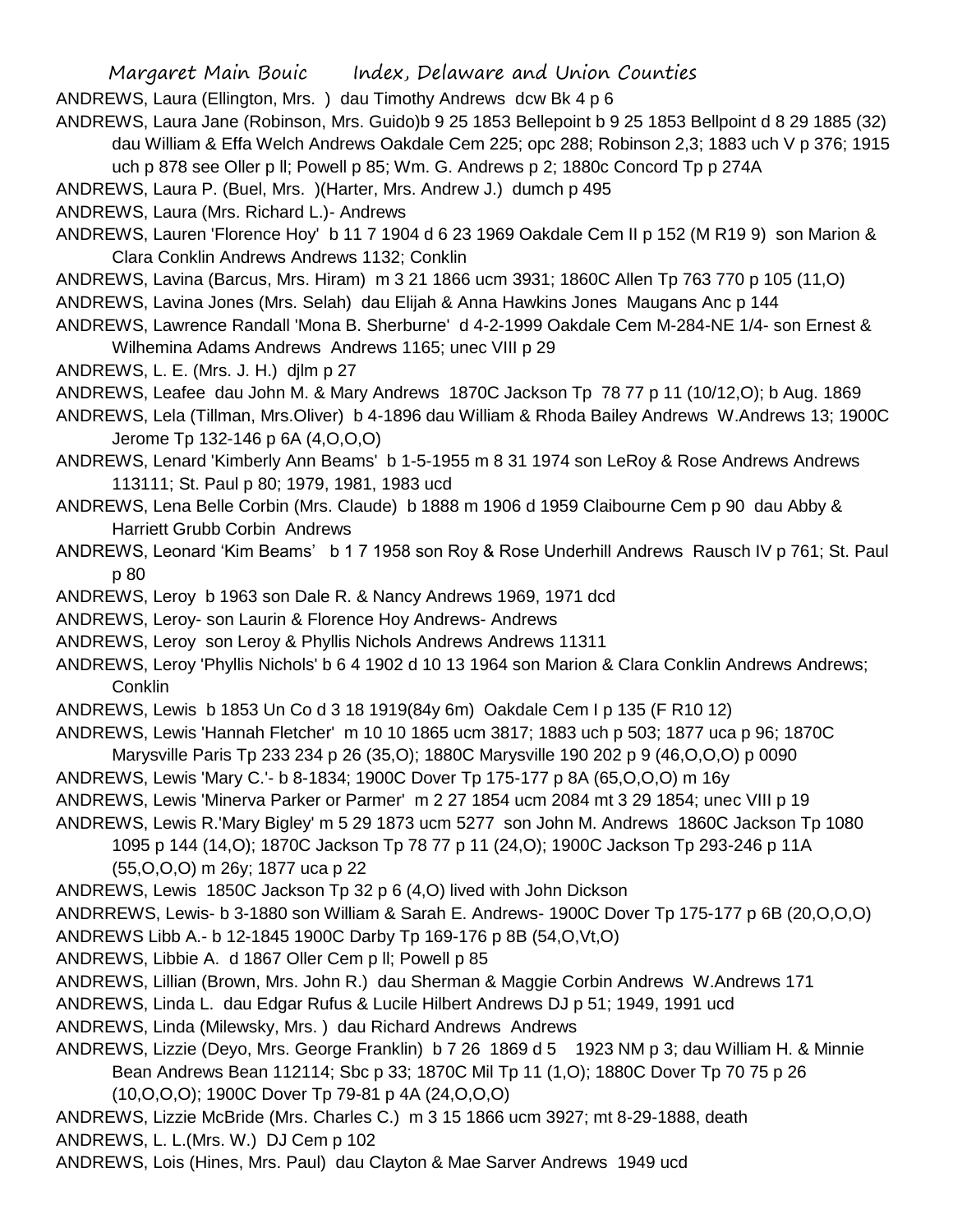- ANDREWS, Lois Lockwood (Mrs. Henry) m 2 25 1864 dau David & Hannah Hand Lockwood 1883 uch V p 387,433
- ANDREWS, Lora dau B. F. & Eliza E. Andrews 1880C Richwood 195 208 p 19 (1,O,O,O)
- ANDREWS, Lorain Michael b 1862 d 1863 son Willim H. & Minnie Bean Andrews Bean 112111; NM p 3
- ANDREWS, Lorenda P. Marks (Mrs. Sylvester W.) m 3 15 1843 dcm d 8 13 1845 (25y) Old Liberty Chyd
	- Powell p 151; 1908 dch p 800
- ANDREWS, Lorin 1880 dch p 285
- ANDREWS, Louanna Scott (Mrs. Daniel) m 2 18 1971 dau Walter Scott Andrews (11681)
- ANDREWS, Louisa Jane (Robertson, Mrs. Granville) m 1 3 1850 ucm 1492 dau Horace & Ann Z.(Azuba) Andrews 1883 uch V p 511; Affidavits p 53 d before 1859; unec V p 8
- ANDREWS, Louisa dau J. M. & A. d 9 22 1841 (8m 25d) Mitchell Cem DG p 13
- ANDREWS, Louise (Cornish, Mrs. Paul) dau Albert Kay & Bertha Calvin Andrews 1976 dch p 371
- ANDREWS, Lovina (Mrs. Charles) d 8 25 1818 (32) Smith Cem unec VII p 36
- ANDREWS, Lovina dau J. M. & A. d 2 14 1848 (8m 19d) Mitchell Cem DJ p 7
- ANDREWS, Lowell' Janice Carol Ramey' m 6 27 1964 son William & Gladys A. Moore Andrews Andrews
- ANDREWS, Lucia M. James (Mrs. Hiram) m 1 30 1865 dcm
- ANDREWS, Lucille (Mitchell, Mrs. ) dau Claude & Lena Belle Corbin Andrews Andrews
- ANDREWS, Lucille Hilbert (Mrs. Edgar) b 4 22 1909 d 2 2 1990 Unionville Cem, DJ p 43 dau Fred & Mary Hegenderfer Hilbert; 1949, 1959, 1967, 1971, 1973, 1975, 1979, 1983 ucd; unvmec p 27, 28; Mitchell  $(1121444)$
- ANDREWS, Lucinda (Amith, Mrs. Samuel) m 9 9 1824 Madison Co unec V p 15
- ANDREWS, Lucinda Case (Mrs. William) m 3 9 1843 dcm d 10 4 1853 (32 7 23) Jerome Cem DJ p 103
- ANDREWS, Lucinda (James, Mrs. Marshall) m 2 8 1839 dcm
- ANDREWS, Lucinda dau James Monroe & Anna Sager Andrews 1860C Darby Tp 391 393 p 56 (4,O); 1915 uch p 1091
- ANDREWS, Lucinda (Janes, Mrs. ) dau Timothy Andrews dcw Bk 4 p 6
- ANDREWS, Lucy A. Pabst O
- ANDREWS, Lucy Ann (Temple, Mrs. Joseph) m 7 6 1849 ucm 1435 dau John Horace & Azuba Andrews; 1883 uch V p 512; 1985 uch p 137; unec V p 8; Lorna La Fave letter; unec V p 8, VII p 46, XIII p 19
- ANDREWS, Lucy A. (Mrs. W. P.) m 1 12 1865 ucm 3668
- ANDREWS, Lucy dau John Andrews 1860C Jackson Tp 1080 1095 p 144 (2,O)
- ANDREWS, Lucy (Mrs. William)- b 7-1857 1900C Dover Tp 192-194 p 9A (42,O,O,O) m 10y, 4 ch
- ANDREWS, Lydia L. (Mrs. William) 1850C Jerome Tp 1800 1821 p 264 (28,O)
- ANDREWS, Lydia (Mrs. Richard) 1850C Darby Tp 1706 1726 p 252 (30,O); unec VI p 9
- ANDREWS, Lyman 'Percy M.'d 11 17 1879 (83 6 7) Powell p 162;son Timothy Andrews; dcw Bk 2 p 153; hadc
- p 34;1850C Liberty Tp Del. Co 1556 (54, Ct); 1820C Liberty Tp. Pabst 7 p l; 1915 uch p 422
- ANDREWS, Ma 1860C Jerome Tp 52 50 (16,O) might be dau W. P. Andrews
- ANDREWS, Mabel Goff (Mrs. Daniel) Dunlap & Cowles p 13
- ANDREWS, Mabel Myrtle (Murphy, Mrs. ) dau guy Carleton Andrews Wm. G. Andrews p 36 46
- ANDREWS, Maddox unec II p 9
- ANDREWS, Maggie d 1875 age l mt 3 p 29
- ANDREWS, Maggie b 8 9 1893 Liberty Tp dau Albert & Emily Jane Case Andrews dcb
- ANDREWS, Maggie (Cook, Mrs. Adron) dau Dr. Hugh B. & Mary E.. Dall Andrews 1908 dch p 681
- ANDREWS, Maggie Corbin (Mrs. Sherman) m 12 20 1915 d 10 13 1974 (76) bur Jerome D J p 121; 1961 dcd; Andrews
- ANDREWS, Maggie (Mrs. William S.) 1969 dcd
- ANDREWS, Maggie b 4 9 1874 d 5 4 1875 ucdeaths (1 1 24)dau Archibold & Ruth Fletcher Andrews Andrews 114; 1880C Mil Tp 72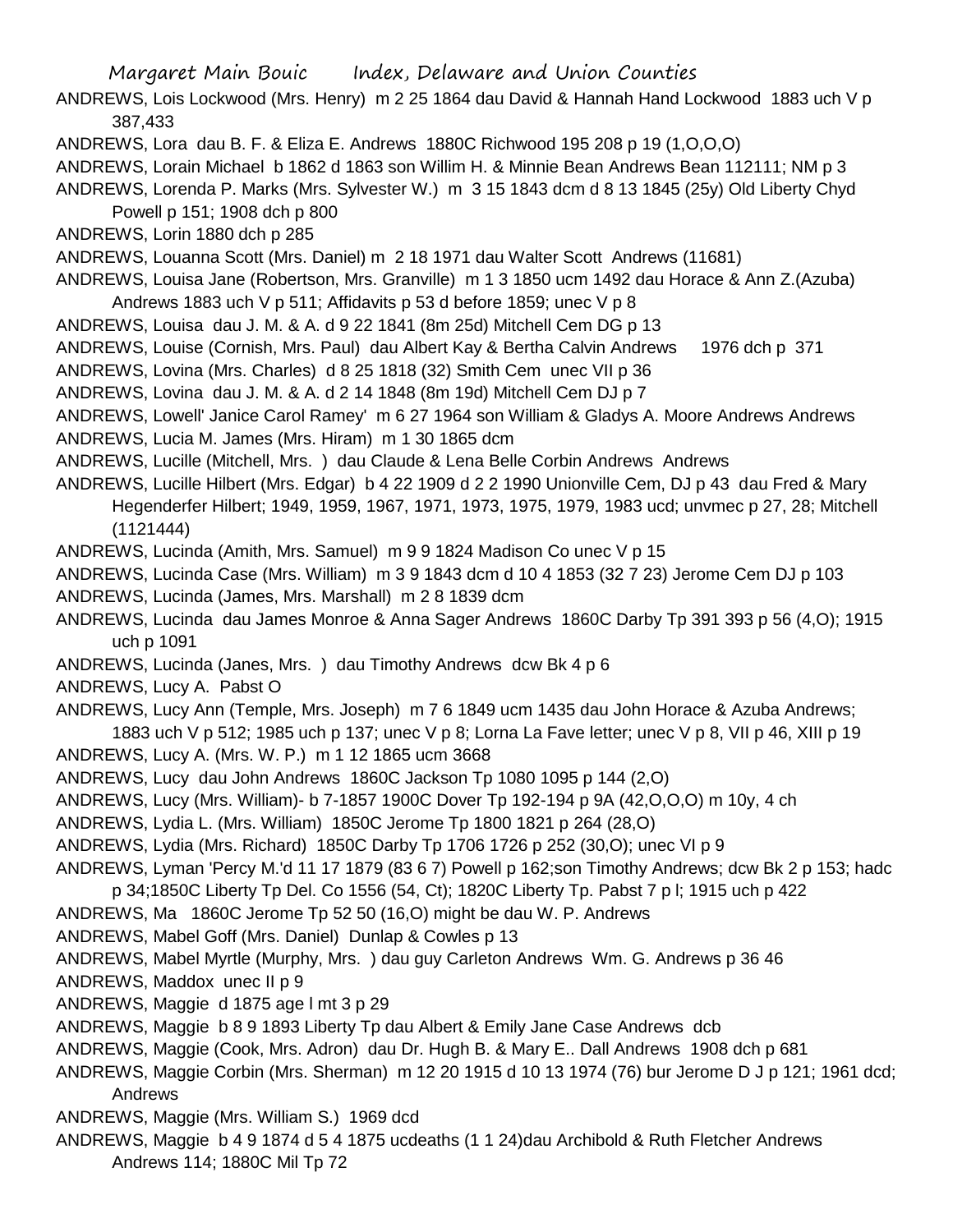Margaret Main Bouic Index, Delaware and Union Counties ANDREWS, Mahala (Strong, Mrs. Lucius) m 12 23 1827 onwq p 128 see Andrus ANDREWS, Malcolm son Dr. J. Cutler & Dorothy Peterson Andrews Andrews ANDREWS, Malinda dau Lewis & Hannah Fletcher Andrews 1880C Marysville 190 202 p 9 (7,O,O,O) ANDREWS, Malvina L. (Colllum, Mrs. John R.) m 3 31 1866 ucm 3936 ANDREWS, Marcia dau Gary & Carole Greene Andrews Andrews ANDREWS, Margaret Pabst O ANDREWS, Margaret (Brown, Mrs. ) sister Charles L. Andrews Andrews ANDREWS, Margaret d 8 4 1865 (3m6d) Raymond Cem R2 lptw p 25; dau C. ANDREWS, Margaret d 11 31 1861 (1m19d) Raymond Cem R1 lptw p 24 dau George Andrews ANDREWS, Margaret dau John M. & Mary Andrews 1870C Jackson tp 78 77 p 11 (10,O) ANDREWS, Margaret (Tibbals, Mrs. William Bruce) b 9 9 1920 m 6 15 1940 Phillips (135921) p 296 ANDREWS, Marhese A. (Mrs. George) 1975 ucd ANDREWS, Maria (Impson, Mrs. Benjamin) m 7 21 1856 ucm 2441; ucm VIII p 65 ANDREWS, Mariah- 1843 unclaimed letter- unec XII p 64 ANDREWS, Marie (Jones, Mrs. )- dau Harry & Mary McFarland Andrews- Andrews ANDREWS, Marietta Swartz (Mrs. Corydon) b 7 17 1876 m 1902 d 5 14 1968 bur Price Cem dau David & Lavina Smith Swartz Allen ANDREWS, Marilla d 4 17 1852 (1 5 5) Mitchell Cem DJ p 7; dau James Monroe & Ann Sager Andrews ANDREWS, Marilla dau Richard & Lydia Andrews 1850C Darby Tp 1706 1726 p 251 (2,O) Marcella unec VI p 9 ANDREWS, Marilyn (Mrs. Albert) Conklin ANDREWS, Marilyn (Mead, Mrs. Richard) dau William H. & Gladys A. Moore Andrews Andrews ANDREWS, Marion 'Angeline Leonhard' m 7 3 1873 ucm 5295; 1880C Liberty Tp Un. Co 35 36 p 4 (30, ) p 0036 ANDREWS, Marion 'Clara Ann Conklin' b 5 4 1872 d 11 2 1960 bur. Oakdale Cem- son Archibold & Ruth Fletcher Andrews Andrews 113; Conklin; 1880C Mil Tp 68 72 (8,O,O,O); 1900C Millcreek Tp 17 p 1B (26,O,O,O); uninf p 32 ANDREWS, Marjorie Grace Pabst O ANDREWS, Marjorie (Mrs. John R.) 1959 ucd ANDREWS, Mark son Burton Staley & Mary Ballard Andrews Andrews; 1980 dcd ANDREWS, Mark Lee ' ' b 8-21-1951 d 7-22-1999 (47) bur Freemont, O. -son William L. & Myrtle Nichel Andrews- Andrews ANDREWS, Mark- son Steven Thomas & Ann Erndel Andrews- Andrews ANDREWS, Martha bap 7 23 1682 dau Daniel & Mary Peck Andrews Dunlap & Cowles p 14 ANDREWS, Martha Jean McNamara (Andrews, Mrs. Larry A.) m 1 31 1866 dau Homer McNamara Andrews ANDREWS, Martha J. Preston (Mrs. James) b 1 3 1858 m 6 15 1876 ucm 5888; mt 3 p 27 dau John H., & Eliza Wagner Preston 1883 uch V p 324 ANDREWS, Mary (Mrs. ) pmc p 4 ANDREWS, Mary d 9 22 1908 (62 1902) Jackson Tp uninf p 12 ANDREWS, Mary A. 1850C Dover Tp 791 807 p 120 (2,O) lived with Thomas & Samantha Reed ANDREWS, Mary A. (Mrs. Benjamin) 1860C Allen Tp 843 853 p 116 (51, NY); 1870C Paris T 88 87 p 13 (58, NY) ANDREWS, Mary A. dau John Andrews 1860C Jackson Tp 1080 1099 p 143 (12,O) ANDREWS, Mary Alice (Mrs. ) Andrews

- ANDREWS, Mary Alice b 10 16 1934 d 1945 (11) Oakdale Cem I p 46 (E R44 5) dau Clayton & Mae Sarver Andrews Andrews 11631
- ANDREWS, Mary Alice Mathias (Mrs. Vern, Sr."Skip") d 6 26 1975 (74) bur. Fairview Mem. 1961 dcd Andrews; parents of Richard & Verne Jr. Andrews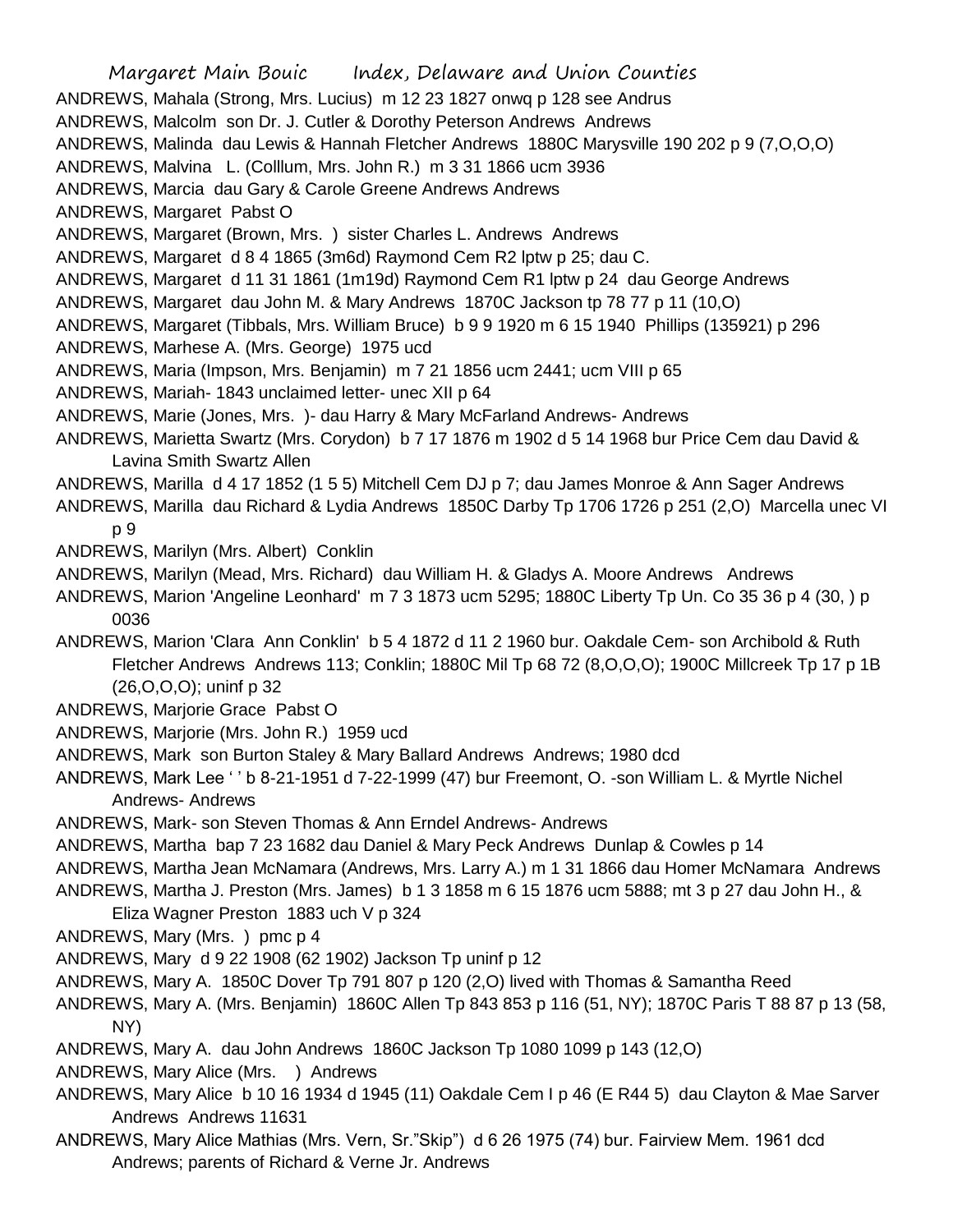ANDREWS, Mary Ann (Dewey, Mrs. James) m 7 25 1855 dcm

ANDREWS, Mary Ann McIntosh (Mrs. Henry Fairchild) m 9 19 1843 ucm 901 unec IV p 62, VI p 4

ANDREWS, Mary A. dau Thomas C. & Elizabeth Andrews 1860C Paris Tp 1349 1338 p 178 (5/12,O); 1870C Jackson Tp 27 p 5 (10,O); 1880C Jackson Tp 6 p 20D (19,O,Vt,Va)

ANDREWS, Mary A. dau William & Lydia L. Andrews 1850C Jerome Tp 1800 1821 p 264 (7,O)

ANDREWS, Mary Ann (Russell, Mrs. Henry Clay) b 1848 m 8-10-1868 ucm 4409 d 1928 Ks dau John Morris & Susan W. Dixon Andrews ped Helen Russell Webster #135 5 mt 9-2-1868; unec VIII p 47; unec IX p 15

ANDREWS, Mary Ballard (Mrs. Burton Staley) dau Minnie H. Becker Ballard Andrews

ANDREWS, Mary (Barnes, Mrs. Thomas)(Bronson, Mrs. Jacob) m(2) 1679 dau John & Mary Andrews Dunlap & Cowles p 13, 16

ANDREWS, Mary Beach (Mrs. Daniel H.) m 11 27 1880 ucm 6847; dau Amos & Rachel A. Frederick Beach 1883 uch V p 324

ANDREWS, Mary Bell dau Jesse & Harriet Andrews 1870C Jerome Tp 275 262 p 35 (3,O); 1880C Jerome Tp 68 p 8 (13,O,Pa,O),

ANDREWS, Mary Bigley (Mrs. Lewis R.) m 5 29 1873 ucm 5277; 1900C Jackson Tp 243-246 p 11A (63,O,O,O) m 26 y, no ch

- ANDREWS, Mary (Brooke, Mrs. Edward) m 1941 Weiser p 187
- ANDREWS, Mary C. b 1866 Un Co d 2 20 1923 (57y) Oakdale Cem 3532 (F157) I p 135 (F R10 12)

ANDREWS, Mary C. (Mrs. Lewis) (64 1919) Paris Tp uninf p 18; 1900C Dover Tp 175-177 p 8A (44,O,O,Ind) ANDREWS, Mary Coleman (Mrs. Samuel)(Duncan, Mrs. ) Andrews

- ANDREWS, Mary Cowles (Mrs. Daniel) b 4 26 1697 m 2 6 1720 d 7 20 1744 (47 3 14) dau Isaac & Mary Andrews Cowles Dunlap & Cowles p 13, 15
- ANDREWS, Mary (Cowles, Mrs. Isaac) b 12 9 1674 m 1 3 1694 d 7 19 1708 dau Daniel & Mary Peck Andrews Dunlap & Cowles p 13, 61
- ANDREWS, Mary (Cowles, Mrs. Nathaniel) b 1688 m 2 26 1712 dau Benjamin & Mary Smith Andrews Dunlap & Cowles p 12, 15, 57, 62, 63, 114, 117
- ANDREWS, Mary (Mrs. Daniel) b 11 5 1861 d 3 2 1942 Jerome IOOF Cem DJ p 108
- ANDREWS, Mary b 1727 dau Daniel & Mary Cowles Andrews Dunlap & Cowles p 15

ANDREWS, Mary (DeGolia, Mrs. Irwin) d 1 15 1986 (84) cremated Oak Grove Cem sister J. Cutler Andrews Andrews

- ANDREWS, Mary E. (Mrs. ) 1915 dcd Delaware R5
- ANDREWS, Mary E. Dall (Mrs. Hugh B.) dau James Dall m 11 29 1852 dcm 1908 dch p 681
- ANDREWS, Mary E. (Mrs. Hugh B.) b 1832 d 1915 Jerome IOOF Cem DJ p 114
- ANDREWS, Mary (Mrs. Emory) 1915 dcd Orange Tp

ANDREWS, Mary Gabriel (Mrs. William P.) m 11 11 1880 ucm 6827

- ANDREWS, Mary Godsberry (Mrs. Alden) m 10 23 1860 ucm 3089; 1870C Allen Tp 170 163 p 4 (54,O); 1880C Union Tp 40 p 7 (66,O,Pa,NY)
- ANDREWS, Mary Goff (Mrs. John) m 6 26 1712 dau Jacob & Mary Ingersoll Goff Dunlap & Cowles p 14 ANDREWS, Mary (Mrs. Henry) dcq George Hodges 517
- ANDREWS, Mary dau Hiram & Cathrine Andrews 1850C Jackson Tp 70 (13,O)
- ANDREWS, Mary (Hodges, Mrs. William) dau Henry & Mary Andrews dcq George Hodges 258
- ANDREWS, Mary Hulbert (Mrs. Charles) m 1 14 1819 Madison Co unec p 51
- ANDREWS, Mary (Impson, Mrs. Benjamin) m 7 21 1856 ucm 2441
- ANDREWS, Mary Jane McFarland (Mrs. Harry G.) d 4 8 1973 (78) bur. Fairview Mem. Andrews; 1961 dcd ANDREWS, Mary J. (Miller, Mrs. R. P.) dau Bertrand & Rachel Hand Andrews dumch p 457
- ANDREWS, Mary (Mrs. John) d 5 1694 Dunlap & Cowles p 12, 13, 16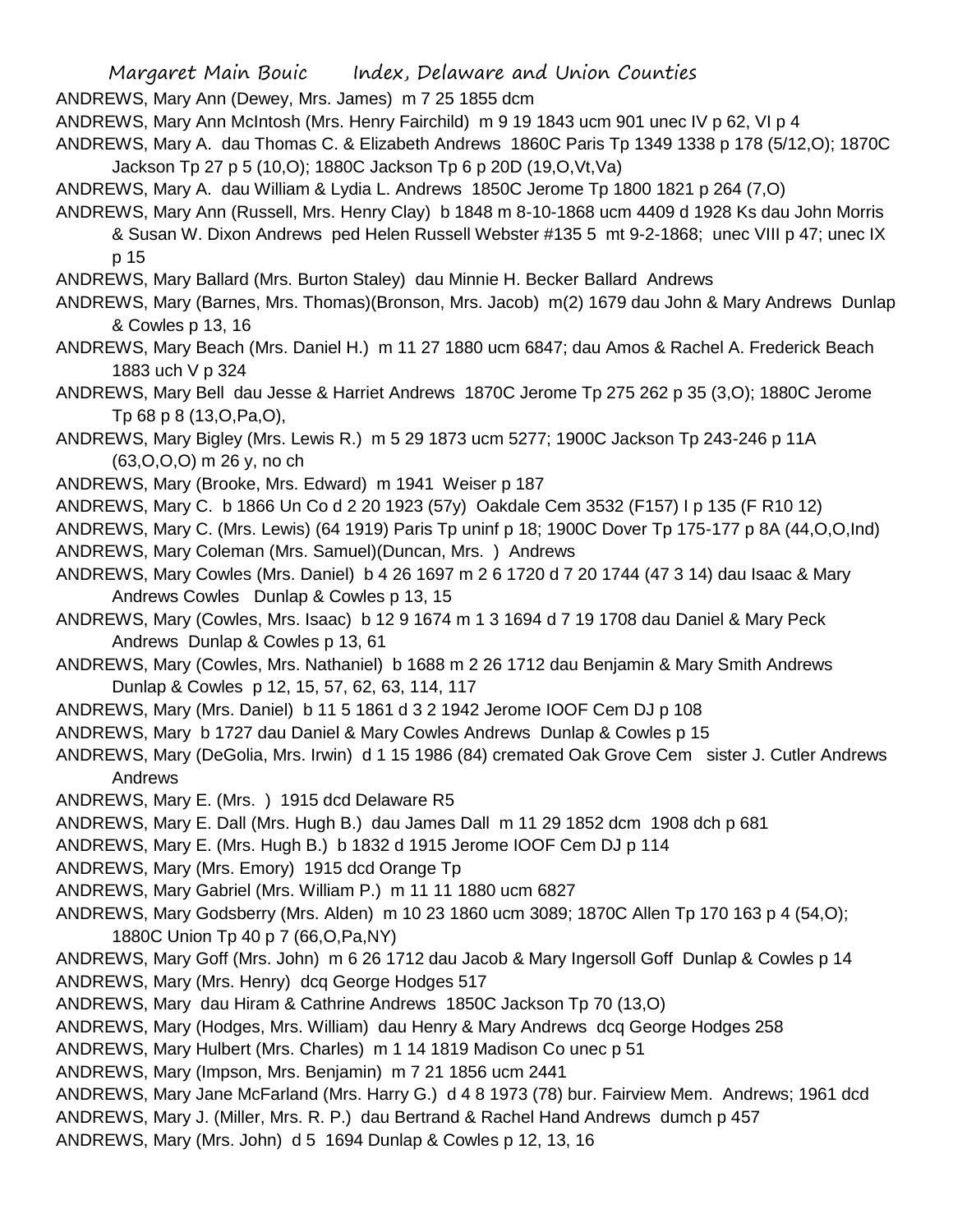ANDREWS, Mary (Mrs. John M.) d 5 4 1879 (42y1m) Price Cem R 17 djlm p 26; 1870C Jackson Tp 78 77 p 11 (32,O)

- ANDREWS, Mary Katherine Meyer (Mrs. Michael Douglas) m 9 23 1989 Andrews
- ANDREWS, Mary L 1869 wsc 3; Pabst 8 p 3,14

ANDREWS, Mary Lavinia b 6 23 1851 d 1852 dau William & Effa Welch Andrews Oller Cem Powell p 85; Wm. G. Andrews p 2

ANDREWS, Mary Louise (Heath, Mrs. Clarence) Graham (173211)

ANDREWS, Mary dau Lyman & P. M. Andrews 1850C Liberty Tp 1556 (19,O)

ANDREWS, Mary McFarland (Mrs. Harry)- parents of Harry Arnold Andrews- Andrews

- ANDREWS, Mary Margaret dau Minnie Ballard 1949 ucd
- ANDREWS, Mary Marie (Jones, Mrs. Delmore) dau Harry G. & Mary Jane McFarland Andrews Andrews ANDREWS,Mary Meyer(Mrs. Mike)-parents of Kathryn Grace Andrews dau George & Lynn Meyer
- ANDREWS, Mary M. Hill (Mrs. William Girard) b 9 18 1848 Jerome m 9 17 1868 ucm 4433 d 7 31 1887 (39 8
- 15) NM p 31; dau Justus M. & Rebecca A. Layman Hill Wm. G. Andrews p 3; mt 10 7 1868
- ANDREWS, Mary (Mitchell, Mrs. Robert) b 5 15 1926 div dau Tunys F. & Dorothea Dunfee Andrews Andrews ; Mitchell 11214451; unec X p 3
- ANDREWS, Mary (Mrs. Paul) 1850C Mil Tp 2010 2031 p 293 (26,O)

ANDREWS, Mary Peck (Mrs. Daniel) b c 1652 m ca 1671 dau Dea Paul & Martha Peck Dunlap & Cowles p 13

ANDREWS, Mary (Reading, Mrs. John) dau Frank & Grace O. Russell Andrews Andrews

ANDREWS, Mary (Rose, Mrs. Ezekiel) m 6 10 1851 dcm

ANDREWS, Mary Ruebush (Mrs. W. L.) dau Ephriam & Lucilla Virginia Kieffer Ruebush Powers p 79

ANDREWS, Mary S. b 1890 d 1929 (perhaps Mrs. Emery B.) Jerome Tp IOOF DJ p 106

- ANDREWS, Mary Scott (Mrs. Samuel) m 1721 Dunlap & Cowles p 15
- ANDREWS, Mary (Singer, Mrs. George) m 1894 unec IV p 9
- ANDREWS, Mary Smith (Mrs. Benjamin) m 6 14 1710 Dunlap & Cowles p 14, 54
- ANDREWS, Mary (Stewart, Mrs. Harvey) m 3 15 1857 Powell p 317
- ANDREWS, Mary Stiles dau Joseph H. & Jessie C. Cutler Andrews 1908 dch p 681
- ANDREWS, Mary (Mrs. Timothy) dcw Bk 2 p 153
- ANDREWS, Mary (or Andres) (Troesch, Mrs. Fred) b 7 13 1857 Switz d 7 20 1898 unec III p 14, V p 18 (query)
- ANDREWS, Mary Washburn (Mrs. John) m 4 26 1857 ucm 2552; unec V p 8
- ANDREWS, Mary (Mrs. W.) 1915 dcd Powell
- ANDREWS, Mary Webb (Mrs. Byron) m 9 3 1876 ucm 5920
- ANDREWS, Matthew F. 'Delores J. Lyon' m 10 17 1987 son William & Myrtle Andrews Andrews
- ANDREWS, Maureen (Vaughn, Mrs. Steve) dau Steven Thomas & Ann Erndl Andrews Andrews; engaged to Michael Smale
- ANDREWS, Maxine (Evans, Mrs. Marion) dau Charles E. & Blanche Kent Andrews W. Andrews 114
- ANDREWS, Maxine Louise Salmon. (Mrs. Thomas E.) b 1926 m 6-14-1947 Maskill Cem lptw p 92
- ANDREWS, May Ann (Russell, Mrs. Henry Clay) m 1848 d 1928 ped Marsha Milligan Buck #203 27 unec X p 32
- ANDREWS, May Sarver (Mrs. Clayton) div (Bumgartner, Mrs. Don) 1949 ucd;Andrews (163)
- ANDREWS, Medora (Longwell, Mrs. John) dau Thomas & Alsin Boyd Andrews 1880 dch p 827; Pabst 5 p 18 ANDREWS, Megan Michele- dau Kent & Cindy Andrews- Andrews, engaged to Jason Stypinski
- ANDREWS, Mehitable dau Benjamin & Mary A. Andrews 1860C Allen Tp 843 853 p 116 (15,O); 1870C Paris Tp 88 89 p 13 (24,O)
- ANDREWS, Melinda Jones (Mrs. Richard) m 4 5 1855 dcm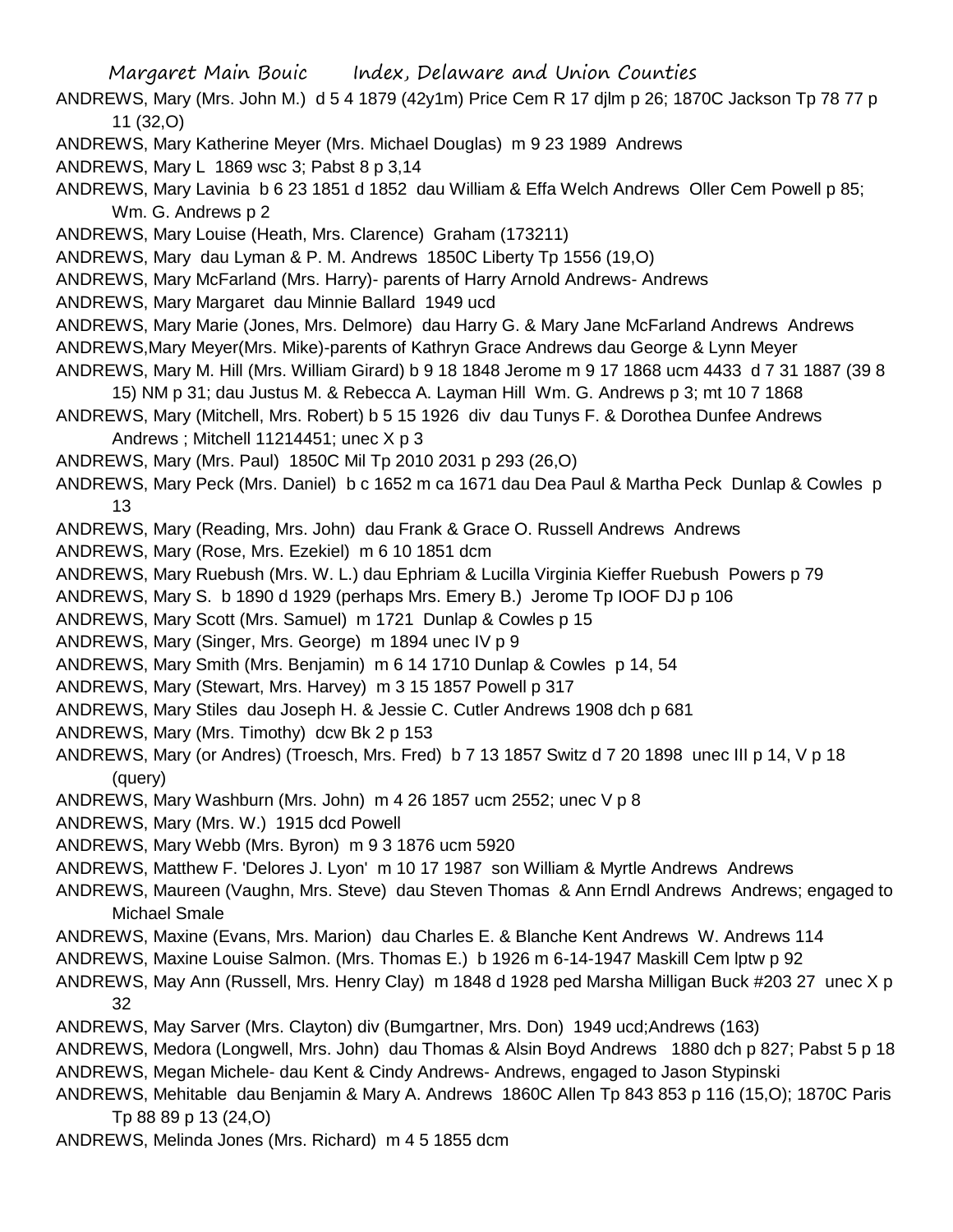- ANDREWS, Melody Kay (Mussard, Mrs. Daniel Neil) m 4 2 1977 dau Lowell & Janice C. Ramey Andrews Andrews
- ANDREWS, Melvina(Millie) dau Thomas C. & Elizabeth Andrews 1850C Paris Tp 688 703 p 104 (3,O); 1860C Paris Tp 1349 1338 p 178 (12,O)
- ANDREWS, Mercy (Ridgeway, Mrs. George) m 3 11 1846 dcm d 1859; dau Timothy Andrews dcw Bk 4 p 46; dumch p 455
- ANDREWS, Merle E. (Koehl, Mrs. Phillip P.) b 7-1886 dau Frank E. & Alice V. Mitchell Andrews 1915 uch p 771; Mitchell 1121443; 1900C Darby Tp 79-84 p 4A (13,O,O,O)
- ANDREWS, Michael Douglas 'Mary Katherine Meyer' m 9 23 1989 son Lowell & Janice Carol Ramey Andrews Andrews
- ANDREWS, Michael Daniel Blaine son Gary & Carolyn Greene Andrews Andrews- engaged to Billie Jo Ropp ANDREWS, Michal Kork- son William L. & Myrtle Nichel Andrews- Andrews
- ANDREWS, Michelle Lynn (Noland, Mrs. Carroll C.) m 7 27 1969 dau Lowell & Janice C. Ramey Andrews Andrews
- ANDREWS, Michelle (Middleton, Mrs. Eric)- dau Mark Lee Andrews- Andrews
- ANDREWS, Mike b 1965 son Joe L. & Norma Andrews 1967, 1971, 1979,1981, 1983 ucd
- ANDREWS, Mike 'Mary Meyer'- parents of Kathryn Grace; son Jan & Bid Andrews- Andrews
- ANDREWS, Mildred- dau Harry & Mary McFarland Andrews- Andrews
- ANDREWS, Mildred L. Martin (Mrs. Carl E.) b 11 11 1919 Marion Co m 8 8 1937 d 1 21 1986 bur Middleburg dau Earl & Cecil Carter Martin Andrews
- ANDREWS, Milton d 5 4 1857 (6m 14d) Galena Cem Powell p 21
- ANDREWS, Milton son Edgar R. & Lucille Andrews 1949 ucd
- ANDREWS, Minnie (Freshwater, Mrs. William Henry) Freshwater p 41
- ANDREWS, Minerva Parmer or Parker (Mrs. Lewis) m 2 27 1854 ucm 2084 mt 3 29 1854
- ANDREWS, Minerva Bean (Mrs. William H.) b 2 29 1835 m 11 11 1860 dcm d 2 12 1907 bur NM dau Michael Carr & Rachel Ralston Bean Sbc p 3l; Maugans Anc p 9; 1850C Sc Tp 2361 2373 (14.O); 1870C Mil Tp ll (35,O); Bean 11211; 1880C Dover Tp 70 75 p 26 (44,O,Va,O); 1900C Dover Tp 79-81 p 4A (65,O,Va,O); m 39y, 12 ch, 7 living
- ANDREWS, Wilhemina (Minnie) Adams (Mrs. Ernest) b 1878 d 1960 Oakdale Cem II p 110 (K R1 3) dau Ludwig & Caroline Braemer Adams 1949, 1959 ucd Andrews (116)
- ANDREWS, Mira (Case, Mrs. Orier) m 3 29 1812 onwq I
- ANDREWS, Miranda C.(Main, Mrs. Jonas C.) m 11 10 1859 Asp (1094)
- ANDREWS, Miriam 1880C Genoa Tp p 404B
- ANDREWS, Mona B. Sherburne (Mrs. Lawrence Randall) b 1 26 1922 Pa m 10 21 1939 d 11 24 1989 dau Edward & Caroline Johnston Sherburne 1949, 1959 ucd; Andrews (1165)
- ANDREWS, Monica Marie b 4 8 1963 dau Harvey Eugene & Janet Marie Thompson Andrews McKitrick p 71 ANDREWS, James Monroe 'Anna Sager' 1915 uch p 792; 1860C Darby Tp 391 393 p 56 (34, Vt) see James ANDREWS, Moses Pabst 1 p 8; delge II p 9, III p 26
- ANDREWS, Myrtle Nichel (Mrs. William)(Warner, Mrs. Robert) parents of Mark Lee Andrews- Andrews ANDREWS, N. 1980 dcd
- ANDREWS, Nancy Akers (Mrs. Chester A.)- parents of Chester A.- Andrews
- ANDREWS, Nancy (Mrs. Dale R.) 1969, 1971 dcd
- ANDREWS, Nancy C. (Mrs. Joseph L) 1969, 1971 dcd
- ANDREWS, Nancy (Mrs. Sherman) 1961 dcd
- ANDREWS, Nancy (Wright, Mrs. ) dau Charles & Florence B. Slack Andrews Andrews
- ANDREWS, Nathan Charles -b 12-6-1979 son Lenard & Kimberly Ann Beams Andrews Andrews 1131112; St. Paul p 80
- ANDREWS, Capt. Nathan b 1676 d 1715 Dunlap & Cowles p 61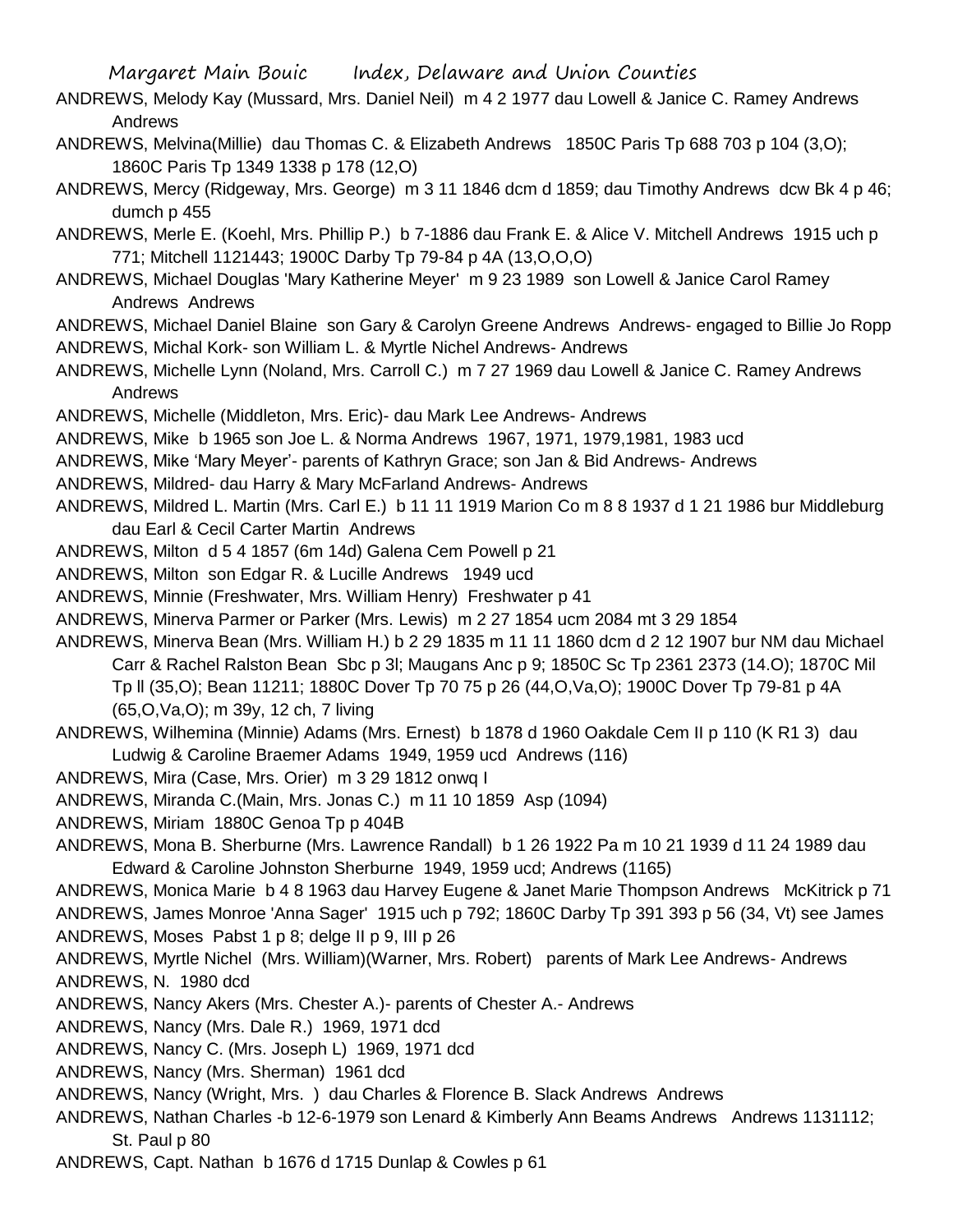Margaret Main Bouic Index, Delaware and Union Counties ANDREWS, Nathan L. son Samuel E. Andrews Andrews ANDREWS, Neely Ralston b 9 27 1867 not m d 4 3 1942(74) Dover Tp son William H. & Minerva Bean Andrews Andrews 112113; 1870C Mil Tp 11 (3,O); 1900C Dover Tp 79-81 p 4A (33,O,O,O); uninf p 26 ANDREWS, Nellie Pabst 3 p 26 ANDREWS, Nellie- b 6-1894 1900C Liberty Tp Un Co 53 p 3A (5,O,O,O) dau Clifton & Dora Andrews ANDREWS, Nettie E. (Bailey, Mrs. David) dau Hugh B. & Mary E. Dall Andrews 1908 dch p 681 ANDREWS, Nina (Knecht, Mrs. ) dau Marion & Clara Conklin Andrews Andrews 1133 ANDREWS, Nina Ann adopted dau James Arthur & Ella May Prickett Conklin Graham 14821 ANDREWS, Noah 'Ruth Griswold' 1880 dch p 613; m 2 22 1807(1809) onwq I p 128 ANDREWS, Noble Pabst O ANDREWS, Nora Kane (Mrs. John) McKitrick p 416 ANDREWS, Norma (Mrs. Joe L.) Andrews; 1967, 1971, 1979, 1981, 1983, 1991 ucd; DJ Cem p 121 ANDREWS, Norma Irene (Pember, Mrs. ) dau Frank Byron Andrews Wm. G. Andrews p 74 ANDREWS, Norma Rae Evams (Mrs. Harry Arnold) Andrews; 1961, 1969, 1971 dcd ANDREWS, N. R.? Pabst Pion II p 9 ANDREWS, Octavia dau John Andrews 1860C Jackson Tp 1080 1095 p 144 (1,O) ANDREWS, Olive Maddox (Mrs. James B.) dau Henry C. & Elizabeth Frederick Maddox 1908 dch p 884 ANDREWS, Olive N. dau W. & L. L. d 12 12 1852 (1y 8m) Jerome Cem DJ p 102 ANDREWS, Olive dau w. P. &. S. A. Andrews 180C Jerome Tp 52 50 p 7 (4,O) ANDREWS, Ophelia dau David & Cornelia Andrews Pabst l p 23; 1850C Berlin Tp 974 (4) ANDREWS, Ora May Spangler (Mrs. Oscar M.) b 1885 d 7 17 1971 York Tp Cem p 83;dau George G. & Susan M. Lewis Apangler; 1915 uch p 1101; 1949, 1959, 1967. 1971, 1973 ucd ANDREWS, Oren/Orin B. 'Ruby McGuire' son Timothy Andrews Andrews; dcw Bk 4 41(6) ANDREWS, Orilla dau Richard & Lydia Andrews 1850C Darby Tp 1706 1726 p 252 (4,O); unec VI p 9 ANDREWS, Orin B. son Timothy Andrews dcw Bk 4 p 6 ANDREWS, Orpha (Mrs. Alden) b 1789 Pa Ted Clifton letter ANDREWS, Orpha (Myers, Mrs. William O.) m 8 6 1867 ucm 4216; unec IV p 9 ANDREWS, Oscar M. 'Ora May Spangler' b 1872 d 1928 York Tp Cem p 83; 1915 uch p 1101 ANDREWS, Otto son John Clayton & Ruth J. Martin Andrews 1880C Taylor Tp 17 18 p 2 (8,O,O,O) ANDREWS, Pam (Mrs. Thomas)- Andrews ANDREWS, Pamela (Scott, Mrs. Thomas Jefferson) Pabst l p l3 ANDREWS, Pamela (Mrs. David) 1969 dcd ANDREWS, Pamela L. d 5 7 1973 (31) dau Spencer, Jr. & Verda Lowry Ball Andrews ANDREWS, Patricia (Richard, Mrs. Robert) dau Lauren & Florence Hoy Andrews Andrews11321; Conklin ANDREWS, Patricia b 1978 dau Stephen L. & Patricia L. Andrews 1979, 1981, 1983, 1991 ucd ANDREWS, Patricia L. (Mrs. Stephen L.) 1979, 1981, 1983, 1991 ucd ANDREWS, Patricia (Brown, Mrs. Don I.) dau Tunys F. & Dorothea Dunfee Andrews Andrews ; Mitchell 11214452 ANDREWS, Paul b 1 2 1686/7 d 1763 not m son Daniel & Mary Peck Andrews D & C p 14 ANDREWS, Paul 'Mary' 1850C Millcreek Tp 2010 2031 p 292 (34, Pa) ANDREWS, Pauline Joy (Freshwater, Mrs. Clarence Edward) m 9 16 1936 Freshwater p 85 ANDREWS, Pearl Juanita (Bushong, Mrs. Clair) dau Frank & Grace O. Russell Andrews Andrews; Cowgill p 61 ANDREWS, Peggy Lee (Clark, Mrs. Ed)- b 1953 dau Harry Arnold & Norma Rae Evans Andrews Andrews; 1961, 1969, 1971 dcd

ANDREWS, Peggy (Christ, Mrs. Randy)- dau Thomas Emerson & Maxine Louise Salmon Andrews- Andrews ANDREWS, Peggy dau Ted Andrews Andrews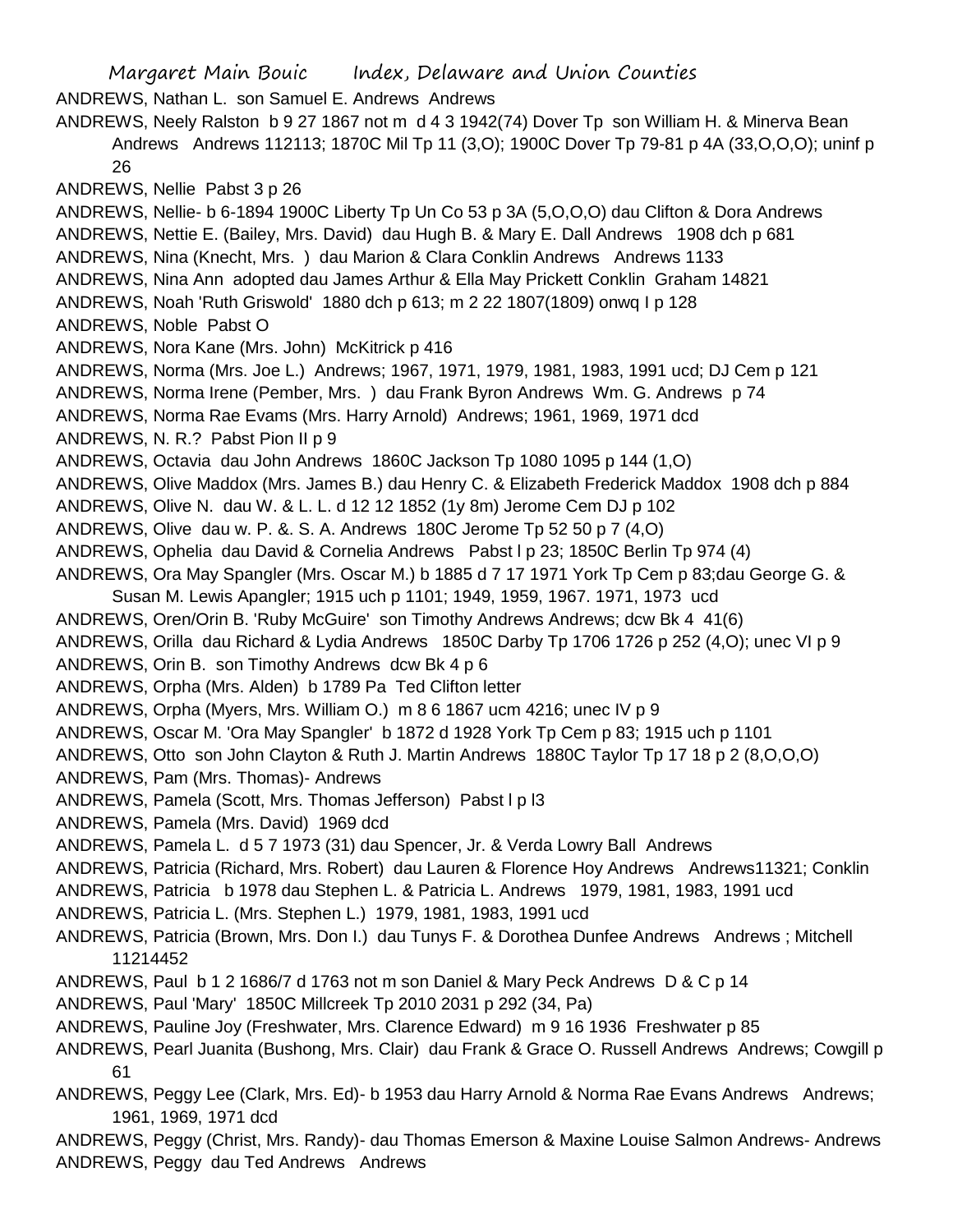ANDREWS, Percy M. (Mrs. Lyman)d 11 6 1868 )69 9 3) Powell Cem Powell p 162; 1850C Liberty Tp Del. Co 1556 (52, Ct)

- ANDREWS, Permela (Scott, Mrs. Lewis) m June 1823 dcga p l9 Del. Pat. & Fr. Chron.
- ANDREWS, Permelia (Thompson, Mrs. Joseph) see Lane
- ANDREWS, Peter'Rachael Sovereign' m 2 21 or 27 1853 ucm 1921 mt 3 2 1853; unec IV p 59
- ANDREWS, Peter 'Delilah DeWitt'' m 11 6 1828 ucm 157; unec II p 26; 1830C Jerome Tp 30 p 281 (20 30);1850C Dover Tp 744 760 p 114 (58)
- ANDREWS, Peter son Thomas & Phoebe Rose Andrews 1883 uch V p 566
- ANDREWS, Phebe A. Brady (Mrs. George N.) m 11 11 1841 dcm
- ANDREWS, Phebe (Williams, Mrs. Darius) m 4 25 1847 dcm
- ANDREWS, Philemon dumch p 456
- ANDREWS, Phoebe (Howell, Mrs. ) dau Erastus & Polly Freeman Andrews dumch p 456
- ANDREWS, Phoebe Rose (Mrs. Thomas) sister Ebenezer Rose 1883 uch V p 566
- ANDREWS, Phoebe dau Thomas & Phoebe Rose Andrews 1883 uch V p 566
- ANDREWS, Phyllis Gregory (Mrs. John) b 1942 d 1973 bur Jerome IOOF DJ Cem
- ANDREWS, Phyllis Nichols (Mrs. Leroy)(Poling, Mrs. Fay)(Rowe, Mrs. ) b 9 16 1911 Eng d 11 27 1989
- Oakdale Cem II p 152 (m R19 10); dau James & Bessie L. Jayne Nichols Andrews (1131)
- ANDREWS, Polly (Carpenter, Mrs. Nathan) eldest dau Hiram Andrews onwq I p 129
- ANDREWS, Polly (Mrs. Henry) 1850C Paris Tp 686 701 p 104 (24, NY)
- ANDREWS, Polly (Mrs. Hiram) dcw Bk 2 p 293; delge IV p 26
- ANDREWS, Polly (McCloud, Mrs. Charles) 1883 uch V p 226
- ANDREWS, Polly Freeman (Mrs. Erastus) dau Rev. Rufus Freeman dumch p 456
- ANDREWS, Polly (Millington, Mrs. Lansin) m 6 14 1832 ucm 267; unec
- ANDREWS,R. unec IV p 33; 1877 uca p 35
- ANDREWS, Rachel (Burk, Mrs. Ezekiel) b 4 9 1654 m3 18 1675/6 dau Daniel & Mary Peck Andrews Dunlap & Cowles p 14, 16
- ANDREWS, Rachel Hand (Mrs. Bertrand) dau Samuel H. Hand dumch p 457
- ANDREWS, Rachael (Sovereign, Mrs. )(Mrs. Peter) m 2 21 or 27 1883 ucm 1921 mt 3 2 1853; unec IV p 59, VIII p 10
- ANDREWS, Racehl- dau Mark Lee Andrews- Andrews
- ANDREWS, Ralph son Carl E. & Mildred L. Martin Andrews Andrews
- ANDREWS, Ramous son Paul & Mary Andrews 1850C Mil Tp 2010 2031 p 293 (6,O)
- ANDREWS, Randle- 1845; unec XI p 16
- ANDREWS, Ray 'Bertha' 1915 dcd Powell
- ANDREWS, Rebecca (Hovey, Mrs. Daniel) dau Robert & Elizabeth Franklin Andrews Powers Pat p 1
- ANDREWS, Rebecca (Mrs. William) desertion dcga p 47, Del Pat & Fr. Ch. 9 24 1829
- ANDREWS, Rebecca J. (Mrs. George) Andrews; 1979, 1981, 1983, 1991 ucd
- ANDREWS, Remembrance (Jones, Mrs. Humphrey) d 11 16 1805 Maugans Anc p 144
- ANDREWS, Rena B.- b 6-1888 dau William & Sarah E. Andrews- 1900C Dover Tp 133-135 p 6B (11,O,O,O)
- ANDREWS, Rhoda Bailey (Mrs. William) b 1863 d 1936 Jerome IOOF Cem DJ p 107
- ANDREWS, Richard Pabst O
- ANDREWS, Richard- 1880C Berkshire Tp p 427A
- ANDREWS, Richard d 10 9 1977 (57) Andrews
- ANDREWS, Richard A. 1969 dcd
- ANDREWS, Richard son Albert Ray & Bertha Colvin Andrews 1976 dch p 371
- ANDREWS, Richard C. 1883 uch V p 288
- ANDREWS, Richard 'Green, Mrs. Noah' m 3 29 1864 ucm 3574
- ANDREWS, Richard Hall 'Beverly Turner' m 6 12 1972 son David A. Andrews Andrews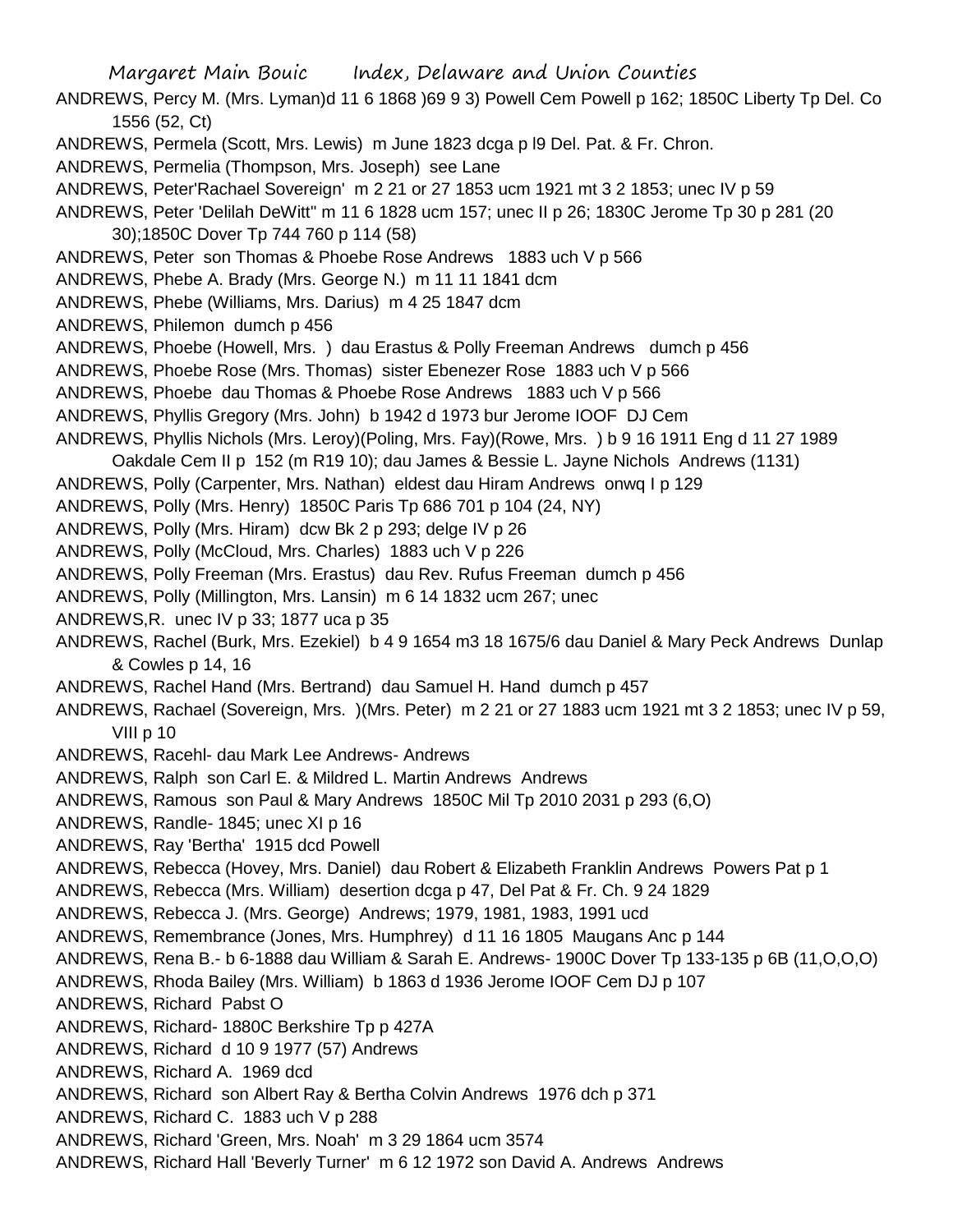- ANDREWS, Richard L. 'Hope'- b 3-24-1928 d 2-27-2003 (74) son Skip & Mary Alice Mathias Andrews-Andrews; US Army
- ANDREWS, Richard L. Jr. 'Laura'- son Richard L. & Hope Andrews- Andrews
- ANDREWS, Richard 'Lydia' 1850C Darby Tp 1706 1726 p 252 (32,O); unec VI p 9
- ANDREWS, Richard 'Melinda Jones' m 4 5 1855 dcm)
- ANDREWS, Richard R. 1969, 1980 dcd
- ANDREWS, Richard brother Sonny L. Andrews Andrews
- ANDREWS, Richard son Verne Sr. & Mary A. Mathias Andrews Andrews
- ANDREWS, Rilla dau James Monroe & Ann Sager Andrews b 4 12 1857 d 1 22 1882 Mitchell Cem DJ p 18; 1915 uch p 793; 1880C Darby Tp 61 p 239B (23,O,O,O)
- ANDREWS, Robert b 1838 Un Co d 3 10 1907 (69y) Oakdale Cem 2018 (213E) I p 37 (E R35 6)
- ANDREWS, Robert b 1967 son Chester A. & B. Jean Andrews 1983, 1991 ucd
- ANDREWS, Robert E. 'Barbara Susan Looney' m 8 21 1966 son Verne W. & Jayne Andrews Andrews; 1979 ucd
- ANDREWS, Robert 'Elizabeth Franklin' d 1643 Powers Pat p 1, 2, 3, 4, 110
- ANDREWS, Robert b 1963 son Gladys M. Andrews 1969 dcd
- ANDREWS, Robert L. son Harry Andrews d infancy- Andrews
- ANDREWS, Robert b 1973 son Robert E. & Barbara Susan Looney Andrews 1979 ucd
- ANDREWS, Roberta Ethlyn- dau Daniel Andrews- Andrews- engaged to John Paul Dixon
- ANDREWS, Ronald Daniel b 7 10 1953 son Harry David & Jeanette Elizabeth McKitrick Andrews McKitrick p 71
- ANDREWS, Ronnie b 1962 son Harry A. & Norma Rae Evans Andrews Andrews; 1969, 1971 dcd
- ANDREWS, Rosa L. (Mrs. James K.) 1975 ucd
- ANDREWS, Rose Underhill (Mrs. Roy)- b 8-30-1930 m 1-9-1952 d 8-12-2001 (71) Oakdale Cem dau Charles & Lorna Mayer Underhill- St. Paul p 80; Andrews
- ANDREWS, Rosina J. (Hopkins, Mrs. Frances Thomas) b 1852 m 1 19 1871 ucm 4854 d 1914 dau Thomas C. & Elizabeth Dixon Andrews 1860C Paris Tp 1349 1338 p 178 (7,O); ped Dollie V. Brown 7; ucc Ila
	- Brown LaRue 15; unec IV p 31; delge IV p 15
- ANDREWS, Roy H. son Leroy & Phyllis E. Nichols Rowe- Andrews
- ANDREWS, Roy 'Rose Underhill'- b 7-4-1928 m 1-9-1952- St. Paul p 80; Navy
- ANDREWS, Royal B.'Cecil McCracken' d 11 30 1970 McCracken
- ANDREWS, Ruby (Bovey, Mrs. Carlyle) dau Daniel & Mary Beach Andrews Bovey 3
- ANDREWS, Ruby McGuire (Mrs. Oren) Andrews
- ANDREWS, Rufus S. d 8 1 1893 son Erastus & Polly Freeman Andrews dumch p 456
- ANDREWS, Rufus H. 'Sophia C. Smith''Sarah Wheeler' b 8 13 1817 m(1) 5 27 1840 ucm 636 (2) 6 23/21 1849 ucm 1430 son Charles & Alvira Hubbard Andrews 1883 uch V p 243; 1850C Darby Tp 1704 1724 p 252 (23,O); 1860C Darby Tp 469 471 p 66 (43,O); 1870C Darby Tp 164 152 p 22 (52,O); 1880C Darby Tp 140 p 243A (62,O,O,Va) 1900C Dar. Tp 77-82 p 4A (83,O,Ct.Ct.) m 51y; unec V p 23, VII p 46, XI p 55, XIII p 19
- ANDREWS, Ruth, inf d 12 4 1933 Oakdale Cem I p 17
- ANDREWS, Ruth Ann Fletcher (Mrs. Archibold) m 3 18 1868 ucm 4356 d 6-23-1883 dau Edmund & Matilda Fletcher- Andrews (11);1870C Dover Tp 13 (26,O) 1880C Mil Tp 68 72 p 8 (37,O,Va,O))
- ANDREWS, Ruth Barnes (Mrs. Stephen) Dunlap & Cowles p 15
- ANDREWS, Ruth (Coe, Mrs. James) dau Frank & Grace O. Russell Andrews Andrews
- ANDREWS, Ruth b 1959 dau Dale R. & Nancy Andrews 1969, 1971 dcd
- ANDREWS, Ruth (Ford, Mrs. Samuel Walter) b 6 22 1906 dau Ernest & Wilhemina Adams Andrews Andrews 1161; unec VIII p 28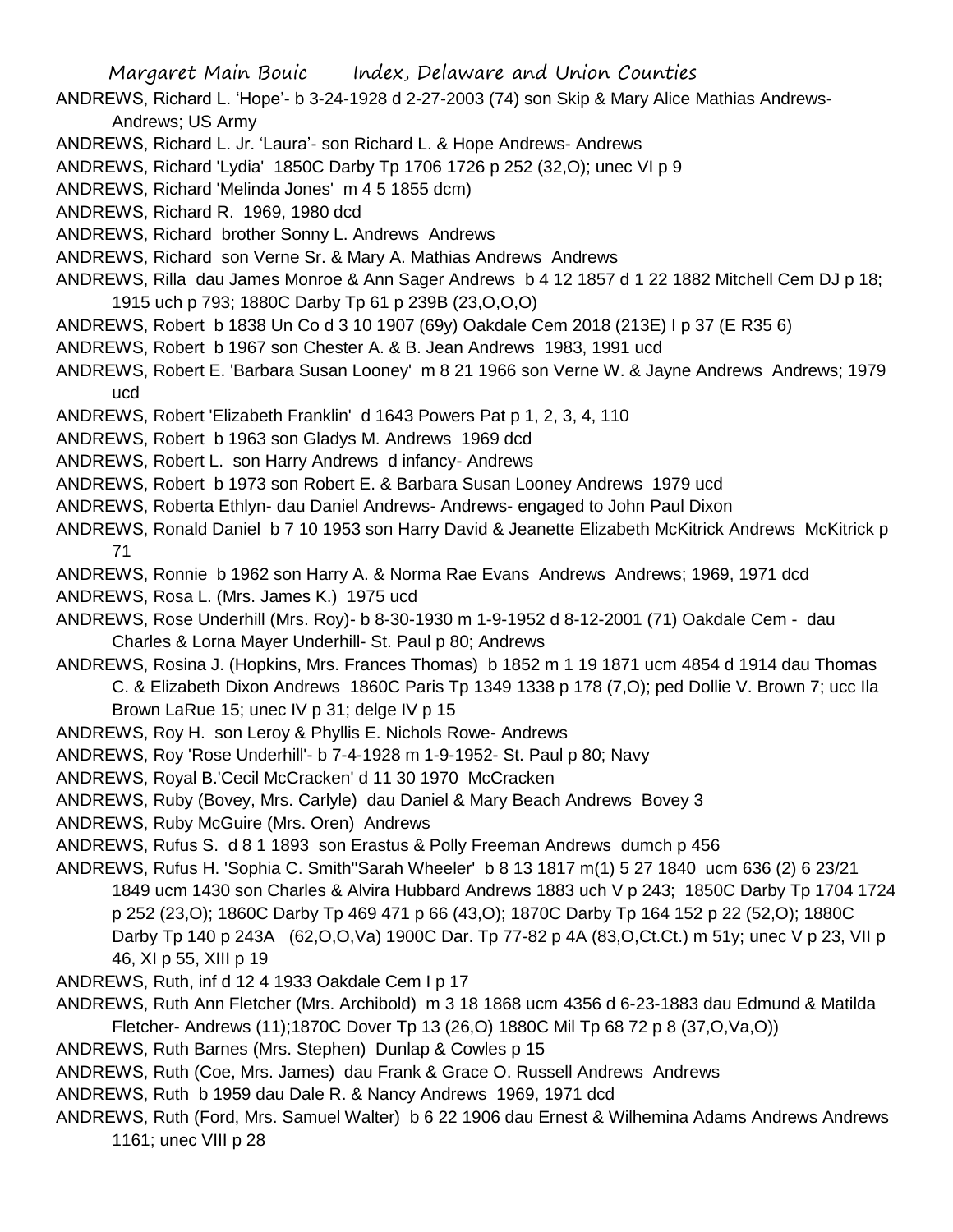- ANDREWS, Ruth (Gamble, Mrs. Marvin) dau Vernon & Edith Anderson Andrews Andrews; Beecher 5,6; Graham (1721111); Anderson 18331
- ANDREWS, Ruth (Gilkerson, Mrs. ) dau Claude & Lena Belle Corbin Andrews Andrews
- ANDREWS, Ruth Griswold (Mrs. Noah) 1880 dch p 613; m 2 22 1807 onwq I
- ANDREWS, Ruth J. Martin (Mrs. John Clayton) m 9 9 1867 ucm 4231l 1870C Taylor Tp 79 76 p 10 (22,O); 1880C Taylor Tp 17 18 p 2 (32,O,Pa,O)
- ANDREWS, Ruth Louise (Coe, Mrs. James Paul) dau Harvey Frances & Grace Russell Andrews Andrews; 1985 uch p 27, 28
- ANDREWS, Ruth N. b 5 26 1880 Liberty Tp dau W. S. & Amelia M. Mercer Andrews dcb
- ANDREWS, Ruth N. b 9 18 1880 twin dau J. B. & Olive L. Maddox Andrews dcb
- ANDREWS, Ruth Rose (Mrs. Thomas) m 11 29 1812 onwq I
- ANDREWS, Ruth (Mrs. Timothy) d 2 8 1861 65 yrs Powell p 51; 1850C Liberty Tp Del Co 1505 (49, NJ)
- ANDREWS, Ruthanna Keller (Mrs. Edwin) m 11 7 1869 ucm 4631 mt 33 1 and 11 17 1869
- ANDREWS, S. 1857 Lincoln Tp delge V p 300
- ANDREWS, Salenia dau Lewis & Hannah Fletcher Andrews 1870C Marysville Paris Tp 233 234 p 26 (14,O) ANDREWS, Salina dau Benjamin & Mary A. Andrews 1860C Allen Tp 843 853 p 116 (13,O)
- ANDREWS, Sally Jean (Friend, Mrs. Cloyce Jr.) b 1941 m 1957 dau Clayton & Mayt Sarver Andrews Andrews 11631
- ANDREWS, Sally Lou (Ruthmansdorfer, Mrs. David Alan)(Dewing, Mrs. Tom)- m 7 25 1970 dau Willard F. & Alice Lane Andrews Andrews, Lane
- ANDREWS, Sally Smith (Mrs. James) m 12 31 1846 Madison Co unec X p 28
- ANDREWS, Samantha B. (Reed, Mrs. Thomas) d before 1859 dau Horace & Azubah Andrews affidavits p 53
- ANDREWS, Samantha E. dau John M. & Mary Andrews 1870C Jackson Tp 78 77 p 12 (7,O)
- ANDREWS, Samuel 'Barbara Scott' b Un Co 9 7 1927 d 12 8 1987 bur DeGraff son Byron Fred & Stella J. Goff Andrews Andrews
- ANDREWS, Samuel E. b 2 24 1852 d 6 13 1875 Mitchell Cem DJ p 18 son James Monroe & Anna Sager Andrews 1860C Darby Tp 391 393 p 56 (9,O);
- ANDREWS, Samuel E. d 1875 (23y) mt 3 p 28
- ANDREWS, Samuel son Fred Andrews Andrews
- ANDREWS, Samuel H. son Bertrand & Rachel Hand Andrews dumch p 457
- ANDREWS, Samuel 'Mary Coleman' Andrews
- ANDREWS, Samuel 'Mary Scott' b 1695 m 1721 son Benjamin & Mary Smith Andrews Dunlap & Cowles p 15
- ANDREWS, Sandra (Mrs. Francis)- Andrews
- ANDREWS, Sarah d 4 24 1931 (76y) Oakdale Cem 4335 (H28)
- ANDREWS, Sarah (Mrs. ) Andrews
- ANDREWS, Sarah A. Pabst O

ANDREWS, Sarah Annette (McFarlin, Mrs. ) b 12 18 1855 Bellepoint Wm. G. Andrews p 2

- ANDREWS, Sarah. A. (Mrs. W. P.) d 5 2 1864 (27 10 4) Jerome Cem DJ p 10; 1860C Jerome Tp 52 50 p 7 (22,O)
- ANDREWS, Sarah Annette (McFarlin, Mrs. ) b 12 18 1855 Belloint Wm. G. Andrews p 2
- ANDREWS, Sarah Andrews (Mrs. Daniel) d 1715 Dunlap & Cowles p 13
- ANDREWS, Sarah (Cowles, Mrs. Capt. Isaac) b 10 27 1676 m 12 27 1716 d 6 14 1715 dau Capt. Nathan Andrews Dunlap & Cowles p 61
- ANDREWS, Sarah E. d 9 9 1908 (76y,1m) Oakdale Cem 2141 (213E) I p 37
- ANDREWS, Sarah Everdden Shirk (Mrs. James Harvey) 1891 unec IV p 66; Andrews
- ANDREWS, Sarah E. (Mrs. William)- b 11-1849 1900C Dover Tp 133- 135 p 6B (50,Va,Va,Va,) m 35y, 11 ch, 9 living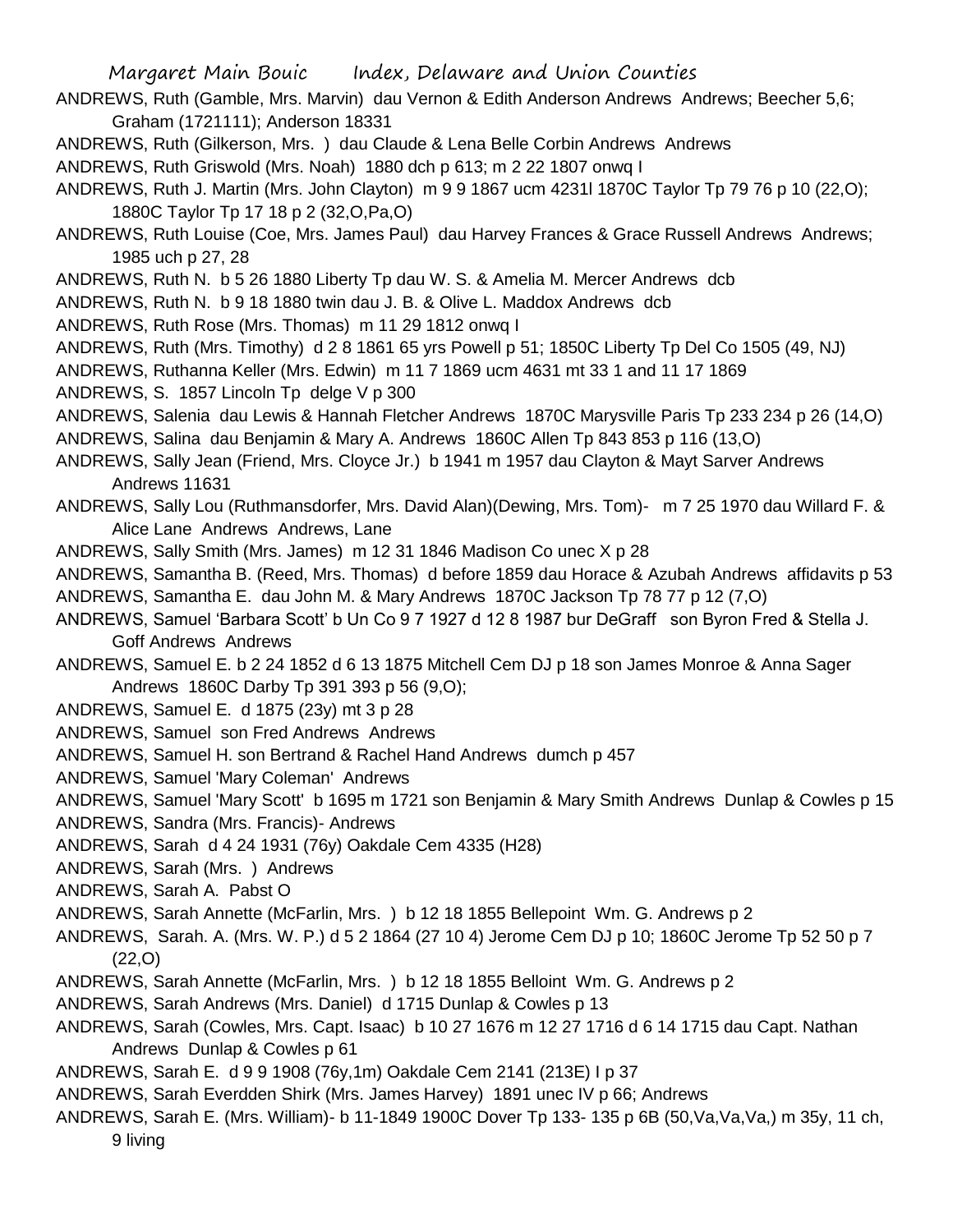- ANDREWS, Sarah H. MooreMohr (Mrs. John J.) b 1854 Madison Co m 12 24 1874 ucm 5607, d 4-24-1931 Oakdale Cem II p 69 (H-R5-6) mt 3 p 6; Andrews; 1880C Richwood 359 377 p 207A (24,O,G, Iowa); 1900C Marysville 38-41 2A (42,O,Ger,Iowa)
- ANDREWS, Sarah (Mrs. J.) d 2 5 1852 (22 10 5) Eversole Cem p 1
- ANDREWS, Sarah J. (Napier, Mrs. Ryland R.) m 8 22 1878 ucm 6302
- ANDREWS, Sarah (McFarlin, Mrs. William) onwq I p 129
- ANDREWS, Sarah A. Patterson (Mrs. William) m 5 30 1854 ucm 2098; unec VIII p 19
- ANDREWS, Sarah dau Paul & Mary Andrews 1850C Millcreek Tp 2010 2031 p 293 (5/12,O)
- ANDREWS, Sarah Porter (Mrs. Abraham) m 1689 dau Robert Porter Dunlap & Cowles p 13
- ANDREWS, Sarah Rathbone (Bartlett, Mrs. Lafayette D.) m 6 17 1856 dcm d 4 28 1859 dau Hiram G. & Emily Downer Andrews 1850C Trenton Tp 937 (12,O)
- ANDREWS, Sarah (Robinson, Mrs. Benjamin Lee) m 9 20 1881 ucm 7020; dau James Monroe & Anna Sager Andrews 1915 uch p 792, 838, 1091; 1883 uch V p 256; 1860C Darby Tp 391 393 p 56 (7,O); 1880C Darby Tp 61 p 239B (27,O,O,O)
- ANDREWS, Sarah Wheeler (Mrs. Rufus H.) b 9 3 1826 m 6 23/21 1849 ucm 2430 d 1907 1883 uch V p 243; 1915 uch p 771; 1850C Darby Tp 1704 1724 p 252 (24,O); 1860C Darby Tp 469 471 p 66 (34,O); 1870C Darby Tp 164 152 p 22 (43,O); 1880C Darby Tp 140 p 16 (53,O,Vt,Vt); 1900C Darby Tp 77-82 p 4A (74,O,Ct,O); m 51y, 3 ch, 1 living; unec VII p 46. XIII p 19
- ANDREWS, Selah 'Lavinia Janes' Maugans Anc p 144
- ANDREWS, Selina (Wilcox, Mrs. Richard) m 1 31 1864 ucm 3551; unec IV p 9
- ANDREWS, Shane b 1970 ch Robert E. & Barbara Susan Looney Andrews 1971 dcd
- ANDREWS, Shannon b 4 1973 dau John & Phyllis Gregory Andrews 1973, 1979, 1981, 1983 ucd; Andrews
- ANDREWS, Sharon dau J. Cutler & Dorothy Peterson Andrews Andrews
- ANDREWS, Shawn Carl b 1 20 1978 son Lenard & Kimberly Ann Beams Andrews Andrews 11311151; St. Paul p 80; 1979,1981, 1983 ucd
- ANDREWS, Sheri Darlene- dau Richard L. & Hope Andrews- Andrews
- ANDREWS, Sherlock J. Marysville p 35
- ANDREWS, W. Sherman 'Maggie Corbin'b 1891 m 12 20 1915, d 12 4 1966 Jerome IOOF DJ Cem p 118, 121; 1961 dcd
- ANDREWS, Sherman 'Nancy' 1961 dcd
- ANDREWS, Simon P. son Lyman & P.M. Andrews Pabst O; 1880 dch p 427. 1908 dch p 432; 1850C Liberty Tp 1556 (22); 1880C Liberty Tp p 314A
- ANDREWS, Sonny L. 'Geneva' d 7 21 1984 (51) bur. Fairview Mem. Park son Verne "Skip"Sr. & Mary A. Mathias Andrews Andrews
- ANDREWS, Sophia C. Smith (Mrs. Rufus) m 5 27 1840 ucm 636; 1883 uch V p 243 dau C. Smith; unec V p 23
- ANDREWS, Sophronia (Reed, Mrs. J. C.) m 7 4 1849 dcm
- ANDREWS, Squire unec IV p 47
- ANDREWS, Stanley son Burton & Eva Staley Andrews Andrews; 1985 uch p 93
- ANDREWS, Stanley d 2 11 1889 (7y 9d son D. H. & M. Jerome IOOF Cem DJ p 106
- ANDREWS, Stella Joida Goff (Mrs. Byron Fred) b 1905 m 7-16-1923 Un Al Cem p 48; dau Samuel J. & Myrtle Robb Goff; Andrews; 1971, 1973, 1975, 1979, 1991 ucd
- ANDREWS, Stephen 'Abigail Porter' b 8 2 1689 m 12 29 1720 d 1766 son Daniel & Mary Peck Andrews Dunlap & Cowles p 14
- ANDREWS, Stephen bap 6 6 1656 probably d y son Dniel & Mary Peck Andrews Dunlap & Cowles p 14
- ANDREWS, Stephen L. 'Patricia L.' son Clayton & May Sarver Andrews 1949, 1967, 1971, 1973, 1975, 1979, 1981, 1983, 1991 ucd; Andrews 11634
- ANDREWS, Stephen 'Ruth Barnes' b 1690 son Benjamin & Mary Smith Andrews Dunlap & Cowles p 15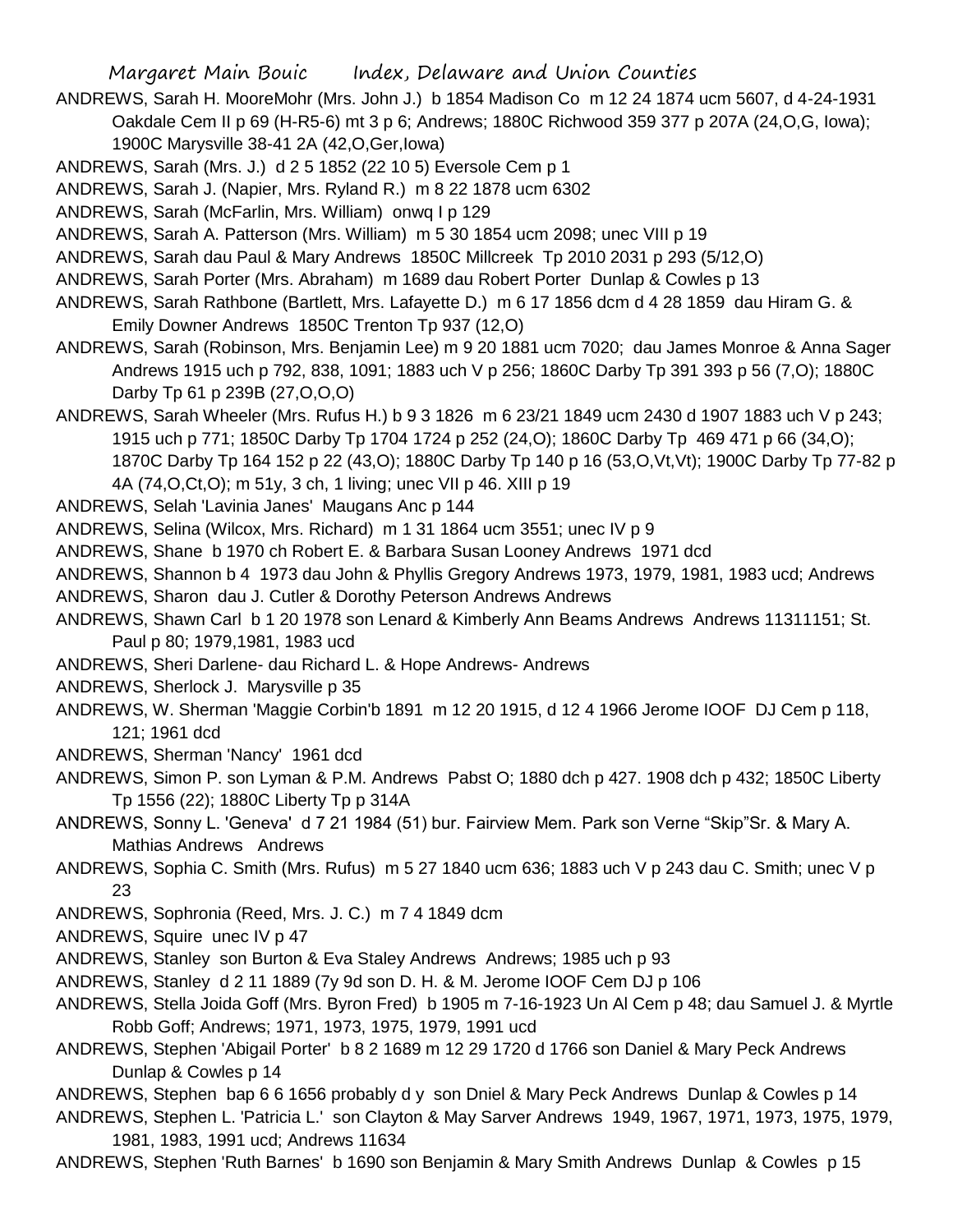Margaret Main Bouic Index, Delaware and Union Counties ANDREWS, Steven Thomas "Papa T" 'Ann Erndl'- b 6-1-1934 Pa d 7-7-2002 (68) Fairview Memorial Park- son Steven F. & Mary Kovac Andrews- Andrews ANDREWS, STURGESS & CO delge IV p 28 ANDREWS, Sue Ann (Wynkoop, Mrs. Randy Eugene) b 1963 m 8 25 1979 dau William Thurman Sr. & Emma J. Andrews Zimmerman (.48663) p 464; 1971,1973, 1975, 1979 ucd ANDREWS, Susan (Betts, Mrs. William)(Nash, Mrs. Isaac) dau Henry & Jane Andrews Nash p 294, 296 ANDREWS, Susan Fay b 2 4 1873 d 3 8 1904 Eversole Cem p l ANDREWS, Susan (Kish, Mrs. ) dau William H. & Betty Joan O'Neal Andrews Andrews ANDREWS, Susan Thomas (Mrs. Chauncey B.) m 7 4 1849 ANDREWS, Susan W. Dixon (Mrs. John Morris) b c 1822 Va m 8 28 1842 ucm 814 d 1848; unec V p 8, 60, VIII p 47; ped Helen Russell Webster #135 11 ANDREWS, Susie (Weaver, Mrs. ) dau James Harvey & Sarah Shirk Andrews Andrews ANDREWS, Sylvester 'Lorence Marks' m 3 15 1843 dcm 1908 dch p 800 ANDREWS, T. b 4 17 1831 d 6 3 1899 Trenton Cem Powell p 270 ANDREWS, T. C. 1880C Jackson Tp p 231A ANDREWS, Ted Andrews ANDREWS, Tellia d 11 19 1881 (1 6 2) ch of B. F. & E. A. Andrews ClaibourneCem p 16 ANDREWS, Terry- son Steven F. & Mary Kovac Andrews- Andrews ANDREWS, Terry ch Ted Andrews Andrews ANDREWS, Theresa (Allen, Mrs. Isaac) d 1860 1883 uch V p 453 ANDREWS, Theodore B. 1980 dcd ANDREWS, Thomas 1915 dcd Delaware ANDREWS, Thomas 1830C Darby Tp 52 (40 50) ANDREWS, Thomas 1830C Jackson Tp 477 p 297 (40 50); 1877 uca p 19 ANDREWS, Thomas b 6 3 1678 dy son Daniel & Mary Peck Andrews Dunlap & Cowles p 14 ANDREWS, Thomas'Alsina Boyd' b 4 17 1831 m 2 8 1855 dcm son Ira & Bethiah Jenkins Andrews 1880 dch p 827; 1908 dch p 150; Pabst 5 p 19; 1850C Trenton Tp 815 (19,O); 1880C Trenton Tp p 463C ANDREWS, Thomas C. 'Elizabeth Brown Dixon' b 1816 m 1 28 1841 ucm 696 d 1900; son Horace & Azuba Andrews 1915 uch p 490; ucc Ila Brown LaRue 30; 1850C Paris Tp 688 703 p 104 (34,Ct); 1860C Paris Tp 1349 1338 p 178 (44,NY); 1870C Jackson Tp 27 p 5 (54,Vt); 1880C Jackson Tp 6 p 20 (64,Ct,Vt,Vt); unec III p 50, IV p 31, V p 37, XIII p 35; affidavits p 53 query Lorna La Fave; ped Dollie Brown 14; delge IV p 15 ANDREWS, Thomas Emerson 'Maxine Louise Salmon' b 12-18-1925 m 6-14-1947 d 5-30-2003 Maskill Cem lptw p 92- son William & Gladys Moore Andrews- Andrews ANDREWS, Thomas J. 'Edna Ora' b 1890 son William & Rhoda Bailey Andrews Andrews; 1900C Jerome Tp 132-146 p 6A (11,O,O,O); 1949 ucd ANDREWS, Thomas N. son Thomas C. & Elizabeth Andrews 1850C Paris Tp 688 703 p 104 (5,O); 1860C Paris Tp 1349 1338 p 178 (14,O); 1870C Jackson Tp 27 p 5 (24,O) ANDREWS, Thomas 'Pam'- son Steven Thomas & Ann Erndle Andrews- Andrews ANDREWS, Thomas 'Phoebe Rose' 1883 uch V p 566 ANDREWS, Thomas son Robert & Elizabeth Franklin Andrews Andrews ANDREWS, Thomas 'Ruth Rose' m 11 29 1812 onwq I)

ANDREWS, Thurman W. 'Emma J.' 'Irene' son Harry G. & Mary Jane McFarland Andrews Andrews; 1961 dcd, 1971, 1973, 1975, 1979, 1981, 1983 ucd

ANDREWS, Timothy will dcw Bk 4 p 41(6), wit p 28(4)

ANDREWS, Timothy 'Mary' d 1840 Powell p 281; 1820C Liberty Tp, Del. Co;1840C Berlin Tp p 202 (50 60); 1880 dch p 191, 419; 1908 dch p 468; Pabst l p 43, 7 p l, 8 p 3; delge I p 19, VI p 56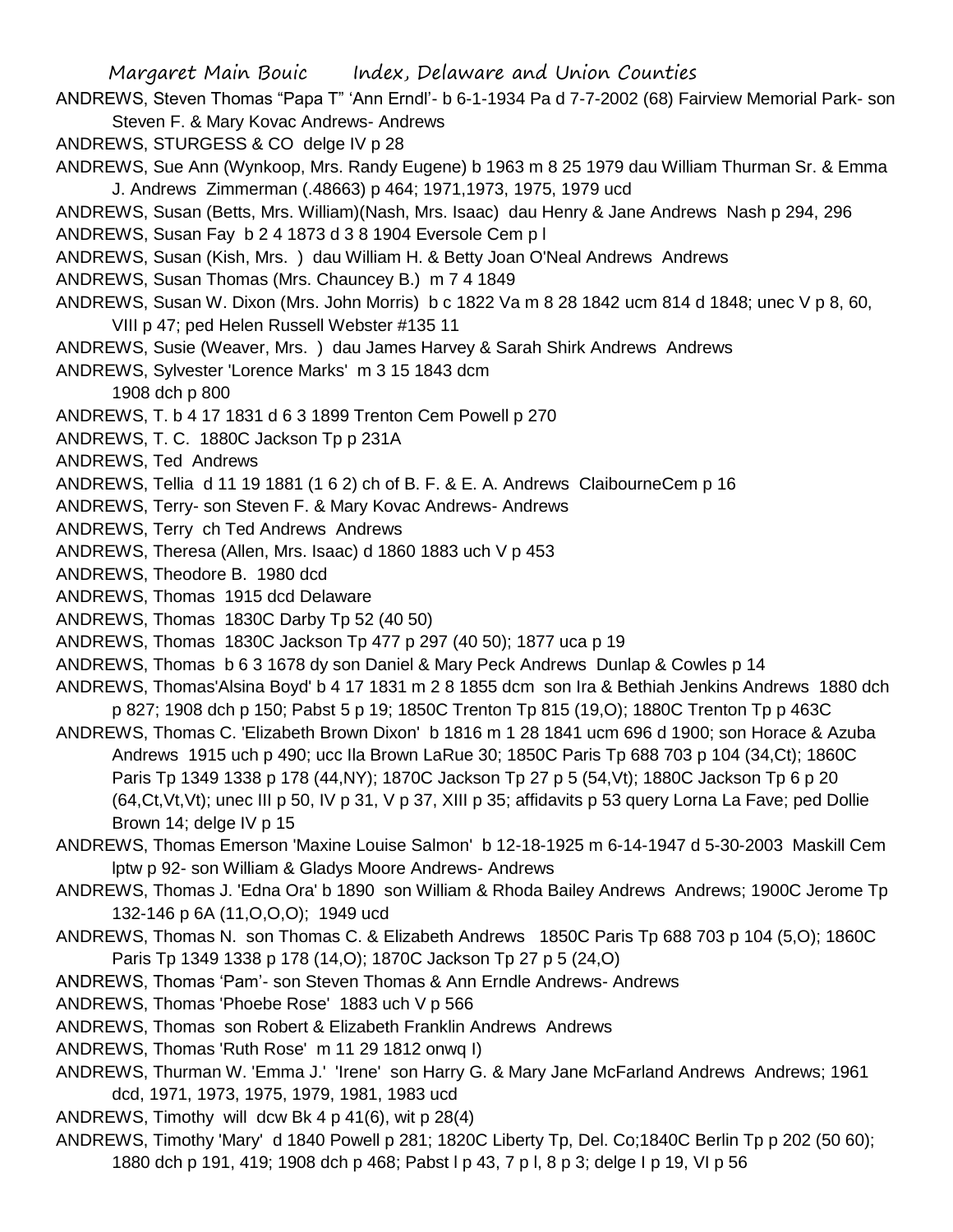ANDREWS, Timothy Michael- b 12-2-1992 son David Scott & Emily Jane Zur-Linden Andrews- Andrews ANDREWS, Capt. Timothy 'Ruth' d 12 14 1880 (82 yrs) Old Liberty Chyd son Timothy Andrews 1880 dch p

419, 653; 1908 dch p 468; dumch p 456; 1850C Liberty Tp Del. Co 1505 (52, Ct); hadc p 34; Powell p

51; 1835 men 36 #45 p 64 Liberty Tp; 1880C Liberty Tp p 312A; delge VI p 56, VIII p 52 ANDREWS, Tinnie b 12 3 1855 d 5 2 1875 Mitchell Cem DJ p 18; dau James Monroe & Anna Sager Andrews

1915 uch p 793

ANDREWS, Tom- son William H & Gladys A. Moore Andrews- Andrews

ANDREWS, Tori Nicole- b 9-4-2000 dau Johnnie & Chrissy New Andrews- Andrews

ANDREWS, Tracy Rose Nicole b 1 3 1977 d 6 28 1982 dau Gary W. & Carolyn Green Andrews Andrews ANDREWS, Trista Nicole b 3 31 1988 dau Matt & Dalores Lyon Andrews Andrews

ANDREWS, Tunys F. 'Dorothea Dunfee' m 7 16 1923 d 4 29 1990 (90) Oakdale Cem son Frank & Alice Mitchell Andrews 1915 uch p 772; Mitchell 1121445; Andrews; 1900C Darby Tp 79-84 p 4A (3/12,O,O,O)

ANDREWS, Urdine (Doherty, Mrs. ) dau Burton & Eva Staley Andrews Andrews

ANDREWS, Velma Lou (Herbert, Mrs. William Glen) d 3-16-1983 (56) Radnor Cem- dau Albert Ray & Bertha Colvin Andrews Andrews

ANDREWS, Vena Wilson (Mrs. Alden O. T.) m 8 19 1877 ucm 6107; 1880C Liberty Tp Un Co 178 183 p 19 (21,O,O,O)

ANDREWS, Verna (Ballard, Mrs. ) dau Frank & Grace O. Russell Andrews Andrews

ANDREWS, Verne 'Albeada Call Piatt'- Andrews

ANDREWS, Verne- b 2-1898 son William & Lucy Andrews- 1900C Dover Tp 192-194 p 9A (2,O,O,O)

ANDREWS, Verne Sr."Skip" 'Mary Alice Mathias' d 1974; 1961 dcd; Andrews; parents of Richard L.

ANDREWS, Verne Jr.'Bea' son Verne Sr. & Mary A. Mathias Andrews Andrews

ANDREWS, Vernon R. 'Edith Anderson' b 1905 d 5 19 1972 (66) bur. Jerome IOOF Cem DJ p 118 son Burton & Eva Staley Andrews Andrews;1985 uch p 93; 1949, 1959,1967, 1971 ucd

ANDREWS, Vickie A. (Huffman, Mrs. John) b 5 12 1952 m 7 9 1969 d 3 21 1989 bur Milford dau Samuel E. & Mary Coleman Andrews Andrews

ANDREWS, Vide (Smith, Mrs. David M.) m 7 26 1876 ucm 5904 mt 3 p 30

ANDREWS, Viola (Lewis, Mrs. ) dau Ernest & Wilhemina Adams Andrews Andrews 1666; unec VIII p 29

ANDREWS, Viola- b 3-1895 dau William & Lucy Andrews- 1900C Dover Tp 192-194 p 9A (5,O,O,O)

ANDREWS, Virginia A. dau Henry & Polly Andrews 1850C paris Tp 686 701 p 104 (3,O)

ANDREWS, Virginia dau Carl E. & Mildred L. Martin Andrews Andrews

ANDREWS, Virginia (Francis, Mrs. George) dau Thomas J. & Edna Ora Hull Andrews Andrews 16

ANDREWS, Virginia (Jones, Mrs. James L.) dau Harry G. & Mary Jane McFarland Andrews Andrews ANDREWS, Virginia L. (McKnight, Mrs. Leroy)- Andrews

ANDREWS, Vivian b 1964 dau Dale R. & Nancy Andrews 1969, 1971 dcd

ANDREWS, W. 'Mary' 1915 dcd Powell

ANDREWS, Wallace 1880C Oxford Tp p 390C

ANDREWS, Walter son Charles & Florence B. Slack Andrews Andrews

ANDREWS, Walter C. son Bertrand & Rachel Hand Andrews dumch p 457

ANDREWS, Wanzo son John Clayton & Ruth J. Martin Andrews 1880C Taylor Tp 17 18 p 2 (4,O,O,O)

ANDREWS, Wells S. 'Amelia Mercer' son Timothy Andrews 1880 dch p 217, 653; 1908 dch p 103; 1850C

Liberty Tp 1505 (19); 1880C Liberty Tp p 309C; Powell p 170

ANDREWS, W. H. DJ Cem p 119; 1883 uch V p 342; 1877 uca p 53

ANDREWS, Wheeler R. son Daniel H. & Mary Beach Andrews Andrews

ANDREWS, Willard F. 'Alice Lane' son Albert Ray & Bertha Colvin Andrews Andrews; 1971 ucd; 1976 dch p 371

ANDREWS, Dr. William- 1842; W. Liberty- unec XII p 54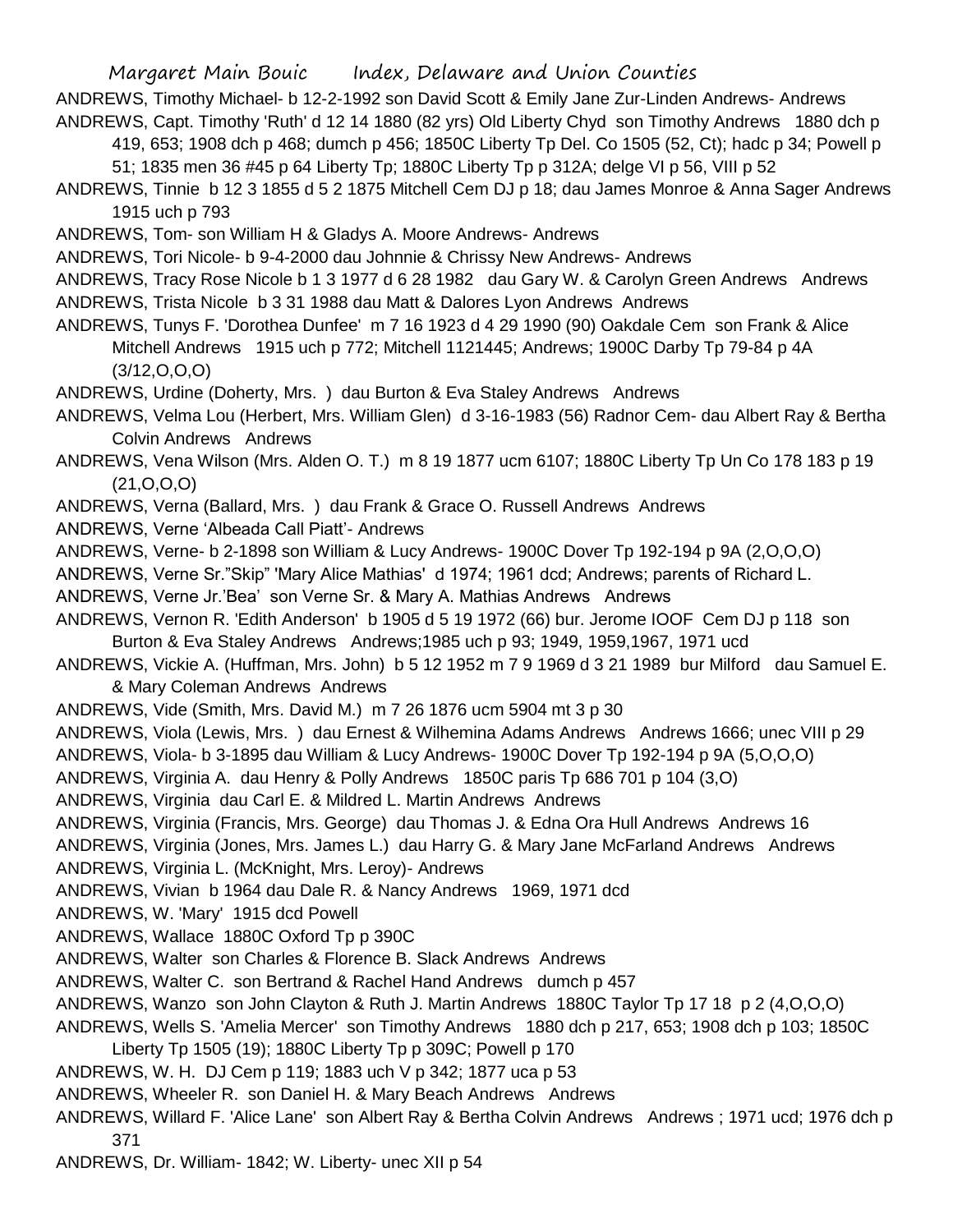ANDREWS, William 1915 uch p 422

ANDREWS, William Powers Pat p 47

ANDREWS, William (Concord Tp) mt 6 15 1859

ANDREWS, William 1967 ucd

ANDREWS, William A. III son William H. II & Betty Joan O'Neal Andrews Andrews

ANDREWS, William son Charles E. Andrews Andrews

ANDREWS, William D. b 12-2-1917 d 2-4-1993 (75) Oller Cem- son Charles & Blanche Kent Andrews-Andrews; 1961, 1969 dcd

ANDREWS, William 'Effa Welch' b 6 20 1814 m 11 12 1841 d 5 2 1863 (48 11 4) Oller Cem Powell p 85; son Jesse & Mary P. Andrews Wm. G. Andrews p 2; 1915 uch p 878

ANDREWS, William son Frank & Esther Anderson Andrews 1949, 1973 ucd; Anderson 18343; Andrews; 1959 ucd (14). 1967, 1973 ucd

ANDREWS, William G. 1908 dch p 387

ANDREWS, William Girard 'Mary M. Hill' b 5 7 1844 Bellepoint m 9 17 1868 ucm 4433 d 10 22 1918 Idaho; son William & Effa Welch Andrews 1883 uch IV p 477, 536; Wm. G. Andrews p 1,2; 1880C Concord Tp p 268A

ANDREWS, William Granville son Henry Fairchild & Polly Andrews 1850C Paris Tp 686 701 p 104 (50) mt 10 7 1868; Lorna La Fave letter

ANDREWS, William Harold son William H. & Gladys A. Moore Andrews Andrews

ANDREWS, William Henry 'Rhoda Bailey' b 1855 d 1937 Jerome IOOF DJ Cem p 107; Andrews 1; son Jesse & Harriet Andrews 1860C Jerome Tp 28 2 p 4 (4,O); 1870 Jerome Tp 275 262 p 35 (14,O); 1880C

Jerome Tp 68 p 8 (24,O,Pa,O); 1900C Jerome Tp 132-146 p 6A (44,O,O,O) m 19y

ANDREWS, William H. 'Gladys A. Moore' b 1897 d 1975 Maskill Cem lptw p 92 Andrews

ANDREWS, William H. son Jesse & Harriet Andrews 1860C Jerome Tp 28 26 p 4 (4,O)

ANDREWS, William H. 1880C Dover Tp p 167A

ANDREWS, Dr. William H. 'Minerva Bean' b 2 20 1829/30 m 11 11 1860 dcm d 2 12 1903 bur NM p 3; Bean (11211); 1915 uch p 433; 1883 uch V p 342; Maugans Anc p 99; 1860C Millcreek Tp 1596 (30,O); 1870C Mil Tp 11 (39,O); 1880C Dover Tp 70 75 p 26 (50,O,O,O); 1900C Dover Tp 79-81 p 4A (70,O,Penn,Irel);

ANDREWS, William H. son Wells S. & Amelia Mercer Andrews 1880 dch p 653

ANDREWS, William,Sr. 'Irene''Emma Jean Durigg'- b 8-13-1916 d 8-29-1993 (77) Oller Cem- son Harry G. & Mary J. McFarland Andrews- Andrews

ANDREWS, William J. II 'Betty Joan O'Neal' Andrews

ANDREWS, William b 1814 son Jesse Andrews Wm. G. Andrews p 1

ANDREWS, William heir of Laura P. Harter dcw Bk 4 p 292(31)

ANDREWS, William 'Lucinda Case' m 3 9 1843 dcm; hadc p 50; DJ Cem p 103

ANDREWS, William 'Lucy'- v 12-1856; 1900C Dover Tp 192-194 p 9A (43,O,O,O) m 10y

ANDREWS, William 'Lydia' 1850C Jerome Tp 1800 1821 p 264 (27,O)

ANDREWS, William 'Myrtle' Andrews

ANDREWS, William N. son John M. & Mary Andrews 1870C Jackson Tp 78 77 p 12 (4,O)

ANDREWS, William O. 1980 dcd

ANDREWS, William P.'Mary Gabriel' m 11 11 1880 ucm 6827

ANDREWS, William 'Rebecca' desertion dcga p 47 Del. Pat & Fr. Chron. 9 24 1829

ANDREWS, William Rhodes son Guy Carleton Andrews Wm. G.Andrews p 55,56

ANDREWS, William Robert b 4 3 1989 son Matthew F. & Delores J. Lyon Andrews Andrews

ANDREWS, William 'Sarah E.'- b 12-1837 1900C Dover Tp 133-135 p 6B (62,O,Va,O)

ANDREWS, William 'Sarah A. Patterson' m 5 30 1854 ucm 2098; unec VIII p 19

ANDREWS, William T. 'Emma J.'- 1991 ucd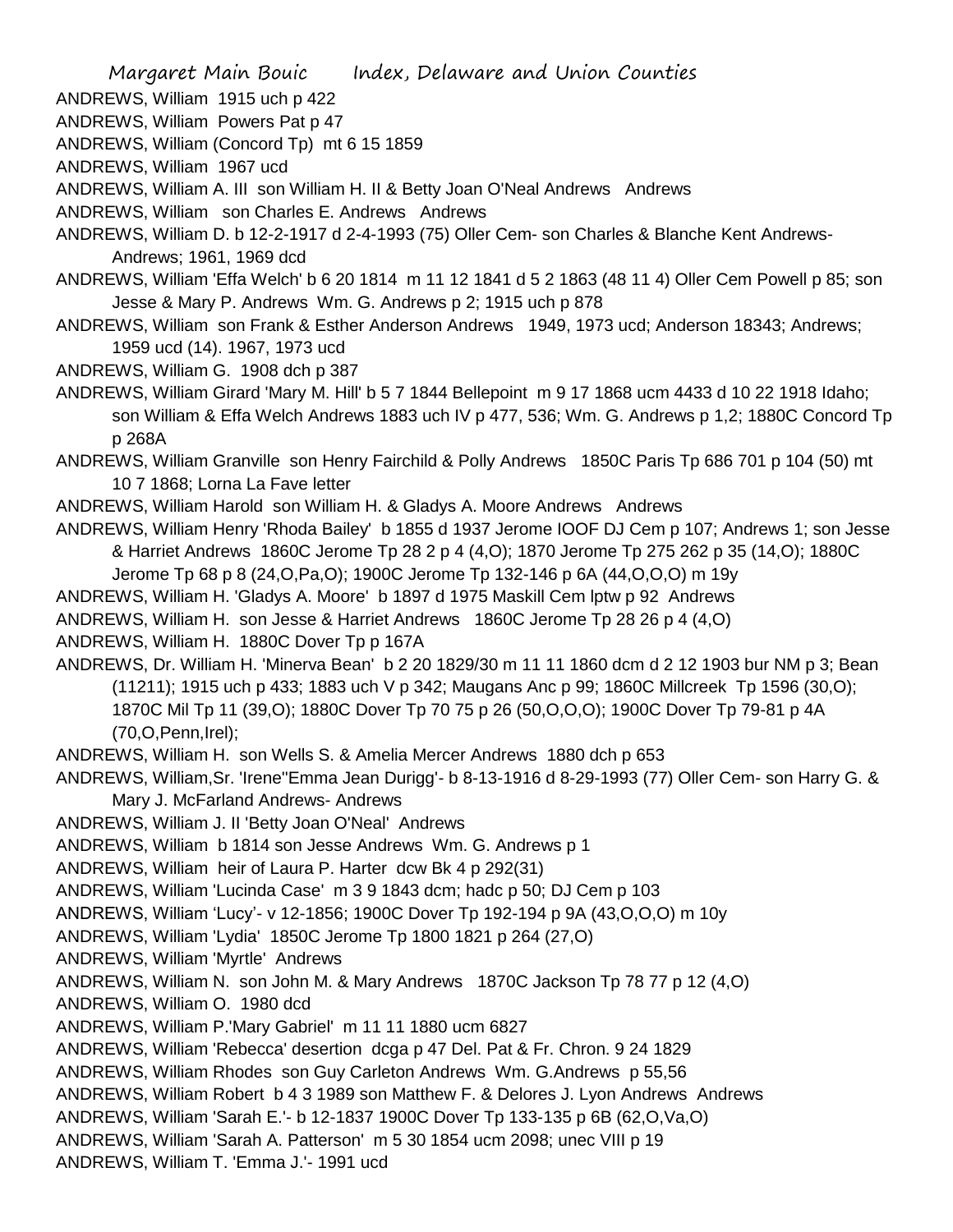Margaret Main Bouic Index, Delaware and Union Counties ANDREWS, William T.,Jr- son William Sr, & Irene Andrews- Andrews ANDREWS, William Thurmand Sr. Andrews ANDREWS, William son W. Thurman & Emma J. Andrews b 1958(9) 1971, 1973, 1975 ucd ANDREWS, William- son William H. & Gladys A. Moore Andrews- Andrews ANDREWS, William- b 8-1891 son William & Rhoda Bailey Andrews- 1900C Jerome Tp 132-146 p 6A (9,O,O,O) ANDREWS, Willie son W. & L. L. d 2 9 1850 (1d) Jerome Cem ANDREWS, Wilma (Murfield, Mrs. ) dau Claude & Lena Belle Corbin Andrews Andrews ANDREWS, Winifred dau Archibold & Ruth Fletcher Andrews Andrews 111; 1870C Dover Tp 13 (3,O); 1880C Mil Tp 68 72 p 8 (13) ANDREWS, W. L. 'Anna K. Ruebush' brother I. M. Andrews Powers p 79 ANDREWS, W.' L. L.' Darby Jerome Cem p 102 ANDREWS, W. P.'Sarah A.' DJ Cem p 103; 1860C Jerome Tp 52 50 p 7 (37) ANDREWS, W. P. 'Lucy A. Adams' m 1 12 1865 ucm 3668 ANDREWS, Zachary bapt 1731 son Daniel & Mary Cowles Andrews Dunlap & Cowles p 15 ANDREWS, Zachary Lewis b 4 16/15 1987/86 son Lenard & Kimberly Ann Beams Andrews Andrews; St. Paul p 80 ANDREWS, Zebulon b 1722 son Daniel & Mary Cowles Andrews Dunlap & Cowles p 15 ANDRICH, Billy(William, Jr.) 'Kathy' b 1963 son William Thomas & Patricia Ann Elzey Andrich 1969, 1980 dcd ANDRICH, Catherine Marie b 1967 dau William T. & Patricia A. Andrich 1969 dcd engaged to Michael Adam Snavely Andrick ANDRICH, Charles 1880C Berkshire p 419A ANDRICH, Donald son George & Doris Andrich Andrich ANDRICH, Doris (Mrs. George) 1961, 1969, 1971 dcd; Andrich ANDRICH, George 'Doris' d 11 2 1982 1961, 1969, 1971 dcd; Andrich ANDRICH, Jane (Smith, Mrs. ) dau George & Doris M. Andrich Andrich ANDRICH, John brother George Andrich Andrich ANDRICH, Kathy (Mrs. Billy) 1980 dcd ANDRICH, Maxine (Dixon, Mrs. Leroy) b 1953 dau George & Doris M. Andrich 1961, 1969 dcd ANDRICH, Patricia Ann Elzey (Mrs. William Thomas)(Stiffler, Mrs. ) m 1 6 1962 dau James F. Elzey 1969 dcd; Andrews ANDRICH, Virginia (Norman, Mrs. William Edward) m 6 11 1967 dau George & Doris M. Andrich 1961 dcd (16); Andrich ANDRICH, William Thomas 'Patricia Ann Elzey.' m 1 6 1962 son George & Doris Andrich; 1969 dcd; Andrich ANDRICK, Charles William son E. & E b 10 12 1858 Fancher Cem. Powell p 132 ANDRICK, Clarry Buffenburgh (Mrs. Jacob) m 5 1 1819 Madison Co unec IV p 51 ANDRICK, Frankie Ray b 12 10 1884 Berkshire Tp son Jacob B. & Frances Maria Bayles Andrick dcb ANDRICK, Hallie May b 1 3 1896 Delaware Town dau Jacob B. & Frances Maria Bayles Andrick dcb ANDRICK, J. V. 1880C Genoa Tp p 403C ANDRICK, Lois Elaine (Thiergartner, Mrs. John Michael)- b 4-17-1956 m 12-3-1977 dau Howard Andrick Andrick; St. Paul p 152 ANDRICK, Howard Andrick ANDRICK, Jacob 'Clarry Buffenburgh' m 5 1 1819 Madison Co unec IV p 51 ANDRICK, Rolo Otha b 2 1 1881 Genoa Tp son Jacob B. & Frances N. Bailes Andrick dcb ANDRICKS, Mary Elizabeth (Fausnaugh, Mrs. Adam) 1883 uch V p 436 ANDRIX, Claudia (Mrs. John C.)- Andrix ANDRIX, Daisy b 7 22 1880 Berkshire Tp dau Charles & Amanda Bales Andrix dcb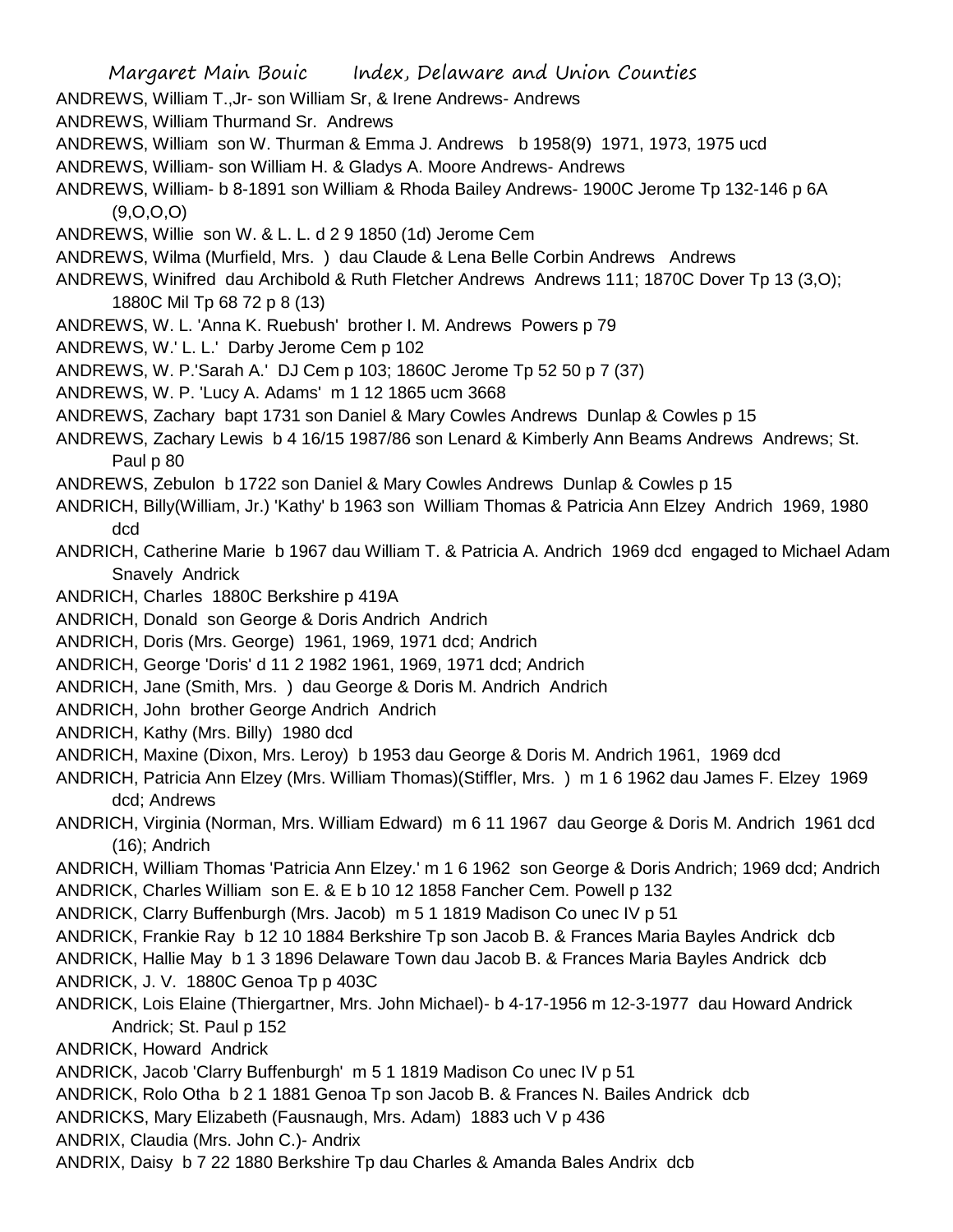Margaret Main Bouic Index, Delaware and Union Counties ANDRIX, Daniel b 1952 lived with Carl L. & Laura Fowler 1969 dcd ANDRIX, Debbie (Mrs. John K.)- Andrix ANDRIX, Diane (Mrs. Michael)- Andrix ANDRIX, Donny 'Mary'- Andrix ANDRIX, Glenn A. 'Thelma L. 1969, 1971, 1980 dcd ANDRIX, Grover b 6 15 1893 Berkshire Tp son Jake & Frances Bales Andrix dcb ANDRIX, Jack R. 'Juanita' d 1-13-1998 (74) Cheshire Cem- Andrix; 1980 dcd ANDRIX, John C. 'Claudia'- son Jack R. & Juanita Andrix- Andrix ANDRIX, John H. 'Debbie'- son Jack R. & Juanita Andrix- Amdrix; 1980 dcd ANDRIX, John W. 1980 dcd ANDRIX, Juanita (Mrs. Jack R.) Andrix; 1980 dcd ANDRIX, Kimberly Jo (Jolliff, Mrs. Duane Clark) m 9 9 1989 dau John Andrix Andrix; Jolliff ANDRIX, Lou (Donahue, Mrs. )- sister Jack R. Andrix- Andrix ANDRIX, Martha J. 1979 ucd ANDRIX, Mary (Mrs. Donny)- Andrix ANDRIX, Michael 'Diane'- son Jack R. & Juanita Andrix- Andrix ANDRIX, Moses son E. & E. d 3 12 1881 Fancher Cem Powell p 132 ANDRIX, Pamela (Campbell, Mrs. Ricky)- dau Jack R. & Juanita Andrix- Andris ANDRIX, Richard A. "Rick" son Jack R. & Juanita Andrix- Andrix; 1980 dcd ANDRIX, Sarah Berkshire Tp p 416C ANDRIX, Thelma L. (Mrs. Glenn A.) 1969, 1971, 1980 dcd ANDRIX, Titus Anthony- b 7-20-2004 son Donny & Mary Andrix- Andrix ANDROS, A. R. 1883 uch IV p 477 ANDROS, Governor Dunlap & Cowles p 127 ANDROS, Sir Edmond Nash p 226; Powers Pat p 307 ANDRIETTI, Louis A. 'Ruth' 1969, 1971, 1980 dcd ANDRIETTI, Louise b 1959 dau Louis & Ruth Andrietti 1969, 1971 dcd ANDRIETTI, Opel L. Collins (Mrs. Samuel D.) d 7-4-2004 (79) Resurrection Cem, Andrietti; 1971, 1980 dcd ANDRIETTI, Ricky b 1953 son Louis A. & Ruth Andrietti 1969, 1971 dcd ANDRIETTI, Ruth (Mrs. Louis A.) 1969, 1971 dcd ANDRIETTI, Samuel D. 'Opel L.' Andrietta; 1971, 1980 dcd ANDRIETTI, Sharon (Schoene, Mrs. Wayne Kenton) b 8 7 1954 m 8 31 1982 dau Louis A. & Ruth Andrietti Zimmerman (.475211) p 350; 1969, 1971 dcd ANDRUS, Mr. Powers Pat p 140 ANDRUS, (Andress). Alden O. T. son Orin B. & Clarinda M. Andrus affidavits p 32 7 4 1887 1915 uch p 266; 1880C Liberty Tp Un Co p 0043; unec X p 43 ANDRUS, Adell (Hard, Mrs. Stephen) b 10 30 1852 m 10 30 1872 d 6 3 1892 dau Samuel W. & Diana Case Andrus onwq VII p 52 ANDRUS, Alyce C. (Mrs. Paul G.) 1969, 1971, 1980 dcd ANDRUS, Carl 'Judy' Dreiseidel; Andrus ANDRUS, Clarinda M. (Mrs. Orin B.)(Argo, Mrs. O. S.) div ' ' affidavits p 32 7 4 887 ANDRUS, Claud B. b 4 7 1887 Berlin Tp son F. H. & Lillie Huston Andrus dcb ANDRUS, Cornelia A. Ridgeway (Mrs. Daniel) b 11 1 1825 d 1 16 1900 Cheshire Cem Powell p 60a; Pabst O ANDRUS, Dr. Daniel Fowler p 94, 110 ANDRUS, Daniel b 2 28 1824 d 8 29 1898 Cheshire Cem son Timothy & Naama Roberts Andrus Strong p 2; 1880 dch p 810; Pabst O;Powell p 60a; Pabst 2 p 8,68; 8 p 49, 62, 65, 72; CCC Berlin Tp 1875 p 5;

hadc p 18

ANDRUS, Daniel 1840C Paris Tp 940 (60 70); unec X p 43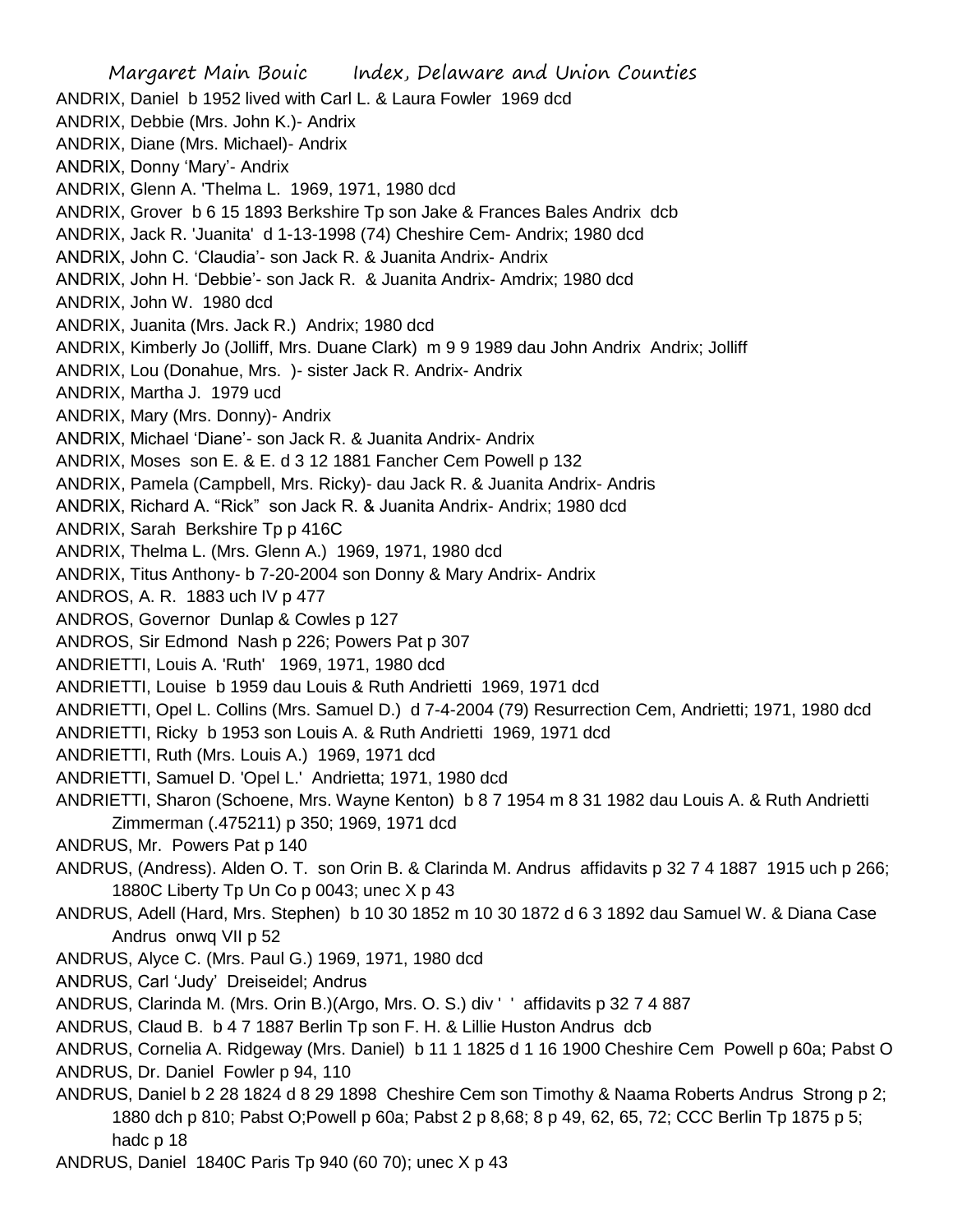- Margaret Main Bouic Index, Delaware and Union Counties
- ANDRUS, Delila De Witt (Mrs. Peter) m 1828 ucm 157; 1883 uch III p 288
- ANDRUS, Diana Case (Mrs. Samuel W.) b 2 13 1821 d 11 10 1890 dau Isreal Putnam & Laurina Morrison Case onwq VII p 51
- ANDRUS, Dick Earl 'Ena Liggett' son Abner & Mary Westervelt Andrus Carr 114(10)13)
- ANDRUS, Ebenezer d 1 6 1841 (5) Oller Cem p l5; son Hyram & Polly Andrus Strong p 2
- ANDRUS, Eleanor Paine (Mrs. Miner G.) onwq VII p 52
- ANDRUS, Eliza dau Hyram & Polly Andrus Strong p 2; Pabst 2 p 59, 8 p 53
- ANDRUS, Eloise (Cody, Mrs. Joseph Paul)- Andrus; Cody
- ANDRUS, Ena Liggett (Mrs. Earl) b 8 29 1881 or 1882 d 1942 dau William Arthur & Elizabeth Miller Liggett Carr 114(10)13
- ANDRUS, Essie (Ridgeway, Mrs. George W.) 1880 dch p 702
- ANDRUS, Estelle b 10 5 1848 d 11 27 1851 dau Samuel W. & Diana Case Andrus onwq VII p 52
- ANDRUS, Dr. Frank nephew of Dr. Daniel Andrus Fowler p 94
- ANDRUS, Hannah b NY d 8 5 1838 (25y) Oller Cem p l5 dau Ebenezer & Valinda Andrus Pabst 8 p 64, 69
- ANDRUS, Hannah Smith (Mrs. william) m 7 30 1860 ucm 3049
- ANDRUS, Harriet (Domigan, Mrs. C. Orville) b 5 27 1857 m 3 24 1881 d 8 21 1937 dau Daniel & Cornelia Ridgeway Andrus
- ANDRUS, Harriett (Stone, Mrs. William) dau Timothy & Naama Roberts Andrus Strong p 2; Pabst 8 p 64, 69
- ANDRUS, Herschel W. 'Jennie Wilson' b 8 15 1844 d 10 25 1895 son Samuel W. & Diana Case Andrus onwq VII p 52
- ANDRUS, Hyram (Hiram) 'Polly Roberts' d 6 16 1845 (42) Oller Cem p l5; Pabst O
- ANDRUS, Hugh Pabst 8 p 64, 69
- ANDRUS, Jennie Wilson (Mrs. Herschel W.) onwq VII p 52
- ANDRUS, Joseph 'Mary Dart' Powell p 299
- ANDRUS, Judy (Mrs. Carl)- Andrus
- ANDRUS, Laura E. (Fry, Mrs. William H.) dau Daniel Andrus 1880 dch p 810
- ANDRUS, Lucinda (Janes, Mrs. Marshal) m 2 14 1839 Pabst 8 p 50, 62
- ANDRUS, Lucy B. d 4 17 1870 (36y) Oller Cem p l5; Pabst O; Strong p 2
- ANDRUS, Mahala (Strong, Mrs. Lucius Collins) b 6 25 1804 d 7 17 1889 dau Timothy & Naama Roberts Andrus Powell p 60; dcq Ruby Bockoven Pugh 15; Strong p 1,2; 1880 dch p 668, 702, 718
- ANDRUS, Marcia (Dreiseidel, Mrs. Eric)- dau Carl & Judy Andrus- Andrus
- ANDRUS, Mary Pabst 8 p 64, 69
- ANDRUS, Mary Dart (Mrs. Joseph) Powell p 229
- ANDRUS, Mercy dau Timothy & Naama Roberts Andrus Strong p 2
- ANDRUS, Miner G. 'Eleanor Paine' b 11 28 1842 m 4 2 1873 son Samuel W. & Diana Case Andrus onwq VII p 52
- ANDRUS, Minerva (Jaynes, Mrs.Horace) dau Timothy & Naama Roberts Andrus Stroug p 2
- ANDRUS, Naama Roberts (Mrs. Timothy) d 2 27 1854(69 9 7) dau Joel Roberts 1880 dch p 702; Ruby Bockoven Pugh 31
- ANDRUS, Nellie dau Herschel W. & Jennie Wilson Case Andrus b 1888 onwq VII p 52
- ANDRUS, Orrin B.'Clarinda M.' d 5 15 1861(34 1 15) Blockhouse Cem Powell p 51 affidavits p 32 7 4 1887
- ANDRUS, Paul G. 'Alyce C.' 1969, 1971, 1980 dcd
- ANDRUS, Peter 'Delila DeWitt' m 1828 ucm 157; 1883 uch III p 288; 1840C Paris Tp 939 (40 50)
- ANDRUS, Polly (Carpenter, Mrs. Nathan) b 1829 d 1893 Power p 261
- ANDRUS, Polly Roberts (Mrs. Hyram) d 3 19 1855 (50 4 8) Oller Cem p l5; Strong p 2
- ANDRUS, Randal 1840C Paris Tp 940 (20 30)\_
- ANDRUS, Stout Platt d 1 21 1861 (5 11 5) Oller Cem p ll son S. & E. G.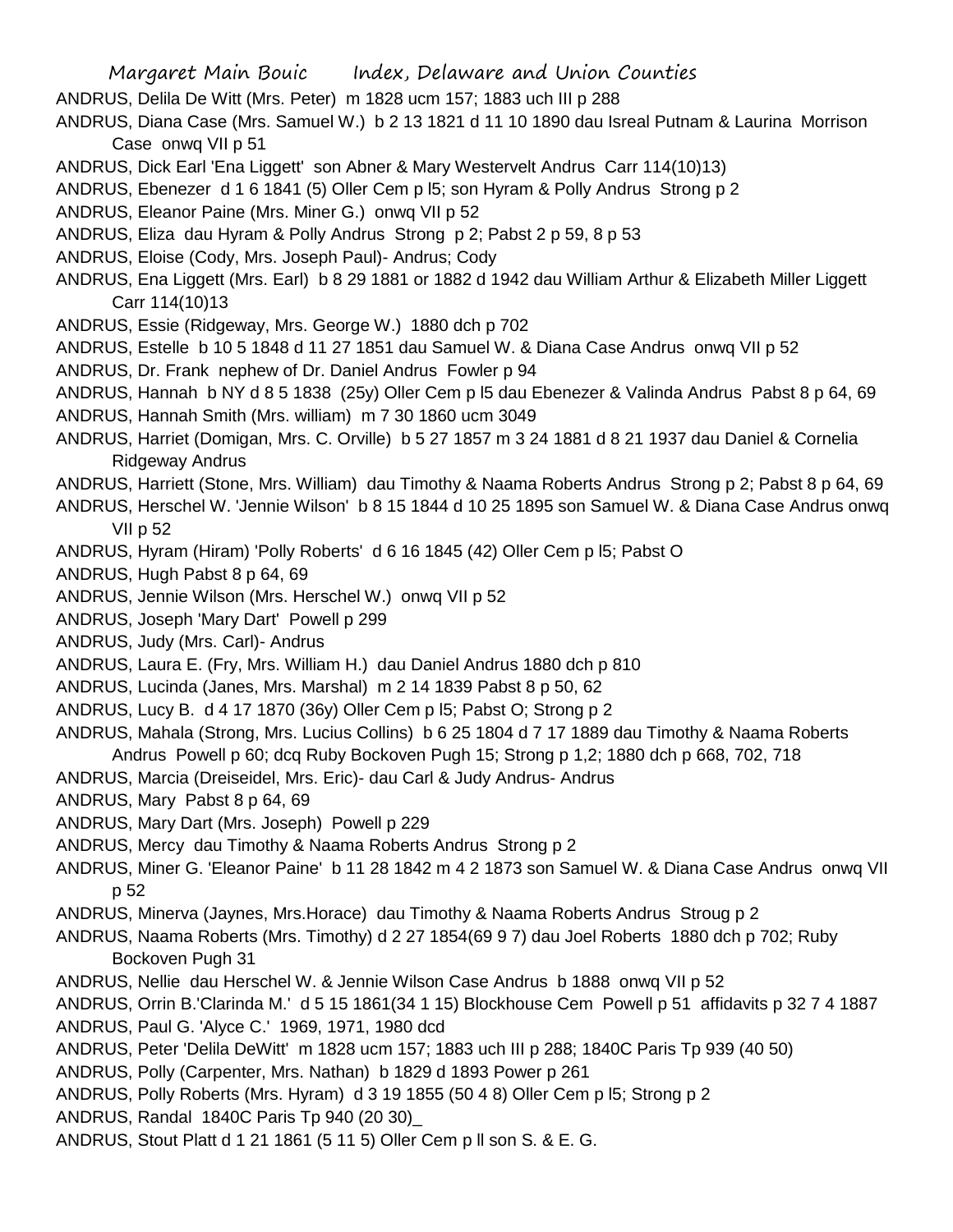Margaret Main Bouic Index, Delaware and Union Counties ANDRUS, Timothy 'Naama Roberts' b 11 21 1783 m 5 20 1784 d 8 14 1860 Blockhouse Cem Powell p 5l; son Joseph & Mary Dar Andrus; dcq Ruby Bockoven Pugh30; 1880 dch p 702; Strong p 2; Powell p 51; delge V p 36 ANDRUS, William 'Hannah Smith' m 7 30 1860 ucm 3049 ANDRUS, Will Nash p 68 ANDRUZIS, Andrew- son Stanley John & Carol Andruzis- Andruzis ANDRUZIS, Carol S. (Mrs. Stanley John) Andruzis; 1980 dcd ANDRUZIS, David- son Stanley A. & Eleanor Romanoski Andruzis- Andruzis ANDRUZIS, Jacque- dau Stanley John & Carol Andruzis- Andruzis ANDRUZIS, Jason- son Stanley John & Carol Andruzis- Andruzis ANDRUZIS, Joyce (Lee, Mrs. )- dau Stanley A. & Eleanor Romanoski Andruzis- Andruzis ANDRUZIS, Karen- dau Stanley A. & Eleanor Romanoski Andruzis- Andruzis ANDRUZIS. Linda (Hutton, Mrs.)- dau Stanley A. & Eleanor Romanoski Andruzis- Andruzis ANDRUZIS, Stanley John 'Carol S.' b 10-21-1950 W. Va d 1-17-2000 - Andruzis; 1980 dcd ANDRUZIS, Stanley John-son Stanley A. & Eleanor Romanoski Andruzis- Andruzis ANDUS, Alden 1840C Dover Tp 1386 p 6 (40 50) ANDUS, Thomas 1850C Delaware Town 1048 (20, O, student) ANELICH, Betty A. (Mrs. Robert F.) 1969, 1971, 1980 dcd ANELICH, Robert F. 'Betty A.' 1969, 1971,1980 dcd ANESHENSLE, Anna Young (Mrs. Jacob Z) dcc Mary Smeck Eagon 31 ANESHENSLE, Jacob Z. 'Anna Young' d 1854/5 dcc Mary Smeck Eagon 30 ANGEL, Andrew b 1959 son William D. & Annabelle R. Angel 1969, 11971 dcd ANGEL, Annabelle R. (Mrs. William D.) 1961, 1969, 1971 dcd ANGEL. April b 1973 dau Ray & Rositta Angel 1979 ucd ANGEL, Arnold son Clyde & Helen L. Titus Angel Angel ANGEL, Bennett 1840C York Tp 317 (40 50); unec XII p 53 ANGEL, Carol Elaine (Bendict, Mrs. James Thomas) m 6 2 1970 dau Edsel Angel Benedict ANGEL, Claudia (Jackson, Mrs. ) dau Clyde & Helen L. Titus Angel Angel ANGEL, Clyde 'Helen L. Titus' b 4-16-1913 d 8-8-1993 (80) son Arthur & Jessie McGhee Angel- Angel ANGEL, Douglas Edwin 'Roberta Lynn Nicol' m 6 3 1989 son James Angel Angel; 1991 ucd ANGEL, Edsel Benedict ANGEL, Esther J. dau William D. & Annabelle R. Angel 1961, 1969 dcd; dg 10 19 1966 ANGEL, Etta Jean (Saltos, Mrs. Nicholas Thomas) b 1955 m 11 26 1983 dau William D. & Annabelle R. Angel Angel; 1961, 1969, 1971 dcd ANGEL, Gene son Clyde & Helen L. Titus Angel Angel ANGEL, Helen L. Titus (Mrs. Clyde) b 2 6 1921 d 7 21 1989 (68) dau Gladys Titus Angel ANGEL, James Angel ANGEL, Ray 'Rositta' 1979 ucd ANGEL, Ray b 1972 son Ray & Rositta Angel 1979 ucd ANGEL, Rebecca (Cole, Mrs. ) dau Clyde & Helen L. Titus Angel Angel ANGEL, Roberta Lynn Nicol (Mrs. Douglas Edwin) m 6 3 1989 dau Carlton Nicol Nicol; 1991 ucd ANGEL, Rositta (Mrs. Ray) 1979 ucd ANGEL, William D. 'Annabelle R.' 1961, 1969, 1971, 1980 dcd ANGEL, William son William D. & Annabelle R. Angel 1961 dcd (11) ANGELBECK, Angela Nicole- b 1-4-1977 dau Russell & Marla Drum Angelbeck- St. Paul p 112 ANGELBECK, Audrey- b 2-18-1975 dau Edward & Juanita Clemens Angelbeck- St. Paul p 112 ANGELBECK, Carissa- b 9-16-1984 ch Edward & Juanita Clemens Angelbeck- St. Paul p 112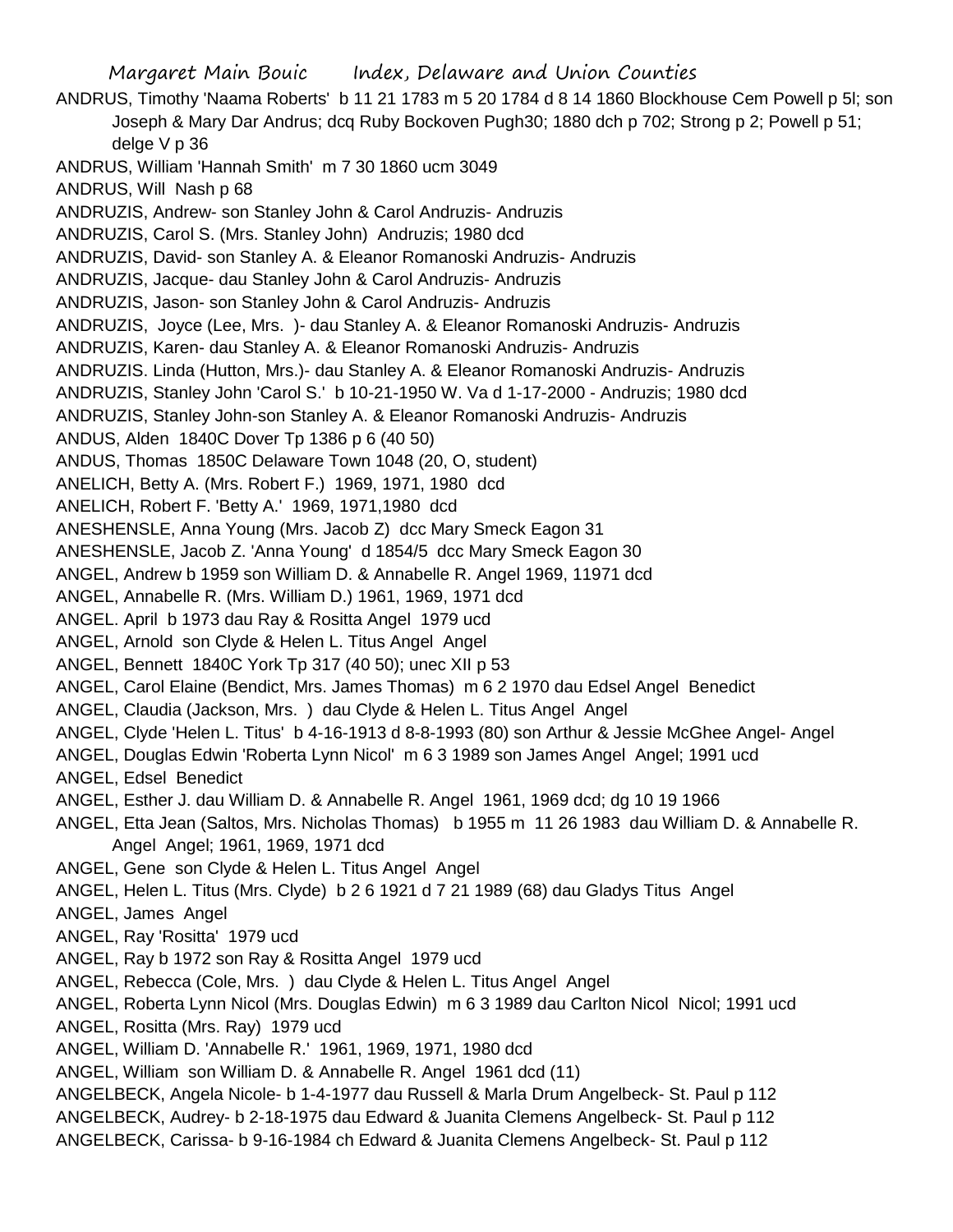- ANGELBECK, Cheryl (DeMatteo, Mrs. Michael Daniel)- b 2-23-1951 m 6-7-1969 dau Clarence & Patricia Finley Angelbeck- St. Paul p 112
- ANGELBECK, Christina A. Blum (Mrs. Russell L.) Angelbeck dau Gilbert & Sandy Blum- St. Paul p 112
- ANGELBECK, Clarence 'Patricia Finley' b 5-11-1930 m 3-17-1950 St. Paul p 112; Angelbeck
- ANGELBECK, Donald 'Tammy Phipps' b 11-28-1956 m 12-1985 son Clarence & Patricia Finley Angelbeck-St. Paul p 112; 1979, 1983 ucd
- ANGELBECK, Edward 'Juanita Clemens' b 5-12-1955 m 8 5 1972 son Clarence & Patricia Finley Angelbeck Angelbeck
- ANGELBECK, Heath- b 11-7-1977 son Edward & Juanita Clemens Angelbeck- Sst. Paul p 112
- ANGELBECK, Heather- b 1-27-1973 dau Edward & Juanita Clemens Angelbeck- St. Paul p 112
- ANGELBECK, Juanita Clemens (Mrs. Edward) b 1-1-1955 m 8 5 1972 dau Mark Clemens Angelbeck; St. Paul p 112
- ANGELBECK, Justin Angelo b 5 14 1985 d 2 10 1989 (3) bur our Lady of Lourdes son Russell W. & Christy A. Blum Angelbeck Angelbeck; St. Paul p 112
- ANGELBECK, Kaitlyn b 8-23-1987 dau Russell L. & Christina A. Blum Angelbeck Angelbeck; St. Paul p 112
- ANGELBECK, Kathy Ruth (Simpson, Mrs. William)(Williams, Mrs. Edward)- dau Clarence & Patricia Finley Angelbeck 1979, 1981 ucd; Angelbeck
- ANGELBECK, Meagan- b 2-20-1983 dau Kathy Ruth Angelbeck- St. Paul p 112
- ANGELBECK, Nickki dau Russell L. & Christy A. Blum Angelbeck Angelbeck
- ANGELBECK, Patricia Finley (Mrs. Clarence)(Cooper, Mrs. Frank E.) b 3-17-1928 m 3-17-1950 m(2) 10-25- 1993; Angelbeck, St. Paul p 112; 1979, 1983 ucd
- ANGELBECK, Russell 'Marla Drum'-St. Paul p 112
- ANGELBECK, Russel W.'Christina Blum' b 8-20-1953 m(2) 11-6-1984 son Clarence & Patricia Finley Angelbeck- 1983 ucd; Angelbeck; St. Paul p 112
- ANGELBECK, Tammy Phipps (Mrs. Donald)- St. Paul p 112
- ANGELBECK, Tara/Tarrah b 9-30-1986 ch Russell & Christina A. Blum Angelbeck Angelbeck; St. Paul p 112
- ANGELBECK, Travis- b 7-26-1987 ch Donald & Tammy Phipps Angelbeck- St. Paul p 112
- ANGELBECK, Tyler- b 9-15-1989 son Donald & Tammy Phipps Angelbeck- St. Paul p 112
- ANGELL, Alice (Whipple, Mrs. Eleazor) b 1649 m 1 26 1669 d 8 13 1743 dau Thomas & Alice Ashton Angell dcc Helen Wornstaff Kern 321; Whipple p 9,10; delge IV p 35
- ANGELL, Alice Ashton (Mrs. Thomas) b 2 1 1617/18 d 12 24 1694 dcc Helen Wornstaff Kern 643
- ANGELL. Amphillis (Smith, Mrs. Edward) Whipple p l0
- ANGELL, Ann (Atherton, Mrs. Israel D.) m 8 16 1838 dcm
- ANGELL, Audrey E. (Schneider, Mrs. Walter E.)- m 9-9-1945- Andell; Schneider
- ANGELL, Gideon C. 1908 dch p 387
- ANGELL. Margaret (Whipple, Mrs. Jonathon) dau Thomas & Alice Angell Whipple p 9, 10
- ANGELL, Rev. Paul pmc p 3
- ANGELL, Thomas 'Alice Ashton' b 1618 d 1684 dcc Helen Wornstaff Kern 642
- ANGENE, Lester E. 'Louise N.' 1969, 1971, 1980 dcd
- ANGENE, Louise N. (Mrs. Lester E.) 1969, 1971, 1980 dcd; Pabst 8 p 41
- ANGENE, Lyn dau Lester E. & Louise N. Angene b 1951 1969, 1971 dcd;,Angene dg 3 12 1969
- ANGER, H. L. 1915 uch p 400
- ANGESTINE, Blanche (Mrs. Philip) 1915 dcd Ashley R1
- ANGESTINE, Philip 'Blanche' 1915 dcd Ashley R1
- ANGEVINE, inf son B. & M d 7 11 1864 (6m8d) Marengo Cem Powell p 375
- ANGEVINE, Orven W. d 1 25 1880 (25y 16d) Marengo Cem Powell p 375
- NANGEVINE, Russel G. d 8 21 1876 (17y 13d) Marengo Cem Powell p 375
- ANGIER, Edmond Powers Pat p 46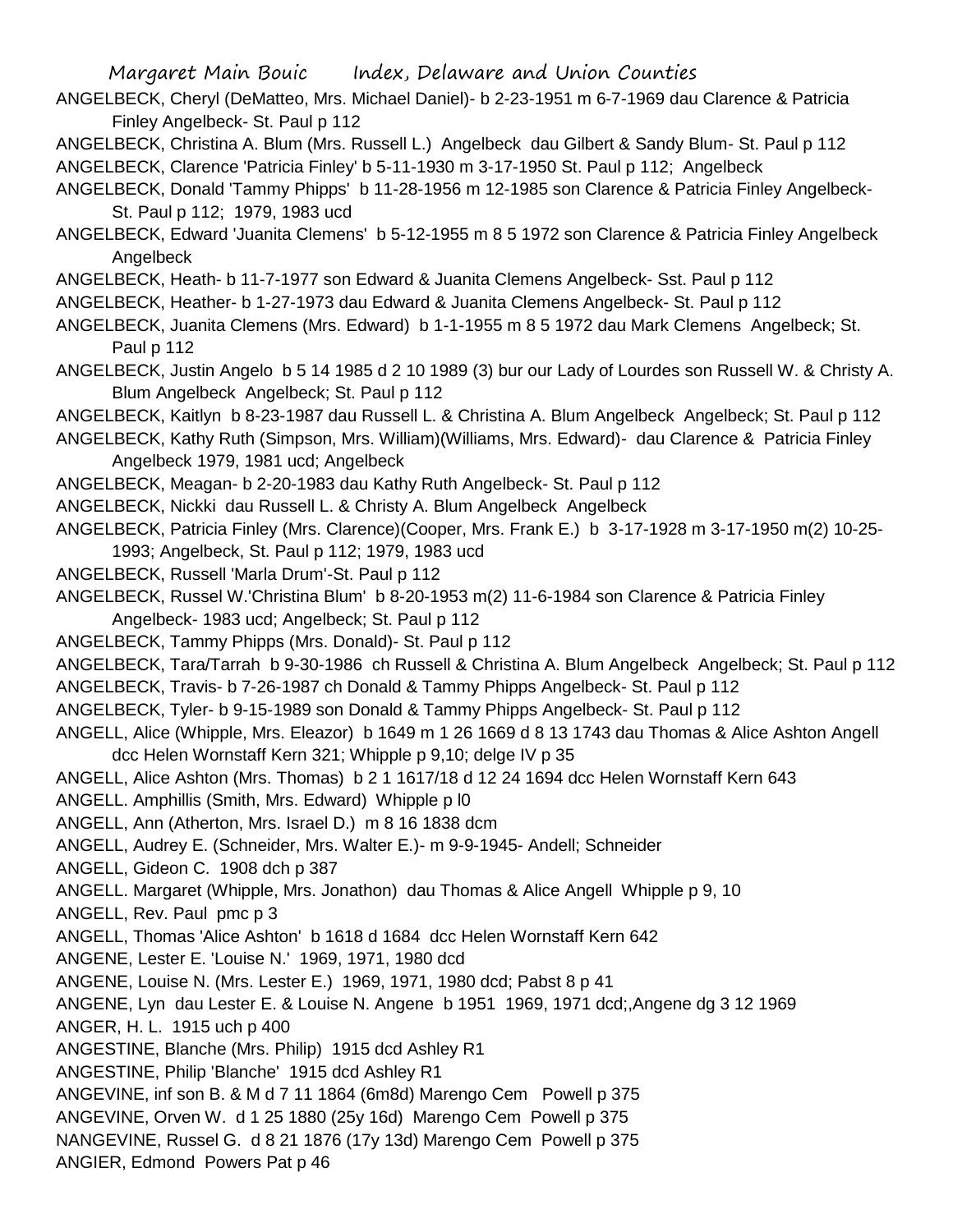Margaret Main Bouic Index, Delaware and Union Counties ANGIERS, Fanny (Hager, Mrs. Ephraim) d 4 22 1842 (75) Taylor (12743); Genther p 166 ANGLE. Mary (Baker, Mrs. Henry L.) m 3 3 1863 dcm 1880 dch p 614; 1908 dch p 173, 174, 175; dumch p 47 ANGLEBECK, Velma A. 1967, 1971 ucd ANGLER, Amanda D. b 6 24 1874 Radnor Tp dau Mathias & Mary Stevens Angler dcb ANGLES, Bernadine Angles ANGLES, John D. Scott d 10 20 1989 (23) bur Rockbridge Angles ANGLIN, Amy 1980 dcd ANGLIN, Karen (Mrs. Robert J.) 1980 dcd ANGLIN, Robert J. 'Karen H.' 1980 dcd ANGLIN, Robert b 1972 son Robert J. & Karen H. Anglin 1980 dcd ANGLIN, Wendy b 1967 ch Robert J. & Karen H. Anglin 1980 dcd ANGSTADT, Bruce Leroy b 7 20 1946 son Earl & Elizabeth May Schenk Angstadt Weiser p 143 ANGSTADT, Earl 'Elizabeth May Schenk' b 3 23 1919 m 1 13 1943 Weiser p 143 ANGSTADT, Elizabeth May Schenk (Mrs. Earl) b 3 15 1924 m 1 13 1943 dau Mary Esther Loy Weiser p 143 ANGSTADT, Janet Ellen Kuebler (Mrs. Warren) b 8 19 1922 m 7 17 1945 dau William Henry & Nellie J. Kuebler Weiser p 441 ANGSTADT, John William b 10 11 1951 son Warren & Janet Ellen Kuebler Angstadt Weiser p 441 ANGSTADT, Linda Kay b 10 8 1946 dau Warren & Janet Ellen Kuebler Angstadt Weiser p 441 ANGSTADT, Ronald Earl b 5 13 1957 son Earl & Elizabeth May Schenk Angstadt Weiser p 143 ANGSTADT, Sharon Kay b 3 15 1954 dau Earl & Elizabeth May Schenk Angstadt Weiser p 143 ANGSTADT, Warren 'Janet Ellen Kuebler' m 7 17 1945 Weiser p 441 ANGUS, Charles Everett 'Grace Ashbrook' m 6 25 1927 d 9 17 1977 (73) Oak Grove Cem Angus ANGUS, Deea (14 1983) dau Gene Angus Angus ANGUS, Everett Eugene son Charles E. & Grace Marie Ashbrook Angus Angus ANGUS, Grace Marie Ashbrook (Mrs. Charles Everett) m 6 25 1927 d 1 7 1981 (79) bur. Oak Grove Cem sister John L. Ashbrook Ashbrook; Angus ANGUS, Helen Louise (Gardner, Mrs. David) b 7 11 1956 Freshwater p 153 ANGUS, Jeanne dau Everett Eugene Angus Angus ANGUS, Lucy unec II p 11, 12, 19 ANHOLT, John--b Bavaria Naturalized 11-5-1846 delge VIII p 57; 1900c Paris Tp 73-76 p 7B (72,Ger) ANKLIN, Henry unec VIII p 29 ANKNEY, Caroline (Daniels, Mrs. Carl Eugene) m 12 18 1965 dau Edward W. & Edna Cannon Ankney Ankney; Daniels ANKNEY, Carolyn (WYgal, Mrs. Ohlnd) Ankney; Wygal ANKNEY, Edna Cannon (Mrs. Edward W.) d 1951 Ankney; 1949 ucd ANKNEY, (Martin, Mrs. Raymond) dau Edward W. & Edna Cannon Ankney Ankney ANKNEY, Edward W. 'Edna Cannon' b 3 31 1901 d 8 20 1966 son Michael & Caroline Good Ankney Ankney; 1949 ucd ANKNEY, Iva dau Edward W. & Edna Cannon Ankney Ankney; 1949 ucd ANKNEY, John son Edward W. & Edna Cannon Ankney Ankney; 1949 ucd ANKENBROKE, Mildred Montgomery, Mrs. John Allison) m 12 1929 Genther p 209 ANKLAM, Denise b 1964 dau Neal R. & Judy A. Anklam 1969, 1971 dcd ANKLAM, Judy A. (Mrs. Neal R.) 1969, 1971, 1980 dcd ANKLAM, Julie N. (Mrs. William A.) 1971, 1980 dcd ANKLAM, Neal R. 'Judy A.' 1969, 1971, 1980 dcd ANKLAM, William A. 'Julie N.' 1971, 1980 dcd ANKNEY, Caroline (Daniels, Mrs. Carl Eugene)- m 12-18-1965- Ankney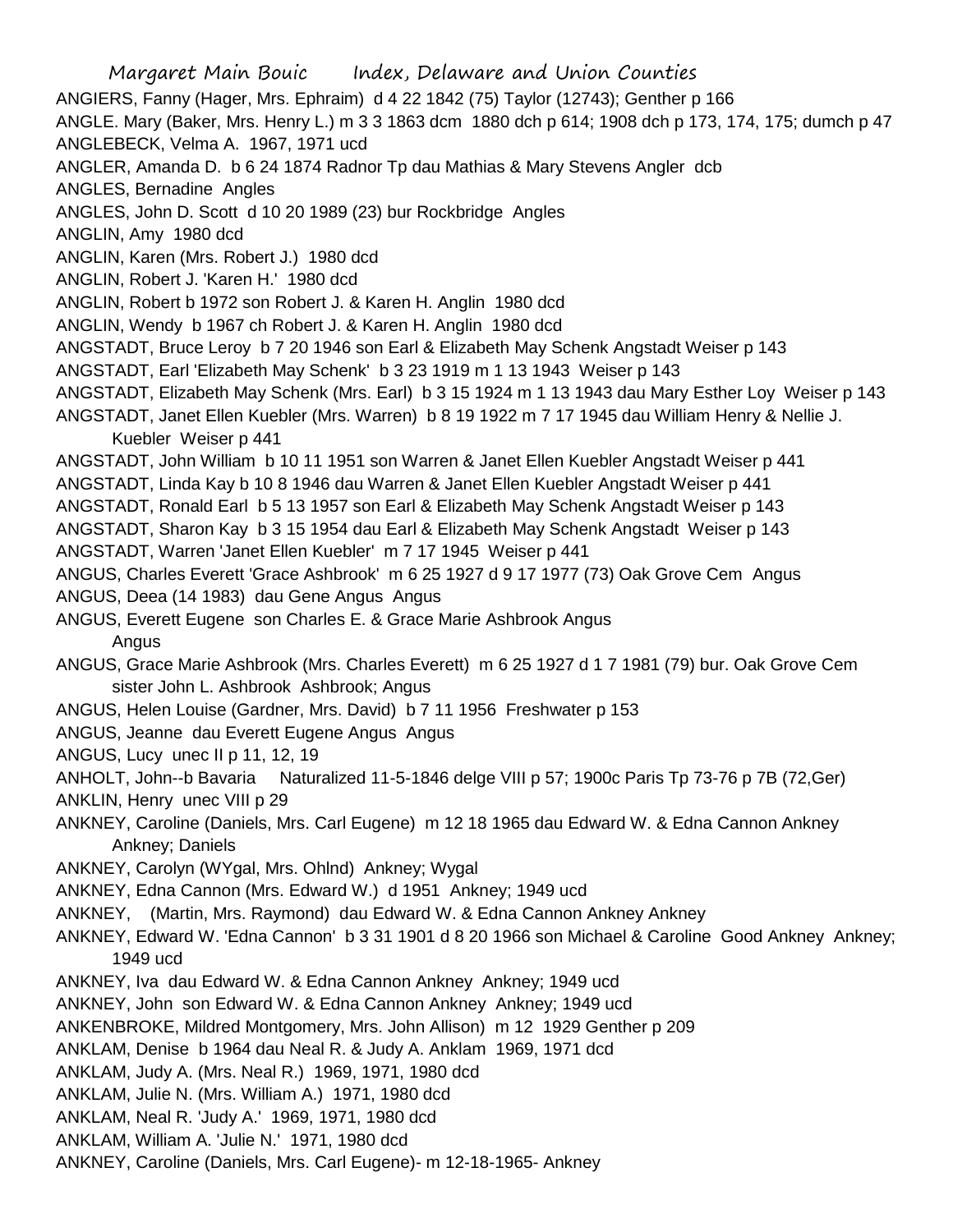ANKROM, Alvin Y, Sr.- son Alvin Y Ankrom, Sr.- Ankrom

- ANKROM, Alvin Y. 'Al'- b 6-8-1919 d 7-16-1999 (80) Glen Rest Cem- son Lee Zemroy & Myrtle Montgomery Ankrom- Ankrom
- ANKROM, Barbara R. (Mrs. William)-Ankrom
- ANKROM, Celia Tippie (Mrs. Gale) b 7-21-1914 m 2 16 1936 d 11-20-2002 Fairview Mem. Pk.- dau Parmer & Edna Robinson Tippie Ankrom
- ANKROM, Cheryl A. (Mrs. gary A.) 1983 ucd
- ANKROM, Chloie A. Stevens (Mrs. Noah L.) d 8 10 1984 (93);1961, 1969, 1971, 1980 dcd
- ANKROM, Dale Edward b 9 3 1949 son John & Inez Clevenger Ankrom Weiser p 741
- ANKROM, Dalene (Hale, Mrs. James)- dau Alvin Y. Ankrom, Sr.- Ankrom
- ANKROM, Earl- son Lee Zemroy & Myrtle Montgomery Ankrom- Ankrom
- ANKROM, Faith E. (Baird, Mrs. Carl E.) d 9 21 1971 dau Noah Ankrom bur Oak Grove Cem Baird
- ANKROM, Fred- son Lee Zemroy & Myrtle Montgomery Ankrom- Ankrom
- ANKROM, Gale 'Celia Tippie' b 10 4 1914 m 2 16 1936 d 9 6 1989 Fairview Mem Pk. son Noah & Chloie A. Ankrom Ankrom
- ANKROM, Gary A. 'Cheryl A.' 1983 ucd
- ANKROM, George- son Lee Zemroy & Myrtle Montgomery Ankrom- Ankrom
- ANKROM, Geraldine- dau Alvin Y. Ankrom. Sr.- Ankrom
- ANKROM, Ima Imogene (Sesler, Mrs. George Alanson) b 1 3 1926 m 12 12 1958 dau Lee & Myrtle Marie Montgomery Ankrom Taylor (1271(12)63772); Genther p 193
- ANKROM, Inez Clevenger (Mrs. John)(Swinney, Mrs. Dewey) b 6 20 1927 m Feb 1947 d 1953 dau Ivan W. & Maybelle E. Weiser Clevenger Weiser p 741
- ANKROM, John 'Inez Clevenger' m Feb. 1947 Weiser p 741
- ANKROM, John- son Lee Zemroy & Myrtle Montgomery Ankrom- Ankrom
- ANKROM, Joshua b 1978 son Gary A. & Cheryl A. Ankrom 1983 ucd
- ANKROM, Lee Zimaroy 'Myrtle Marie Montgomery' Genther p 193; Ankrom
- ANKROM, Leeroy- son Lee Zemroy & Myrtle Montgomery Ankrom- Ankrom
- ANKROM, Marshall B. Jr.- d 12-17-1997 brother William S. Ankrom- Ankrom
- ANKROM, Martha Eleanor Smith (Mrs. Robert Eugene) m 8 28 1965 dau Jay Allen Smith Ankrom
- ANKROM, Merney I. (Mrs. William)- Ankrom
- ANKROM, Myrtle Marie Montgomery (Mrs. Lee Zimaroy) Genther p 193; Ankrom
- ANKROM, Noah L. 'Chloie' 1961, 1969, 1971, 1980 dcd; Ankrom; Baird
- ANKROM, Raymond 1980 dcd
- ANKROM, Robert Eugene 'Martha Eleanor Smith' m 8 28 1965 son Gale & Celia Tippie Ankrom Ankrom ANKROM, Ross b 1982 son Gary A. & Cheryl A. Ankrom 1983 ucd
- ANKROM, Ruth Ann (Bowman, Mrs. Dean) dau Gale & Celia Tippie Ankrom Ankrom
- ANKROM, Sallie (Ford, Mrs. Randy)- dau William Ankrom- Ankrom
- ANKROM, Stacey (Steinke, Mrs. Bodo)- dau William Ankrom- Ankrom
- ANKROM, Wendy (Suoboda, Mrs. Brian)- dau William Ankrom- Ankrom
- ANKROM, William 'Merney I.'- Ankrom
- ANKRUM, Beulah M.Wilson (Mrs. Charles F.) d 5 22 1977 (40) bur Marengo Ankrum; 1969 dcd
- ANKRUM, Charles F. 'Beulah M.' 1969 dcd; Ankrum
- ANKRUM, Darlene b 1958 dau Charles F. & Beulah M. Ankrum 1969 dcd; Ankrum
- ANKRUM, Deborah (Daois, Mrs. ) b 1953 dau Charles F. & Beulah M. Ankrum 1969 dcd; Ankrum
- ANKRUM, Deneise b 1960 dau Charles F. & Beulah M. Ankrum 1969 dcd;Ankrum
- ANKRUM, Diannia dau Charles & Beulah M. Wilson Ankrum Ankrum
- ANKRUM, Dorothy (Hoffman, Mrs. ) b 1956 dau Charles F. & Beulah M. Ankrum 1969 dcd; Ankrum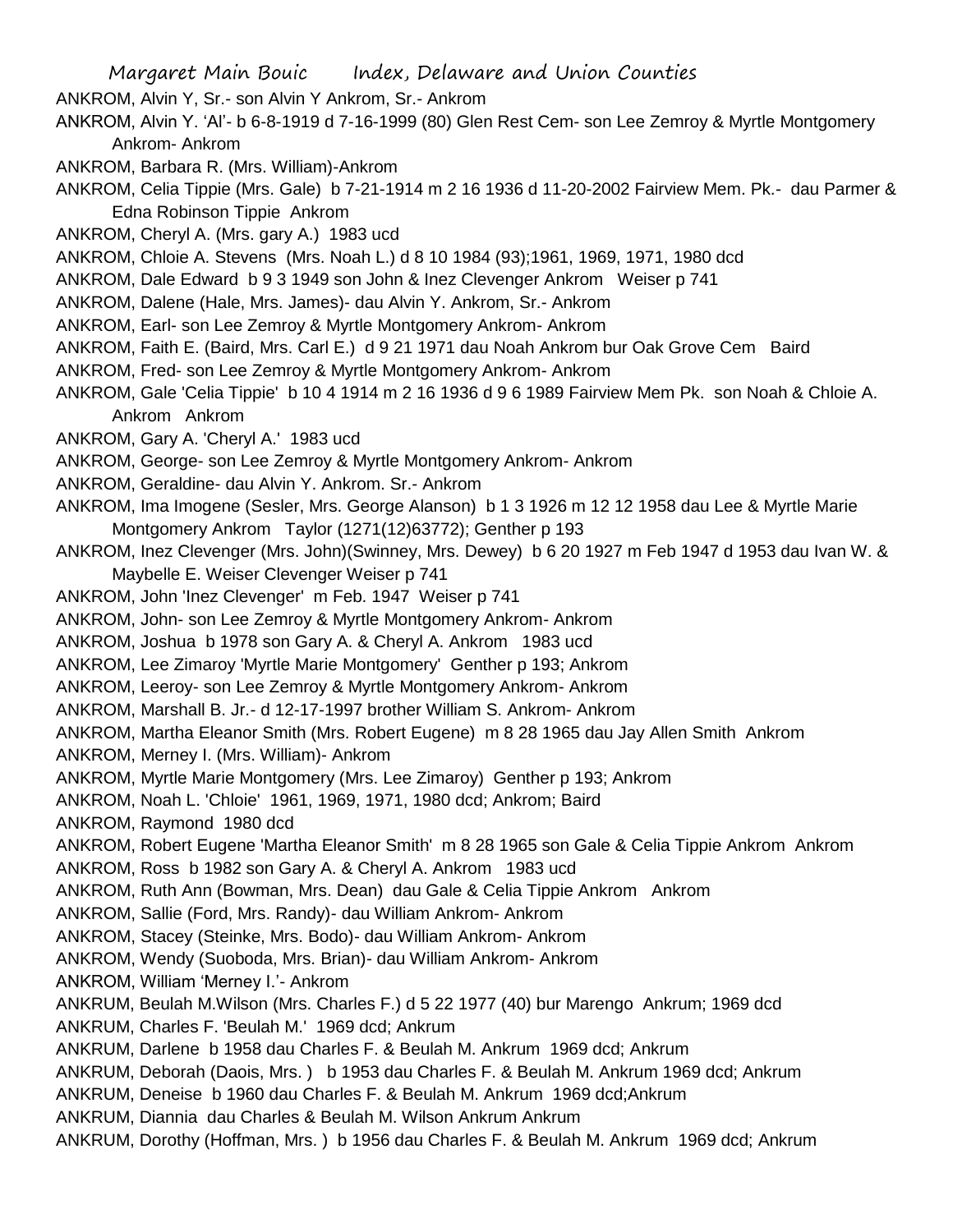Margaret Main Bouic Index, Delaware and Union Counties ANKRUM, Helen (Warner, Mrs. Samuel)(Eisaman, Mrs. Richard) b 1-2-1901 m 10 30 1923 d 12-20-1992 (91) Forest Grove Cem dau William & Rachel Deering Ankrum- Ankrum; Genther p 199; 1985 uch p 141 ANKRUM, Nora (Bisang, Mrs. )- dau William & Rachel Deering Ankrum- Ankrum ANKRUM, Rachel Deering (Mrs. William)- Ankrum ANKRUM, Rachel (Penrose, Mrs. Lukens) 1915 uch p 813 ANKRUM, William 'Rachel Deering'- Ankrum ANNETT, Archibald 'Diana'- 1900C Claibourne Tp 195-209 p 9A (40,O,Irel,Irel) ANNETT, Arvilla dau William & Rosina V. Annett 1870C Washington Tp 8 p 2 (1,O) ANNETT, Diana (Mrs. Archibald)- b 10-1835, 1900C Claibourne Tp 195-209 p 9A ((64, NY,NY,NY); m 40y, 9 ch, 8 living ANNETT, George U. 1870C Washington Tp 8 p 2 (19,O) ANNETT, Ida (Mrs. Roma) 1915 dcd Delaware ANNETT, James- b 5-1862 son Carchibald & Diana Annett- 1900C Claibourne Tp 195-209 p 9A (38,O,O,NY) ANNETT, Lenora E. dau William & Rosina V. Annett 1870C Washington Tp 8 p 2 (3,O) ANNETT, Roma 'Ida' 1915 dcd Delaware ANNETT, Rosina V. (Mrs. William) 1870C Washington Tp 8 p 2 (27,O) ANNETT, Viola J. dau William & Rosina V. Annett 1870c Washington Tp 8 p 2 (4,ILL) ANNETT, Walter- b 9-1878 son Archibald & Diana Annett- 1900C Claibourne Tp 195-209 p 9A (21,O,O,NY) ANNETT, William 'Rosina V.' 1870C Washington Tp 8 p 2 (28,O) ANNETTE, Letha M. d 8-25-1997 (80) Africa Cem- dau Catherine Grove Annette- Annette; 1961, 1969, 1971 dcd ANNETTE, Lisa 1980 dcd ANNIS, Jeff b 1963 son Paul B. & Linda L. Annis 1980 dcd ANNIS, Linda L. (Mrs. Paul B.) 1980 dcd ANNIS, Rev. Mark delge I p 7 ANNIS, Michelle b 1971 ch Paul B. & Linda L. Annis 1980 dcd ANNIS, Paul B. 'Linda L. 1980 dcd ANNIS, Paul Jr. 1980 dcd ANNIS, Rhonda L. 1980 dcd ANNIS, William 1883 uch V p 288; 1877 uca p 31, 49; unec XIII p 47 ANNIN, Mary (Boylan, Mrs. James) Maugans Anc p 228 ANNISWORTH, Roxan d 8 5 1904 (62y 7m) b. Franklin Co. O. Oakdale Cem 1893(158C) ANNORE, Elizabeth Culbertson (Mrs. ) dau Capt. John C. Culbertson dumch p 446 ANSBAUGH, Corine Lynn (Amendola, Mrs. Joseph Raymond) b 9 18 1945 dau Max Clemons & Ruth May Hutchisson Ansbaugh Hutchisson p 58 ANSBAUGH, Cynthia Louise b 3 21 1954 dau Max Clemons & Ruth May Hutchisson Ansbaugh Hutchisson p 58 ANSBAUGH, Deborah Vera (Alderman, Mrs. George Edward) b 4 6 1951 m 9 21 1968 dau Max Clemons & Ruth May Hutchisson Ansbaugh Hutchisson p 58 ANSBAUGH, Max Clemons 'Ruth May Hutchisson' b 7 27 1919 m 1944 d 7 4 1963 Hutchisson p 58 ANSBAUGH, Max Roy b 5 25 1948 son Max Clemons & Ruth May Hutchisson Ansbaugh Hutchisson p 58 ANSBAUGH, Patricia Ruth (Ball, Mrs. Jon Keith) b 1 10 1942 m 1964 dau Max Clemons & Ruth May Hutchisson Ansbaugh Hutchisson p 58 ANSBAUGH, Ruth May Hutchisson (Mrs. Max Clemons) b 11 1 1921 m 1944 dau Roy Mason & Ora Ida Sheets Hutchisson Hutchisson p 58 ANSEL, Bryan Christopher- b 7-1-1994 twin son Chris & Carol Murphy Ansel- Ansel ANSEL, Carol Murphy (Mrs. Chris)- dau Don & Shirley Murphy- Ansel ANSEL, Chris 'Carol'- son Tom & Laverna Ansel- Ansel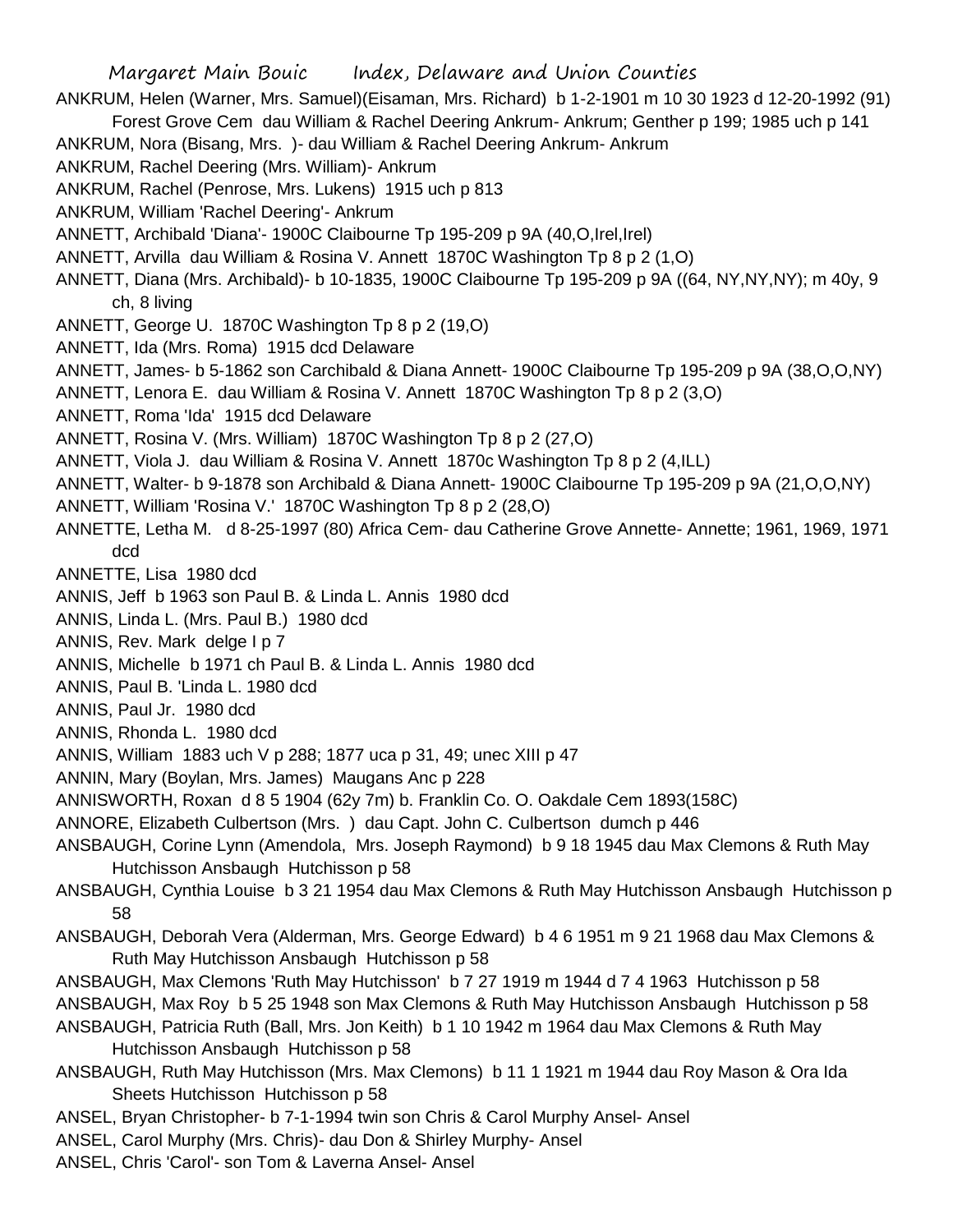Margaret Main Bouic Index, Delaware and Union Counties ANSEL, Curtis 'Vernie' 1915 dcd Delaware R5 ANSEL, Laverna (Mrs. Tom)- Ansel ANSEL, Megan Lynn- b 7-1-1994 twin dau Chris & Carol Murphy Anesl- Ansel ANSEL, Tom 'Laverna'- Ansel ANSEL, Vernie (Mrs. Curtis) 1915 dcd Delaware R5 ANSHUTZ, Anna Maria Dorothy (Rahm, Mrs. Martin) b 1788 d 1898 Weiser p 810 ANSLEY, family of Iris Gose Reams #270 unec X p 3 ANSLEY, Carl son William M. & Winifred Watt Ansley Ansley ANSLEY, Clifton M. 'Tina Van Brimmer' m 11 30 1980 son Wallace Ansley Ansley; 1981, 1983, 1991 ucd ANSLEY, Clifton Wallace 'Thursa Jane Eddy' Cowgill p 64 ANSLEY, Gary Jonathon son John O. & Maryann Oates Ansley Ansley ANSLEY, Hazen son Joseph & Ruby Stevenson Ansley Ansley ANSLEY, Helen (Scheite, Mrs. Harold) dau Joseph & Ruby Stevenson Ansley Ansley ANSLEY, James son William M. & Winifred Watt Ansley Ansley ANSLEY, James R. Ansley ANSLEY, John O. 'Maryann Oates' b 6 2 1920 m 2 28 1943 d 3 4 1988 bur Kenton son Joseph & Ruby Stevenson Ansley Ansley ANSLEY, Jonathan David b 5 26 1980 Kenton son Thomas Craig & Sara Kay Morris Ansley Cowgill p 64 ANSLEY, Joseph 'Ruby Stevenson' Ansley ANSLEY, Kenneth Lee son John O. & Maryann Oates Ansley Ansley ANSLEY, Kristi Lyn b 8 19 1978 dau Thomas Craig & Sara Kay Morris Ansley Cowgill p 64 ANSLEY, Maryann Oates (Mrs. John O) m 2 28 1943 Ansley ANSLEY, Norma June (Yoder, Mrs. Hubert) dau William M. & Winifred Watt Ansley Ansley ANSLEY, Rebecca Lyn b 11 2 1976 dau Thomas Craig & Sara Kay Morris Ansley Cowgill p 64 ANSLEY, Robert son Joseph & Ruby Stevenson Ansley Ansley ANSLEY, Ruth (Huber, Mrs. Ralph) dau Joseph & Ruby Stevenson Ansley Ansley ANSLEY, Ruby Stevenson (Mrs. Joseph) Ansley ANSLEY, Ruth Erin b 10 22 1981 Kenton dau Thomas Craig & Sara Kay morris Ansley Cowgill p 64 ANSLEY, Ruth Evelyn (Detwiler, Mrs. Charles Elmer) b 12 24 1919 m 9 4 1938 d 12 17 1980 dau William M. & Winifred Watt Ansley Ansley ANSLEY, Sara Kay Morris (Mrs. Thomas Craig) b 6 27 1954 m 7 25 1975 dau Richard Eugene & Dorothy Pauline Wooley Morris Cowgill p 64 ANSLEY, Thomas Craig 'Sara Kay morris' b 10 15 1954 m 7 25 1975 son Clifton Wallace & Thursa Jane Eddy Ansley Cowgill p 64 ANSLEY, Thursa Jane Eddy (Mrs. Clifton Wallace) Cowgill p 64 ANSLEY, Tina Van Brimmer (Mrs. Clifton M.) m 11 30 1980 dau Donald C. Van Brimmer Ansley; 1981 ucd ANSLEY, William son Joseph & Ruby Stevenson Ansley Ansley ANSLEY, William son William M. & Winifred Watt Ansley Ansley ANSLEY, William M. 'Winifred Watt' Detwiler, Ansley ANSLEY, Winifred Watt (Mrs. William M.) Detwiler, Ansley ANSON, b 1 19 1899 Delaware Town son E. J. & Nettie Newell Anson dcb ANSON, Amanda (Mrs. Jeffrey)- Anson ANSON, Carolyn Craig Nye (Mrs. John Mark) m 4 16 1983 dau James E. Mye Anson ANSON, Charles b 1 26 1875 Delaware Tp son Edman & Margaret Morgan Anson dcb ANSON, Charles Warren b 8 1 1904 son Thomas & Viola J. Randall Anson Howison 1216 ANSON, Charles 'Maize Bevis Beaver' m 1942 Anson ANSON, David A. son Paul R. & Ruth Ashe Anson Anson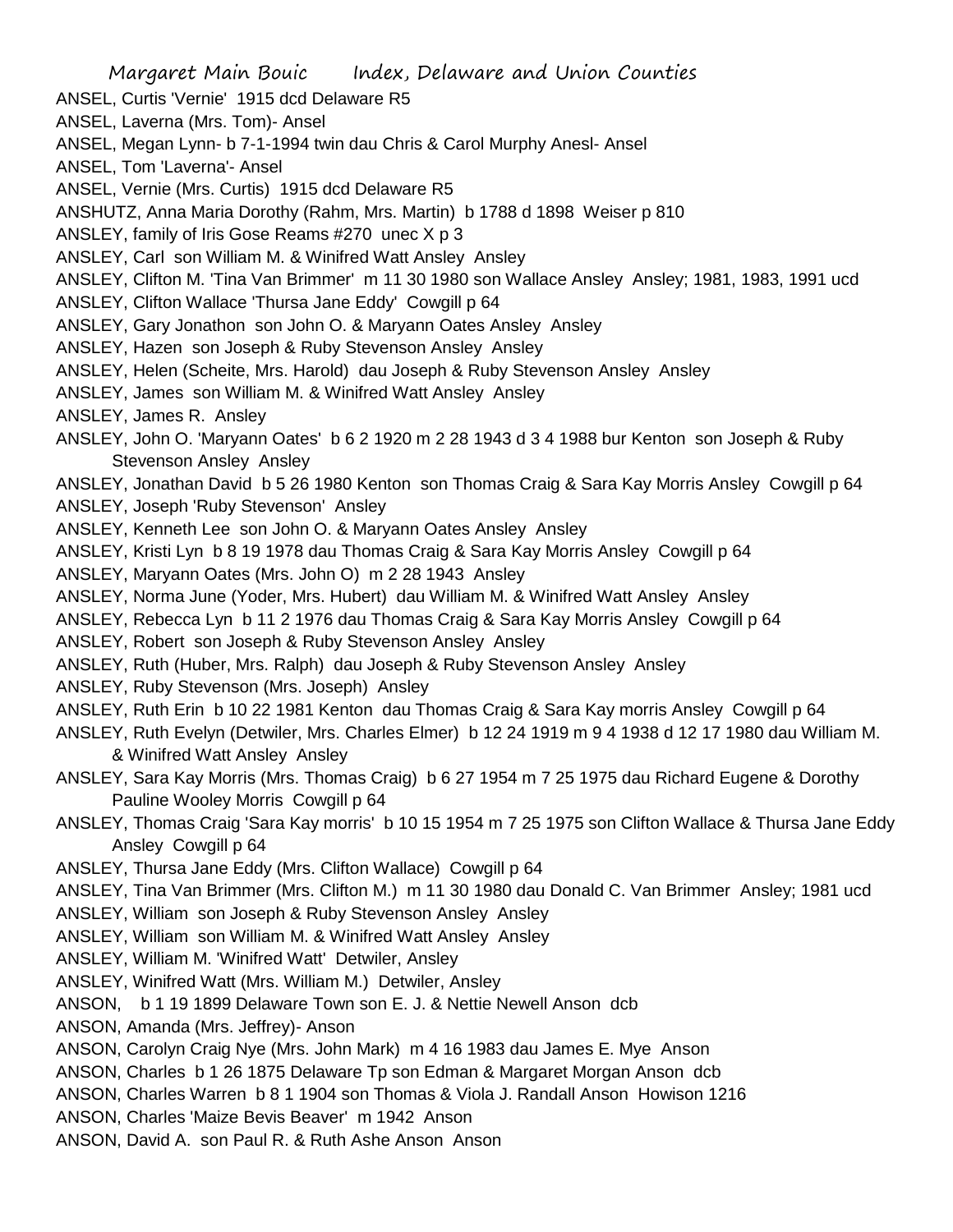- ANSON, Edmund A. 'Margaret' 1908 dch p 845; Pabst O; Pabst Pion II p 144, 146, 147; 1880C Delaware Tp p 326A
- ANSON, Edward- from England- naturalized 4-3-1871; delge VIII p 57
- ANSON, Elizabeth dcga p l5 Franklin Chronicle
- ANSON, Emma (Wallace, Mrs. John C.) dau Edmund Anson 1908 dch p 845
- ANSON, Florence Miller (Mrs.Robert) m 5 31 1934 Anson
- ANSON, Frank B. 'Ruth' 1915 dcd Delaware R5
- ANSON, Franklin b 9 25 1877 Delaware Tp son dcb
- ANSON, Gay N. 1967, 1971, 1973, 1975 ucd
- ANSON, Gloria Ann Beard (Mrs. John M.) m 9- 1960 dau William R. Beard 1973, 1975, 1979, 1981, 1983, 1991 ucd
- ANSON, Harold Randall b 11 9 1894 son Thomas & Viola J. Randall Anson Hutchisson 1216
- ANSON, Jacob- b 5-2-1996 son Jeffrey & Amanda Anson- Anson
- ANSON, James 'Ora' 1915 dcd Delaware R1
- ANSON, Jeffrey 'Amanda'- Anson
- ANSON, John (19 1821) lost dcga p l4 Franklin Chronicle
- ANSON, John M. 'Gloria Ann Beard' son Robert & Florence Miller Anson 1973, 1975, 1979, 1981, 1983, 1991 ucd; Anson
- ANSON, John Mark'Carolyn Craig Nye' m 4 16 1983 son John M. Anson Anson
- ANSON, Judith Elaine (Gerhardt, Mrs.Harold Jay) m 9 18 1962 dau Robert F. & Florence Miller Anson Anson
- ANSON, Lisa Ann (Davis, Mrs. Robert Lee) b 1962 m 11 22 1986 dau John M. & Gloria A. Anson Anson;
	- 1973, 1975, 1981, 1983 ucd
- ANSON, Madeline Xiang- adopted (Chinese) dau of John Mark & Carolyn Craig Nye Anson- Anson
- ANSON, Maize Beaver Bevis (Mrs. Charles) b 5 21 1895 m 1942 d 11 21 1979 bur. Prospect dau Thomas & Caroline Deturk Beaver Anson
- ANSON, Margaret (Mrs. Edmund A.) Pabst Pion II p 146, 147
- ANSON, Margaret Mae "Maggie' (Dunbar, Mrs. George Robert)- Anson
- ANSON, Marion Leslie b 7 30 1899 son Thomas & Viola J. Randall Anson Howison 1217
- ANSON, Mark 'Carolyn Nye' b 1961 son John M. & Gloria A. Anson 1973, 1975 ucd; Anson
- ANSON, Mary E. b 9 15 1872 Delaware Town dau E. & Margaret Morgans Anson dcb
- ANSON, Nettie (Mrs. ) Pabst 7 p 22
- ANSON, Newell brother Paul R. Anson Anson
- ANSON, Ora (Mrs. James) 1915 dcd Delaware R1
- ANSON, Paul R. 'Ruth Ashe' d 5 21 1971 (75) Oak Grove Cem Anson
- ANSON, Paul W. son Paul R. & Ruth Ashe Anson Anson
- ANSON, Ramond P. b 4 24 1896 Delaware Town son Edward J. & Nettie Newell Anson dcb
- ANSON, Robert 'Florence Miller' b 8-23-1913 m 5 31 1934 d 11-24-1996 (83) St. Mary's Cem- son Frank & Ruth Reider Anson Myers Anson; Myers
	-
- ANSON, Ruth Ashe (Mrs. Paul R.) Anson
- ANSON, Ruth (Mrs. Frank B.) 1915 dcd Delaware R5
- ANSON, Ruth Rider (Mrs. Frank) (Myers, Mrs. ) d 3 21 1978 (86) Anson, Myers
- ANSON, Thomas 'Viola J. Randall' m 9 191892 Howison (525)
- ANSON, Thomas Leland b 8 31 1906 son thomas & Viola J. Randall Anson Howison 1219; 1967 ucd
- ANSON, Viola J. Randall (Mrs. Thomas) b 8 22 1867 m 9 1 1892 dau Charles & Louise Marie Randall Howison (525)
- ANSPACH, Holly (Easterday, Mrs. Ted) m 11 23 1991 dau Arch & Verlma Grah Anspach
- ANSPACH, Jacob 'Susan Womelsdorf' Weiser p 446
- ANSPACH, Jacob 'Maria Catherine Womelsdorf' m 11 26 1836 Weiser p 446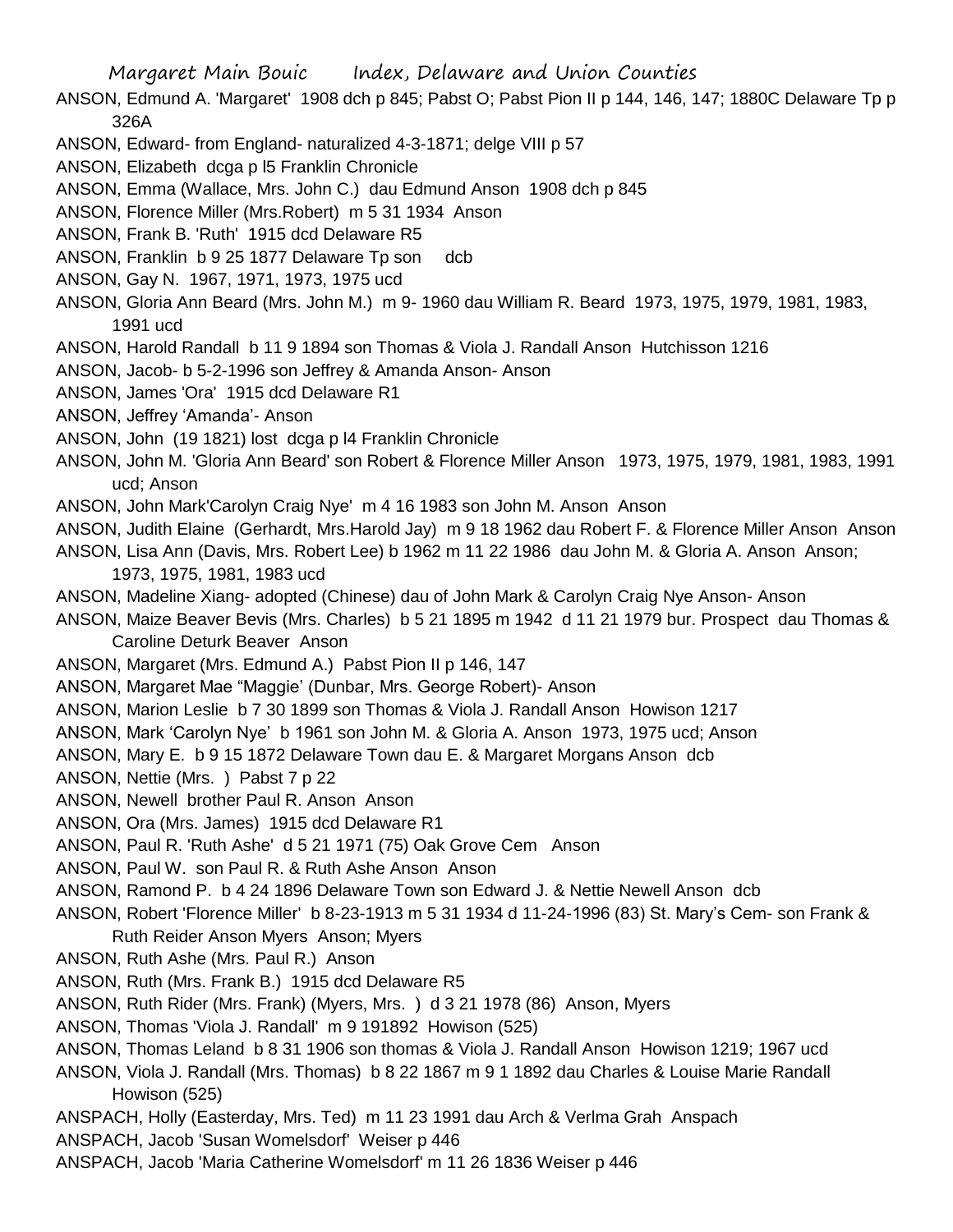ANSPACH, Maria Catherine Womelsdorf (Mrs. Jacob) b 10 19 1818 m 11 26 1836 dau Daniel & Eva Elizabeth Moyer Womelsdorf Weiser p 446

ANSPACH, Susan Womelsdorf dau Daniel & Eva Elizabeth Moyer Womelsdorf Weiser p 446 ANSPOKER, Icy (Belt, Mrs. Robert) Belt

ANSTEAD, Catherine d 1 19 1981 sister Valeta Robinson (Mrs. John) Anstaed

ANSTINE, Alisha (Westerman, Mrs. Luke)- dau Stephen & Lori Rapp Anstine- Anstine

ANSTINE, Bliss 'Nellie Gandy'- Anstine

ANSTINE, Doris (Henry, Mrs. Lowell) dau Bliss & Nellie Gandy Anstine Anstine

ANSTINE, Kristi- dau Stephen & Lorie Rapp Anstine- Anstine

- ANSTINE- Lori Rapp (Mrs. Stephen)- m 10-20-1979 Anstine
- ANSTINE, Nathan- son Stephen & Lori Rapp Anstine- Anstine
- ANSTINE, Nellie Gandy (Mrs. Bliss) b 2 26 1897 d 7 31 1977 bur Huntsville Cem dau Napoleon & Eliza Hollister Gandy Anstine
- ANSTINE, Pat (Sheeley, Mrs. Warner) dau Bliss & Nellie Gandy Anstine Anstine
- ANSTINE, Stephen 'Lori Rapp' m 10-20-1979- Anstine
- ANTANAVICH, Dave son John W. & Lucyle M. Anatanavich Antanavidh
- ANTANAVICH. John W. 'Lucyle M. 1961, 1969, 1971, 1980 dcd
- ANTANAVICH, Lucyle M. (Mrs. John W.) b 3 8 1912 d 8 3 1988 bur Gallia Co Antanavich; 1961, 1969, 1971, 1980 dcd
- ANTANAVICH, Mary (Bally, mrs. ) dau John W. & Lucyle M. Antanavich Antanavich
- ANTANAVICH, Norma (Deel, Mrs. ) dau John W. & Lucyle M. Antanavich Antanavich
- ANTELL, Louisa (Sparks, Mrs. Alexander K.) delge I p 5
- ANTHENSON, Eugene C. b 1 6 1894 Delaware Town son Christianson & Lizzie Grote Anthenson dcb
- ANTHONE, Frederick Pabst 2 p 8l; Poe p 24

ANTHONE, Rosina Pabst 2 p 82

- ANTHONI, 3 infants Oak Grove Cem Powell p 427
- ANTHONI, infant b 7 1 1891 Delaware Town son Albert & Mary L. Sueus Anthoni dcb
- ANTHONI, Albert Oak Grove Cem Powell p 427 Albert C. Pabst O
- ANTHONI —infant b 7-1-1891 Delaware Town son Albert & Mary L. Sueus Anthoni, dcb
- ANTHONI, Charles- b France NA 10-24-1840, delge VIII p 57; 1880C Delaware Town p 531C
- ANTHONI, Christena (Felty, Mrs. Charles) m 3 13 1838
- ANTHONI, Fred K. Jr. Oak Grove Cem Powell p 427
- ANTHONI, Fred Oak Grove Cem Powell p 427
- ANTHONI, Frederick Sandusky p 4; 1880C Delaware Town p 518C; Pabst O
- ANTHONI, Harry D. Pabst O
- ANTHONI, Mary J. 1880C Delaware Town p 511A
- ANTHONI, Rosanna (Shoop, Mrs. Emerie) m 11 30 1865
- ANTHONI, Rosia Oak Grove Cem Powell p 427
- ANTHONY, Achsah Thurston (Mrs. Oliver) dau Cyrus & Sarah Spencer Thurston Asp 191 192
- ANTHONY, Allen unec III p 18
- ANTHONY, Almeda (Hoover, Mrs. ) dau James D. & Mary ann Yates Anthony Maugans Anc p 158 ANTHONY, Altana Baker (Mrs. John) dau Zachariah & Mary Eichelbarger Baker unec II p 18 ANTHONY, Andrea dau Dr. Michael & Fran Anthony- Anthony- engaged to Kipp Edgington
- ANTHONY, Andrew B. 'Fleta F.Byus' b 9 19 1910 m 1 1 1935 d 10 7 1991 (81) Oakdale Cem son Benjamin F. & Annie Adams Anthony Anthony; 1949, 1959, 1967, 1971, 1973, 1975, 1979, 1981, 1983, 1991 ucd ANTHONY, Angela- dau Leonard & Anna Anthony- Anthony ANTHONY, Anna (Berry, Mrs. Willis) m 11 8 1879 ucm 6582 ANTHONY, Anna 1949 ucd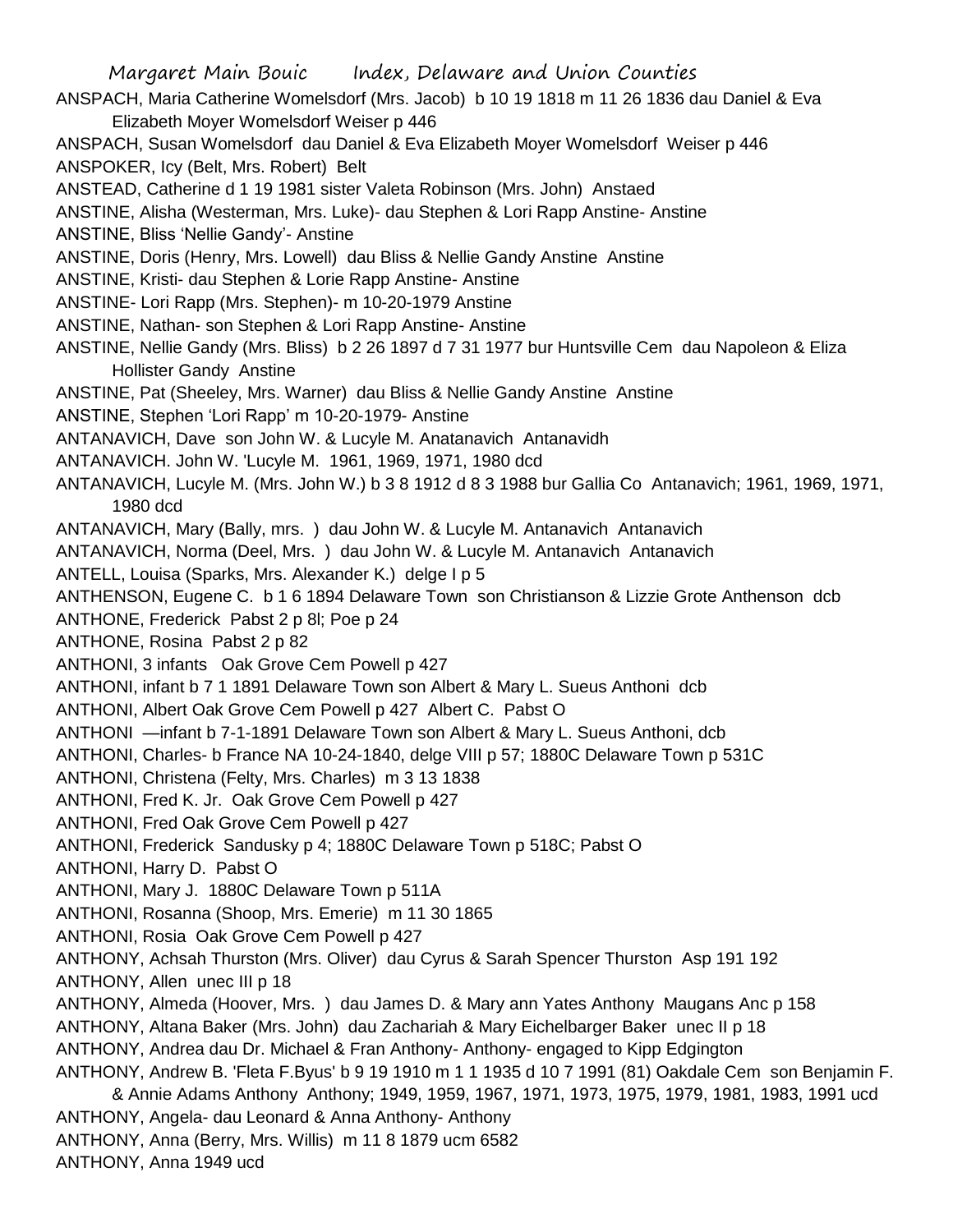- ANTHONY, Anna (Mrs. Leonard)- parents of Dr. Michael A. Anthony- Anthony
- ANTHONY, Anna Mae Elmer (Mrs. Dr. Anthony A.)- m 1944- Anthony
- ANTHONY, Ann Glascoe (Mrs. Joseph A.) m 11 2 1871 ucm 5006; 1880C Taylor Tp 203 205 p 20 (31,O,Va,Va)
- ANTHONY, Annie Adams (Mrs. Benjamin F.) b 4 15 1879, McLean Co. Ill d 11 22 1955 bur Bloomington, Ill. dau James W. & Clara E. Jones Adams Anthony
- ANTHONY, Benjamin F.'Annie Adams' d ll 22 1948 Anthony
- ANTHONY, Benjamin J. son Joseph & Ann Glascoe Anthony 1880C Taylor Tp 203 205 p 20 (6,O,Penn,O)
- ANTHONY, C. delge IV p 10, 27
- ANTHONY, C. A. twin b 10 7 1872 Delaware Town dcb
- ANTHONY, Carl Anthony Mrs. Carl query Reed & Rice unec VIII p 63
- ANTHONY, Carla J. (Breece, Mrs. Paul D.) m 1983 dau Carl & Janis Anthony Anthony
- ANTHONY, Catharine (Mrs. John) b 12-1842- 1860C Liberty Tp 1172 1182 p 159 (20, Pa); 1870C Liberty Tp Un Co 33 p 4 (24, Pa); 1880C Liberty Tp Un To 211 216 p 22 (40, Pa,O,Pa); 1900C Liberty Tp Un Co 335-344 p 15A (57,Pa,Pa,Pa)
- ANTHONY, Charles son Frederick & Rosanna Anthony 1850C Delaware Town 1153 (6); delge IV p 27
- ANTHONY, Charles unec VII p 17, X p 54, XII p 22, 64
- ANTHONY, Christina Pabst 2 p 84
- ANTHONY, Christopher unec II p 36
- ANTHONY, Clair 'Merle Kahle''Ruby Kahle' Weiser p 703, 704
- ANTHONY, Claire ch William & Minnie Snyder Anthony Weiser p 550
- ANTHONY, David K.'Sarah M.' b 1833 d 1913 Raymond Cem A 1 lptw p 23 son Joseph M. Anthony 1870C Liberty Tp Un Co 39 p 5 (36, Pa); 1880C Liberty Tp Un Co 189 194 p 20 (47, Pa,Pa,?) p 043A; 1900C Lib Tp 327-336 p 14B (67,Pa,Pa,Pa) m 43y
- ANTHONY, Debra (Day, Mrs. Bill)- dau Dr. Michael A. & Anna Mae Elmer Anthony- Anthony
- ANTHONY, Donald son Howard & Mary Jane Felkner Anthony Hutchisson p 24
- ANTHONY, D. K. 1883 uch V p 402, 403; 1877 uca p 57
- ANTHONY, Donald son Howard & Mary Jane Felkner Anthony Hutchisson p 24
- ANTHONY, Dorothy dau Clair & Merle Kahle Anthony Weiser p 703
- ANTHONY, Elizabeth (McKinney, Mrs. Thomas) dau James D. & Mary Ann Yates Anthony Maugans Anc p 158
- ANTHONY, Elizabeth (Weiser, Mrs. John) b 11 2 1776 m 2 22 1789 d 3 14 1841 Weiser p 812
- ANTHONY, Elizabeth dau William & Minnie Snyder Anthony Weiser p 550
- ANTHONY, Emma E. (McCombs, Mrs. John) m 3 14 1869 ucm 4518
- ANTHONY, Ethel (Spry, Mrs. ) dau James D. & Mary Ann Yates Anthony Maugans Anc p 158
- ANTHONY, Eunice (Thurston, Mrs. Samuel) dau Isaac & Mary Anthony dcq Geroge Thurston 33
- ANTHONY, Eva (McKinney, Mrs. James) dau James D. & Mary Ann Yates Maugans Anc p 158
- ANTHONY, Fleta F. Byus (Mrs. Andrew B.) dau Caleb & Anzo Stevens Byus Anthony; Byus 1949, 1959, 1967, 1971, 1973, 1975, 1979, 1981, 1983, 1991 ucd
- ANTHONY, Floraine J. Wright (Martin, Mrs. )(Mrs. John) d 10 3 1973(51) bur. Kingwood Anthony
- ANTHONY, Fran (Mrs. Dr. Michael)- Anthony
- ANTHONY, Frank Z. b 1871 d 1925 Raymond Cem A 1 lptw p 23 son David K. & Sarah M. Anthony 1880C Liberty Tp Un Co 189 194 p 20 (7, O, Pa,?); 1900C Lib Tp 327-336 p 14B (28,O,Pa,Va)
- ANTHONY, Frederick 'Rosanna' 1835 men 22 #93 p 36 Delaware Tp; 1850C Delaware Town 1153 (38, France); naturalized 6-20-1840, delge VIII p 57
- ANTHONY, Frederick son Frederick & Rosanna Anthony 1850C Delaware Town 1153 (14)
- ANTHONY, Frederick William 'Mary Ann Campbell' m 7 5 1975 son Ralph F.Anthony Campbell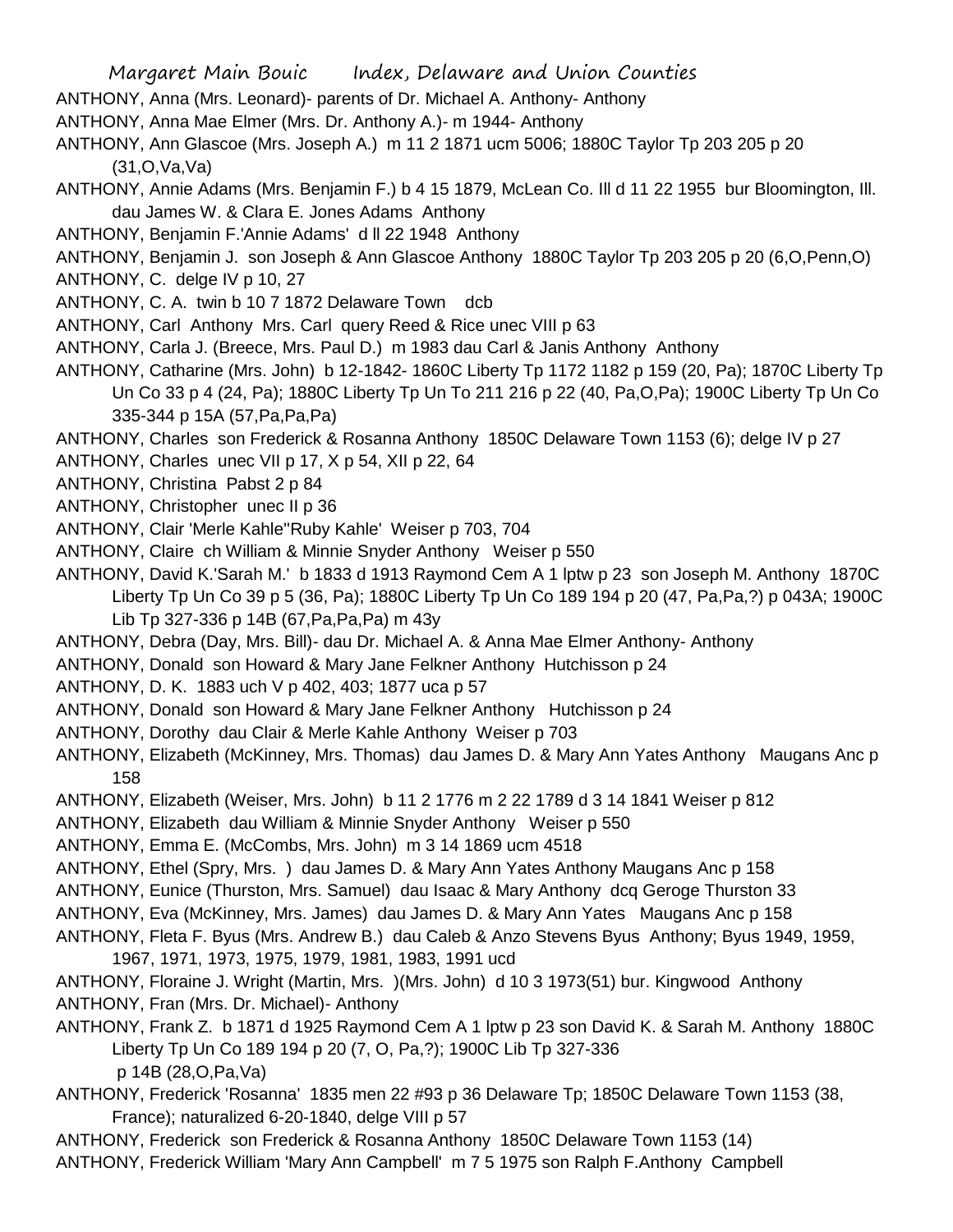- Margaret Main Bouic Index, Delaware and Union Counties ANTHONY, F. W. twin b 10 7 1872 Delaware Town dcb ANTHONY, Gen. 1880 dch p 255 ANTHONY, George son William & Minnie Snyder Anthony Weiser p 550 ANTHONY, George 'Polly Gandy' 1883 uch V p 418; ucc p 6 (1828) witness of Simon Gates; 1830C Leesburg Tp 511 ANTHONY, Gretchen (Neuroth, Mrs. Blake) - dau Dr. Michael A. & Anna Mae Elmer Anthony- Anthony ANTHONY, Harold 1980 dcd ANTHONY, Hazel dau Clair & Merle Kahle Anthony Weiser p 703 ANTHONY, Helen (Weiser, Mrs. Matthew Stanley) Weiser p 808 ANTHONY, Howard 'Mary Jane Felkner' Hutchisson p 24 ANTHONY, Isaac 'Mary' dcq George Thurston 66 ANTHOB+NY, Ivan A.- b 5-1882 1900C Taylor Tp 28-29 p B1 (18,O,O,O) boarder ANTHONY, James D.'Mary Ann Yates' b 12 8 1842 d 1923 Maugans Anc p 158 ANTHONY, Janis (Mrs. Carl)- Anthony ANTHONY, Jerry son Howard & Mary Jane Felkner Anthony Hutchisson p 24 ANTHONY, Jim- son Leonard & Anna Anthony- Anthony ANTHONY, John 1883 uch IV p 533; 1877 uca p 57 ANTHONY, John 'Altana Baker' unec II p 18 ANTHONY, John 'Florence J. Wright' Anthony ANTHONY, John 'Mary Elifritz' m 2 12 1832 ucm 260; unec II p 34 ANTHONY, John 'Catharine' 1860C Liberty Tp 1172 1182 p 159 (22, Pa); 1870C Liberty Tp Un Co 33 p 4 (32, Pa); 1880C Liberty Tp Un Co 211 216 p 22 (42, Pa,Pa,Pa) p 044A ANTHONY, Joseph 1880C Orange Tp p 357A ANTHONY, Joseph M. 1870C Liberty Tp Un Co 33 p 4 (66, Pa); 1880C Liberty Tp Un Co 189 194 p 20 (76, Pa, Pa,?) ANTHONY, Joseph A. 'Ann Glascoe' m 11 2 1871 ucm 5006; 1880C Taylor Tp 203 205 p 20 (33, Penn,Penn,Penn) p 134A ANTHONY, J. W., son James D. & Mary Ann Yates Anthony Maugans Anc p 158 ANTHONY, Kathleen (Blair, Mrs. )- dau Dr. Michael A. & Anna Mae Elmer Anthony- Anthony ANTHONY, L. delge IV p 10, 27 ANTHONY, Leonard 'Anna'- parents of Dr. Michael A. Anthony- Anthony ANTHONY, Lida (Winter, Mrs. William H.) m 1889 dau David K. & Sarah M. Anthony 1880C Liberty Tp Un Co 189 194 p 20 (11,O,Pa,?); unec IV p 9 ANTHONY, Lily- dau Leonard & Anna Anthony- Anthony ANTHONY, Lindsey B. son David K. & Sarah M. Anthony 1870C Liberty Tp Un Co 39 p 5 (10, Va); 1880C Liberty Tp un Co 189 194 p 20 (20, Va, Pa, Pa) ANTHONY, Lizabeth (Blair, Mrs. ) - Dr. Michael A. & Anna Mae Elmer Anthony- Anthony ANTHONY, Lloyd E. Anthony ANTHONY, Lon B. son Andrew B. & Fleta Byus Anthony Anthony ANTHONY, Lucius 1880C Marysville 25 29 p 3 (18, O, Ky, O) p 0087 ANTHONY, Marcie- dau Dr. Michael A. & Anna Mae Elmer Anthony- Anthony ANTHONY, Marianna (Kopech, Mrs. David)- dau Dr. Michael A. & Anna Mae Elmer Anthony- Anthony ANTHONY, Martha J. dau Joseph & Ann Glascoe Anthony 1880C Taylor Tp 203 205 p 20 (7,O,Penn,O) ANTHONY, Mary A. dau John & Catharine Anthony 1870C Liberty Tp Un Co 33 p 4 (11, Pa) ANTHONY, Mary Jane Felkner (Mrs. Howard) b 7 7 1910 dau Frank Fulton & Henrietta Gronewich Felkner Hutchisson p 24
- ANTHONY, Mary Ann Yates (Mrs. James D)(Jones, Mrs. Nelson) b 7 27 1855 d 3 8 1938 dau William Andrew & Mary Finley Yates Maugans Anc p 152, 158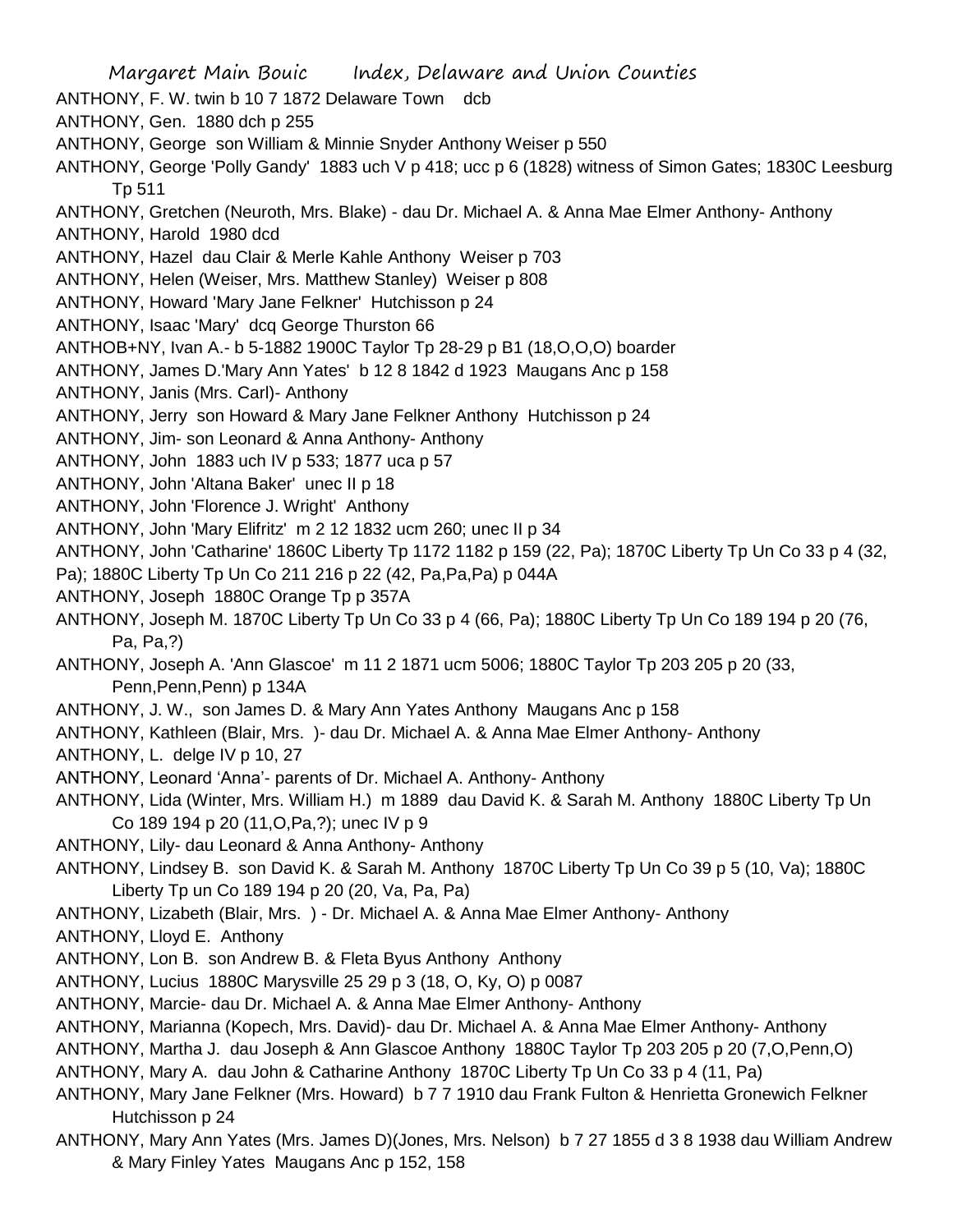- ANTHONY, Mary Ann Campbell (Mrs. Frederick william) m 7 5 1975 dau Beverley L. Campbell Campbell
- ANTHONY, Mary Eloise (Austin, Mrs. Robert L.) m 2 14 1960 dau Lloyd E. Anthony Anthony
- ANTHONY, Mary (Saygrover, Mrs. )- d 3-11-1983 Oakdale Cem dau Benjamin F. & Annie Adams Anthony Anthony
- ANTHONY, Mary Frances (Retterer, Mrs.Richard A.) m 2 18 1961 dau Andrew B. & Fleta F. Anthony 1949 ucd; Anthony
- ANTHONY, Mary (Mrs. Isaac) dcq George Thurston 67
- ANTHONY, Mary Elifritz (Mrs. John) m 2 12 1832 ucm 260; unec II p 34
- ANTHONY, Mary dau Andrew & Fleta Anthony- Anthony; 1959, 1971, 1973, 1975, 1979, 1981, 1983 ucd
- ANTHONY, Merle Kahle (Mrs. Clair) dau David Ernest & Mary elizabeth Fox Kahle Weiser p 703
- ANTHONY, Mervin son Clair & Merle Kahle Anthony Weiser p 703
- ANTHONY, Dr. Michael A.'Anna Mae Elmer''Fran' b 3-9-1921 Pa m 1944 d 6-3-2007 1976 dch p 296; Anthony; 1980 dcd
- ANTHONY, Michelle (Salomone, Mrs. Chris)- dau Dr. Michael A. & Anna Mae Elmer Anthony- Anthony
- ANTHONY, Mildred Bailey (Mrs. ) b 1 12 1922 dau Joseph Dale & Emma Norris Bailey Maugans Anc p 189
- ANTHONY, Minnie Snyder (Mrs. William) b 1861 d 1945 dau Richard B. & Margaret C. Carroll Snyder Weiser p 551
- ANTHONY, Oliver 'Achsah Thurston' Asp (191 2)
- ANTHONY, Pearl ch William & Minnie Snyder Anthony Weiser p 550
- ANTHONY, Penelope S. (Blessing, Mrs. Jerry K. )"Penny Lou" b 7 5 1939 d 1 12 1975 Oakdale II p 157 (M R22 17); dau Andrew & Fleta Anthony Anthony; 1949 ucd
- ANTHONY, Polly Gandy (Shepherd, Mrs. )(Mrs. George) dau Henry Gandy Weiser p 812
- ANTHONY, Ray son Clair & Merle Kahle Anthony Weiser p 703
- ANTHONY, Robert son William & Minnie Snyder Anthony Weiser p 550
- ANTHONY, Rosanna (Mrs. Frederick) 1850C Delaware Town 1153 (39, France)
- ANTHONY, Rosanna Jr. dau Frederick & Rosanna Anthony 1850C Delaware Town 1153 (8)
- ANTHONY, Ruby Kahle (Mrs. Clair) dau Frederick Plummer & Edna Van Tassell Kahle Weiser p 704
- ANTHONY, Ruth dau William & Minnie Snyder Anthony Weiser p 550
- ANTHONY, Sarah M. (Mrs. David K.) b 1842 d 1929 Raymond Cem A 1 lptw p 12; 1870C Liberty Tp Un Co 39 p 5 (28, Va); 1880C Liberty Tp Un Co 189 194 p,20 (38, Va, Va,?); 1900C Lib. Tp 327-336 p 14B (58,Va,va,Pa0- m 43y, 5 ch, 4 living
- ANTHONY, Siscilia dau David K. & Sarah M. Anthony 1870 Liberty Tp Un Co 39 p 5 (4, Pa); 1880C Liberty tp Un Co 189 194 p 20 (13. Pa,Pa,?)
- ANTHONY, Viola dau David K. & Sarah M. Anthony 1870C Liberty Tp Un Co 39 p 5 (8,Pa);1880C Liberty Tp Un Co 189 194 p 20 (17, Pa,Pa,?)
- ANTHONY, William 'Minnie Snyder' Weiser p 550
- ANTILL, Edward Harmony Tp delge VI p 24
- ANTILL, Joseph M.- 1991 ucd
- ANTISDEL, Mary (Maine, Mrs. John) Asp (298)
- ANTLE, Betty Babcock (Mrs. Marlston)- Antle
- ANTLE, David 'Cynthia'- son Marlston & Betty Babcock Antle- Antle
- ANTLE, Cynthia (Mrs. David)- Antle
- ANTLE, Jeff 'Phyllis'- son Marlston & Betty Babcock Antle- Antle
- ANTLE, Jerry J. 'Shirley Haman'- b 3-18-1948 Ind m 4-25-1970 d 5-30-2004 (56) Sunbry- son Marlston & Betty Babcock Antle- Antle; Navy Vet
- ANTLE, Kay (Jones, Mrs. )- dau Marlston & Betty Babcock Antle- Antle
- ANTLE, Marlston 'Betty Babcock'- Antle
- ANTLE, Pam (Bush, Mrs. )- dau Marlston & Betty Babcock Antle- Antle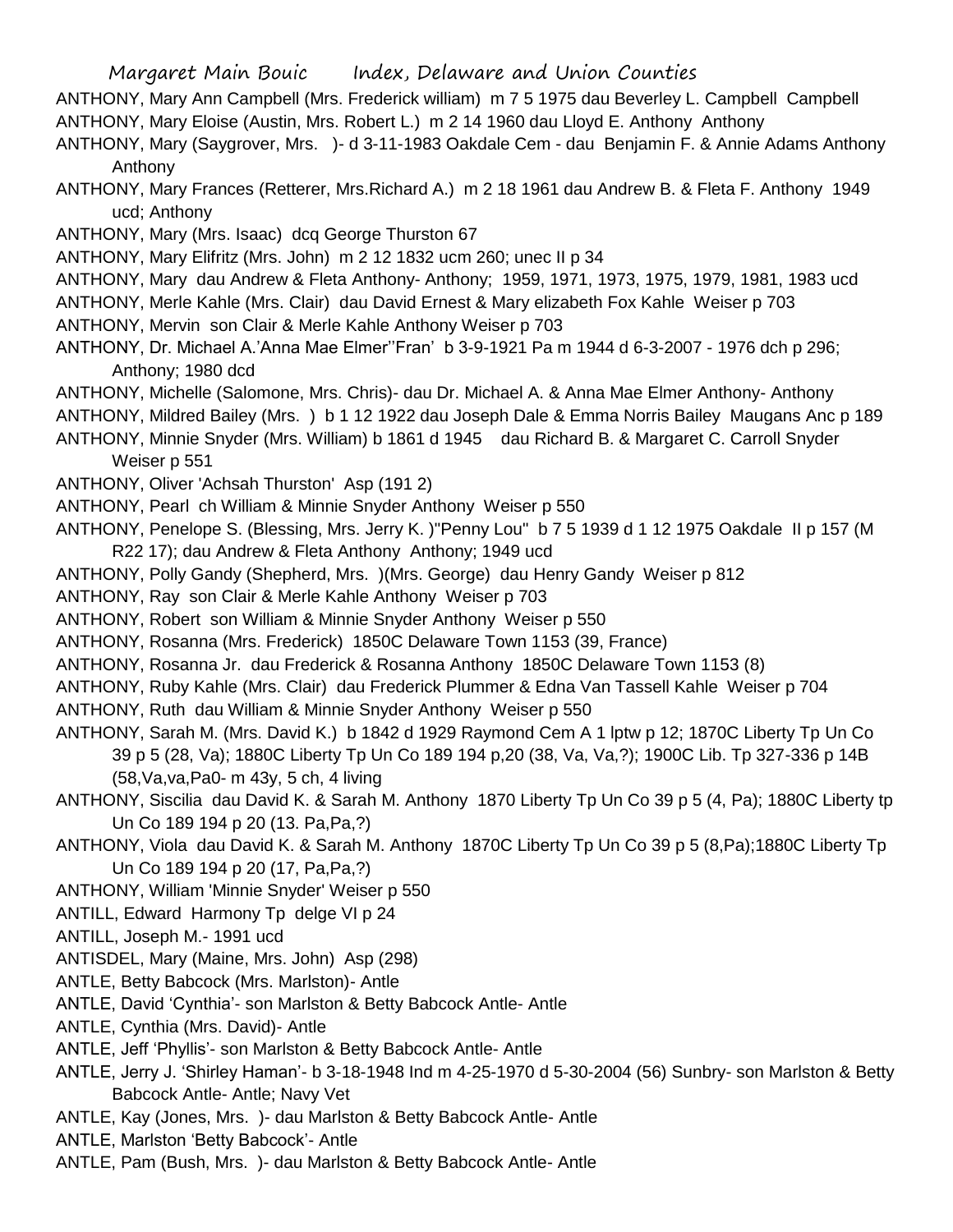Margaret Main Bouic Index, Delaware and Union Counties ANTLE, Phyllis (Mrs. Jeff)- antle ANTLE, Sherri Bailey (Mrs. Stephen)- Antle ANTLE, Shirley Haman (Mrs. Jerry J.)- m 4-25-1970 Antle ANTLE, Stacey (Alvey, Mrs. Jerry)- dau Jerry J. & Shirley Hamon Sntle- Antle ANTLE, Stephen 'Sherri Baile'- son Jerry J. & Shirley Hamon Antle- Antle ANTLE, Terry- ch Marlston & Betty Babcock Antle- Antle ANTOINE, Carlton G. 'Geraldine Kettle' b 7 10 1923 d 4 21 1990 (66) Oak Grove Cem Antoine ANTOINE, Carol Sue (Moore, Mrs. Neil) dau Carlton G. & Geraldine Kettle Antoine Antoine ANTOINE, Geraldine Kettle (Mrs. Carlton G.) Antoine ANTOINE, John Victor son Carlton G. & Geraldine Kettle Antoine Antoine ANTOINE, Lois (Pryor, Mrs. ) sister Carlton G. Antoine Antoine ANTOINE, Robert H.,Sr. brother Carlton G. Antoine Antoine ANTOINE, Wendell brother Carlton G. Antoine Antoine ANTOLICK, Roger S. 'Susan' 1980 dcd ANTOLICK, Susan (Mrs. Roger S.) 1980 dcd ANTOLIK, Mark G. 'Terise M.'- 1991 ucd ANTOLIK, Terise M. (Mrs. Mark G.)- 1991 ucd ANTON, Dorothy L. (Mrs. Thomas E.) 1979, 1981 ucd ANTON, Terry b 1969 ch Thomas E. & Dorothy L. Anton 1979, 1981 ucd ANTON, Thomas E.'Dorothy L.' 1975, 1979, 1981 ucd ANTON, Tom b 1966 son Thomas E. & Dorothy L. Anton 1979, 1981 ucd ANTONEY, Bracy b 8 28 1878 du Stephen & Viola Gallant Antoney dcb ANTONEY, L. S.- 1991 ucd ANTONY, Deidre (Imhoff, Mrs. )- dau Lucille S. Antony- Antony ANTONY, Lucille S. (Mrs. )- d 5-7-1998 bur Fla (88)- Antony ANTRAM, Constance D. (Lawrence, Mrs. ) dau Donald G. & Eleanor Jane Bushong Antram Antram ANTRAM, Donald C. son Donald G. & Eleanor Jane Bushong Antram Antram ANTRAM, Donald G. 'Eleanor Jane Bushong' b 10 25 1919 d 12 3 1989 (70) bur NH, Ohio Antram ANTRAM, Donna J. (Rice, Mrs. ) dau Donald G. & Eleanor Jane Bushong Antram Antram ANTRAM, Eleanor Jane Bushong (Mrs. Donald G.) Antram ANTRAM, Joseph M. son Donald G. & Eleanor Jane Bushong Antram Antram ANTRAM, Mary L. (Moon, Mrs. ) dau Donald G. & Eleanor Jane Bushong Antram Antram ANTRIM, Amon "Pete"'Mildred E. Pooler'- d 1957- Antrim ANTRIM, Elizabeth (Nowell, Mrs. George) m 4 3 1864 ucm 3575 ANTRIM, Homer 'Jenny Millega' Antrim ANTRIM, Irma Louise (Heath, Mrs. Elmer) b 10 10 1892 d 10 9 1986 (93) bur Middleburg dau Homer & Jenny Millega Antrim Antrim ANTRIM, Jenny Millega (Mrs. Homer) Antrim ANTRIM, Rev.Joshua 'Mary Grubb' m 8 30 1838 ucm 508; 1883 uch V p 28, 31, 397; unec XII p 40, 58; 1840C Marysville 781 (20 30) ANTRIM, Levi 1883 uch V p 6 ANTRIM, Mary Grubb (Mrs. Joshua) m 8 30 1838 ucm 508; 1840C Marysville 781 (20 30) ANTRIM, Mildred E. Pooler (Mrs. Amon) - b 7-26-1910 d 2-15-1995 (84) Middleburg Cem- dau Lester & Jennie Gardner Pooler- Antrim ANTRIM, Sarah (Cowgill, Mrs. Thomas) 1908 dch p 724 ANTWELL, Rev. Rufus D. 1908 dch p 279 ANWAY, Abraham brother James Anway 1820C Kingston Tp; 1835 men 50 #35 p 92 Porter Tp; 1880 dch p 195, 562, 563; Anway; 1908 dch p 459; Powell p 147; delge VI p 38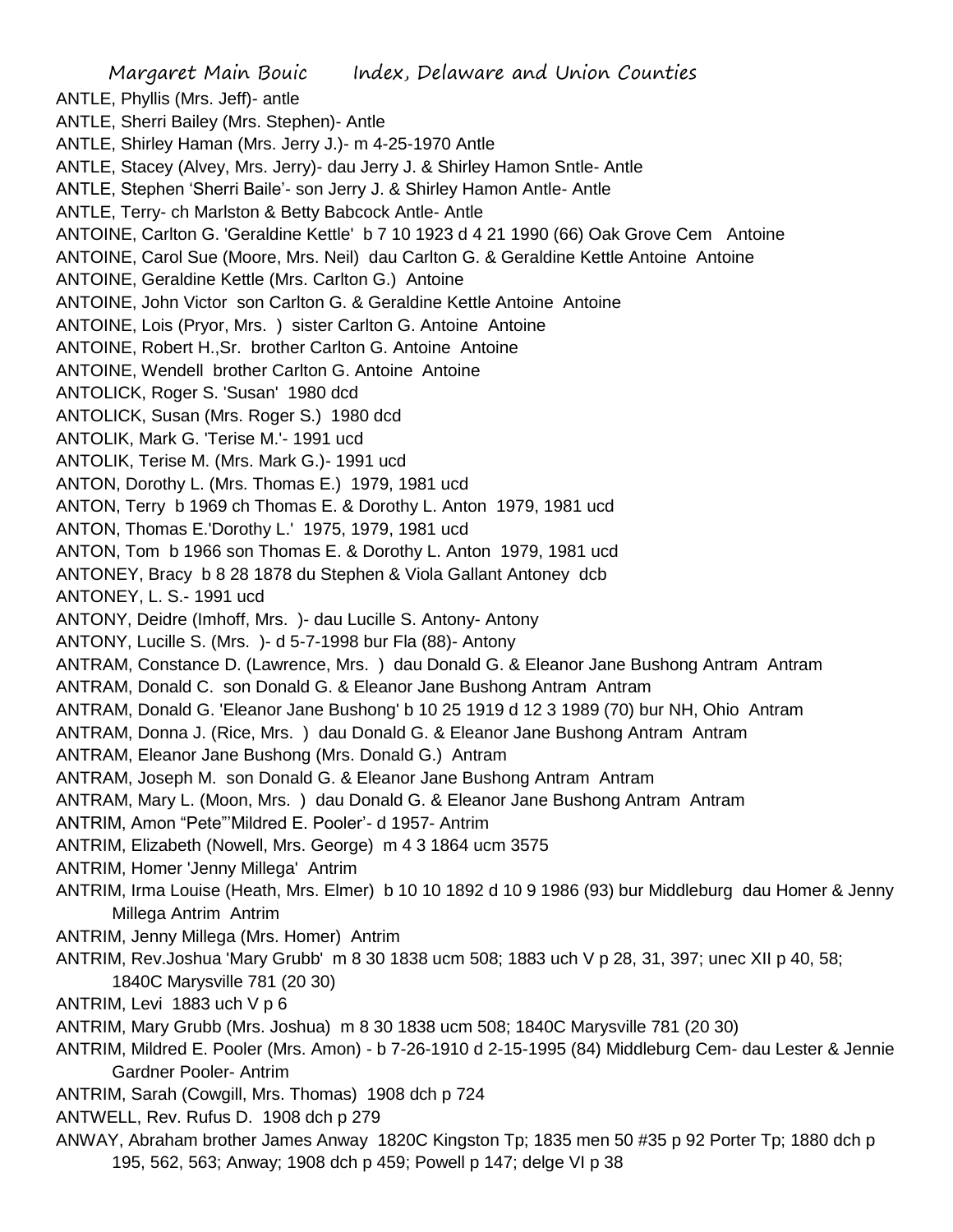ANWAY, Amberson son James & Caroline Jane Odel Anway(twin) Anway letter

ANWAY, Ambrose son James & Caroline Jane Odel Anway (twin) Anway letter

ANWAY, Arastus 'Mary A.' son James & Caroline Jane Odel Anway Anway letter

ANWAY, Armenus b 1856 son James & Caroline Jane Odel Anway Anway letter

ANWAY, Betsie (Carpenter, Mrs. William) delge I p 5

ANWAY, Caroline Jane Odel (Mrs. James) b1 823 d 8 24 1867 Iowa Anway letter; Pabst Pion I p 3

ANWAY, Caroline (Watkins, Mrs. William Sherman) dau James & Nancy Miranda Watkins Anway Anway letter

- ANWAY, Charles E. 'Goldie M.' 1973 ucd
- ANWAY, Cynthia (Stiffer, Mrs. Jacob) m 2 18 1838 dcm
- ANWAY, Elizabeth (Ryerdon, Mrs. )(Carpenter, Mrs. William) delge IV p 59, IX p 45
- ANWAY, Fred 'Sarah Jane Goldsmith'b 1879 Iowa m 2 25 1901 son James & Nancy Miranda Watkins Anway Anway letter
- ANWAY, George 1820C Kingston Tp; delge VI p 38
- ANWAY, George- 1826 Westfield Tp- delge VIII p 8
- ANWAY, George Jr. 1820C Kingston Tp; delge VI p 38
- ANWAY, George 'Nancy E. Starkey' b 1843 m 7 25 1861 son James & Caroline Jane Odel Anway Anway letter
- ANWAY, Goldie M. (Mrs. charles E.) 1973 ucd
- ANWAY, Ira delge IV p 28, VI p 22

ANWAY, Isabelle (Kellogg, Mrs. Clyde) dau James & Caroline Jane Odel Anway Anway letter

- ANWAY, James 'Caroline Jane Odel''Nancy Miranda Watkins'b 8 14 1814 Del. O. m(2)6 16 1868 d 4 2 1886 Iowa brother Abraham Anway Anway letter; 1880 dch p 562, 563; 1880 dch p 459; Pabst Pion I p 2, 3, 4; 1835 men 34 #43 p 60 Kingston Tp; delge IV p 28, VI p 38
- ANWAY, James Allen 'Mary Ann Goldsmith b 3 12 1872 m 11 4 1894 d 9 3 1949 Minn. son James & Nancy Miranda Watkins Anway Anway letter
- ANWAY, Jeffery b 1964 son Charles E. & Goldie M. Anway 1973 ucd
- ANWAY, Lorenzo 'Pearl Robson' b 1877 Iowa son James & Nancy Miranda Watkins Anway Anway letter
- ANWAY, Lucinda (Chapman, Mrs. Ira Ensign) b 1 5 1859 m 12 2 1872 dcm dau James & Caroline Jane Odel Anway Anway letter
- ANWAY, Lucy b 1 12 1871 Porter Tp dau Violus & Clarrissa Anway dcb
- ANWAY, Lydia (Gorsuch, Mrs. William) m 4 4 1844 dcm
- ANWAY, Mary Ann Goldsmith (Mrs. James Allen) m 11 4 1894 Anway letter
- ANWAY, Mary A. (Mrs. Arastus) Anway letter
- ANWAY, Mary A. (Vangilder, Mrs. Lyman) m 4 12 1843 dcn
- ANWAY, Mary (Mrs. James) dcw Bk 2 p 375; Pabst Pion I p 3
- ANWAY, Mary Watkins (Mrs. Winfield) Anway letter
- ANWAY, Meoma dau James Anway dcw Bk 2 p 375
- ANWAY, Nancy E. Starkey (Mrs. George) m 7 25 1867 Anway letter
- ANWAY, Nancy Miranda Watkins (Mrs. James) b 1843 m 6 16 1868 dau Ephraim & Lydia Allen Watkins Anway letter
- ANWAY, Naomi (Mrs. Carl) #227 unec VIII p 41, 61
- ANWAY, Nathan 1835 men 51 #74 p 93 Porter Tp
- ANWAY, Nathan b 1876 Iowa son James & Nancy Miranda Watkins Anway Anway letter
- ANWAY, Nicholas son James Anway dcw Bk 2 p 375; 1850C Kingston Tp 3303 (21)
- ANWAY, Pearl Robson (Mrs. Lorenzo) Anway letter
- ANWAY, Sarah Jane Goldsmith (Mrs. Fred) m 2 25 1901 Anway letter
- ANWAY, Sophronia (Dyer, Mrs. Lyman) m 5 2 1841 dcm